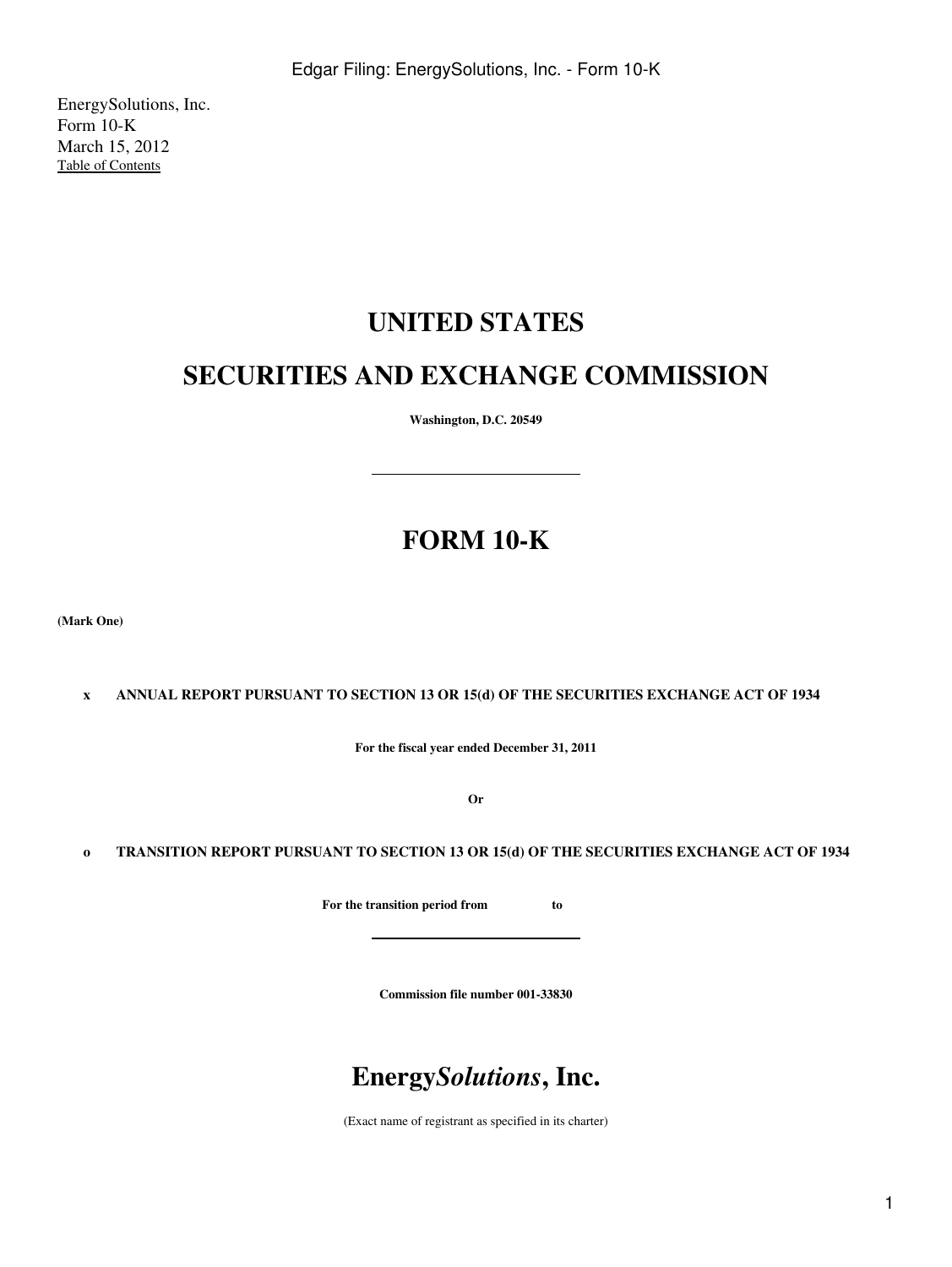(State or Other Jurisdiction of Incorporation or Organization)

**423 West 300 South, Suite 200 Salt Lake City, Utah 84101** (Address of principal executive offices) (Zip Code)

Registrant s telephone number, including area code: **(801) 649-2000** 

Securities registered pursuant to Section 12(b) of the Act:

Common Stock, \$0.01 par value per share

**Title of Class Name of Exchange on which registered**

Securities registered pursuant to Section 12(g) of the Act: **None**

Indicate by check mark if the registrant is a well-known seasoned issuer, as defined in Rule 405 of the Securities Act. Yes o No x

Indicate by check mark if the registrant is not required to file reports pursuant to Section 13 or Section 15(d) of the Act. Yes o No x

Indicate by check mark whether the registrant (1) has filed all reports required to be filed by Section 13 or 15(d) of the Securities Exchange Act of 1934 during the preceding 12 months (or for such shorter period that the registrant was required to file such reports), and (2) has been subject to such filing requirements for the past 90 days. Yes x No o

Indicate by check mark whether the registrant has submitted electronically and posted on its corporate Web site, if any, every Interactive Data File required to be submitted and posted pursuant to Rule 405 of Regulations S-T during the preceding 12 months (or for such shorter period that the registrant was required to submit and post such files). Yes x No o

Indicate by check mark if disclosure of delinquent filers pursuant to Item 405 of Regulation S-K is not contained herein, and will not be contained, to the best of registrant s knowledge, in definitive proxy or information statements incorporated by reference in Part III of this Form 10-K or any amendment to this Form 10-K. o

Indicate by check mark whether the registrant is a large accelerated filer, an accelerated filer, a non-accelerated filer, or a smaller reporting company. See the definitions of large accelerated filer, accelerated filer, and smaller reporting company in Rule 12b-2 of the Exchange Act.

Large accelerated filer o Accelerated filer o Accelerated filer x

Non-accelerated filer o Smaller reporting company o (Do not check if a smaller reporting company)

**Delaware 51-0653027** (I.R.S. Employer Identification Number)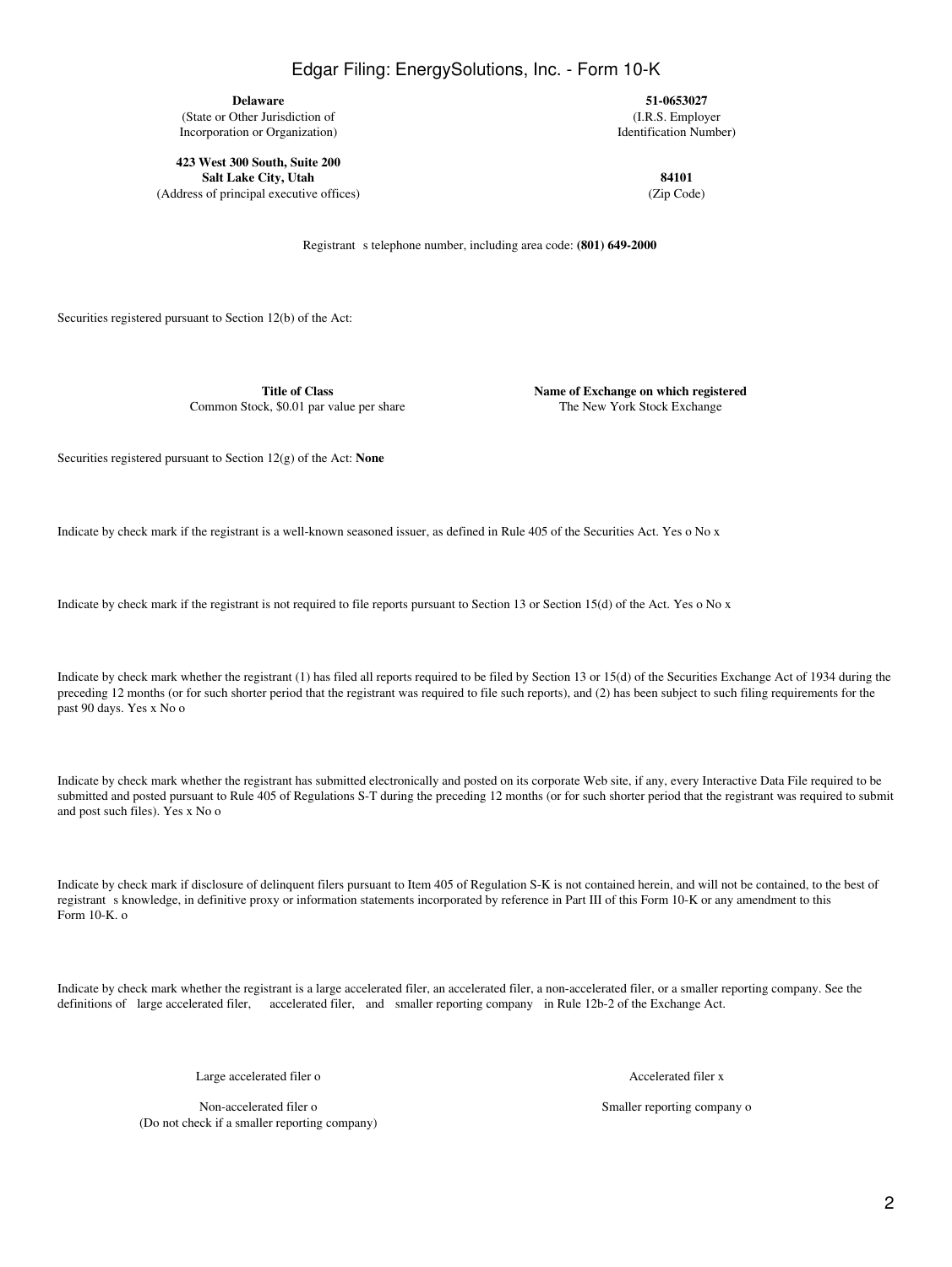Indicate by check mark whether the registrant is a shell company (as defined in Rule 12b-2 of the Act). Yes o No x

The aggregate market value of the voting and non-voting common equity held by non-affiliates of the registrant on June 30, 2011, was approximately \$439 million based upon the closing price reported for such date on the New York Stock Exchange. For purposes of this disclosure, shares of common stock held by persons who hold more than 5% of the outstanding shares of common stock and shares held by executive officers and directors of the registrant have been excluded because such persons may be deemed to be affiliates. This determination of executive officer or affiliate status is not necessarily a conclusive determination for other purposes.

As of March 12, 2012, 89,181,997 shares of registrant s common stock were outstanding.

## **DOCUMENTS INCORPORATED BY REFERENCE**

Part III of this Annual Report on Form 10-K incorporates by reference certain information from the definitive proxy statement for the registrant s annual meeting of stockholders to be held on or about May 23, 2012. The registrant intends to file the proxy statement with the Securities and Exchange Commission within 120 days of December 31, 2011.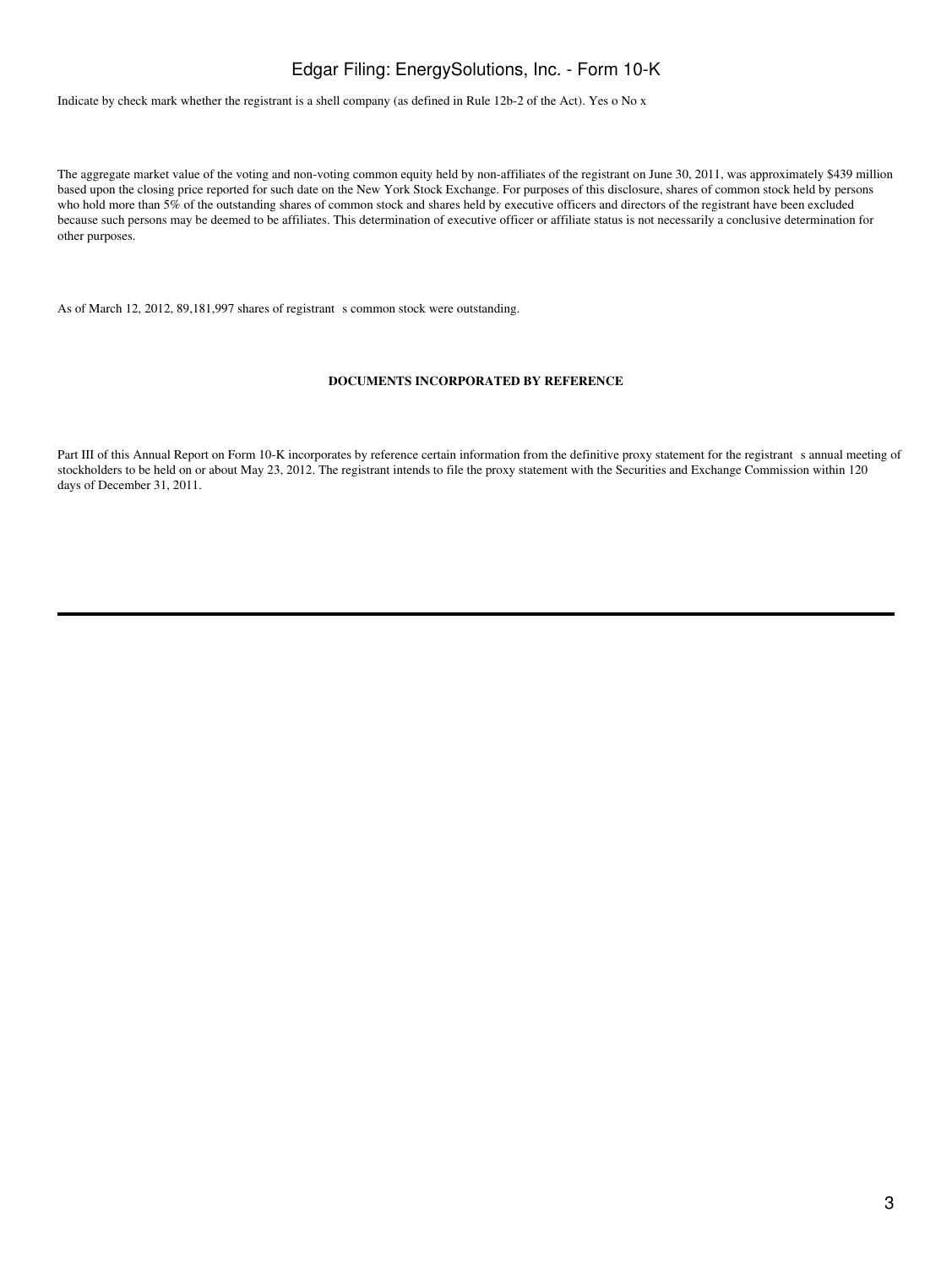## **ENERGY***SOLUTIONS***, INC.**

## **ANNUAL REPORT ON FORM 10-K**

## **For Fiscal Year Ended December 31, 2011**

<span id="page-3-0"></span>

| PART I.                                                                                                                |              |
|------------------------------------------------------------------------------------------------------------------------|--------------|
| <b>Business</b>                                                                                                        | $\mathbf{1}$ |
| <b>Risk Factors</b>                                                                                                    | 25           |
| <b>Unresolved Staff Comments</b>                                                                                       | 43           |
| Properties                                                                                                             | 43           |
| <b>Legal Proceedings</b>                                                                                               | 44           |
| <b>Mine Safety Disclosures</b>                                                                                         | 45           |
| PART II.                                                                                                               |              |
| Market for Registrant s Common Equity, Related Stockholder Matters and Issuer<br><b>Purchases of Equity Securities</b> | 46           |
| Selected Financial Data                                                                                                | 47           |
| Management s Discussion and Analysis of Financial Condition and Results of Operation                                   | 48           |
| Qualitative and Quantitative Disclosures about Market Risk                                                             | 76           |
| Financial Statements and Supplementary Data                                                                            | 77           |
| Changes in and Disagreements With Accountants on Accounting and Financial<br>Disclosure                                | 77           |
| <b>Controls and Procedures</b>                                                                                         | 77           |
| Other Information                                                                                                      | 77           |
| PART III.                                                                                                              |              |
| Directors, Executive Officers and Corporate Governance                                                                 | 78           |
| <b>Executive Compensation</b>                                                                                          | 78           |
| Security Ownership of Certain Beneficial Owners and Management and Related<br><b>Stockholder Matters</b>               | 78           |
| Certain Relationships and Related Transactions and Director Independence                                               | 78           |
| Principal Accountant Fees and Services                                                                                 | 78           |
|                                                                                                                        |              |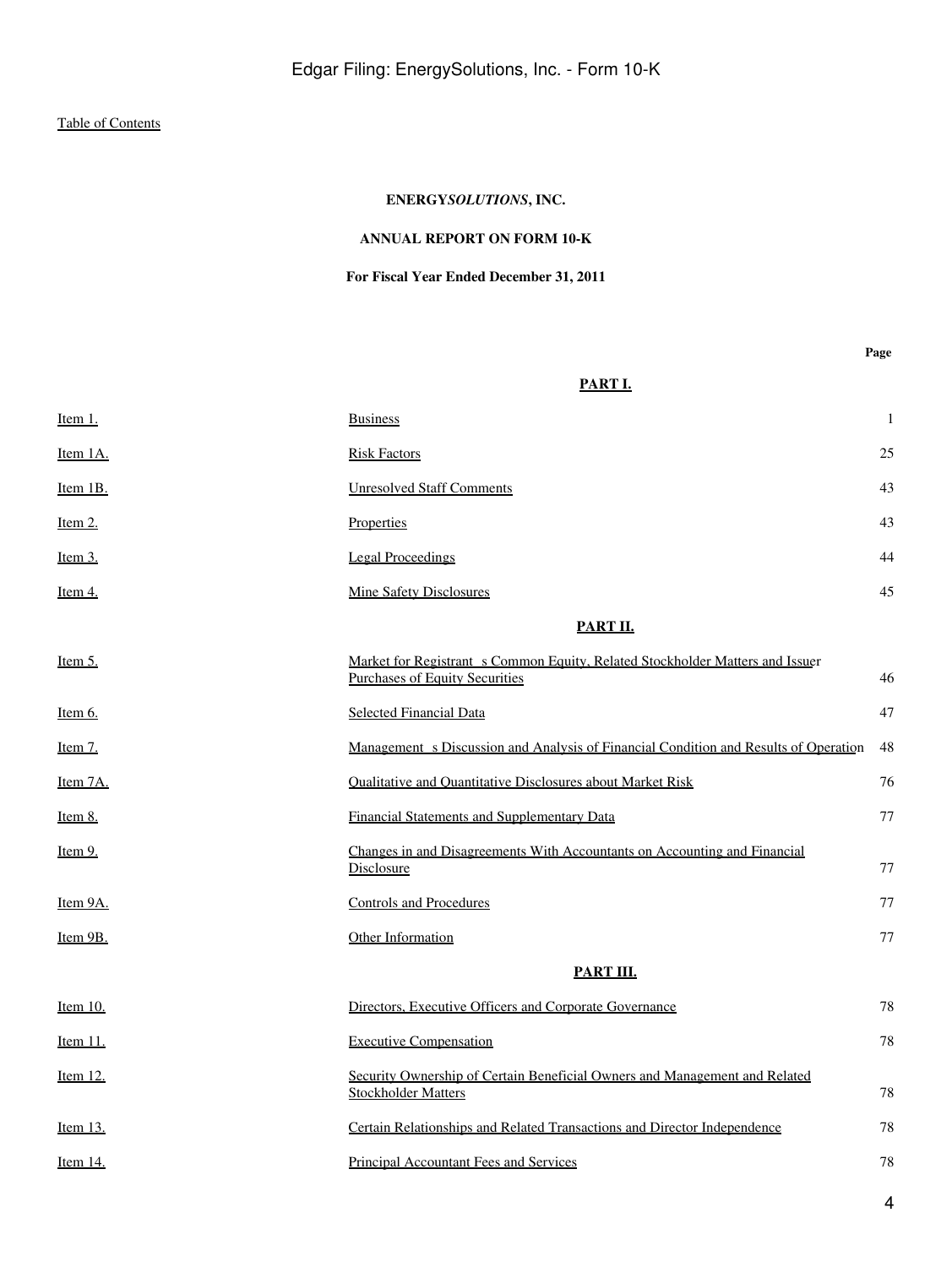# **[PART IV.](#page-161-6)**

[Item 15.](#page-162-0) [Exhibits and Financial Statement Schedules](#page-162-0) 78 **[Signatures](#page-163-0)** 79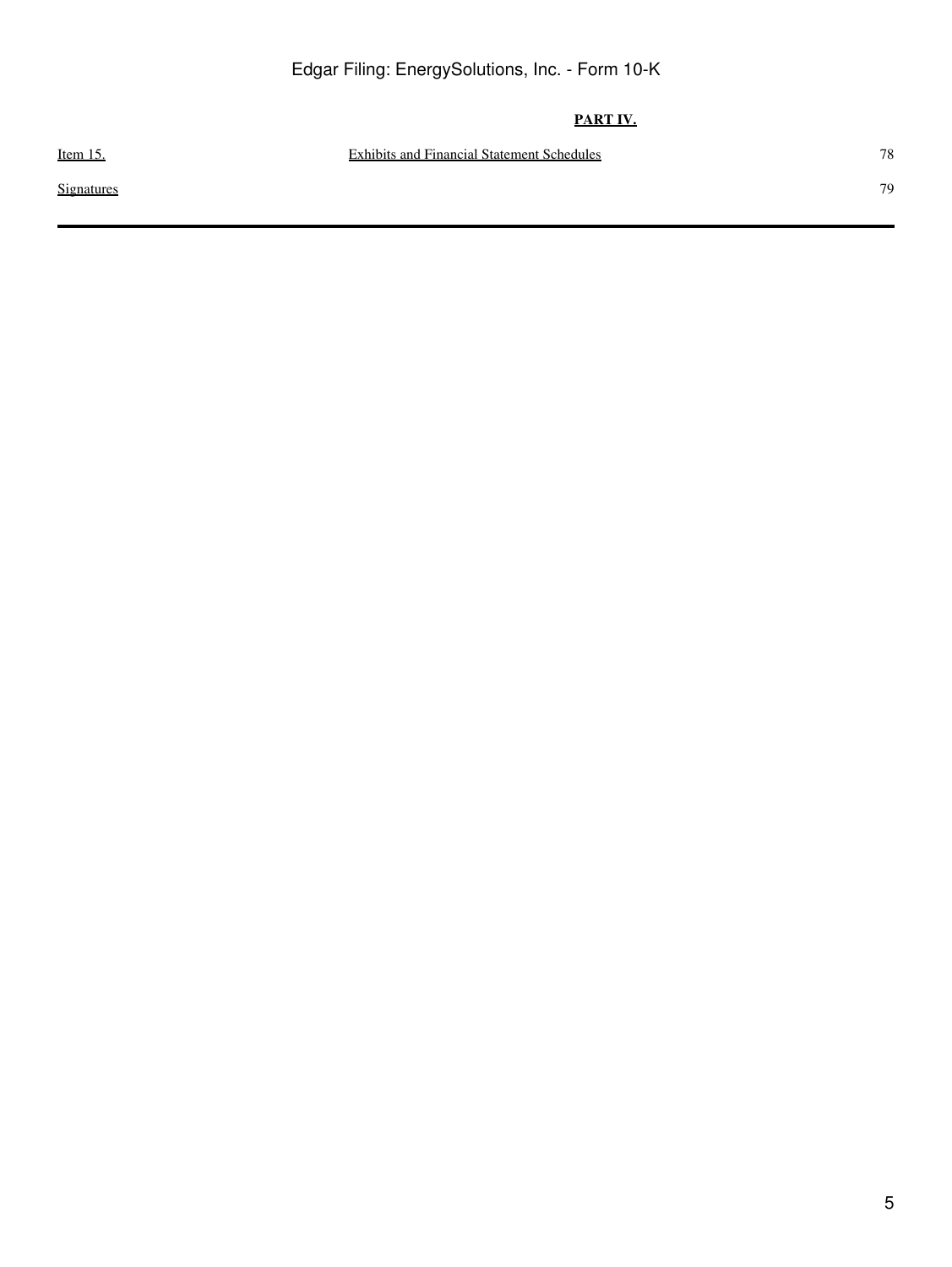## **GLOSSARY OF DEFINED TERMS**

The following defined terms are used throughout this Annual Report on Form 10-K.

| ABR            | Alternate Base Rate                                                          |
|----------------|------------------------------------------------------------------------------|
| AEA            | Atomic Energy Act of 1954, as amended                                        |
| ARO            | <b>Asset Retirement Obligation</b>                                           |
| ARRA           | American Recovery and Reinvestment Act                                       |
| ASX            | Autosampling Pneumatic Transfer System                                       |
| <b>BNGA</b>    | BNG America, LLC                                                             |
| <b>CERCLA</b>  | Comprehensive Environmental Response, Compensation and Liability Act of 1980 |
| D&D            | Decontamination and Decommissioning                                          |
| DOD            | U.S. Department of Defense                                                   |
| DOE            | U.S. Department of Energy                                                    |
| EPA            | U.S. Environmental Protection Agency                                         |
| ETTP           | East Tennessee Technology Park                                               |
| ERA            | Energy Reorganization Act of 1974                                            |
| <b>ESPS</b>    | EnergySolutions Performance Strategies                                       |
| <b>HBPP</b>    | Humboldt Bay Power Plant                                                     |
| <b>HSE</b>     | <b>Health and Safety Executive</b>                                           |
| <b>HSWA</b>    | Hazardous and Solid Waste Amendments of 1984                                 |
| <b>ISFSI</b>   | Independent Spent Fuel Storage Installations                                 |
| LANL           | Los Alamos National Laboratory                                               |
| <b>LIBOR</b>   | London Interbank Offer Rate                                                  |
| LLRW           | Low-Level Radioactive Waste                                                  |
| M&O            | Management and Operation                                                     |
| MLLW           | Mixed Low-Level Waste                                                        |
| MODP           | Magnox Optimized Decommissioning Program                                     |
| NDA            | U.K. Nuclear Decommissioning Authority                                       |
| NП             | HM Nuclear Installations Inspectorate                                        |
| <b>NORM</b>    | Naturally Occurring Radioactive Material                                     |
| <b>NNPP</b>    | Navy Nuclear Propulsion Program                                              |
| NSSF           | Nuclear Support Services Facility                                            |
| NRC            | <b>Nuclear Regulatory Commission</b>                                         |
| <b>NWPA</b>    | Nuclear Waste Policy Act of 1982                                             |
| <b>NYSE</b>    | New York Stock Exchange                                                      |
| ORNL           | Oak Ridge National Laboratory                                                |
| <b>OSHA</b>    | Occupational Safety and Health Administration                                |
| <b>RCRA</b>    | Resource Conservation and Recovery Act of 1976                               |
| <b>REA</b>     | Request for Equitable Adjustment                                             |
| RFP            | <b>Request for Proposal</b>                                                  |
| RSA 1993       | Radioactive Substances Act 1993                                              |
| <b>RSMC</b>    |                                                                              |
| <b>SAFSTOR</b> | <b>Reactor Sites Management Company</b>                                      |
| <b>SEC</b>     | Safe Storage (nuclear plant in retirement)                                   |
|                | U.S. Securities and Exchange Commission                                      |
| <b>SEPA</b>    | Scottish Environment Protection Agency                                       |
| <b>SRS</b>     | Savannah River Site                                                          |
| <b>TCEQ</b>    | Texas Commission on Environmental Quality                                    |
| <b>TDEC</b>    | Tennessee Department of Environment and Conservation                         |
| <b>TSCA</b>    | <b>Toxic Substances Control Act</b>                                          |
| WCS            | Waste Control Specialists LLC                                                |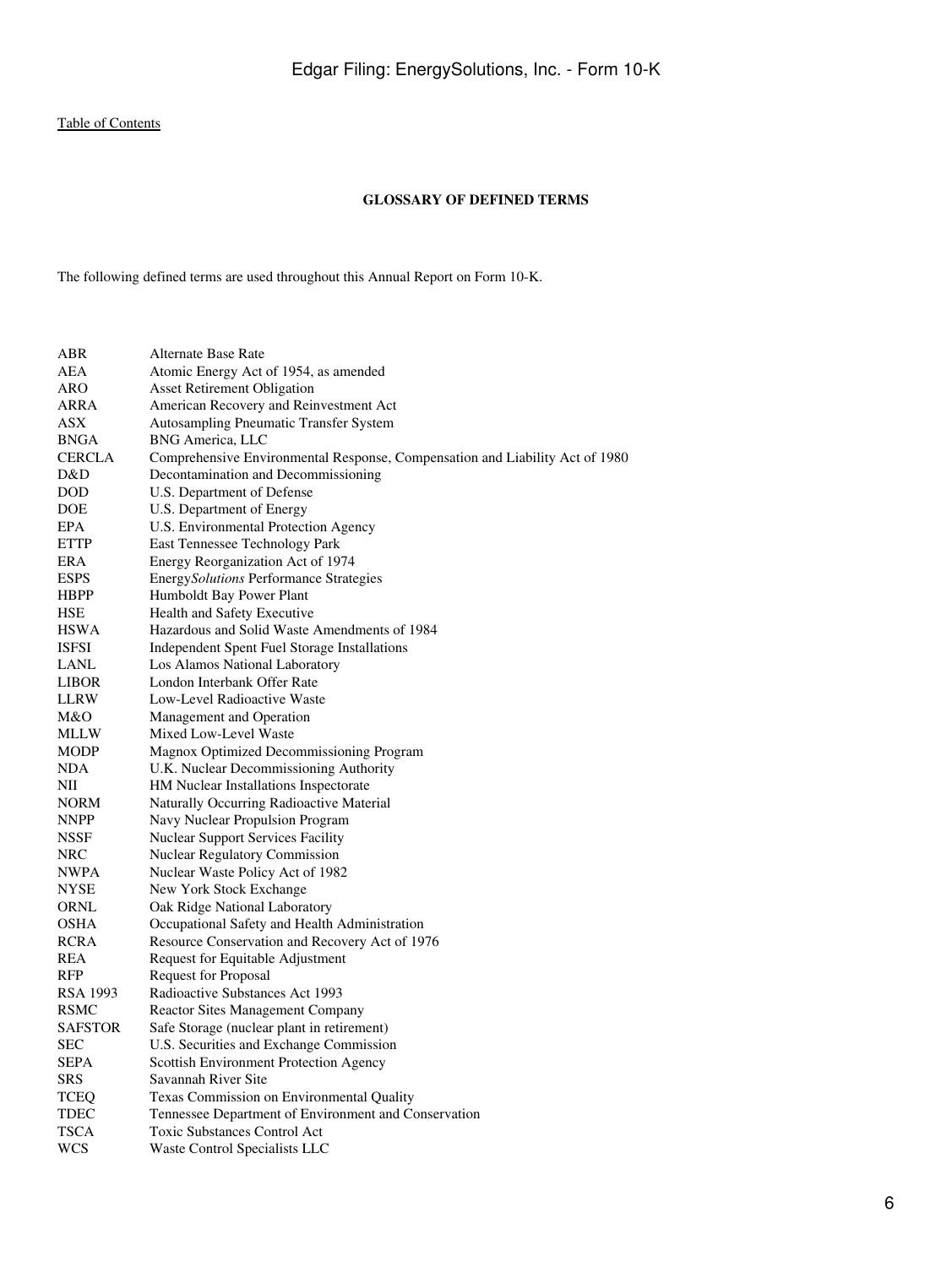WRPS Washington River Protection Solutions LLC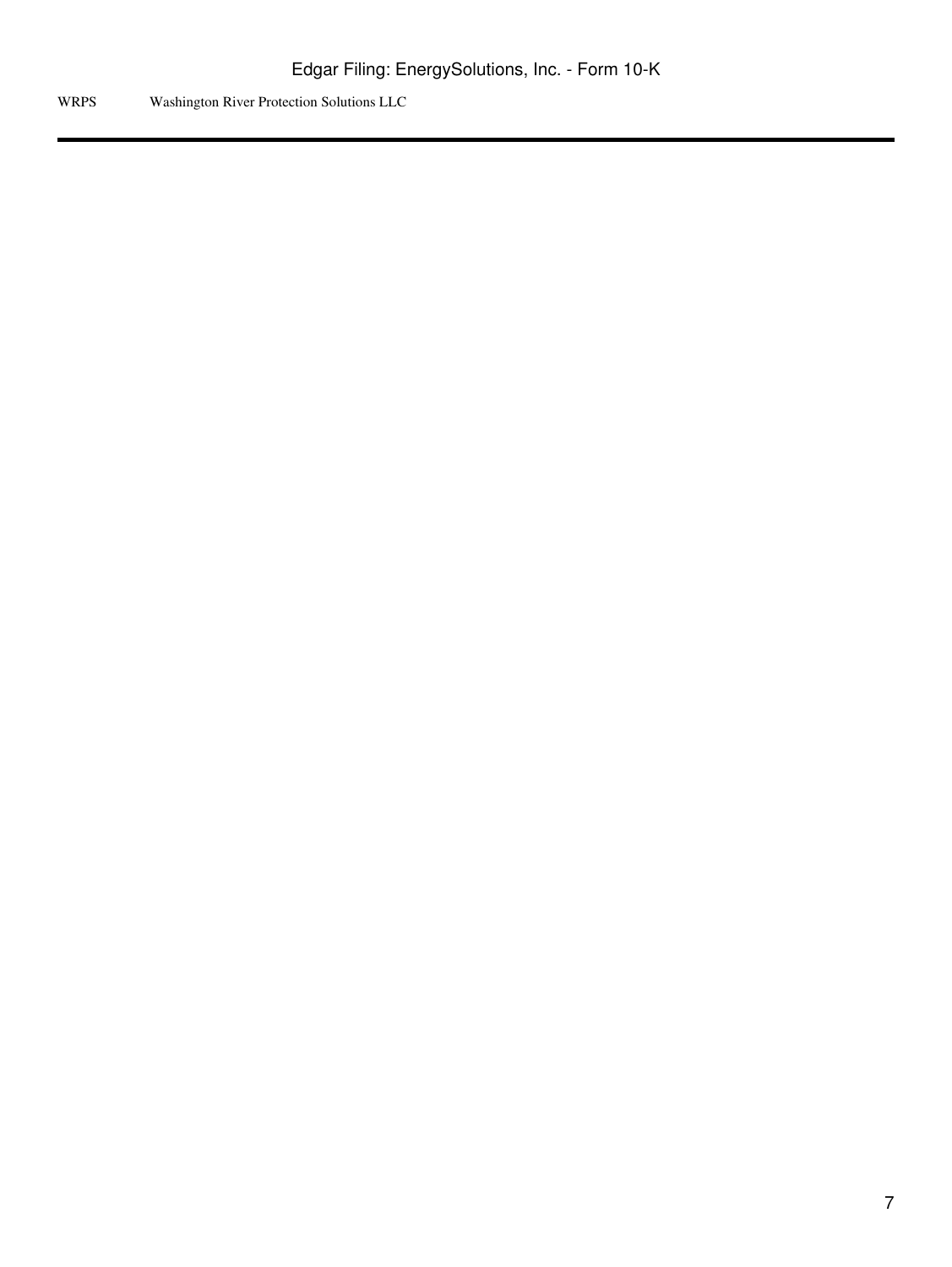*This Annual Report on Form 10-K contains forward-looking statements that involve risks and uncertainties. Many of the forward-looking* statements are located in Management s Discussion and Analysis of Financial Condition and Results of Operations. Forward-looking *statements provide current expectations of future events based on certain assumptions and include any statement that does not directly relate to any historical or current fact. Forward-looking statements can also be identified by words such as anticipates, believes, estimates, expects, intends, plans, predicts, and similar terms. Forward-looking statements are not guarantees of future performance and the Companys actual results may differ significantly from the results discussed in the forward-looking statements. Factors that might cause such differences include, but are not limited to, those discussed in the subsection entitled Risk Factors under Part I, Item 1A of this Form 10-K. We undertake no obligation to revise or update any forward-looking statements for any reason, except as required by law.*

*References herein to EnergySolutions, the Company, we, us or our refer to EnergySolutions, Inc. and its consolidated subsidiaries unless the context otherwise requires.*

## **PART I**

<span id="page-7-1"></span><span id="page-7-0"></span>**Item 1. Business**

**Overview**

We are a leading provider of a broad range of nuclear services to government and commercial customers who rely on our expertise to address their needs throughout the lifecycle of their nuclear operations. Our broad range of nuclear services includes engineering, in-plant support services, spent nuclear fuel management, decontamination and decommissioning (D&D), operation of nuclear reactors, logistics, transportation, processing and low-level radioactive waste (LLRW) disposal. We also own and operate strategic processing and disposal facilities that complement our services and uniquely position us to provide a single-source solution to our customers.

We derive almost 100% of our revenue from the provision of nuclear services, and we believe that virtually every company or organization in the United States (U.S.) that holds a nuclear license uses our services or facilities, directly or indirectly. Our government customers include the U.S. Department of Energy (DOE), U.S. Department of Defense (DOD) and United Kingdom (U.K.) Nuclear Decommissioning Authority (NDA). Our commercial customers include many of the largest owners and operators of nuclear power plants in the U.S., including Constellation Energy Group, Inc., Duke Energy Corporation, Entergy Corporation, Exelon Corporation, and Florida Power & Light Company. We have entered into long-term arrangements, which we refer to as life-of-plant contracts, with nuclear power and utility companies that own and/or operate 84 of the 104 operating nuclear reactors in the U.S. Under these life-of-plant contracts, we have typically agreed to process and dispose of substantially all LLRW and mixed low-level waste (MLLW) generated by our customers nuclear power plants, and ultimately the waste materials generated from the D&D of those plants. Our commercial customers also include hospitals, pharmaceutical companies, research laboratories, universities with research reactors, industrial facilities, and other commercial facilities.

We operate strategic facilities designed for the safe processing and disposal of radioactive materials, including a facility in Clive, Utah, four facilities in Tennessee, and two facilities in Barnwell, South Carolina. According to the U.S. Government Accountability Office, our facility in Clive, Utah is the largest privately owned LLRW disposal site in the U.S. and currently handles over 95% of all commercial LLRW disposal volume in the country. We estimate that LLRW accounts for more than 90% of the volume but less than 1% of the radioactivity of all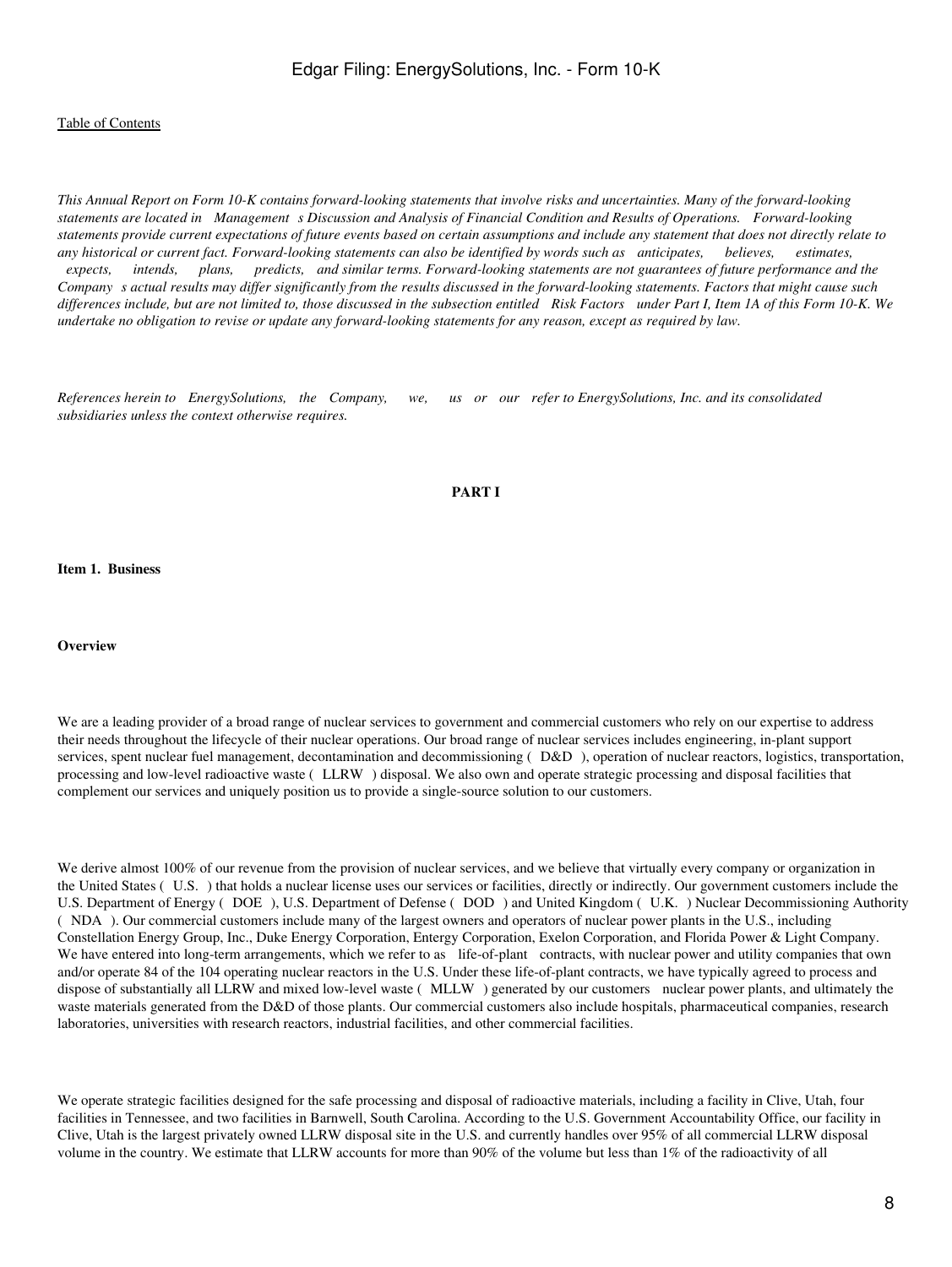radioactive by-products. We also manage ten sites in the U.K. with 22 reactors for the NDA, of which 2 are currently operating and producing electricity and 20 are in various stages of decommissioning. We have a comprehensive portfolio of nuclear processing technology and know-how, supported by approximately 271 patents that we own or are licensed to use. As of December 31, 2011, we had more than 5,700 employees, including more than 1,080 scientists and engineers and 280 radiation and safety professionals. Approximately 3,400 of our employees are located at the ten sites we manage in the U.K. We also manage approximately 650 employees at various DOE sites. We have received multiple awards for our safety record.

#### **Our Segments**

Energy*Solutions* is a solution-oriented company that helps its customers solve the complex challenges posed by the management and use of hazardous and nuclear materials. We provide a broad range of nuclear services to government and commercial customers through two major operating groups: the Government Group and the Global Commercial Group. The Global Commercial Group reports its results under three separate operating business divisions: Commercial Services, Logistics, Processing and Disposal (LP&D) and International. When a project involves the provision of specialized on-site nuclear services as well as processing and disposal services and depending on the type of customer, our Government Group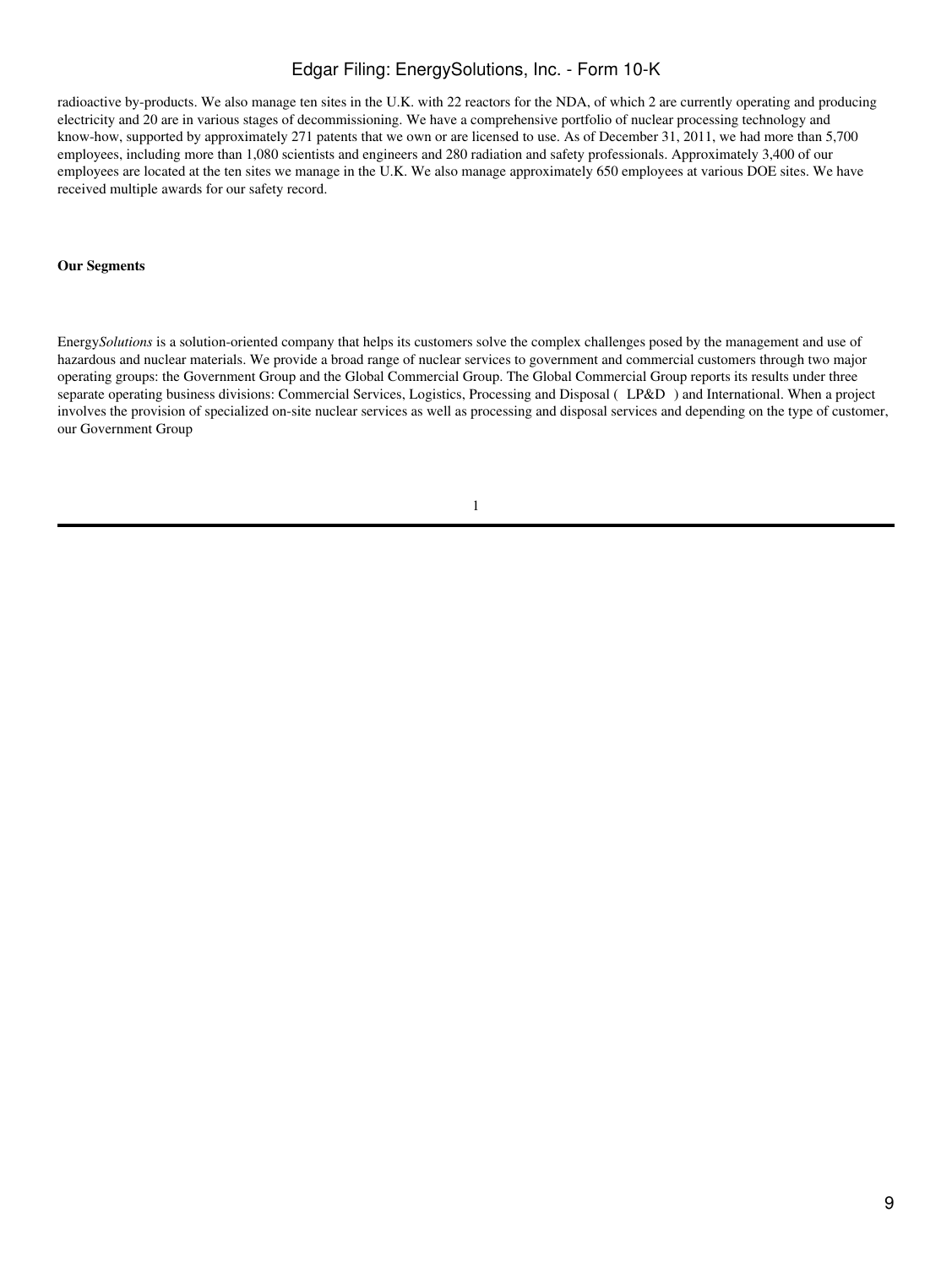or Commercial Services divisions coordinate with our LP&D division to provide those specialized services. We actively seek to minimize contract risk across the groups and, in 2011, approximately 90% of our revenue was derived from cost-reimbursable or unit-rate contracts.

#### *Government Group*

We derive revenue from U.S. government customers for the management and operation (M&O) of DOE facilities and the clean-up of sites and facilities under the federal government s control that are contaminated by hazardous or radioactive materials. The services we provide to our government customers include the on-site characterization, processing, sorting, segregation, packaging, transportation, management and disposal of classified and unclassified solid and liquid transuranic, LLRW, MLLW and other special wastes. Our licensed technologies are used for the processing of high-level radioactive waste, and as a result, we participate as part of consortia that manage the nations high-level radioactive waste inventories at a number of government sites. The Government Group operations are divided into four regional organizations (Northwest, Eastern, Southeast and Southwest) and three national organizations (Navy Decommissioning Programs, Engineered Systems and Technology Projects and Management Consulting).

Our government work includes the development of processes, engineering, fabrication and operation of facilities to reduce the hazards posed by high-level radioactive waste pending final disposition in a national geological repository. In addition, we derive revenue from the provision of D&D, processing and disposal services to the DOD, including the environmental restoration of contaminated federal sites, the decontamination of classified equipment, and the decontamination and recycling of materials for re-use in nuclear applications. We also manage site operations of federal facilities as part of a number of our contracts.

Our government work involves providing customized waste management solutions, D&D of high hazard nuclear facilities, environmental remediation of federal sites contaminated by hazardous and radiological waste, and the deployment of our engineering and technology-based expertise to meet these kinds of challenges throughout the federal government. Our primary emphasis to date has been for the clean-up of sites at major DOE facilities, such as the Hanford site in Richland, Washington; Oak Ridge National Laboratory in Oak Ridge, Tennessee; Savannah River Site near Aiken, South Carolina; Idaho National Lab in Idaho Falls, Idaho and Los Alamos National Laboratory in Los Alamos, New Mexico. Our contract role for government customers is either under Tier 1 or Tier 2 contract arrangements. Under a Tier 1 contract, we typically provide services as an integrated member of a prime contract team either as a joint venture owner or as an integrated team subcontractor. Where we act as part of a Tier 1 team under a prime contract with the DOE, our employees often work alongside with and manage dedicated employees at the site who are employed by the Tier 1 contractor for the duration of the prime contract and who are covered by local benefit packages. Under a Tier 2 contract arrangement, we provide services to Tier 1 contractors on a subcontracted basis.

Our government customers have in the past and may in the future account for a significant portion of our revenue. We assumed voting control over two joint ventures at the request of the DOE during the fourth quarter of 2007 and the first quarter of 2008, respectively. Consolidation of these joint ventures added \$38.9 million, \$110.6 million, and \$108.8 million to our segment revenue in 2011, 2010, and 2009, respectively. Revenue from DOE contractors and subcontractors represented approximately 15.3%, 21.7% and 15.8% of our total consolidated revenue in 2011, 2010 and 2009, respectively. While in the past our primary focus was on the DOE, we began to target additional government markets that have work scopes that align with our core competencies.

Our Government Group work is highly customized to our customers specific needs and the technical challenges posed at those customers sites. The following are examples of our Government Group work in recent years: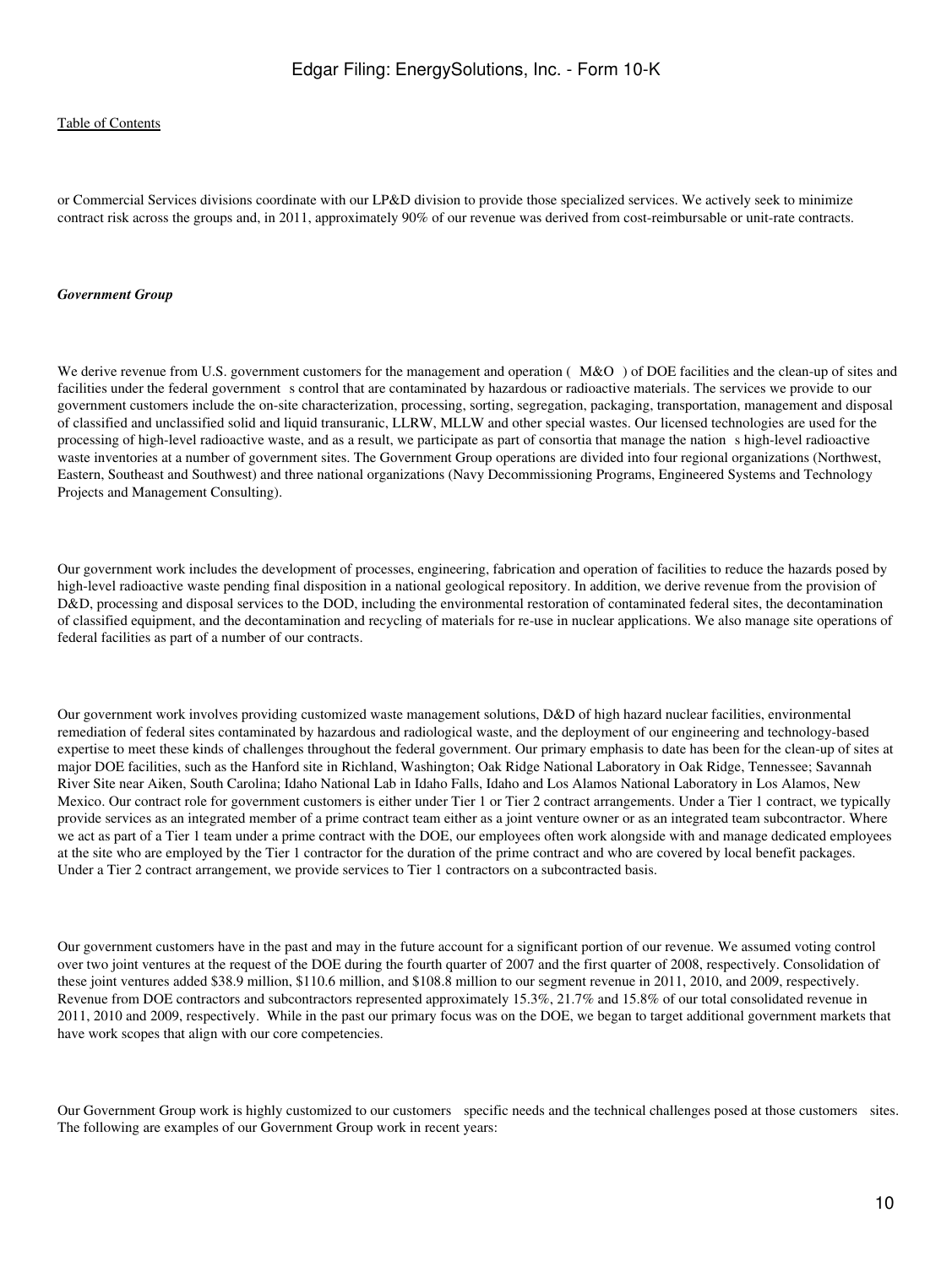*Hanford Site Operations*

The 586-square mile Hanford site was a former plutonium production complex with nine nuclear reactors and associated processing facilities located along the Columbia River in southeastern Washington. In 1989, the DOE, the U.S. Environmental Protection Agency (EPA), and the Washington State Department of Ecology signed the Tri-Party Agreement, which established milestones for the clean-up of the Hanford site. Currently, the DOE is shifting a portion of the use of the site from inactive storage to waste characterization, treatment, storage and disposal operations. Massive plants are being designed and built either to vitrify the waste at the Hanford site or to contain it in blocks of concrete grout. About 300 contaminated buildings are slated for clean up, and a radioactive waste packaging program is expected to continue until the Hanford site clean-up is complete.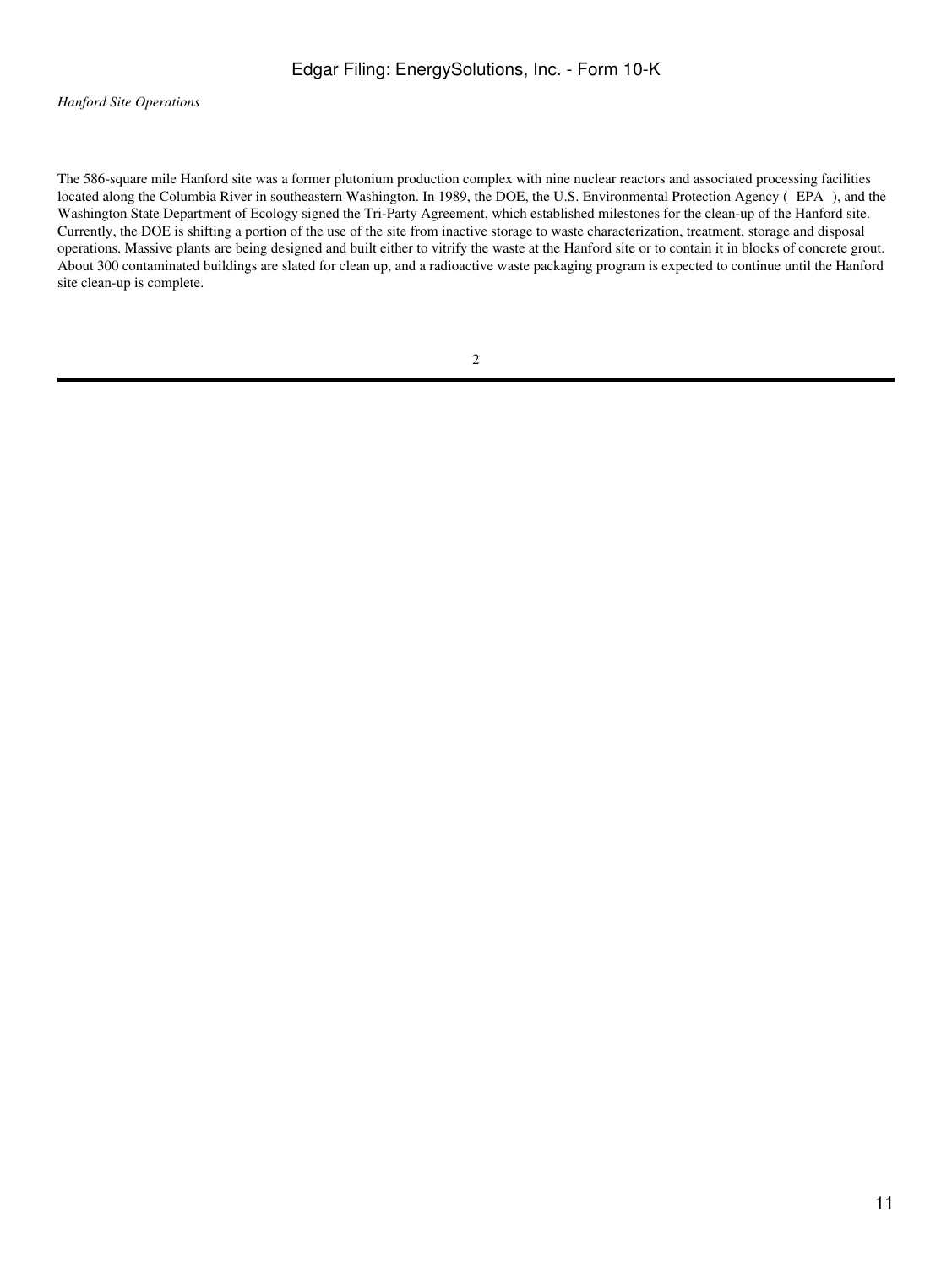On May 29, 2008, we won the contract for the management of all high-level waste systems at Hanford as part of the Washington River Protection Solutions LLC (WRPS) team. WRPS has the responsibility to safely manage approximately 53 million gallons of radioactive and chemical waste until it can be prepared for disposal. This is one of the largest and most complex environmental cleanup projects undertaken by the DOE. The waste, stored in 177 underground tanks near the center of the Hanford site, will be vitrified into glass logs in a treatment plant that is currently under construction. WRPS will also be responsible for safely storing the treated waste until permanent disposal facilities become available. Under separate agreements, we also provide management and technical services as a subcontractor to other prime contractors at the Hanford site. For example, our technology for the vitrification of high-level waste has been licensed to the DOE, and it has been selected as the baseline technology for the project. We designed the vitrification system for the high-level waste treatment plant, and we continue to provide engineering, research, and testing services to the DOE for their work at the site.

*Oak Ridge Operations*

The DOE has three separate and distinctive operations within the city of Oak Ridge, Tennessee. These are the Y-12 National Security Complex (Y-12), the East Tennessee Technology Park (ETTP), and the Oak Ridge National Laboratory (ORNL). ORNL, one of the DOEs largest science and energy laboratories, was established in 1943 as a part of the Manhattan Project, and has been managed since April 2000 by a partnership of the University of Tennessee and Battelle Memorial Institute.

We have provided on-going technical and management support to ORNL since 1987. Our wholly owned subsidiary Isotek Systems LLC, is responsible for the management and disposition of the sites highly radioactive uranium 233 stockpile. Other project work at ORNL includes the operation of the wastewater treatment plant at the site as well as project work including sampling, characterization, abatement, segregation, packaging, transportation, D&D, and disposal of hazardous materials. We are also responsible for sorting, segregating, and volume reduction of LLRW at ORNL.

We provide similar waste management, D&D, and environmental remediation services to Y-12 and ETTP through Tier 2 project contracts.

*Savannah River Site Operations*

Established in 1950 by the Atomic Energy Commission, the DOE s Savannah River Site (SRS) is a 310-square mile facility near Aiken, South Carolina. The site was constructed during the early 1950s to produce materials, primarily tritium and plutonium-239, used in the fabrication of nuclear weapons in support of certain U.S. defense programs. Due to changes in the national security strategy of the U.S., many SRS facilities are no longer needed to produce or process nuclear materials. The DOE has identified approximately 300 structures as surplus and requiring clean-up, ranging in size and complexity from large nuclear reactors to scores of small storage buildings.

We have supported the management and disposition of hazardous and radioactive solid waste and high-level liquids waste at SRS since 1996. Highly radioactive liquid waste is generated at SRS as by-products from the processing of nuclear materials for national defense, research and medical programs. The waste, totaling about 36 million gallons, is currently stored in 49 underground carbon steel waste tanks grouped into two tank farms at SRS.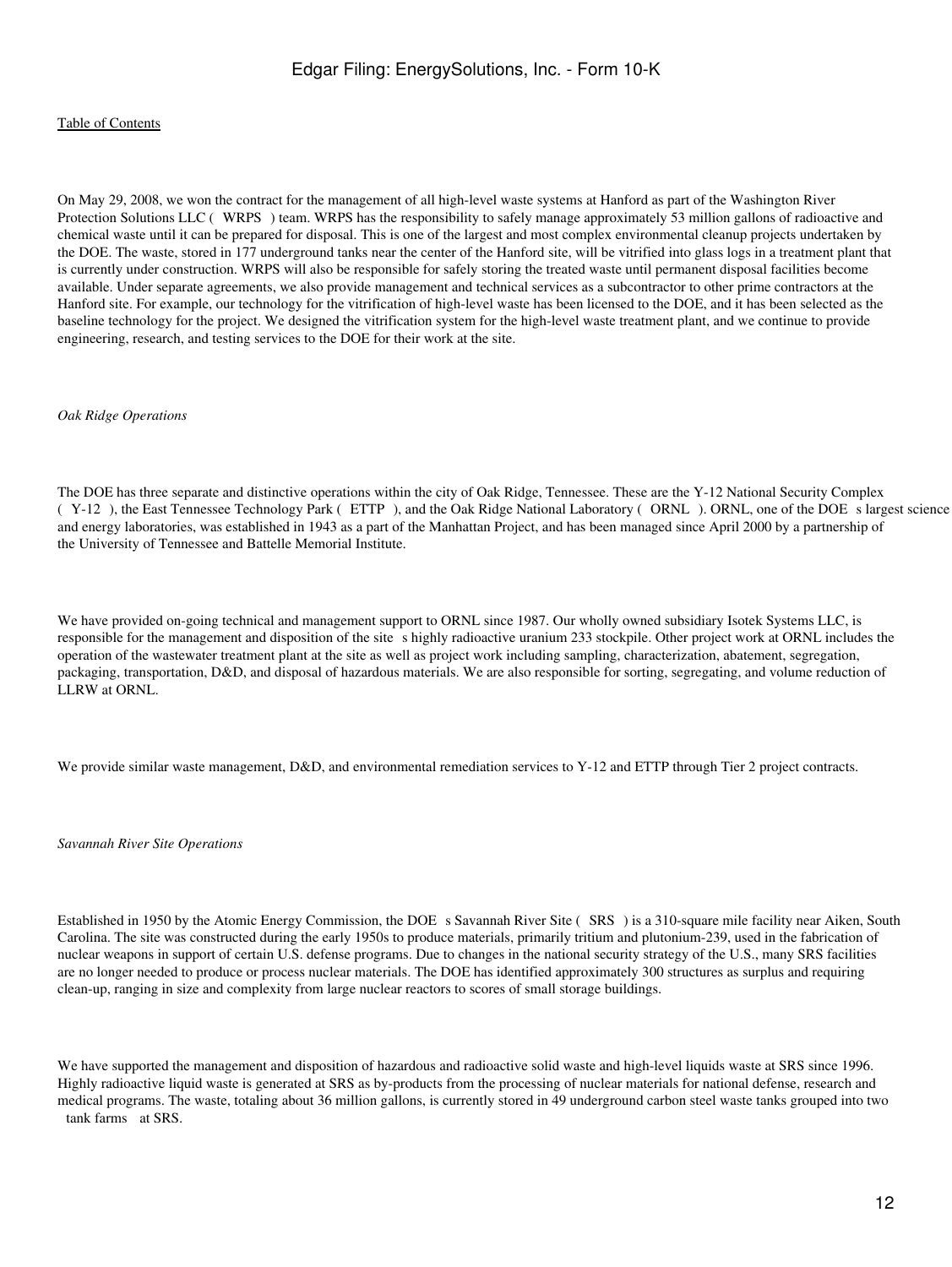We are part of a team that has been contracted by the DOE for the design, construction, commissioning and operation of a new waste processing facility at SRS. The facility will be a pre-treatment plant to remove cesium from the highly radioactive waste stored in the tank farms. Our role on the team includes the performance of nuclear safety analysis for the facility, commissioning, testing, start-up, and operation of the facility.

On December 8, 2008, the DOE awarded the SRS contract to manage liquid waste to Savannah River Remediation, LLC, under which we are a pre-selected Tier 2 contractor. Under this contract, we provide technology support to the SRS vitrification facility. Since the contract award, our licensed vitrification technology has been applied to the SRS melters which has significantly expanded their capacity. We also support Savannah River Nuclear Solutions, the M&O contractor for the site as a Tier 2 contractor in the disposition of hazardous radiological waste streams.

#### *Idaho National Laboratory*

Established in the late 1950s, the Idaho National Laboratory occupies approximately 700 square miles and was originally established as the National Reactor Testing Station. More than 60 nuclear reactors were designed, built and tested on the site. Spent nuclear fuel reprocessing missions were subsequently added to the site, whereby the DOE extracted highly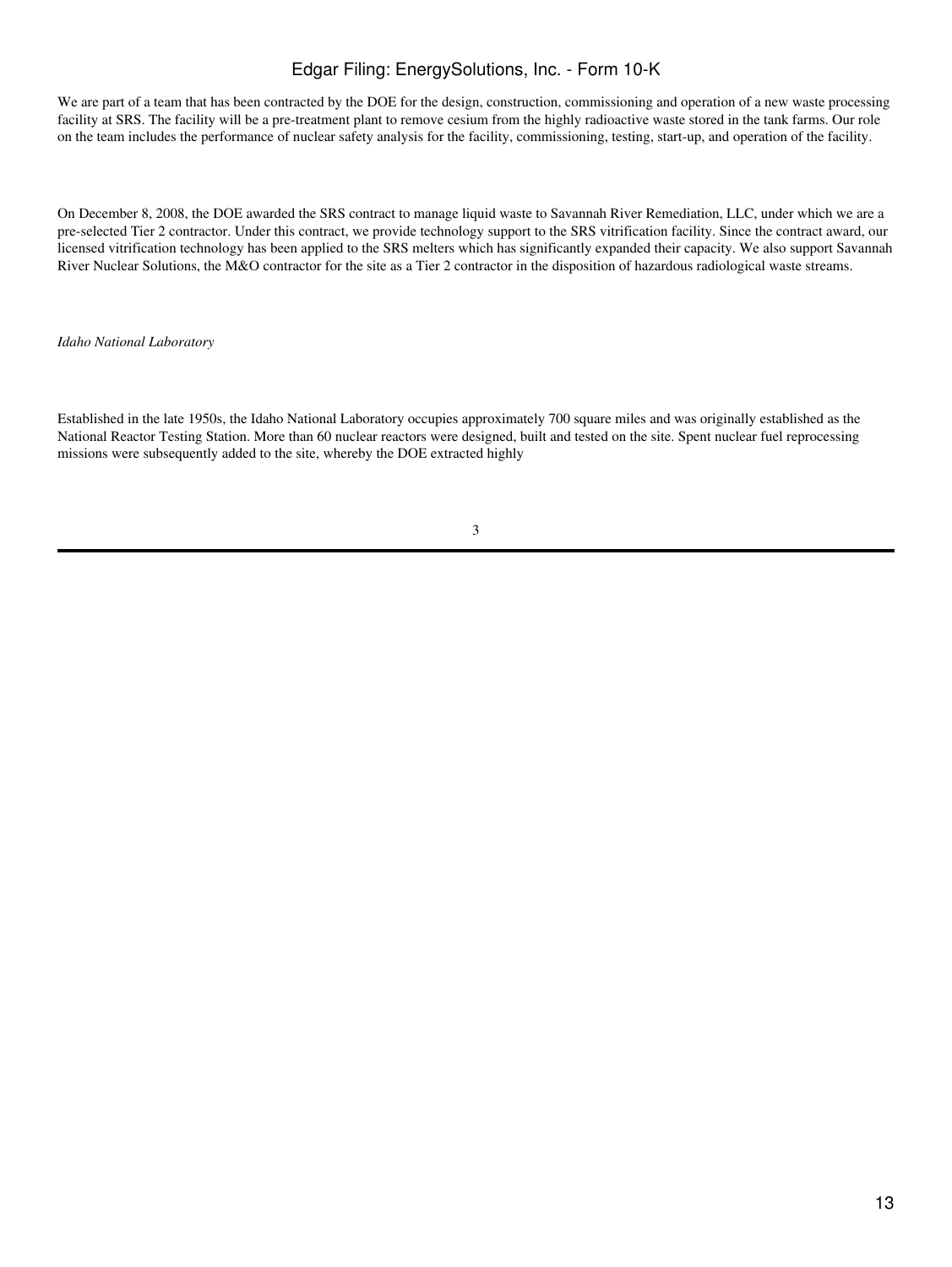enriched uranium from used nuclear fuel for recycling into the weapons program. The Idaho National Laboratory was also a disposal site for transuranic waste generated during processing operations at Rocky Flats in Colorado.

We built the Advanced Mixed Waste Treatment Plant at the Idaho National Laboratory to safely treat transuranic contaminated waste for final disposal at the Waste Isolation Pilot Plant in Carlsbad, New Mexico. This contract was recompeted and a team including Energy*Solutions* was awarded this contract in the third quarter of 2011.

*Portsmouth Gaseous Diffusion Plant*

The Portsmouth Gaseous Diffusion Plant in Piketon, Ohio occupies approximately 640 acres situated on a 3,714 acre federal site. It is operated by the United States Enrichment Corporation, a subsidiary of USEC Inc. The plant has a long history of enriching uranium for defense and commercial nuclear power needs, beginning in the early 1940s with a U.S. defense initiative to produce fissionable material for the atomic bomb. The Portsmouth Gaseous Diffusion Plant ended enrichment operations in 2001.

Through a joint venture with Los Alamos Technical Associates, we provided environmental management services at the Portsmouth Gaseous Diffusion Plant project, including site characterization, decommissioning, waste processing, and environmental restoration. We submitted an application as the lead of a team for the continued D&D activities of the Portsmouth Gaseous Diffusion Plant. However, the contract was awarded to a competing team in 2010. Our prime contract concluded in the first part of 2011 with the completion of the transition to the new contract team. The new contract team has asked that we continue to support the site clean-up as a subcontractor to their team.

#### *Atlas Mill Tailings Cleanup*

In June 2007, the DOE awarded us a contract to clean up the Atlas mill tailings that lie alongside the Colorado River near Moab, Utah. The site encompasses approximately 435 acres, of which approximately 130 acres contain uranium mill tailings (16 million tons). This contract included the design and construction of the disposal cell, design and construction of the transportation system and shipment and disposal of 2.5 million tons of tailings. In 2009, this project received American Recovery and Reinvestment Act (ARRA) funding to transport and dispose of an additional 2 million tons of tailings material. The contract was largely completed in December 2011.

*Los Alamos National Laboratory*

The Los Alamos National Laboratory (LANL) occupies approximately 40 acres located in northern New Mexico, as a research facility of the National Nuclear Security Administration that is managed by Los Alamos National Security LLC.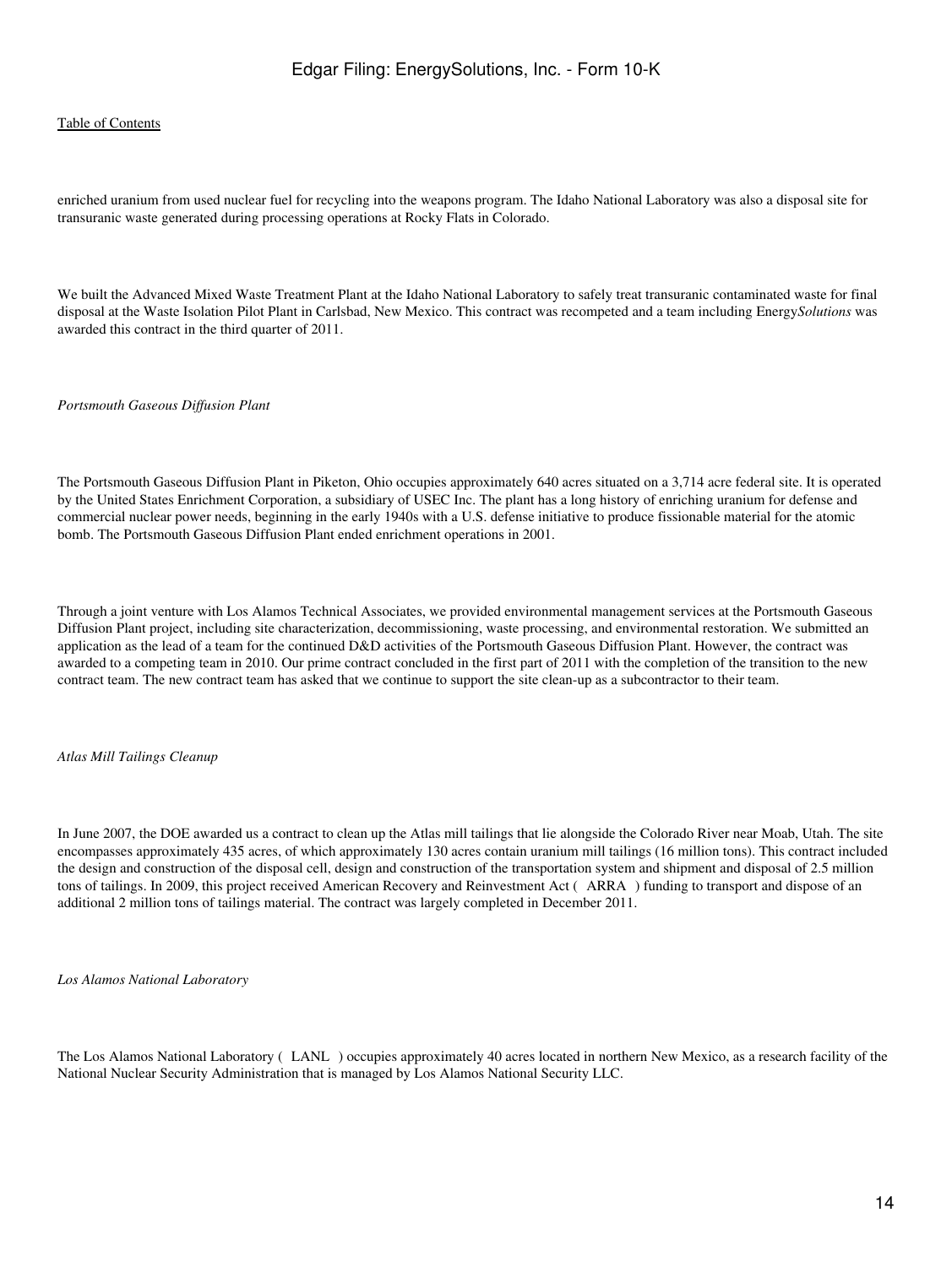Since its inception in 1943, the primary mission of LANL has been focused on high-level science and technology essential to national defense and global security. Many of the activities and operations at LANL have produced solids, liquids, and gases that contain radioactive and non-radioactive hazardous materials. Such activities include conducting research and development programs in basic and applied chemistry, biology, and physics; fabricating and testing explosives; cleaning chemically contaminated equipment; and working with radioactive materials. Since environmental management work began in 1989 at LANL, the number of legacy sites there requiring further processing has been reduced by approximately 60 percent through active remediation, or by confirming that no action is needed.

In September 2009, we were awarded contracts to install and operate two transuranic waste processing lines at LANL. These lines will process over 1,000 drums of transuranic waste and prepare them for shipment to the DOE Waste Isolation Pilot Plant for disposal.

*Navy Decommissioning Programs*

Our Navy Decommissioning Programs focus on the U.S. Navy Nuclear Propulsion Program (NNPP). NNPP operates four federal shipyards (Portsmouth, New Hampshire; Norfolk, Virginia; Puget Sound, Washington; and Pearl Harbor, Hawaii), and subcontracts the operation of two private shipyards in Newport News, Virginia and Groton, Connecticut. There are also three Navy laboratories: Knolls Atomic Power Laboratory in New York, Bettis Atomic Power Laboratory in Pennsylvania, and the Naval Reactors Facility in Idaho. We have received, processed, and dispositioned waste from these facilities since 1994. These sites have been of particular importance to our metal recycling programs at fixed facilities in Tennessee, with NNPP s continued commitment to green technologies.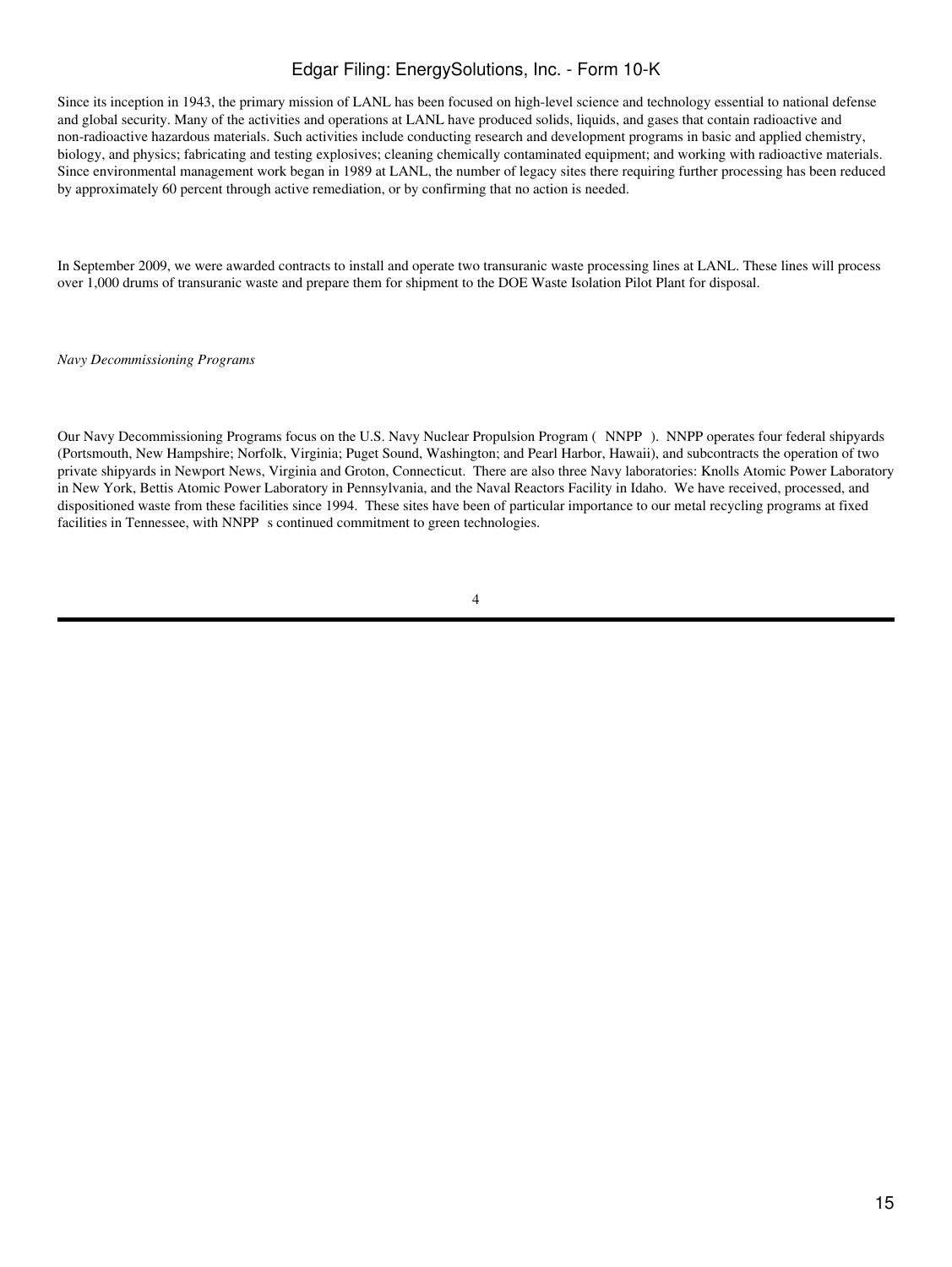We began providing our first D&D services for NNPP at the Portsmouth shipyard in 2006. This task developed NNPP s confidence in the Company and led to various D&D operations at other federal shipyards. We have performed D&D projects, involving removal of dockside structures, at the Portsmouth and Pearl Harbor shipyards for four years.

#### *Engineered Systems and Technology Projects*

We employ highly trained personnel with technical and engineering experience in critical areas of the nuclear services industry. Our technical capabilities include engineering (chemical, process, mechanical, nuclear, civil and structural), radiological safety, chemistry, environmental, safety, and other disciplines that are critical to the provision of technology-based nuclear services.

We provide on-site engineering services to support the deployment of radioactive, hazardous, and mixed waste treatment, transportation, and disposal technologies. In addition, we design equipment, components and integrated turn-key systems, train customer personnel, and perform a broad range of engineering consultation services. As part of the acquisition of BNG America, LLC (BNGA), we obtained the rights in the U.S., Canada and Mexico to the full suite of spent nuclear fuel recycling technologies of British Nuclear Fuels Limited, including intellectual properties. We also employ many of the employees who designed, constructed, commissioned and operated the existing spent fuel recycling facilities in the U.K.

Our Engineered Systems and Technology Projects Group s expertise in radioactive waste immobilization through vitrification is an important competitive advantage. Vitrification is a technique in which waste mixes with glass-forming chemicals to form molten glass that solidifies and immobilizes the embedded waste. It is an established means for the disposal and long-term storage of nuclear and other hazardous wastes that produces a non-leaching, durable material that effectively traps waste that can be stored for relatively long periods without concern for air or groundwater contamination. Our patented system is the baseline technology for the high-level radioactive waste and LLRW waste vitrification processes at the DOEs Hanford Waste Treatment Plant. We have designed, constructed, and operated nonradioactive, nonhazardous pilot melters to test design concepts for the full scale units that will vitrify millions of gallons of highly radioactive tank waste at the Hanford site. The engineered systems and technology group has also been awarded a contract to ensure that the planned mixing processes during pretreatment will work as designed.

Our Engineered Systems and Technology Projects Group manages complex engineering, procurement, construction and integration projects by combining our technologies, expertise in the implementation of nuclear quality assurance programs, and engineering and project management team experience. The following are examples of project integration work we have undertaken in recent years:

*Autosampling Pneumatic Transfer SystemWaste Treatment Plant, Hanford, Washington-*The Autosampling Pneumatic Transfer System (ASX) is an integrated process and control system for the Waste Treatment Plant Project in Hanford, Washington. The ASX system collects waste and process effluent samples from vessels and equipment of the Pretreatment Facility, Low-Activity Waste Facility, and High Level Waste Facility and pneumatically sends the samples to the Analytical Laboratory for testing confirmation. Our project scope was to design, supply, test, and provide technical services for the installation, commissioning, and training for ten shielded autosamplers and associated equipment. This project was completed in 2010.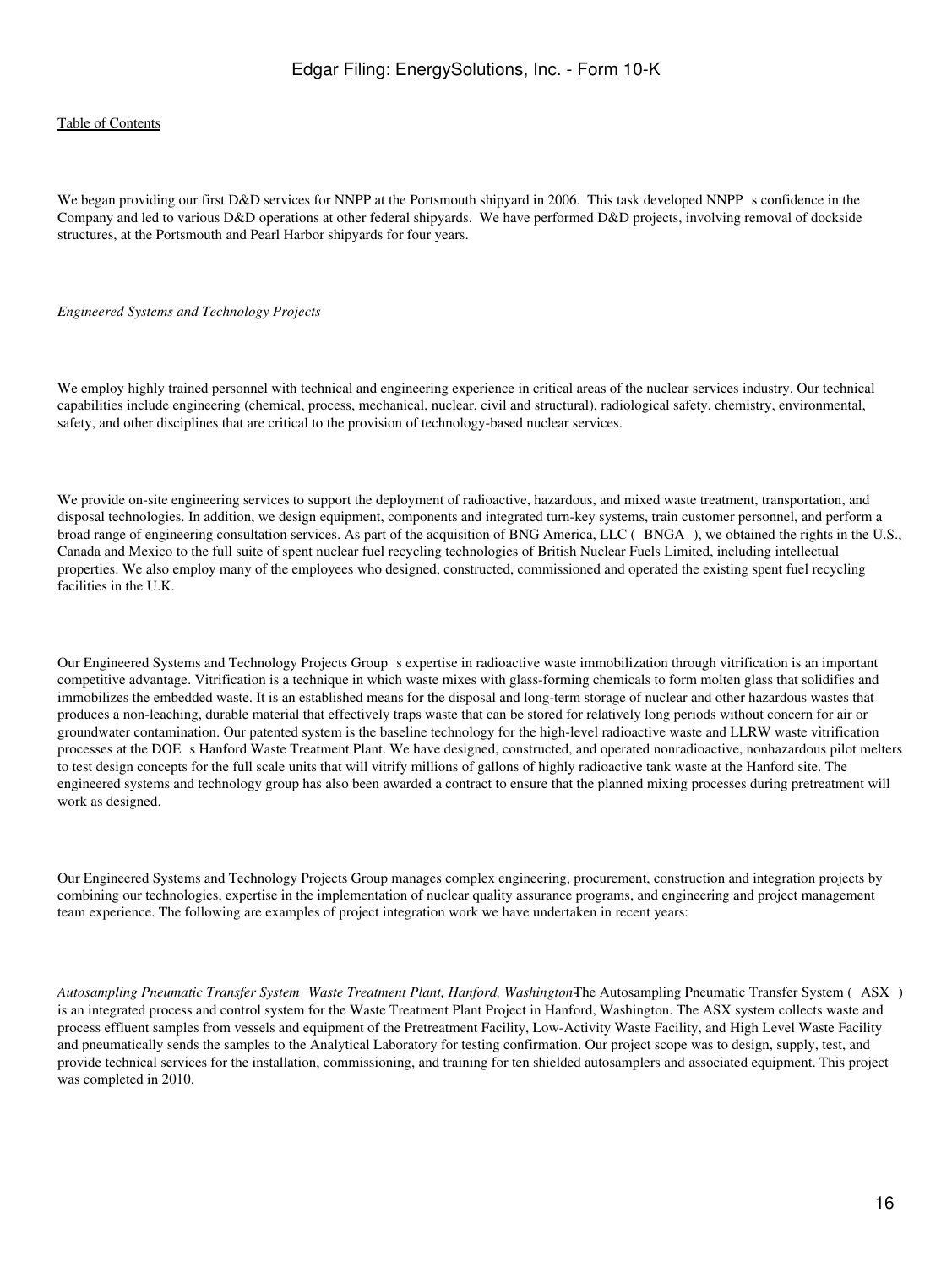*M3 Pulse Jet Mixer Mixing Stand Waste Treatment Plant, Hanford Washington* We are currently contracted to design, build, fabricate, install, commission, operate, and report test results for the Waste Treatment and Immobilization Plant M3 PJM Mixing Test Stand in Hanford, Washington. This test is designed to compare computational fluid dynamics analytical data for pulse jet mixing in the WTP Tanks FEP-17 and HLP-22 with scaled results using a four foot diameter instrumented test vessel. We expect to complete work on this project in mid 2012.

*Management Consulting*

Energy*Solutions* Performance Strategies (ESPS) provides management consulting, with 150 consultants supporting our Government and Global Commercial Groups. ESPS delivers high impact individuals in specialty disciplines: nuclear safety, quality assurance, training, and performance assurance. Performance assurance, the dominant discipline within ESPS, is staffed by retired Navy engineers and adds substantial value to our own projects and our customer s operations.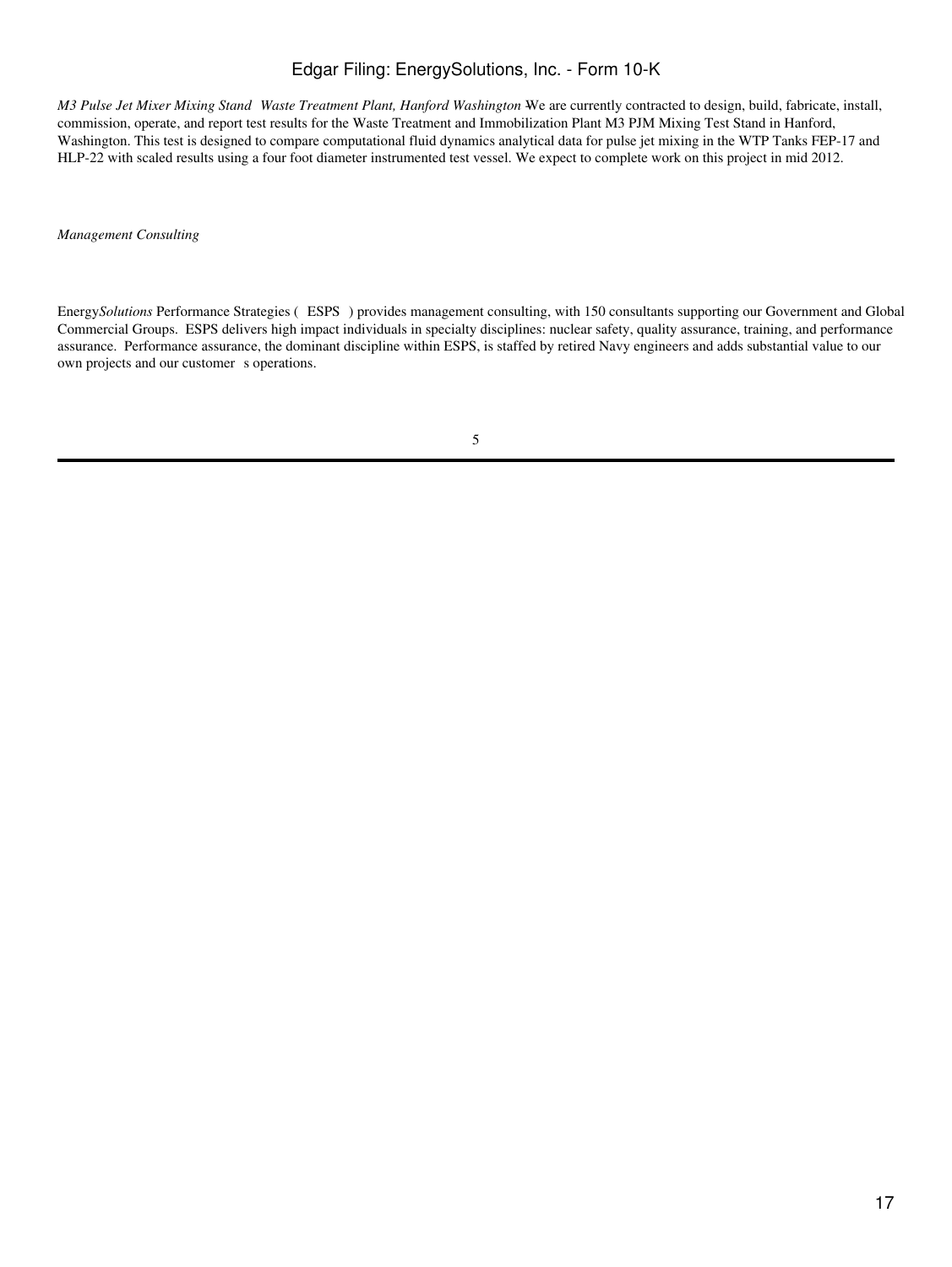#### *Global Commercial Group*

The Global Commercial Group reports its results under three separate operating business divisions: Commercial Services, LP&D and International.

#### *Commercial Services Operations*

We provide a broad range of on-site services to our commercial customers, including nuclear power and utility companies, fuel fabrication and related nuclear fuel cycle companies, pharmaceutical companies, research laboratories, universities, industrial facilities, and other entities that generate radioactive and hazardous materials or are involved in the nuclear services industry. Our services are delivered to our clients through three principal groups as follows:

1. Our Project Services Delivery Group provides D&D, large component removal and disposition, radioactive material characterization and management, spent nuclear fuel services, emergency response, site remediation and restoration, license termination, stakeholder and regulatory interface, liquid and solid waste management, and other nuclear and hazardous services.

2. Our Technology Products Group provides expertise, technology, systems and equipment used to process millions of gallons per year of radioactively contaminated liquids generated by operating nuclear plants in the U.S. and internationally. We have proprietary and patented systems and technologies that support our client s needs to safely manage their radioactive plant liquid and effluent discharges.

3. Our Long-Term Stewardship Group conducts our license stewardship program that is a new, innovative approach to provide decommissioning services. This group led the efforts to successfully close a unique transaction with Exelon Generation Company on September 1, 2010, where we assumed the responsibility for decommissioning the shut-down Zion Nuclear Power Station in Zion, Illinois.

*Project Services Delivery Group*

The services our Project Services Delivery Group provides to clients include:

*Decontamination and Decommissioning.* We have been providing D&D services to our customers for over 30 years. This includes D&D of commercial nuclear power plants, test reactor facilities, nuclear research laboratories, fuel cycle/fabrication facilities, and industrial facilities that used nuclear materials in their processes.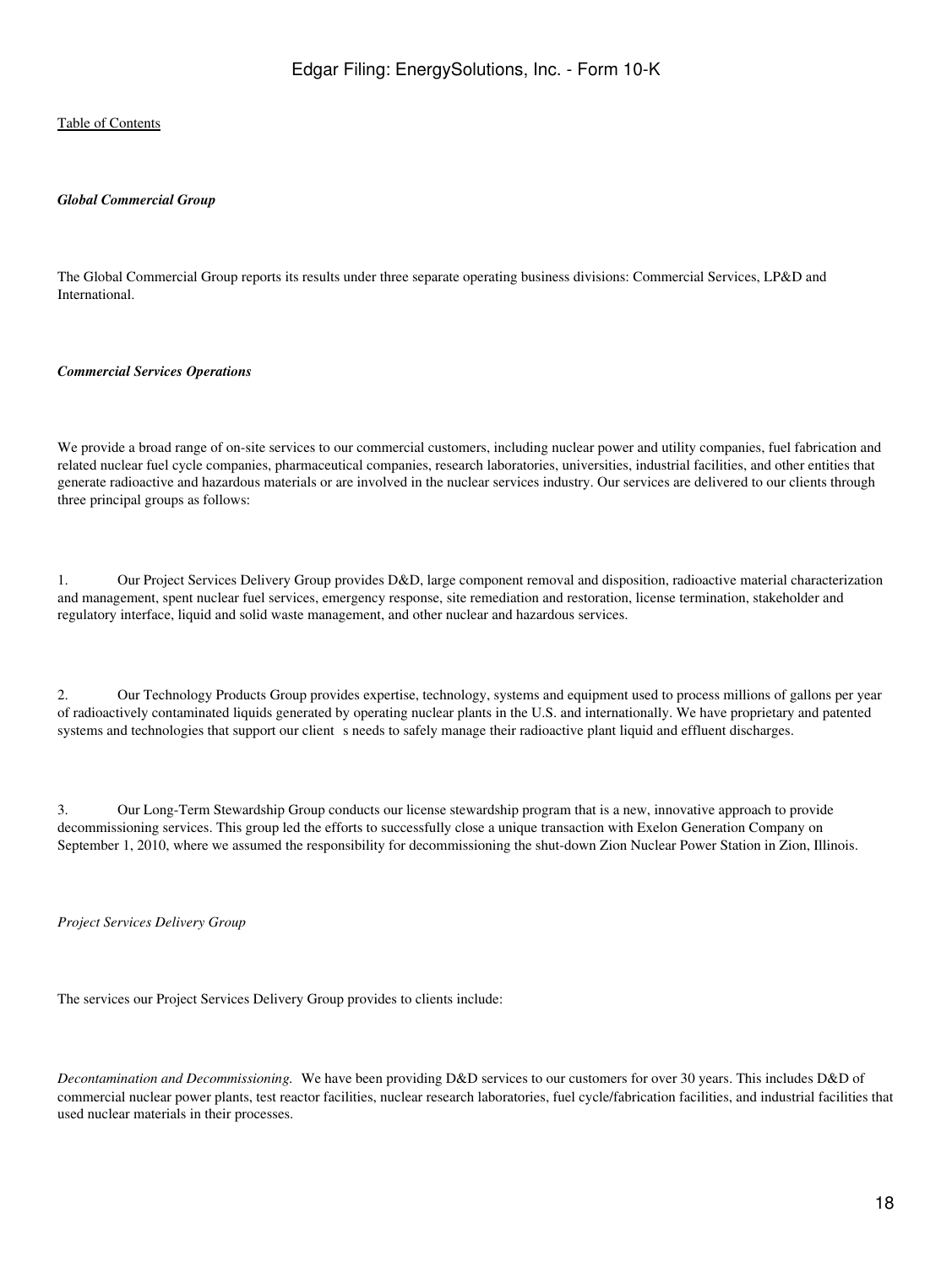*Large Component Removal and Disposition.* Our expertise, personnel and strategic assets enable us to prepare large components for transport via public highway, waterway, rail, or combinations thereof to ensure the highest degree of safety and compliance with regulatory requirements. Large components include overweight and oversized nuclear components, such as reactor pressure vessels, steam generators, reactor heads, pressurizers, turbine rotors, reactor coolant pumps and feed water heaters. Transportation, processing and disposal of these large components are typically handled through our LP&D segment.

*Site Remediation and Restoration.* We provide site characterization, remediation and release survey services to clients who have radioactively contaminated sites, including facilities that are currently licensed at the federal and state level by the NRC or NRC-Agreement States. We also provide remediation services at legacy facilities where non-radioactive material possession license currently exists, or where licenses were previously terminated but residual contamination remains above current regulatory guidelines.

*On-Site Waste Management Services.* We provide a variety of client-site waste management services to prepare waste streams for more efficient on-site storage and/or compliant packaging and transport to an authorized disposal facility. Engineered processing at client sites includes size reduction by means of shearing or cutting, compaction, solidification, and dewatering.

*Spent Fuel Pool Services.* We have more than 30 years of experience managing and processing irradiated hardware and other high activity materials found in spent fuel pools at both boiling water and pressurized water reactors. Our fuel pool services include underwater irradiated hardware volume reduction, component transfer and container loading, cask transportation, fuel pool vacuuming, pool-to- pad transfers, and waste characterization. Our fuel pool personnel are specially trained to handle the planning, on-site processing, packaging, transportation, on-site storage and disposal of various fuel pool components. We have completed more than 100 fuel pool projects, and our customers have included nearly every nuclear power and utility company in the U.S. and TEPCO in Japan. We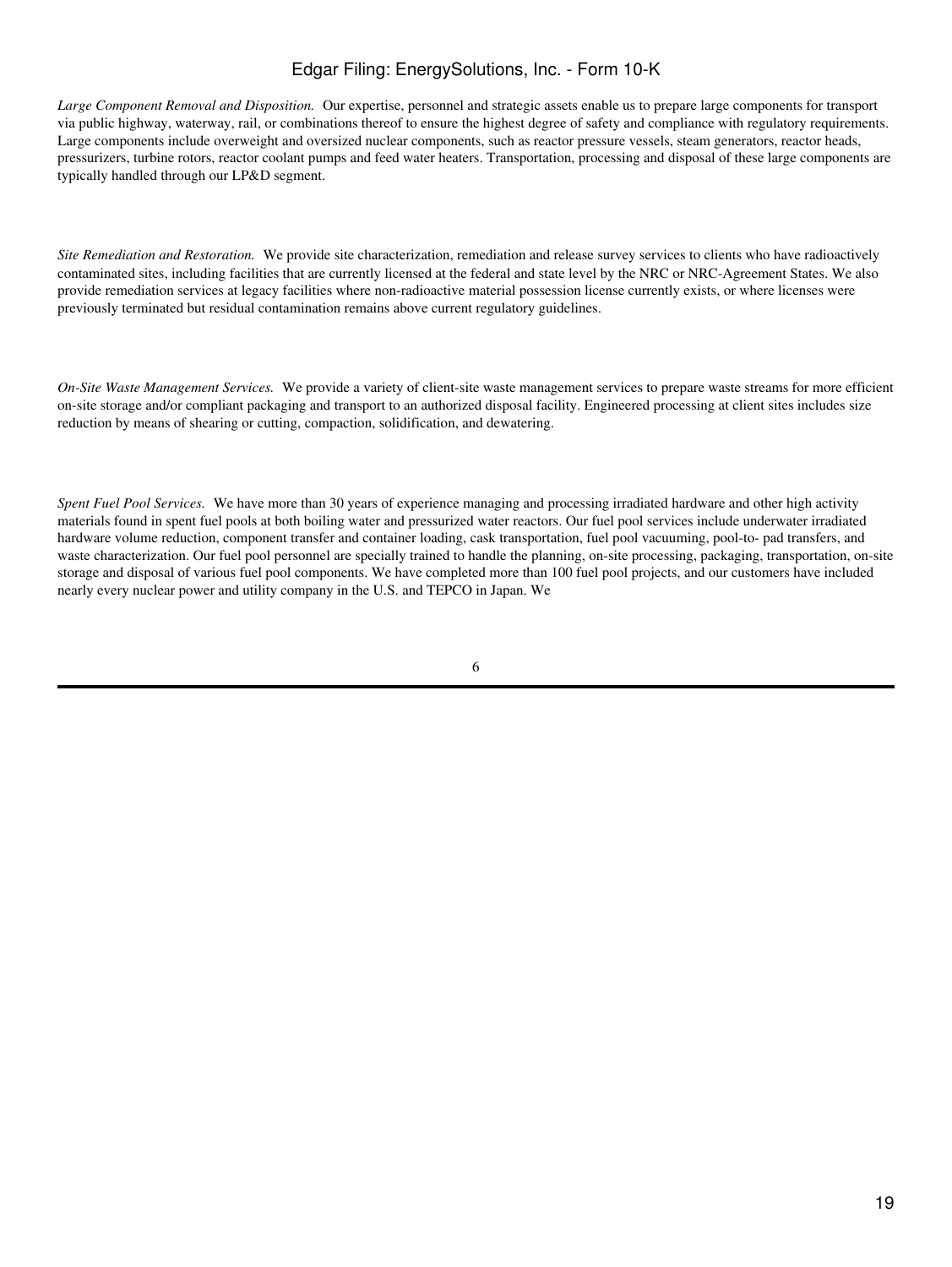also provide full service support of spent fuel storage activities, including cask design and procurement, cask loading and related activities, as well as design and construction oversight for on-site independent spent fuel storage installations (ISFSIs).

*Emergency Response.* We employ more than 145 trained nuclear safety professionals who can be deployed rapidly throughout the U.S. to respond to a variety of radioactive contamination events. We also maintain procedures, equipment, and mobile radioactive material licenses that can be used for radiological emergency response events. We have responded to a variety of emergency situations, including spills and other radiological events at non-nuclear facilities.

Examples of key projects awarded or completed in 2011 by the Project Services Delivery group that highlight our capabilities and breadth of experience in providing the above services include the following:

Pacific Gas & Electric (PG&E) Humboldt Bay Decommissioning Projects - In 2011, the Project Services Delivery Group was again awarded new projects for nuclear decommissioning support at the Humboldt Bay Power Plant (HBPP) in Eureka, California. This work consists of three projects. The first project which includes engineering and planning work is scheduled to be completed in 2012, and involves removal, segmenting and disposition of the HBPP Unit 3 reactor vessel internals. The second project, which began in 2011 and is also scheduled to be completed in 2012 involves the removal of greater than Class C waste that is stored in the spent fuel pool, shipping the waste to our Barnwell processing facility for removal of organics by de-ashing, and return to HBPP for eventual storage in their Independent Spent Fuel Storage Installation. The third project, which began in 2011, was planning for the removal of four liquid radioactive waste hold-up tanks and associated piping. The project also entails the removal of approximately 100 cubic feet of resin/sludge from one of the tanks and processing and de-watering. The project is expected to complete before mid year 2012.

*General Electric (GE) Multi-Site Projects and Services* In 2011, we continued to support GE with projects and services at two sites, including the Wilmington, North Carolina and Vallecitos, California facilities. At the GE Hitachi s global nuclear fuels plant in Wilmington, North Carolina, we provided on-site waste management and facility dismantlement services, including support of the scrap pack facility, waste management consulting services, and various dismantlement projects for liabilities reduction. At the GE Vallecitos site, we completed legacy waste removal. We submitted a written proposal to GE for the interference removal and source term reduction of the GE Test Reactor at Vallecitos nuclear center, which is expected to be approved during the first quarter of 2012.

*Whittaker Corporation Site Remediation Projects -* In 2011, we continued work at two Whittaker Corporation legacy sites in California and Pennsylvania.

At the Whittaker Bermite site in Santa Clarita, California, we were contracted to complete the remediation of a former firing range contaminated with depleted uranium fragments. The scope of services included site clearing, unexploded ordnance clearance and removal, site characterization, excavation, disposal of contaminated soil, final status surveys, and backfilling and grading the site. Waste was transported to and disposed of at our Clive, Utah disposal facility. In 2011, the Final Status Survey Report was submitted to the California Department of Health Services, Radiologic Health Branch (RHB) for review and approval, we are awaiting the completion of the review by RHB.

At the Whittaker Site in Transfer, Pennsylvania, we continued remediation of a 5.8 acre area of slag and soil byproducts located along the Shenango River. Whittaker Corporation, as well as prior owners of the site, used raw source material containing licensable quantities of thorium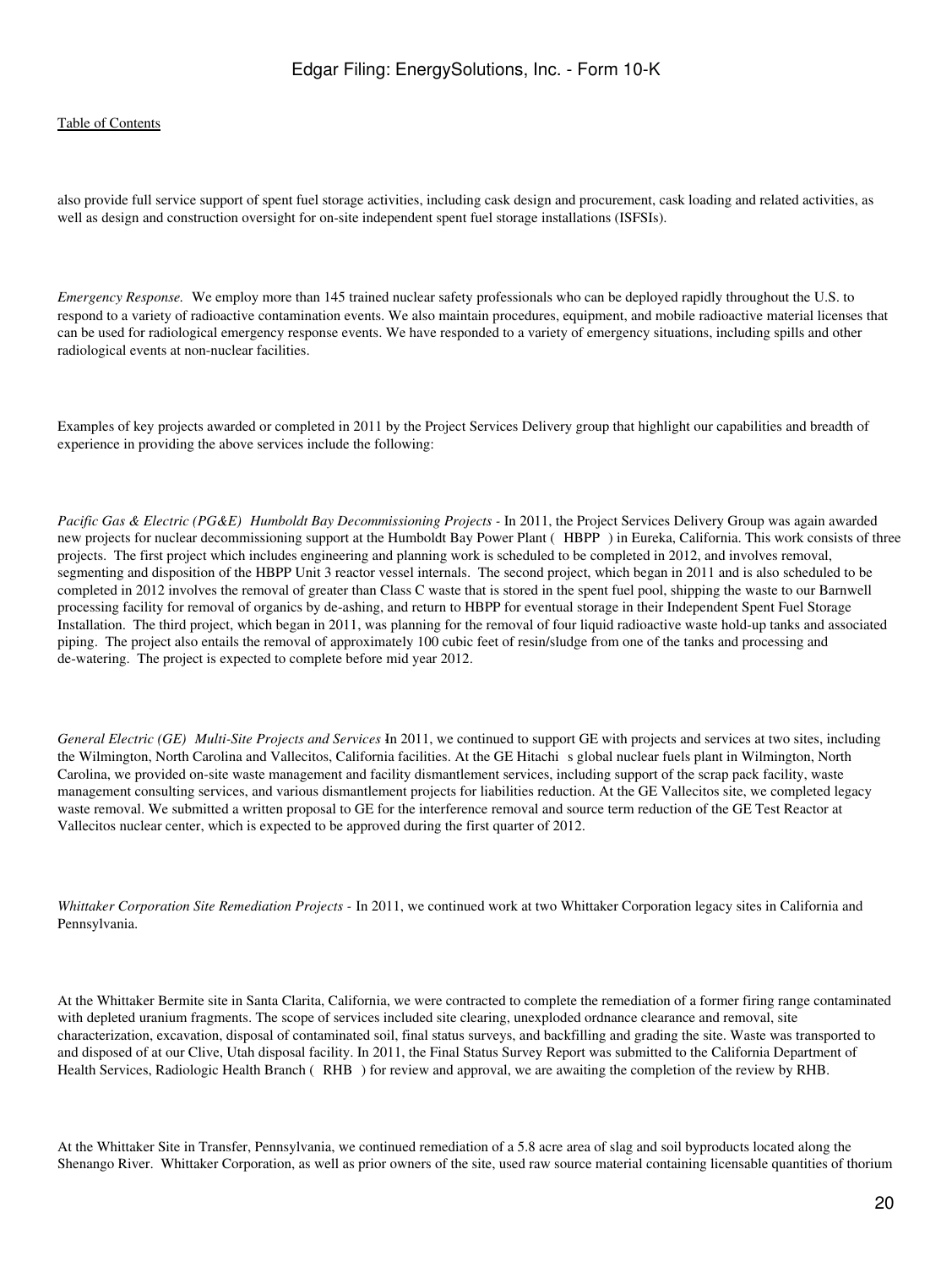and uranium to process rare earth metals on site. During the course of the project waste was transported to and disposed of at our Clive, Utah disposal facility. The site was divided into four sections, three of which have been remediated. After completion of decommissioning activities, the site will have been remediated to levels that will permit license termination for unrestricted use.

*University of Arkansas - SEFOR Reactor* We provided cleanup, removal and disposal services at this site. Phase 1 included the cleanup of exterior grounds and burn pits, grubbing within the fenced in area of the site and tree removal from various locations, security fence maintenance, control of harmful insects, installation and set up of a radiological gate monitor, and performance of various radiological surveys throughout the site. Phase 2 included sampling and analysis of various soils and liquids throughout the site, asbestos abatement from all location of work areas complete, maintenance building cleanup, demolition, and disposal, maintenance tool shed cleanup, removal and disposal of underground storage diesel tank, septic tank system backfill and closure, 110 foot waste gas vent stack removal and disposal, removal of sodium from the secondary system, disposal of approximately 40,000

<sup>7</sup>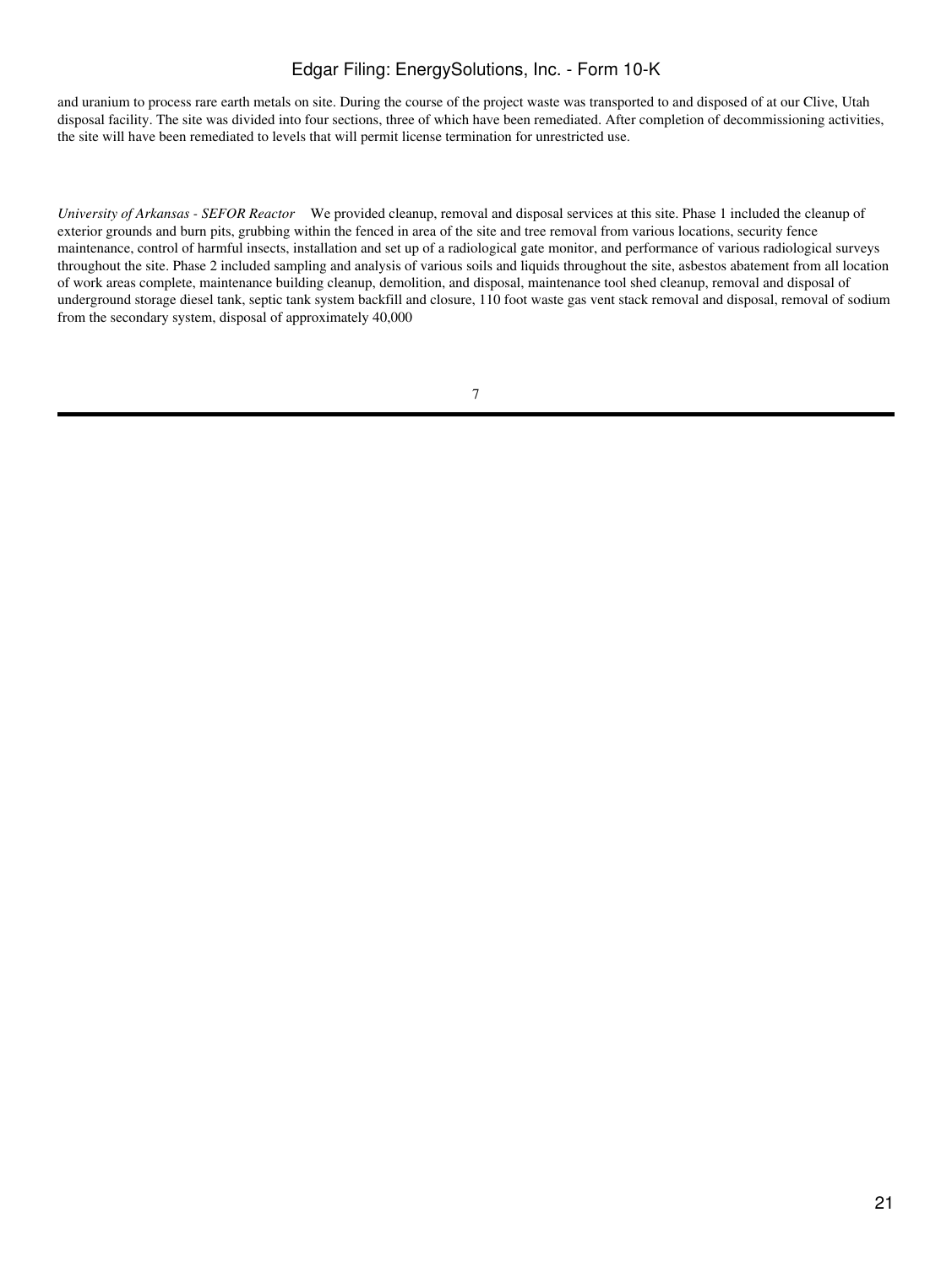gallons of liquid waste to a publicly owned treatment works from the radioactive waste and gaseous vaults, and the sodium drain tank vault room.

*PCS Nitrogen Corporation -* We provided a decommissioning plan and disposal methods to dispose of four NORM laden cooling towers in Memphis, Tennessee. Our efforts in the demolition of the cooling towers included providing assistance from our radiological group, safety representatives and broker, and the lending of our radioactive license. We also provided assistance in the disposal of the project waste materials.

*Dow Chemical Corporation*  We provided the radioactive program and labor to replace Thoria Catalyst in a chemical reactor at the Dow Chemical plant in Freeport, Texas. The scope of work entailed the provision of safety plans, procedures, labor for Thoria replacement and safety representatives, along with our radiological programs and technician that provided radiological surveys and monitoring throughout the project. In addition, all the waste that was generated throughout the project was manifested by our broker, and shipped to our Clive, Utah facility for disposal.

*Fruit of the Loom Custodial Trust Breckenridge, Michigan Site Remediation.* In 2011, we completed remediation of burial pits containing radioactive materials at the former Michigan Chemical Company (MCC) site in Breckenridge, Michigan, under contract to the Fruit of the Loom Custodial Trust for the site. Between 1967 and 1970, MCC operated a rare earth processing plant near St. Louis, Michigan. The MCC manufactured an array of chemical products, including fire-retardant materials, insecticides, animal food supplements, and rare earth oxides. MCC used the Breckenridge site for the disposal of the process wastes from the MCC s rare earth processing plant. Our services at the site included soil sampling, excavation and packaging of buried wastes, rail transport, and disposal of contaminated materials at our Clive, Utah disposal facility. The final status survey report for site release from regulatory control has been submitted to the NRC.

*Detroit Edison Removal & Disposition of Fermi-I Reactor Vessel & Large Components.* In 2011, we completed the decommissioning work at the Fermi Unit 1 Reactor facility in Newport, Michigan under a contract for removal and disposition of the reactor vessel and large components. The Fermi 1 reactor was a sodium cooled reactor design that operated from 1963 until 1972. Services provided at Fermi 1 included the disassembly and segmentation of the reactor vessel, primary shield tank, heat exchangers, and reactor coolant pumps, along with all interconnecting piping. All dismantled equipment is being packaged, transported to, and disposed of at our Clive, Utah facility.

*Exelon Nuclear Multiple Plant EPU Outage Support*2011 was the busiest year for Turbine Retrofit outages under our contract with Exelon for the removal and disposal of turbine casings, rotors and miscellaneous waste from the Quad Cities Unit 1, Peach Bottom Unit 3 and Dresden Unit 2 reactor sites. More than 6.2 million pounds of waste were transported to our Clive, Utah disposal facility during these outages. Work on this contract began in late 2009 and will continue through the end of Exelon s scheduled plant outages in 2012.

*San Onofre Nuclear Generating Station (SONGS) Licensing and Disposal of Steam Generator Lower Assemblies (SGLA). In 2011 we continued* our engineering and licensing support of SONGS resulting in their receipt of a special permit from the U.S. Department of Transportation allowing the transportation of their old SGLA. Two of the four SGLA were successfully transported from SONGS to our Clive, Utah disposal facility in 2011. The remaining two SGLA are expected to be delivered to our Clive, Utah disposal facility in 2012.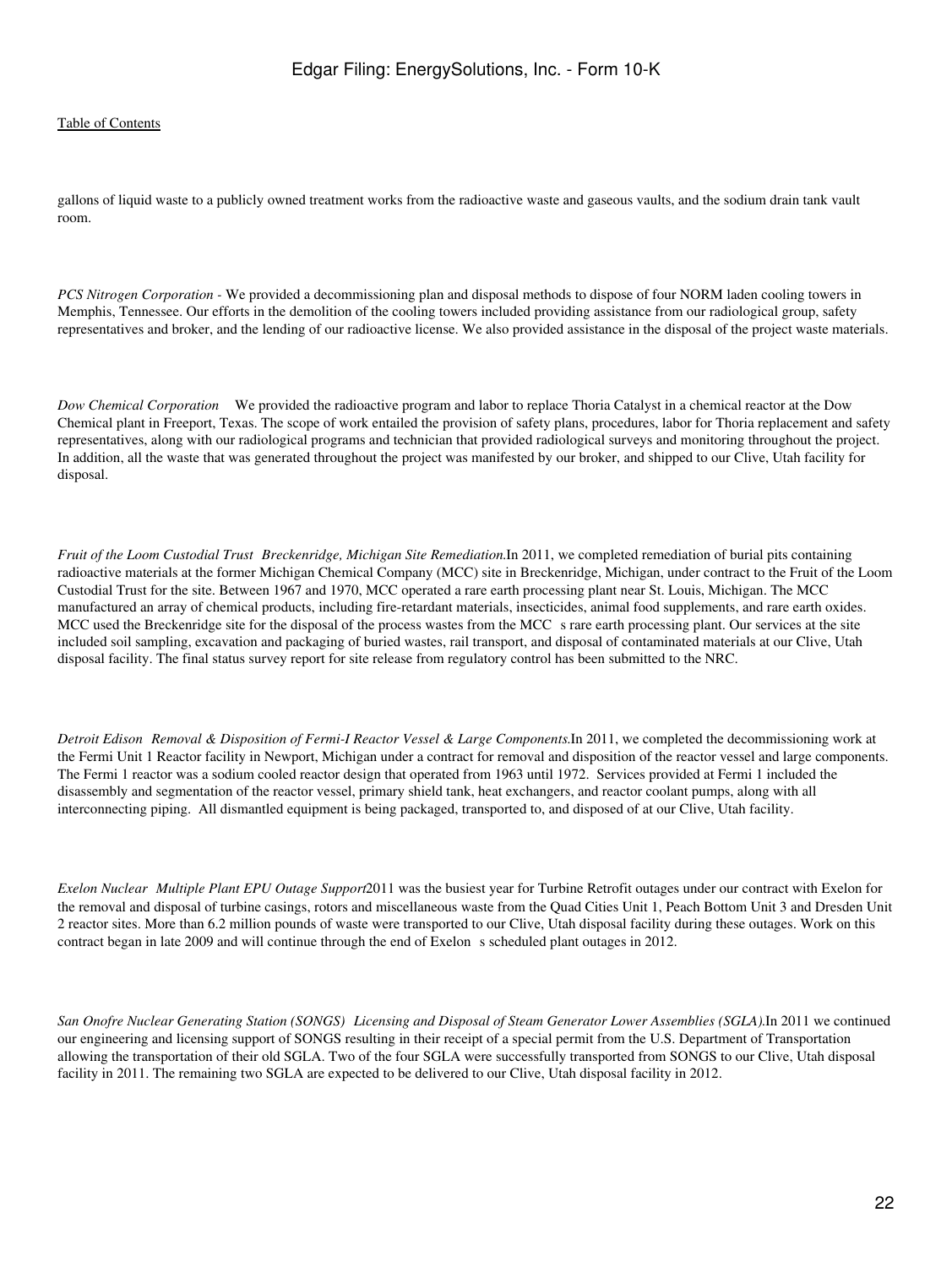South Texas Project (STP) Transport of Reactor Head.In 2011 we were awarded a contract to transport two reactor heads from the STP nuclear plant located in Wadsworth, Texas to our Clive, Utah disposal facility. Despite the project s aggressive schedule, we successfully transported and disposed of the reactor heads at our Clive, Utah disposal facility in July 2011.

*Liquid Waste Processing Group -* Our radioactive liquids processing services incorporate a number of technologies, including advanced ion exchange and membrane-based systems, to reduce radioactive secondary waste generation, reduce radioactive liquid discharge, improve water chemistry and enable the recycling of wastewater for reuse by utilities. We are currently providing full-time on-site services for the removal of radioactive and chemical contaminants from wastewater at over 20 nuclear power plants across the country. We also provide dewatering services of radioactive particulate wastes. The dewatered waste resulting from our dewatering technology is compatible with our approved disposal containers and with disposal criteria at our Clive, Utah and Barnwell, South Carolina disposal facilities. We currently provide dewatering services at more than 30 nuclear power plants in the U.S. In addition to long term on-site service contracts, we also provide radioactive liquids processing and dewatering services on a demand basis for nuclear facilities in the U.S., the U.K., and Mexico. In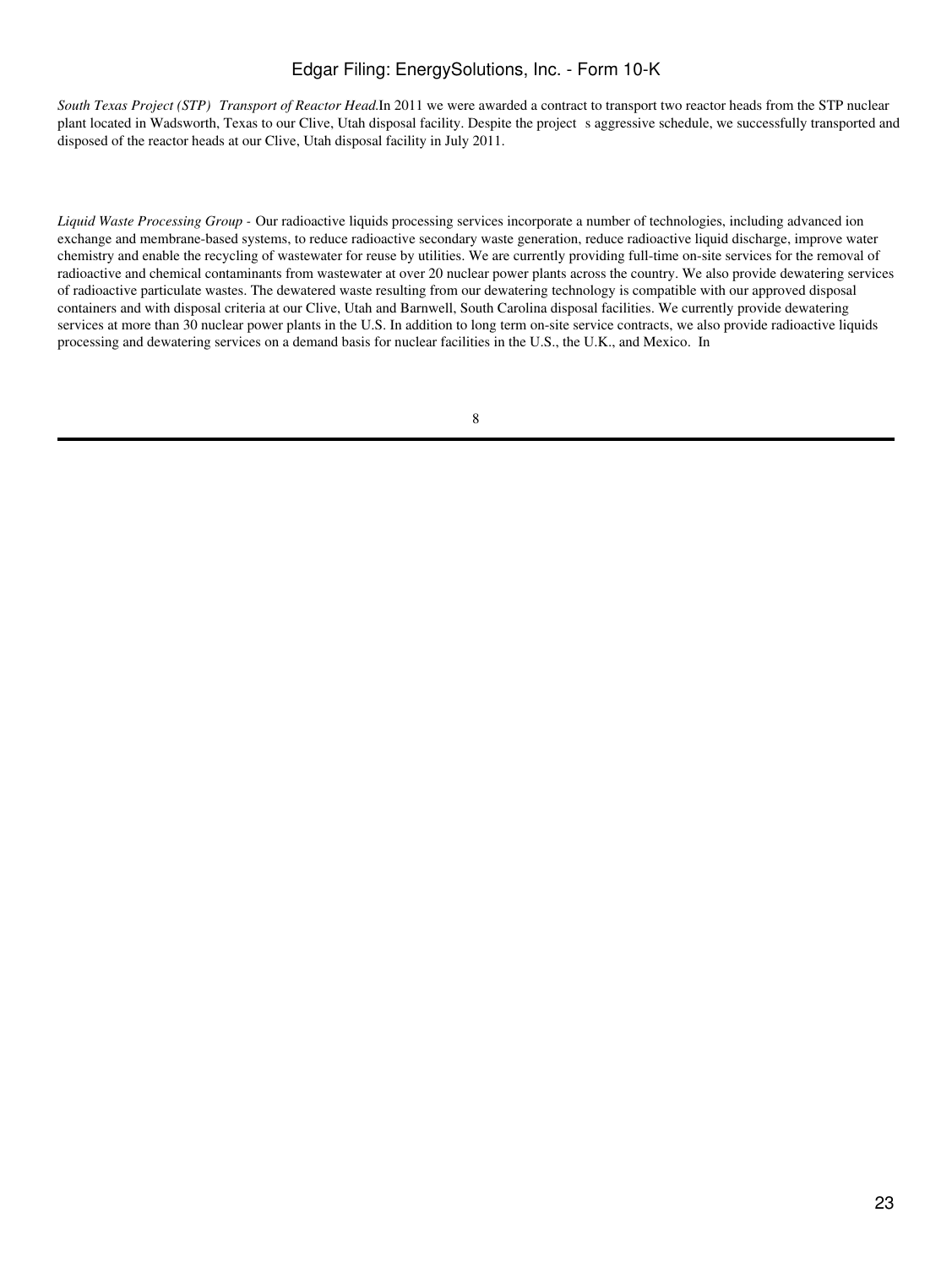2011, we completed a liquid waste processing technology demonstration at the damaged reactor in Fukushima, Japan. This demonstration involved the successful onsite bench scale testing of water treatment technologies for removal of a complex spectrum of high concentration radionuclides.

#### *Technology Products Group*

Our Technology Products Group provides engineered equipment to a variety of customers including domestic nuclear power stations, international nuclear power stations, U.S. Navy, U.S. Navy shipbuilders, and DOE contractors. The Technology Products Group is composed of highly experienced project managers most of whom are graduate engineers. These project managers are well equipped to evaluate customer requirements and direct the design of processing systems, handling equipment, specialty containers and liners and transport equipment to safely and efficiently handle the customer s radioactive waste from point of origin through storage and final disposal. They are also knowledgeable in all aspects of design, fabrication management and overall project management.

The Technology Products Group s primary focus is on liquid waste process equipment design and fabrication including:

- Ion exchange systems
- Reverse osmosis systems
- Specialty ultra filtration systems
- Advanced injection methodology for polymer and coagulants treatments
- Dewatering systems utilizing self-engaging fillheads (SEDS, SERDS)
- Solidification and encapsulation systems utilizing cement or polymers
- Container remote grappling equipment
- Container remote capping equipment
- Liquid drying systems
- Carbon steel pressure vessels
- Stainless steel pressure vessels
- High integrity container and liners utilized as waste containers including but not limited to:
- High Integrity Containers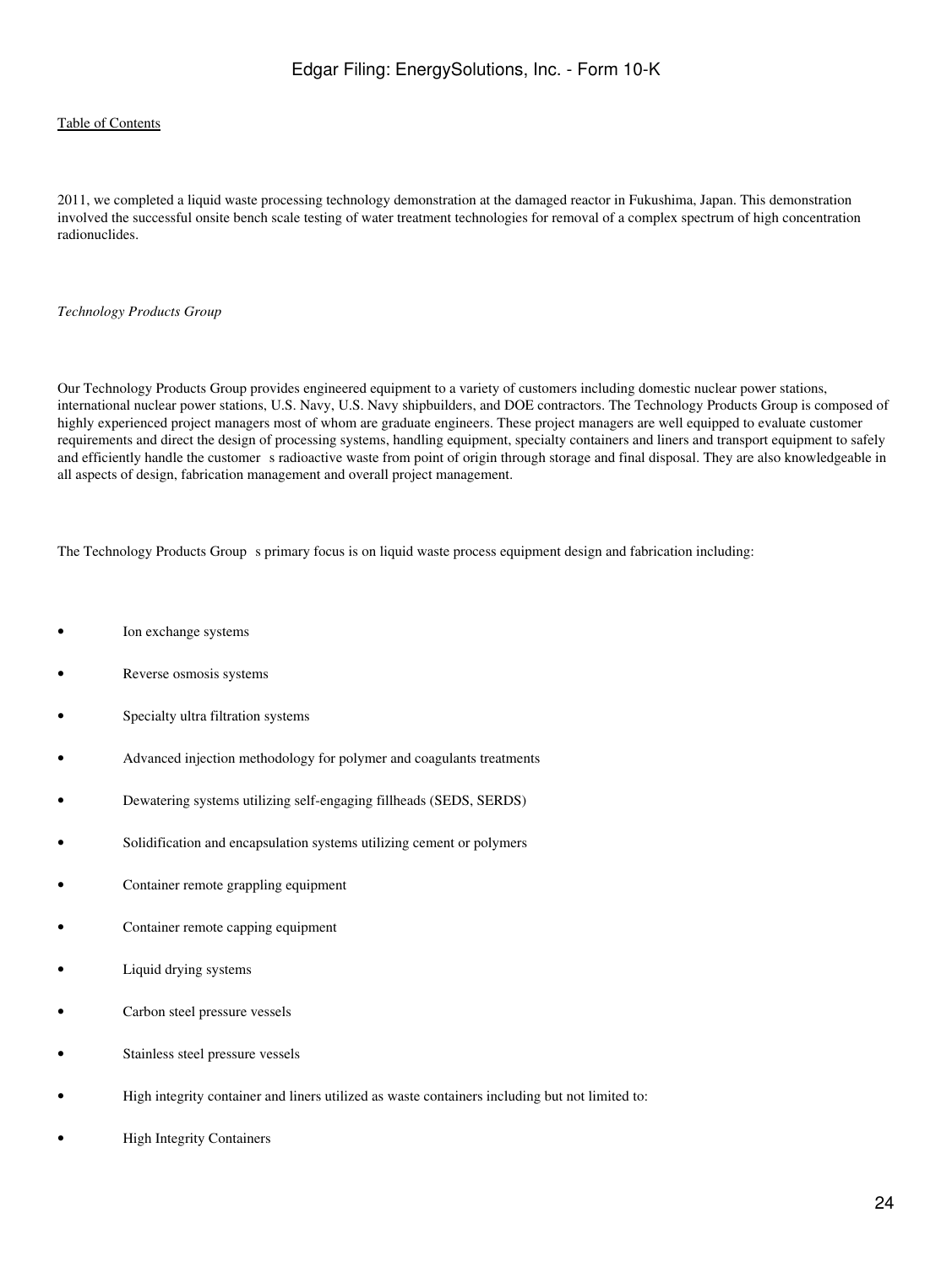- High Integrity Container Overpacks
- Standard steel containers
- Specialty containers including but not limited to:
- NRC Licensed Type B transportation casks and cask inserts
- Type A transportation casks
- Specification 7A and IP-II containers
- Specialty transport, storage and disposal liners
- On-site concrete shield and storage containers and lifting hardware including:
- Class B and C waste storage vaults
- Radvaults and OSSCs
- Process shields

The Technology Products Group also operates and manages the Nuclear Support Services Facility (NSSF) and Liner Operations Group, both located at our Barnwell, South Carolina disposal facility. The NSSF maintains a radioactive materials license to permit receipt of contaminated equipment and subsequent maintenance and, or repair of this equipment at the NSSF hot shop. The Liner Operations Group assembles and delivers waste processing containers to Energy*Solutions* clients. Examples of work performed in 2011 include:

- *Ginna Nuclear Power Station* Self-Engaging Dewatering System
- *Grand Gulf Nuclear Station* Design and fabrication of a cross-flow filtration system
- *Indian Pont Nuclear Power Station* Advanced Liquid Processing System
- *Norfolk Naval Shipyard* Specialty containers for processing liquid waste streams from submarines
- *Portsmouth Naval Shipyard* Specialty containers for processing liquid waste streams from submarines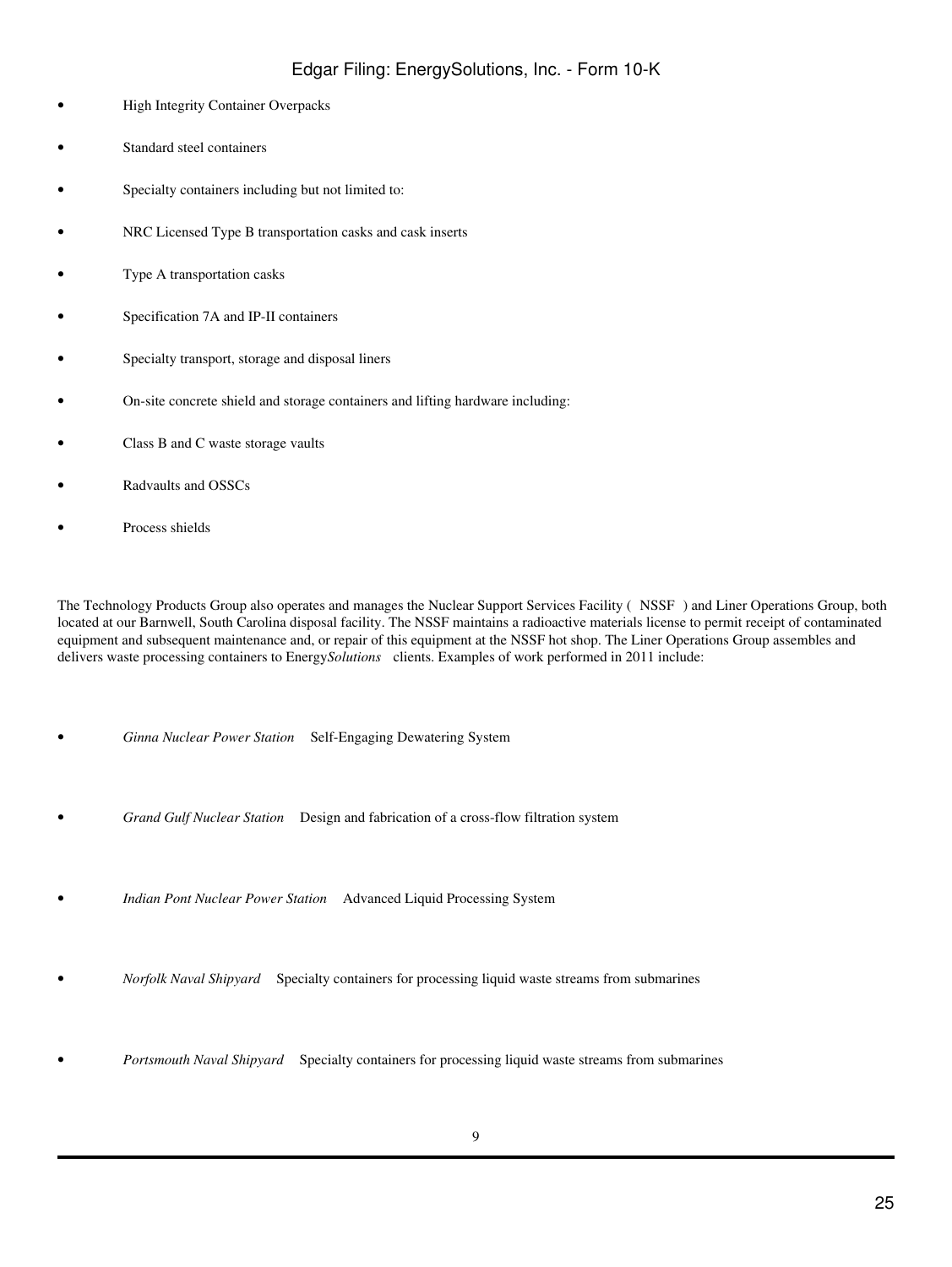- *Huntington-Ingalls Newport News* Specialty containers for processing liquid waste streams from aircraft carriers and submarines
- *Electric Boat* Specialty containers for processing liquid waste from submarines
- *Savannah River Nuclear Solutions* Specialty containers for processing liquid waste streams
- *Humboldt Bay Nuclear Station* Specialty containers for processing various waste streams

• *EnergySolutions Asia* Technical fabrication support for Yangjiang and Haiyang liquid waste processing equipment, and technical support to Toshiba in development of a proposal of engineered equipment for processing liquid waste at the Fukushima nuclear station

• *Argonne National Laboratory* Design, licensing and fabrication of a shielded container for shipment of gamma and neutron emitting sources within Energy*Solutions* NRC licensed 10-160B Transport Cask

• *Sandia National Laboratory* Design, licensing and fabrication of a shielded container for shipment of gamma sources within Energy*Solutions* NRC licensed 10-160B Transport Cask

• *Spallation Neutron Source Facility (ORNL)* Specialty containers for shipment and disposal of proton beam targets and shield equipment

• *ZionSolutions Decommissioning* Concrete storage containers (Radvaults), specialty liners and support equipment for temporary storage and transport of decommissioning waste

• *Waste Control Specialists, LLC* specialty liners and support equipment for waste disposal

*Long-Term Stewardship Group*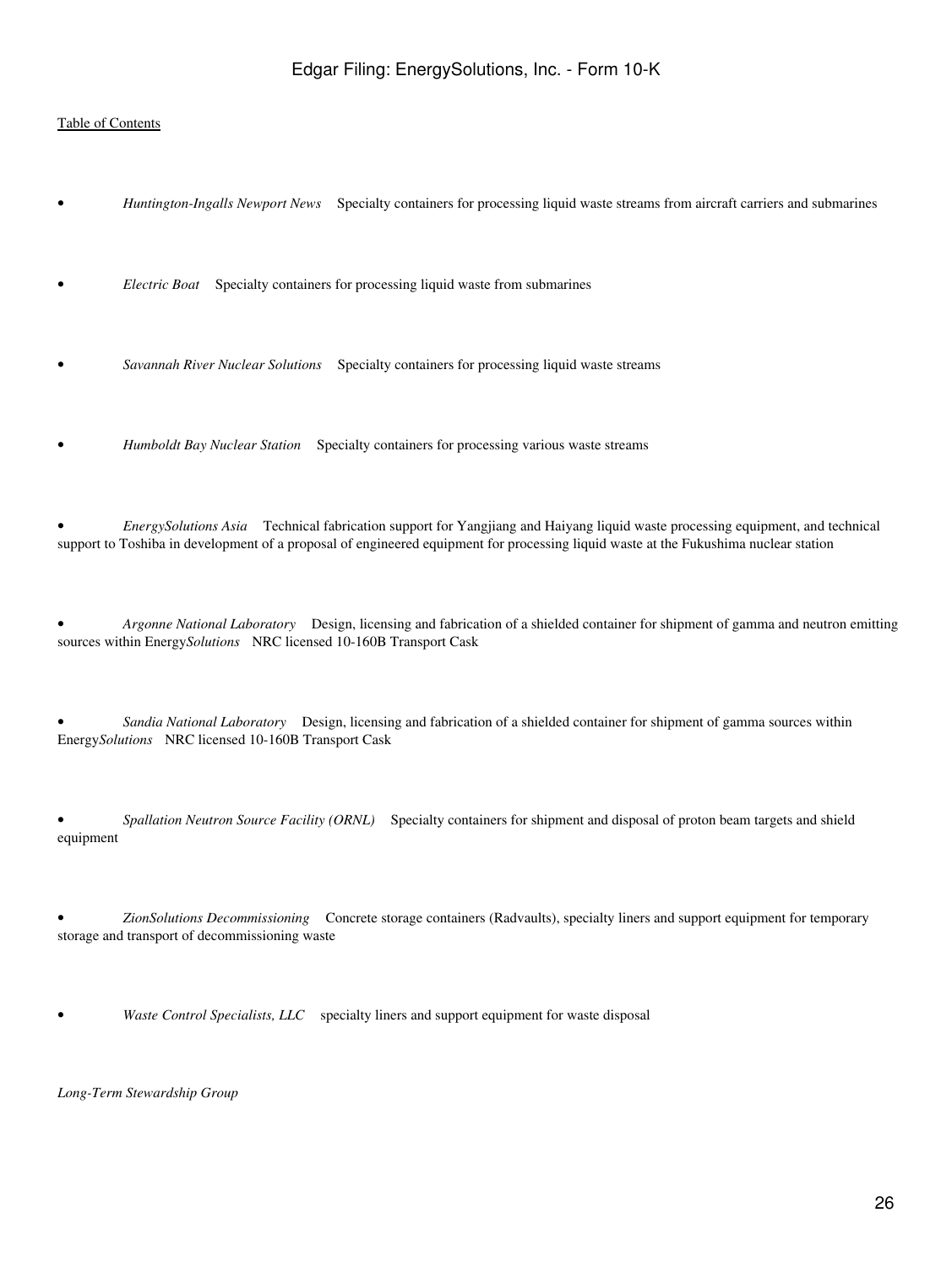Our Long-Term Stewardship program is a new, innovative approach to provide decommissioning services to both our commercial and government customers. Under this program, we acquire title to substantially all of a customer s buildings, facilities and equipment of its non-operating nuclear facilities. As the owner of the facility and associated permits, licenses and other assets, we are eligible to acquire a license from the NRC to decommission the plant, and to acquire the rights to the customer s decommissioning trust fund associated with the facility (if applicable). Because of our technology, expertise and assets, this unique structure facilitates the decommissioning of the plant ahead of the schedule that the customer would otherwise expect to achieve.

In September 2010, we entered into an arrangement, through our subsidiary Zion*Solutions,* LLC (Zion*Solutions*) with Exelon Generation Company (Exelon) to dismantle Exelon s Zion nuclear facility located in Zion, Illinois (Zion Station), which ceased operation in 1998. Upon closing, Exelon transferred to Zion*Solutions* substantially all of the assets (other than land) associated with Zion Station, including all assets held in its nuclear decommissioning trust fund. In consideration for Exelon s transfer of those assets, Zion*Solutions* agreed to assume decommissioning and other liabilities associated with Zion Station. Zion*Solutions* also took possession and control of the land associated with Zion Station pursuant to a lease agreement executed at the closing. Zion*Solutions* is under contract to complete the required decommissioning work according to an established schedule and to construct a dry cask storage facility on the land for the spent nuclear fuel currently held in spent fuel pools at the Zion Station. Exelon retains ownership of the land and the spent nuclear fuel and associated operational responsibilities following completion of the Zion Station D&D project. The NRC approved the transfer of the facility operating licenses and conforming license amendments from Exelon to Zion*Solutions* (the License Transfer). At the conclusion of the project any remaining plant facilities and associated amended licenses are returned to Exelon and the lease terminates.

To satisfy the conditions of the NRC order approving the License Transfer, we (i) secured a \$200 million letter of credit facility, (ii) granted an irrevocable easement of disposal capacity of 7.5 million cubic feet at our Clive disposal facility and (iii) purchased the insurance coverages required of a licensee under the NRC s regulations.

Upon closing, we recorded the fair value of the trust fund and recorded deferred revenue in an amount equal to the trust fund value less certain assumed tax liabilities. We also recorded the liability associated with the Zion D&D activities in accordance with the applicable accounting guidance for asset retirement obligations (ARO), as well as a deferred cost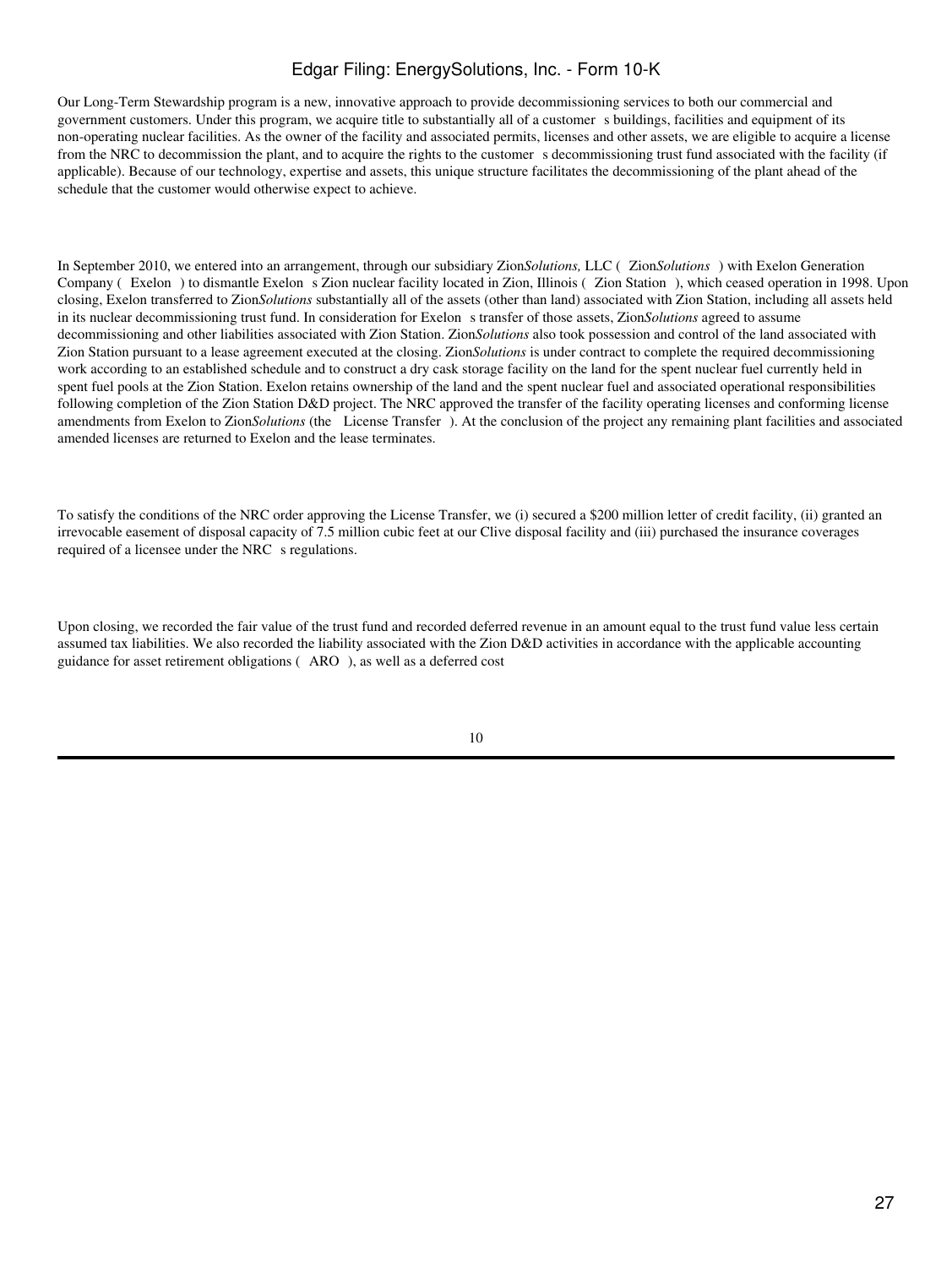amount equal to the initial value of the ARO liability. For a discussion of the accounting of this transaction, see Critical Accounting Policies located in Part II, Item 7 of this Annual Report on Form 10-K.

During the course of the project, some major scope activities to be completed include transferring over 2,000 spent fuel assemblies to storage in an independent spent fuel storage installation, removing major components such as the reactor vessel, steam generators, pressurizers, turbines, generators, main power transformers, and other large components, demolishing and removing all buildings and structures with the exception of the independent spent fuel storage installation, transporting and disposing of radioactive and hazardous waste, and remediation of the site to unrestricted release criteria as specified by the NRC.

By the end of 2011, we had accomplished or initiated a number of key activities related to our obligations to complete the identified scope of work. Some of our achievements on the project include refurbishing abandoned office spaces and plant equipment such as cranes and ventilation, demolishing and removing the dry active waste storage building along with miscellaneous other structures, abating, removing and disposing of approximately 50% of all thermal insulation asbestos, repairing and visually inspecting fuel assemblies in preparation for transfer into dry storage, opening access into the containment building and installing rail systems to facilitate movement of material and equipment, and removing and disposing of the unit 2 reactor head.

#### *Logistics, Processing and Disposal (LP&D)*

We provide a broad range of logistics, processing and disposal services, and we own and operate strategic facilities for the safe processing and disposal of radioactive materials. Our facilities include our LLRW disposal facility in Clive, Utah, three processing facilities in Tennessee, and two separate processing and disposal facilities in Barnwell, South Carolina, that we operate pursuant to a long-term lease with the state of South Carolina. We also own a facility in Tennessee that we believe is the only commercial facility in the world with the ability to cast, flat-roll and machine casks and other products from depleted uranium. We believe that virtually every company or organization that holds a nuclear license in the U.S. uses our facilities either directly or indirectly.

Our transportation and logistics services encompass all aspects of transporting radioactive materials, including obtaining all required local and federal licenses and permits, loading and bracing shipments, conducting vehicle radiation surveys, and providing transportation assistance to other companies throughout the U.S. Through our Hittman Transport Services, Inc. (Hittman) subsidiary, we own and operate a dedicated fleet of tractors, trailers and shipping containers for transporting radioactive materials and contaminated equipment for processing and disposal. In 2009, we added to our existing rail infrastructure and service by acquiring the assets of Heritage Railroad Corporation a short line railroad that serves the Heritage Center Industrial Park in Oak Ridge, Tennessee and our Bear Creek, Tennessee facility. Through this asset acquisition, we ensured future rail service from Bear Creek to Clive, Utah. Our specialized shipping casks are engineered containers for the safe transport of radioactive material. We also have expertise in transporting very large, and contaminated reactor components from commercial power plants to processing or disposal sites. These components include reactor pressure vessels, steam generators, and other smaller components. Transportation modes include barge, rail and truck transport.

We have the capability to store, treat, and dispose of several types of radioactive materials, including the following: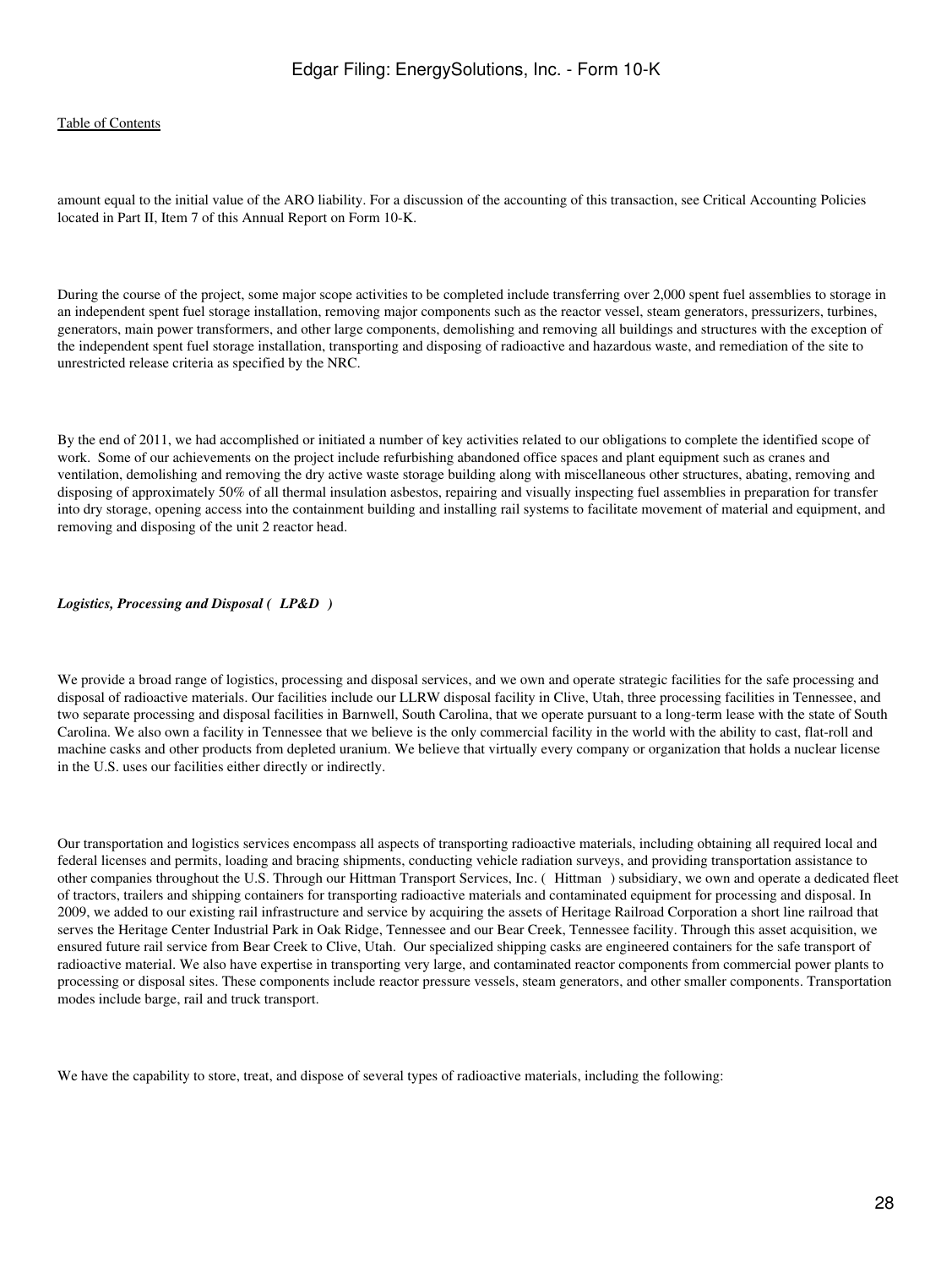• LLRW generated from contaminated soil and debris at clean-up sites, such as ion exchange resins and filter materials used to clean water at nuclear plants, medical waste, activated metals, manufacturing materials, and medical and technological research materials;

• MLLW, such as radioactive and hazardous materials, including lead-lined glove boxes, lead-shielded plates, and radioactivity contaminated electric arc furnace dust;

• NORM (naturally occurring radioactive material), such as waste from radium processes, and from mining activities;

• PCB Radioactive and PCB Mixed Waste, such as PCB Capacitors (large and small), transformers, bulk product, remediation waste, etc;

• dry active waste, consisting of protective clothing, resins, filters, evaporator bottoms, and hot metal debris;

• liquid waste, which is similar to LLRW, but in liquid form; and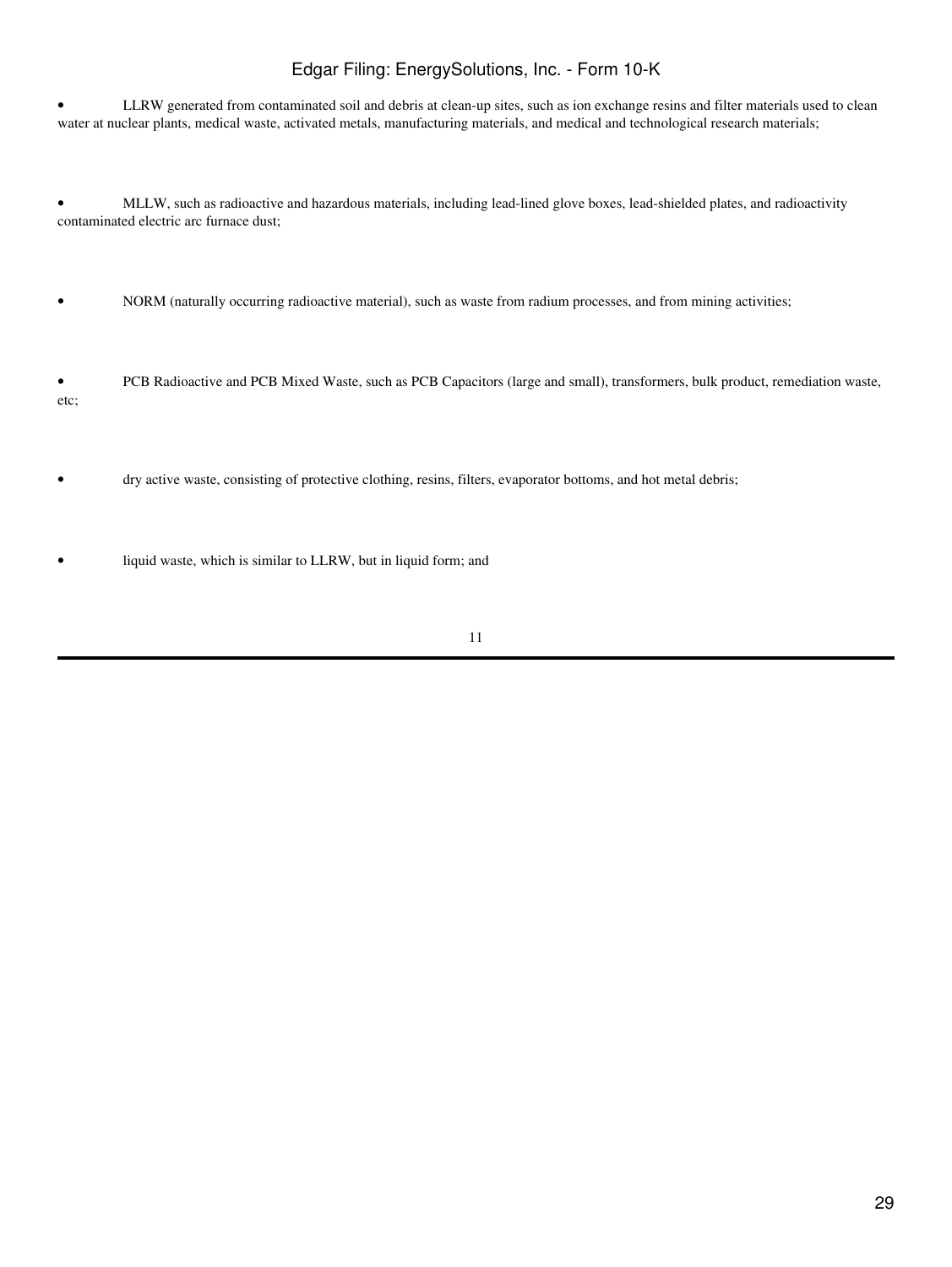waste defined as byproduct materials under section 11e(2) of the AEA, consisting of dirt generated by mining and milling operations.

The LLRW that we dispose of at our Clive, Utah disposal facility comes primarily from the clean-up activities of contaminated sites (including DOE facilities, nuclear power plants, Superfund sites, and industrial sites), and from the routine operations of utilities, industrial sites, and hospitals. We treat and dispose of only Class A LLRW, MLLW and 11e(2) materials at our Clive, Utah disposal facility, and we do not plan to seek authorization to accept Class B and C wastes at that site. However, we are able to dispose of Class A, as well as Class B and C waste from customers located in the Atlantic Compact States of South Carolina, New Jersey and Connecticut at the state owned Barnwell, South Carolina facility that we operate.

Our MLLW treatment facility at Clive, Utah disposal facility uses several treatment technologies to reduce the toxicity of waste materials prior to their disposal. These technologies include thermal desorption, stabilization, amalgamation, reduction, oxidation, deactivation, chemical fixation, neutralization, debris spray washing, macro-encapsulation, and micro-encapsulation processes.

Many of our LP&D projects complement the services we provide in our Government Group and Commercial Services divisions. The following are examples of LP&D services that we have performed in recent years:

*Life-of-Plant Contracts*

Our life-of-plant contracts integrate our LP&D services into a tailored solution for our commercial customers needs. Life-of-plant contracts provide our customers with LLRW and MLLW processing and disposal services for the remaining lives of their nuclear power plants, as well as D&D waste disposal services when these plants are shut down. We have signed life-of-plant contracts with nuclear power and utility companies that own and/or operate 84 of the 104 operating nuclear reactors in the U.S. Some of the customers with whom we have entered into life-of-plant contracts include Dominion Resources, Inc., Duke Energy Corporation, Entergy Corporation, Exelon Corporation, Florida Power & Light Company, and Progress Energy.

#### *Large Components*

An important service provided to our commercial nuclear power plant customers is the disposition of overweight and oversized nuclear components, such as reactor pressure vessels, steam generators, reactor heads, pressurizers, turbine rotors, reactor coolant pumps, and feed water heaters. As operational nuclear power plants age, their components are replaced either to provide increased operational capacity or as part of planned plant maintenance. For example, in late 2008 and 2009, we worked on a contract to remove eight retired steam generators from Duke Energys McGuire Nuclear Station in Huntersville, North Carolina. The preparation of these large components for transportation, processing and disposal was handled through our Commercial Services division. This contract provided us with the experience to propose and win a three year project with Exelon to upgrade several of its nuclear power plants in the mid-west, and to dispose four steam generators from Edison International s San Onofre Nuclear Plant in California. The scope of work includes the removal, packaging and transport of large components for disposal during time-critical outage periods. The first phase of that project was successfully completed in 2010, two steam generators were received and disposed of at our Clive, Utah disposal facility in 2011, and the remaining two will be disposed of in 2012.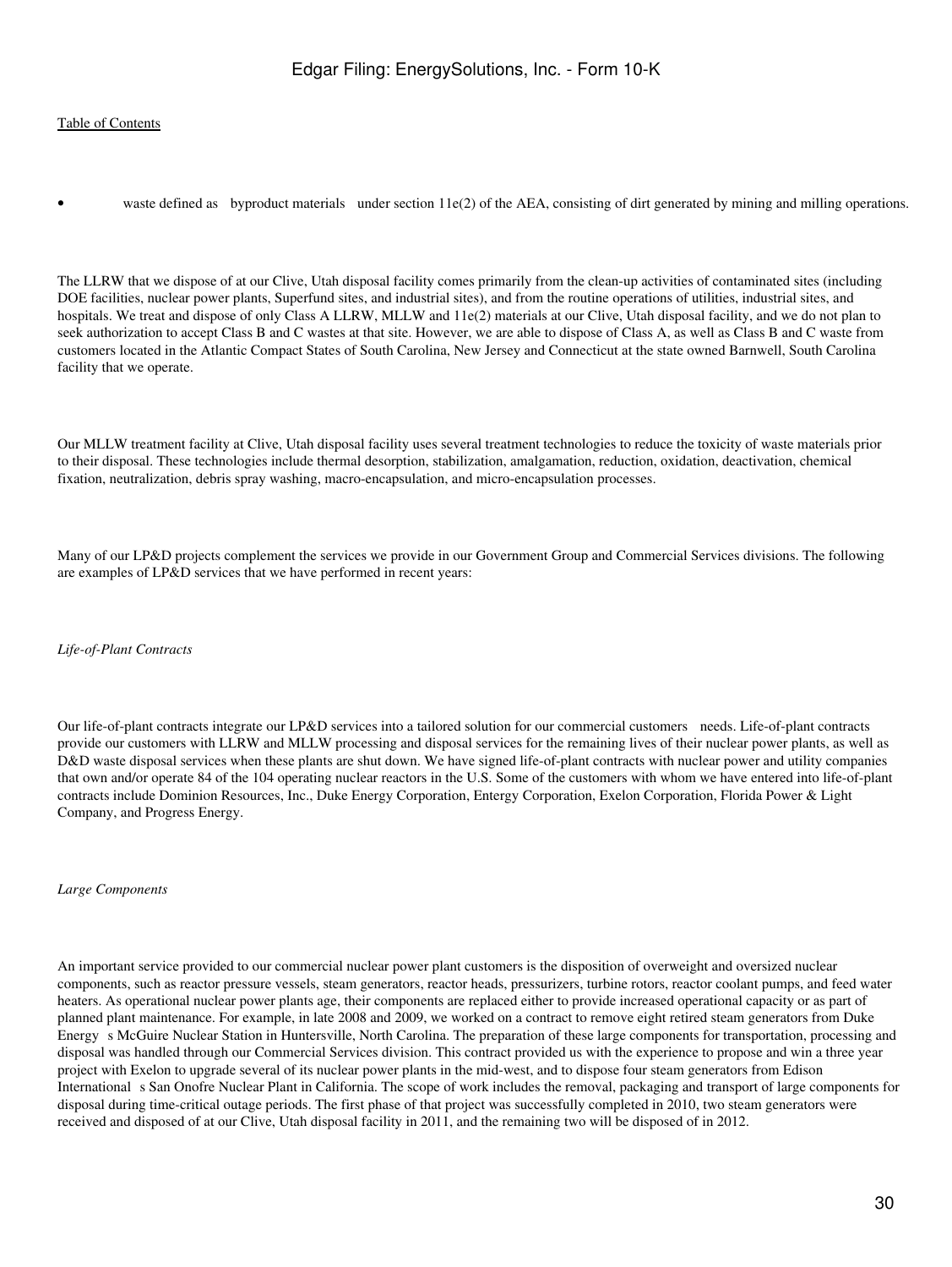#### *Los Alamos National Laboratory*

The DOE is currently in the process of a phased cleanup and D&D program at the LANL site and surrounding lands. Under a continuing series of contracts in place since June 2005, we have repackaged LANL transuranic legacy waste to meet the requirements for its disposal at the Waste Isolation Pilot Plant in New Mexico. Revenue from these services is recognized in our Government Group segment. We are also a major subcontractor for the transport and disposal of LLRW, MLLW and other contaminated materials from LANL. Revenue from these services is recognized in our LP&D segment.

#### *Separations Process Research Unit*

The Separations Process Research Unit cleanup site is located within the currently operating 170-acre Naval Reactor Knolls Atomic Power Laboratory in Niskayuna, New York. The facilities operated as a pilot plant to research the process to separate plutonium from irradiated matrices. The facilities and process systems were flushed and drained after operations ceased in 1953. As part of the cleanup effort, we are the subcontractor responsible for the packaging, transportation, treatment and disposal of LLRW and MLRW waste. This work began late in 2009 and it is currently ongoing.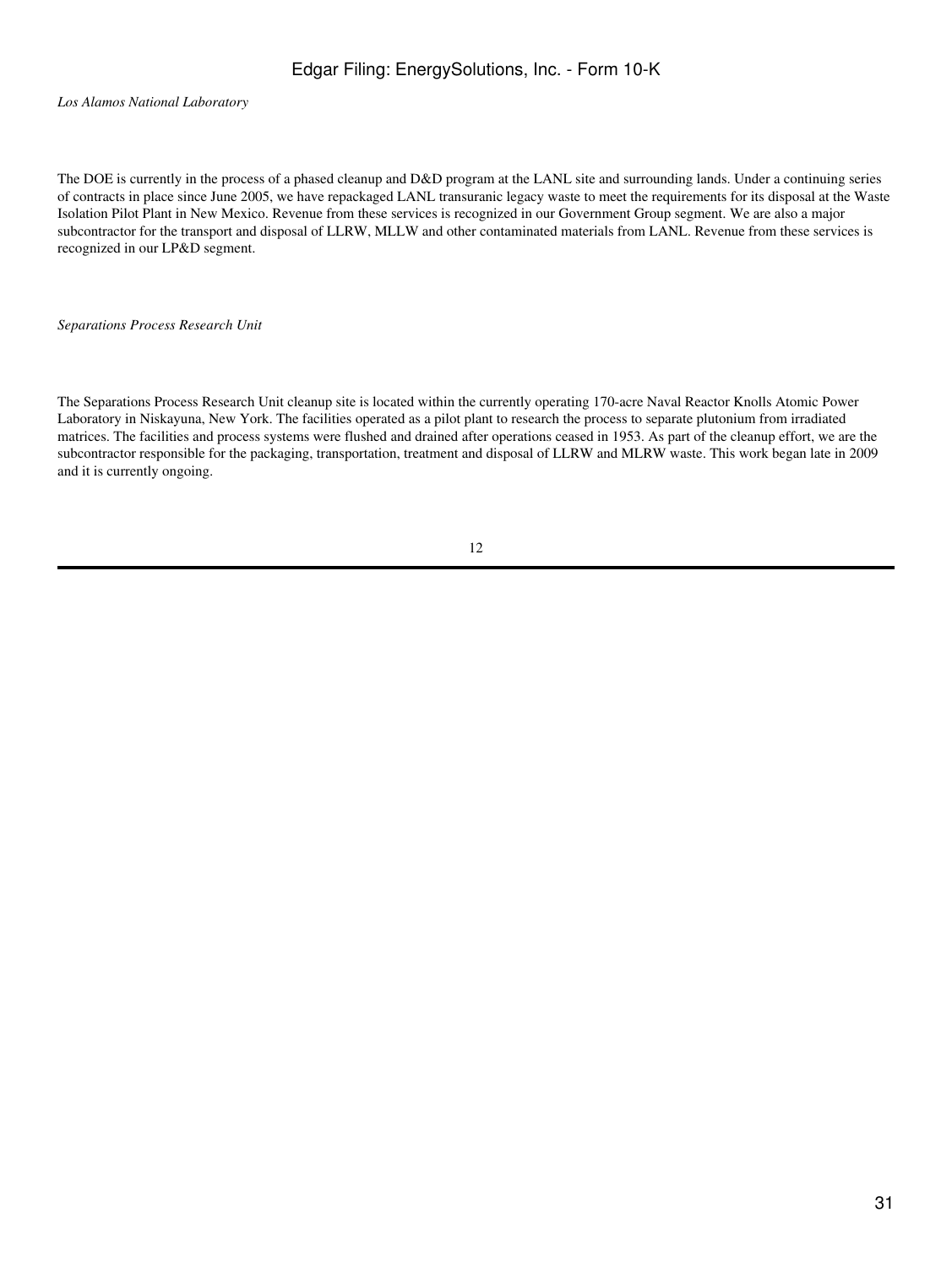*Other Department of Energy Environmental Management Sites*

The DOEs Office of Environmental Management has ongoing work at several major sites including Portsmouth in Ohio, Paducah in Kentucky, and the ETTP in Tennessee. As part of cleanup efforts at these and other DOE sites Energy*Solutions* provides treatment and disposal services.

*U.S. Navy Contracts*

We are the principal service provider to the U.S. Navy for the disposition of radiological materials under the Naval Nuclear Propulsion Program. Through a series of long-term contracts, we process and dispose of LLRW and MLLW generated by the U.S. Navys nuclear operations worldwide.

Several of our facilities provide services to the U.S. Navy, including our Clive, Utah, Barnwell, South Carolina, and Oak Ridge and Memphis, Tennessee facilities. These services include volume reduction, metal recycling, and specialized processing. These processed materials may then be disposed of at our Clive and Barnwell facilities. In addition to processing liquid and solid radioactive materials, we also provide transportation and logistics services to the U.S. Navy, as well as on-site support at naval bases around the U.S. for the removal of radioactive materials.

#### *International*

The International division derives its revenue primarily through contracts with the NDA in the U.K. for the operation and management of its ten Magnox nuclear power plant sites. Under these contracts, we are responsible for the operation, defueling, and decommissioning of those sites. One site currently generates electricity and the nine other sites are in varying stages of defueling and decommissioning. We also provide waste management and technology-based services to customers in the U.K., Italy, Spain, Germany, China, Korea, Japan and Canada.

In December 2008, the NDA announced that the competition to select a single parent body organization for Magnox Limited and Research Sites Restoration Limited is expected to commence in 2012 and be completed no later than 2014. We intend to compete for the rebid of the Magnox contracts by teaming with one or more partners.

During the contract year ending March 31, 2012, we expect to receive funding from the NDA in the amount of approximately £655.0 million for our Magnox operations, or \$1.1 billion based on the annual average sterling pound exchange rate for the year ended December 31, 2011. Notable achievements during the 2011/12 contract year included the Berkeley site becoming the first commercial power station in the U.K. to enter its reactors into SAFSTOR, receiving approval for the extension of power generation at the Wylfa site to December 2012, continued operation of one reactor at the Oldbury site (the oldest operational nuclear power station in the world), removal of all irradiated fuel from the Dungeness site, removal of all asbestos containing material from the Sizewell site, and the acceptance of the new baseline for the Magnox sites by the NDA, known as the Magnox Optimized Decommissioning Program (MODP). The MODP program is anticipated to deliver £1.2 billion or \$1.9 billion in lifecycle savings (present day values) to the NDA across the Magnox estate over the next several years.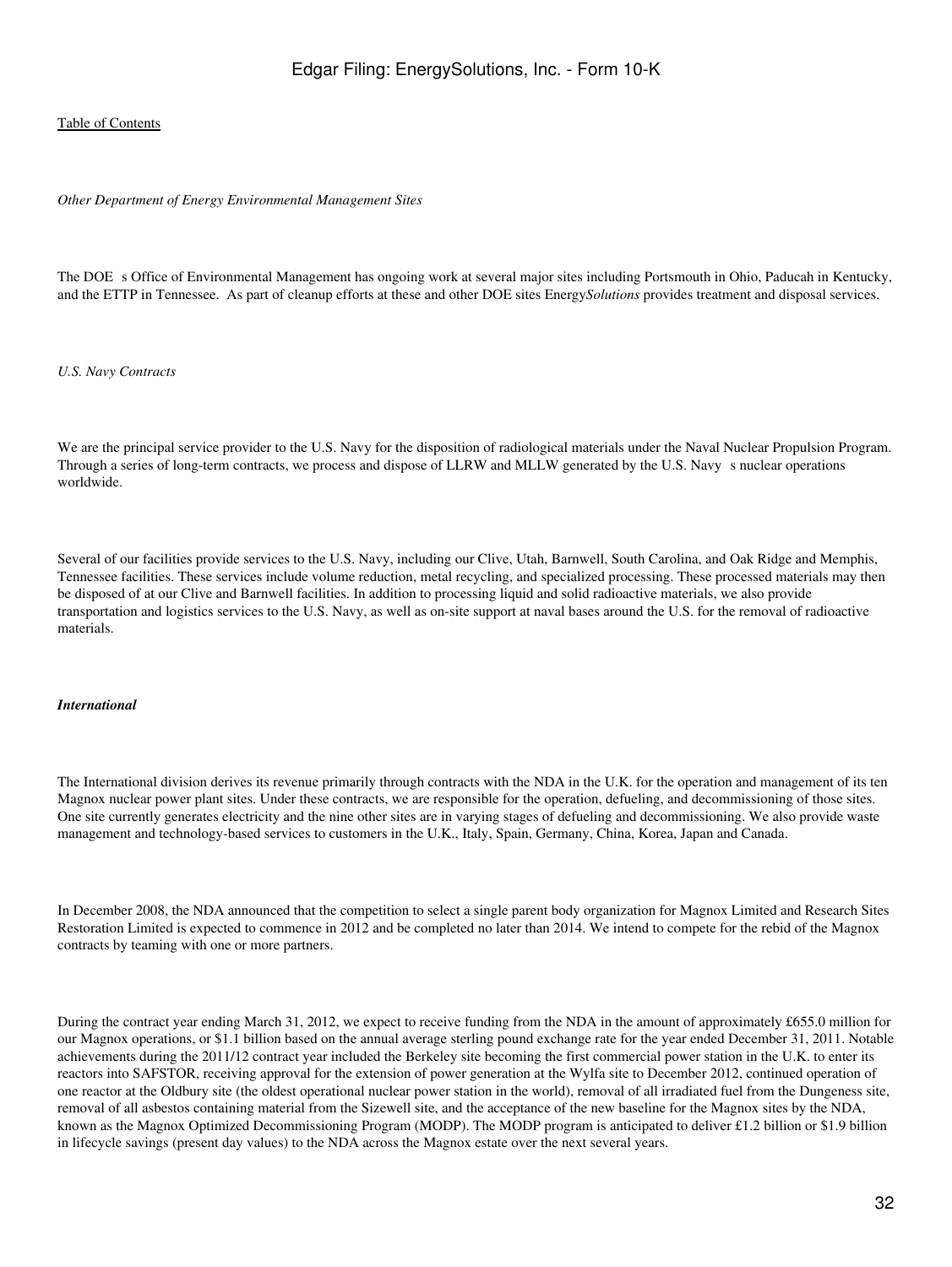We have extended our business development efforts into other European, Asian and Canadian markets and in January 2010, we were selected to design and supply a liquid waste processing system for two new reactors at Yangjiang in Guangdong Province, China. The contract has an option for providing the same system for two additional reactors to be built at the same site. The new reactors are being constructed by the China Nuclear Power Engineering Company and China Nuclear Power Design Company, which are subsidiaries of China Guangdong Nuclear Power Holding Corporation. In August 2010, a consortium between Energy*Solutions* and Yuanda Environmental Engineering Company was selected to provide waste management systems for up to eight new reactors being developed by China Power Investment Corporation. The contract scope includes the design, equipping, and commissioning of the Site Radioactive Treatment Facility for the treatment and storage of liquid, wet-solid, and solid waste radioactive streams.

In August 2010, we submitted an import and export application for waste owned by Eckert and Ziegler Nuclitec GmbH of Germany to the NRC for review. This license was obtained in May 2011 and we are now in contractual discussions over the shipment of the waste, which is generated primarily at German hospitals and universities, which will be volume reduced using our licensed facilities at our Bear Creek, Tennessee facility and then returned to its country of origin. For a description of some of the risks applicable to our International division, please see Item 1A. *Risk* Factors Our international operations involve risks that could have a material adverse effect on our results of operations.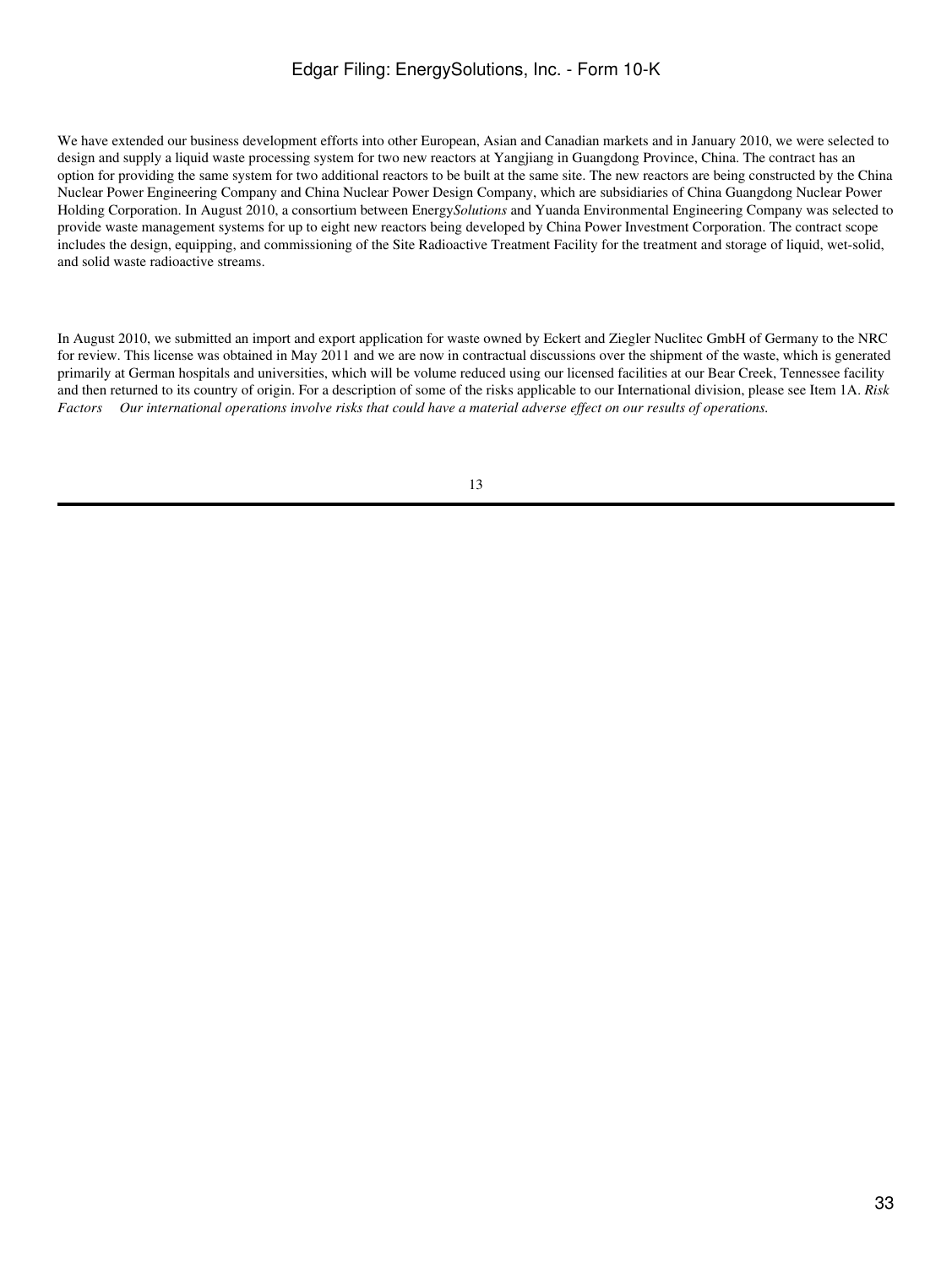Our operations in Canada include radioactive waste management, radiation health physics consulting, sealed source services and storage of containers. These services and operations are licensed by the Canadian Nuclear Safety Commission and provided primarily under a Waste Nuclear Substance Licensed. In 2011, we were awarded an engineering contract to support the Darlington active liquid waste project and Pickering decommissioning project and we plan to continue to grow the radioactive waste services business in Canada utilizing the Waste Nuclear Substance Licensed in 2012. One of our major customers in Canada is Ontario Power Generation.

#### **Customer Concentrations**

Our International segment derives its revenue primarily through contracts with the NDA. For the years ended December 31, 2011, 2010 and 2009, respectively 60.2%, 57.6%, and 60.1%, of our total revenue was generated from contracts funded by the NDA. Accounts receivable relating to the NDA at December 31, 2011 and 2010 were \$227.7 million and \$183.6 million, respectively.

We have contracts with various offices within the DOE, including the Office of Environmental Management, the Office of Civilian Radioactive Waste Management, the National Nuclear Security Administration, and the Office of Nuclear Energy. Revenue from DOE contractors and subcontractors represented approximately 15.3%, 21.7% and 15.8% of consolidated revenue for the years ended December 31, 2011, 2010 and 2009, respectively. Accounts receivable and costs and estimated earnings in excess of billings on uncompleted contracts relating to DOE contractors and subcontractors at December 31, 2011 were \$35.8 million and \$66.6 million, respectively. Accounts receivable and costs and estimated earnings in excess of billings on uncompleted contracts relating to DOE contractors and subcontractors at December 31, 2010 were \$46.8 million and \$45.9 million, respectively.

**Our Processing and Disposal Facilities**

#### *Clive Facility*

Our Clive facility is located in Tooele County, Utah, approximately 75 miles west of Salt Lake City and approximately 35 miles away from the nearest population center (Grantsville, Utah). The DOE and the state of Utah investigated 29 sites to identify the safest permanent disposal location for radioactive materials before settling on what is now our Clive disposal site. The location was selected and used by the DOE as a disposal site for uranium tailings due to its remote location, low precipitation, naturally poor groundwater quality, and relatively impermeable clay soils. Tooele County has designated the area around the facility as a hazardous industrial district, which restricts the future use of land in the area to heavy industrial processes and to industries dealing with hazardous wastes.

The state of Utah authorizes our Clive facility to dispose of Class A LLRW, NORM, 11e(2) materials, and MLLW. The facility s location enables it to receive radioactive materials year-round via bulk truck, containerized truck, enclosed truck, bulk rail, rail boxcars, and rail intermodals. We are served by the Union Pacific Railroad at our private siding where we maintain more than seven miles of track. This direct rail access and our gondola railcar rollover system provides a cost-effective method for unloading up to 100,000 cubic feet of radioactive materials per day. We maintain a fleet of approximately 300 high capacity gondola railcars under long-term operating leases, as well as custom designed flat cars and other multi-model containers, to facilitate the safe transport of radioactive materials to our Clive facility. We also maintain an all-weather paved asphalt road to the site from Interstate 80 to facilitate truck shipment.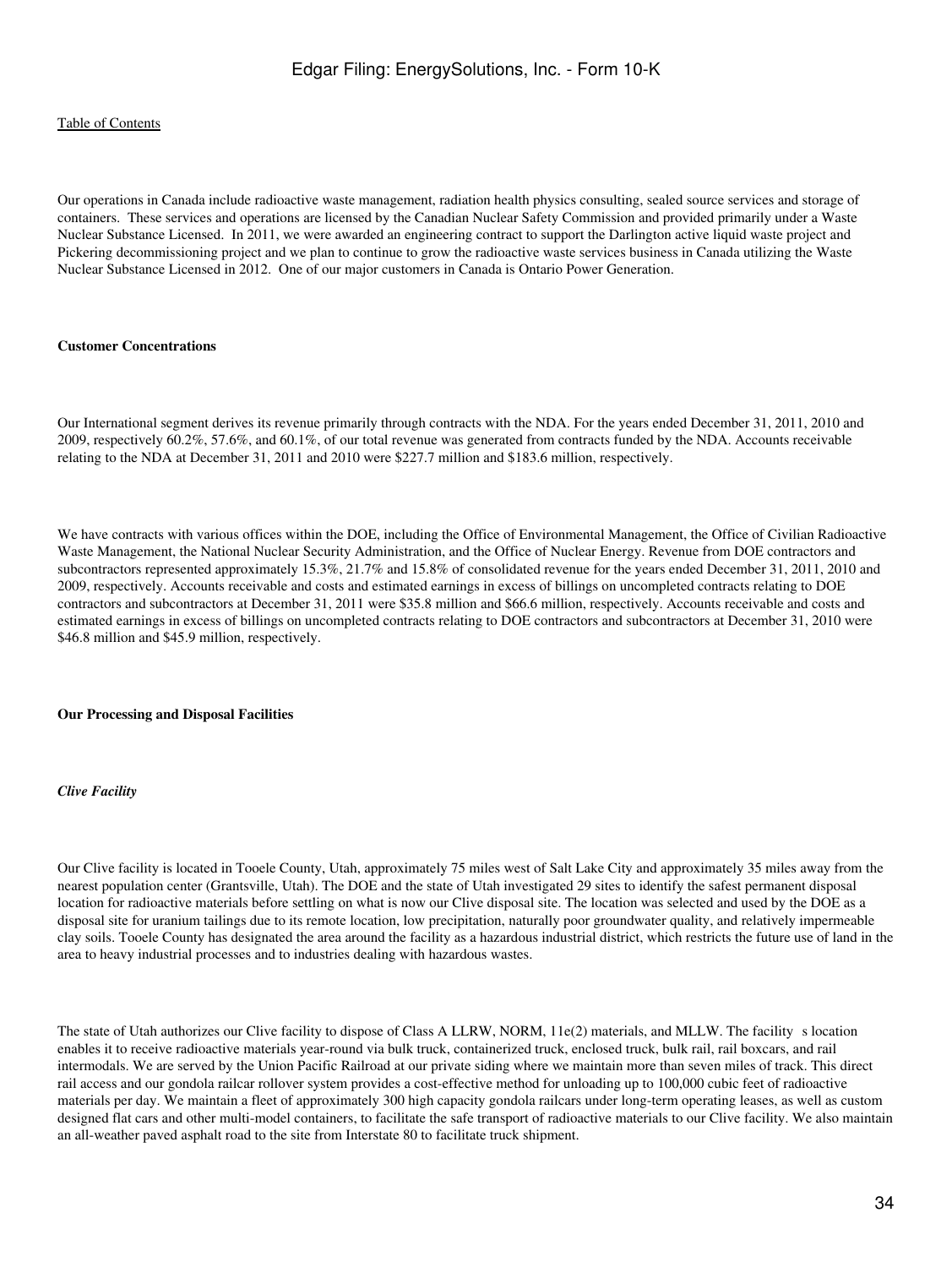Unlike the other existing commercial LLRW disposal sites which are state owned, our Clive facility, property, buildings and equipment are owned by Energy*Solutions*. Over the years, the facility has been adapted to meet the changing needs of customers. Our Clive facility has the unique distinction of having two gondola railcar unloading facilities, a large industrial scale shredder, and high pressure water cleaning and decontamination facilities.

#### *Disposal Cells*

Our Clive facility uses an above-ground, engineered disposal design, also known as a secure landfill that uses a near-surface engineered embankment design for our disposal cells. Using standard heavy construction equipment, radioactive materials are placed in 24-inch thick layers and then compacted in a continuous cut and cover process that provides for long-term disposal with minimal active maintenance. The system relies on natural, durable materials to ensure performance over time. Each cell has a 24-inch liner system designed to assist in isolating hazardous materials from the environment. The liner, consisting of compacted low-permeability clay, covers a foundation of compacted indigenous clay and soils. The cell embankment top slopes are covered with a compacted two-foot to seven-foot thick clay cover, a rock drainage layer, and a two-foot thick rock erosion barrier to ensure long-term protection from the environment. Cover construction begins as areas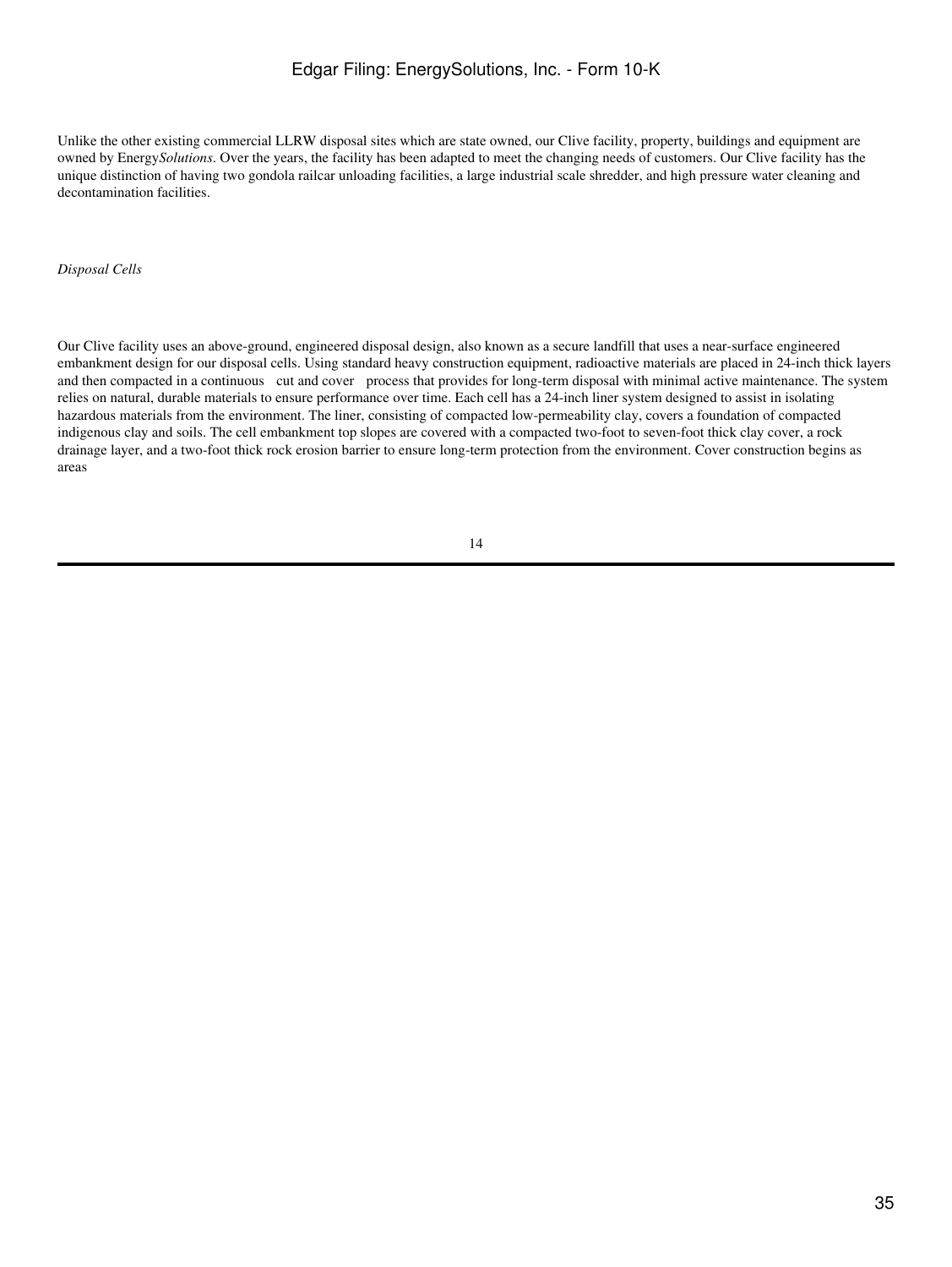### [Table of Contents](#page-3-0)

of the cell are filled to capacity. The process of continual building, filling and capping of the cells ensures long-term cell stability and minimizes the work that would be required upon site closure. In addition to the standard liner and cover used in the LLRW and 11e(2) materials cells, the MLLW cell has a triple-synthetic-liner system with a synthetic cover barrier. The mixed waste liner system includes leachate collection and leak detection systems required for the containment of hazardous waste.

#### *Disposal Capacity*

We believe that we have sufficient capacity for approximately 30 years of operations at our Clive facility based on our estimate of future disposal volumes, our ability to optimize disposal capacity through volume reduction and compaction techniques, and the assumption that we will obtain a license amendment to convert a disposal cell currently intended for 11e(2) materials to Class A LLRW. The license amendment would increase our capacity for Class A LLRW disposal from 95 million cubic feet to approximately 140 million cubic feet. If we are unable to obtain the license amendment, our projected capacity to dispose of Class A LLRW would be materially reduced. If future disposal volumes increase beyond our expectations, or if our other assumptions prove to be incorrect, then the remaining capacity at Clive would be exhausted more quickly than projected. See Item 1A. Risk Factors We operate in a politically sensitive environment, and public perception of nuclear *power and radioactive materials can affect our business* and *Our business depends on the continued operation of our Clive, Utah disposal facility.*

#### *Tennessee Facilities*

We own and operate facilities at three locations in Tennessee where we process and transfer radioactive materials generally to our Clive, Utah disposal facility. These facilities are all operated in an integrated fashion to maximize the breadth of options available to our customers.

Our Bear Creek facility in Oak Ridge, Tennessee includes a licensed commercial LLRW processing facility which has the only commercially licensed radioactive metals recycling furnace and the largest LLRW incinerators in the U.S. It receives waste primarily from nuclear utilities, government agencies, industrial facilities, laboratories and hospitals. Our Bear Creek facility also manages classified nuclear waste, which is specially processed to obscure any classified information.

Our Gallaher Road facility in Kingston, Tennessee is located adjacent to Oak Ridge, Tennessee and provides specialty waste processing and transportation logistical services. Our Gallaher Road facility is also the base for our Hittman trucking operations where we maintain our fleet of tractors, trailers and shipping containers for transporting radioactive materials.

Our Memphis, Tennessee facility s riverside location allows for access by barge as well as truck and rail. This facility is specifically designed to handle large components such as steam generators, turbine rotors, heat exchangers, large tanks and similar components. From our Memphis facility, disassembled components can be shipped to our other facilities for ultimate disposition. We also lease space to various nuclear service vendors at this facility who support commercial nuclear power generation outage activities.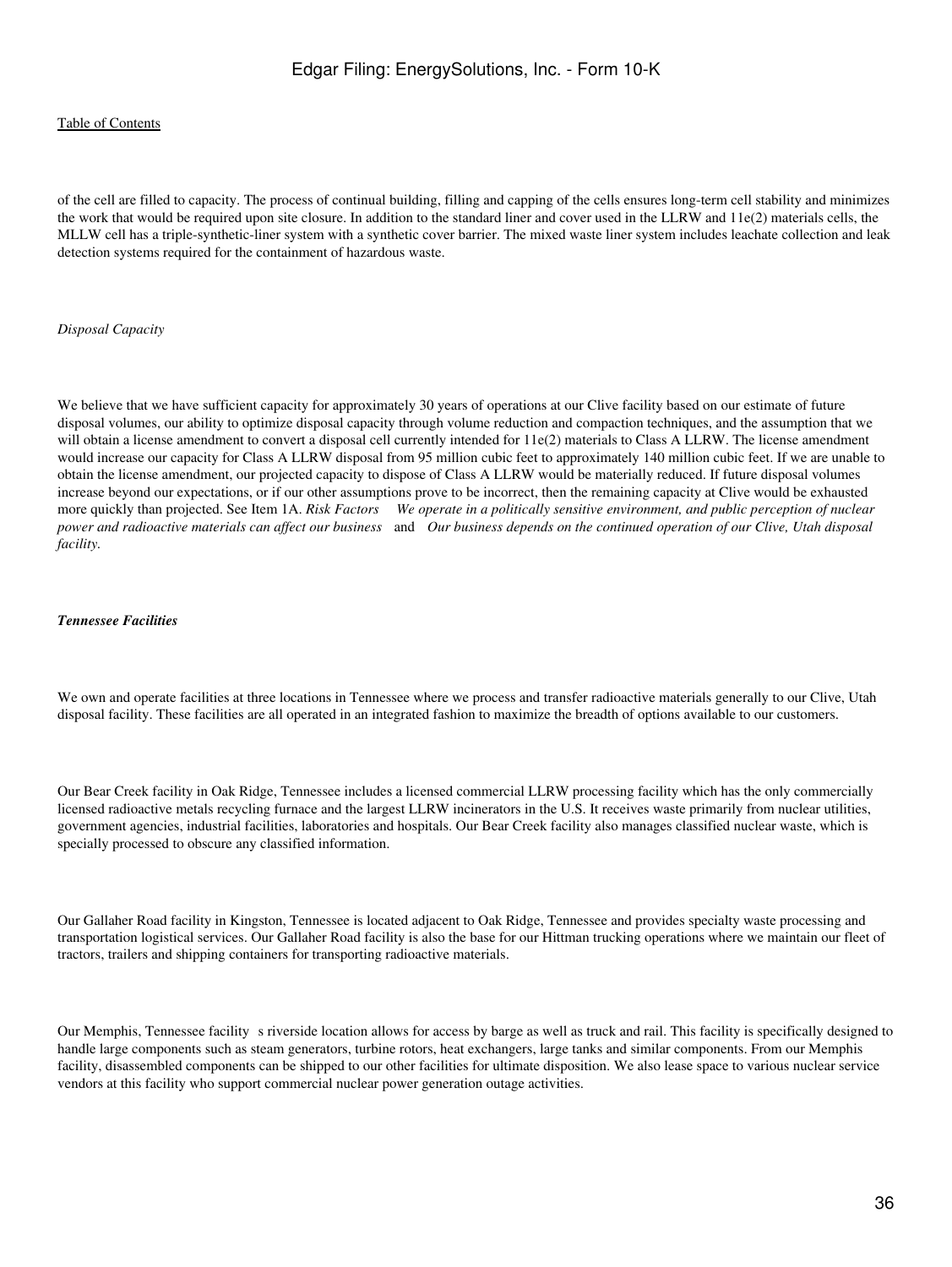In addition to our three Tennessee processing facilities, we also own a facility in Oak Ridge, Tennessee that provides metals manufacturing, processing, casting and rolling, fabrication and other capabilities to our customers. We believe it is the only commercial facility in the world with the ability to cast, flat-roll and machine products from depleted uranium. Material processed at this facility can be found in a variety of products, including electronics, medical isotope shipping containers, nuclear accelerators, nuclear fuel storage casks, and jet aircraft.

We also operate a transload facility located in the Heritage Center Industrial Park in Oak Ridge, Tennessee. The 12 acre transload yard serves as a logistics center connecting our Hittman truck and rail operations (the former Heritage Railroad Corporation short line).

### *South Carolina Facilities*

We operate a LLRW disposal facility in Barnwell, South Carolina pursuant to a long-term lease and an operating agreement with the state of South Carolina that expires on April 5, 2075. Barnwell is the only commercial facility in the U.S. that is permitted to accept all classes of commercially generated LLRW. This facility provides disposal services for large components not suitable for volume reduction, and for ion exchange resins and other radioactive materials that are generated by nuclear power plants, hospitals, research laboratories and industrial facilities. On July 1, 2008, the state of South Carolina restricted the Barnwell disposal site to receive only Class A, B and C LLRW from customers located in the three Atlantic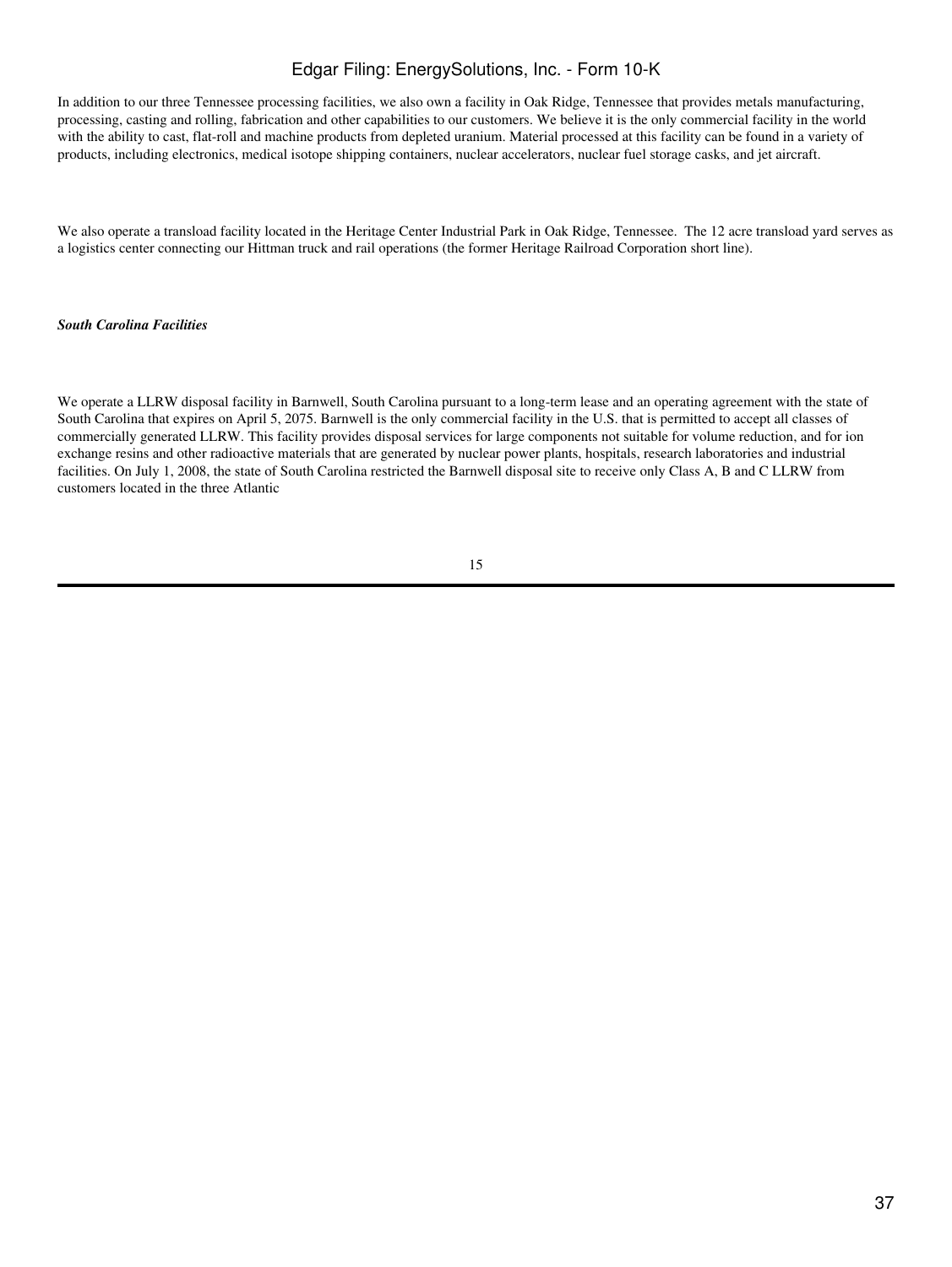Compact States South Carolina, New Jersey and Connecticut. We have continued to operate the Barnwell site for the Atlantic Compact States on a cost-reimbursable basis under our long-term lease.

We also operate a facility adjacent to the Barnwell disposal facility to support the preparation of materials for disposal, including equipment decontamination and parts retrieval and recycling. The facility also provides specialty processing services.

### *Research and Development*

We conduct research and development activities that are critical to the development of a variety of technologies used in the nuclear services industry, especially those used as part of our services to manage radioactive waste from DOE facilities. Our research and development efforts are funded either directly or through partnerships with government, commercial or academic entities. We contract or subcontract with the Vitreous State Laboratory of the Catholic University of America, located in Washington, DC, to provide research and development services under fixed-price and cost-reimbursable contracts. Typically, these contracts are funded by our customers and involve the stabilization or vitrification of radioactive materials. We also have an agreement with certain Catholic University professors to exclusively license a number of patents related to vitrification and ion exchange technologies which they own.

We also have relationships with the University of Nevada and Washington State University to provide technology-based research capabilities to support some of our projects and technical initiatives.

### *Patents and Other Intellectual Property Rights*

As of December 31, 2011, we owned or licensed the right to use approximately 129 patents in the U.S. We also own or license the rights to use approximately 142 foreign counterparts (including both issued patents and patent applications pending). These licenses cover the fields of radioactive material management, storage, treatment, separation, spent nuclear fuel recycling, and transport. We have approximately 19 registered trademarks in the U.S. Our patents expire between 2012 and 2027. We do not believe that our business, results of operations or financial condition will be adversely affected by any of the patent expirations over the next several years.

Collectively, our intellectual property is important to us; however, there is no single patent or trademark that is in itself material to us at the present time. Moreover, we do not believe that the termination of intellectual property rights expected to occur over the next several years, either individually or in the aggregate, will materially adversely affect our business, financial condition or results of operations. See Item 1A. *Risk FactorsWe rely on intellectual property laws, trade secrets and confidentiality agreements to protect our intellectual property. Our failure to protect our intellectual property rights could adversely affect our future performance and growth.*

### **Contracts**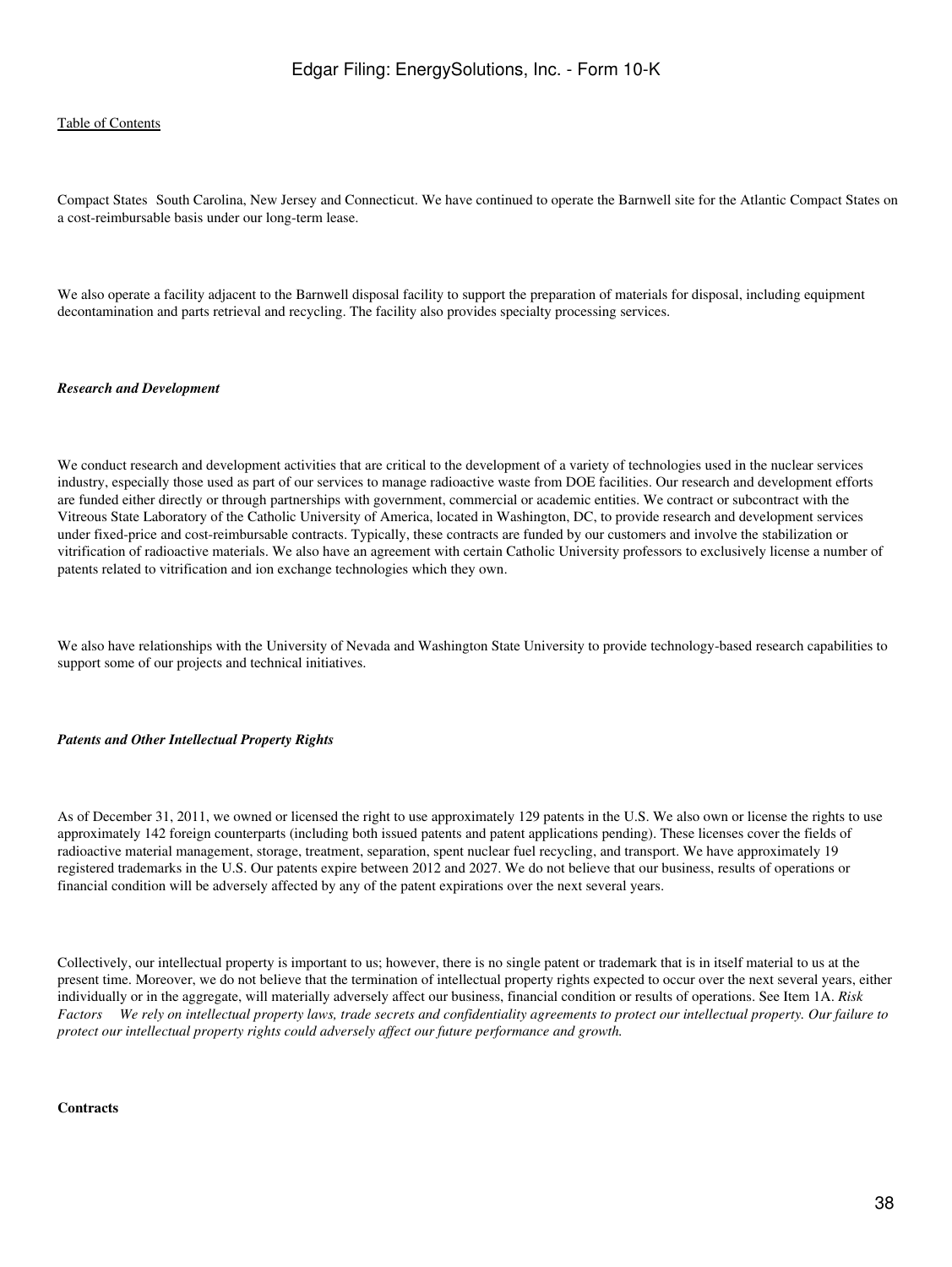Our work is performed under a variety of contract types including cost-reimbursable contracts, unit-rate contracts, and fixed-price contracts, some of which may be modified by incentive and penalty provisions. Each of our contracts may contain components of more than one of the contract types discussed below. The majority of the government work in our Government Group and International segments is performed on a cost-reimbursable basis awarded through a competitive proposal process and negotiation. With the relatively fluid nature of the scope of the government work we perform, we believe this type of contract reduces our exposure to unanticipated and unrecoverable cost overruns. Fixed-price contracts, on the other hand, are generally obtained by the proposal and negotiation processes but are accepted only when the scope of the work is clearly defined. Our commercial D&D projects are generally fixed-price contracts or time and material based contracts and almost all of our contracts within the LP&D operations are unit-rate.

The following table sets forth the percentages of revenue represented by these types of contracts during the year ended December 31, 2011:

|                   | $\%$ of Revenue |
|-------------------|-----------------|
| Cost-reimbursable | 76%             |
| Unit-rate         | 14%             |
| Fixed-price       | $10\%$          |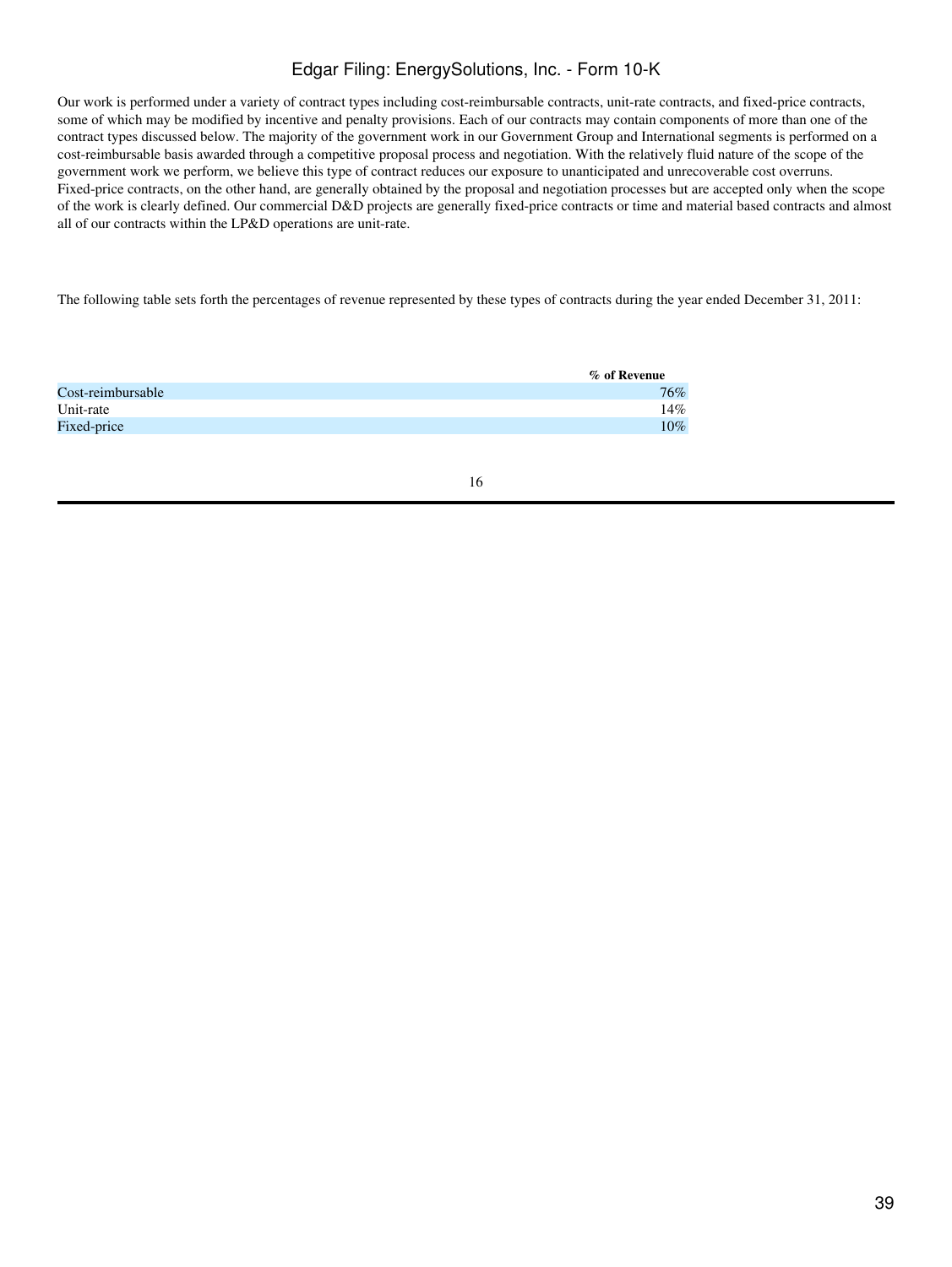### *Cost-Reimbursable Contracts*

Most of the government contracts in our Government Group and International divisions are cost-reimbursable contracts. Under a cost-reimbursable contract, we are reimbursed for allowable or otherwise defined costs incurred plus an amount of profit. The profit element may be in the form of a simple mark-up applied to the labor costs incurred or it may be in the form of a fee, or a combination of a mark-up and a fee. The fee element can take several forms; it may be a fixed amount as specified in the contract; it may be an amount based on the percentage of the estimated costs; or it may be an incentive fee based on targets, milestones, cost savings, or other performance factors defined in the contract.

Our government contracts are typically awarded through competitive bidding or negotiations, and may involve several bidders or offerors. Many of these contracts are multi-year indefinite delivery and indefinite quantity agreements. These contracts provide estimates of a maximum amount the governmental agency expects to spend. Our program management and technical staffs work closely with our customers to define the scope and amount of work required. Although these contracts do not initially provide us with any guaranteed amount of work, as projects are defined, the work may be awarded to us via task release without having to further compete for the work. Government contracts typically have annual funding limitations and are subject to public sector budgeting constraints. Government contracts may be terminated at the discretion of the government agency for convenience with payment of compensation only for work performed and commitments made at the time of termination. In the event of termination, we would typically receive an allowance for profit or fee on the work we performed.

Our government cost-reimbursable contracts are subject to oversight audits by government representatives, to profit cost controls and, limitations to provisions permitting modification or termination, in whole or in part, at the government s convenience. Government contracts are subject to specific procurement regulations and a variety of socioeconomic requirements as well as local economic development initiatives. For example, government contracts may require the contractor to submit a small business subcontracting plan or make another type of commitment to use a small business in the project to be awarded. Failure to comply with such regulations and requirements could lead to suspension, termination for cause, and possibly debarment from future government contracting or subcontracting efforts for a period of time. Among the causes for debarment are violations of various statutes, including those related to employment practices, the protection of the environment, the accuracy of records, and the recording of costs.

### *Unit-Price Contracts*

Almost all of the contracts entered into by our LP&D division, including our life-of-plant contracts, are unit-rate contracts. Under a unit-rate contract, we are paid a specified amount for every unit of work performed. A unit-rate contract is essentially a fixed-price contract with the only variable being the number of units of work performed. Variations in unit-rate contracts include the same type of variations as fixed-price contracts. We are normally awarded unit-rate contracts on the basis of a total estimated price that is the sum of the product of the specified units and unit prices.

Our life-of-plant contracts generally provide our customers with LLRW and MLLW processing and disposal services for the remaining lives of their nuclear power plants, as well as D&D waste disposal services when those plants are shut down. Life-of-plant contracts typically contain a standardized set of purchasing terms and pre-negotiated pricing provisions, and often provide for periodic price adjustments.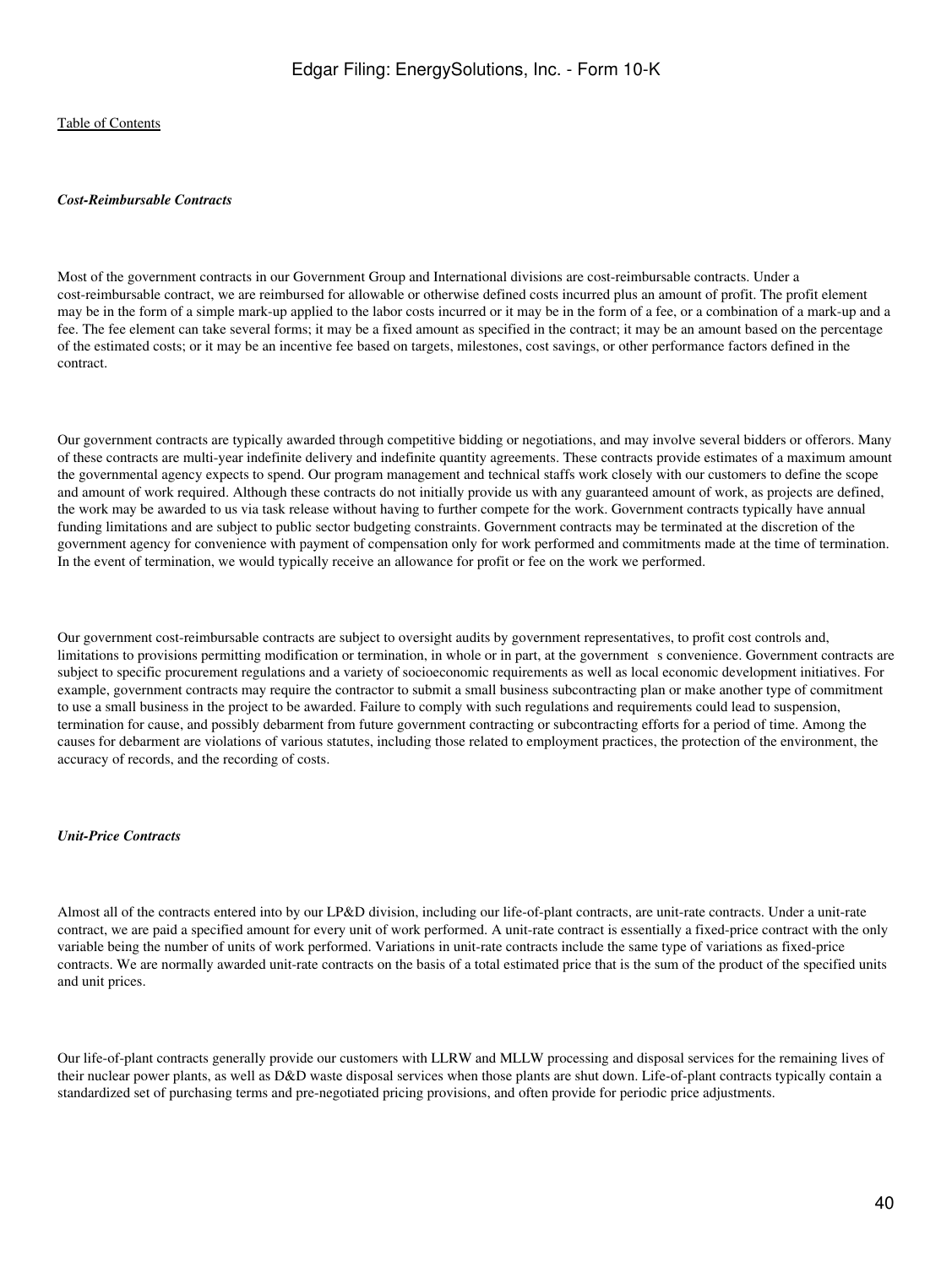### *Fixed-Price Contracts*

Under fixed-price contracts, the price is not subject to any adjustment by reason of our cost experience or our performance under the contract. Our Zion Station project is considered a fixed price contract. Under this contract type, we are the beneficiary of any cost savings but are typically unable to recover performance cost overruns. However, these contract prices may be adjusted for changes in scope of work, new or changing laws and regulations, and other negotiated events.

### **Sales and Marketing Strategy**

We conduct our sales and marketing efforts principally through our business development groups, which are dedicated to serving existing customers or pursuing new opportunities in each of our segments.

The market for our Government Group and International operations is the management and clean-up of radioactive materials. Within this market, there are two different types of contracts. The first is Tier 1 contracts in which a federal agency outsources the M&O of a federal project for the purpose of executing a site mission, managing a site clean-up, or a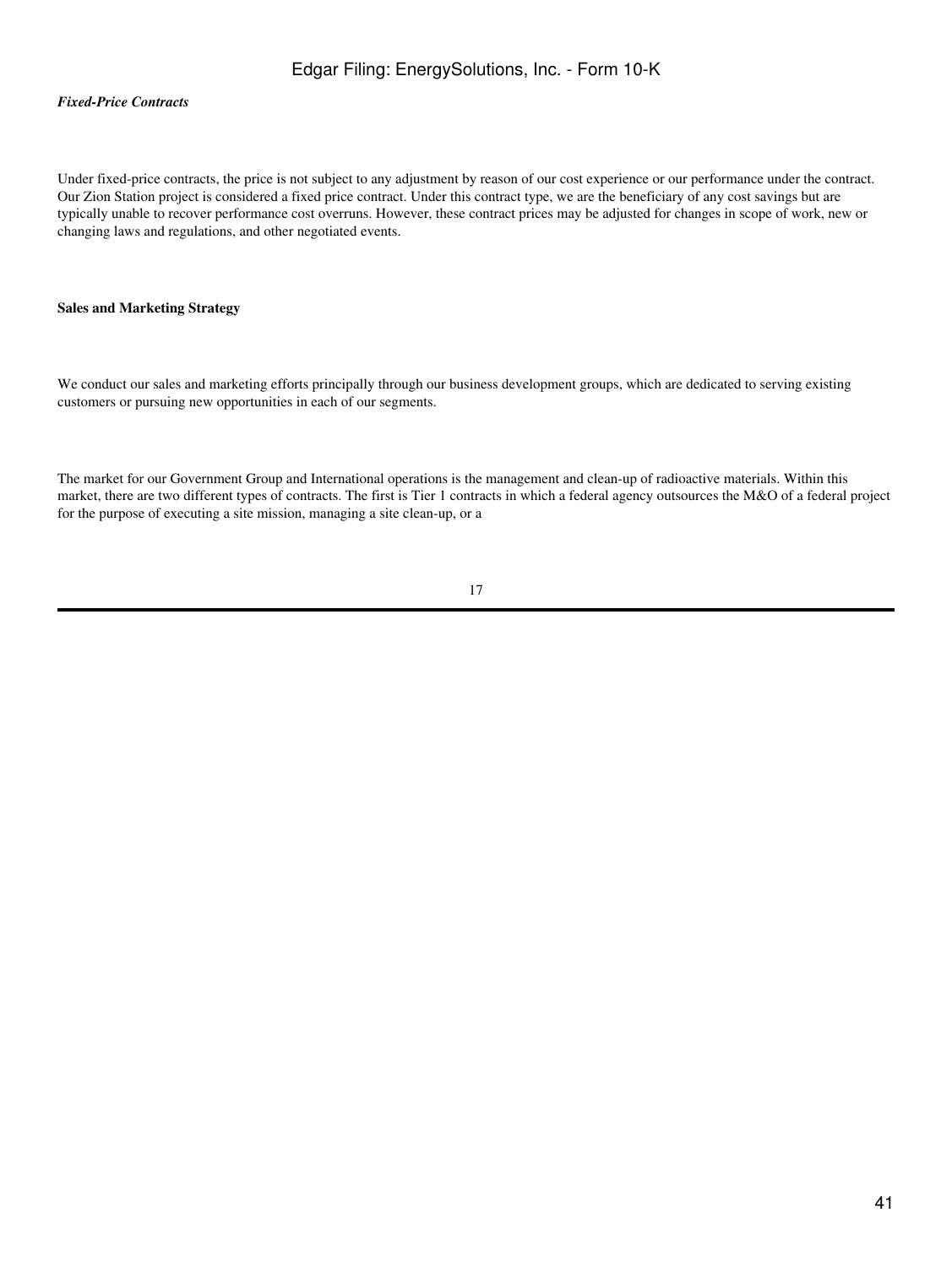combination of both. The second type is Tier 2 contracts, which are project-driven contracts. For these contracts, we generally act as a subcontractor to a Tier 1 contractor. Each of these opportunities requires unique business development and sales approaches.

The federal procurement process is an objective and highly-structured process governed by federal acquisition regulations. We typically pursue Tier 1 opportunities for nuclear services at a number of DOE sites, and we generally bid on Tier 1 contracts as a member of a consortium. The sales cycle for these contracts begins at least one year and in many instances two years before the release of a request for proposal (RFP). Tier 2 opportunities are discrete project-based opportunities to act as a subcontractor to Tier 1 contractors or as a smaller contractor to federal agencies. The sales cycle for Tier 2 opportunities can be six months or less.

We generally pursue contracts that are decided on a best-value basis in which the decision-makers consider a combination of technical and cost factors. Factors include the technical approach to managing and performing the project, key project personnel, experience performing similar projects, past performance, and customer references. Cost factors are generally weighed to include cost structures as they would be applied to a specific project.

In our Commercial Services division, our sales teams actively market our integrated services and technical expertise to nuclear power and utility customers. For example, one of our commercial sales teams was instrumental in developing and marketing the concept of life-of-plant contracts with our commercial power and utility customers, and has also been involved in developing our license stewardship initiative to serve the shut-down nuclear reactor D&D market.

In our LP&D division, we maintain dedicated sales teams at our Clive and Barnwell disposal facilities to market to and serve customers who require logistics, transportation and disposal services for radioactive materials. Our LP&D sales teams duties include visiting customer sites, assisting customers in completing all required paperwork and obtaining necessary licenses and permits for the transportation of radioactive materials to any of our facilities and managing the transportation process.

Our sales efforts in our International division mirror our sales efforts in our Commercial Services division in the U.S. Our business development and technical teams approach bidding opportunities in the U.K. in a similar manner as they do for bids for contract opportunities in the U.S. In addition, our international business development team works closely with key nuclear power operators to pursue a variety of opportunities.

### **Safety**

We devote significant resources to ensuring the safety of the public, our employees, and the environment. In the U.S., we have built a safety record that is critical to our reputation throughout all our markets, particularly with DOE and other federal agency contractor services. Our 2011 domestic safety incident record is substantially better than standards for other similar businesses according to the North American Industrial Classification System with total Occupational Safety and Health Administration (OSHA) recordable and lost time incidence rates of 0.26 and 0.04, respectively, versus industry averages of 4.3 and 1.4, respectively. None of our safety incidents have involved radioactive contamination. We have received numerous safety achievement awards in recognition of our industry leading safety record.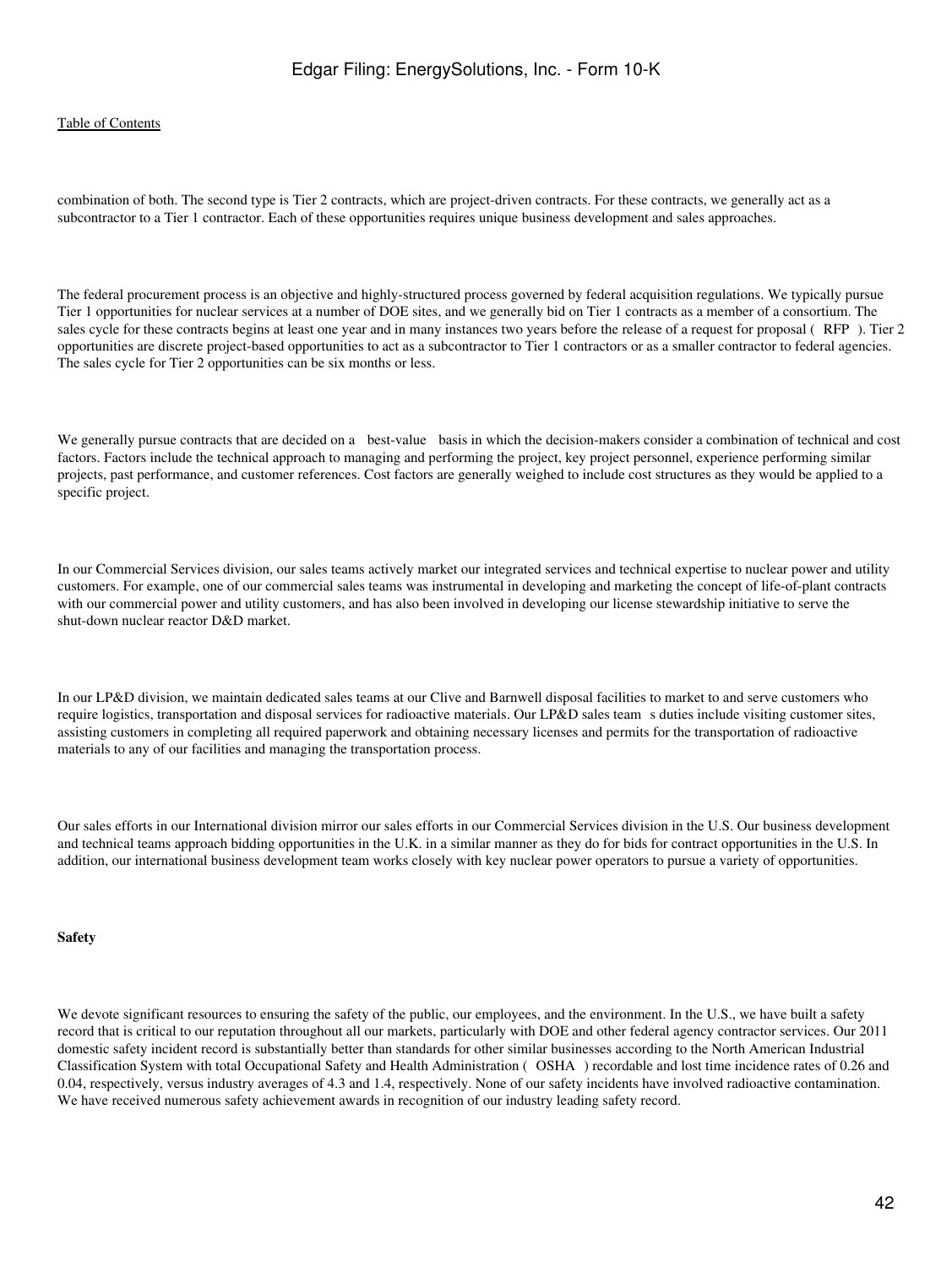We have traditionally met or exceeded the occupational and public radiation safety requirements for the U.S. nuclear services industry. The average employee radiation dose at our Clive, Utah disposal facility is less than 50 millirem annually, which is only 1.0% of the federal government s allowable annual guideline of 5,000 millirem.

In 2011, we passed approximately 500 person-days of regulatory inspections by state regulators, the NRC, the DOE and the Nuclear Procurement Issues Committee. We submit routine reports to the applicable state and federal regulatory agencies demonstrating compliance with applicable rules and regulations.

We have established an extensive safety education program for our employees. Before employees are permitted to work in restricted areas, they are required to complete a four-day training course on radiation theory, proper work procedures and radiation safety. In addition to extensive training, we employ more than 160 safety professionals and technicians who are responsible for protecting our workers, the public, and the environment. We also employ a round-the-clock security staff to prevent unauthorized access to our sites. Two of our facilities in the U.S. are recognized by OSHA as Voluntary Protection Program Star Sites.

In the U.K., every Magnox site is accredited under the ISO 14001 system, an internationally accepted specification for environmental management systems, as well as Occupational Health and Safety Management Systems specification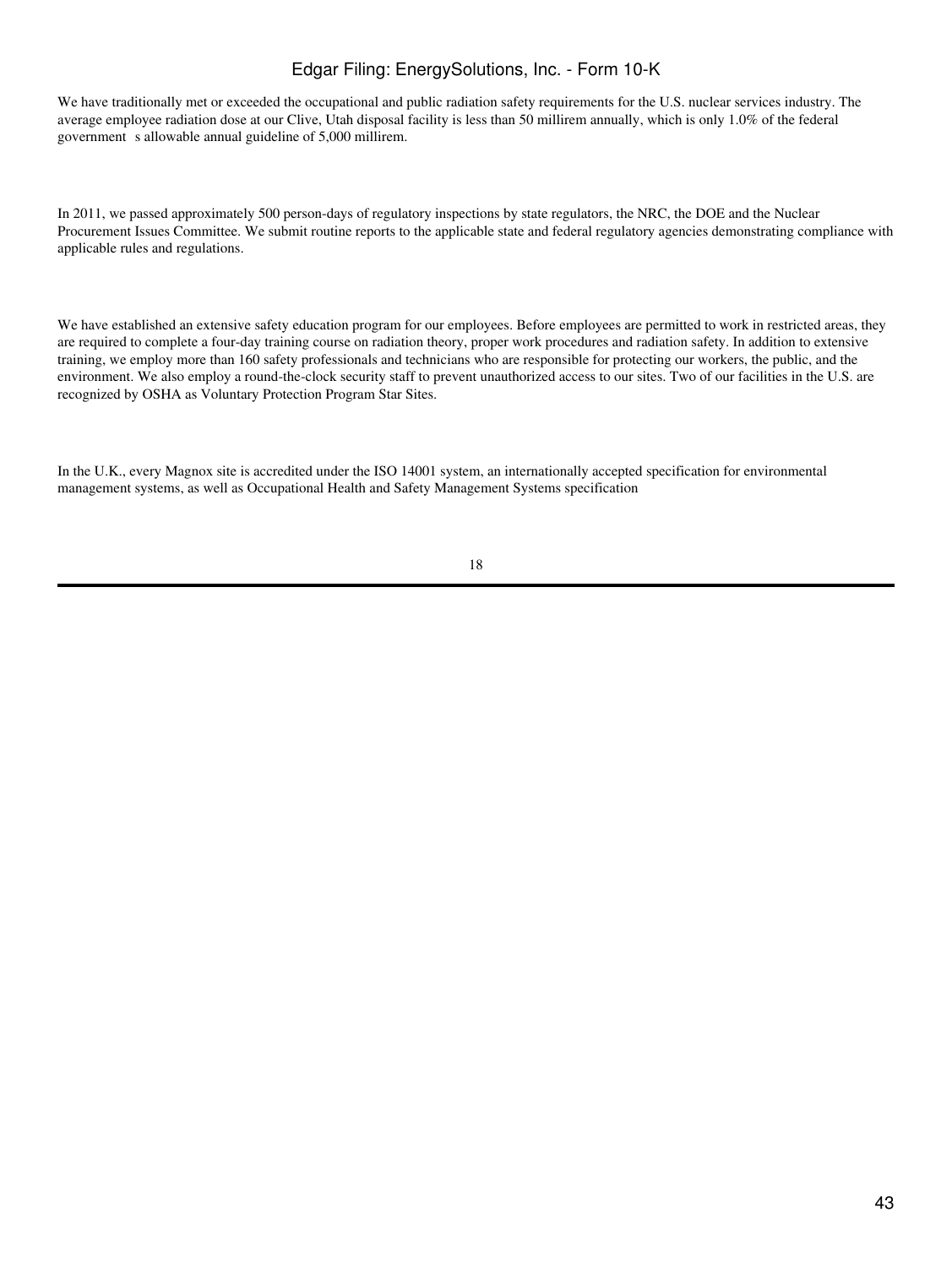### [Table of Contents](#page-3-0)

18001, which establishes standards for occupational health and safety. Our Magnox North and Magnox South operations have also won numerous awards for health and safety. See Item 1A. Risk Factors Our failure to maintain our safety record could have an adverse effect on *our business and We may incur regulatory fines or lose our NDA contract fees if a significant accident were to occur at the power generating facilities*.

### **Insurance**

Like all companies in the nuclear industry, we derive significant benefit from the provisions of the Price-Anderson Act, as amended. The Price-Anderson Act was enacted in 1957 to indemnify the nuclear industry against liability claims arising from nuclear incidents, while still ensuring compensation coverage for the general public. The Price-Anderson Act, as amended, establishes a no-fault insurance-type system for commercial reactors that indemnifies virtually any industry participant against third party liability resulting from a nuclear incident or evacuation at a commercial reactor site or involving shipments to or from a commercial reactor site. Through a primary layer insurance pool and a secondary layer insurance pool both funded by the nuclear industry, each reactor has coverage for approximately \$12.6 billion in claims that covers activities at the reactor site and the transportation of radioactive materials to or from the site. The Price-Anderson Act limits liability for an incident to \$12.6 billion, unless the Federal government decides to provide additional funding. Activities conducted under a contract with the DOE are covered by a \$11.9 billion indemnity issued by the DOE. For activities at our facilities that are not covered by the Price-Anderson Act, we maintain nuclear liability insurance coverage issued by American Nuclear Insurers, as follows:

| Facility                                                         |    | Limit       |
|------------------------------------------------------------------|----|-------------|
| General (All) Supplier s and Transporter s                       | \$ | 100 million |
| Barnwell, South Carolina facility                                | \$ | 100 million |
| Zion, Illinois Zion Station                                      | \$ | 100 million |
| Oak Ridge, Tennessee Bear Creek facility                         | S  | 50 million  |
| Memphis, Tennessee facility                                      | \$ | 10 million  |
| Kingston, Tennessee Gallaher Road facility                       | S  | 5 million   |
| Oak Ridge, Tennessee Manufacturing Sciences Corporation facility | \$ | 5 million   |
| Oak Ridge, Tennessee                                             | S  | 5 million   |

Our Clive, Utah facility maintains a pollution legal liability policy which, in addition to typical pollution liability coverage, includes coverage for bodily injury, property damage, and clean-up costs associated with LLRW and material at the site.

### **Competition**

We compete with national and regional services firms who provide nuclear services for government and commercial customers. We believe that the following are key competitive factors in these markets:

technical approach;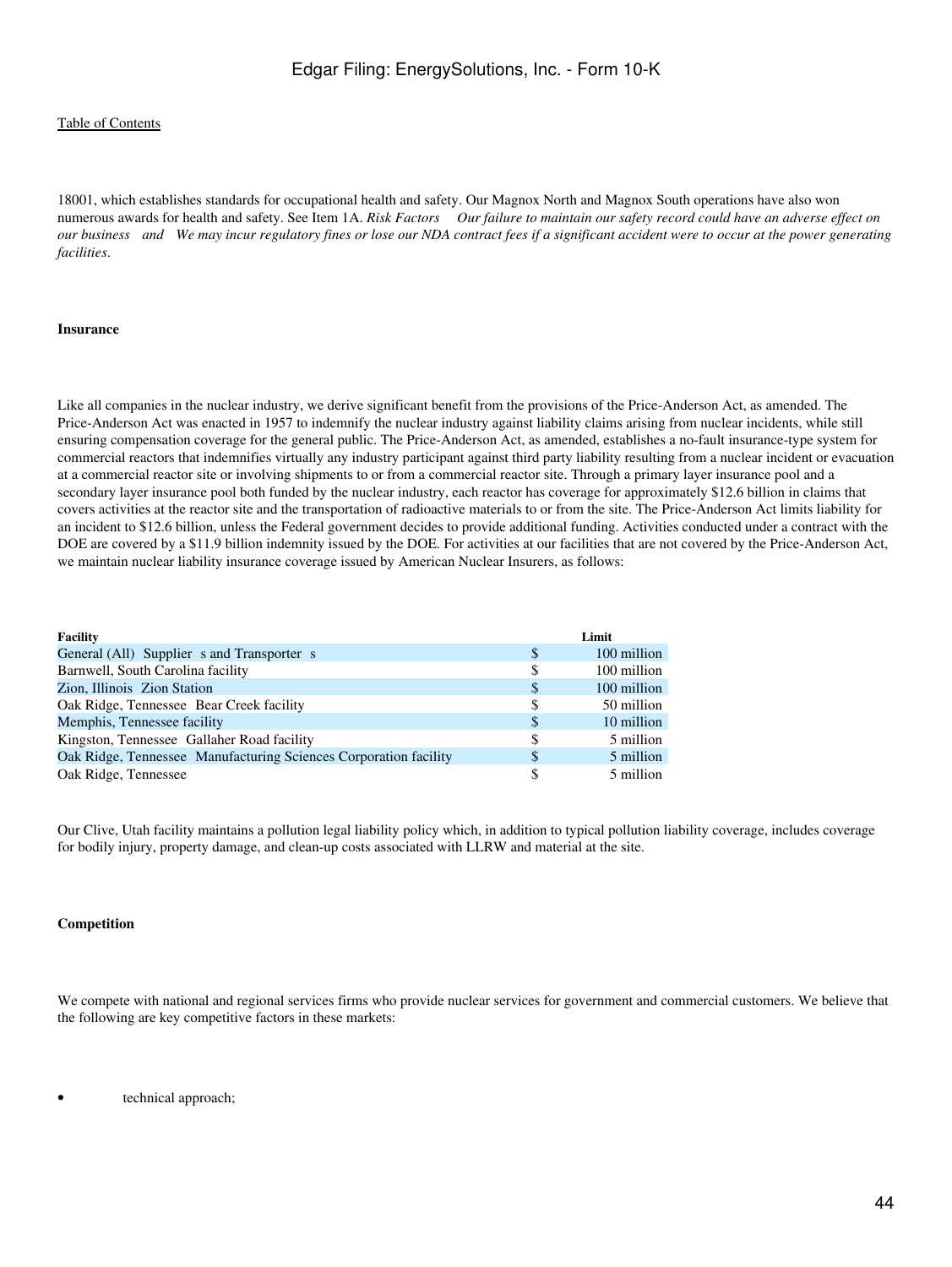- skilled managerial and technical personnel;
- proprietary technologies and technology skill credentials;
- quality of performance;
- safety;
- diversity of services; and
- price.

Competitors to our Government Group and International divisions include national engineering and construction firms such as Bechtel Group, Inc., CH2M Hill, Fluor Corporation, Jacobs Engineering Group Inc., URS Corporation, AMEC plc and AREVA. Many of our competitors have greater financial and other resources than we do, which may give them a competitive advantage. In addition, we also face competition from smaller firms. Our major U.S. government customer, the DOE, has substantially increased small business set-aside programs for prime contracts. Because we are not a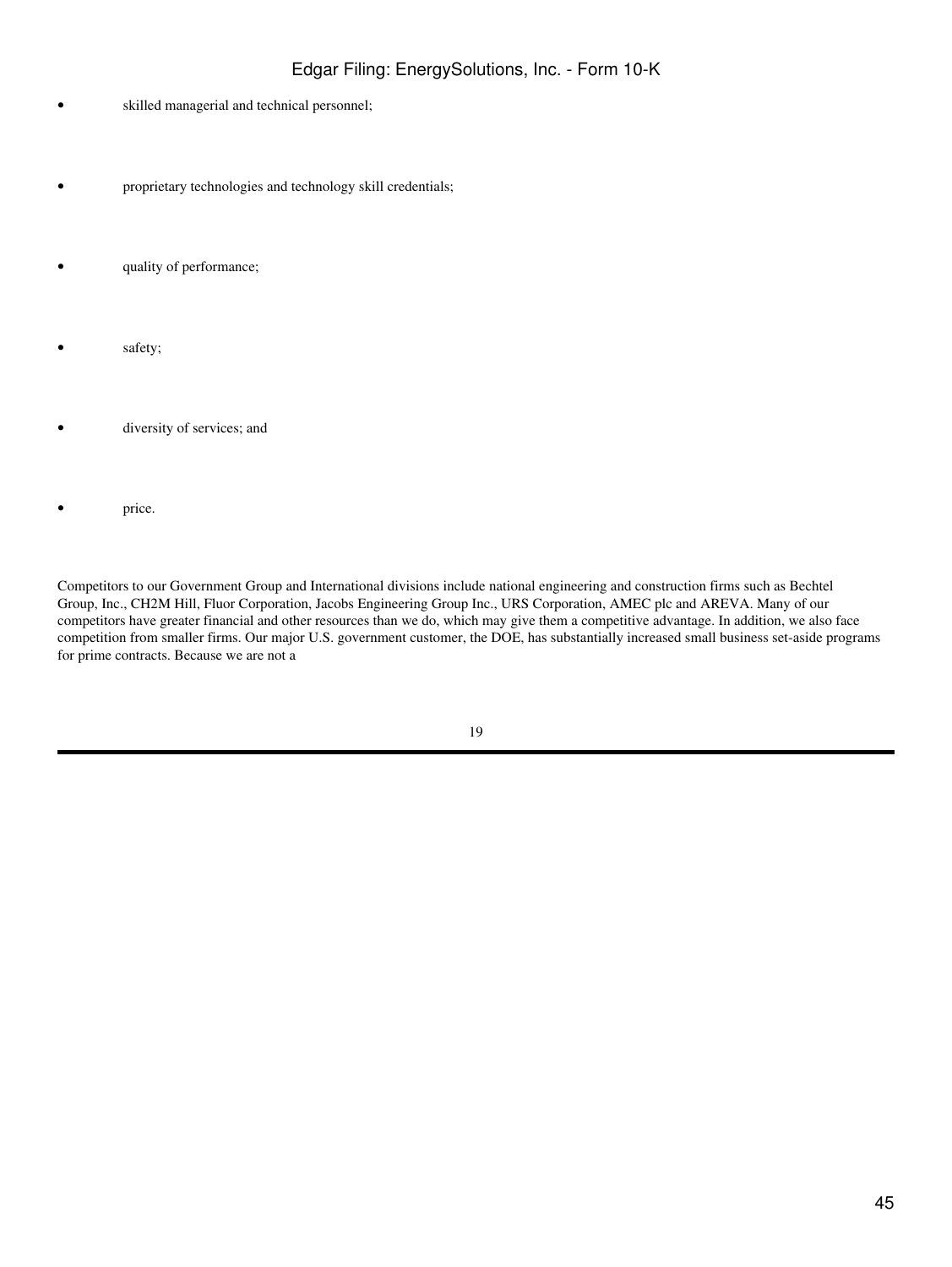small business, we have responded by teaming in certain circumstances as a subcontractor with small businesses responding to requests for proposals as a prime contractor on selected procurements.

In the Commercial Services area, our competitors for major projects in the nuclear utility decommissioning market include large nuclear services firms such as Bechtel Group, Inc., URS Corporation s Washington Division, AREVA, and the Shaw Group. To some degree, we also face competition from nuclear utilities, since many elect to self-perform the decommissioning of their plants. Other competitors in the Commercial Services market include a number of companies who have the capability to provide similar services, which include large component removal, facility decontamination, site remediation, radiological consulting services, staff augmentation, fuel pool services, cask services, and liquid waste processing. We believe that we have a competitive advantage due to our wider range of in-house services and larger staff resources. However, we often face stiff price competition on bids where other companies are willing to accept lower margins or have lower indirect cost structures.

In the LP&D division we face competition in providing radioactive material transportation, processing, and disposal services to our customers. Currently, the predominant radioactive material treatment and disposal methods include direct landfill disposal, on-site containment or processing, incineration, and other thermal treatment methods. Competition in this area is based primarily on price, safety record, regulatory and permit restrictions, technical performance, dependability, and environmental integrity.

At this time, we have the only commercial disposal outlet for MLLW, and we operate two of the three commercial LLRW disposal sites in the U.S., through our Clive, Utah and Barnwell, South Carolina disposal facilities. The other commercial LLRW facility is a state owned facility located in Richland, Washington that does not accept radioactive materials from outside the Northwest Interstate Compact on Low Level Radioactive Waste Management (the Northwest Compact). We are the only company to have received an operating license for active LLRW disposal since the enactment of the Low-Level Radioactive Waste Policy Act.

With respect to Class A waste, we compete primarily with processors who reduce waste volumes through treatment (compaction, sorting and incineration). With respect to large components, we compete primarily with processors that have the abilities to cut, scrap and partially decontaminate these components. In both instances, much of the waste generated is usually transported to our Clive, Utah disposal facility. Another option available to utilities and to industrial sites is to store their waste on-site.

In the future, other commercial sites may be licensed for the disposal of radioactive waste, including the Waste Control Specialists LLC (WCS) site in Andrews County, Texas. WCS filed a license application for a LLRW disposal facility with the Texas Commission on Environmental Quality (TCEQ) in August 2004, and announced receipt of a Radioactive Material License on September 10, 2009. WCS announced the initiation of site construction activities in January 2011. Continued construction of the site is contingent on approvals by the TCEQ. Once approved and construction is complete, additional conditions of the license must be met prior to commencement of disposal operations. These conditions will require WCS to complete several major environmental studies, examples of which include groundwater, air emissions, and seismic stability studies. WCS must also demonstrate that the leachate from the landfill will not reach the Ogallala-Antlers-Gatuna Aquifer. Should the license become active, WCS will be allowed to receive waste from the Texas Compact, which includes the states of Texas and Vermont, as well as from federal facilities. In January 2011, the Texas LLRW Disposal Compact Commission approved a measure to allow WCS to receive limited amounts of waste from states outside the Texas Compact. Under their current license, WCS will not be able to receive waste via railcar or receive depleted uranium, and WCS will be required to dispose of commercial waste in specially designed containers in the compact area of the facility.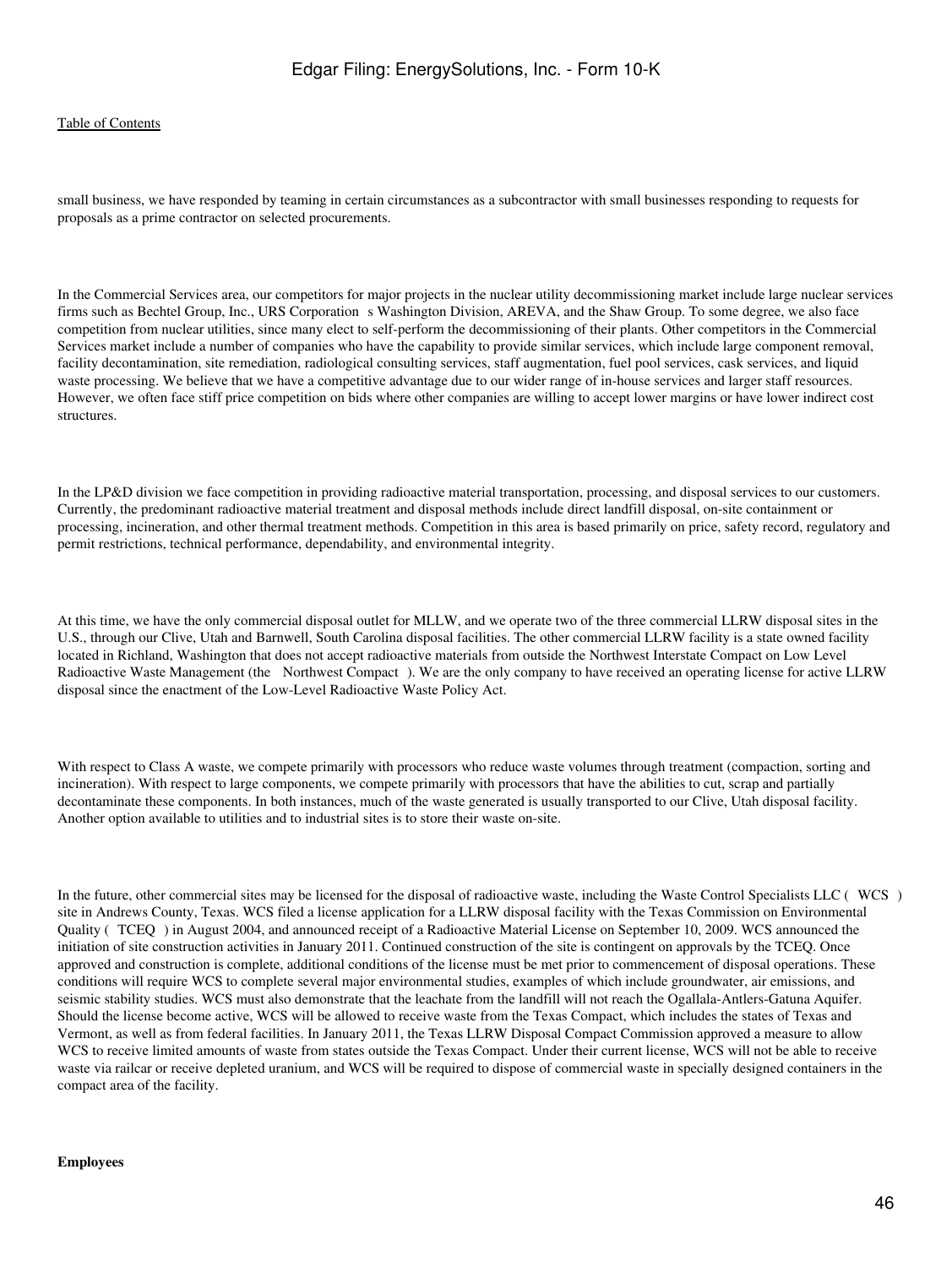As of December 31, 2011, we had more than 5,700 employees, including approximately 1,080 scientists and engineers and 280 radiation and safety professionals. A majority of our employees are skilled professionals, including nuclear scientists and engineers, hydrogeologists, engineers, project managers, health physics technicians, environmental engineers and field technicians. Approximately 140 of our U.S. employees and 2,700 of our U.K. employees are represented by labor unions. In addition to our own employees, we also manage, approximately 650 DOE employees through various Tier 1 arrangements at those sites, a portion of who belong to unions.

Approximately 3,400 of our employees are located at the ten Magnox sites we manage in the U.K. A full organizational review of our Magnox sites has been undertaken in conjunction with an optimized decommissioning planning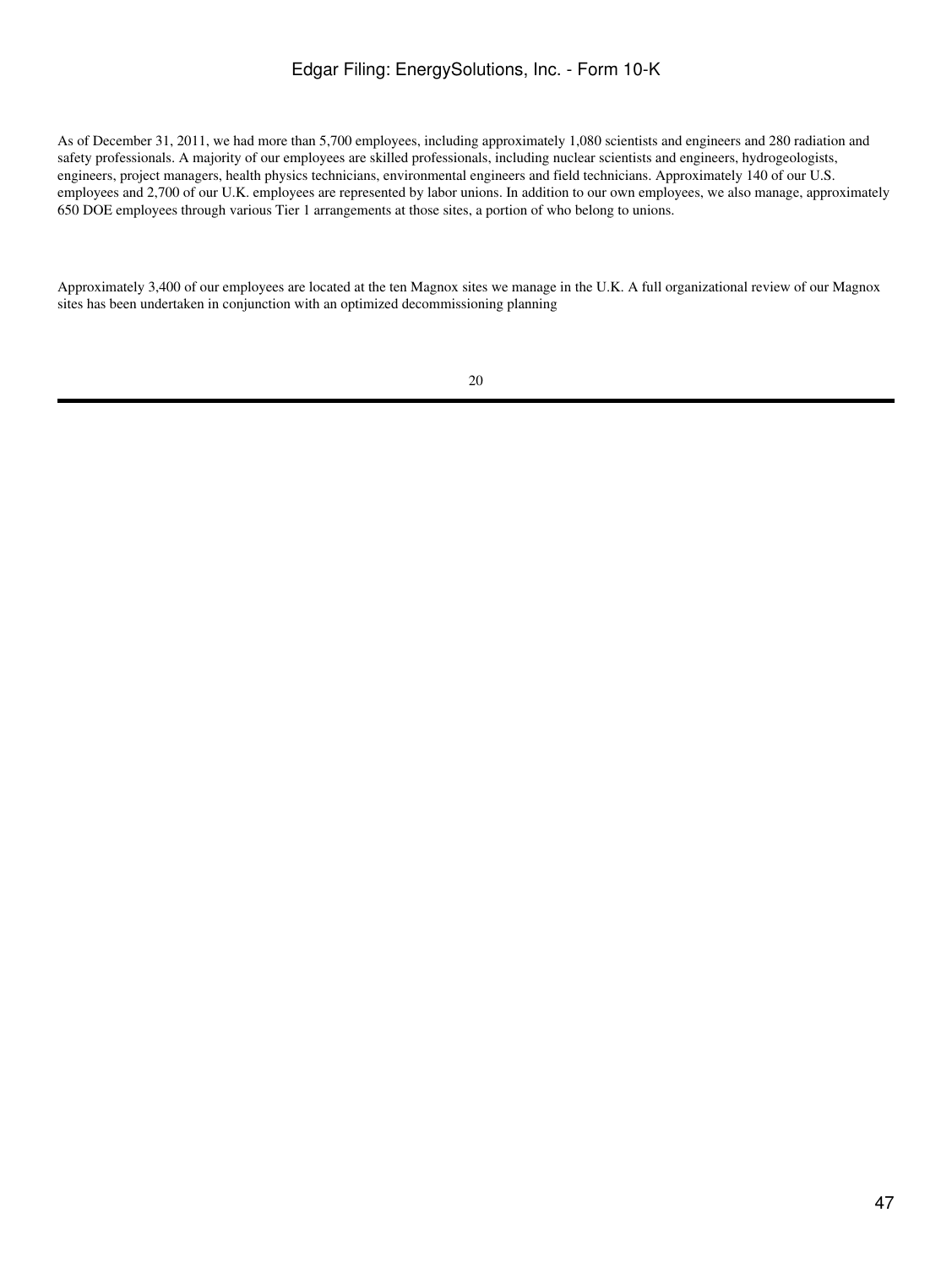### [Table of Contents](#page-3-0)

exercise for all ten sites. This exercise has brought together a number of initiatives, including the re-combination of our Magnox North Limited and Magnox South Limited subsidiaries into a single entity Magnox Limited, a reduction in support and overhead costs, increased funding for accelerated decommissioning work at two sites, and the base lining of an optimized generation, defueling and decommissioning program for Magnox. The re-combination of Magnox North Limited and Magnox South Limited subsidiaries took effect on January 5, 2011. The Magnox Optimized Decommissioning Plan (MODP) has been approved by the NDA and forms part of the NDA funding settlement which in turn is part of the U.K. government s recently announced Comprehensive Spending Review (CSR).

During the CSR period to 2015, the MODP includes approximately twelve changes of organization across the ten Magnox sites, generation to defueling to decommissioning, as a result of these changes and the drive to reduce support and overhead costs, there will be significant manpower reductions, expected to be approximately 1,000 staff, during the CSR period to 2015 followed by a further reduction in manpower of 600 in the period from 2016 to 2020. The initial re-combination of the Magnox entities together with reduced support and overheads, will generate reductions of approximately 300 staff over the next twelve months followed by further reductions as sites go from generation to defueling or from defueling to decommissioning.

The termination plan and employee termination benefits to be paid to these employees are in accordance with the existing employee and the trade union agreements and were pre-approved by the NDA. All employee termination benefit costs are treated as part of the normal Magnox cost base and will be reimbursed by the NDA. The total termination benefit cost included within the MODP over the CSR period to 2015 is estimated to be approximately £200 million and is expected to be paid by the NDA over a four year period.

### **Regulation**

#### *Applicable U.S. Statutes*

We operate in a highly regulated industry, and are subject to extensive and changing laws and regulations administered by various federal, state and local governmental agencies, including those governing radioactive materials and environmental and health and safety matters. Some of the laws affecting us include, but are not limited to, the Atomic Energy Act of 1954 (AEA), the Resource Conservation and Recovery Act of 1976 (RCRA), the Energy Reorganization Act of 1974 (ERA), the Comprehensive Environmental Response, Compensation and Liability Act of 1980 (CERCLA), the Hazardous Materials Transportation Act, the Uranium Mill Tailings Radiation Control Act of 1978, the Low-Level Radioactive Waste Policy Act, the Low-Level Radioactive Waste Policy Amendments Act, the Nuclear Waste Policy Act of 1982 (NWPA), the Utah Radiation Control Act, the Utah Air Conservation Act, the Utah Solid and Hazardous Waste Act, the Utah Water Quality Act, the Tennessee Radiological Health Service Act, the South Carolina Atomic Energy and Radiation Control Act, the South Carolina Radioactive Waste Transportation and Disposal Act, the Tennessee Solid Waste Disposal Act, the Clean Water Act, the Clean Air Act (Clean Air Act), the Toxic Substances Control Act (TSCA), the Federal Insecticide, Fungicide and Rodenticide Act, the Oil Pollution Act of 1990 and the Occupational Safety and Health Act of 1970; each as from time to time amended.

The AEA and the ERA authorize the NRC to regulate the receipt, possession, use and transfer of commercial radioactive materials, including source material, special nuclear material and by-product material. Pursuant to its authority under the AEA, the NRC has adopted regulations that address the management, treatment, and disposal of LLRW, and that require the licensing of LLRW disposal sites by the NRC or states that have been delegated authority to regulate low-level radioactive material under Section 274 of the AEA. Nearly all of our nuclear related licenses are overseen by Agreement States (*i.e.*, a state to which the NRC has delegated some authority). Our primary regulators are government agencies of the states where our processing and disposal facilities are located, namely Utah, South Carolina and Tennessee.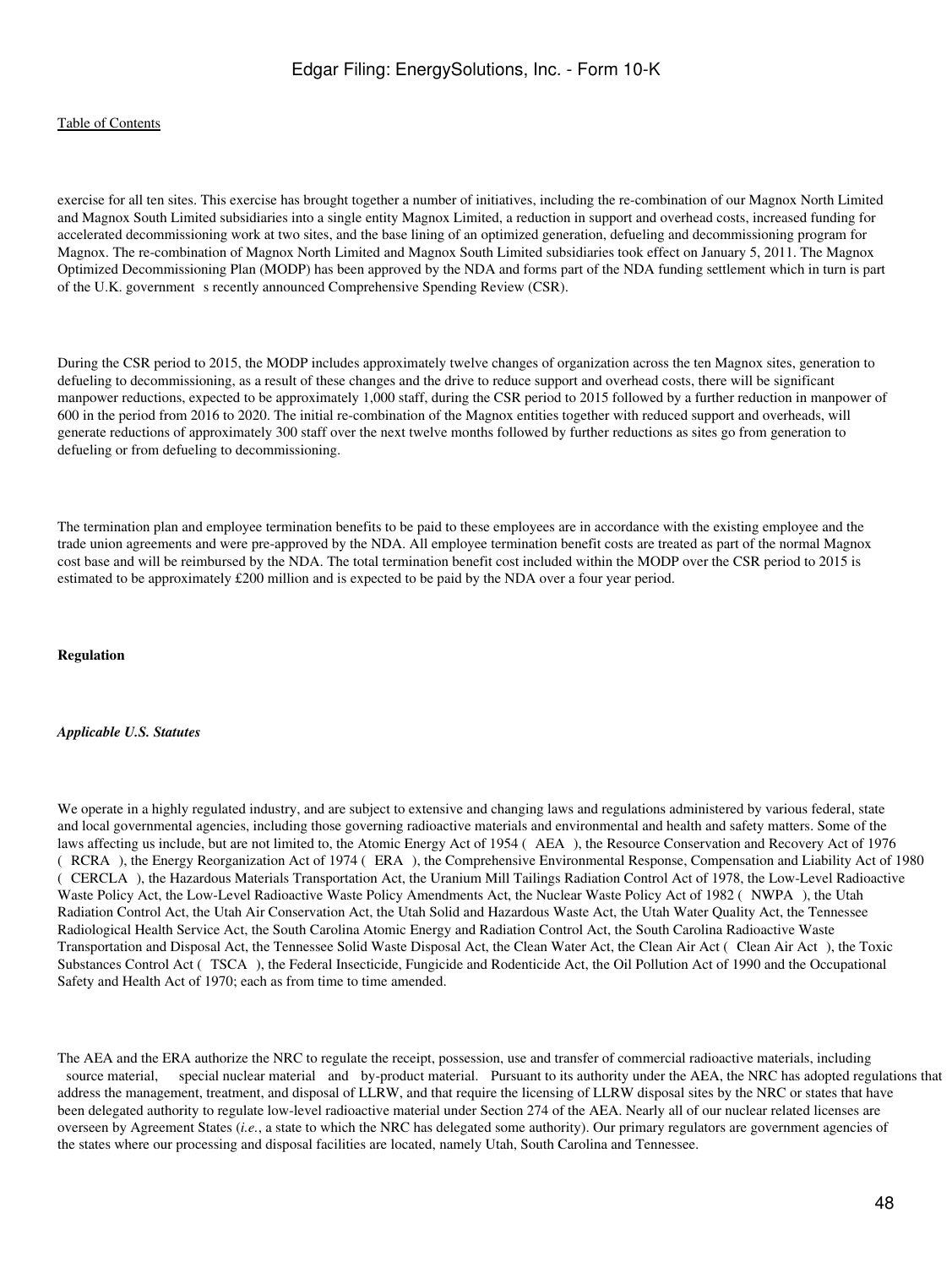RCRA, as amended by the Hazardous and Solid Waste Amendments of 1984 (HSWA), provides a comprehensive framework for the regulation of the generation, transportation, treatment, storage and disposal of hazardous and solid waste. The intent of RCRA is to control hazardous and solid wastes from the time they are generated until they are properly recycled or treated and disposed. As applicable to our operations, RCRA prohibits improper hazardous waste disposal and imposes criminal and civil liability for failure to comply with its requirements. RCRA requires that hazardous waste generators, transporters and operators of hazardous waste treatment, storage, and disposal facilities meet strict standards set by government agencies. In certain circumstances, RCRA also requires operators of treatment, storage and disposal facilities to obtain and comply with RCRA permits. The land disposal restrictions developed under the HSWA prohibit land disposal of specified wastes unless these wastes meet or are treated to meet best demonstrated available technology treatment standards, unless certain exemptions apply. In the same way that the NRC may delegate authority under the AEA, the EPA may delegate some federal authority under RCRA to the states.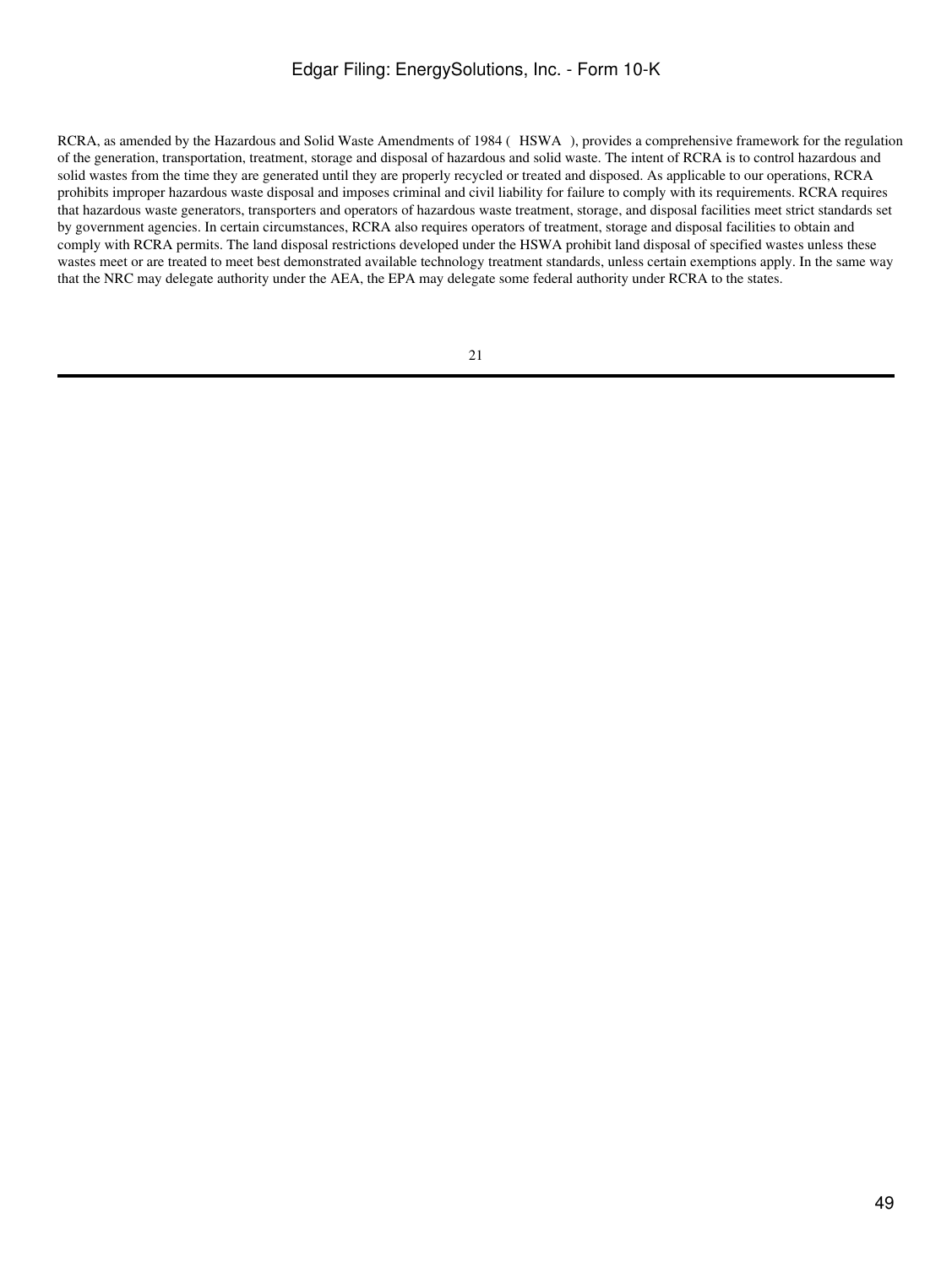TSCA provides the EPA with the authority to regulate over 60,000 commercially produced chemical substances. The EPA may impose requirements involving manufacturing, record keeping, reporting, importing and exporting. TSCA also established a comprehensive regulatory program, analogous to the RCRA program for hazardous waste, for the management of polychlorinated biphenyls.

The Clean Water Act regulates the discharge of pollutants into streams and other waters of the U.S. (as defined in the statute) from a variety of sources. If wastewater or runoff from our facilities or operations may be discharged into surface waters, the Clean Water Act requires us to apply for and obtain discharge permits, conduct sampling and monitoring and, under certain circumstances, reduce the quantity of pollutants in those discharges. The federal government may delegate Clean Water Act authority to the states.

The Clean Air Act empowers the EPA and the states to establish and enforce ambient air quality standards and limits of emissions of pollutants from facilities. This has resulted in tight control over emissions from technologies like incineration, as well as dust emissions from locations such as waste disposal sites. States can assume control over portions of the federal Clean Air Act authority through EPA approval of state implementation plans.

The processing, storage, and disposal of high-level radioactive waste (*e.g.*, spent nuclear fuel) are subject to the requirements of the NWPA, as amended by the NWPA Amendments. These statutes regulate the disposal of high-level radioactive waste by establishing procedures and schedules for the DOE to site geologic repositories for such waste, and such repositories are to be licensed by the NRC. The NRC has issued regulations that address the storage and disposal of high-level radioactive waste, including storage and transportation of such waste in dry casks and storage at Independent Spent Fuel Storage Installations (ISFSI). Zion*Solutions* will be responsible for licensing and constructing an ISFSI as part of the agreement to dismantle Exelon s Zion Station plant. Although we are not involved with the processing or disposal of high-level radioactive waste at our facilities, we do provide technical and operations support services to the DOE and nuclear utilities for the management of such high-level waste at client sites.

### *Applicable U.K. Statutes*

Through our U.K. subsidiaries, we are subject to extensive and changing laws and regulations in the U.K. Some of the laws affecting us include, but are not limited to, the Nuclear Installations Act 1965, the Health and Safety at Work Act 1974, the Radioactive Substances Act 1993 (RSA 1993), the Environment Act 1995, the 2004 Energy Act and the Electricity Act 1989 and thenising Radiations Regulations 1999.

The Nuclear Installations Act 1965 governs the construction and operation of nuclear installations, including fuel cycle facilities, in the U.K. The Health and Safety at Work Act 1974 regulates workplace health, safety and welfare within the U.K.

The RSA 1993 provides a comprehensive framework for the keeping and use of radioactive materials as well as accumulation and disposal of radioactive waste.

The Environment Act 1995 created the Environment Agency in England and Wales and the Scottish Environment Protection Agency (SEPA). Under the Environment Act 1995, these agencies enforce environmental protection legislation including the RSA 1993.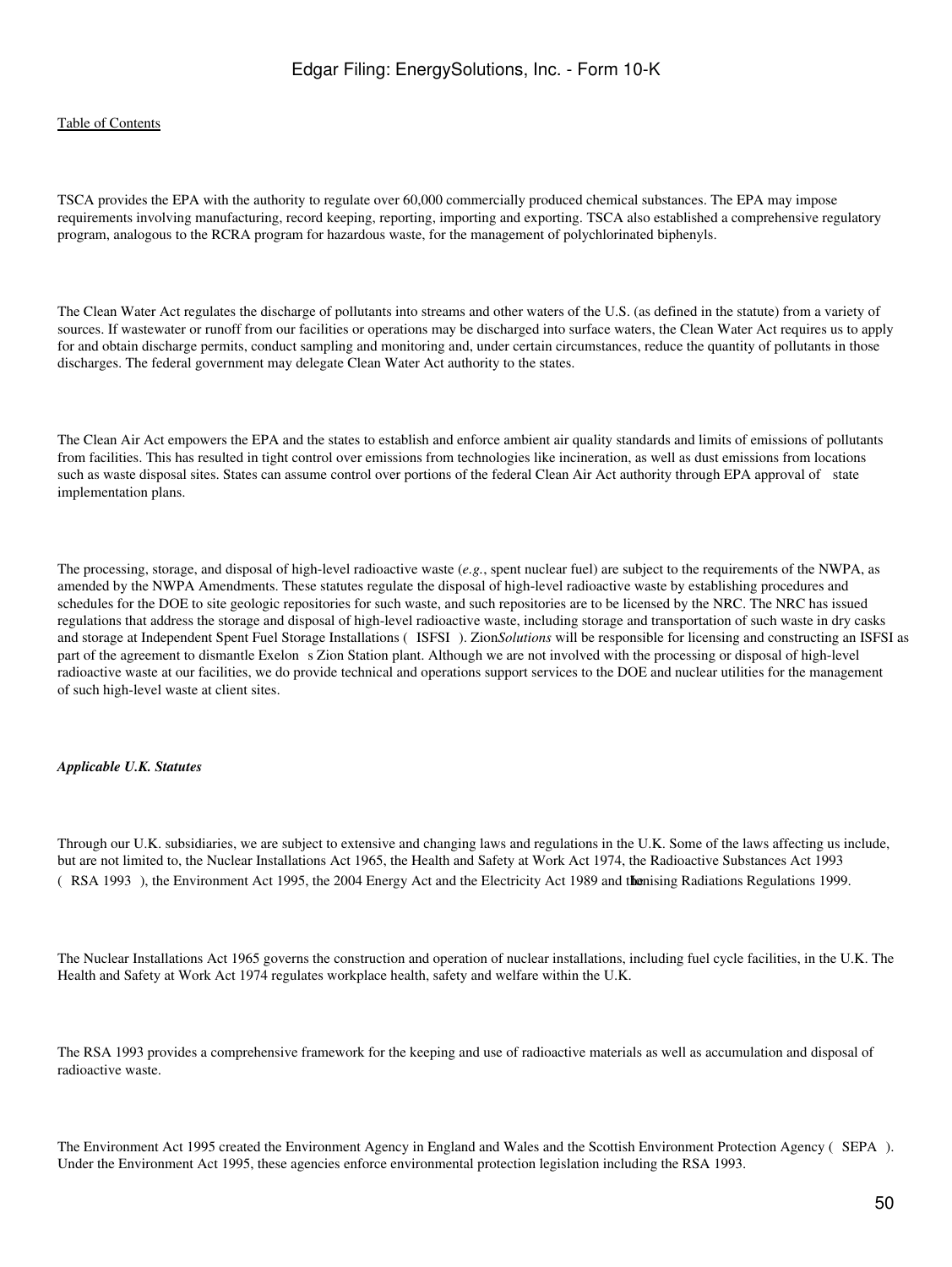The 2004 Energy Act established the NDA to ensure the decommissioning and clean-up of Britain s civil public sector nuclear sites including the sites operated by ESEU Limited.

The Ionising Radiations Regulations 1999 provides a framework for the general radiation protection of workers and the public from work activities involving ionising radiation.

### *The U.S. Regulatory Environment*

The state of Utah regulates our operations at our Clive facility. Our Utah licenses include our Clive facility s primary radioactive materials license (UT2300249) and our 11e(2) material license (UT2300478), which is currently in timely renewal (which allows us to operate under the terms of our prior license until a new license is issued). Four different divisions of the Department of Environmental Quality regulate this facility with approximately 14 employees devoted to the facility. The Division of Radiation Control and the Division of Solid and Hazardous Waste regulate our ability to receive LLRW, NORM/NARM (naturally-occurring/accelerator-produced radioactive material), 11e(2) material and MLLW. Additionally, the Division of Water Quality and the Division of Air Quality also regulate the facility. The site is inspected daily to ensure strict compliance with all Utah regulations. The Division of Radiation Control also requires us to provide letters of credit as financial assurance for the decommissioning or closure of our Clive facility, including areas that are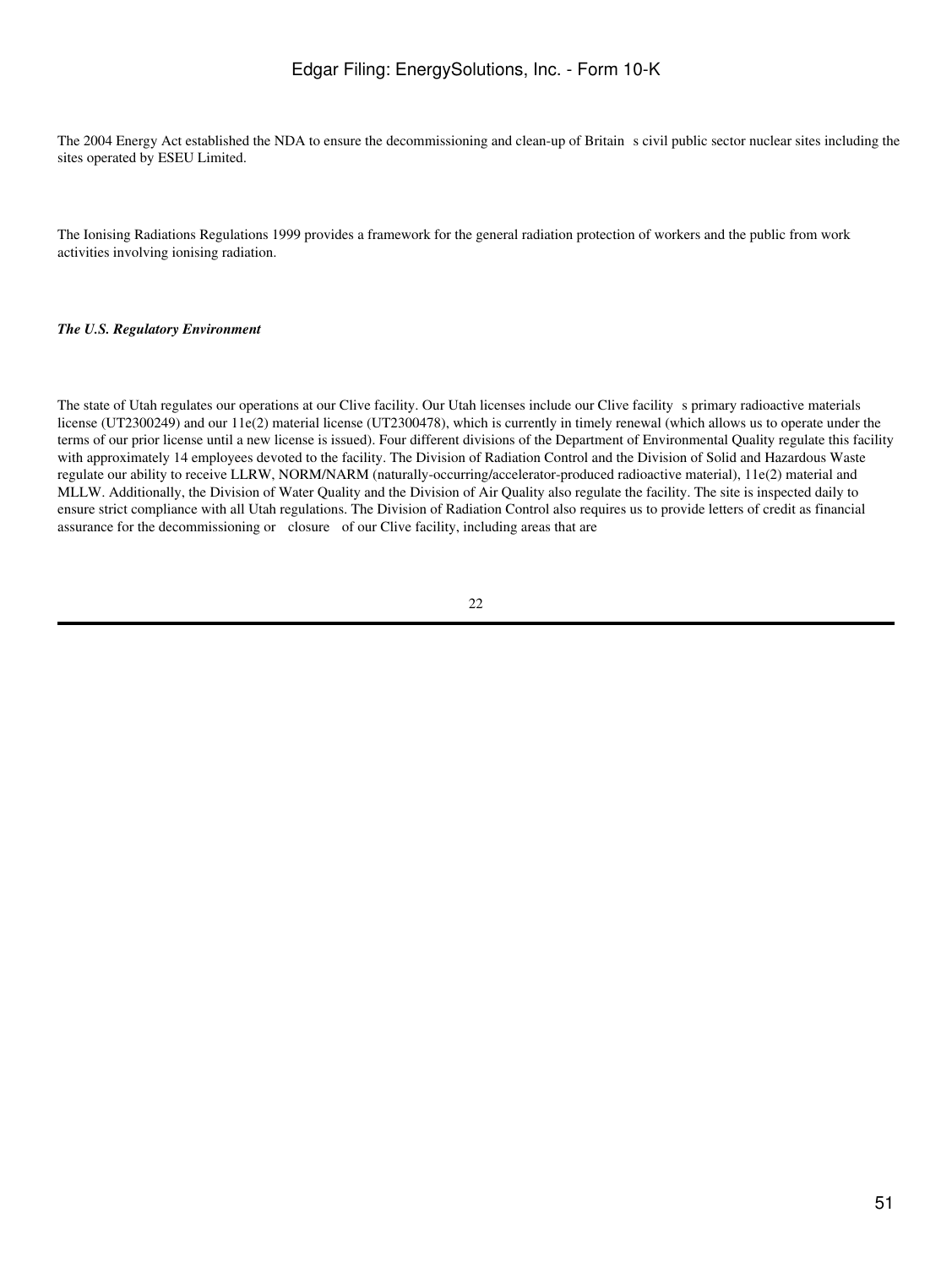closed on an ongoing basis. The adequacy of the funding provided is reviewed annually to assure that adequate financial resources are set aside and maintained to fund any required on-site clean-up activities. Finally, we also maintain nine Tooele County, Utah Conditional Use Permits for the facility.

The South Carolina Department of Health and Environmental Control regulates our South Carolina operations through multiple groups, including the Division of Waste Management, the Bureau of Air Quality, and the Bureau of Water. Our licensed operations in South Carolina include the Barnwell disposal facility (the license is currently in timely renewal), the Calibration Laboratory, the Nuclear Services Support Facility, the Barnwell Environmental and Dosimetry Lab and the Chem-Nuclear Systems, Service Operations Division. The South Carolina Department of Health and Environmental Control has staff specifically devoted to the regulation of our facilities which continually inspects us and assures that we fully comply with all regulations. We lease the Barnwell site from the state of South Carolina and under the terms of the Atlantic Compact. As part of that lease and as part of its regulatory oversight, South Carolina requires us to contribute to a long-term care fund for the site and maintain decommissioning or closure assurance.

The Tennessee Department of Environment and Conservation (TDEC), regulates our Tennessee operations through multiple groups, including the Division of Radiological Health, the Division of Solid Waste Management and the Division of Water Pollution Control. The TDEC has staff that continually oversees our facilities and also requires each facility to provide decommissioning assurance. Several of our Tennessee licenses are currently in timely renewal.

When we engage in the transportation of hazardous or radioactive materials, we are subject to the requirements of the Hazardous Materials Transportation Act, as amended by the Hazardous Materials Transportation Uniform Safety Act of 1990. Pursuant to these statutes, the U.S. Department of Transportation regulates the transportation of hazardous materials in commerce. Our wholly owned subsidiary Hittman Transport Services, Inc., operates our primary shipping operation. Shippers and carriers of radioactive materials must comply with both the general requirements for hazardous materials transportation and with specific requirements for the transportation of radioactive materials. Many states also regulate our shipping business including California, Colorado, Florida, Georgia, Idaho, Massachusetts, New Jersey, New York, Oregon and Pennsylvania.

As described above, we are also regulated by the federal government, including by the NRC and EPA. The NRC regulates us regarding the certification of casks used to transport waste, importation of waste from foreign countries, decommissioning of power reactors and non-reactor decommissioning operations in non-Agreement States. We have multiple current Certificates of Compliance, which allow us to manufacture and sell radioactive material packages for the storage and transportation of radioactive material, including dry casks for spent nuclear fuel. These Certificates of Compliance permit the use of these packages by third parties as well as for our own transportation needs. The NRC requires us to maintain a Quality Assurance program associated with these Certificates of Compliance. To the extent we engage in the storage, processing, or disposal of MLLW, the radioactive components of the mixed waste are subject to NRC regulations promulgated under the AEA. The EPA, under RCRA, regulates the hazardous components of the waste. To the extent that these regulations have been delegated to the states, the states may also regulate mixed waste.

Operators of hazardous waste treatment, storage and disposal facilities are required to obtain RCRA Part-B permits from the EPA or from states authorized to implement the RCRA program. Our Bear Creek facility located near Oak Ridge, Tennessee, is permitted under RCRA by the TDEC as a hazardous waste treatment facility. We have developed procedures to ensure compliance with RCRA permit provisions at our Bear Creek facility, including procedures for ensuring appropriate waste acceptance and scheduling, waste tracking, manifesting and reporting and employee training.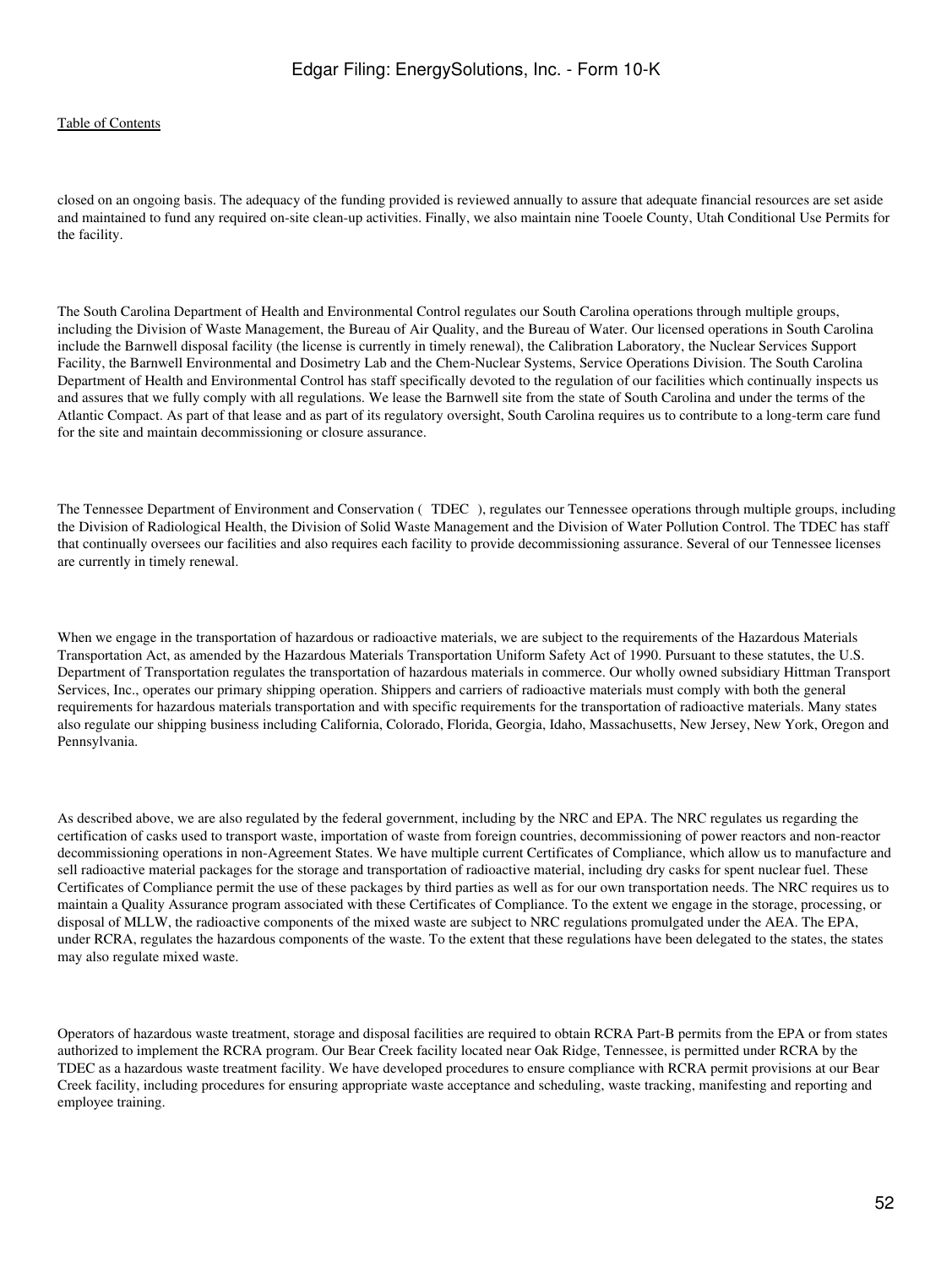Under RCRA, wastes are classified as hazardous either because they are specifically listed as hazardous or because they display certain hazardous characteristics. Under current regulations, waste residues derived from listed hazardous wastes are considered hazardous wastes unless they are delisted through a formal rulemaking process that may last a few months to several years. For this reason, waste residue that is generated by the treatment of listed hazardous wastes, including waste treated with our vitrification technologies, may be considered a hazardous waste without regard to the fact that this waste residue may be environmentally benign. Full RCRA regulation would apply to the subsequent management of this waste residue, including the prohibition against land disposal without treatment in compliance with best demonstrated available technology treatment standards. In some cases, there is no current technology to treat mixed wastes, although EPA policy places these wastes on a low enforcement priority. Our ownership and operation of treatment facilities exposes us to potential liability for clean-up of releases of hazardous wastes under RCRA.

CERCLA effectively imposes strict, joint and several retroactive liabilities upon owners or operators of facilities where a release of hazardous substances occurred, the parties who generated the hazardous substances released at the facilities and parties who arranged for the transportation of hazardous substances to these facilities. The Clean Water Act and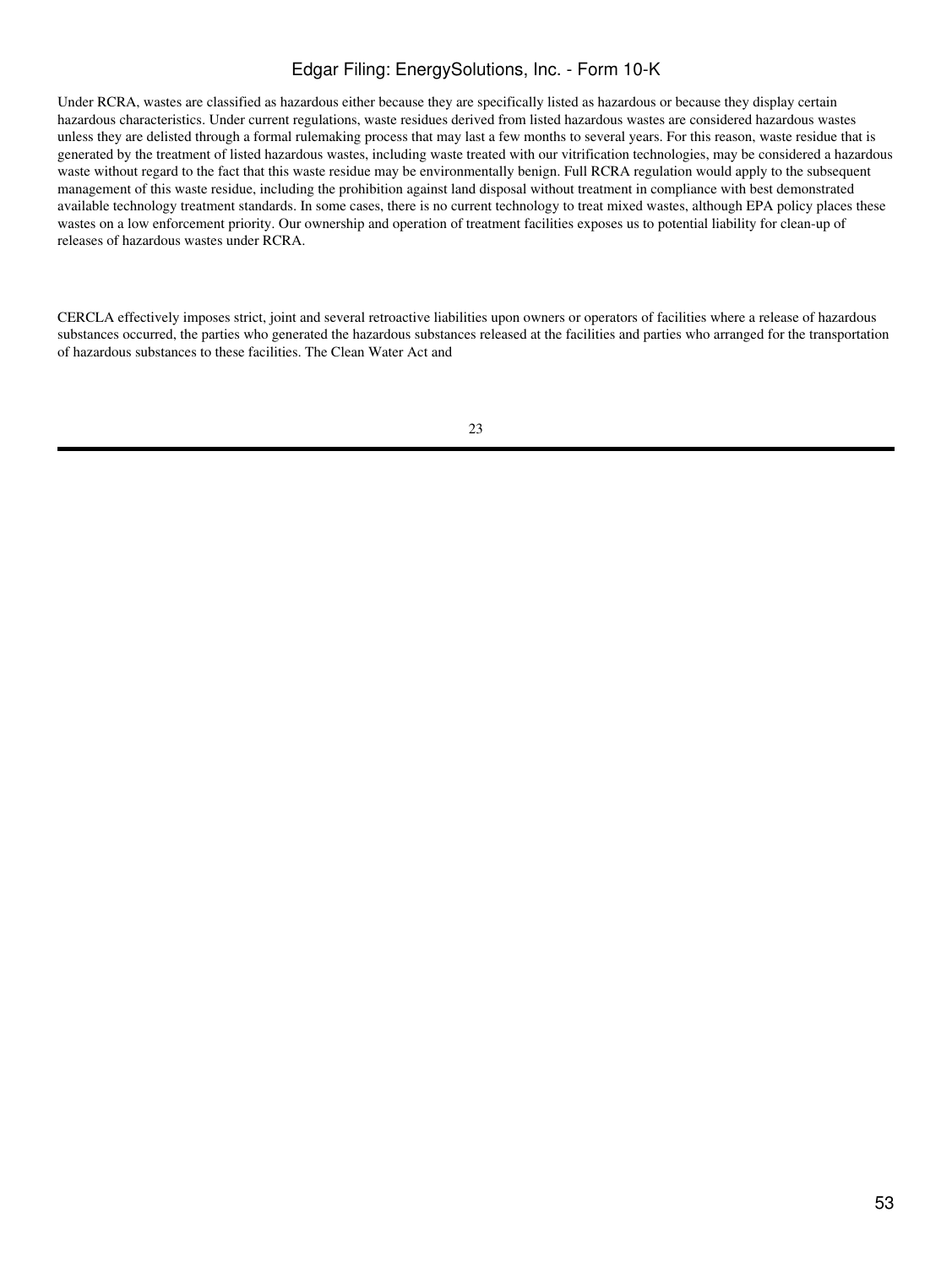CERCLA also require companies to report releases to the environment of listed hazardous substances to the National Response Center, and impose fines for failure to do so.

Because we own and operate vitrification, storage, incineration and metal processing facilities, we are exposed to potential liability under CERCLA for releases of hazardous substances into the environment at those sites. If we use off-site storage or disposal facilities for final disposition of the glass and other residues from our vitrification, incineration and other treatment processes, or other hazardous substances relating to our operations, we may be subject to clean-up liability under CERCLA, and we could incur liability as a generator of these materials or by virtue of having arranged for their transportation and disposal to such facilities. We have designed our processes to minimize the potential for release of hazardous substances into the environment. In addition, we have developed plans to manage and minimize the risk of CERCLA or RCRA liability by training operators, using operational controls and structuring our relationships with the entities responsible for the handling of waste materials and by-products.

Certain of our facilities are required to maintain permits under the Clean Water Act, the Clean Air Act and corresponding state statutes. The necessity to obtain such permits depends upon the facility s location and the expected emissions from the facility. A state may require additional state licenses or approvals. Further, many of the federal regulatory authorities described in this section have been delegated to state agencies; accordingly, we hold the required licenses, permits and other approvals from numerous states.

We believe that our treatment systems effectively trap particulates and prevent hazardous emissions from being released into the air, the release of which would violate the Clean Air Act. However, our compliance with the Clean Air Act may require additional emission controls and restrictions on materials stored, used and incinerated at existing or proposed facilities in the future.

Many of the government agencies overseeing our operations require us to regularly monitor the impacts of our operations on the environment, and to periodically report the results of such monitoring. The costs associated with required monitoring activities have not been, and are not expected to be, material. In complying with existing environmental regulations in past years, we have not incurred material capital expenditures. We do not expect to incur material capital expenditures in future periods for compliance with environmental regulations. However, we could be required to remediate any adverse environmental conditions discovered or occurring in the future which may require material expenditures.

OSHA provides for the establishment of standards governing workplace safety and health requirements, including setting permissible exposure levels for hazardous chemicals that may be present in mixed wastes. We must follow OSHA standards, including the preparation of material safety data sheets, hazardous response training and process safety management, as well as various record-keeping disclosure and procedural requirements. The NRC also has set regulatory standards for worker protection and public exposure to radioactive materials or wastes that we adhere to.

### *The U.K. Regulatory Environment*

Through our U.K. subsidiaries, we hold contracts and licenses to operate and decommission 22 reactors at 10 of the NDA sites in the U.K. Two of these reactors are operating and 20 are in various stages of decommissioning. Approximately 3,400 employees in the U.K. operate these sites and are subject to the U.K. regulatory environment. We also have other operations in the U.K. that are also subject to this regulatory environment.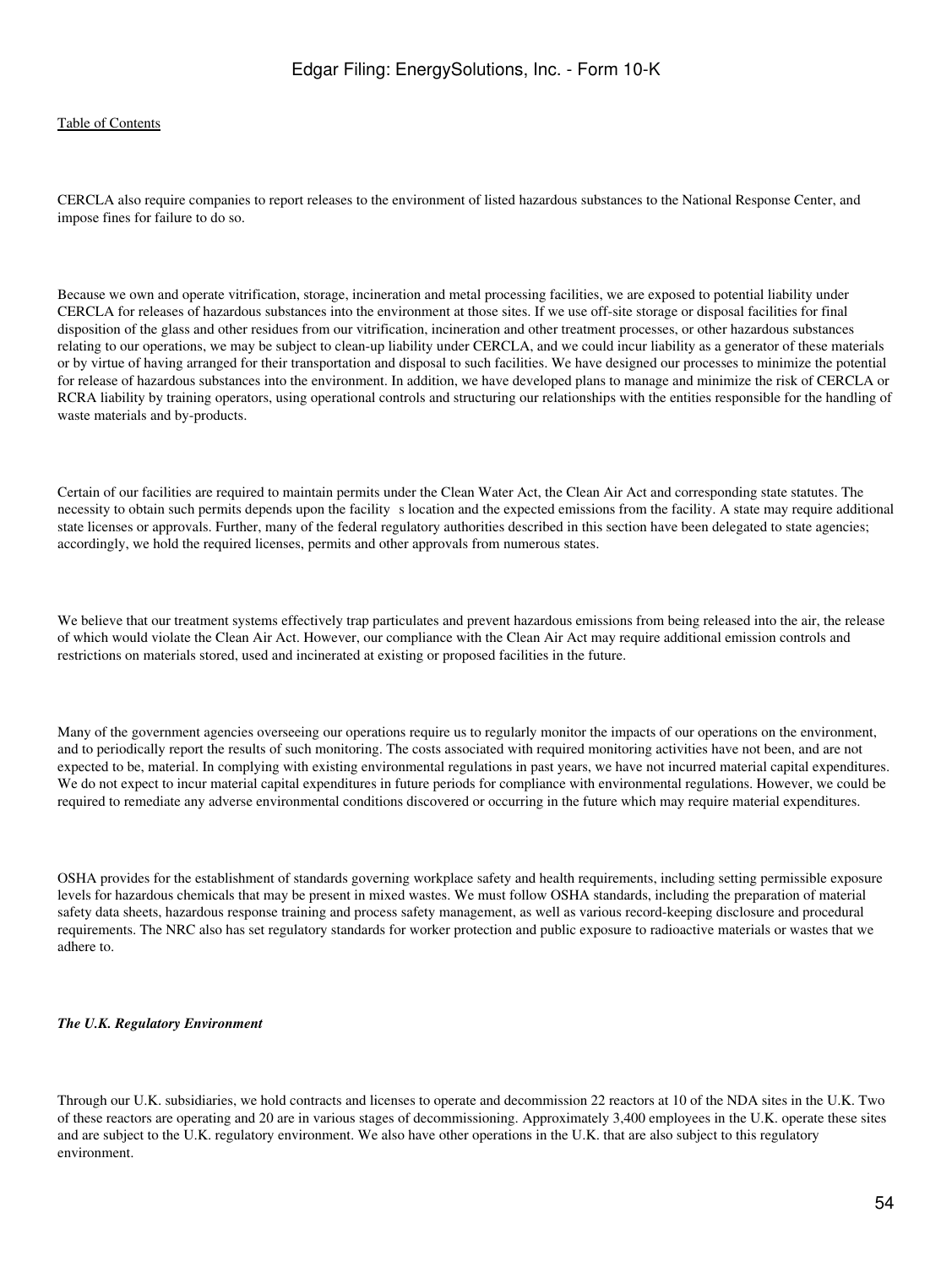The Health and Safety Executive (HSE) is responsible for licensing nuclear installations. The Office of Nuclear Regulation (ONR), previously called Nuclear Installations Inspectorate (NII), which is part of the Nuclear Directorate of the HSE, ensures that nuclear installations comply with all statutory safety requirements. ONR staff regularly inspects our facilities to confirm that the relevant licensing requirements are met throughout the life of the facility, including decommissioning.

The Environment Agency in England and Wales and the SEPA in Scotland have extensive powers and statutory duties to improve and protect the environment across England, Wales and Scotland. The Nuclear Regulation Groups (North and South) of the Environmental Agency regularly inspect and regulate our facilities in England and Wales to confirm compliance with regulations regarding radioactive substances, integrated pollution control, waste regulation and water quality. SEPA fulfills a similar function in Scotland. Memoranda of Understanding between the Environment Agency/SEPA and the HSE facilitate coordination between the multiple agencies regarding overlapping functions.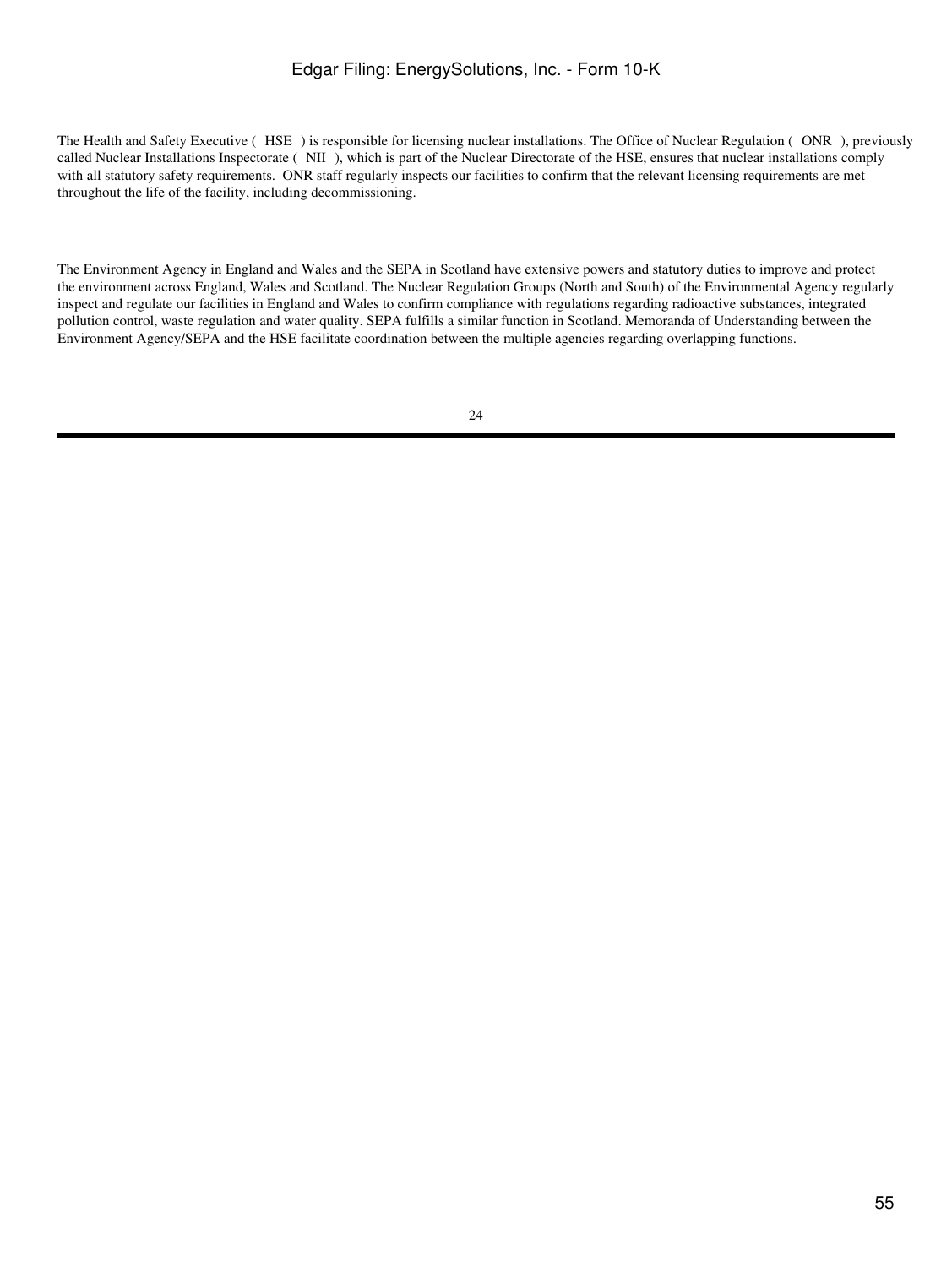Under the Energy Act 2004, the NDA was given responsibility for the operation, clean-up and decommissioning of 20 civic public sector nuclear sites, including reactor facilities used for the storage, disposal or treatment of hazardous material. We are operating or decommissioning reactors for the NDA at 10 of these sites. Accordingly, we serve as a prime contractor for the NDA.

### **Financial Information About Business Segments and Foreign and Domestic Operations**

For financial information relating to (a) each of our business segments and (b) our foreign and domestic sales, transfers between geographic areas net income and identifiable assets, see Note 16 to our consolidated financial statements included within this Annual Report on Form 10-K.

#### **Development of Our Business**

The Company was initially formed as Envirocare of Utah, Inc. in 1988 to operate a disposal facility for mixed waste, uranium mill tailings and Class A LLRW in Clive, Utah. In January 2005, the Company converted to a limited liability company, Envirocare of Utah, LLC (Envirocare). Immediately thereafter, the sole member of Envirocare sold all of its member interest to ENV Holdings LLC. In 2006, we changed our name from Envirocare of Utah, LLC to Energy*Solutions*, LLC. Since 2005, we have expanded and diversified our operations through a series of strategic acquisitions, including the D&D division of Scientech, LLC in October 2005, BNGA in February 2006, Duratek, Inc, in June 2006, Safeguard International Solutions, Ltd. (renamed Energy*Solutions* EU Services Limited) in December 2006, Parallax, Inc. (renamed Energy*Solutions* Performance Strategies) in January 2007, RSMC in June 2007, NUKEM Corporation (renamed Energy*Solutions* Diversified Services, Inc.) in July 2007, and Monserco in December 2007. The operations of these acquisitions are included in our results of operations from the date of acquisition.

On November 20, 2007, the date of the completion of our initial public offering, we completed our conversion to a corporate structure whereby Energy*Solutions*, LLC became a wholly owned subsidiary of Energy*Solutions*, Inc. Energy*Solutions*, Inc. is organized and existing under the General Corporation Law of the state of Delaware.

On July 30, 2008, we completed a secondary offering of 35 million shares of common stock offered by ENV Holdings, previously our majority shareholder, as selling shareholder. The underwriters of the offering subsequently exercised their over-allotment option and purchased 5.25 million additional shares of our common stock from ENV Holdings. Following completion of the offering, ENV Holdings owned approximately 16.7% of our outstanding shares of common stock.

On February 13, 2009, ENV Holdings completed a distribution of all of our shares to its members on a pro rata basis for no consideration. As a result, ENV Holdings is no longer a beneficial owner, directly or indirectly, of any shares of our common stock.

#### **Available Information**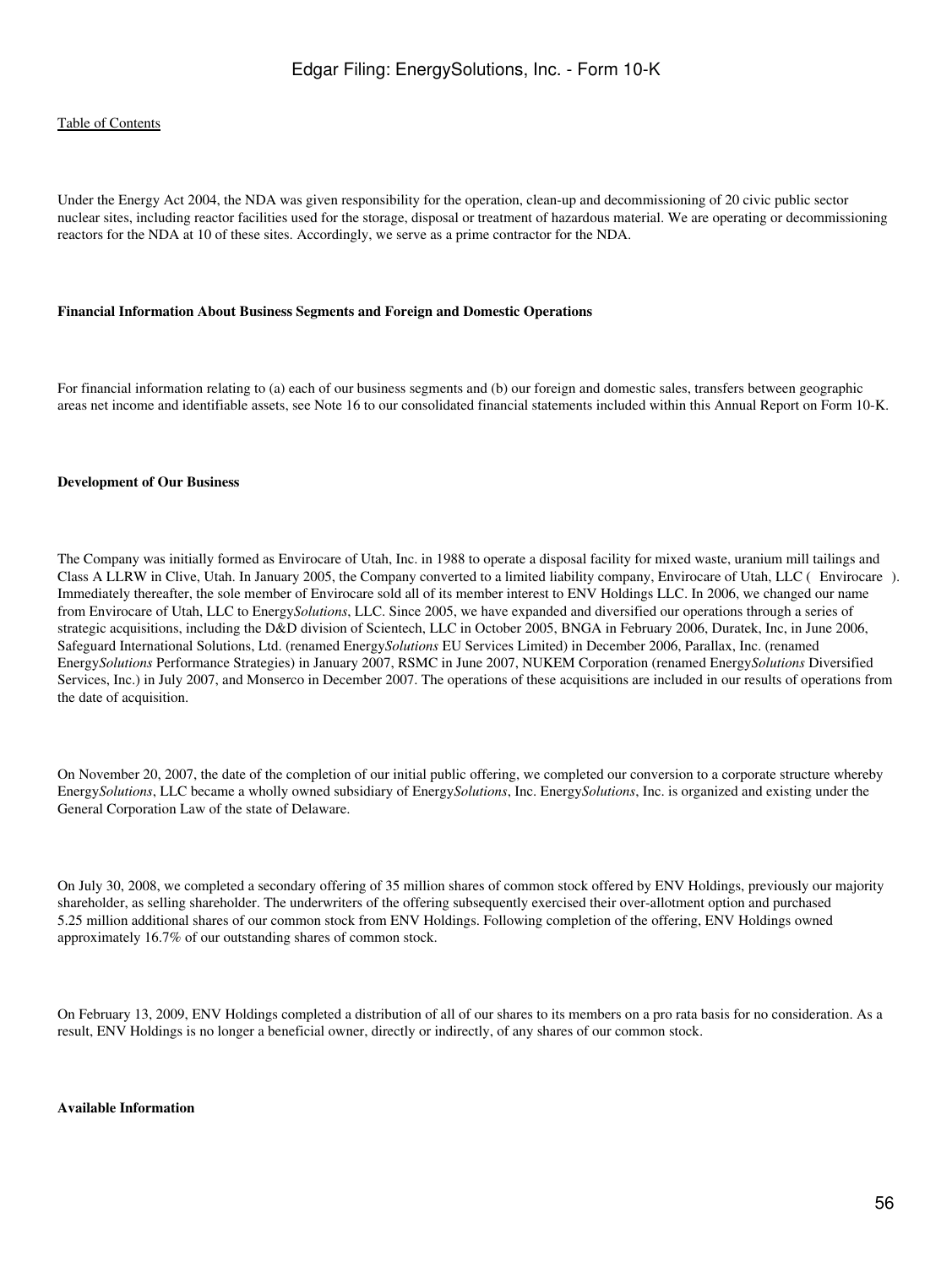We file annual, quarterly and current reports and other information with the Securities and Exchange Commission (SEC). These materials can be inspected and copied at the SEC s Public Reference Room at 100 F Street, NE., Washington, D.C. 20549. Copies of these materials may also be obtained by mail at prescribed rates from the SEC s Public Reference Room at the above address. Information about the Public Reference Room can be obtained by calling the SEC at 1-800-SEC-0330. The SEC also maintains an Internet site that contains reports, proxy and information statements, and other information regarding issuers that file electronically with the SEC. The address of the SEC s Internet site is *www.sec.gov*.

We make available, free of charge, on our Internet website, located at *www.energysolutions.com*, our Annual Reports on Form 10-K, Quarterly Reports on Form 10-Q and Current Reports on Form 8-K, and any amendments to such reports, as soon as reasonably practicable following the electronic filing of such report with the SEC. Such reports can be found under SEC Filings in the Investor Relations tab. In addition, we provide electronic or paper copies of our filings free of charge upon request. The information on our website is not a part of this Annual Report and is not incorporated into any of our filings made with the SEC.

### **Item 1A. Risk Factors.**

*You should carefully consider the following factors and other information contained in this Annual Report on Form 10-K before deciding to invest in our common stock.*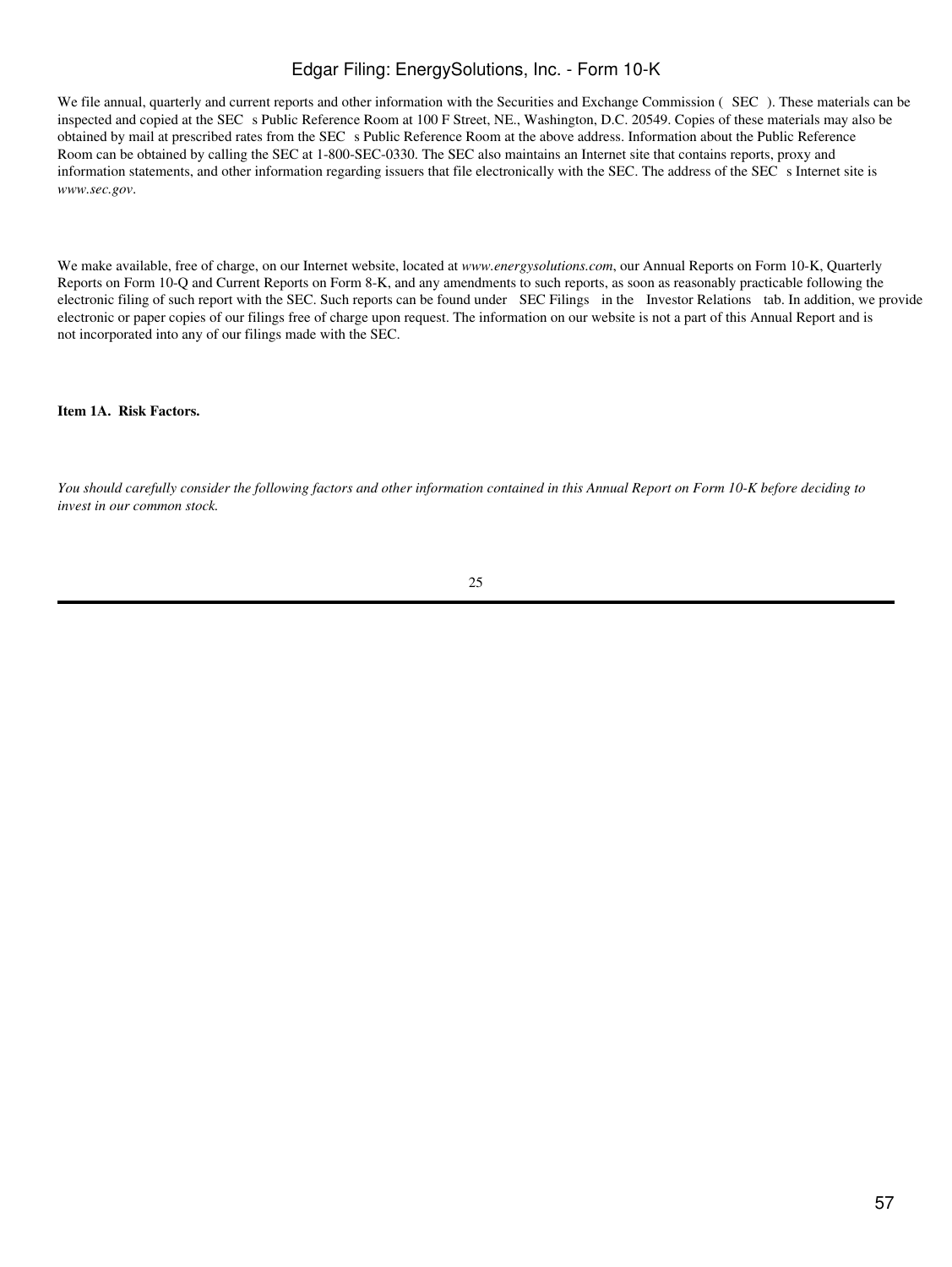### *We operate in a highly regulated industry that requires us to obtain, and to comply with, federal, state and local government permits and approvals.*

We operate in a highly regulated environment that requires us to obtain and comply with federal, state and local government permits and approvals. Any of these permits or approvals may be subject to denial, revocation or modification under various circumstances. Failure to obtain or comply with the conditions of permits or approvals may adversely affect our operations by temporarily suspending our activities or curtailing our work and may subject us to penalties and other sanctions. Renewal of existing permits could be denied or jeopardized for various reasons, including:

- failure to provide adequate financial assurance for decommissioning or closure;
- failure to comply with environmental and safety laws and regulations or permit conditions;
- local community, political or other opposition;
- executive action: or
- legislative action.

In addition, if new environmental legislation or regulations are enacted or existing laws or regulations are amended or are interpreted or enforced differently, we may be required to obtain additional or modify existing operating permits or approvals. Such changes may also cause us to incur additional expenses.

#### *We operate in a politically sensitive environment, and public perception of nuclear power and radioactive materials can affect our business.*

We operate in a politically sensitive environment. The risks associated with radioactive materials and the public perception of those risks can affect our business. Various public interest groups and political representatives frequently oppose the operation of processing and disposal sites for radioactive materials such as our Barnwell, South Carolina, Oak Ridge, Tennessee and Clive, Utah disposal facilities. For example, public interest groups and the former governor of Utah have made public statements regarding their desire to limit the source and volume of radioactive materials that we process and dispose at our Clive facility. The Utah Board of Radiation Control has also placed a temporary moratorium on the disposal of depleted uranium at our Clive facility even though depleted uranium is Class A waste that has previously been disposed of at our Clive facility. In addition, the NRC has announced that it is undertaking a limited rulemaking to require the preparation of a site-specific analysis at sites that dispose of significant quantities of depleted uranium. Although preliminary NRC analyses indicate that facilities such as our Clive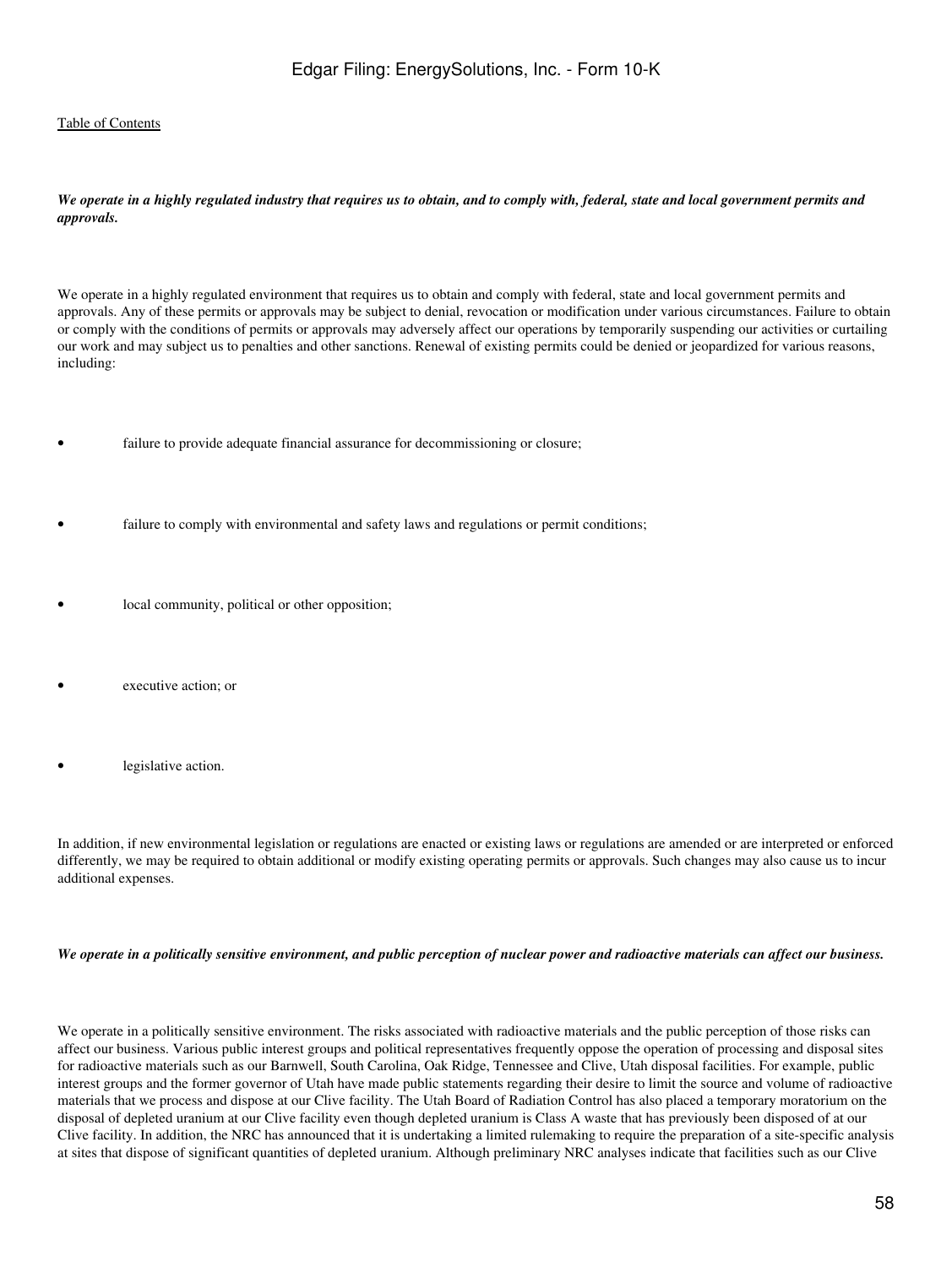facility will continue to be suitable for the disposal of depleted uranium, the Utah Board of Radiation Control has approved its own rule that requires a performance assessment prior to disposal of significant quantities of depleted uranium at our Clive facility. This assessment has been completed and submitted for review and approval. The review and approval process or other restrictions could result in a delay or changes in how we dispose of depleted uranium at our Clive facility. Any regulatory, environmental or legislative efforts to limit or delay the operations at any of our facilities will adversely affect our business.

The recent events in Japan related to the release of radioactive material from the Fukushima nuclear power plant following the nuclear disaster there, highlight how public reaction can have a significant political influence and cause changes in governmental policies. Opposition by third parties can delay or prohibit the construction of new nuclear power plants and can limit the operation of nuclear reactors or the handling and disposal of radioactive materials. In the past, adverse public reaction, increased regulatory scrutiny and litigation have contributed to extended construction periods for new nuclear reactors, sometimes extending construction schedules by decades or more. Adverse public reaction and the perceived risks associated with nuclear power and radioactive material could also lead to increased regulation which limits or prohibits the activities of our customers. Our customers might also be subject to more onerous operating requirements. Any of the foregoing conditions or unforeseen adverse conditions in the future could have a material adverse impact on our business.

In addition, we may seek to address public and political opposition to our business activities through voluntary limitations on our operations. These actions, however, divert time and resources away from our core business operations and strategies and may not achieve the results we desire. For example, as part of our response to public statements made by public interest groups and the former governor of Utah regarding their desire to limit the source and volume of radioactive materials that we process and dispose at our Clive facility, we voluntarily agreed with the former governor to withdraw a request for a license amendment to increase our overall capacity at our Clive facility.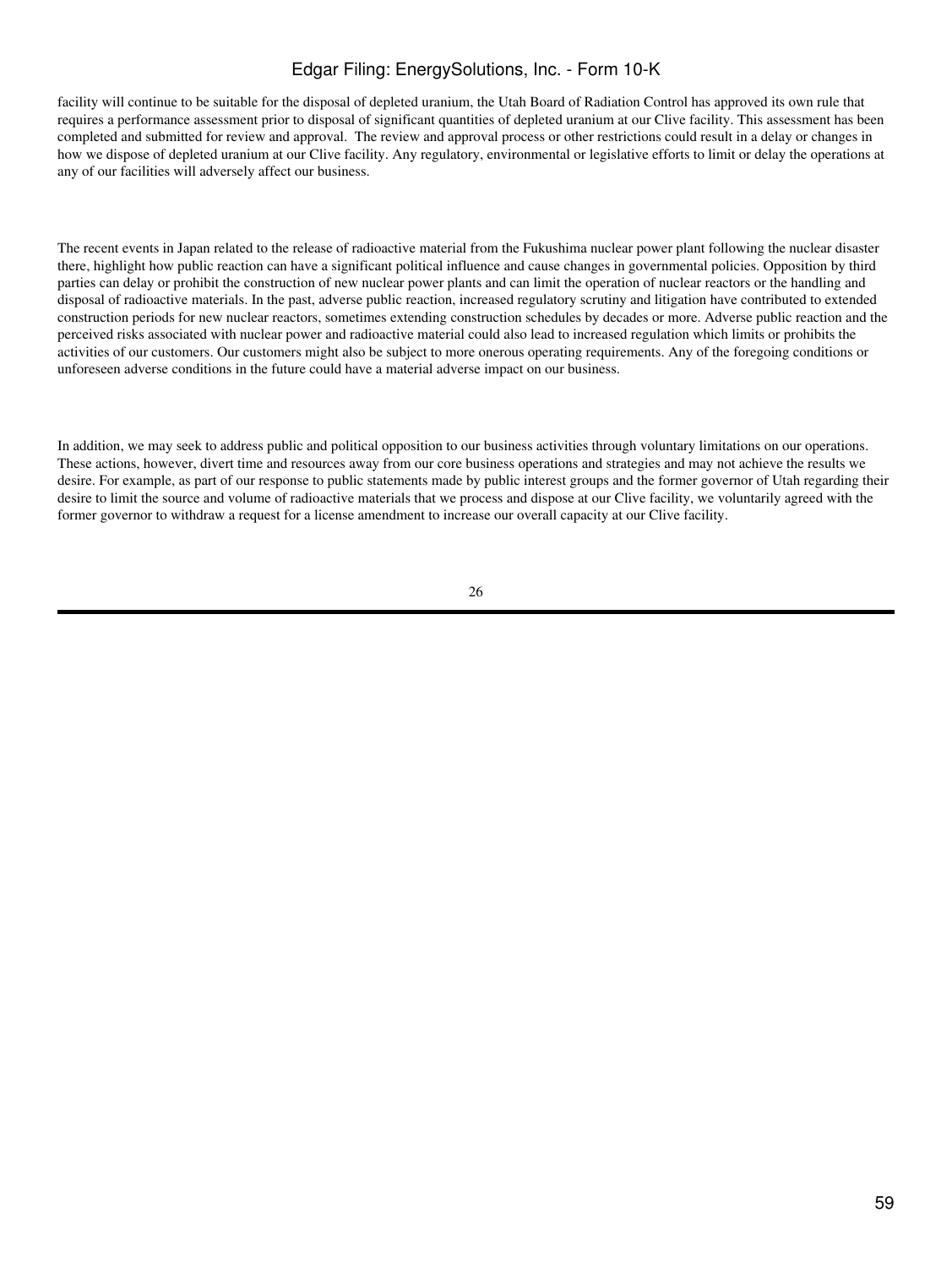## *We are subject to liability under environmental laws and regulations.*

We are subject to a variety of environmental, health and safety laws and regulations governing, among other things, discharges to air and water, the handling, storage and disposal of hazardous or radioactive materials and wastes, the remediation of contamination associated with releases of hazardous substances and human health and safety. These laws and regulations and the risk of attendant litigation can significantly impact project schedules and cost. In addition, the improper characterization, handling, testing, transportation or disposal of regulated materials or any other failure to comply with these environmental, health and safety laws, regulations, permits or licenses may result in fines or penalties from time to time and could subject us and our management to civil and criminal penalties, the imposition of investigatory or remedial obligations or the issuance of injunctions that could restrict or prevent our operations. These laws and regulations may also become more stringent, or be more stringently enforced, in the future.

Various federal, state and local environmental laws and regulations, as well as common law, may impose liability for property damage and costs of investigation and clean-up of hazardous or toxic substances on property currently or previously owned by us or arising out of our waste management, environmental remediation or nuclear D&D activities. These laws may impose responsibility and liability without regard to knowledge of or causation of the presence of contaminants. The liability under these laws can be joint and several, meaning liability for the entire cost of clean-up can be imposed upon any responsible party. We have potential liabilities associated with our past radioactive materials management activities and with our current and prior ownership of various properties. The discovery of additional contaminants or the imposition of unforeseen clean-up obligations at these or other sites could have an adverse effect on our operations and financial condition.

When we perform our services, our personnel and equipment may be exposed to radioactive and hazardous materials and conditions. We may be subject to liability claims by employees, customers and third parties as a result of such exposures. There can be no assurance that our existing liability insurance is adequate, that it will be able to be maintained or that all possible claims that may be asserted against us will be covered by insurance. A partially or completely uninsured claim at any of our facilities, if successful and of sufficient magnitude, could have a material adverse effect on our results of operations and financial condition.

## *Our operations are subject to taxation and regulation by federal, state, local and other governmental entities.*

We have deferred tax assets for net operating loss carry-forwards. We also currently benefit from research and development credits which reduce our overall tax rate. The expiration of the net operating loss carry-forwards and inability to qualify for future tax credits or changes in governing rules and regulations could result in a material increase in our taxes and effective tax rate. We may not have the ability to pass on the effect of such increase to our customers and, as a result, our stockholders could bear the burden of any such tax increase. The risk of a material tax increase may be exacerbated by political pressure to limit our operations.

Our facilities are also subject to political actions by government entities which can reduce or completely curtail their operations. For example, the state of South Carolina closed the Barnwell disposal site on July 1, 2008 to customers outside of the Atlantic Compact, which consists of South Carolina, New Jersey and Connecticut. Although the Barnwell closure did not have a significant impact on our revenue or net income, political pressures to reduce or curtail other operations could have a material adverse effect on our results of operations.

*Our business depends on the continued operation of, and adequate capacity at, our Clive, Utah disposal facility.*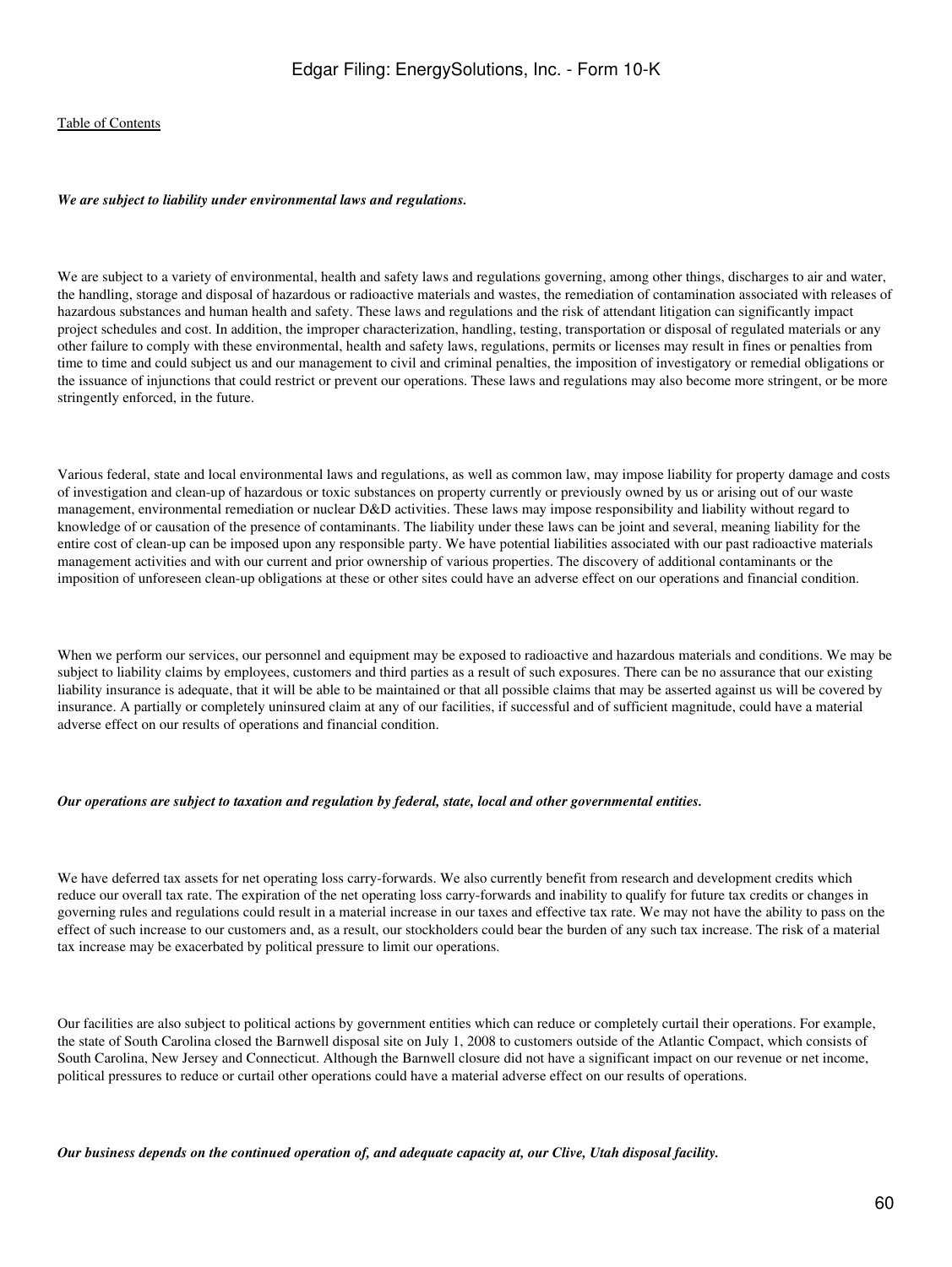Our disposal facility in Clive, Utah is a strategic asset and is vital to our business. This facility is the largest privately owned commercial facility for the disposal of LLRW in the U.S. Because of the greater profitability of the Clive facility in comparison with the rest of our business, a loss of revenue from Clive would have a disproportionate impact on our gross profit and gross margin. The Clive facility is subject to the normal hazards of operating any disposal facility. In addition, access to the facility is limited, and any interruption in rail or other transportation services to and from the facility will affect our ability to operate the facility.

In December 2009, the governor of Utah announced he had reached an agreement with the DOE not to ship any additional depleted uranium from the Savannah River site to the Clive facility until a site-specific performance assessment of the Clive facility could be completed. These and other actions by states or the federal government may affect the operation, capacity, expansion or extension of the Clive facility. The Northwest Compact, which consists of Alaska, Hawaii, Idaho, Montana, Oregon, Utah, Washington and Wyoming was created pursuant to a federal statute that enable states to enter into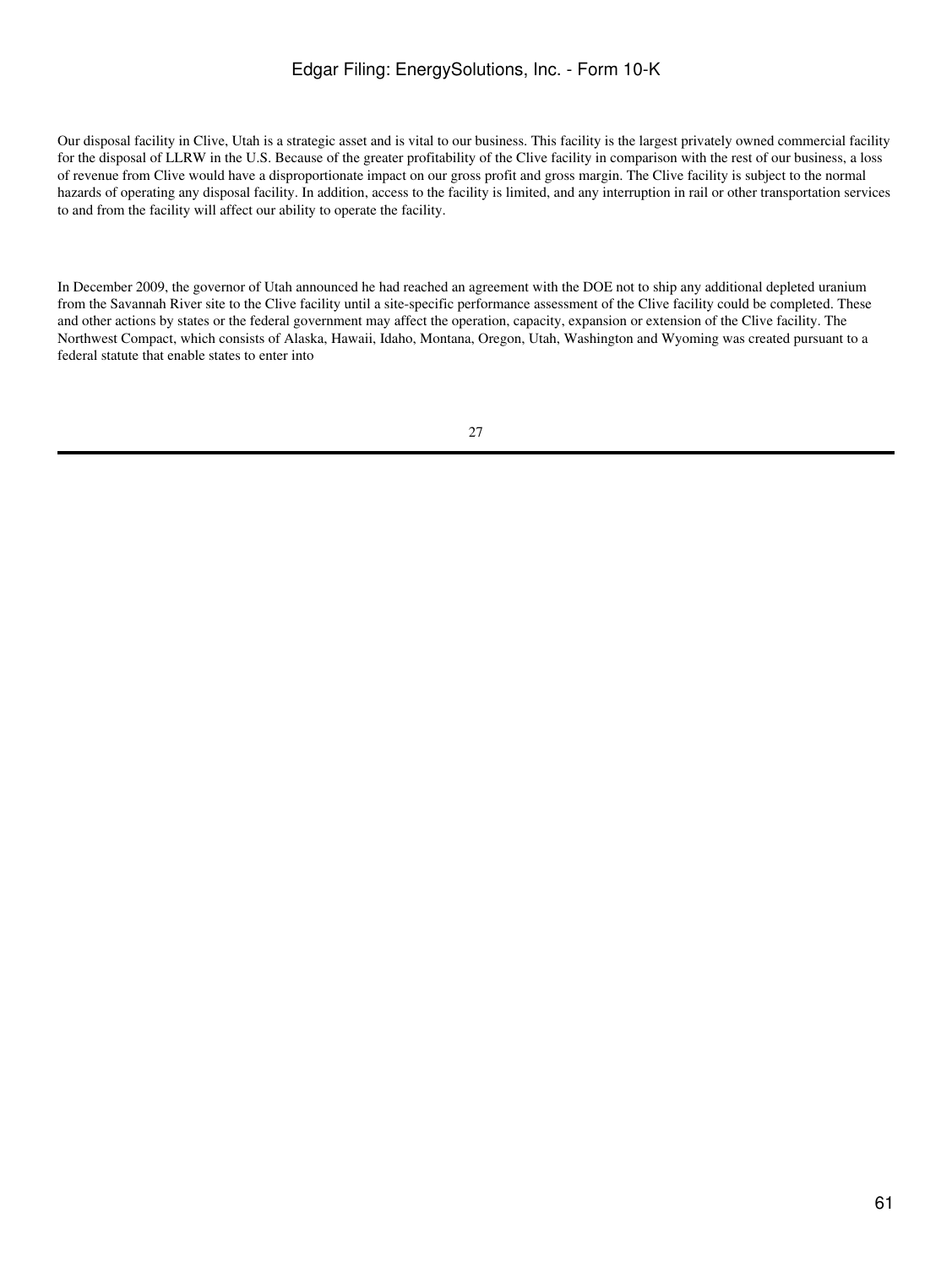## [Table of Contents](#page-3-0)

interstate compacts for the purpose of managing LLRW. The Northwest Compact has asserted that it has authority over our Clive facility, and on November 9, 2010, the U.S. Tenth Circuit Court of Appeals ruled that the Northwest Compact is statutorily and constitutionally permitted to exercise exclusionary authority over the Clive facility. Any of the foregoing actions may hinder, delay or stop shipments to the facility, which could impair our ability to execute disposal projects and significantly reduce future revenue.

We believe that the Clive facility has sufficient capacity for approximately 30 years of operations based on our estimate of future disposal volumes, our ability to optimize disposal capacity utilization and our assumption that we will obtain a pending license amendment to convert volume originally intended for 11e(2) waste to Class A LLRW. The license amendment would increase our capacity for Class A LLRW disposal from 95 million cubic feet to approximately 140 million cubic feet. Our projected capacity to dispose of Class A LLRW would be materially reduced if we were unable to obtain the license amendment or if material modifications are required to obtain the license amendment. We have assumed that we will obtain the pending license amendment because, among other reasons, we entered into an agreement in 2007 with the governor of the state of Utah which specifically stated support for conversion of 11e(2) volume to a Class A LLRW disposal volume and we believe we continue to have gubernatorial support for this license amendment. There can be no assurance, however, that we will be able to obtain the needed license amendment, particularly given the politically sensitive nature of our business as described above. If future disposal volumes increase beyond our expectations or if our other assumptions prove to be incorrect, then the remaining capacity at the Clive facility would be utilized more quickly than projected. Any interruption in our operation of the Clive facility or decrease in the effective capacity of the facility would adversely affect our business, and any prolonged disruption in the operation of the facility or reduction in the capacity or useful life of the facility would have a material adverse effect on our business, financial condition and results of operations.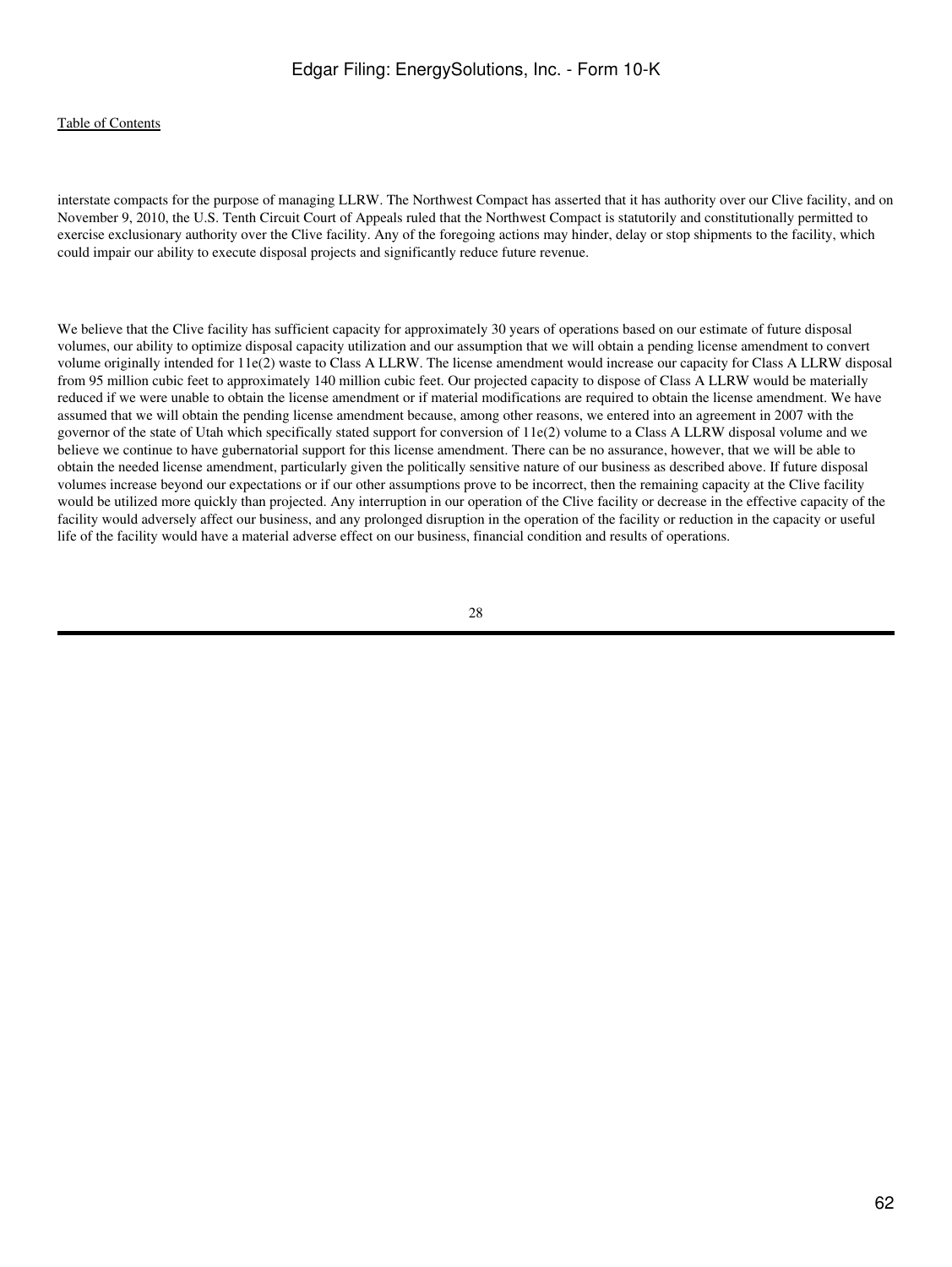### *Our international operations involve risks that could have a material adverse effect on our results of operations.*

For the year ended December 31, 2011, we derived 62.0% and 181.1% of our revenue and segment operating income from our operations outside of North America. For the year ended December 31, 2010, we derived 57.9% and 23.9% of our revenue and operating income from our operations outside of North America. Our business depends on the success of our international operations, and we expect that our international operations will continue to account for a significant portion of our total revenue and operating income. In addition to risks applicable to our business generally, our international operations are subject to a variety of heightened or distinct risks, including:

• recessions or inflationary trends in foreign economies and the impact on government funding and our costs of doing business in those countries;

• the expansion of our business and operations in China, including challenges related to protecting our intellectual property and political risks;

- difficulties in staffing and managing foreign operations;
- changes in regulatory requirements;
- foreign currency fluctuations;
- the adoption of new, and the expansion of existing, trade restrictions;
- acts of war and terrorism;
- the ability to finance efficiently our foreign operations;
- high initial entry costs associated with new markets;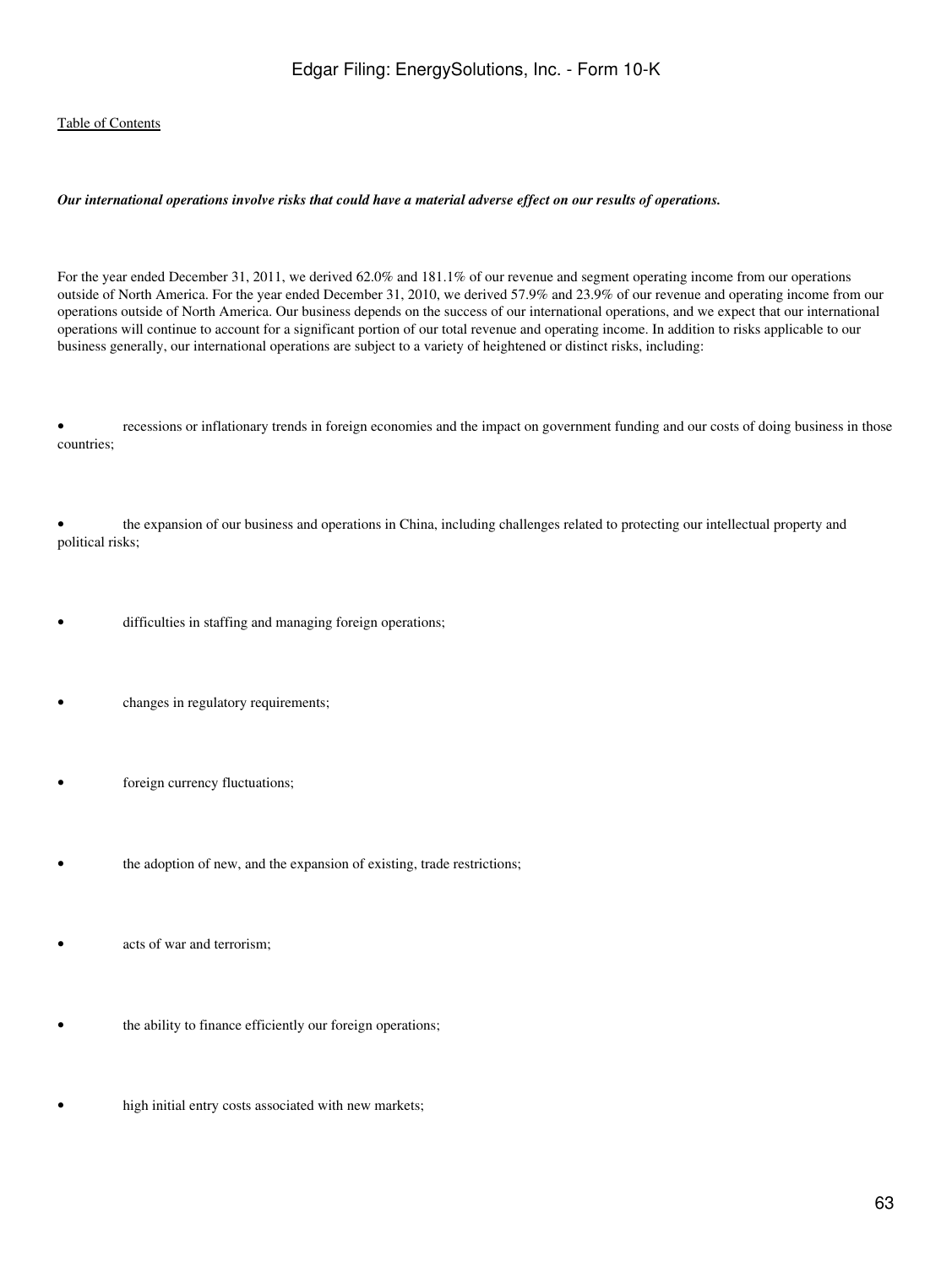- the possibility of greater than expected operating costs;
- social, political and economic instability;
- increases in taxes;
- limitations on the ability to repatriate foreign earnings; and
- natural disasters or other crises.

#### *The loss of one or a few customers or a particular strategic asset could have an adverse effect on us.*

One or a few government and commercial customers have in the past, and may in the future, account for a significant portion of our revenue in any one year or over a period of several consecutive years. For example, the NDA accounts for most of our revenue in the International segment (which is our largest segment based on 2011 and 2010 revenue). For the year ended December 31, 2011, 60.2% of our revenue was from contracts funded by the NDA. For the year ended December 31, 2010, 57.6% of our revenue was from contracts funded by the NDA. In addition, from time to time we typically have contracts with various offices within the DOE, including with the Office of Environmental Management, the Office of Civilian Radioactive Waste Management, the National Nuclear Security Administration and the Office of Nuclear Energy. For the years ended December 31, 2011, 2010, and 2009, 15.3%, 21.7% and 15.8%, respectively, of our revenue was from contracts funded by the DOE. Our business strategy and profitability rely on our ownership of unique disposal facilities. A significant amount of our revenue is derived from large one-time projects.

The termination or expiration of a significant contract, the loss of a significant customer, the loss of a strategic asset or the lack of new project awards could have a materially adverse effect on our business. In addition, customers generally contract with us for specific projects and as projects are completed we may lose customers from year to year. For these reasons, we may be particularly sensitive to significant fluctuations in our revenue, liquidity and profitability. Our inability to replace this business could have an adverse effect on our operations and financial condition.

*We may fail to win re-bids in the U.K. for the Magnox decommissioning contracts currently held by our subsidiary EnergySolutions EU Limited.*

The NDA contracts (the Magnox Contracts) held by Energy*Solutions* EU Limited through its subsidiary Magnox Limited (formerly held by the Magnox North Limited and Magnox South Limited subsidiaries), in relation to the Magnox North sites and the Magnox South sites (the Magnox Sites) have been extended and are scheduled to expire June 30, 2014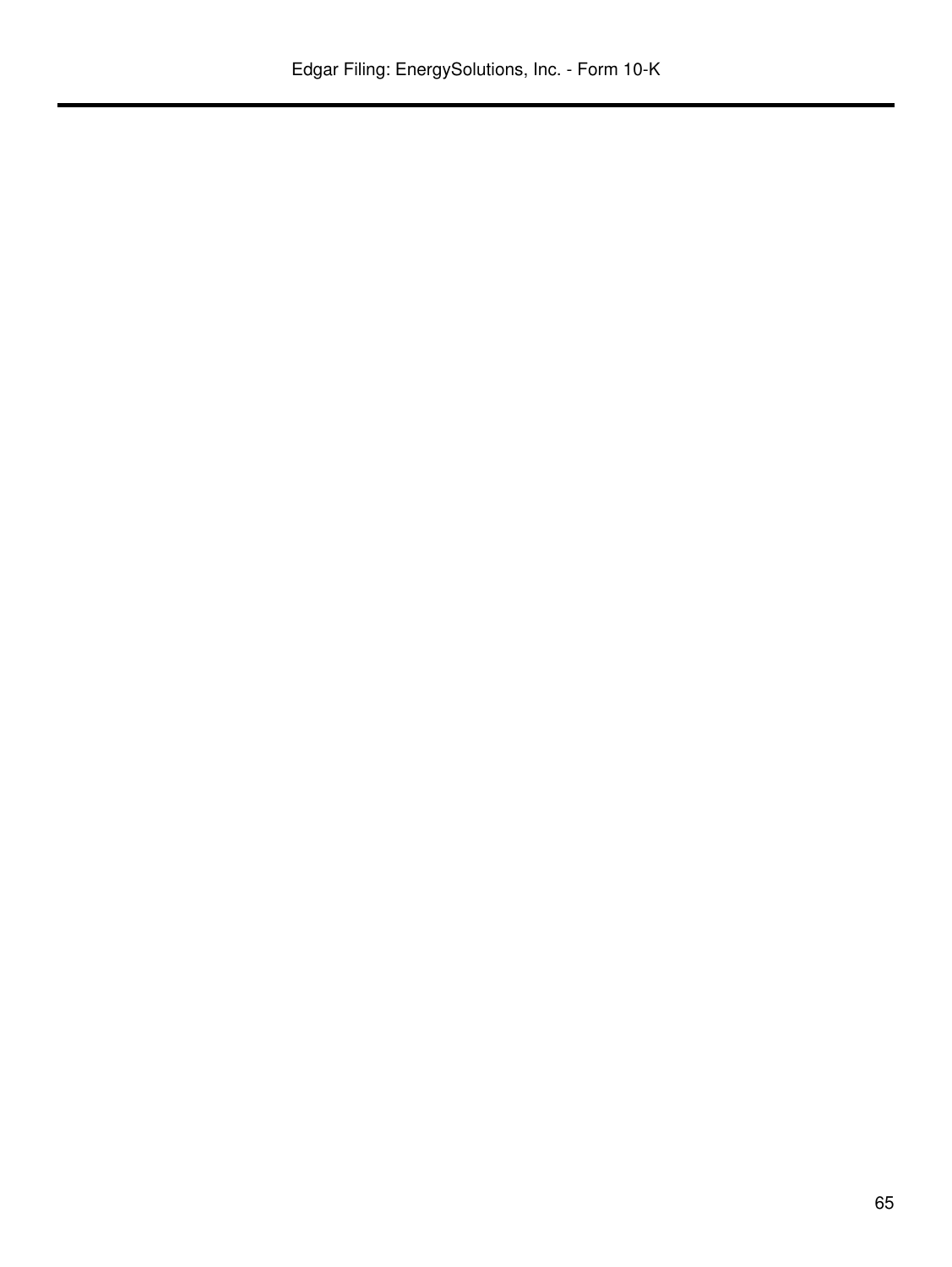and can be extended for an additional nine months at the option of the NDA. For the contract year ended March 31, 2012, we expect to recognize revenue of approximately \$1.1 billion from these contracts. The competition of these contracts is expected to commence in the second half of 2012 and be completed in late 2013. We expect the re-bid of the Magnox Contracts and other material contracts under which we perform will involve intense competition. We anticipate competing for the re-bid of the Magnox Contracts by teaming with one or more partners which will reduce our ownership percentage of the re-bid opportunity. Our failure to win the re-bid would have a material adverse effect on our results of operations. Even if we win the re-bid, the participation of a partner will reduce the revenue and profits accruing to us from these contracts.

#### *Our license stewardship arrangement with Exelon exposes us to significant financial risks.*

The transaction with Exelon is the first of its kind and, therefore, required extensive assurances. The Exelon transaction is expected to prove the license stewardship initiative as a viable model, such that other utility companies will not require as many layers of financial assurance. The transaction with Exelon establishes a series of financial consequences intended to ensure that the Zion Station decommissioning trust fund does not fall below projected completion costs (a Deficiency). Whenever there is a Deficiency, Zion*Solutions* must defer collection of invoices from the trust fund (deferred receivables) until the Deficiency is resolved. Energy*Solutions*, LLC and Energy*Solutions*, Inc. guaranteed Zion*Solutions* performance. If the deferred receivables reach \$50 million, Zion*Solutions* must defer withdrawals from the trust fund or Energy*Solutions*, LLC must extend a loan to Zion*Solutions* or contribute capital to Zion*Solutions* such that the Zion*Solutions* own deferred receivables do not exceed \$50 million. Deferral of receivables may also be triggered (up to, but not greater than, \$5 million per month) if Zion*Solutions* fails to achieve certain milestones, subject to force majeure or schedule extension conditions. With respect to any deferral of receivables, such receivables may be collected when the Deficiency is resolved or the milestone is achieved, as applicable. Also, additional rent under the lease with Exelon may be required if substantial completion of the D&D activities is not achieved within ten years, subject to certain schedule extension conditions. Such additional rents would be \$200,000 per month for the first year of delay, \$800,000 per month for the second year of delay, \$1,250,000 per month for the third year of delay and \$1,750,000 per month for the fourth year of delay and beyond. As discussed above, the Exelon transaction also includes financial assurances beyond the deferral of receivables and additional rents. These include a pledge of the Zion*Solutions* equity to Exelon, a \$200 million letter of credit (the proceeds of which may only be used for decommissioning by Exelon to the extent that Exelon exercises its right to Zion*Solutions* under the pledge), and a disposal easement at our Clive facility. To the extent that any of these deficiencies or events of default occur, there will be a substantial impact to our operations and financial condition because we have the contractual obligation to fund the operations of Zion*Solutions* if costs exceed the value of the trust fund.

In February 2012, we completed a comprehensive review and assessment of the Zion Station project schedule, costs and related projected decommissioning trust fund values. Based on this review and assessment, there were no deficiencies or events of default identified and we have shared the results of the review and assessment with Exelon. Over the remaining life of the project, the decommissioning trust fund is not projected to fall below projected completion costs and there is no expectation that any deficiency or event of default will occur, even in the unlikely event of the project being unprofitable. Nevertheless, all forward-looking projections and expectations regarding the Zion Station project are subject to various risks and uncertainties as noted below.

### *The future performance of the Zion Station project is subject to various risks and uncertainties.*

As discussed above, we have recently completed a comprehensive schedule, cost and budget update for the Zion Station project. As a result of this update, we have derived various findings and results, including, among others, that (i) estimated project costs have increased from the original budgeted amounts and (ii) the profit margin of the project is currently estimated to range from approximately 10% to 15%. The profitability of the Zion Station project is a function of project cost management and NDT fund investment earnings performance. Therefore, if future project costs increase and all other factors remain constant, the profit of the project will decrease. Similarly, if the NDT fund investment earnings are lower than current projections and all other factors remain constant, the profit of the project will decrease as a result of lower available funding.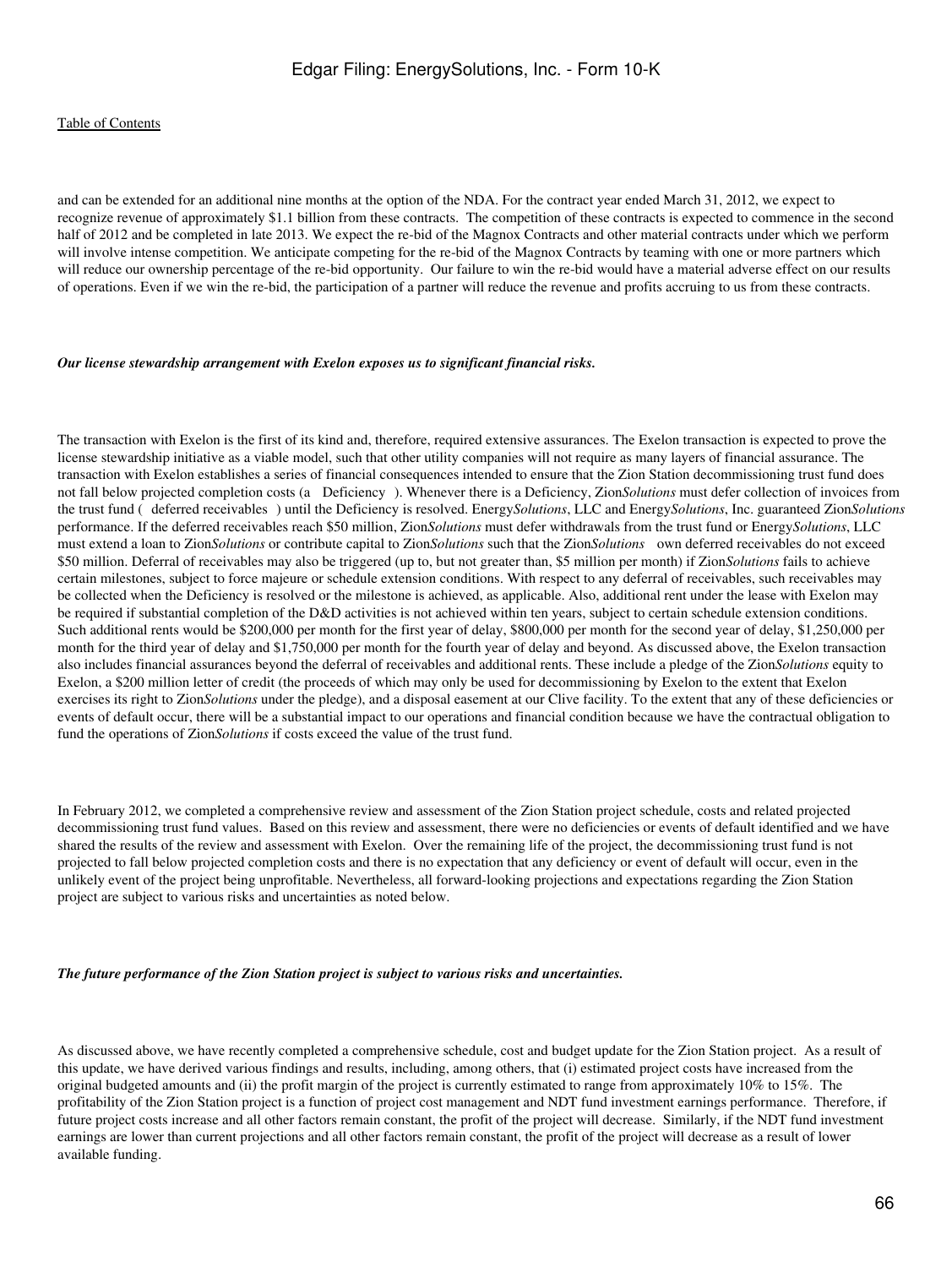Our current estimate of the project s profit margin assumes that the NDT fund investment earnings will achieve a 6% annual rate of return over the remaining life of the project. There can be no assurance we will achieve this rate of return. Moreover, to the extent the actual rate is lower than 6%, the project s profit will be lower unless there is a corresponding decrease in project costs. Although NDT fund earnings to date have outperformed initial projections, we have recently reallocated NDT fund investments to be more heavily weighted towards fixed-income securities rather than equity securities which are anticipated to result in more stable, albeit lower, investment earnings.

Because there are eight years remaining on the project, there can be no assurance that our current estimates,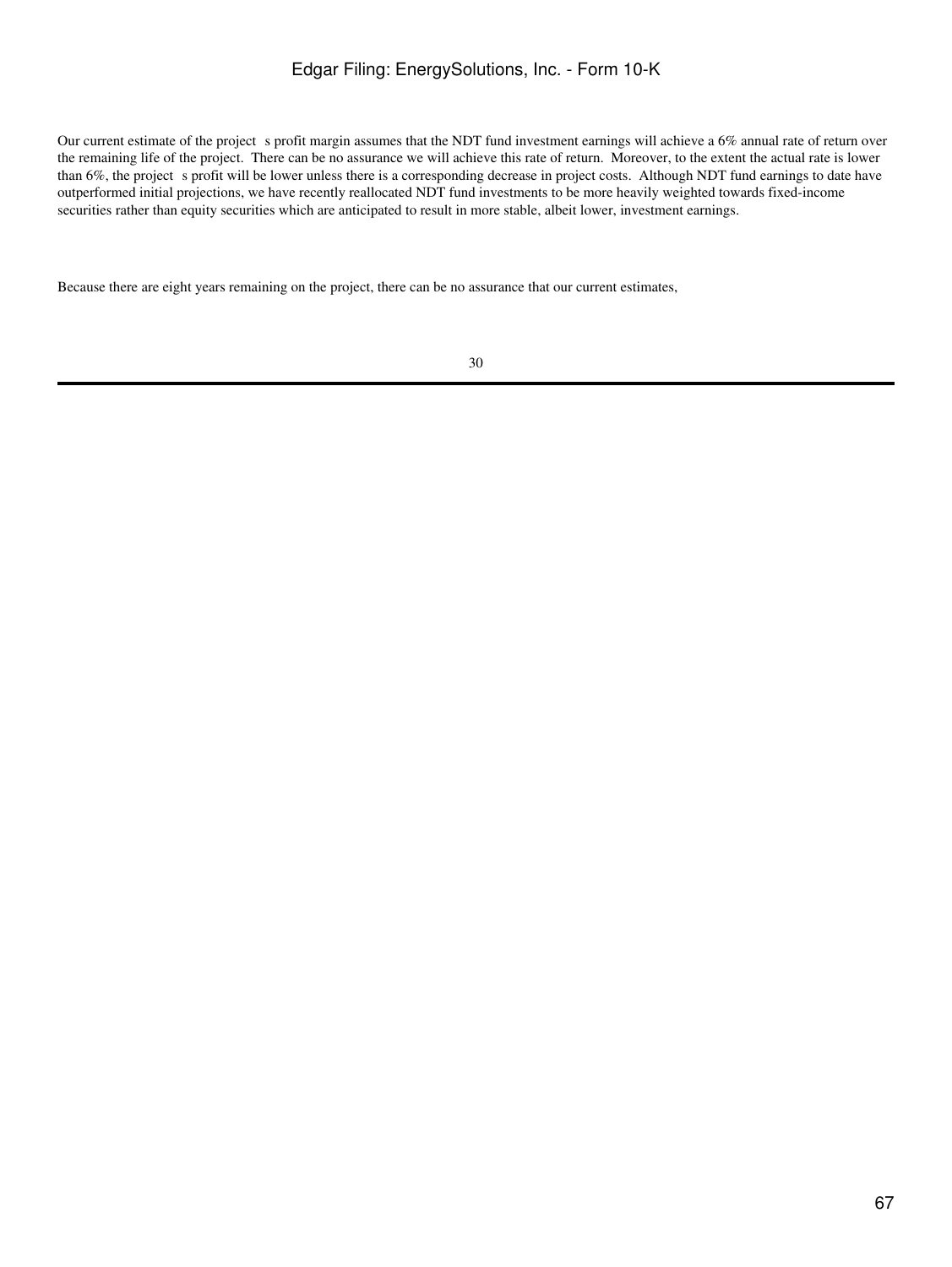assumptions and projections will prove accurate and all such forward-looking statements, including our projection of the project s profitability, could change materially. Our estimates, assumptions and projections are necessarily dependent upon future economic, market and other conditions, of which we have no control. Accordingly, the expected profit of the Zion Station project is uncertain. In the event actual project costs are higher than total realized NDT fund levels, we will realize no profit on the project and could incur a substantial loss that could have a material adverse effect on our business, financial condition and results of operations.

### *Letters of credit and adequate bonding are necessary for us to win certain types of new work.*

We are required to post, from time to time, standby letters of credit and surety bonds to support contractual obligations to customers as well as other obligations. These letters of credit and bonds indemnify the customer if we fail to perform our obligations under the contract. For example, in connection with our agreement with Exelon regarding the decommissioning of Zion Station, we delivered a \$200 million letter of credit to Exelon relating to our present and future obligations. This letter of credit may be drawn by Exelon upon the occurrence of one of the following conditions (i) our failure to maintain the required letter of credit from a qualified financial institution, (ii) our bankruptcy or the bankruptcy of Zion*Solutions*, our subsidiary that provides decommissioning services to Exelon, (iii) the cessation by Zion*Solutions* to provide all or substantially all decommissioning services for a period of longer than one year, (iv) our failure to make a payment pursuant to our guarantee of Zion*Solutions* obligations, or (v) Zion*Solutions* failure to use diligent efforts to perform services according to the agreed upon schedule.

If a letter of credit or bond is required for a particular project and we are unable to obtain it due to insufficient liquidity or other reasons, we will not be able to pursue that project. Moreover, due to events that affect the insurance and bonding and credit markets generally, bonding and letters of credit may be more difficult to obtain in the future or may only be available at significant additional cost. There can be no assurance that letters of credit or bonds will continue to be available to us on reasonable terms. Our inability to obtain adequate letters of credit and bonding and, as a result, to bid on new work could have a material adverse effect on our business, financial condition and results of operations.

### *Our quarterly operating results may fluctuate significantly.*

Our quarterly operating results may fluctuate significantly because of a number of factors, many of which are outside our control, including:

• the seasonality of our contracts, the spending cycle of our government customers and the spending patterns of our commercial customers;

- the large size and irregular timing of payments under our international contracts;
- the number and significance of projects commenced and completed during a quarter;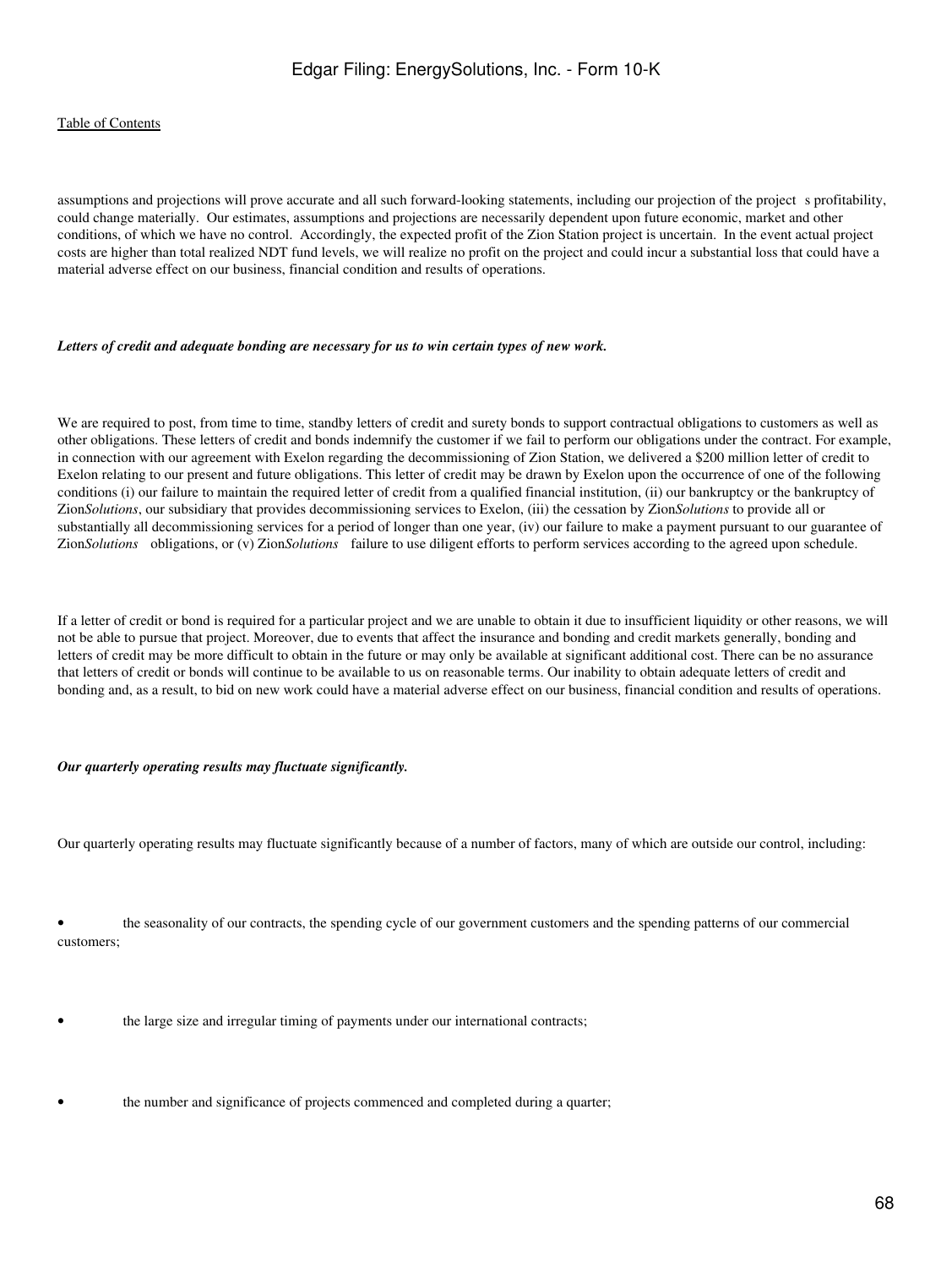uncertainty in timing for receiving government contract awards;

• our contract with the NDA, under which we generally recognize most efficiency fees in the first and fourth calendar quarters of each year;

- unanticipated changes in contract performance, particularly with contracts that have funding limits;
- the timing of resolutions of change orders, requests for equitable adjustments and other contract adjustments;
- decisions by customers to terminate our contracts;
- delays incurred in connection with a project;
- seasonal variations in shipments of radioactive materials;
- the timing of expenses incurred in connection with acquisitions or other corporate initiatives;
- staff levels and utilization rates;
- competitive factors in our industry; and
- general economic or political conditions.

Fluctuations in quarterly results, lower than anticipated revenue or our failure to meet financial guidance or published analyst forecasts, could negatively impact the price of our common stock.

*Our life-of-plant contracts may not remain in effect through a nuclear power plant s decontamination and decommissioning or may subject us to additional liabilities.*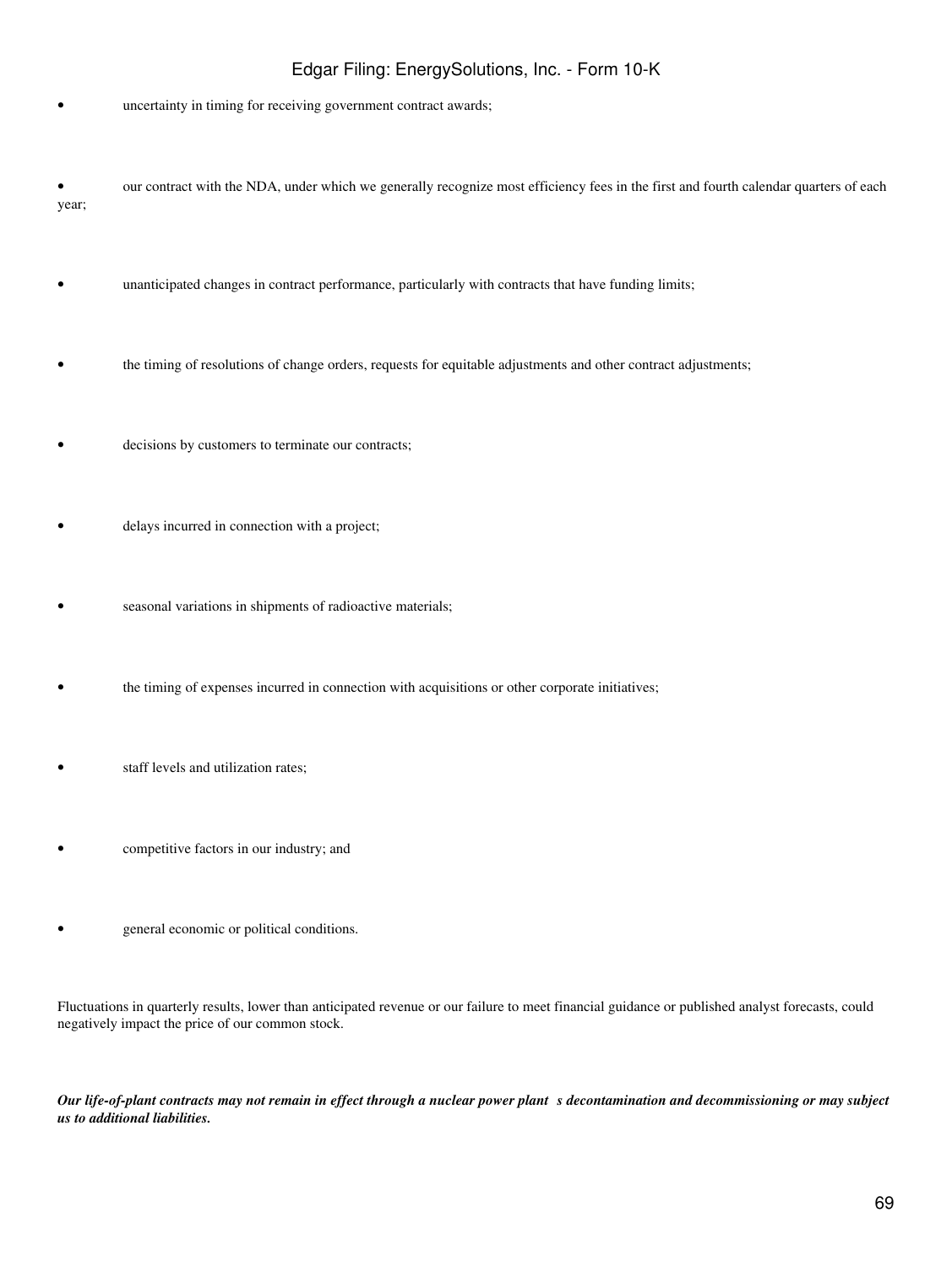Our life-of-plant contracts are intended to provide us with revenue streams from the processing and disposal of substantially all LLRW and MLLW generated over the remaining lives of nuclear power plants operated by our commercial power and utility customers. These contracts are also meant to provide waste disposal revenue streams when the plants are shut down. However, these contracts may not actually remain effective for that entire period. A typical life-of-plant contract may terminate before D&D because the contract may:

• have a shorter initial term than the useful life of the plant and the contract may not be extended by the utility;

• include a provision that allows the customer to terminate the contract after a certain period of time or upon certain events such as the development of a new disposal facility within the plants compact region;

- allow for renegotiation of pricing terms if market conditions change; and
- allow for renegotiation of pricing terms based on increases in taxes and pass-through or other costs.

The early termination or renegotiation of a life-of-plant contract may reduce our revenue and profits. In addition, life-of-plant contracts may expose us to liability in the event that any government action limits our ability to accept radioactive materials by capping the capacity of one or more of our disposal facilities or taking other actions that prevent us from disposing of LLRW and MLLW at our facilities or substantially increase the cost of doing so.

### *We may not be successful in winning new business from our government and commercial customers.*

We must be successful in winning new business from our government and commercial customers to replace revenue from completed projects and to sustain growth. Our business and operating results can be significantly influenced by the size and timing of a single material contract.

Large government contracts become available for bidding on an infrequent basis. Our business strategy includes bidding on such contracts as the prime contractor, part of a joint venture or other team arrangement competing for a prime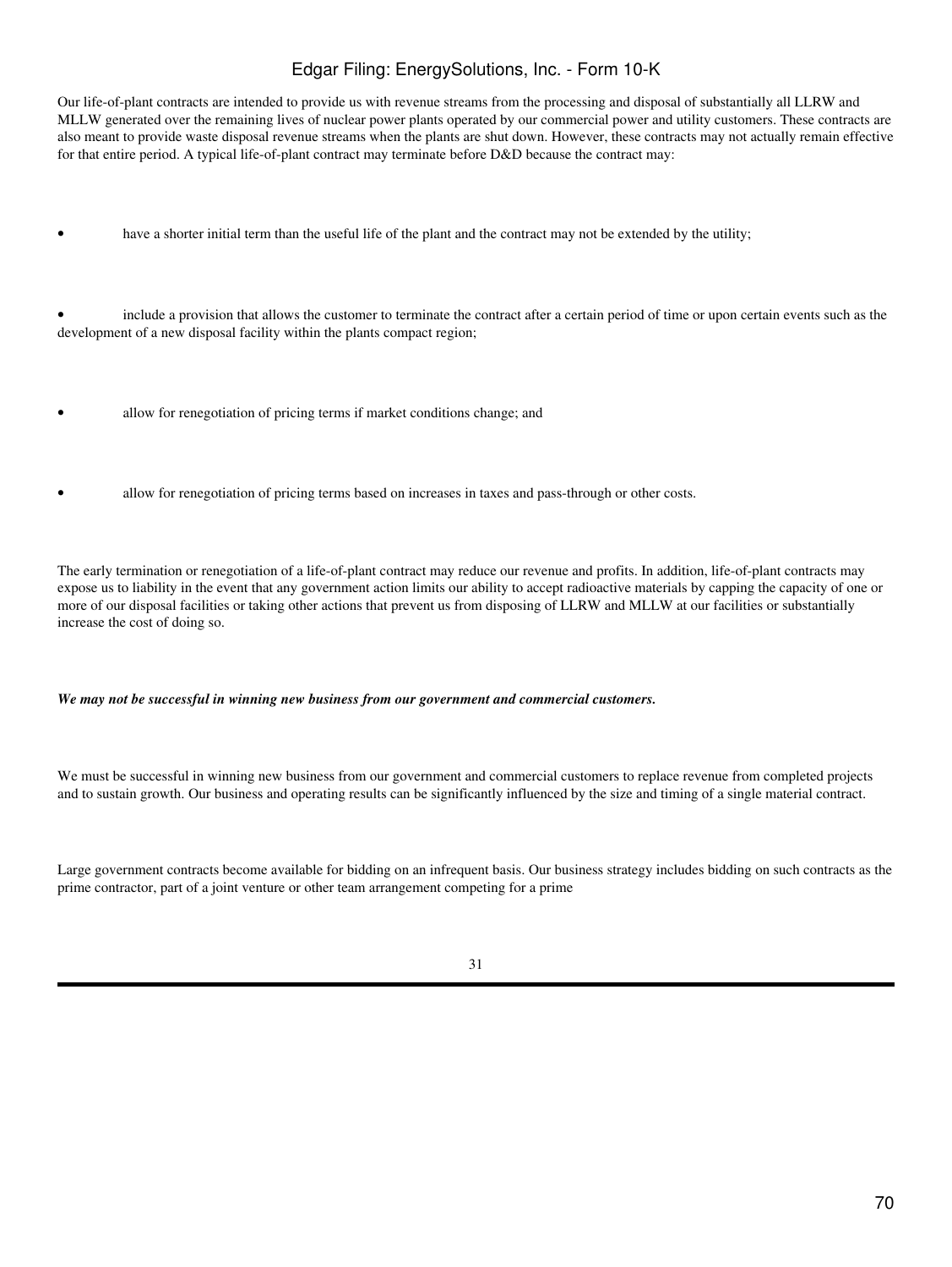contract, and as a first tier or lower subcontractor. We expect to bid on a significant portion of the approximately \$30 billion of federal nuclear services contracts that we estimate will be awarded within the next five years. In the past, we have operated primarily as a subcontractor or in a minority position on a prime contractor team. In pursuing a prime contract, we will be competing directly against a number of large national and regional nuclear services firms that may possess or develop superior technologies and/or have greater financial, management and marketing resources. Many of these companies also have long-established customer relationships and reputations. As a result, we may not be successful in being awarded the lead prime contractor role for any of these contracts.

### *Investor lawsuits could adversely affect our business and financial position.*

Two purported class action lawsuits were filed against us in October 2009. In February 2010, the lawsuits were consolidated and a lead plaintiff was named. The lawsuit names as defendants Energy*Solutions*, Inc., certain of our current and prior directors, certain of our officers, the lead underwriters in our November 2007 initial public offering (IPO) and July 2008 secondary offering (the July 2008 Offering) and ENV Holdings LLC, our former parent. The lawsuit alleges that the registration statements and prospectuses for the IPO and July 2008 Offering contained inaccurate statements of material facts and omitted material information required to be disclosed therein. The lawsuit seeks to certify a class consisting of all purchasers of our stock from November 14, 2007 through October 14, 2008. Our stock price varied from approximately \$27.85 to \$5.64 during that period.

Under our organizational documents and contractual agreements, we have indemnification obligations to all of the named defendants. While we currently believe that our interests and defenses in the lawsuit are similar to those of the other parties who have also been named as defendants in the lawsuit, the interests and defenses of the other defendants could become different or diverge from ours in the future. If our interests were to diverge, we may incur additional costs and expenses that could have a material adverse effect on our business, financial condition and results of operations.

If plaintiffs are successful in certifying a class and establishing the allegations in the lawsuit, damages could be significant, and our financial condition and liquidity could be materially adversely affected. Although we believe that the lawsuit is without merit and we intend to vigorously defend it, there can be no assurance that we will prevail. An unfavorable resolution of this lawsuit could result in a substantial judgment against us and, even if we are successful in defending against the allegations of the lawsuit, we may incur significant costs for legal fees and indemnification obligations to other named defendants. We may also incur increased costs for renewal of our directors and officers liability insurance. The defense of the lawsuit may also involve the commitment of significant company resources and may demand the time and attention of our employees, officers and directors, particularly those who are personally named, to the detriment of our business operations.

In addition, two shareholder derivative actions have been filed against us. On August 25, 2010, a shareholder derivative action was filed in the U.S. District Court for the District of Utah against Energy*Solutions*, Inc. as the nominal defendant, various current and prior directors and certain of our officers. On October 8, 2010, another shareholder derivative action was filed in the Supreme Court of New York, County of New York, against Energy*Solutions*, Inc., certain prior directors, ENV Holdings LLC, our former parent, and Lindsay Goldberg & Bessemer, L.P. Both derivative complaints allege breach of fiduciary duty against the defendants. The underlying facts in both of the derivative complaints are substantively the same as those in the purported class-action lawsuit. There may be additional similar lawsuits filed in the future. Under our organizational documents and contractual agreements, we have indemnification obligations to certain of the named defendants in these derivative lawsuits. While we currently believe that our interests and defenses in these lawsuits are similar to those of the other parties who have also been named as defendants, the interests and defenses of the other defendants could become different or diverge from ours in the future. If our interests were to diverge, we may incur additional costs and expenses that could have a material adverse effect on our business, financial condition and results of operations. For more information regarding the above referenced lawsuits, including their current status, see Item 3. Legal Proceedings in Part I of this Annual Report on Form 10-K.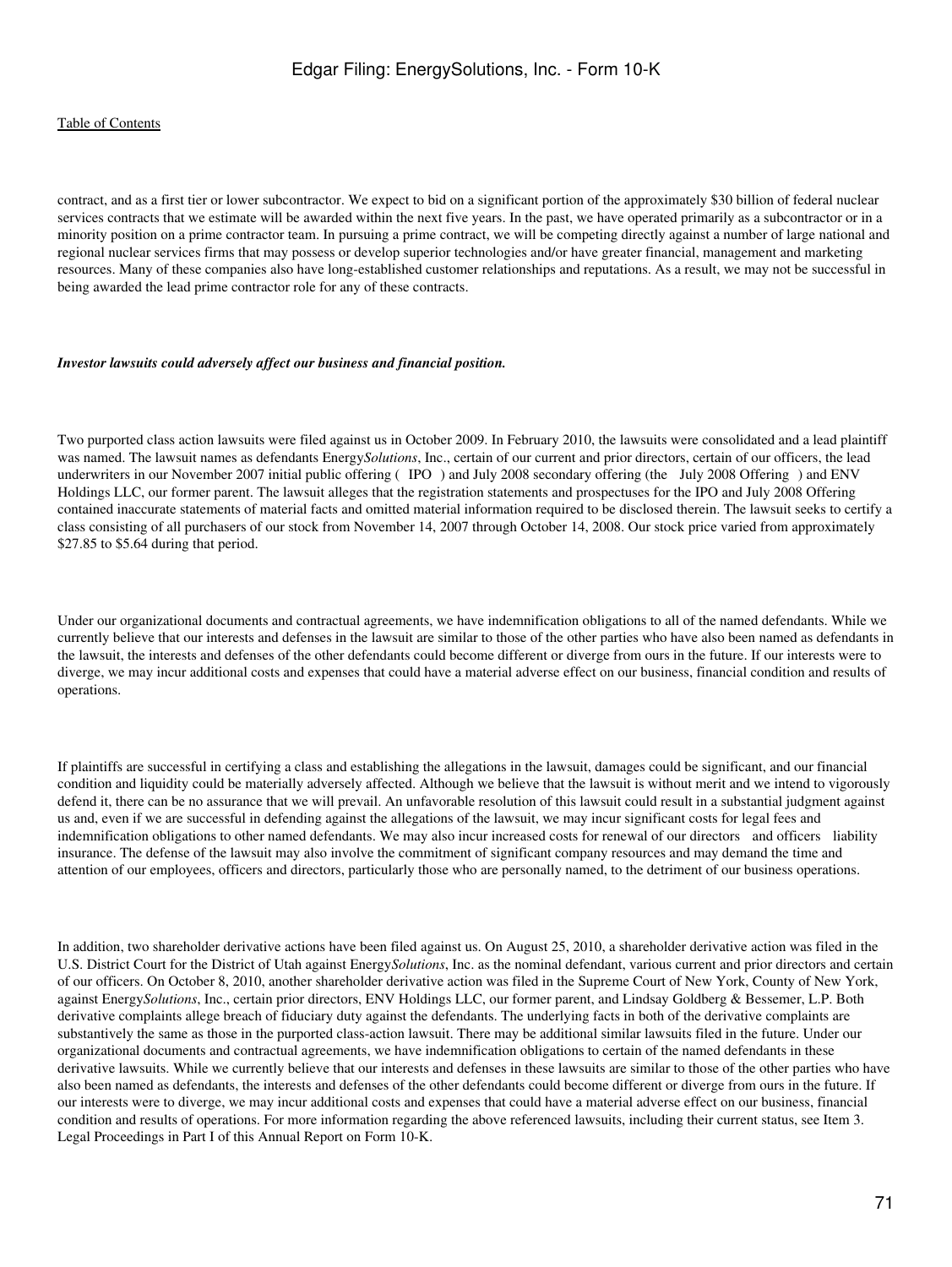## *Our failure to maintain our safety record could have an adverse effect on our business.*

Our safety record is critical to our reputation. Many of our government and commercial customers require that we maintain certain specified safety record guidelines to be eligible to bid for contracts. Furthermore, contract terms may provide for automatic termination in the event that our safety record fails to adhere to agreed-upon guidelines. As a result, our failure to maintain our safety record could have a material adverse effect on our business, financial condition and results of operations.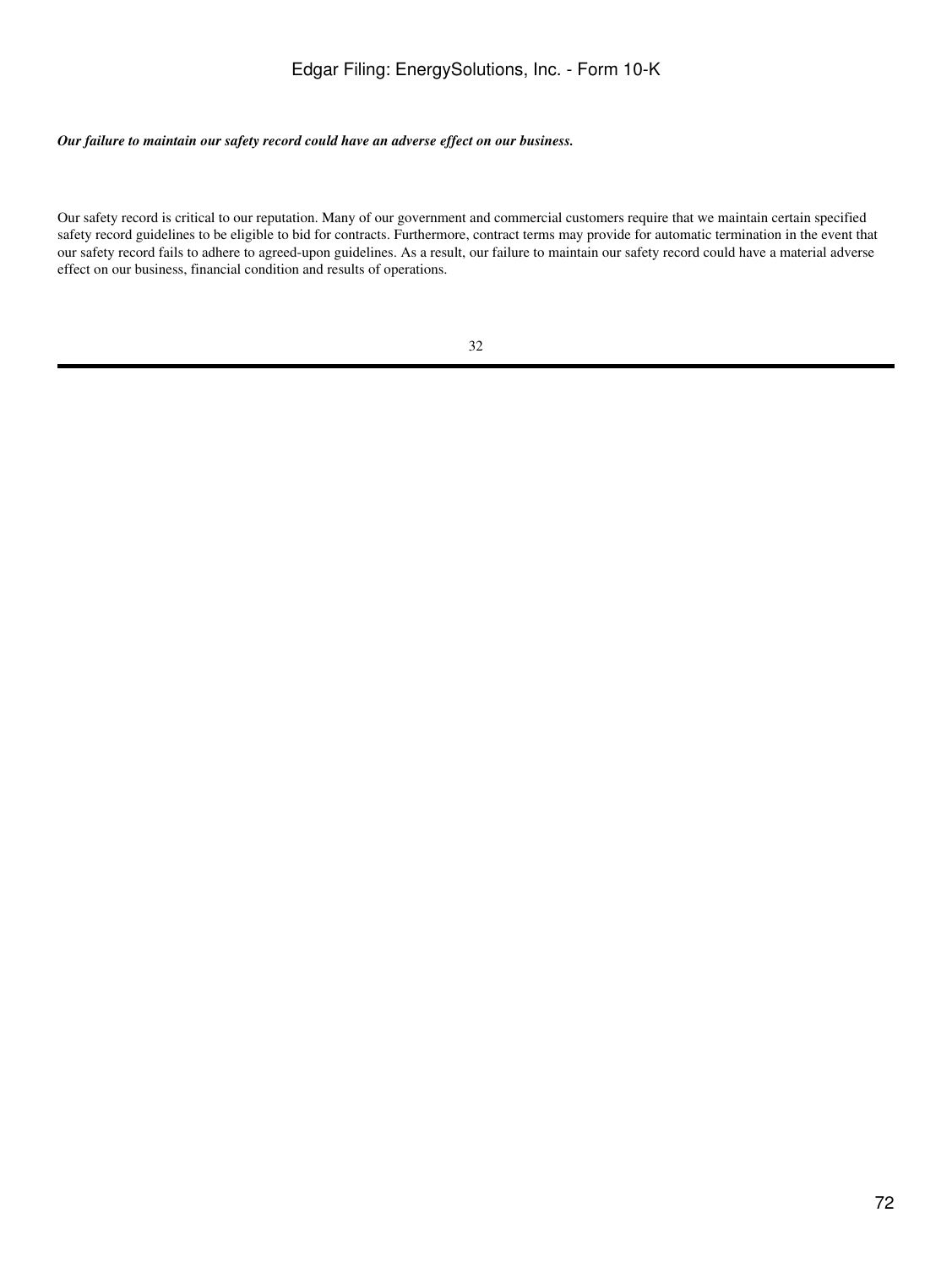### *We may incur regulatory fines or lose our NDA contract fees if a significant accident were to occur at the power generating facilities.*

Under the Magnox Contracts, we manage 22 nuclear reactors, 2 of which are currently operating, for the NDA. The management and operation of such facilities subjects us to various risks including potential harmful effects on the environment and human health resulting from the storage, handling and disposal of radioactive materials, and limitations on the amounts of types of insurance commercially available to cover potential losses.

We are required to meet licensing and safety-related requirements imposed by the NDA and other regulatory agencies in the U.K. In the event of non-compliance, the NDA or other regulatory agencies may increase regulatory oversight, impose fines, and/or shut down a facility, depending upon the assessment of the severity of the situation. Revised security and safety requirements promulgated by regulatory agencies could necessitate capital expenditures, as well as proportionate assessments against us to cover third-party losses.

If a nuclear incident were to occur at one of the nuclear facilities operated by us, there could be environmental, health and public safety consequences. A nuclear incident could lead to the termination of our position as the operator of that facility and/or other nuclear facilities and potentially impact other segments of our business.

### *The elimination or any modification of the Price-Anderson Acts indemnification authority, which is applicable to certain of our operations, could harm our business***.**

The AEA comprehensively regulates the manufacture, use and storage of radioactive materials. Section 170 of the AEA, which is known as the Price-Anderson Act, provides for broad indemnification to commercial nuclear power plant operators and DOE contractors for liabilities arising out of nuclear incidents at power plants licensed by the NRC and at DOE nuclear facilities. That indemnification protects not only the NRC licensee or DOE prime contractor, but also companies like us that work under contract or subcontract for a licensed power plant or under a DOE prime contractor transporting radioactive material to or from a site. The indemnification authority of the NRC and DOE under the Price-Anderson Act was extended through 2025 by the Energy Policy Act of 2005.

The Price-Anderson Act s indemnification provisions generally do not apply to our processing and disposal facilities, and do not apply to all liabilities that we might incur while performing services as a contractor for the DOE and the nuclear energy industry. If an incident or evacuation is not covered under Price-Anderson Act indemnification, we could incur substantial losses, regardless of fault, which could have an adverse effect on our results of operations and financial condition. In connection with international transportation of toxic, hazardous and radioactive materials, it is possible for a claim to be asserted which may not fall within the indemnification provided by the Price-Anderson Act. If such indemnification authority is not applicable in the future, we may not be able to obtain commercially adequate insurance on a cost effective basis, or at all, and our business could be adversely affected if the owners and operators of new facilities elect not to retain our services.

### *Our existing and future customers may reduce or halt their spending on nuclear services from outside vendors, including us.*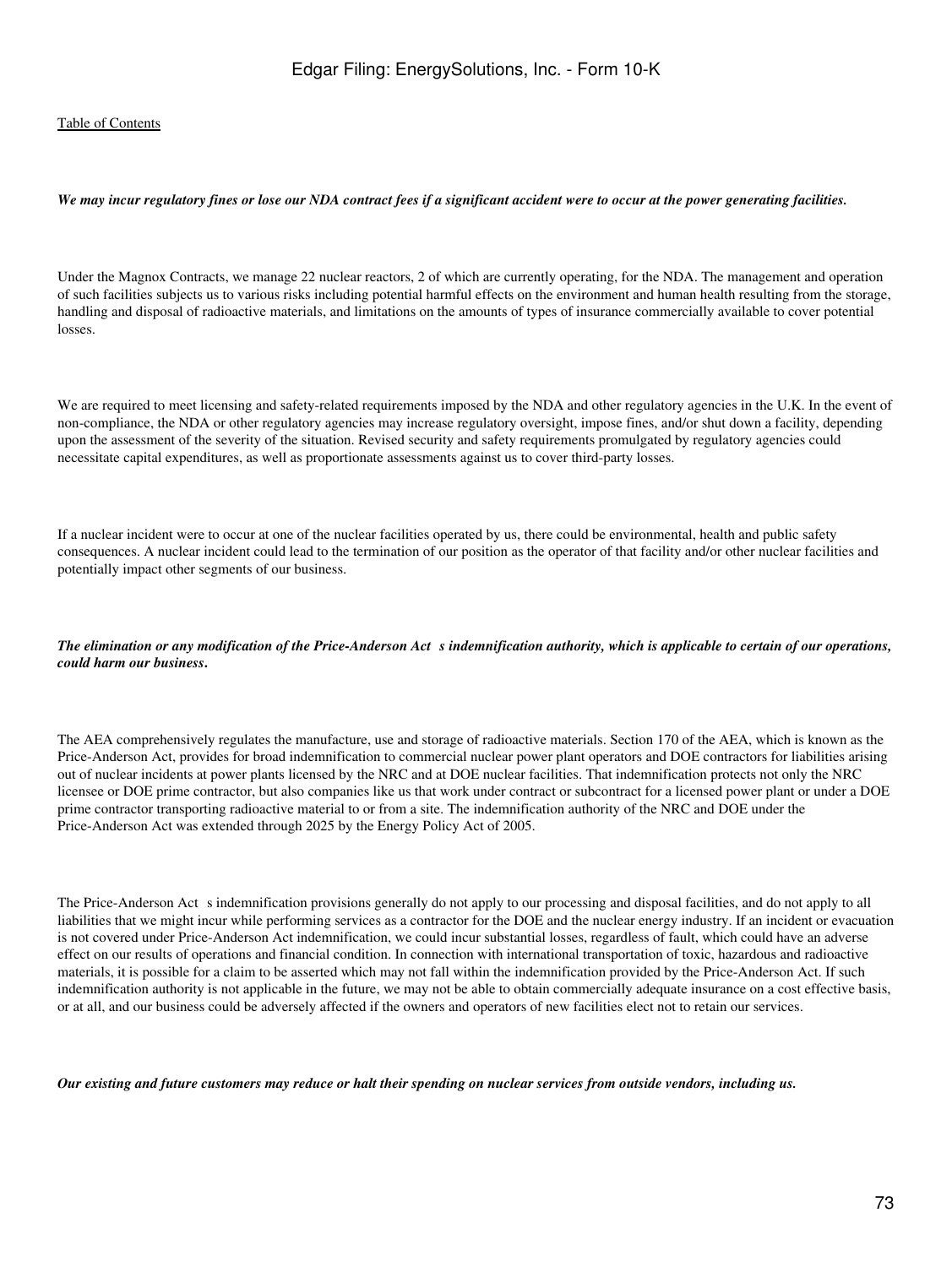A variety of factors may cause our existing or future customers to reduce or halt their spending on nuclear services from outside vendors, including us. These factors include, but are not limited to:

- the financial condition and strategy of the owners and operators of nuclear reactors;
- a reduction in demand for nuclear generating capacity;
- civic opposition to or changes in government policies regarding nuclear operations;
- disruptions in the nuclear fuel cycle, such as insufficient uranium supply or conversion; or
- accidents, terrorism, natural disasters or other incidents occurring at nuclear facilities or involving shipments of nuclear materials.

These events also could adversely affect us to the extent that they result in the reduction or elimination of contractual requirements, the suspension or reduction of nuclear reactor operations, the reduction of supplies of nuclear raw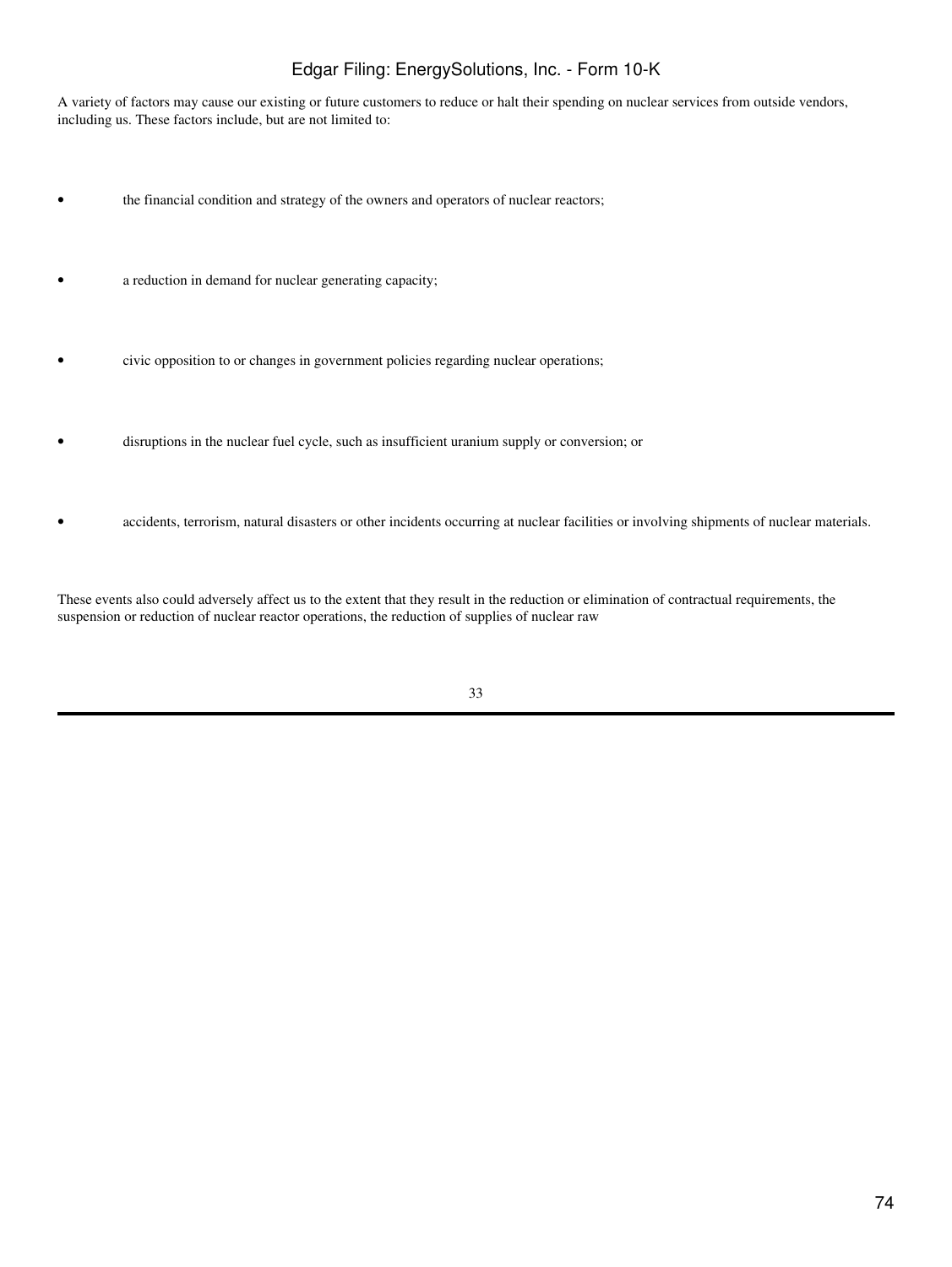materials, lower demand for nuclear services, burdensome regulation, disruptions of shipments or production, increased operational costs or difficulties or increased liability for actual or threatened property damage or personal injury.

#### *Economic downturns and reductions in government funding could harm our businesses.*

Demand for our services has been, and we expect that demand will continue to be, subject to significant fluctuations due to a variety of factors beyond our control, including economic and industry conditions. The stress experienced by global capital markets that began in the second half of 2007 substantially increased during 2008 and continued throughout 2009, 2010 and 2011. Recently, concerns over inflation, energy costs, geopolitical issues, the availability and cost of credit, the U.S. mortgage market and a depressed real estate market have contributed to increased volatility and diminished expectations for the global economy and expectations of slower global economic growth going forward. These factors, combined with volatile oil prices, low business and consumer confidence and high unemployment, have extended the economic downturn.

During economic downturns, the ability of private and government entities to make expenditures on nuclear services is likely to be curtailed. Our Commercial Services customers have reduced their spending on nuclear services during the recent downturn, and despite recent signs of recovery in equity markets, they have not increased their spending to levels prior to the downturn. In particular, our operations depend, in part, upon government funding, and especially upon funding levels at the NDA and DOE. Significant changes in the level of government funding (for example, the annual budget of the NDA or DOE) or specifically mandated levels for individual programs that are important to our business could have an unfavorable impact on our business, financial position, results of operations and cash flows. For example, although the Magnox Contract funding for the 2011/2012 contract year increased over the 2010/2011 contract year, the NDA may reduce Magnox funding allocations in the future as the NDA directs funds to meet the funding requirements of other high hazard sites that are perceived to pose a greater degree of risk.

If Congress does not pass annual appropriations bills in a timely fashion, it may delay spending on new government contracts. Any reduction in the level of government funding, particularly at the DOE, may result in, among other things, a reduction in the cleanup and waste handling projects put out for bid by the government or the curtailment of existing government waste disposal programs, either of which may result in a reduction in the number of contract award opportunities available to us, a reduction of waste shipment and disposal activities from DOE sites and an increase in our costs of obtaining a contract award or providing services under the contract.

Market conditions have exerted downward pressure on the price of our common stock, which could limit our ability to raise capital, if necessary, through borrowings or the issuance of additional securities. A protracted economic downturn could exacerbate these adverse conditions.

The current state of the financial markets could also exert pressure on our customers and could limit their ability to secure working capital. This may impact their liquidity and their ability to make timely payments of their invoices to us. The inability of our customers to make timely payments of our invoices may negatively impact our operating results and cash flows.

*As a government contractor, we are subject to extensive regulation, and contractual and other requirements relating to the formation, administration and performance of contracts, and our failure to comply with applicable regulations and requirements could subject us to penalties that may restrict our ability to conduct our business.*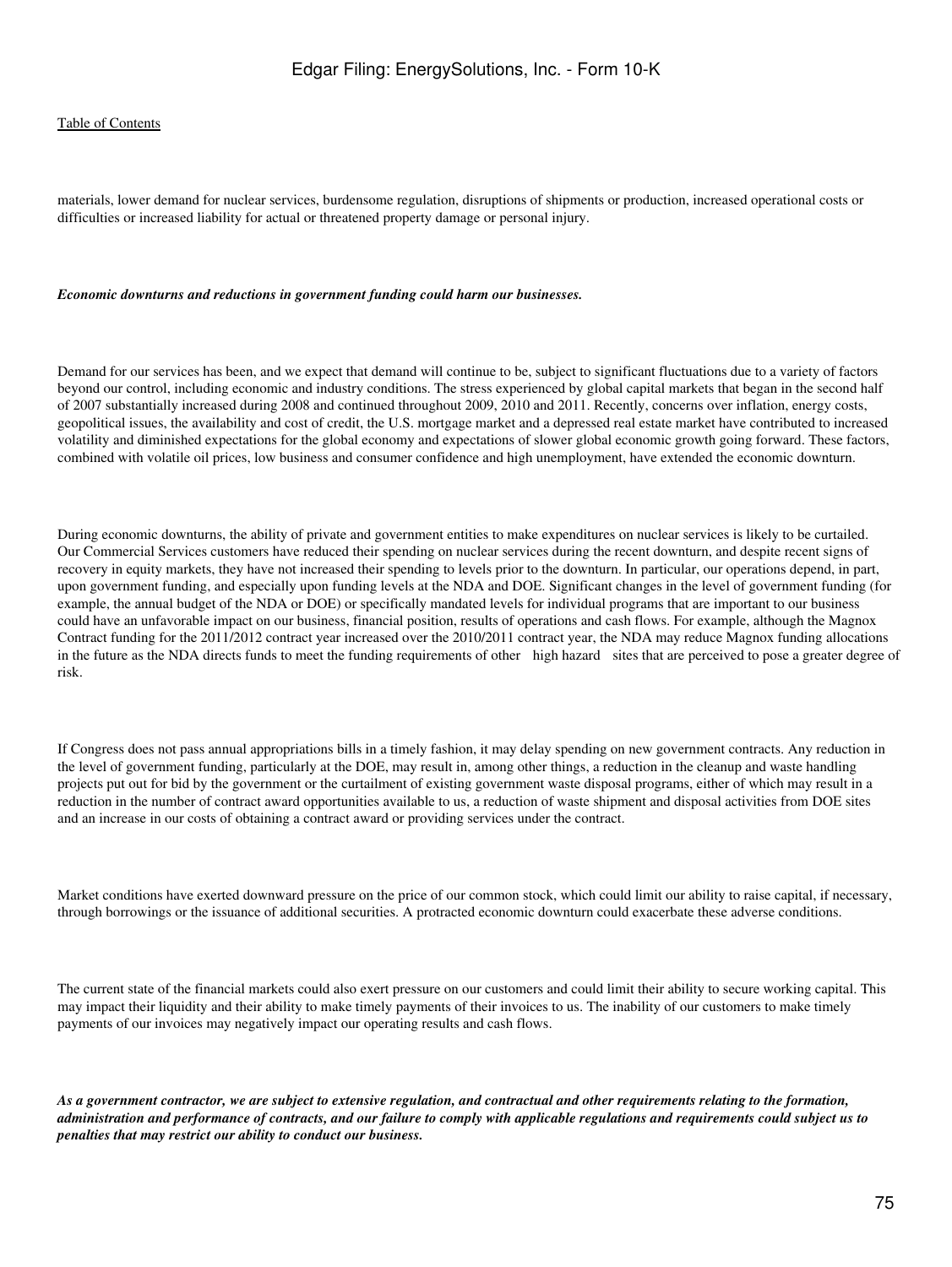Our government contracts, which are primarily with the NDA and the DOE, are a significant part of our business. Allowable costs under U.S. government contracts are subject to audit by the U.S. government. Similarly, some U.K. contracts are subject to audit by U.K. regulatory authorities, including the NDA. If these audits result in determinations that costs claimed as reimbursable are not allowed costs or were not allocated in accordance with applicable regulations, we could be required to reimburse government authorities for amounts previously received.

Government contracts are often subject to specific procurement regulations, contract provisions and a variety of other requirements relating to the formation, administration, performance and accounting of these contracts. Many of these contracts include express or implied certifications of compliance with applicable regulations and contractual provisions. We may be subject to qui tam litigation brought by private individuals on behalf of the government under the federal False Claims Act, which could include claims for up to treble damages. Additionally, we may be subject to the Truth in Negotiations Act, which requires certification and disclosure of all factual costs and pricing data in connection with contract negotiations. Some of our projects receive funding under the ARRA or similar federal and state programs designed to provide financial assistance to create jobs, improve energy efficiency, encourage the development of renewable energy, and meet critical infrastructure needs. The receipt of these funds subjects us to additional regulatory oversight and reporting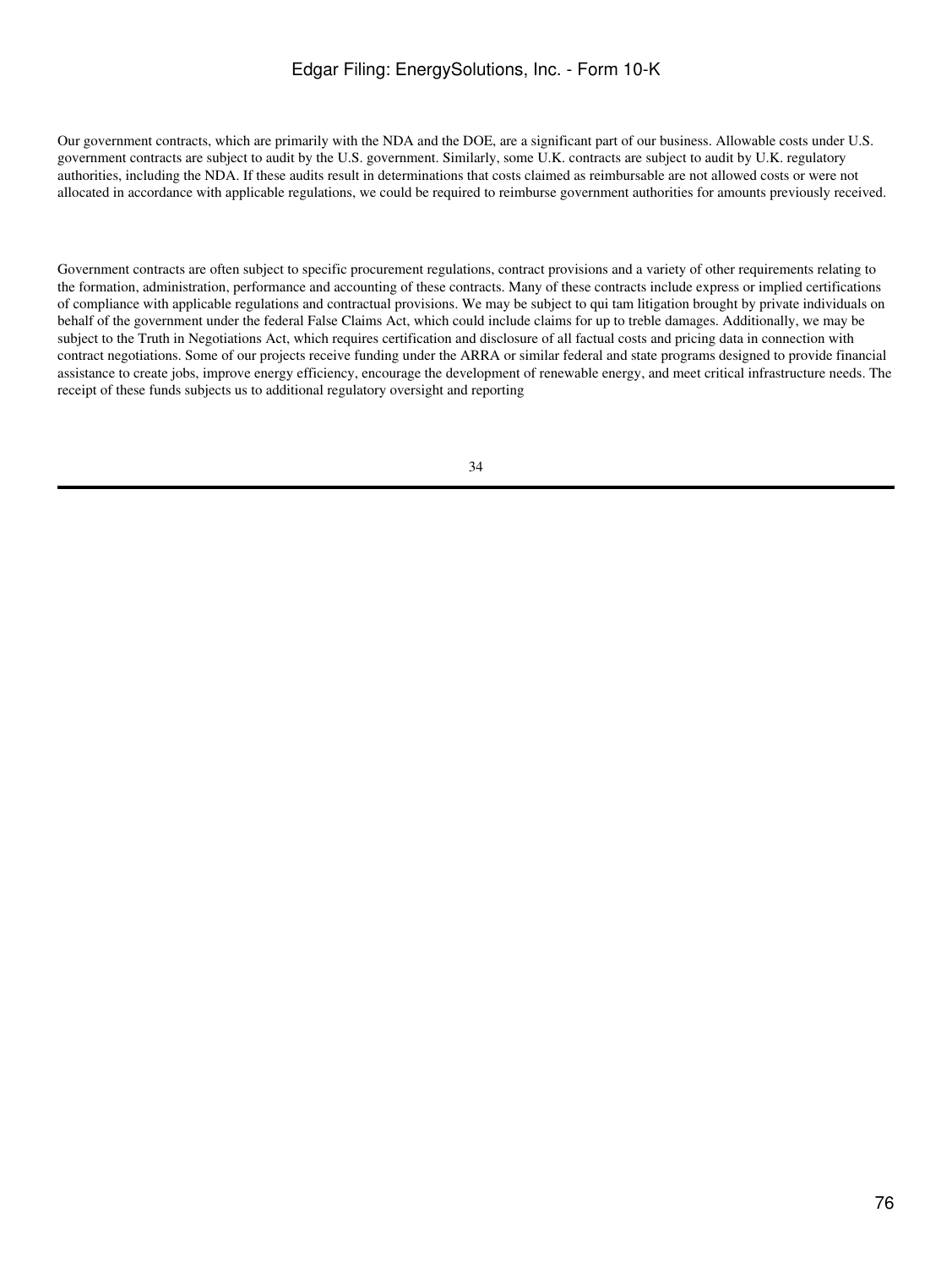requirements, which impose additional administrative burdens and costs on our business. Failure to comply with applicable regulations, requirements or statutes could disqualify us from receiving recovery funding, result in the termination or suspension of our existing government contracts, impose fines or other penalties on us, or result in our suspension or debarment from government contracting. If one or more of our government contracts are terminated for any reason, or if we are suspended or debarred from government work, we could suffer a significant reduction in expected revenue and profits. Furthermore, as a result of our government contracting or the receipt of recovery funding, claims for civil or criminal fraud may be brought by the government for violations of these regulations, requirements or statutes.

#### *Our global operations require importing and exporting goods and technology across international borders.*

We are subject to U.S. and foreign international trade laws. To the extent that we export products, technical data and services outside the U.S., we are subject to U.S. laws and regulations governing international trade and exports, including but not limited to the International Traffic in Arms Regulations, the Export Administration Regulations and trade sanctions against embargoed countries, which are administered by the Office of Foreign Assets Control within the U.S. Department of the Treasury. The violation of such laws could subject us to civil or criminal penalties, including substantial monetary fines, or other adverse actions including denial of import or export privileges, and could damage our reputation and therefore, our ability to do business.

### *Our commercial customers may decide to store radioactive materials on-site rather than contract with us to transport, process and dispose of their radioactive materials.*

Our LP&D segment s results of operations may be affected by the decisions of our commercial customers to store radioactive materials on-site, rather than contract with us to transport, process and dispose of their radioactive materials. There has been little regulatory, political or economic pressure for commercial utilities and power companies to dispose of radioactive materials at off-site facilities. Some of these commercial entities have the ability to store radioactive materials generated by their operations on-site, instead of contracting with an outside service provider to transport, process and dispose of the radioactive materials at an off-site location, such as our Clive facility. The decision to store radioactive materials on-site rather than contracting to dispose of them at an off-site facility may be influenced by, among other reasons, the accounting treatment for radioactive materials. Currently, the liability for the disposal of radioactive materials stored on-site may be capitalized on the owner s balance sheet and amortized over the expected on-site storage period. In contrast, radioactive materials shipped off-site for disposal are expensed during the period in which the materials are shipped off-site. The NRC has rejected our proposal to undertake an amendment of current NRC rules to permit operators of nuclear reactors to access decommissioning funds for transportation and disposal of retired large components of currently operating nuclear power plants. We will continue to work with the NRC to request, on a case-by-case basis, that operators of these nuclear reactors be permitted to access decommissioning funds for transportation and disposal of retired large components. The NRC s refusal to grant such requests could have an adverse impact on the prospects for our Commercial Services and LP&D segments.

*Although we have entered into a license stewardship arrangement with Exelon and closed that transaction, we may not be successful in entering into other license stewardship arrangements with owners and operators of shut-down nuclear reactors.*

We continue to market our license stewardship solution to the owners and operators of shut-down nuclear reactors in SAFSTOR or monitored storage. Although we believe that our license stewardship initiative is an attractive alternative to deferring decommissioning and related risks to the reactor owner, the following factors may adversely affect our license stewardship initiative: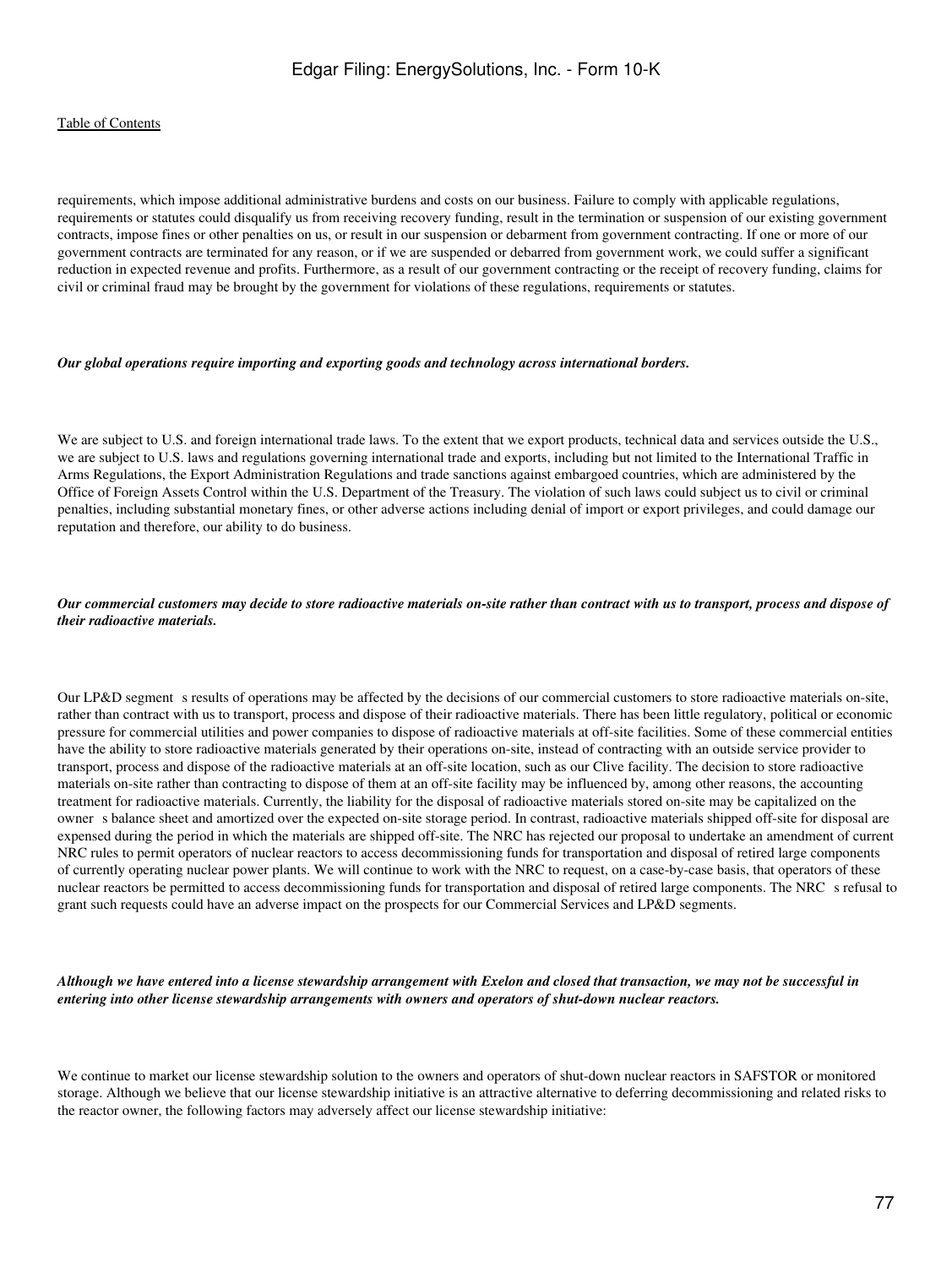• owners and operators of shut-down nuclear reactors have the option of maintaining their reactors in SAFSTOR or monitored storage, allowing their decommissioning trust fund to grow and eventually pursue a D&D program in the future;

• uncertainty regarding the appropriate tax and regulatory treatment of aspects of our license stewardship initiative may prevent owners and operators of nuclear power plants from entering into these kinds of arrangements with us;

• if a plant s decommissioning trust fund has decreased or failed to grow, the fund may not be large enough to make license stewardship economically feasible;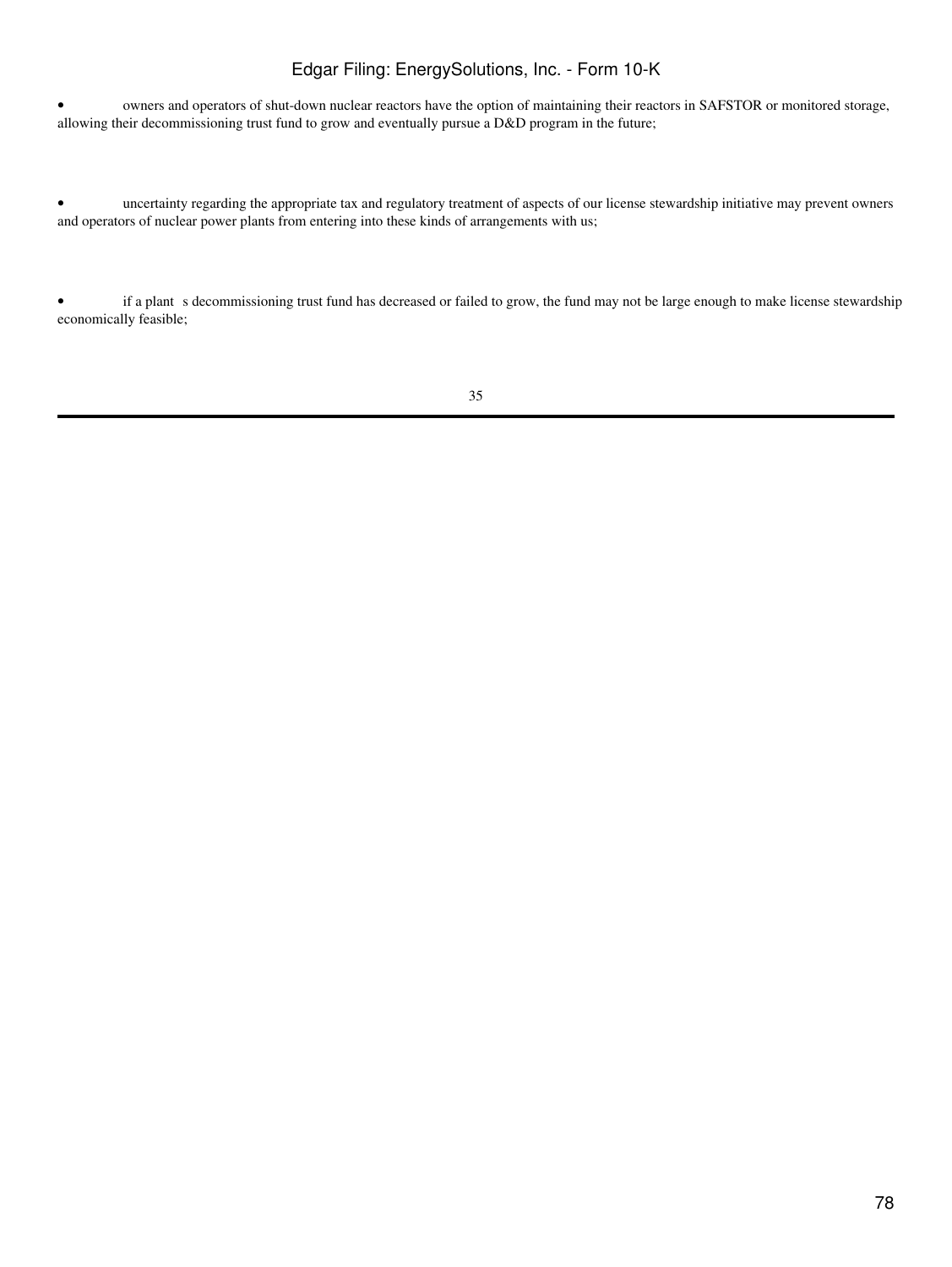• we may fail to obtain the necessary approvals and licenses from the NRC and the applicable state public utility commission on terms we find acceptable, or at all;

• these contracts may require us to post letters of credit or surety bonds that we may be unable to obtain on reasonable terms, or at all;

as the owner of the reactor assets and the holder of the NRC license, we may be subject to unforeseen environmental liabilities, including fines for non-compliance with environmental requirements and costs associated with the clean-up of unanticipated contamination; and

if we underestimate the costs or timing of D&D activities at a particular site, the project may not be profitable for us.

Under our license stewardship initiative we will assume the D&D obligations of owners of shut-down nuclear reactors or other nuclear facilities. We anticipate the costs of this process will be paid exclusively from the decommissioning trust fund of the related facility. We would commit to undertake a particular arrangement only if we believed the decommissioning trust fund would be sufficient to fund the D&D activities including a reasonable profit. However, if we fail to appropriately manage the investment of the trust fund, to achieve a targeted return, or such funds are adversely affected by market conditions or investment returns, there may not be sufficient funds in the trust fund to complete the obligations we have assumed. Moreover, the costs of D&D could exceed the amounts in the trust fund, and we may not be able to draw from other sources of funds, including funds from our other operations, to meet the costs of the project. Any of these outcomes would expose us to significant financial risk.

### *Our operations involve the handling, transportation and disposal of radioactive and hazardous materials and could result in liability without regard to our fault or negligence, including accidents involving the release of such materials.*

Our operations involve managing radioactive and hazardous materials, including handling, transportation and disposal. Failure to properly manage these materials could pose a health risk to humans and could cause personal injury and property damage (including environmental contamination). If an accident were to occur, its severity could be significantly affected by the volume of the materials and the speed of corrective action taken by emergency response personnel, as well as other factors beyond our control, such as weather and wind conditions. Actions taken in response to an accident could result in significant costs.

In our contracts, we seek to protect ourselves from liability associated with accidents, but there is no assurance that such contractual limitations on liability will be effective in all cases or that our insurance (or the insurance of our customers) will cover all the liabilities we have assumed under those contracts. The costs of defending against a claim arising out of a nuclear incident or precautionary evacuation, and any damages awarded as a result of such a claim, could adversely affect our results of operations and financial condition.

We maintain insurance coverage as part of our overall risk management strategy and to comply with specific requirements in our financing agreements and in other contracts. These policies do not protect us against all liabilities associated with accidents or for unrelated claims. In addition, comparable insurance may not continue to be available to us in the future at acceptable prices, or at all.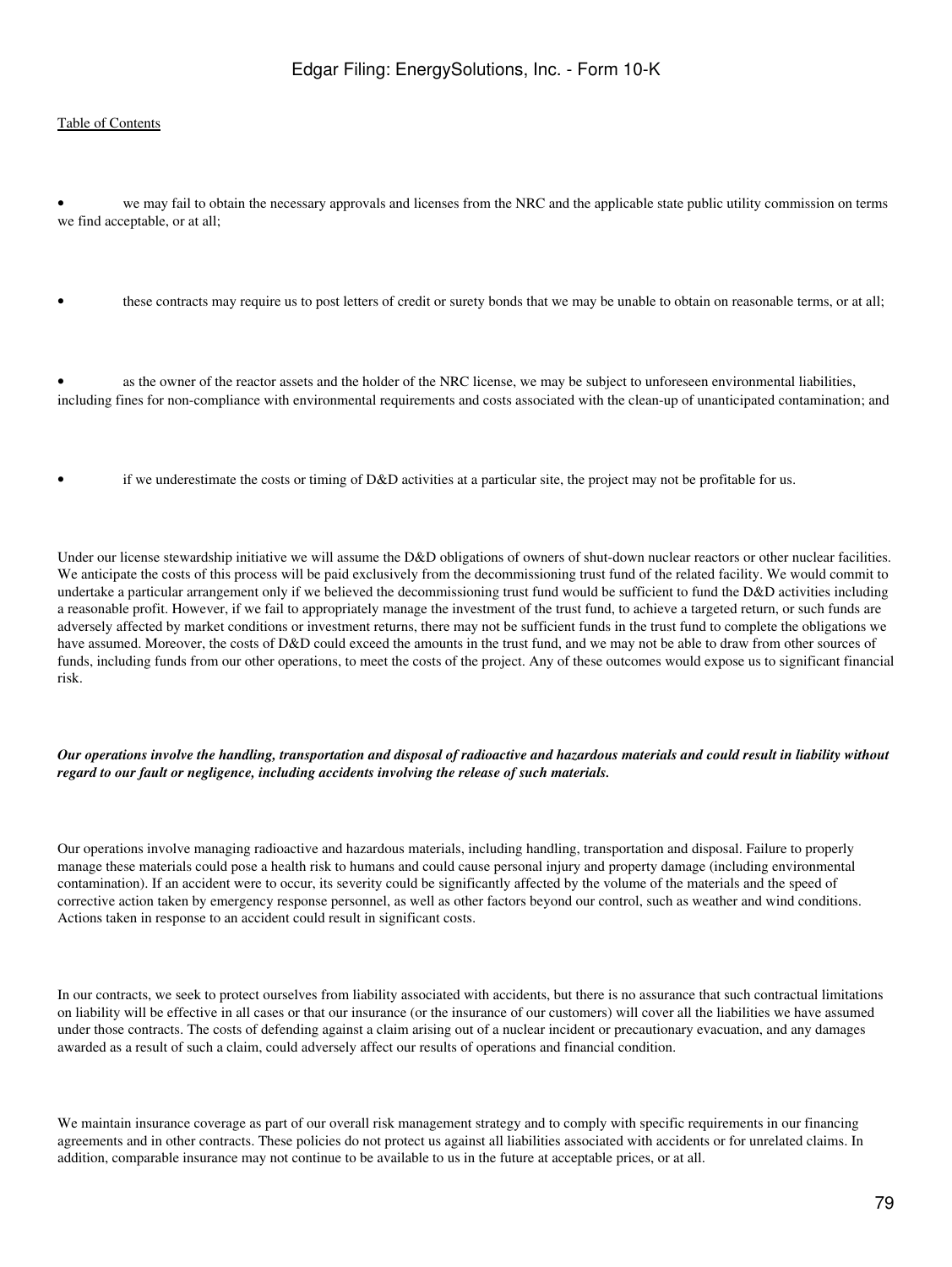## *We are engaged in highly competitive businesses and typically must bid against other competitors to obtain major contracts.*

We are engaged in highly competitive businesses in which most of our contracts are awarded through competitive bidding processes. We compete with national and regional firms with nuclear services practices, as well as small or local contractors. Some of our competitors have greater financial and other resources than we do, which can give them a competitive advantage. In addition, even if we are qualified to work on a new government contract, we might not be awarded the contract because of existing government policies designed to protect small businesses and underrepresented minority contractors. Competition places downward pressure on our contract prices and profit margins. Intense competition is expected to continue for nuclear service contracts, challenging our ability to maintain strong growth rates and acceptable profit margins and likely requiring the expenditure of additional marketing costs and related expenses to retain market share. If we are unable to meet these competitive challenges, we could lose market share and experience an overall reduction in our profits.

We expect WCS to commence operations and begin accepting commercial Class A, B and C LLRW during the first half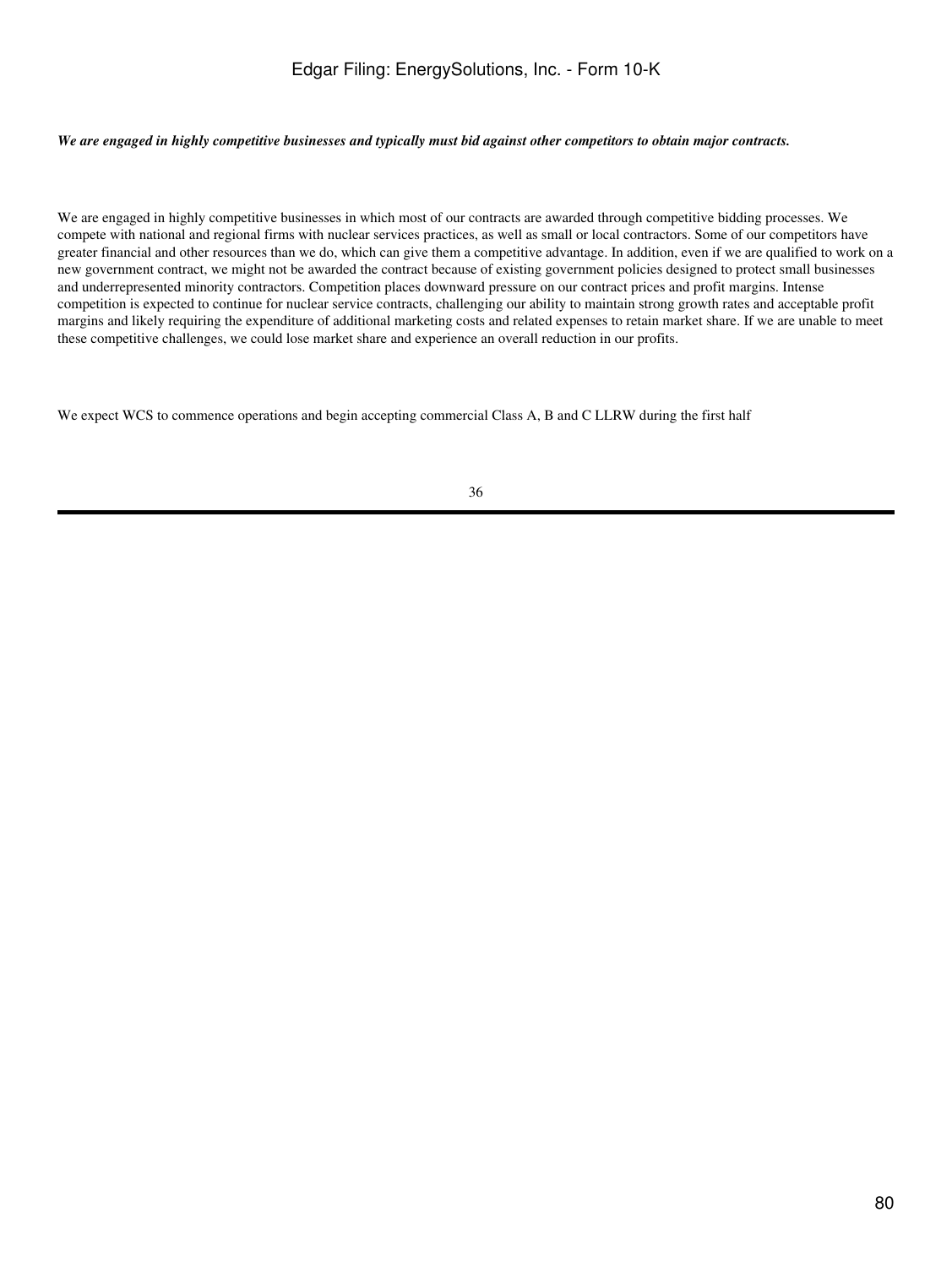of 2012 at its site near Andrews, Texas. In addition, other competitors have requested regulatory relief from the NRC to dispose of extremely low-level commercial Class A waste in non-licensed facilities such as specialized landfills. These developments present additional competitive risks that could adversely affect our business, particularly as it relates to the revenue and gross profits from the operation of our Clive, Utah disposal facility.

### *Our business and operating results could be adversely affected by losses under fixed-price contracts.*

Fixed-price contracts require us to perform all work under the contract for a specified lump-sum. Fixed-price contracts expose us to a number of risks not inherent in cost-reimbursable contracts, including underestimation of costs, ambiguities in specifications, unforeseen costs or difficulties, problems with new technologies, delays beyond our control, failures of subcontractors to perform and regulatory, economic or other changes that may occur during the contract period. If we have underestimated the costs of our fixed-price contracts, we may experience losses on such contracts and, in certain circumstances, those losses could be material.

### *If we guarantee the timely completion or performance standards of a project, we could incur additional costs to cover our guarantee obligations.*

In some instances, we guarantee a customer that we will complete a project by a scheduled date or within a specified budget. For example, in connection with our license stewardship initiative, we guarantee that we will complete the decommissioning of a nuclear power plant that is currently shut down within both a particular time frame and budget. Sometimes, we also guarantee that a project, when completed, will achieve certain performance standards. If we fail to complete the project as scheduled or budgeted, or if the project fails to meet guaranteed performance standards, we may be held responsible for the impact to the customer resulting from any delay or for the cost of further work to achieve the performance standards, generally in the form of contractually agreed-upon penalty provisions. As a result, the project costs could exceed our original estimate, leading to reduced profits or a loss for that project.

### *Our use of proportional performance accounting could result in a reduction or elimination of previously reported profits.*

A significant portion of our revenue is recognized using the proportional performance method of accounting. Generally, the proportional performance accounting practices we use result in recognizing contract revenue and earnings based on output measures, where estimable, or on other measures such as the proportion of costs incurred to total estimated contract costs. For some of our long-term contracts, completion is measured on estimated physical completion or units of production. The cumulative effect of revisions to contract revenue and estimated completion costs, including incentive awards, penalties, change orders, claims and anticipated losses, is recorded in the accounting period in which the amounts are known or can be reasonably estimated. Due to uncertainties inherent in the estimation process, it is possible that actual completion costs may vary from estimates. A significant downward revision to our estimates could result in a material charge to our results of operations in the period of such a revision.

### *Acquisitions that we pursue may present unforeseen integration obstacles and costs, increase our debt and negatively impact our operating results.*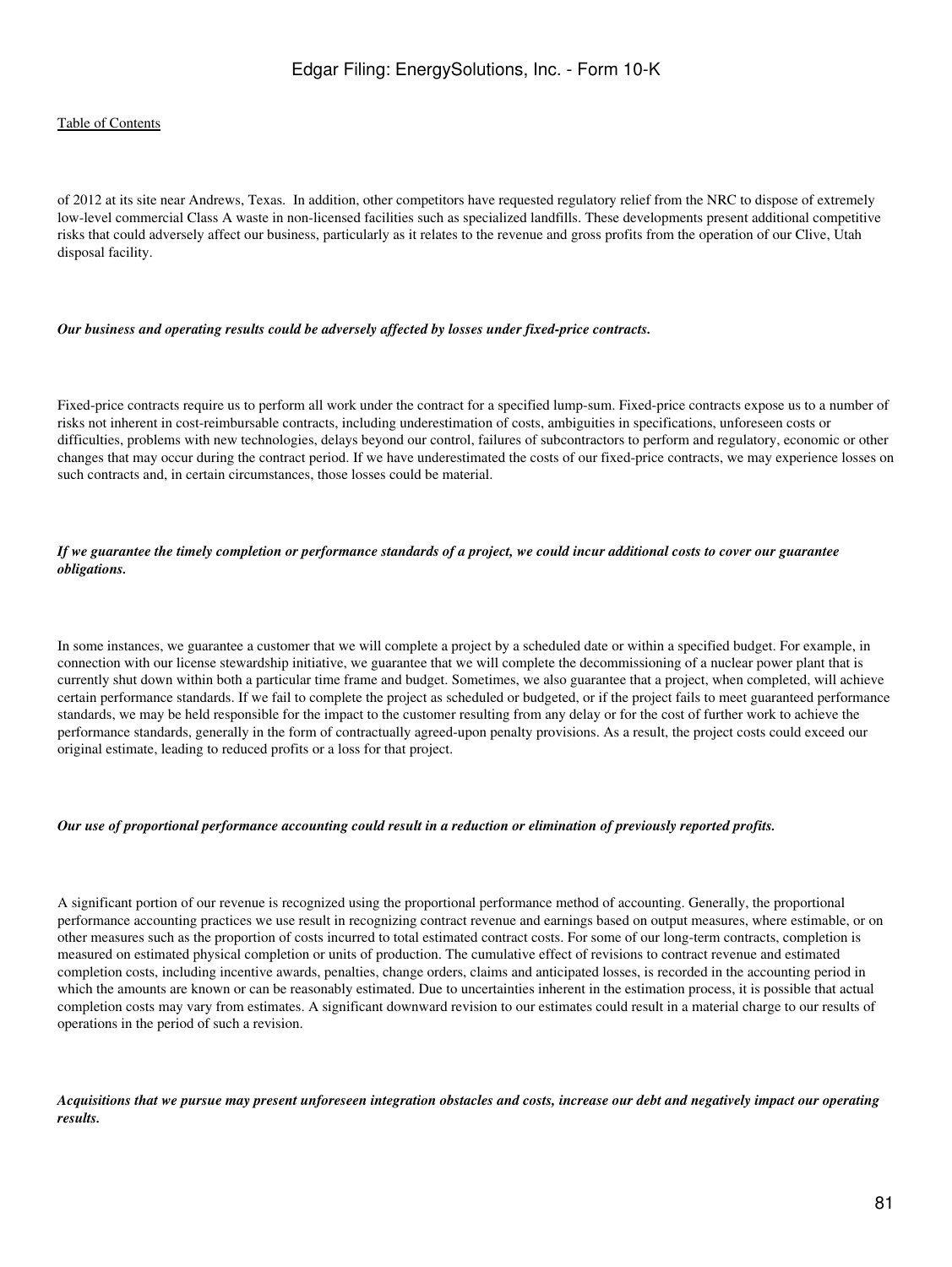We may pursue selective acquisitions of other nuclear services businesses, both domestic and international, that we expect will enhance our existing portfolio of services and strengthen our relationships with our government and commercial customers. We cannot give any assurance as to whether any such transaction could be completed or as to the price, terms or timetable on which we may do so. If we are able to consummate any such acquisition, it could result in dilution of our earnings, an increase in indebtedness or other consequences that could be adverse.

The expense incurred in consummating acquisitions, or our failure to integrate such businesses successfully into our existing businesses, could result in our incurring unanticipated expenses and losses. Furthermore, we may not be able to realize anticipated benefits from acquisitions. The process of integrating acquired operations into our existing operations may result in unforeseen operating difficulties and may require significant financial resources that would otherwise be available for the ongoing development or expansion of existing operations. Some of the risks associated with acquisitions include:

- failure to complete anticipated acquisitions or achieve the expected benefits from completed acquisitions;
- potential disruption of our ongoing business and distraction of management;
- unexpected loss of key employees or customers of the acquired company;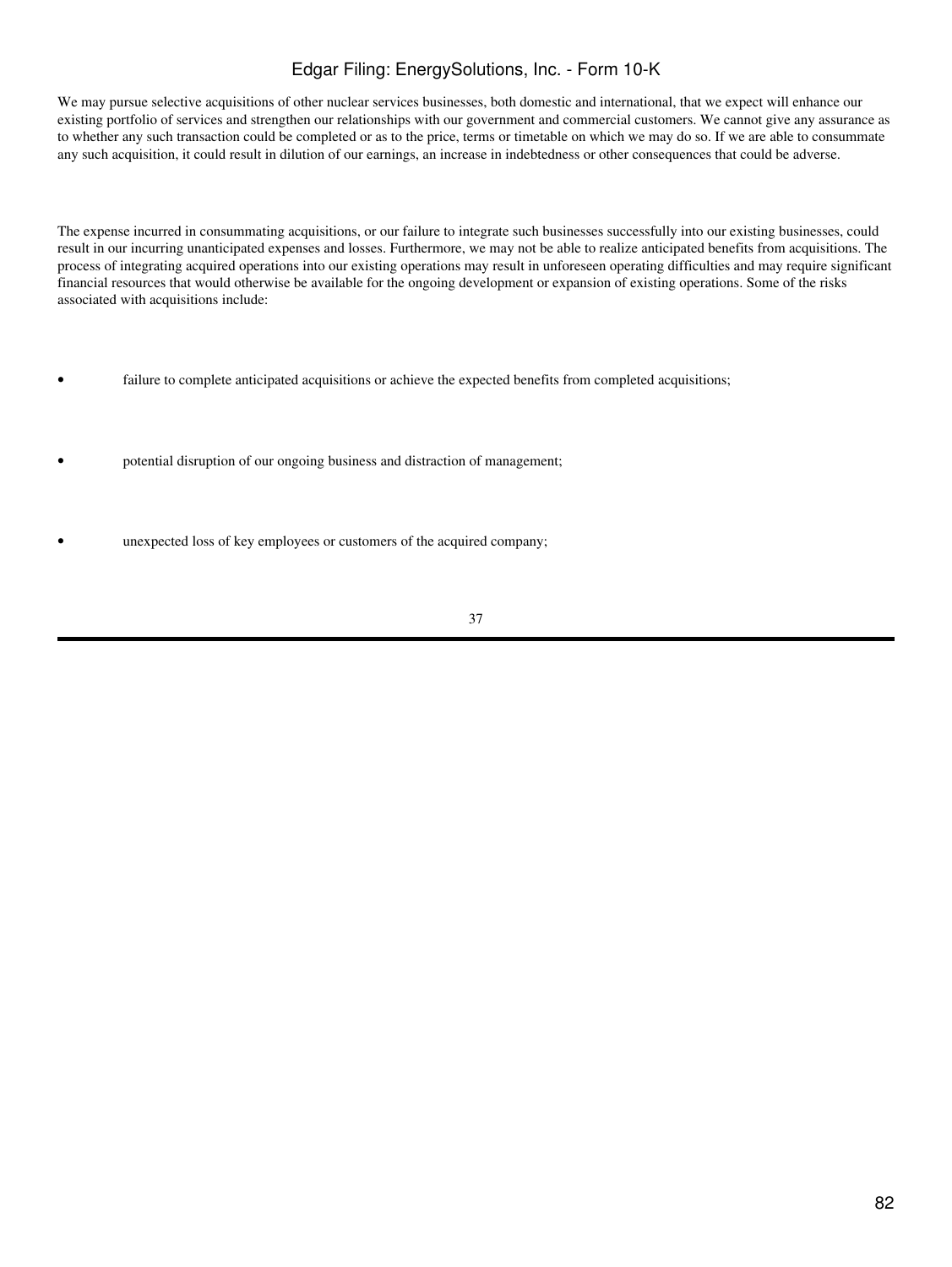- conforming the acquired company s standards, processes, procedures and controls with our operations;
- hiring additional management and other critical personnel; and
- increasing the scope, geographic diversity and complexity of our operations.

We may not be able to identify suitable acquisition targets or negotiate attractive terms in the future. In addition, our ability to complete acquisitions is limited by covenants in our senior secured credit facility and other credit arrangements and by our financial resources, including available cash and borrowing capacity. Given the serious decline in our stock price and tight debt markets, we may be unable to make acquisitions. If we are unable to make successful acquisitions, our ability to grow our business could be adversely affected.

#### *Our success depends on attracting and retaining qualified personnel in a competitive environment.*

Our operations require the services of highly qualified operations personnel and management, skilled technology specialists and experts in a wide range of scientific, engineering and health and safety fields. Partly because no new nuclear reactors have commenced construction in the U.S. since the mid-1970s, there have been a limited number of qualified students graduating from universities with specialized nuclear engineering or nuclear science-based degrees. As a result, the nuclear services industry is experiencing a shortage of qualified personnel. Also, the Company has continued to realign senior management to reflect ongoing changes in business opportunities, priorities and strategies. As part of the realignment, several of our executive officers and members of senior management are no longer with the Company. We face increasing competition and expense to attract and retain other qualified personnel. Loss of key personnel or failure to attract qualified management and other personnel could have an adverse effect on our ability to operate our business and execute our business strategy.

### *An impairment charge could have a material adverse effect on our financial condition and results of operations.*

We are required to test acquired goodwill for impairment on an annual basis. Goodwill represents the excess of the amount we paid to acquire our subsidiaries and other businesses over the fair value of their net assets at the date of the acquisition. We have chosen to complete our annual impairment reviews of goodwill in the second quarter of each fiscal year. We also are required to test goodwill for impairment between annual tests if events occur or circumstances change that would more likely than not reduce our enterprise fair value below its book value. In addition, we are required to test our finite-lived intangible assets for impairment if events occur or circumstances change that would indicate the remaining net book value of the finite-lived intangible assets might not be recoverable. These events or circumstances could include a significant change in the business climate, including a significant sustained decline in an entitys market value, legal factors, operating performance indicators, competition, sale or disposition of a significant portion of our business, potential government actions towards our facilities and other factors. If the fair market value of our reporting units is less than their book value, we could be required to record an impairment charge. The valuation of reporting units requires judgment in estimating future cash flows, discount rates and other factors. In making these judgments, we evaluate the financial health of our business, including such factors as industry performance, changes in technology and operating cash flows. Changes in our forecasts or decreases in the value of our common stock could cause book values of certain reporting units to exceed their fair values, which may result in goodwill impairment charges. The amount of any impairment could be significant and could have a material adverse effect on our reported financial results for the period in which the charge is taken.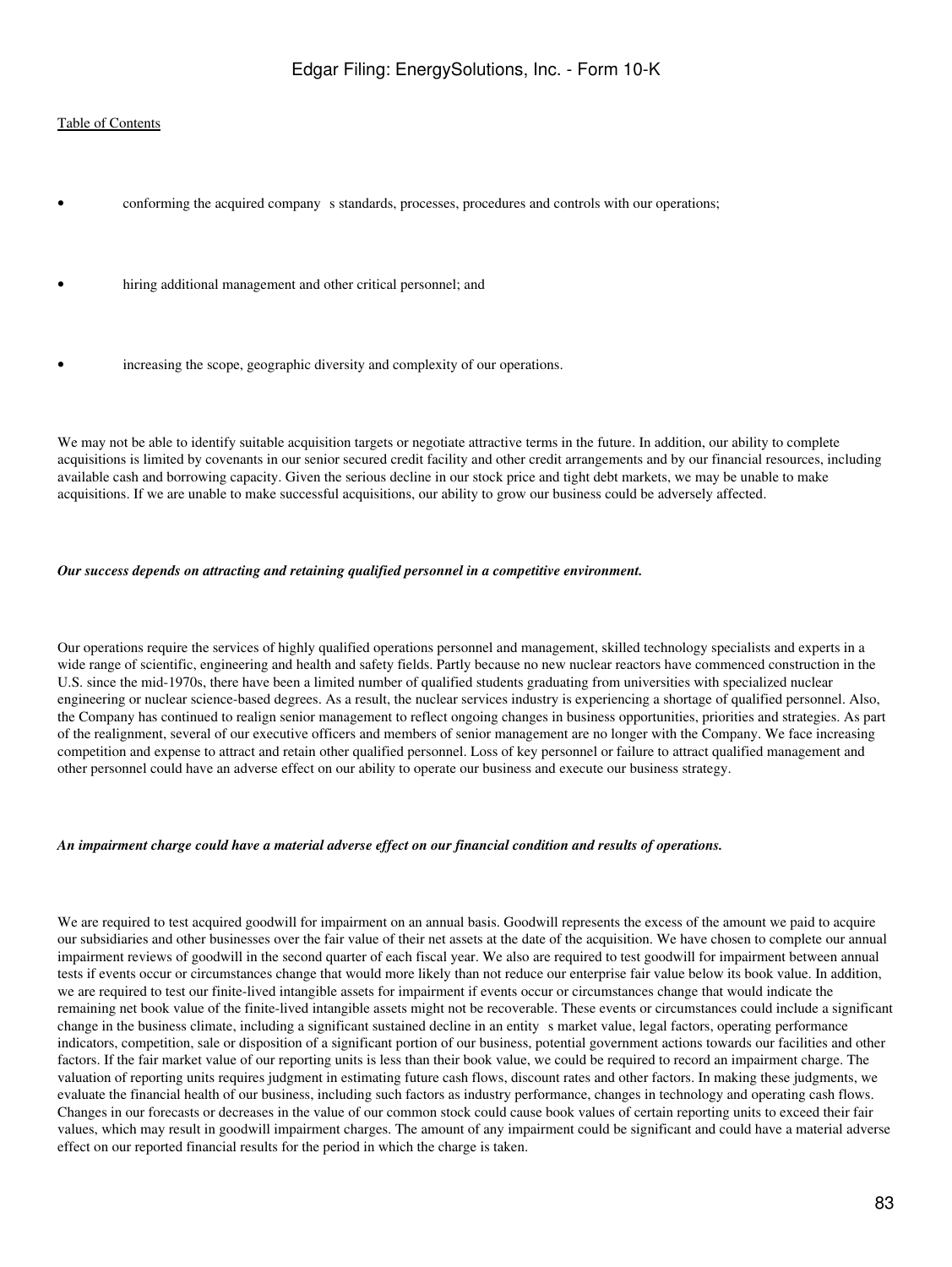We performed our most recent annual impairment test as of April 1, 2011, and, based on step one of the impairment analysis, each of our reporting units fair value exceeded their carrying value. However, due to adverse stock market conditions that existed during the third and fourth quarter of 2011, our stock price and corresponding market capitalization declined significantly. This decline prompted us to perform an interim goodwill impairment test as of December 31, 2011, and as a result, we recorded a non-cash goodwill impairment charge for the Government Group and LP&D reporting units totaling \$174.0 million during the quarter ended December 31, 2011. The \$174.0 million goodwill impairment charge was not finalized prior to the issuance of this report but was estimated based on a preliminary goodwill impairment analysis as of December 31, 2011 and represents our best estimate of the impairment charge. The second step of the impairment test will be completed during the first quarter of 2012. Once completed, there may be a material adjustment to the goodwill impairment charge recorded on our condensed consolidated statements of operations.

As of December 31, 2011, we had \$306.4 million of goodwill and \$260.9 million of finite-lived intangible assets, which collectively represented 18.8% of our total assets of \$3.0 billion as of December 31, 2011. After recording the \$174.0 million impairment charge noted above, the fair value of our reporting units exceeded their carrying value. However, future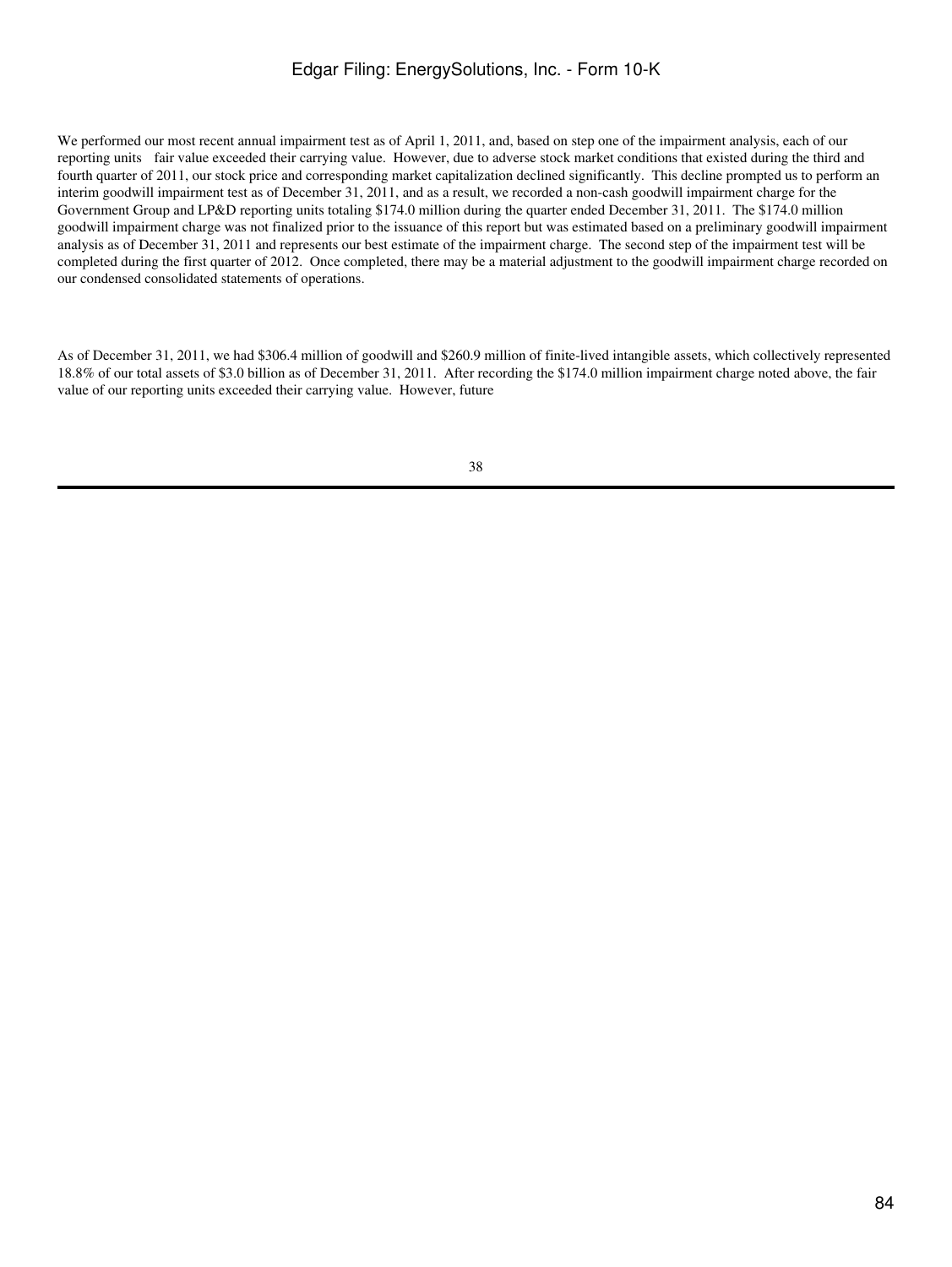events such as a deterioration of market conditions, a decline in stock price, an adverse change in regulatory requirements, a reduction in government funding, or a failure to win new business or re-bids of current contracts could result in an additional future impairment charge.

Based on the annual goodwill impairment analysis performed as of April 1, 2010, we determined that an indicator of impairment existed for the Government Group reporting unit. Upon completion of step two of the impairment analysis which included an assessment of fair value of all assets and liabilities of the reporting unit, we concluded that the goodwill within our Government Group reporting unit was impaired and recorded a \$35.0 million non-cash goodwill impairment charge in the second quarter of 2010.

*We have substantial debt, which could harm our financial condition, business and growth prospects.*

As of December 31, 2011, we had outstanding debt balances of \$527.0 million under our senior secured credit facility and \$300 million under our senior notes. Our substantial debt could have important consequences to us, including the following:

• we must use a substantial portion of our cash flow from operations to pay interest and other fees on our debt, which reduces the funds available to us for other purposes;

• our ability to obtain additional debt financing in the future for working capital, capital expenditures, acquisitions or general corporate purposes may be limited;

• we may be unable to renew, replace or repay long-term debt as it becomes due, particularly in light of the tightening of lending standards as a result of the economic downturn;

• our flexibility in reacting to changes in the industry may be limited and we could be more vulnerable to adverse changes in our business or economic conditions in general; and

we may be at a competitive disadvantage to competitors that have less debt.

Borrowings under our senior secured credit facility bear interest at variable rates. As of December 31, 2011, the interest rate of our term-loan and revolving letter of credit facilities was 6.25%. Assuming that this rate remains constant during the following years, our interest payment obligations related to the term loan obligations would be approximately \$32.9 million for each of the next five years. Based on the amount of debt outstanding and the interest rate at December 31, 2011, a hypothetical 1% increase in interest rates would increase our annual interest expense by approximately \$5.3 million. If interest rates were to increase significantly, our ability to borrow additional funds may be reduced, our interest expense would significantly increase and the risks related to our substantial debt would intensify.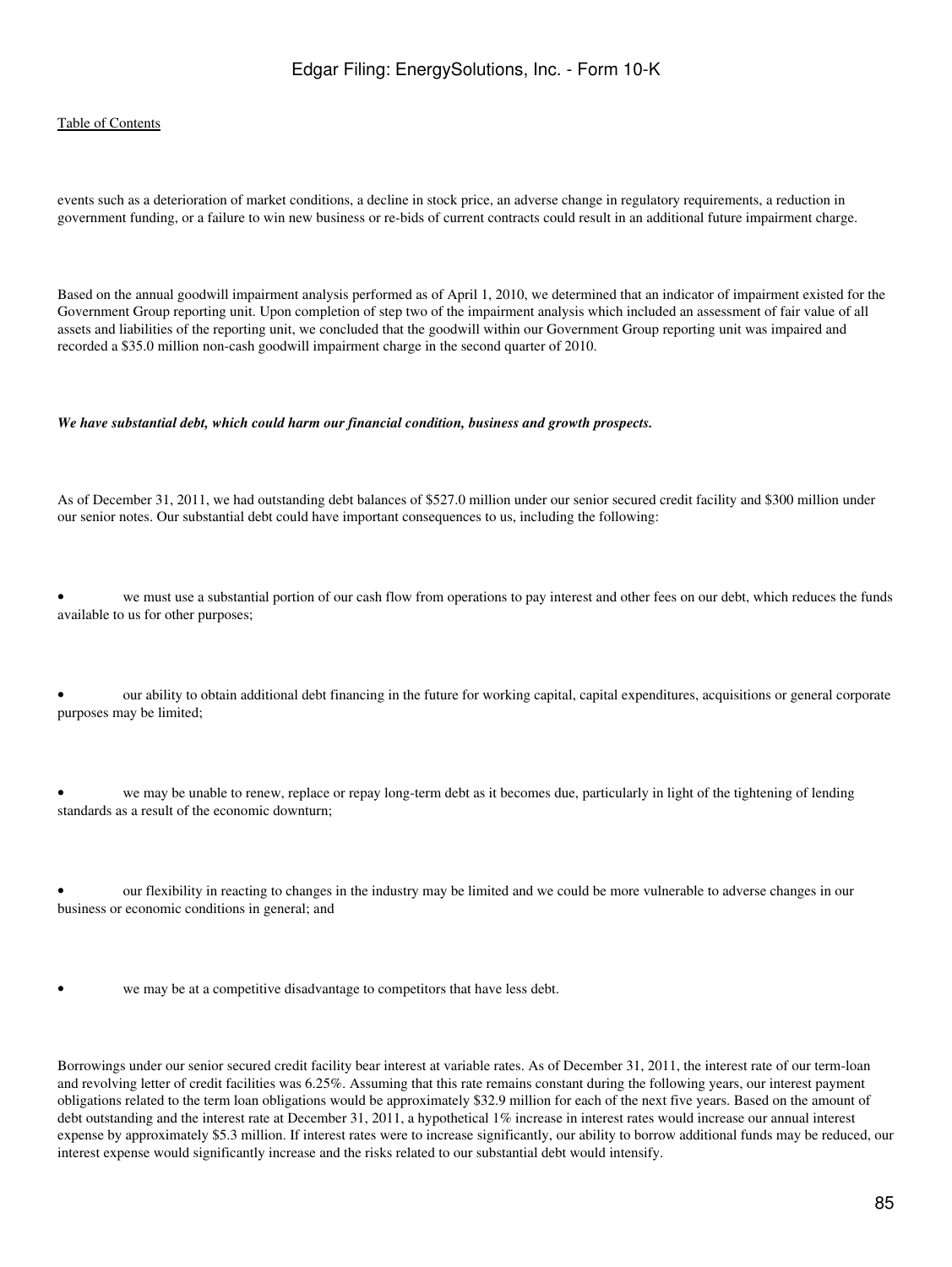Outstanding balances under our senior notes due 2018 bear interest at a 10.75% fixed interest rate. At this rate and assuming an outstanding balance of \$300.0 million as of December 31, 2011, our annual debt service obligations would be \$32.3 million. Based on the amount of outstanding debt and its fixed interest rate we must use a substantial portion of our cash flow from operations to redeem all or a portion of our senior notes and to pay interest and other fees associated with our senior notes, which could reduce the funds available to us for other purposes and could significantly increase our debt.

### *The agreements governing our debt restrict our ability to engage in certain business transactions.*

The agreements governing the senior secured credit facility restrict our ability to, among other things, engage in the following actions, subject to limited exceptions:

- incur or guarantee additional debt;
- declare or pay dividends to holders of our common stock;
- make investments and acquisitions;
- incur or permit to exist liens;
- enter into transactions with affiliates;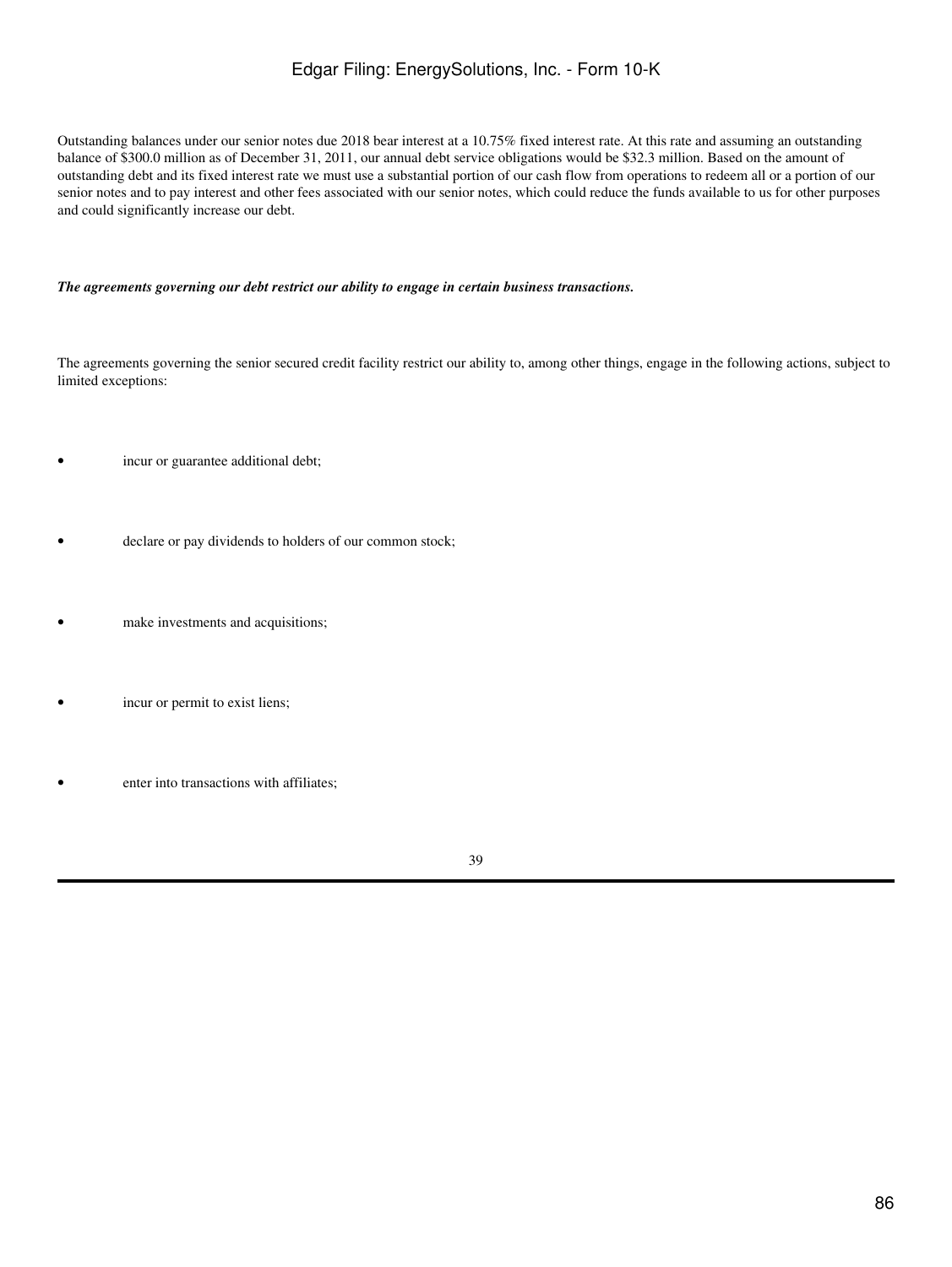- make material changes in the nature or conduct of our business;
- merge or consolidate with, or sell substantially all of our assets to, other companies;
- enter into guarantees for, and investments into, certain subsidiaries and joint ventures;
- make capital expenditures; and
- transfer or sell assets.

*The agreements governing our senior secured credit facility contain financial covenants which we may not meet with our future financial results.*

Our senior secured credit facility contains financial covenants requiring us to maintain specified maximum leverage and minimum cash interest coverage ratios. The results of our future operations may not allow us to meet these covenants, or may require that we take action to reduce our debt or to act in a manner contrary to our business objectives.

Our failure to comply with obligations under our senior secured credit facility, including satisfaction of the financial ratios, would result in an event of default under the facilities. A default, if not cured or waived, would prohibit us from obtaining further loans under our senior secured credit facility and permit the lenders thereunder to accelerate payment of their loans and withdraw the letters of credit which support our bonding obligations. If we are not current in our bonding obligations, we may be in breach of our contracts with our customers, which generally require bonding. In addition, we would be unable to bid or be awarded new contracts that required bonding. If our debt is accelerated, we currently would not have funds available to pay the accelerated debt and may not have the ability to refinance the accelerated debt on terms favorable to us or at all particularly in light of the tightening of lending standards as a result of the ongoing financial crisis. If we could not repay or refinance the accelerated debt, we would be insolvent and could seek to file for bankruptcy protection. Any such default, acceleration or insolvency would likely have a material adverse effect on the market value of our common stock.

*We rely on intellectual property laws, trade secrets and confidentiality agreements to protect our intellectual property. Our failure to protect our intellectual property rights could adversely affect our future performance and growth.*

Protection of our proprietary processes, methods and other technology is important to our business. Failure to protect our existing intellectual property rights may result in the loss of valuable technologies. We rely on patent, trade secret, trademark and copyright law as well as judicial enforcement to protect such technologies. A majority of our patents relate to the development of new products and processes for the processing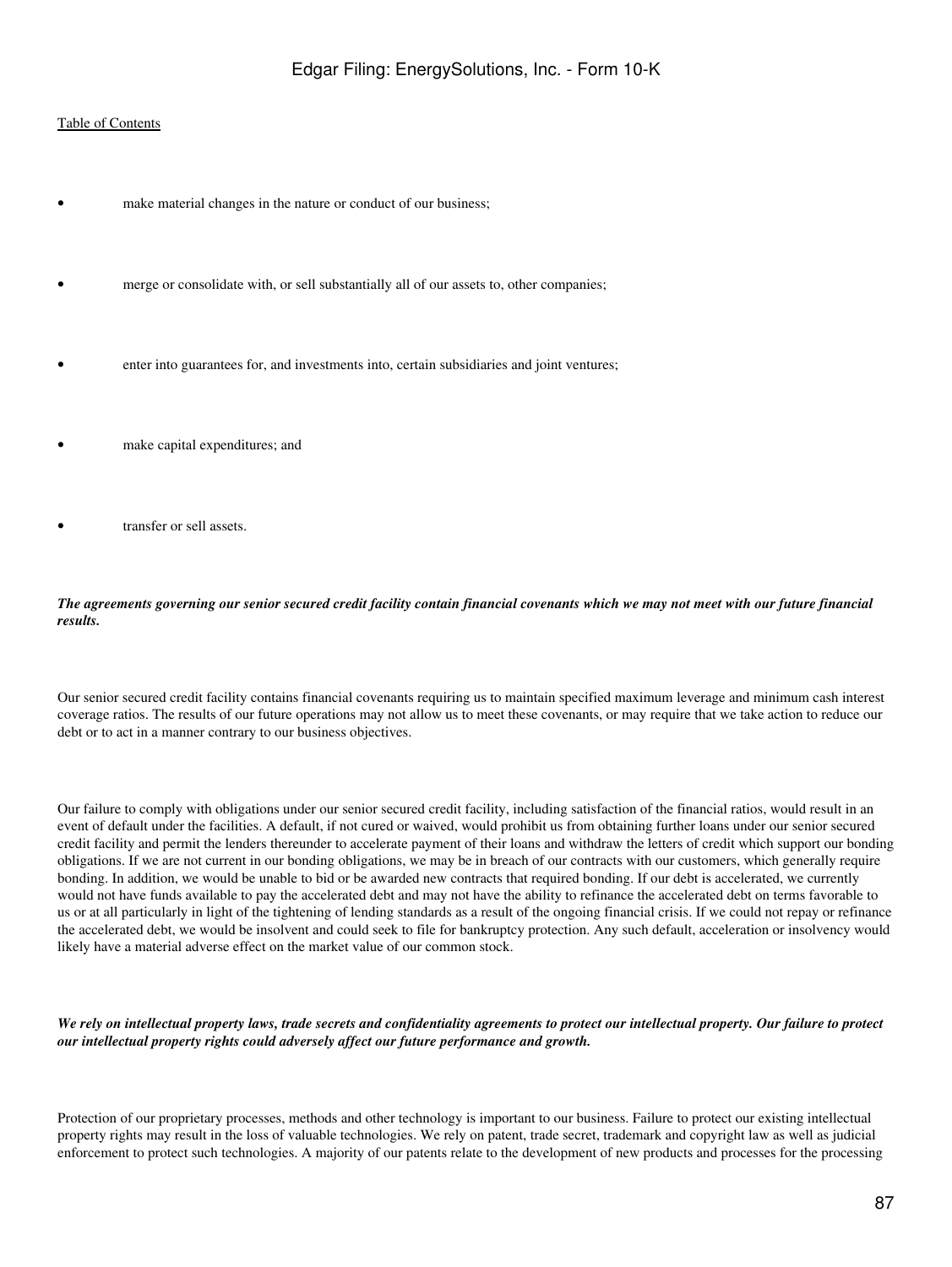and/or disposal of radioactive materials. Our intellectual property could be challenged, invalidated, circumvented or rendered unenforceable.

We also rely upon unpatented proprietary expertise, continuing technological innovation and other trade secrets to develop and maintain our competitive position. We generally enter into confidentiality agreements with our employees and third parties to protect our intellectual property, but these agreements are limited in duration and could be breached, and therefore they may not provide meaningful protection for our trade secrets or proprietary expertise. Adequate remedies may not be available in the event of an unauthorized use or disclosure of our trade secrets and expertise. Others may obtain knowledge of our trade secrets through independent development or other access by legal means. The failure of intellectual property laws or our confidentiality agreements to protect our processes, technology, trade secrets and proprietary expertise and methods could have an adverse effect on our business by jeopardizing our rights to our intellectual property.

In addition, effective intellectual property protection may be limited or unavailable in some foreign countries where we may pursue operations.

### *If our partners fail to perform their contractual obligations on a project, we could be exposed to legal liability, loss of reputation and reduced profit on the project.*

We often perform projects jointly with contractual partners. For example, we have entered into contracting consortia and other contractual arrangements to bid and perform jointly on large projects. Success on these joint projects depends in part on whether our partners fulfill their contractual obligations satisfactorily. If any of our partners fails to perform its contractual obligations satisfactorily, we may be required to make additional investments and provide additional services in order to compensate for that partner s failure. If we are unable to adequately address our partner s performance issues, then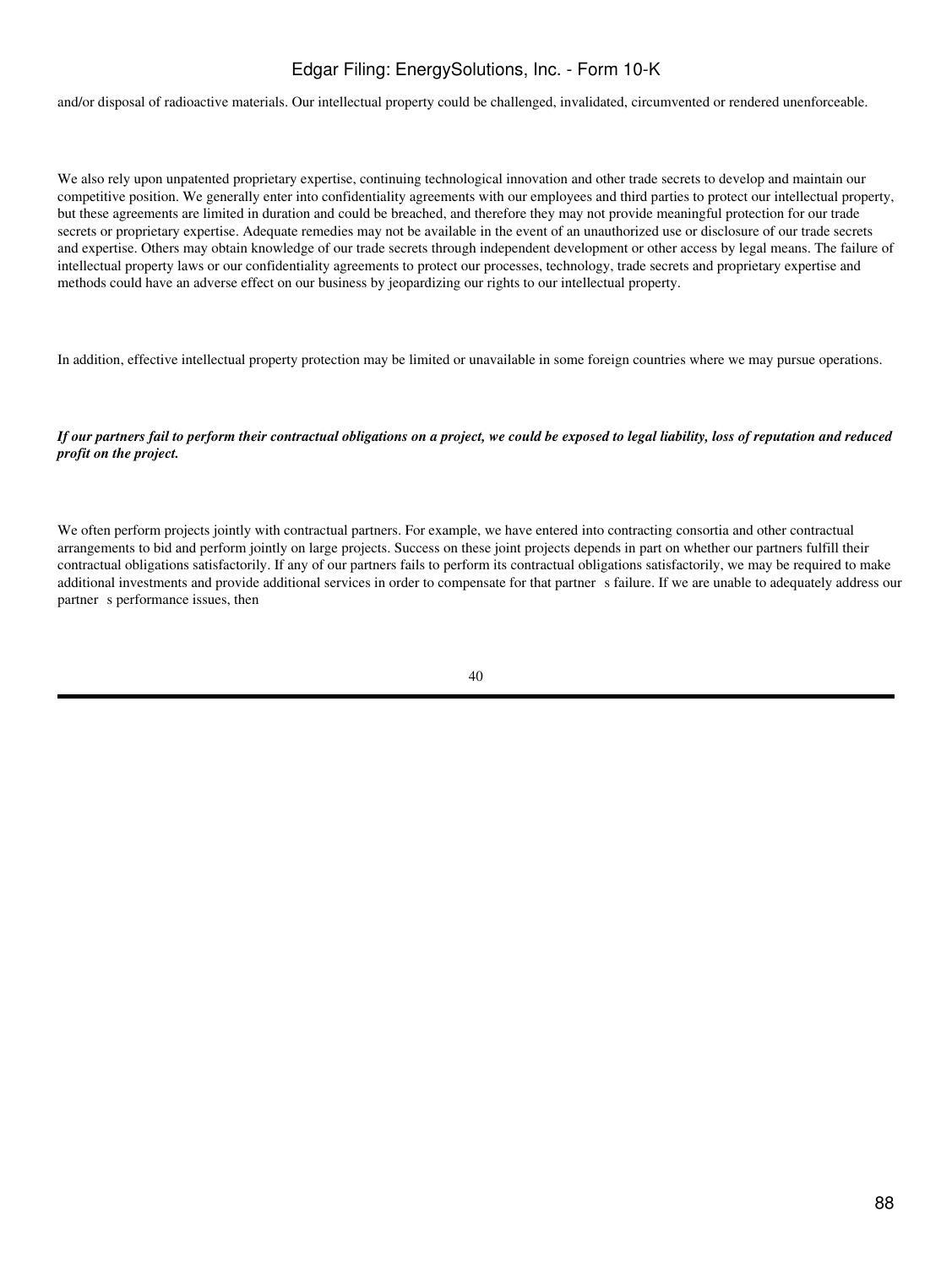our customer may exercise its right to terminate a joint project, exposing us to legal liability, reputational harm and reduced profit.

Our collaborative arrangements also involve risks that participating parties may disagree on business decisions and strategies. These disagreements could result in delays, additional costs and risks of litigation. Our inability to successfully maintain existing collaborative relationships or enter into new collaborative arrangements could have a material adverse effect on our results of operations.

#### *We conduct a portion of our operations through joint venture entities, over which we may have limited control.*

We currently have equity interests in joint ventures and may enter into additional joint ventures in the future. We cannot control the actions of our joint venture partners, and as with most joint venture arrangements, differences in views among the joint venture participants may result in delayed decisions or disputes. We also typically have joint and several liabilities with our joint venture partners under the applicable contracts for joint venture projects. These factors could potentially harm the business and operations of a joint venture and, in turn, our business and operations.

Operating through joint ventures in which we are minority holders results in us having limited control over many decisions made with respect to projects and internal project, financial and other controls. These joint ventures may not be subject to the same requirements regarding internal controls and financial reporting that we follow. As a result, problems may arise with respect to the joint ventures that could adversely affect our ability to respond to requests, meet contractual obligations or comply with internal control requirements to which we are otherwise subject.

### *Our dependence on subcontractors and equipment manufacturers could adversely affect us.*

We often rely on subcontractors and equipment manufacturers to complete our projects. For example, when providing D&D services to a government customer, we may rely on one or more subcontractors to conduct demolition work. To the extent that we cannot engage subcontractors or acquire equipment or materials to provide such services, our ability to complete the project in a timely fashion or at a given profit margin may be impaired. Our LP&D segment also enters into contracts with various railroads for the transportation of radioactive materials from project sites to our processing and disposal facilities. In the event that the railroads fail to deliver radioactive materials to our facilities on time, we could be forced to delay recognizing LP&D revenue until the time of delivery.

In addition, if a subcontractor or a manufacturer is unable to deliver its services, equipment or materials according to the negotiated terms for any reason, including the deterioration of its financial condition, we may be required to purchase those services, equipment or materials from another source at a higher price. This may reduce our profitability or result in a loss on the project for which the services, equipment or materials were needed.

*We may not be successful in executing our business strategies.*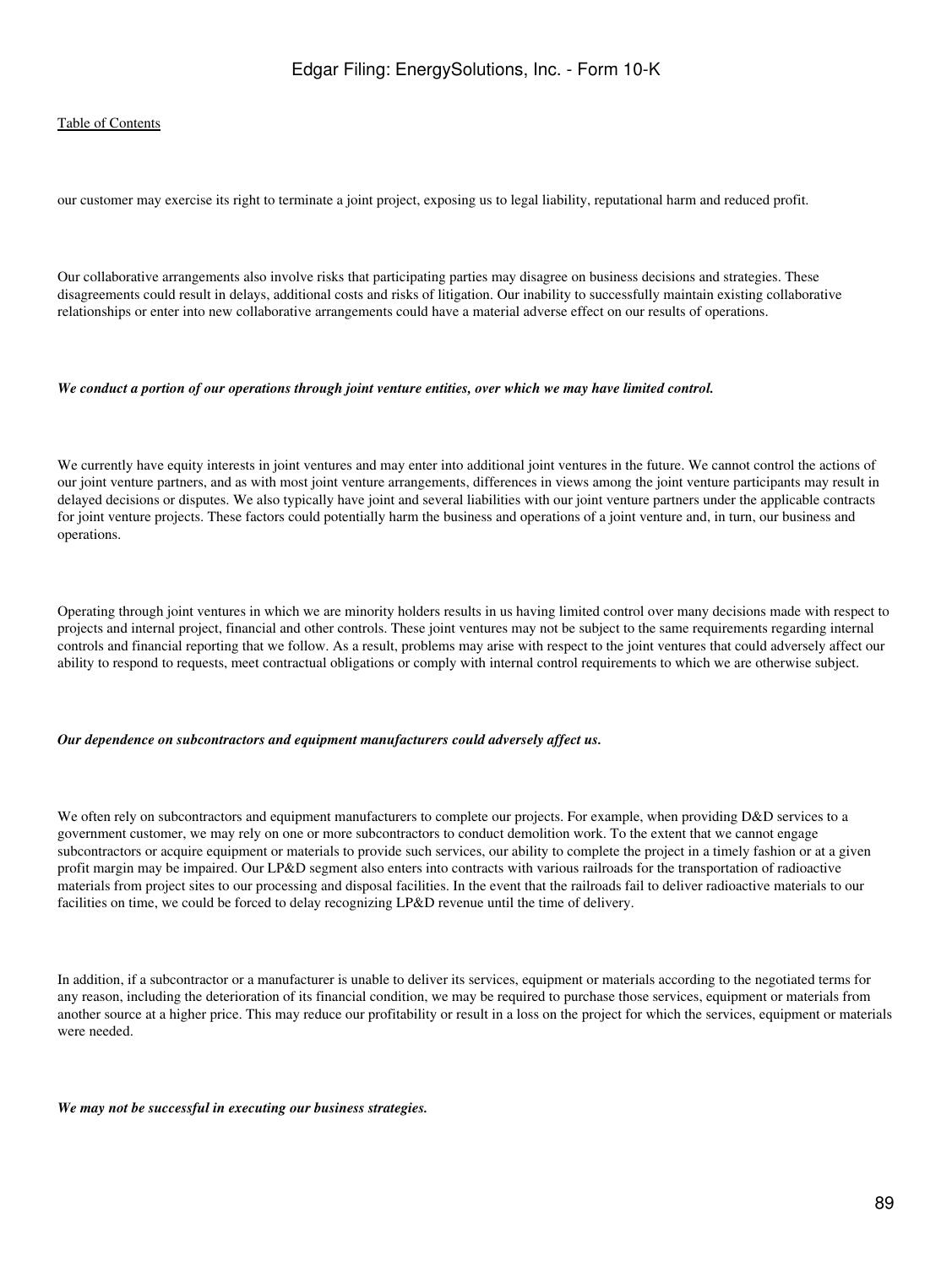We must be successful in executing long-term strategic plans and opportunities which include winning new business from our government and commercial customers and in diversifying our business into other areas that allow us to exploit our core competencies. If we are not successful in these endeavors, we may not achieve our financial goals.

### *As a public company, we are subject to additional financial and other reporting and corporate governance requirements that may be difficult for us to satisfy.*

In connection with our initial public offering in November 2007, we became obligated to file with the SEC annual and quarterly information and other reports that are specified in Section 13 of the Securities Exchange Act of 1934, as amended (the Exchange Act). We are also required to ensure that we have the ability to prepare financial statements that are fully compliant with all SEC reporting requirements on a timely basis. We are also subject to other reporting and corporate governance requirements, including the requirements of the New York Stock Exchange (NYSE) and certain provisions of the Sarbanes-Oxley Act of 2002 and the Dodd-Frank Wall Street Reform and Consumer Protection Act of 2010 and the regulations promulgated under those Acts, which impose significant compliance obligations upon us. As a public company, we are required to, among other things:

• prepare and distribute periodic public reports and other shareholder communications in compliance with our obligations under the federal securities laws and NYSE rules;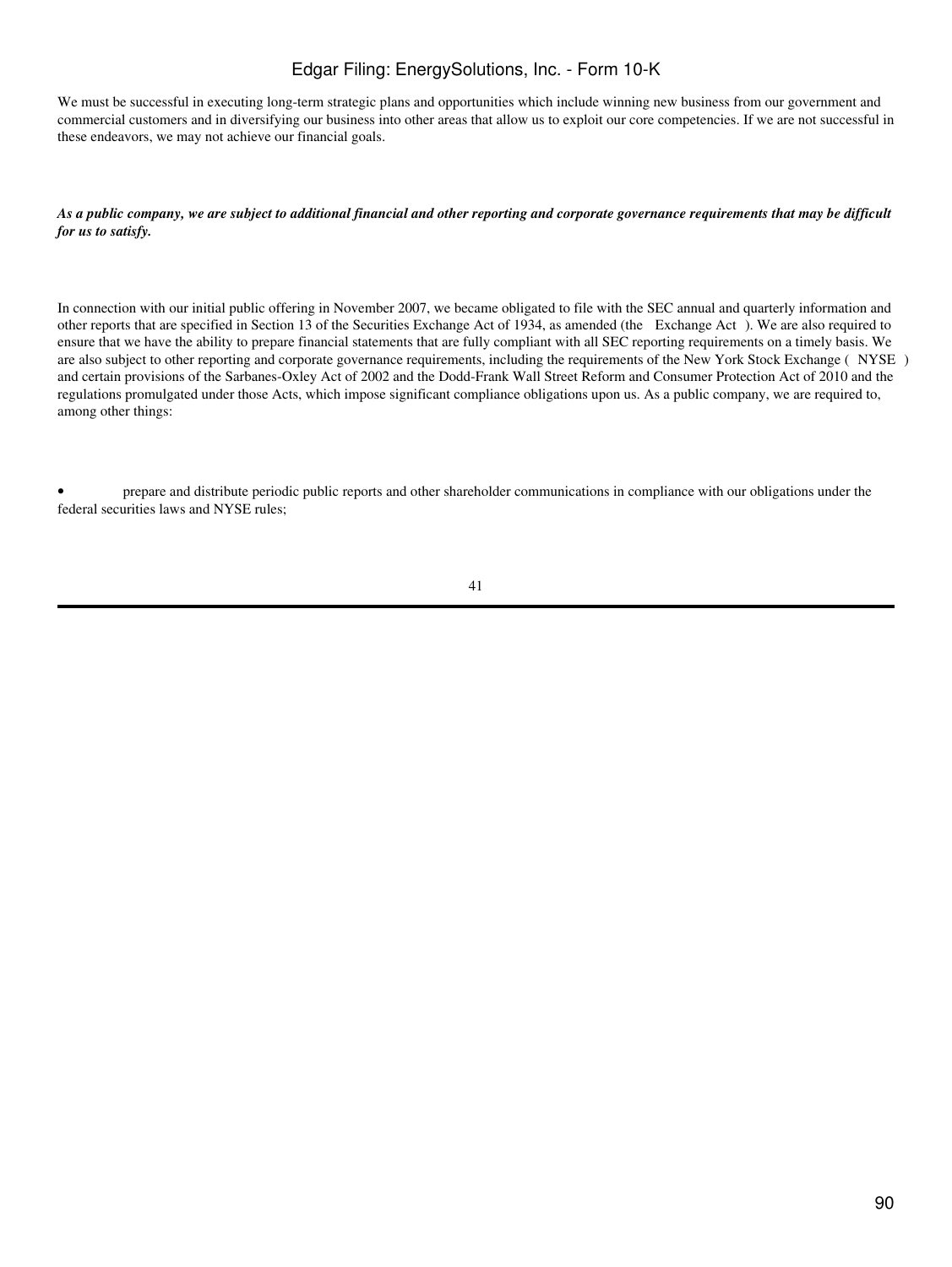- clearly define the roles and duties of our board of directors and committees of the board;
- institute comprehensive financial reporting and disclosure compliance functions;
- involve and retain outside counsel and accountants in the activities listed above;
- maintain an effective investor relations function; and
- establish and monitor internal policies, including those relating to disclosure controls and procedures.

These requirements require a significant commitment of resources. We may not be successful in implementing and monitoring specific requirements and the failure to do so could adversely affect our business or operating results. In addition, if we fail to satisfy the requirements with respect to our internal accounting and audit functions, our ability to report our operating results on a timely and accurate basis could be impaired.

*If we or our independent registered public accounting firm identify a material weakness in our internal controls, and such material weakness is not properly remediated, it could result in material misstatements of our financial statements in future periods.*

We or our independent registered public accounting firm may, in the future, identify a material weakness in our internal control over financial reporting. A material weakness is defined by the standards issued by the Public Company Accounting Oversight Board as a significant deficiency, or combination of significant deficiencies, that results in more than a remote likelihood that a material misstatement of the annual or interim financial statements will not be prevented or detected.

If material weaknesses in our internal control over financial reporting are identified in the future, we may be unable to provide required financial information in a timely and reliable manner, or otherwise comply with the standards applicable to us as a public company, and our management may not be able to report that our internal control over financial reporting is effective in accordance with Section 404 of the Sarbanes-Oxley Act. There could also be a negative reaction in the markets due to a loss of investor confidence in us and the reliability of our financial statements and, as a result, our business may be harmed and the price of our common stock may decline.

*We must successfully upgrade and maintain our information technology systems.*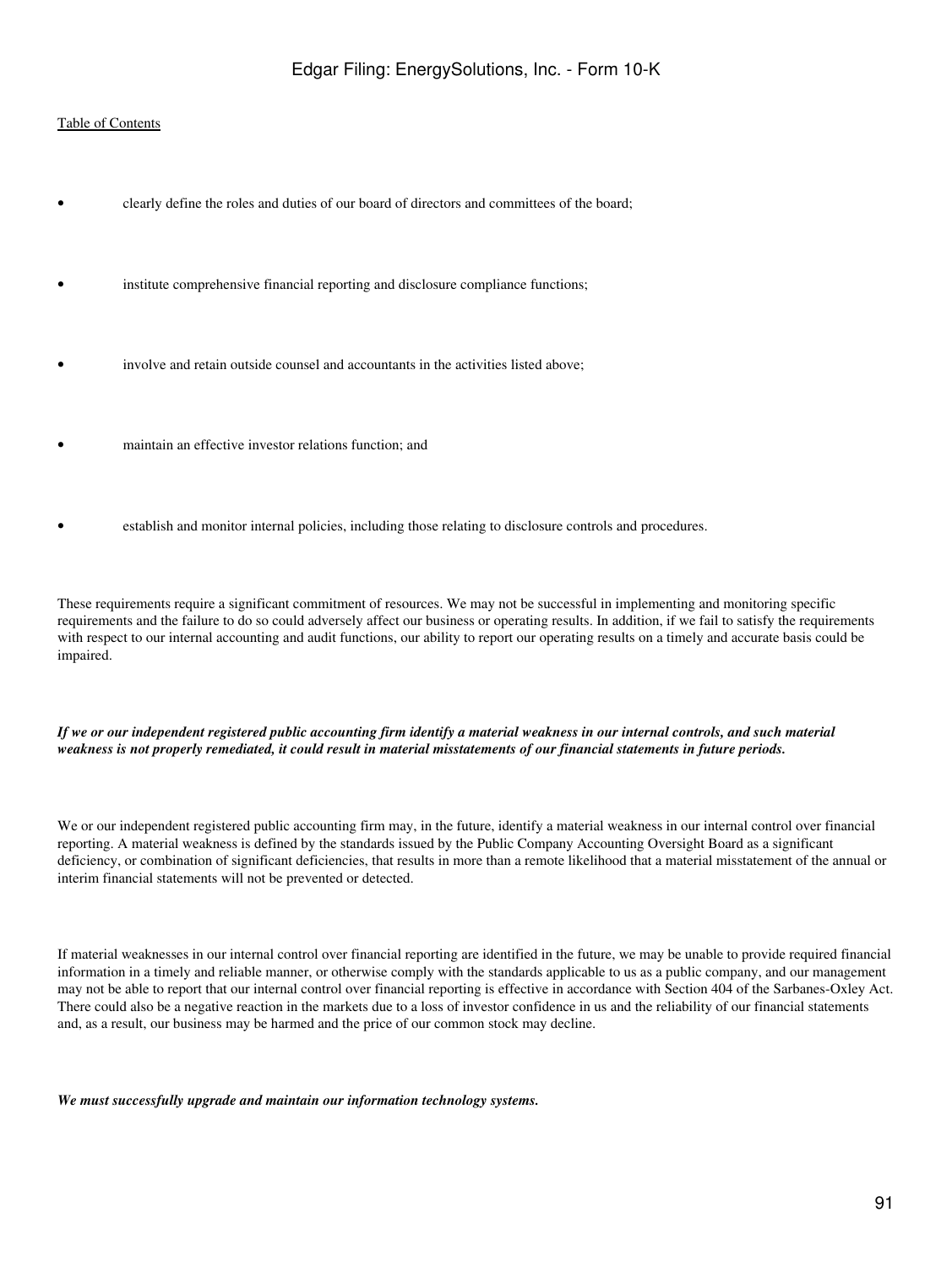We rely on various information technology systems to manage our operations. We are currently implementing modifications and upgrades to our systems, including making changes to legacy systems, replacing legacy systems with successor systems with new functionality and acquiring new systems. These types of activities subject us to inherent costs and risks associated with replacing and changing these systems, potential disruption of our internal control structure, substantial capital expenditures, additional administration and operating expenses, retention of sufficiently skilled personnel to implement and operate the new systems, demands on management time, and other risks and costs of delays or difficulties in transitioning to new systems or of integrating new systems into our current systems. Our system implementations may not result in productivity improvements at a level that outweighs the costs of implementation, or at all. In addition, the implementation of new technology systems may cause disruptions in our business operations and have an adverse effect on our business, cash flows and operations, if not anticipated and appropriately mitigated.

Our new enterprise resource planning system became operational in January 2010. In addition to the risks addressed in the preceding paragraph, specific risks associated with our implementation of the new system include: (i) delays in generating certain customer invoices and the required supporting details which could negatively affect cash flows, (ii) delays in processing supplier invoices and/or payments which could potentially disrupt operations and/or result in financial penalties, (iii) system performance issues due to inadequate technology infrastructure, (iv) excessive delays in closing monthly financial periods which could result in delays in filings of quarterly SEC reports, (v) inability of our users to use the system as designed and configured to support key business processes and requirements, and (vi) not being fully compliant with state, federal, Sarbanes-Oxley, and labor union requirements.

*Because we publish earnings guidance, our common stock may be subject to increased volatility and we may be subject to lawsuits by investors.*

Because we publish earnings guidance, we are subject to a number of risks. Based on the timing of winning new contracts, regulatory decision making and other uncertainties relating to assumptions that management makes in calculating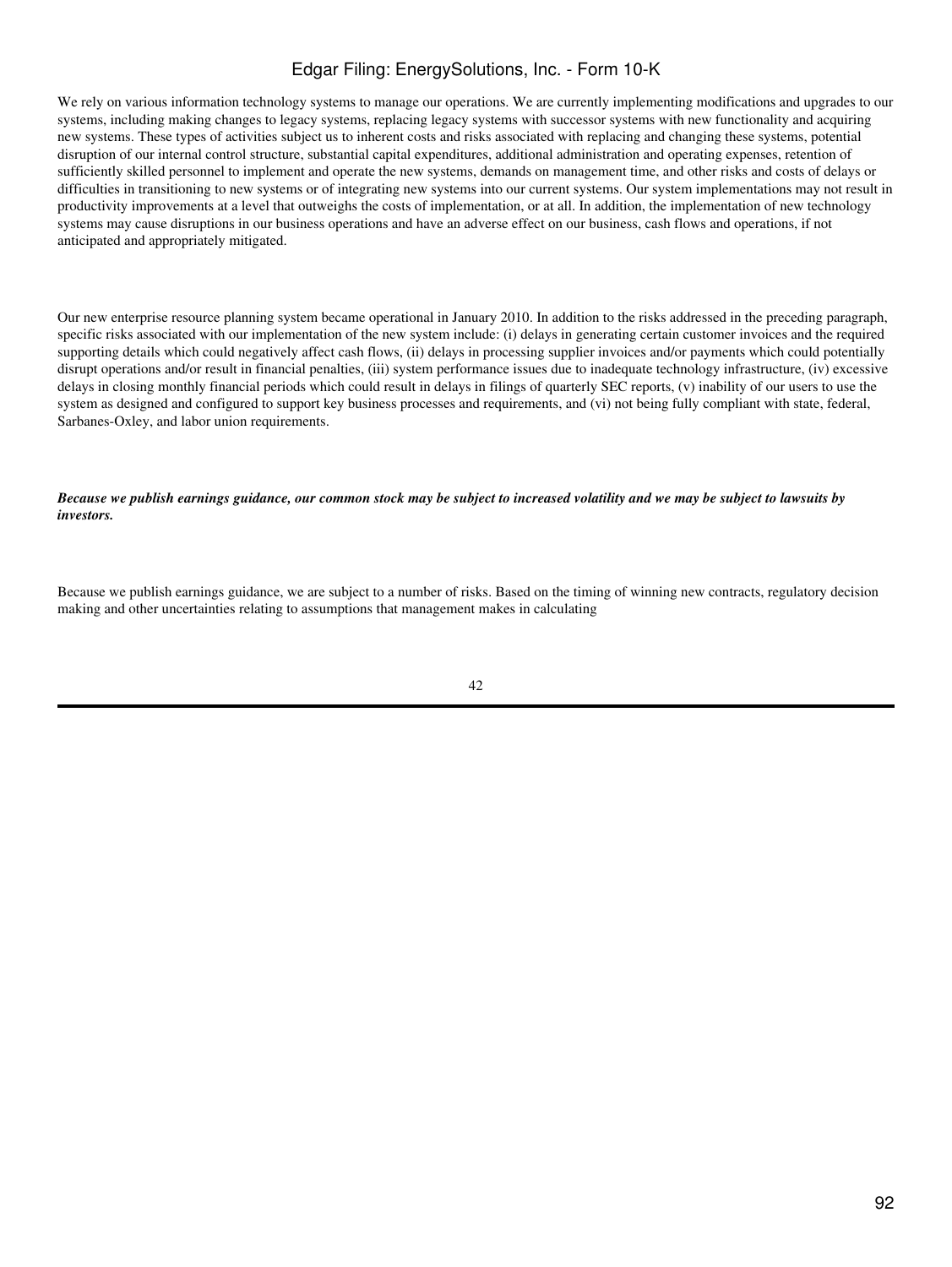### [Table of Contents](#page-3-0)

our expected financial results, actual results may vary from the guidance we provide investors. Our stock price may decline following an announcement of disappointing earnings or earnings guidance or if we revise our earnings guidance downward as the estimates and assumptions we make in calculating guidance become more certain.

Our earnings guidance reflects our assumptions regarding future performance, including, among other things, the likelihood of securing and performing work under new contracts. If we fail to secure and perform work under contracts in accordance with our assumptions, we may be unable to achieve our earnings guidance. Some companies that have made downward revisions to their earnings guidance or did not meet the guidance provided have been subject to lawsuits by investors. Such lawsuits may result in adverse settlements or judgments. Even if such lawsuits are dismissed or have no merit, they may be costly and may divert management attention and other resources away from our business, which could harm our business and adversely affect the price of our common stock.

### **Item 1B. Unresolved Staff Comments.**

None.

#### **Item 2. Properties.**

As of December 31, 2011, we owned 11 properties, leased 31 properties and operated 1 property pursuant to long-term lease with the state of South Carolina. We believe that our current facilities are sufficient for the operation of our business and that suitable additional space in various local markets is available to accommodate any reasonable foreseeable needs that may arise. The following table provides summary information of our owned and leased real property, inclusive of renewal options:

| <b>Property</b>                            | <b>Segment</b>             | <b>Use</b>                  | <b>Space</b>   | Lease<br><b>Expiration</b> |  |
|--------------------------------------------|----------------------------|-----------------------------|----------------|----------------------------|--|
| Owned                                      |                            |                             |                |                            |  |
| Barnwell, South Carolina                   | LP&D                       | Materials processing and    |                |                            |  |
|                                            |                            | packing                     | $1,627$ acres  | N/A                        |  |
| Barnwell, South Carolina                   | LP&D                       | Materials processing and    |                |                            |  |
|                                            |                            | packing                     | 71 acres       | N/A                        |  |
| Clive, Utah                                | LP&D                       | Treatment and disposal      |                |                            |  |
|                                            |                            | facility                    | $1,557$ acres  | N/A                        |  |
| Columbia, South Carolina                   | <b>Commercial Services</b> | Maintenance facility        | 16 acres       | N/A                        |  |
| Kingston, Tennessee Gallaher Road          | LP&D                       | Waste processing operations | 79 acres       | N/A                        |  |
| Memphis, Tennessee                         | LP&D                       | Waste processing operations | 13 acres       | N/A                        |  |
| Oak Ridge, Tennessee Manufacturing         | LP&D                       | Metals manufacturing and    |                |                            |  |
| Sciences Corporation                       |                            | fabrication                 | 15 acres       | N/A                        |  |
| Oak Ridge, Tennessee Bear Creek            | LP&D                       | Waste processing operations | 45 acres       | N/A                        |  |
| Oak Ridge, Tennessee Shaw property         | LP&D                       | Waste processing operations | 33 acres       | N/A                        |  |
| Oak Ridge, Tennessee K-792 Rail yard LP&D  |                            | Rail facility               | 12 acres       | N/A                        |  |
| Antonito, Colorado Transload property LP&D |                            | Rail facility               | 19 acres       | N/A                        |  |
| <b>Leased</b>                              |                            |                             |                |                            |  |
| Aiken, South Carolina                      | Government Group           | General office space        | 11,431 sq ft.  | 04/17/16                   |  |
| Albuquerque, New Mexico                    | Government Group           | General office space        | $6,000$ sq ft. | 10/31/14                   |  |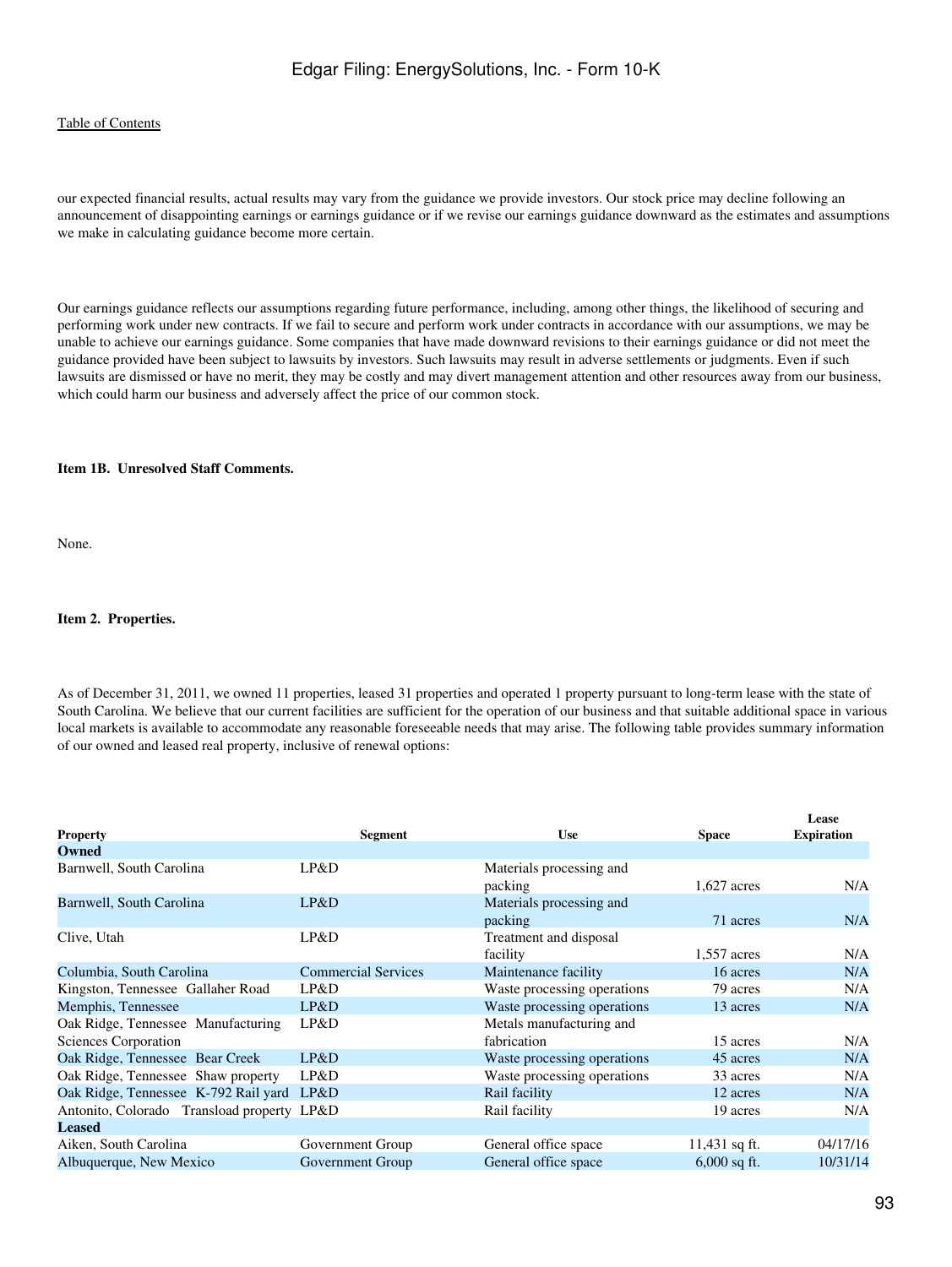| Brampton, Ontario                     | International              | General office space      | $21,082$ sq ft. | 02/28/13 |
|---------------------------------------|----------------------------|---------------------------|-----------------|----------|
| Brampton, Ontario                     | International              | General office space      | 129,720 sq ft.  | 10/04/21 |
| Brossard, Québec                      | International              | General office space      | $1,500$ sq ft.  | 08/30/13 |
| Campbell, California                  | Government Group and       |                           |                 |          |
|                                       | <b>Commercial Services</b> | General office space      | 5,570 sq ft.    | 11/15/12 |
| Columbia, Maryland                    | Government Group and       |                           |                 |          |
|                                       | <b>Commercial Services</b> | General office space      | $18,318$ sq ft. | 08/31/20 |
| Columbia, South Carolina              | <b>Commercial Services</b> | General office space      | $27,627$ sq ft. | 06/30/22 |
| Cumbria, United Kingdom               | International              | General office space      | 438 sq ft.      | 10/01/14 |
| Danbury, Connecticut                  | <b>Commercial Services</b> | General office space      | 6,549 sq ft.    | 11/30/17 |
| Didcot Oxfordshire, United Kingdom    | International              | General office space      | 3,735 sq ft.    | 04/15/16 |
| Deep River, Ontario                   | International              | General office space      | $1,050$ sq ft.  | 10/31/12 |
| Dublin, California                    | Government Group           | General office space      | $1,090$ sq ft.  | 03/31/12 |
| Englewood, Colorado                   | Government Group           | Proposal center           | $10,683$ sq ft. | 09/30/12 |
| Germantown, Maryland                  | Government Group           | General office space      | $2,375$ sq ft.  | 12/31/13 |
| Grand Junction, Colorado              | Government Group           | General office space      | $1,030$ sq ft.  | Monthly  |
| Idaho Falls, Idaho                    | Government Group           | General office space      | $7,035$ sq ft.  | 04/30/13 |
| Los Alamos, New Mexico                | Government Group           | General office space      | $6,471$ sq ft.  | 03/01/13 |
| Mclean, Virginia                      | Global Commercial          | General office space      | $120$ sq ft.    | 08/17/12 |
| Mississauga, Ontario                  | International              | General office space      | $3,229$ sq ft.  | 07/31/16 |
| Mississauga, Ontario                  | International              | Storage space and support |                 |          |
|                                       |                            | services                  | $48,000$ sq ft. | 11/01/12 |
| Oak Ridge, Tennessee Commerce Park    | Government Group and       |                           |                 |          |
|                                       | <b>Commercial Services</b> | General office space      | 32,522 sq ft.   | 03/31/14 |
| Oak Ridge, Tennessee<br>Portal 10     | LP&D                       | Transload Arena           | 3 acres         | 08/02/14 |
| Oak Ridge, Tennessee<br>Scarboro Road | Government Group           | General office space      | 20,000 sq ft.   | 07/31/13 |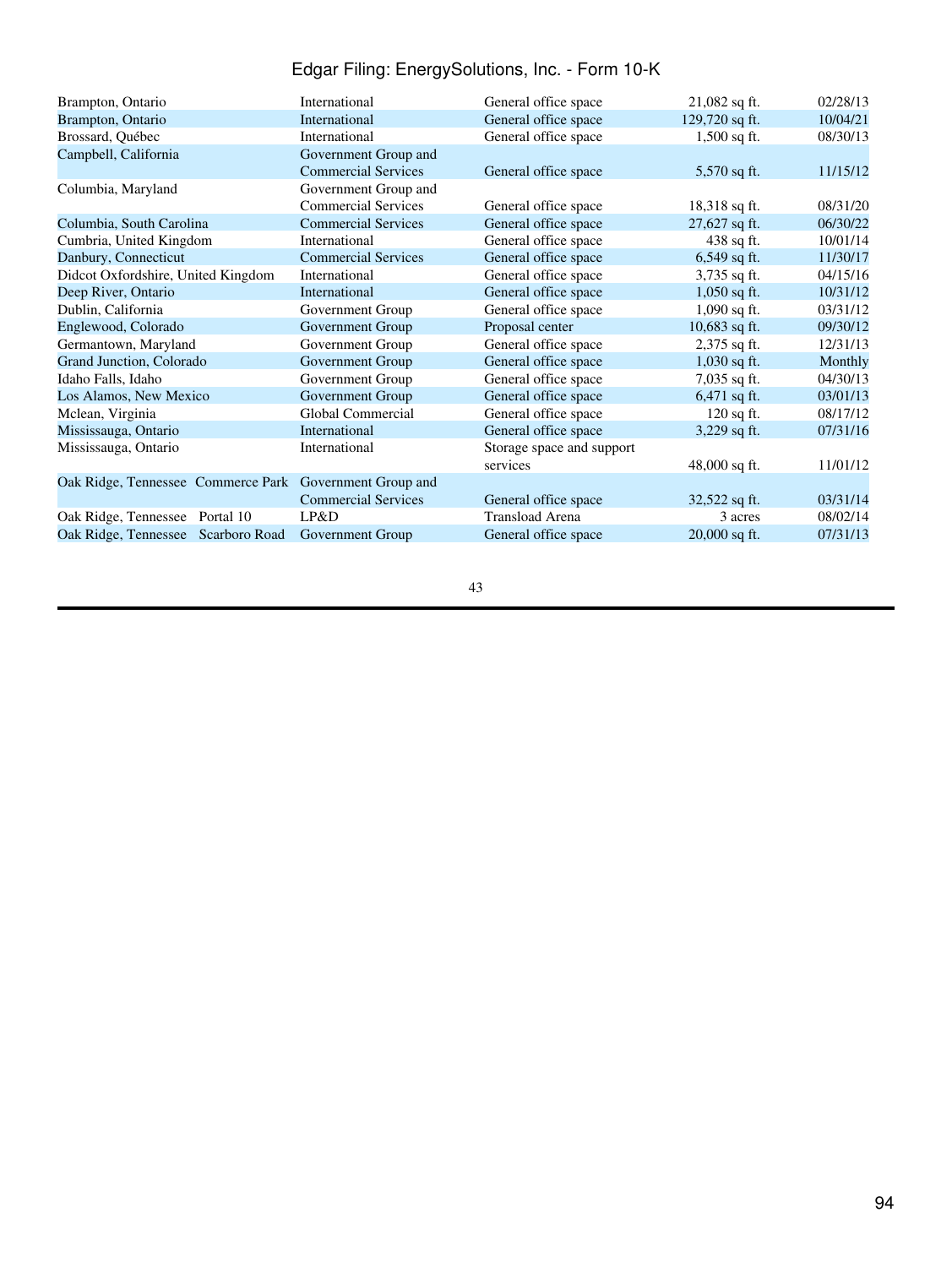| Government Group           | General office space   | $6,200$ sq. ft. | 09/30/13 |
|----------------------------|------------------------|-----------------|----------|
| <b>Commercial Services</b> | General office space   | 32,300 sq ft.   | 09/30/13 |
| All                        | Corporate offices      | 36,578 sq ft.   | 12/31/12 |
| International              | General office space   | $7,600$ sq ft.  | 10/13/13 |
| LP&D                       | General office space   | $1,230$ sq ft.  | 12/31/14 |
| Government Group and       |                        |                 |          |
| <b>Commercial Services</b> | General office space   | $5,035$ sq ft.  | 09/30/17 |
| <b>Commercial Services</b> | D&D operations         | 193 acres       | 08/31/20 |
|                            |                        |                 |          |
| LP&D                       | Treatment and disposal |                 |          |
|                            | facility               | 235 acres       | 04/05/75 |
|                            |                        |                 |          |

### **Item 3. Legal Proceedings**

#### *False Claim Act Proceeding*

On August 7, 2002, Roger Lemmon, Patrick Cole and Kyle Gunderson filed a qui tam complaint in the U.S. District Court for the District of Utah as relators on behalf of the U.S. government, against Envirocare (our predecessor), pursuant to the False Claims Act. The complaint alleges that Envirocare (a) violated various contractual and regulatory requirements related to waste disposal at the Clive, Utah facility; (b) failed to report the violations; and (c) falsely implied, in invoice documentation to the U.S. government, that Envirocare had complied with all applicable contractual and regulatory requirements. The complaint alleges that the U.S. government is entitled to recover substantial (but unspecified) damages, including treble damages. The U.S. government declined to pursue the case on its own behalf. The U.S. District Court for the District of Utah dismissed the complaint three times, each time with leave to amend the complaint. On August 4, 2010, the U.S. Tenth Circuit Court of Appeals reversed the third dismissal. This proceeding is in the discovery phase.

*City of Roseville Employees Retirement System v. EnergySolutions, Inc., et al.*

On October 9, 2009, a purported class-action lawsuit captioned City of Roseville Employees Retirement System v. Energy*Solutions*, Inc., et al., Civil No. 09 CV 8633 (City of Roseville Lawsuit) was filed in the U.S. District Court for the Southern District of New York. On October 12, 2009, a second complaint captioned Building Trades United Pension Trust Fund vs. Energy*Solutions*, Inc., et al., Civil No. 09 CV 8648 (together with the City of Roseville Lawsuit, the Related Actions ) was filed in the same court. On February 18, 2010, the court consolidated the Related Actions and appointed a lead plaintiff. On April 20, 2010, the lead plaintiff filed its consolidated amended complaint. The consolidated amended complaint names as defendants Energy*Solutions*, Inc., certain of our current and prior directors, certain of our prior officers, the lead underwriters in our November 2007 initial public offering (IPO) and July 2008 secondary offering (the July 2008 Offering) and ENV Holdings, LLC, our former parent.

On June 18, 2010, the defendants in the Related Actions filed a motion to dismiss the consolidated amended complaint. Rather than oppose the defendants motion to dismiss, the lead plaintiff filed a second consolidated amended complaint on August 4, 2010, expanding on certain allegations in the consolidated amended complaint and adding certain new allegations. The plaintiffs bring claims under Sections 11,  $12(a)(2)$  and 15 of the Securities Act of 1933, as amended (the Securities Act) against all defendants and Sections 10(b) and 20(a) of the Exchange Act and SEC Rule 10b-5 promulgated thereunder against all defendants except the underwriter defendants. The plaintiffs allege that the Companys registration statements and prospectuses and other public disclosures in connection with the IPO and July 2008 Offering contained misstatements and/or omissions of material fact. Specifically, the plaintiffs allege that the defendants made material misstatements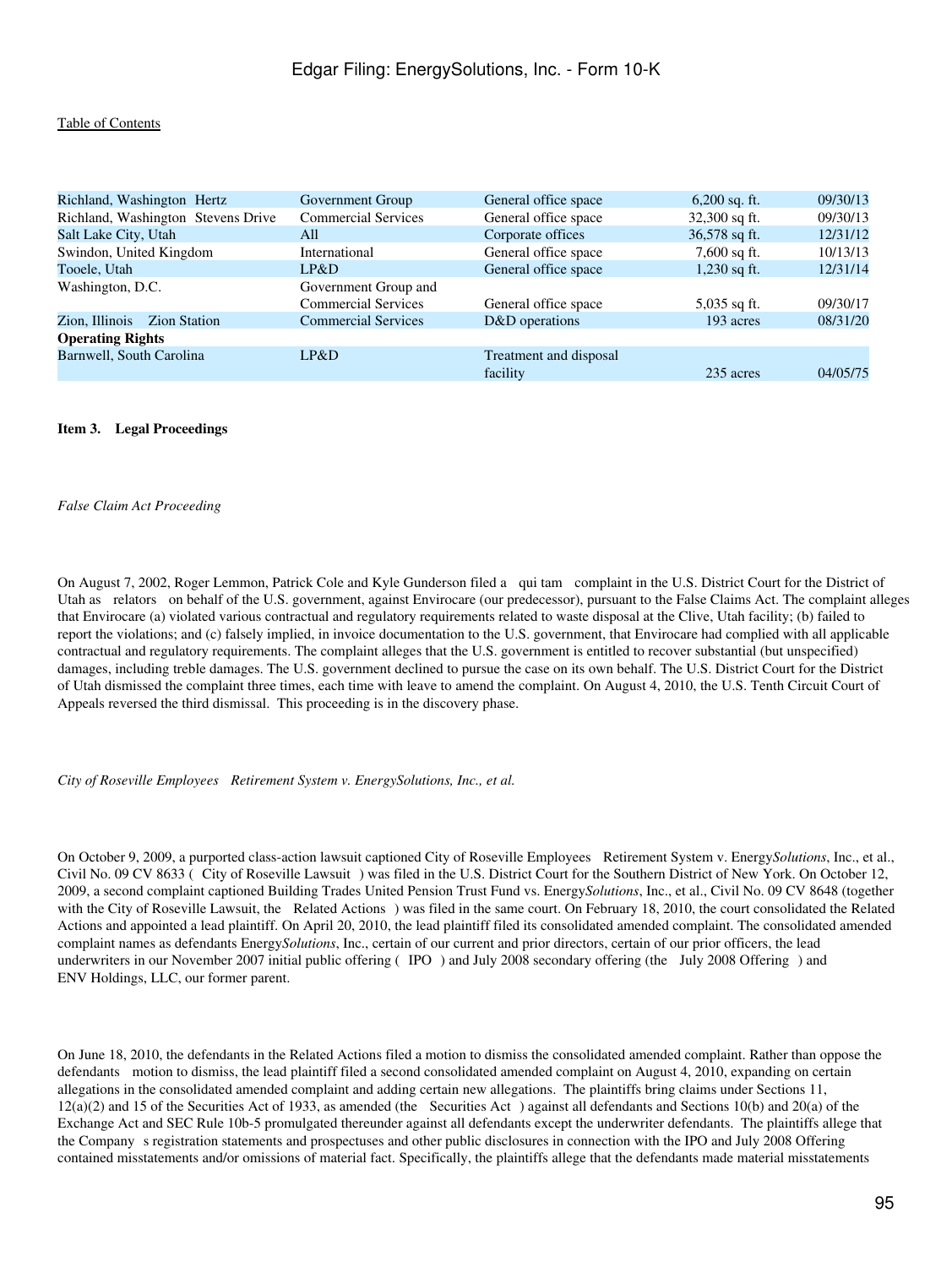and/or omissions relating to five categories of the Company s business: life of plant contracts, opportunities in the shut-down nuclear reactor market, the Zion Station project, the Company s rule making petition to the NRC to permit the use of decommissioning funds for disposal of major components prior to the cessation of activities at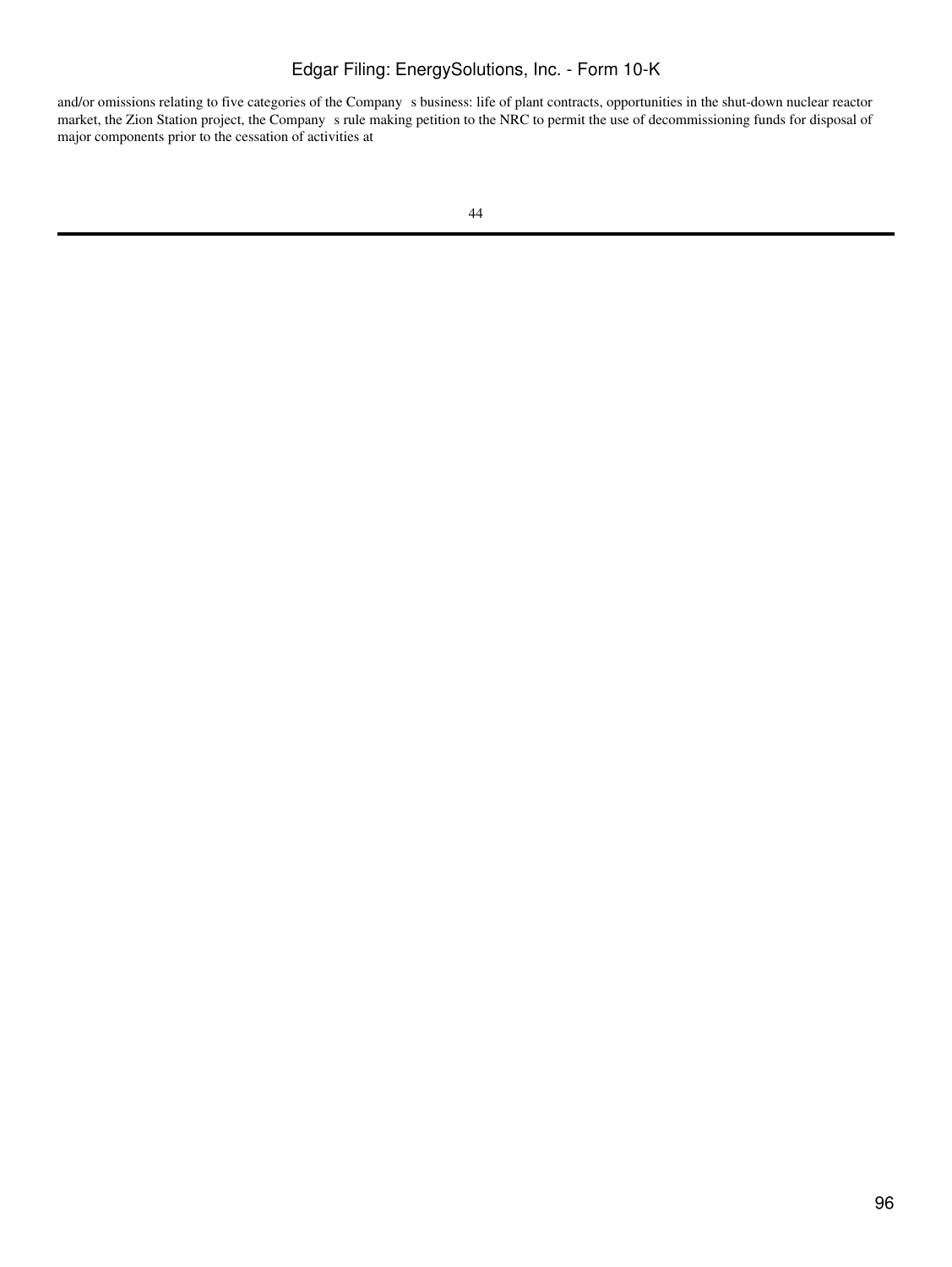### [Table of Contents](#page-3-0)

nuclear facilities, and global macroeconomic conditions. The plaintiffs seek to include all purchasers of our common stock from November 14, 2007 through October 14, 2008, as a plaintiff class and seek damages, costs and interest, rescission of the IPO and July 2008 offering and such other relief as the court may find just and proper.

On September 17, 2010, the defendants in the Related Actions filed a motion to dismiss the second consolidated amended complaint. The lead plaintiff filed an opposition to the defendants motion to dismiss on November 2, 2010 and the defendants filed a reply memorandum of law in further support of defendants motion to dismiss the second consolidated amended complaint on December 10, 2010. On June 16, 2011, the court heard oral argument on the motion to dismiss. On September 30, 2011, the court granted in part and denied in part the defendants motion to dismiss the second consolidated amended complaint. Specifically, the court, among other things, dismissed all claims against all defendants relating to the alleged material misstatements and/or omissions relating to the state of the Zion Station project and the potential adverse effects of general macroeconomic conditions and dismissed certain other claims against certain defendants. Further, the court denied the defendants motion to dismiss the claims related to the alleged material misstatements and/or omissions relating to life of plant contracts, opportunities in the shut-down nuclear reactor market and the Company s rule making petition to the NRC. This proceeding is in the initial phases of discovery.

*Shareholder Derivative Actions*

On August 25, 2010, Sanjay Israni filed a shareholder derivative action in the U.S. District Court for the District of Utah alleging breach of fiduciary duty and related claims against Energy*Solutions*, Inc. as the nominal defendant and various of our current and prior directors and officers. The underlying facts alleged in the derivative complaint are substantively the same as those in the Related Actions. The defendants in this case filed a motion to dismiss on June 16, 2011. On July 20, 2011, the plaintiff filed a response to the motion to dismiss. On August 17, 2011, briefing on the motion by both parties was completed. To facilitate orderly management of all issues in all this and related litigation, the parties agreed to postpone hearings on the motion, and the court has entered an order denying the motion without prejudice, permitting the motion to be renewed at any time.

On October 8, 2010, Jack Fish filed a shareholder derivative action in the Supreme Court of New York, County of New York, alleging breach of fiduciary duty and related claims against Energy*Solutions*, Inc. as the nominal defendant, certain prior directors, ENV Holdings, LLC and Lindsay Goldberg & Bessemer, L.P. The underlying facts alleged in this derivative complaint are substantively the same as those in the Related Actions. The parties have stipulated that this case will be stayed pending further development in the Related Actions.

*Pennington et al. v. ZionSolutions, LLC, et al.*

On July 14, 2011, four individuals, each of whom are electric utility customers of Commonwealth Edison Company, the former owner of the Zion Station (Com Ed), filed a complaint in the U.S. District Court for the Northern District of Illinois, Eastern Division, against Zion*Solutions* and Bank of New York Mellon, the trustee of the Zion Station decommissioning trust (NDT) fund.

The plaintiffs claim that payments from the NDT fund to Zion*Solutions* for decommissioning the Zion Station are in violation of Illinois state law, Illinois state law entitles the utility customers of Com Ed to payments (or credits) of a portion of the NDT fund and that Bank of New York Mellon was inappropriately appointed by Zion*Solutions* as trustee of the NDT fund. The plaintiffs seek to enjoin and recover payments from the NDT fund to Zion*Solutions*, that payments (or credits) of a portion of the NDT fund be made to utility customers of Com Ed, the appointment of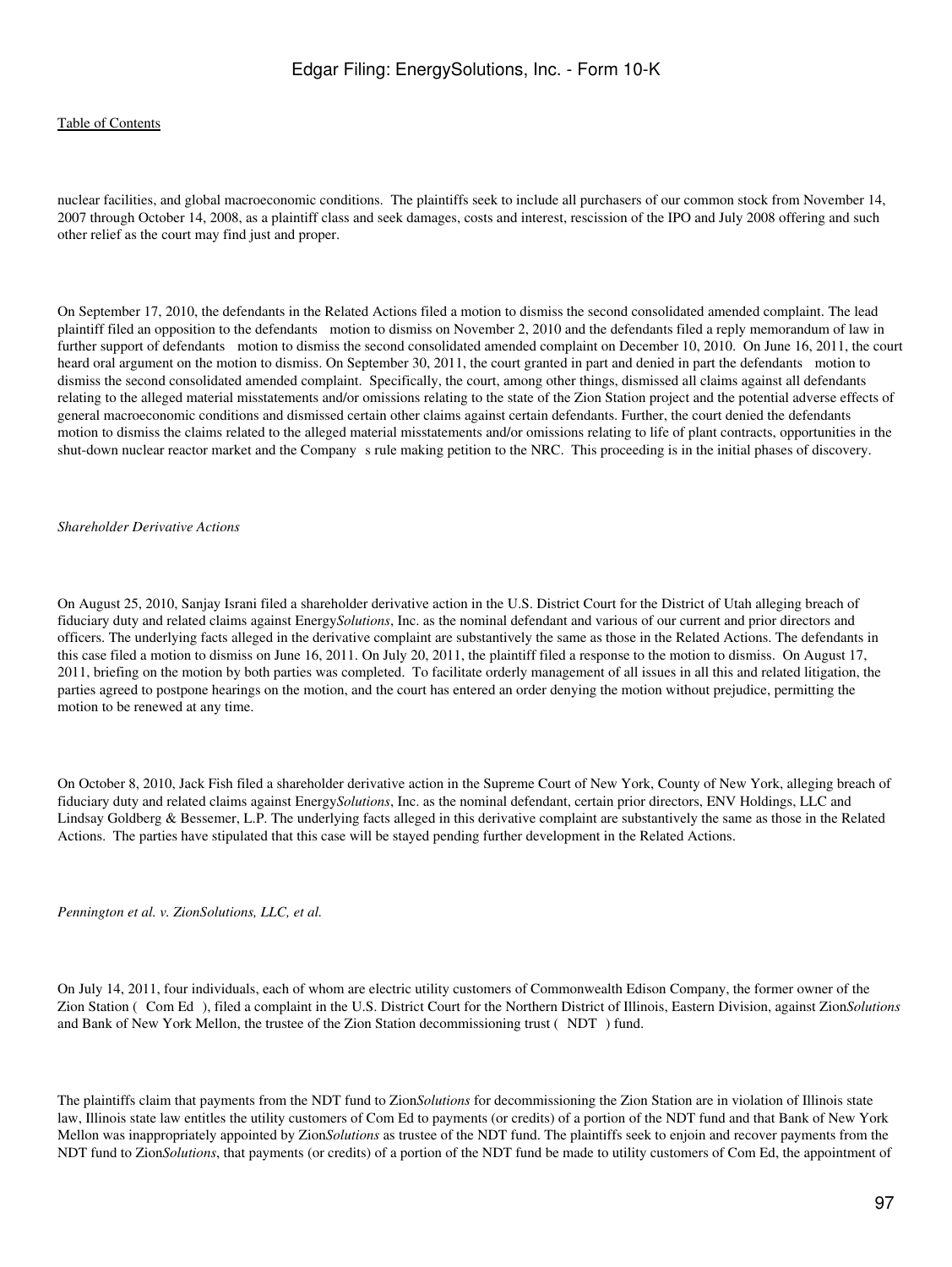a new trustee over the NDT fund, an accounting from Bank of New York Mellon of all assets and expenditures from the NDT fund, and costs and attorneys fees. The plaintiffs also seek class action certification for their claims. On September 13, 2011, the defendants filed a motion to dismiss the plaintiffs claims. The motion has been fully briefed and submitted to the court for a decision. No decision has been rendered by the court.

We believe the legal claims alleged against the Company in the complaints described above are without merit and we intend to vigorously defend these actions.

*EnergySolutions, LLC v. Ingen VK, LLC, et al.*

On March 31, 2011, the Company filed suit against Ingen VK, LLC and Bryan Melchior in the Third Judicial District of the State of Utah. In the complaint, the Company sought for declaratory judgment determining that a certain agreement between Ingen VK and the Company (the Ingen Contract) is terminated and/or invalid. The Company also sought related damages and other remedies. Bryan Melchior, a former employee of the Company, negotiated the Ingen Contract on behalf of the Company and is now affiliated with Ingen VK. The complaint alleges that Bryan Melchior engaged in self-dealing and deception when he negotiated the Ingen Contract as an employee of the Company. On April 20, 2011, Ingen VK, Bryan Melchior, Paul Vankomen (a principal of Ingen VK) and BCM Ventures Inc. answered the complaint and filed counterclaims against the Company alleging breach of contract, tortuous interference, violation of state antitrust laws and other causes of action. On June 2, 2011, the Company filed a motion for partial summary judgment which the court granted from the bench on September 1, 2011. In granting the Companys motion, the court ruled that the Ingen Contract was invalid, and the parties subsequently settled the case. The suit was dismissed by the court in December 2011.

**Item 4. Mine Safety Disclosures.**

Not applicable.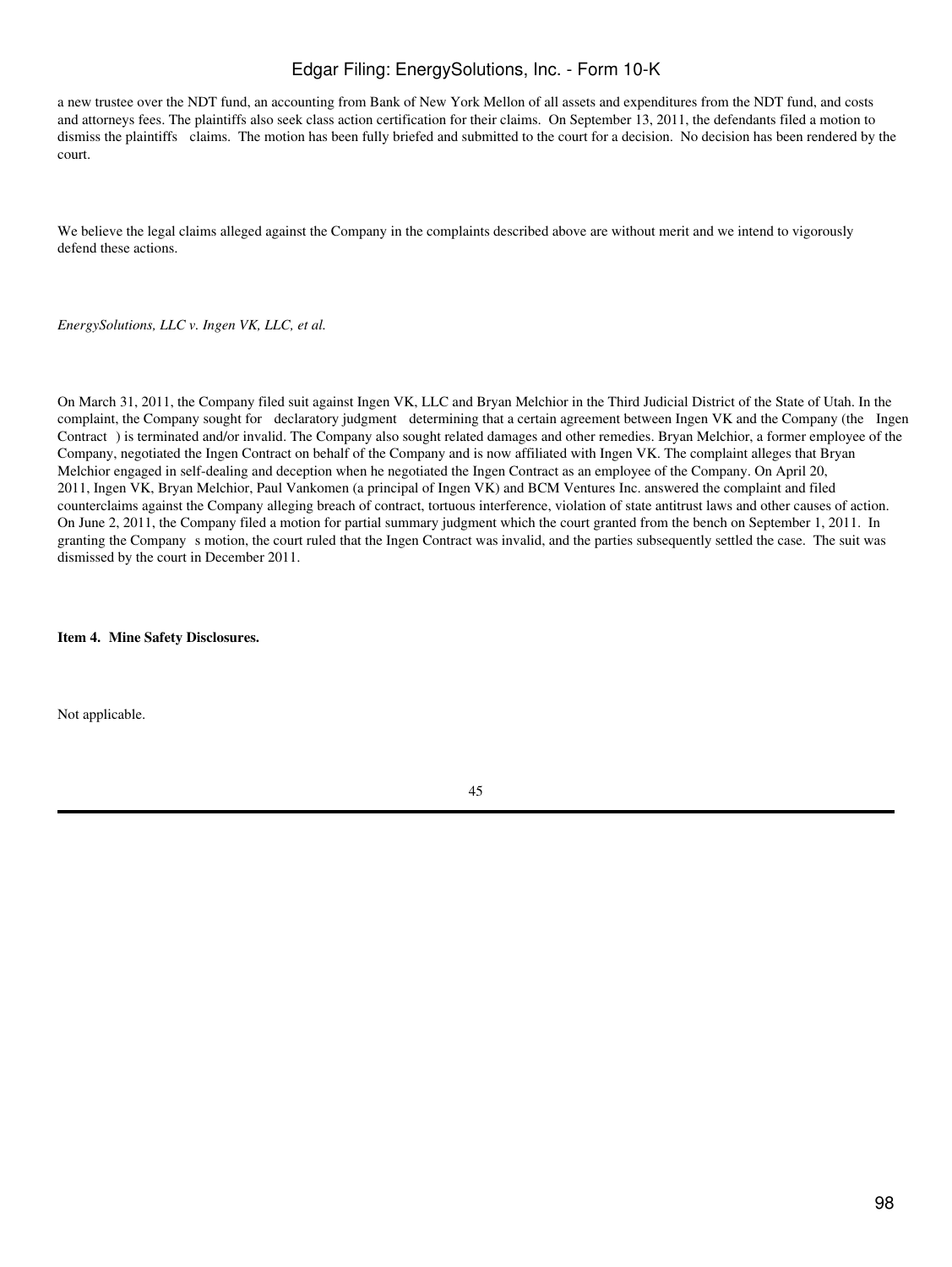### **PART II**

### Item 5. Market for Registrant s Common Equity, Related Stockholder Matters and Issuer Purchases of Equity Securities.

#### **Price Range of Common Stock**

Our common stock began trading on the NYSE under the symbol ES on November 15, 2007. The price range per share of common stock presented below represents the highest and lowest sales prices for our common stock on the NYSE for each full quarterly period within the two most recent fiscal years:

|                       | <b>Highest</b> |               | Lowest |      |
|-----------------------|----------------|---------------|--------|------|
| 2010                  |                |               |        |      |
| First Quarter         | \$<br>9.34     | <sup>\$</sup> |        | 5.22 |
| <b>Second Quarter</b> | \$<br>7.75     | <sup>\$</sup> |        | 5.03 |
| Third Quarter         | \$<br>5.75     | S             |        | 4.35 |
| <b>Fourth Quarter</b> | \$<br>5.74     | <sup>\$</sup> |        | 4.52 |
|                       |                |               |        |      |
|                       |                |               |        |      |
| 2011                  |                |               |        |      |
| <b>First Quarter</b>  | \$<br>7.23     | \$            |        | 5.32 |
| <b>Second Quarter</b> | \$<br>6.10     | <sup>\$</sup> |        | 4.53 |
| Third Quarter         | \$<br>5.29     | S             |        | 2.90 |
| <b>Fourth Quarter</b> | \$<br>4.10     | <sup>\$</sup> |        | 2.76 |

### **Holders**

As of March 12, 2012, there were 91 stockholders of record and approximately 36,500 beneficial stockholders.

#### **Dividends**

During the year ended December 31, 2009 and through the third quarter of 2010, we paid quarterly dividends of \$0.025 per share. During the third quarter of 2010, following an in-depth review of our uses of capital, we determined that the capital previously allocated for the payment of common stock dividends would be better utilized for debt reduction and reinvesting in the business to support our internal growth and improve our ability to deliver financial results that will benefit all of our stockholders. Therefore, the dividend paid in the third quarter of 2010 was the last dividend paid under this policy. The declaration and payment of future dividends to holders of our common stock will be at the discretion of our board of directors and will depend on many factors, including our results of operations, financial condition, liquidity requirements, restrictions that may be imposed by applicable law, and our contracts and other factors deemed relevant by our board of directors.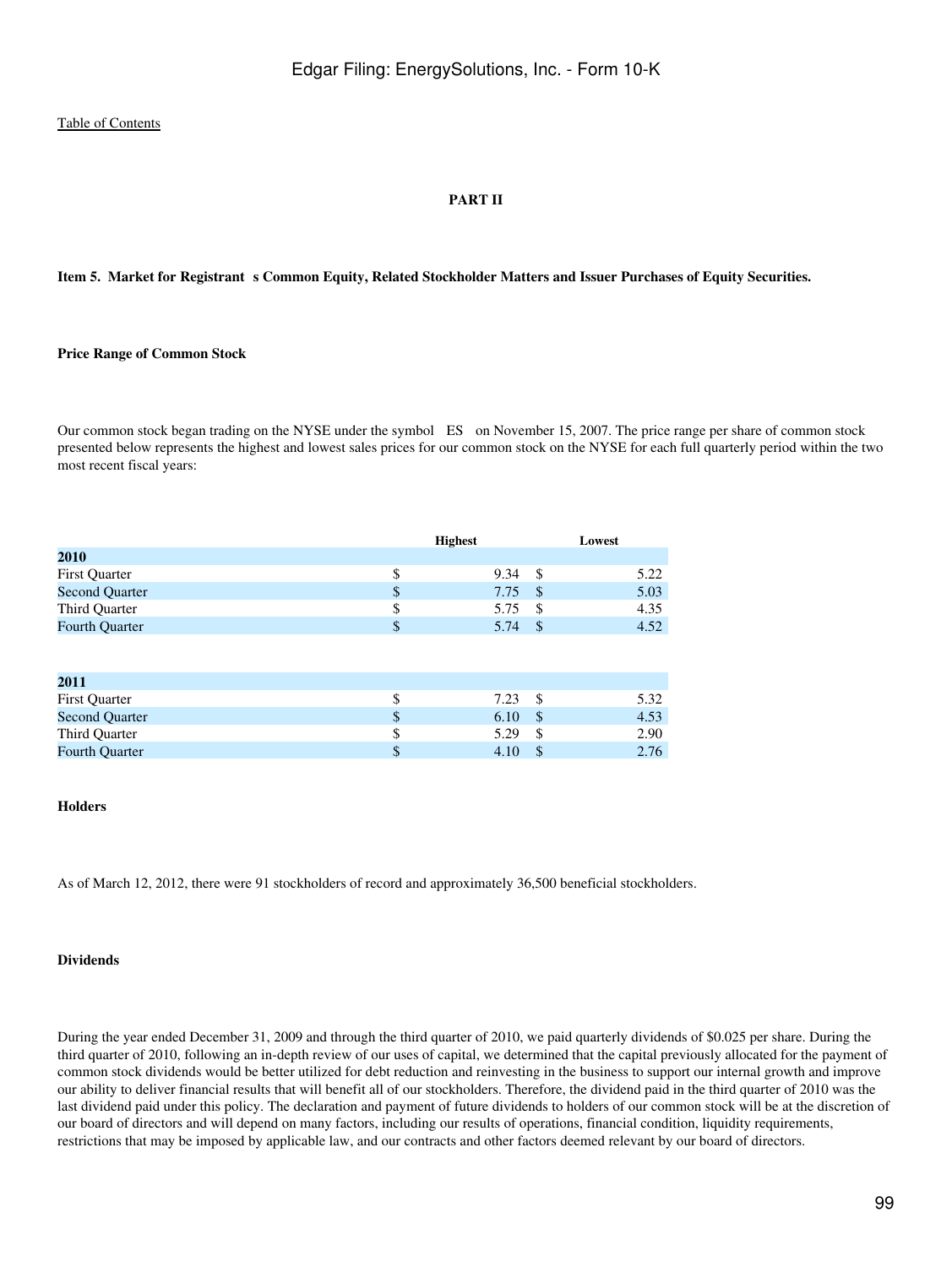## **Securities Authorized for Issuance under Equity Compensation Plans**

See Part III, Item 12 of this report for disclosure relating to our equity compensation plans. Such information will be included in our proxy statement for our 2012 annual meeting of stockholders (the 2012 Proxy Statement), which is incorporated herein by reference.

### **Purchases of Equity Securities by the Issuer and Affiliated Purchasers**

None.

### **Performance Graph**

The following graph compares the cumulative 49-month total return to shareholders of Energy*Solutions*, Inc. s common stock with the cumulative total returns of the S&P Midcap 400 Index and the Dow Jones U.S. Heavy Construction Index. The graph tracks the performance of a \$100 investment in our common stock and in each of the indexes (with the reinvestment of all dividends) from November 15, 2007 to December 31, 2011. The stock price performance included in the graph is not necessarily indicative of future stock price performance.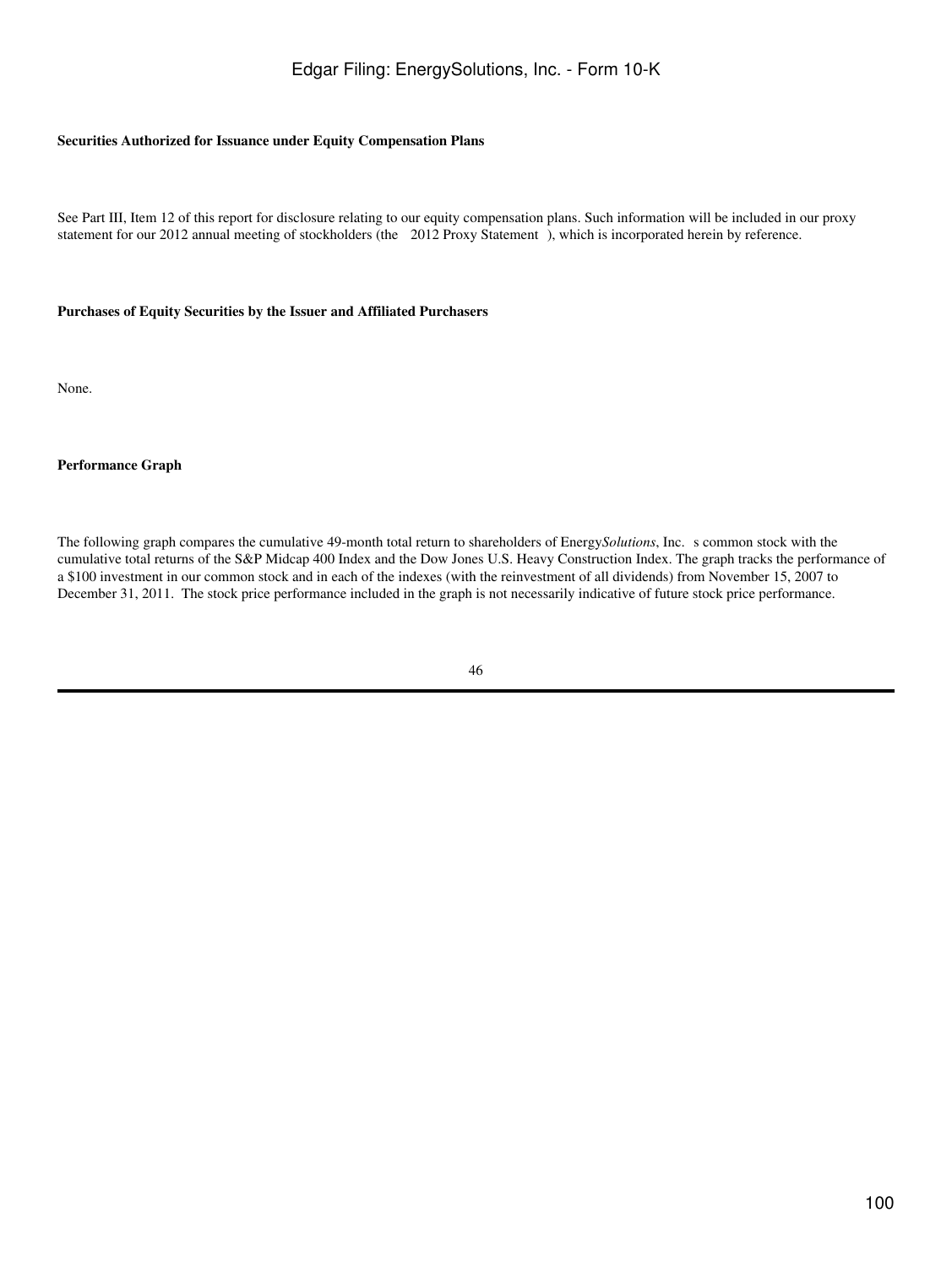## **COMPARISON OF 49 MONTH CUMULATIVE TOTAL RETURN\***

Among Energy*Solutions*, Inc., The S&P Midcap 400 Index

And The Dow Jones U.S. Heavy Construction Index

| 40.88    |
|----------|
|          |
| 78.66    |
|          |
| 53.73    |
|          |
| 12/31/11 |
| 13.93    |
| 103.33   |
|          |
| 51.71    |
|          |

\* \$100 invested on November 15, 2007 in stock or October 31, 2007 in index, including the reinvestment of dividends. Fiscal year ending December 31.

### **Item 6. Selected Financial Data**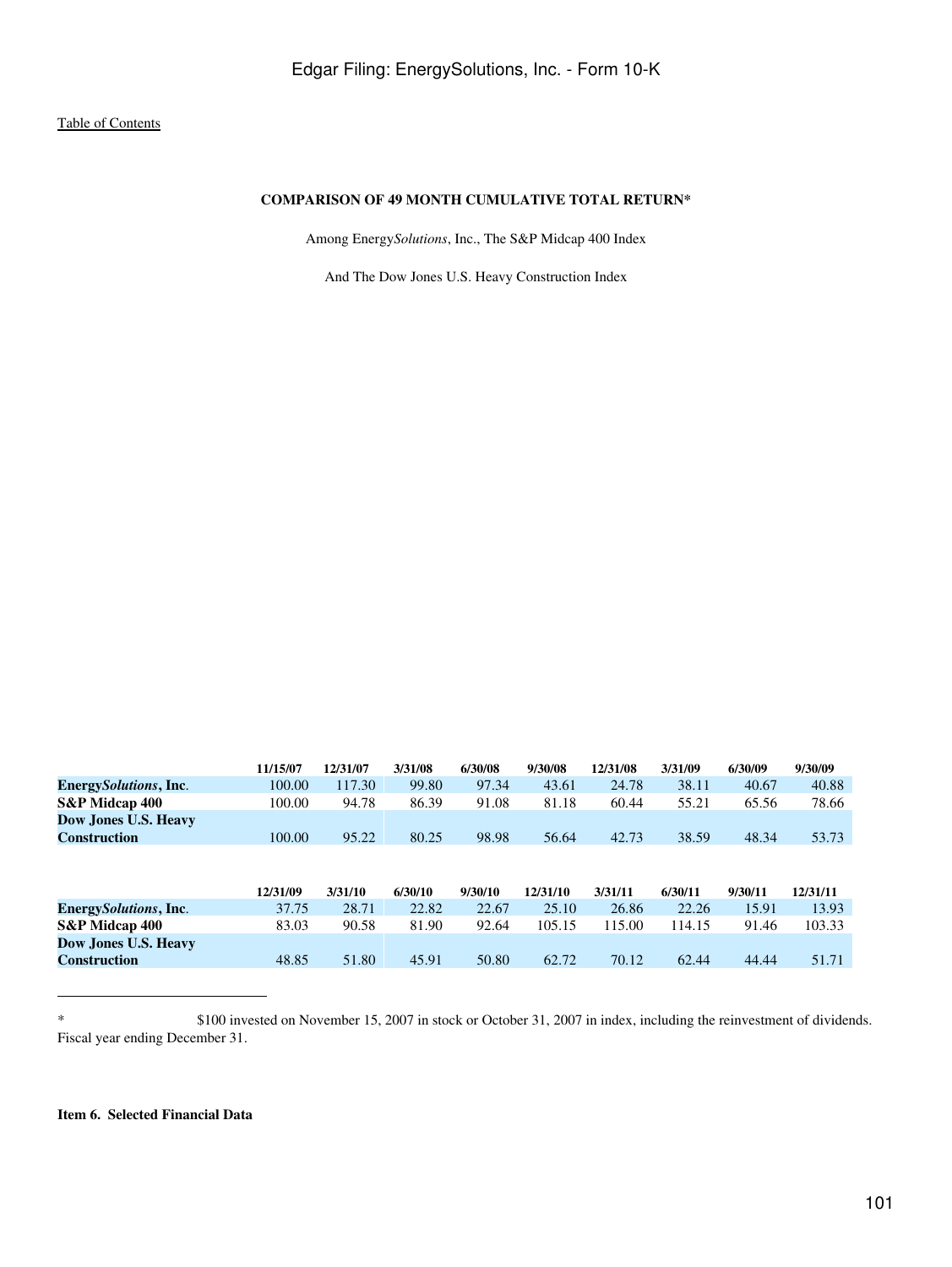The following table presents selected financial data for our business as of the dates and for the periods indicated. The financial data as of and for the periods presented was derived from the audited consolidated financial statements of Energy*Solutions*, Inc. or Energy*Solutions*, LLC prior to our initial public offering at which time Energy*Solutions*, LLC became a wholly owned subsidiary of Energy*Solutions*, Inc. The financial data as of December 31, 2009, 2008 and 2007 and for the years ended December 31, 2008 and 2007 have been derived from audited consolidated financial statements that are not included within this Annual Report on Form 10-K. The financial data as of December 31, 2011 and 2010 and for the years ended December 31, 2011, 2010 and 2009 have been derived from audited consolidated financial statements that are included within this Annual Report on Form 10-K. This selected financial data should be read in conjunction with Management s Discussion and Analysis of Financial Condition and Results of Operations in Item 7 of this Annual Report on Form 10-K, which includes a discussion of factors that materially affect the comparability of the information presented, and in conjunction with consolidated financial statements and related notes included in Item 15 of this Annual Report on Form 10-K.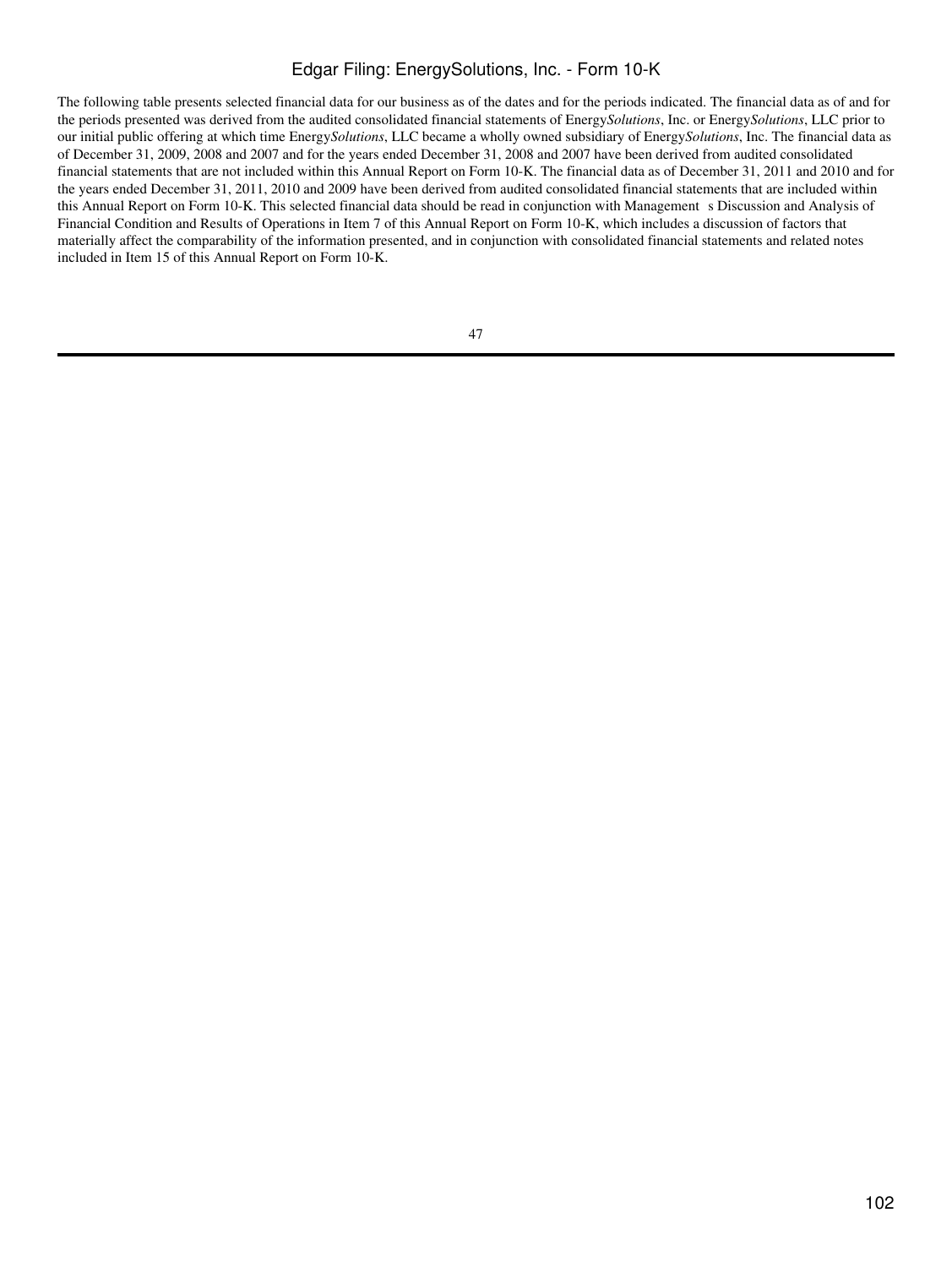|                                       | <b>Years Ended December 31,</b>                      |            |                           |           |      |           |    |           |             |           |
|---------------------------------------|------------------------------------------------------|------------|---------------------------|-----------|------|-----------|----|-----------|-------------|-----------|
|                                       |                                                      | 2011       |                           | 2010      |      | 2009      |    | 2008      |             | 2007(1)   |
|                                       | (in thousands of dollars, except for per share data) |            |                           |           |      |           |    |           |             |           |
| <b>Statement of operations data:</b>  |                                                      |            |                           |           |      |           |    |           |             |           |
| Revenue                               | \$                                                   | 1,815,514  | \$                        | 1,752,042 | \$   | 1,623,893 | \$ | 1,791,631 | \$          | 1,092,613 |
| Gross profit                          |                                                      | 79,688     |                           | 199,176   |      | 215,661   |    | 247,193   |             | 196,527   |
| Income (loss) from operations(2)      |                                                      | (215, 595) |                           | 44,112    |      | 97,915    |    | 120,930   |             | 75,952    |
| Net income (loss) attributable to     |                                                      |            |                           |           |      |           |    |           |             |           |
| <b>EnergySolutions</b>                |                                                      | (196, 181) |                           | (22,001)  |      | 50,832    |    | 45,181    |             | (8,899)   |
| Net income (loss) per share data:     |                                                      |            |                           |           |      |           |    |           |             |           |
| <b>Basic</b>                          | \$                                                   | (2.21)     | $\boldsymbol{\mathsf{S}}$ | (0.25)    | \$   | 0.58      | \$ | 0.51      | $\sqrt{\ }$ | (0.79)    |
| Diluted                               |                                                      | (2.21)     |                           | (0.25)    |      | 0.57      |    | 0.51      |             | (0.79)    |
| Number of shares used in per share    |                                                      |            |                           |           |      |           |    |           |             |           |
| calculations (in thousands):          |                                                      |            |                           |           |      |           |    |           |             |           |
| <b>Basic</b>                          |                                                      | 88,819     |                           | 88,538    |      | 88,318    |    | 88,304    |             | 11,274    |
| Diluted                               |                                                      | 88,819     |                           | 88,538    |      | 88,436    |    | 88,311    |             | 11,274    |
| Cash dividends declared per common    |                                                      |            |                           |           |      |           |    |           |             |           |
| share                                 | \$                                                   |            | \$                        | 0.075     | \$   | 0.10      | \$ | 0.10      | \$          |           |
| Pro forma net income (loss) per share |                                                      |            |                           |           |      |           |    |           |             |           |
| data (unaudited)(3):                  |                                                      |            |                           |           |      |           |    |           |             |           |
| <b>Basic</b>                          |                                                      |            |                           |           |      |           |    |           | \$          | 0.02      |
| Diluted                               |                                                      |            |                           |           |      |           |    |           |             | 0.02      |
| Number of shares used in per share    |                                                      |            |                           |           |      |           |    |           |             |           |
| calculations (in thousands):          |                                                      |            |                           |           |      |           |    |           |             |           |
| <b>Basic</b>                          |                                                      |            |                           |           |      |           |    |           |             | 76,748    |
| Diluted                               |                                                      |            |                           |           |      |           |    |           |             | 77,156    |
| Other data:                           |                                                      |            |                           |           |      |           |    |           |             |           |
| Amortization of intangible assets(4)  | \$                                                   | 26,032     | \$                        | 25,686    | \$   | 25,271    | \$ | 28,250    | \$          | 24,147    |
| Capital expenditures(5)               |                                                      | 28,585     |                           | 17,034    |      | 24,389    |    | 26,629    |             | 13,312    |
| <b>Balance sheet data:</b>            |                                                      |            |                           |           |      |           |    |           |             |           |
| Working capital(6)                    | \$                                                   | 144,227    | \$                        | 153,615   | $\$$ | 120,238   | \$ | 92,550    | $\$$        | 69,739    |
| Cash and cash equivalents             |                                                      | 77,213     |                           | 60,192    |      | 15,913    |    | 48,448    |             | 36,366    |
| <b>Total assets</b>                   |                                                      | 3,020,784  |                           | 3,425,499 |      | 1,511,175 |    | 1,550,712 |             | 1,624,950 |
| Total debt(7)                         |                                                      | 812,734    |                           | 840,160   |      | 524,111   |    | 566,757   |             | 606,967   |

(1) Includes the results of operations of Parallax, RSMC, NUKEM and Monserco from the dates of their acquisitions in January 2007, June 2007, July 2007 and December 2007, respectively.

(2) Income (loss) from operations for the year ended December 31, 2011 includes an ARO cost estimate adjustment for the Zion Station project in the amount of \$94.9 million for which no corresponding revenue was recognized and a non-cash write-off of goodwill in the amount of \$174.0 million. Income (loss) from operations for the year ended December 31, 2010 includes an ARO cost estimate adjustment for the Zion Station project in the amount of \$4.8 million for which no corresponding revenue was recognized and a non-cash write-off of goodwill in the amount of \$35.0 million.

(3) We have reflected pro forma income tax expense of \$1.0 million for the year ended December 31, 2007, to reflect our estimated income tax expense had we been a fully taxable entity in that year.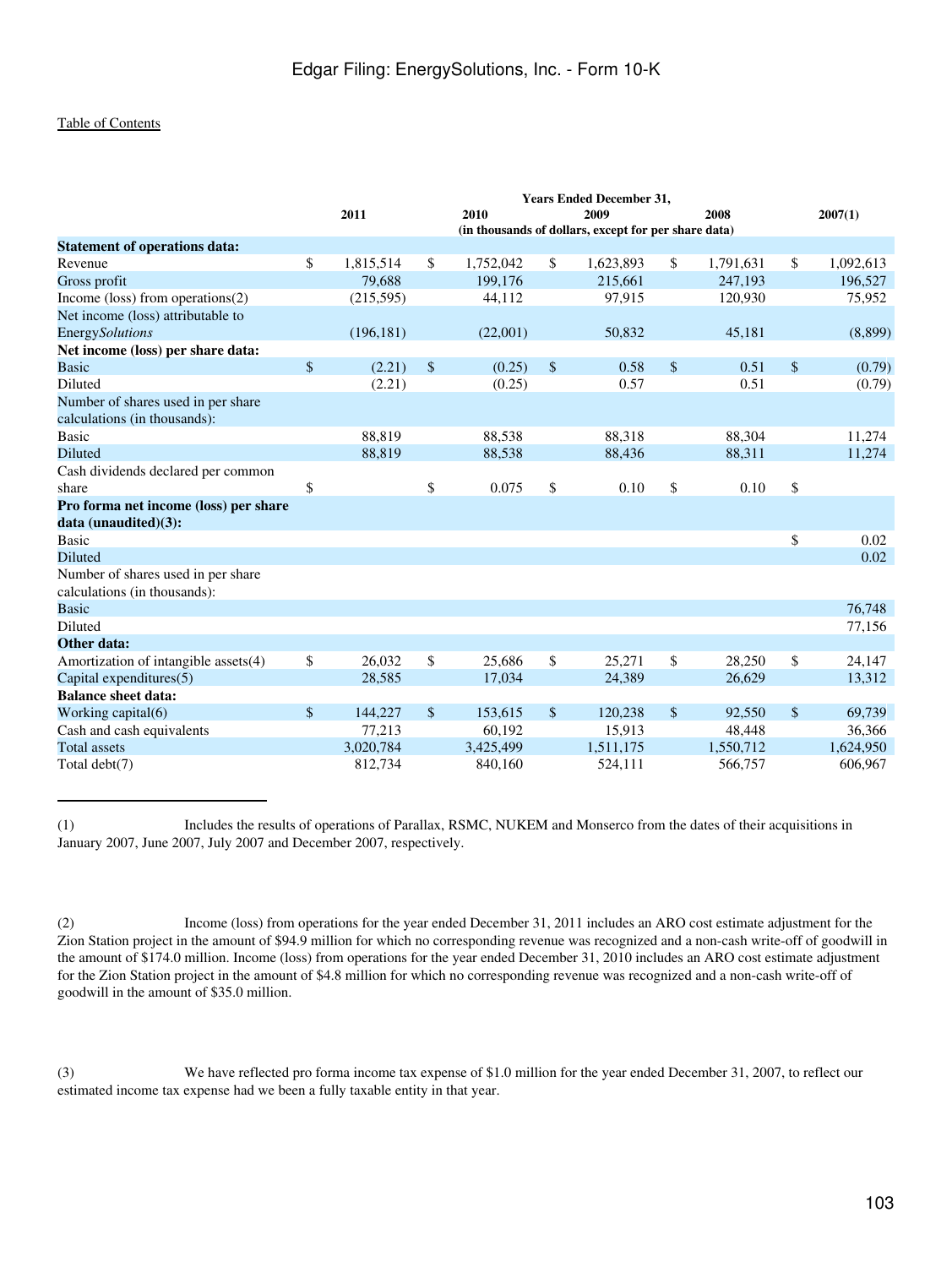(4) Represents the non-cash amortization of intangible assets such as permits, technology, customer relationships and non-compete agreements acquired through the acquisition of our predecessor Envirocare of Utah, LLC in 2005 and our acquisitions of BNGA and Duratek in 2006 and RSMC in 2007. Portions of this non-cash amortization expense are included in both cost of revenue and selling, general and administrative expenses. Intangible assets and goodwill related to the acquisition of RSMC are denominated in foreign currency.

(5) We completed several significant capital improvements in 2011, 2010, 2009 and 2008, including the purchase of transportation equipment and investments in facility improvements and office buildouts during 2011, the purchase of software and capitalization of implementation costs for a new enterprise resource planning system (Oracle EBS R12) in 2009 and 2010, and the purchase of equipment required for the Atlas mill tailings contract in 2008 and 2009. See Management s Discussion and Analysis of Financial Condition and Results of Operations Liquidity and Capital Resources Capital Expenditures.

(6) Consists of current assets, less current liabilities.

(7) Total debt as of December 31, 2011 and 2010, includes debt associated with \$310.3 million and \$310.3 million, respectively, of cash held on account to collateralize outstanding letters of credit.

### Item 7. Management s Discussion and Analysis of Financial Condition and Results of Operation.

*The following discussion and analysis of the financial condition and results of our operations should be read together with the consolidated financial statements and the related notes of EnergySolutions included elsewhere in this*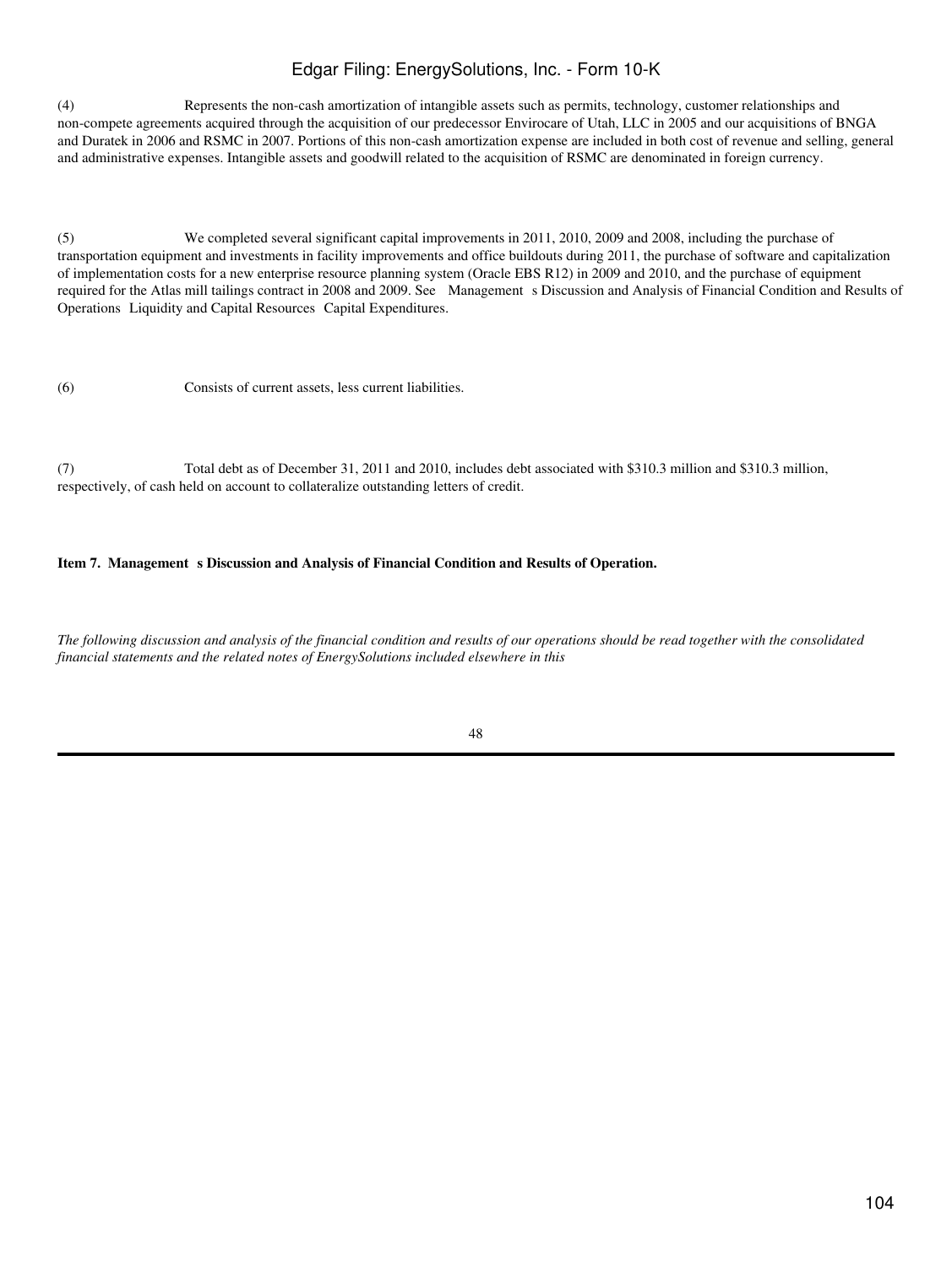*Annual Report on Form 10-K. This discussion contains forward-looking statements, that are based on current expectations and related to future events and our future financial performance, and that involve risks and uncertainties. Our actual results may differ materially from those anticipated in these forward-looking statements as a result of many factors, including those set forth under Risk Factors.*

### **Overview**

We are a leading provider of a broad range of nuclear services to government and commercial customers who rely on our expertise to address their needs throughout the lifecycle of their nuclear operations. Our broad range of nuclear services includes engineering, in-plant support services, spent nuclear fuel management, decontamination and decommissioning (D&D) services, operation of nuclear reactors, logistics, transportation, processing, and LLRW disposal. We derive almost 100% of our revenue from the provision of nuclear services.

We provide our services through two customer groups: the Government Group and the Global Commercial Group. Within the Global Commercial Group, we provide services through three operating business divisions: Commercial Services, Logistics, Processing and Disposal (LP&D) and International. Our Government Group provides services to United States (U.S.) government customers for the management and operation (M&O), and/or clean-up of facilities with radioactive materials. Our Government Group customers are individual offices, departments and administrations within the U.S. Department of Energy (DOE) and the U.S. Department of Defense (DOD). Our Commercial Services operations provide a broad range of on-site services, including D&D services and comprehensive long-term stewardship D&D work for shut-down nuclear power plants and similar operations, to commercial customers. Our commercial customers include power and utility companies, pharmaceutical companies, research laboratories, universities, industrial facilities, state agencies and other commercial entities that are involved with nuclear materials as well as state agencies in the U.S. Our LP&D operations provide a broad range of logistics, transportation, processing and disposal services to both government and commercial customers. Our LP&D division also operates our facilities for the processing and disposal of radioactive materials, including our facility in Clive, Utah, four facilities in Tennessee, and two facilities in Barnwell, South Carolina. Our International division derives revenue primarily through contracts with the Nuclear Decommissioning Authority (NDA) in the United Kingdom (U.K.) to operate, manage and decommission ten Magnox sites with twenty-two nuclear reactors. In addition, our International division also provides turn-key services and sub-contract services for the treatment, processing, storage and disposal of radioactive waste from nuclear sites and non-nuclear facilities such as hospitals, research facilities and other manufacturing and industrial facilities.

In September 2010, we entered into an arrangement with Exelon to decommission and dismantle the Zion Station nuclear power plant that ceased operation in 1998. Pursuant to the arrangement, we acquired from Exelon the Zion Station nuclear decommissioning trust (NDT) fund which serves as the sole source of funding for the project. The profitability of the Zion Station project is a function of project cost management and NDT fund earnings performance. The elements of the project s profitability are principally composed of (i) profit margins we anticipate realizing from the transportation and disposal of LLRW from the project, (ii) reimbursement for an allocated portion of corporate general and administrative overhead, and (iii) fees we expect to earn from management of the project. In order to complete the project profitably, we must successfully manage project costs and achieve sufficient earnings on the NDT fund to meet the overall project budget, which is expected to approach \$1.0 billion over the life of the project.

Over the ten-year term of the Zion Station project, we will perform periodic comprehensive reviews and assessments of project milestones, schedules, costs and related projected decommissioning trust fund values (a Schedule and Cost Update), which is standard for all such long-term projects. In February 2012, we completed our first Schedule and Cost Update, the findings and results of which are as follows:

• Total projected project costs have increased from the original budgeted amounts, due primarily to increased regulatory requirements and resulting higher estimates for site security, and to heightened projections for final site characterization and radiation protection.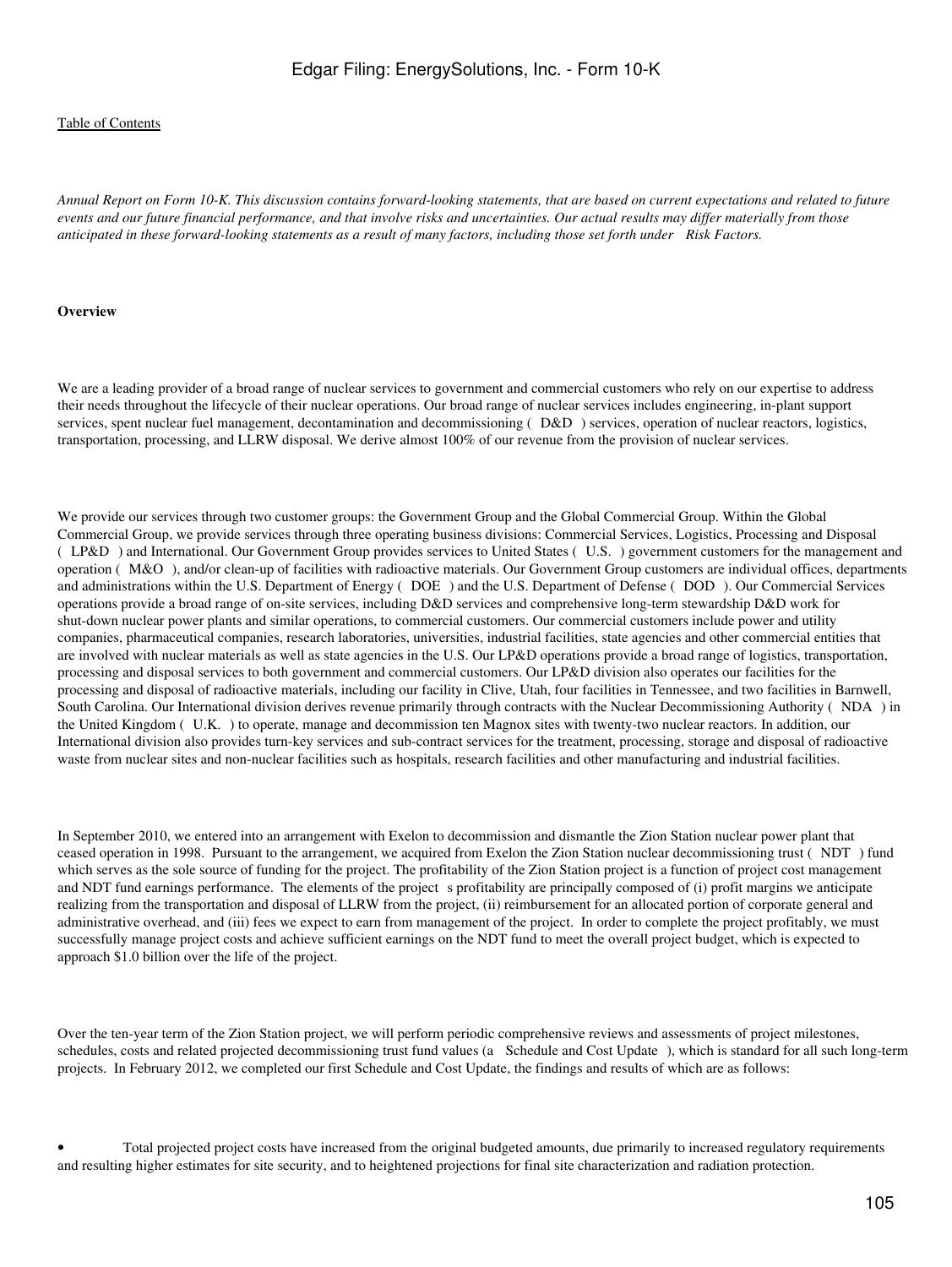- NDT fund investment earnings have outperformed initial projections to date.
- The profit margin of the project is currently estimated to range from approximately 10% to 15%.

• Opportunities have been identified in the updated project budget for cost reduction across various operational activities which, if successfully executed, would enhance the project s profitability.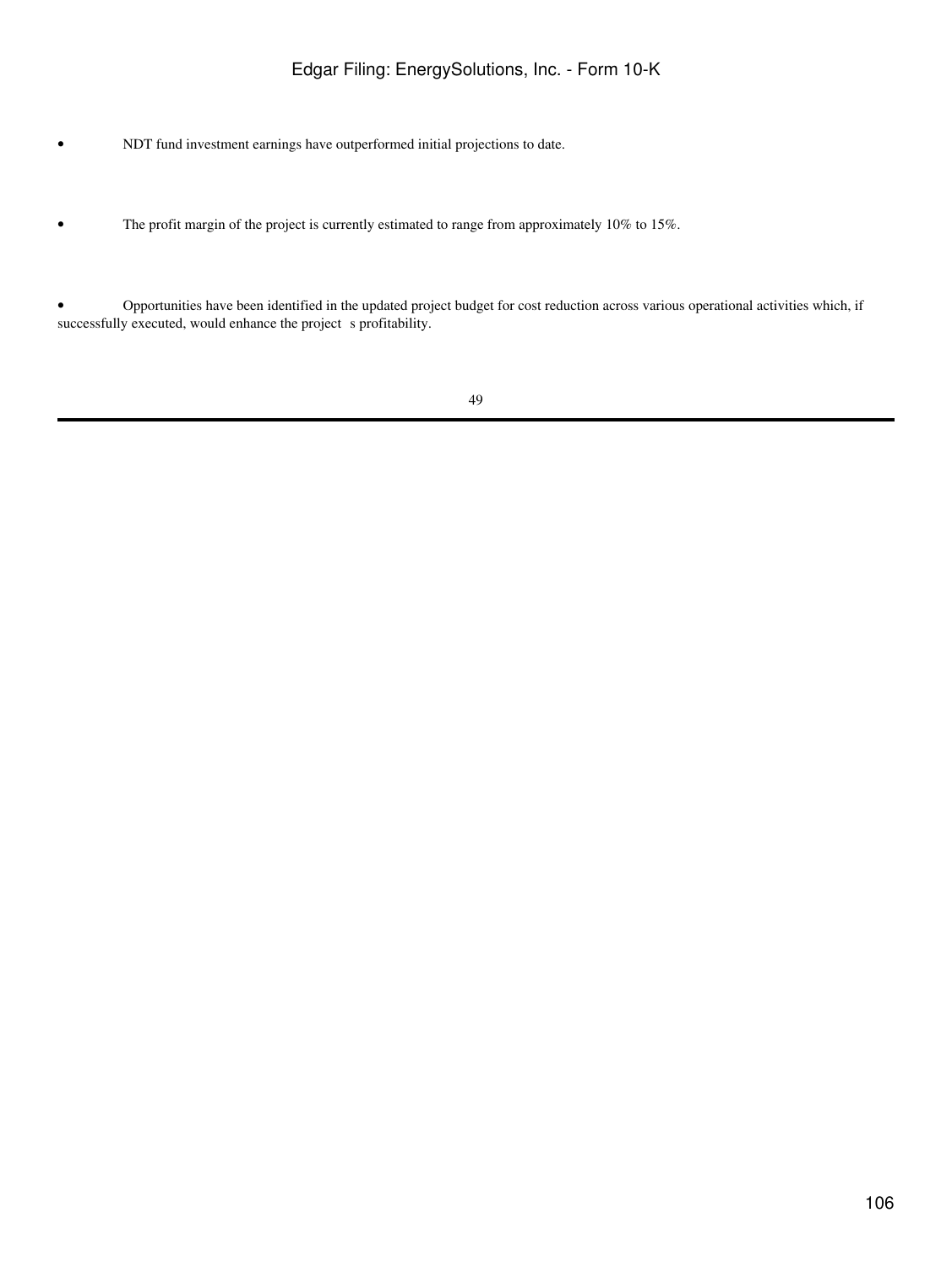• The project is approximately six months ahead of schedule and is delivering excellent technical and safety performance.

• Due to the accelerated progress on the project and the completion of over 1,400 project purchase orders, current and future project cost risks and uncertainties have been significantly reduced.

The project s tracking and cost estimation systems have been upgraded and will serve as improved tools for future schedule optimization, cost reduction and project management.

The foregoing projections, expectations and estimates, together with all other forward-looking statements regarding the project, are based upon current assumptions and are subject to various risks and uncertainties. Our actual results may differ materially from those anticipated in these forward-looking statements. See Item 1A. Risk Factors Our license stewardship arrangement with Exelon exposes us to significant financial *risks and The future performance of the Zion Station project is subject to various risks and uncertainties.*

For financial reporting purposes, the Zion Station project is subject to the ARO method of accounting. Measurement of the ARO follows ASC 410-20 accounting guidance, including the recognition of accretion expense, reassessment of the remaining liability using our estimated cost to complete the project plus a profit margin, and recognition of the ARO gain as the obligation is settled. Accretion expense and the ARO gain are recorded within cost of revenue. Any change to the ARO as a result of cost estimate changes is also recorded within cost of revenue. As a result of the Schedule and Cost Update, we included in cost of revenue for the fourth quarter of 2011 a charge in the amount of \$94.9 million, which consisted of project cost estimate changes, related accretion expense and other ARO accounting adjustments. This charge is included in cost of revenue of our Commercial Services operations within our Global Commercial Group. For further discussion of the Zion Station project ARO accounting, see Note 11 to our consolidated financial statements included within this Annual Report on Form 10-K. For further information regarding the NDT fund and investment earnings performance, see Note 3 to our consolidated financial statements included within this Annual Report on Form 10-K.

Due to adverse stock market conditions that existed during the third and fourth quarter of 2011, our stock price and corresponding market capitalization declined significantly. Given this decline, applicable accounting rules required that we perform an interim goodwill impairment test as of December 31, 2011. As a result of this test, we recorded a non-cash goodwill impairment charge for the Government Group and LP&D reporting units totaling \$174.0 million for the quarter ended December 31, 2011. This non-cash charge reduces goodwill recorded in connection with previous acquisitions and does not impact our overall business operations, cash position, operating cash flow or debt covenants.

As a result of the goodwill impairment charge, we recorded a valuation allowance against certain deferred tax assets. We provide valuation allowances against potential future benefits when, in the opinion of management, based on the weight of available evidence, it is more likely than not that some portion of the deferred tax assets will not be realized. A significant piece of evidence considered was our recent cumulative profitability. Due to the size of the 2011 net operating loss, driven by the goodwill impairment and the ARO charge resulting from the Zion Station project Schedule and Cost Update, we have a cumulative three-year pretax loss position as of December 31, 2011. While we anticipate profitability in the future, the uncertainty inherent in forecasting future performance requires the evidence of past results to outweigh the evidence of future expectations in making the decision to record a valuation allowance. As a result of this analysis, we recorded a valuation allowance of \$29.5 million against certain deferred tax assets for the quarter ended December 31, 2011.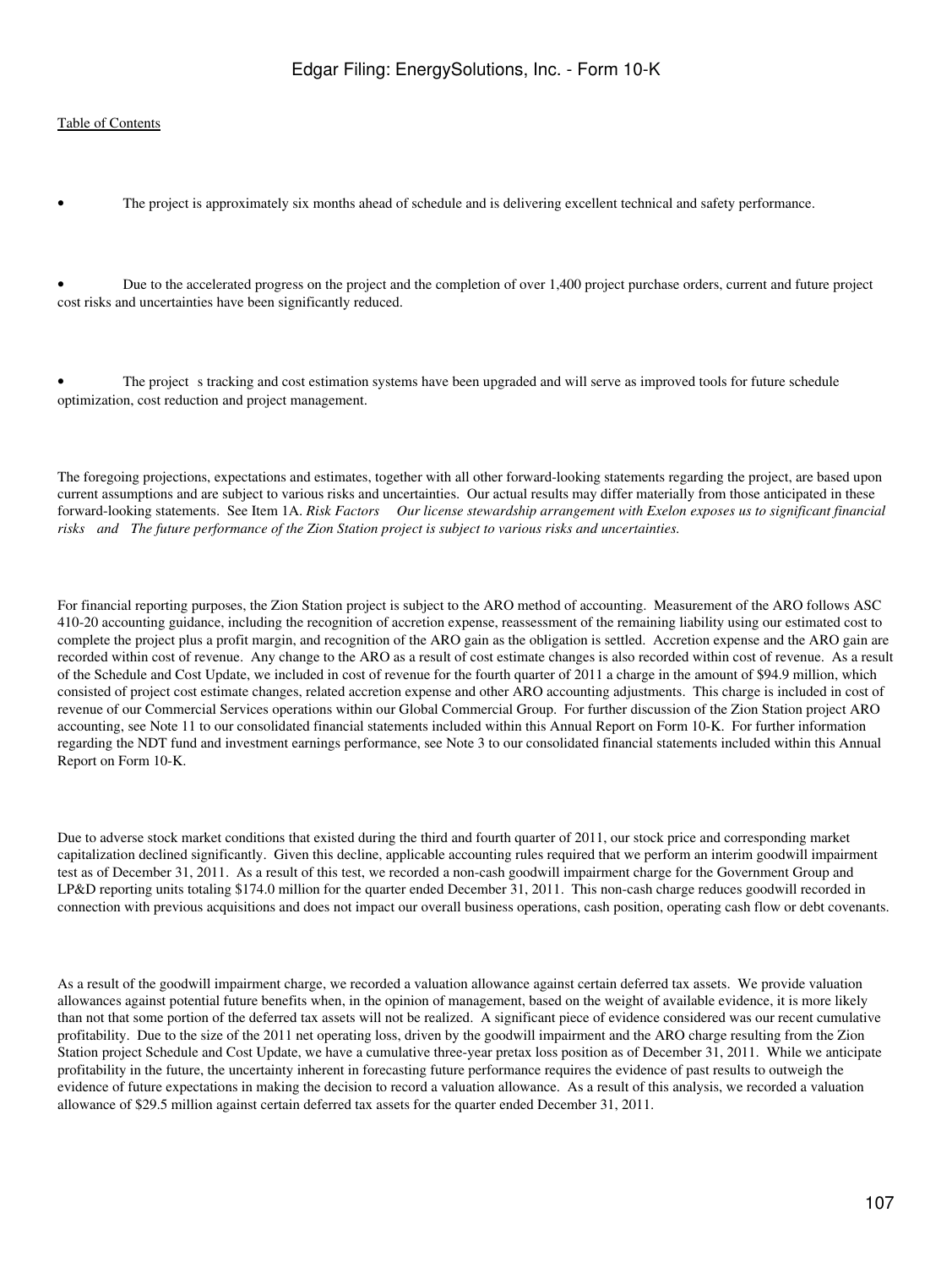As noted above, our results of operations for the year ended December 31, 2011 include an ARO charge of \$94.9 million related to the Schedule and Cost Update for the Zion Station project, a \$174.0 million non-cash charge for the impairment of goodwill and a \$29.5 million non-cash charge for a valuation allowance recorded against certain of our deferred tax assets. Excluding these charges, income from operations in 2011 would have been \$53.3 million, net income would have been \$104.8 million and diluted net income attributable to Energy*Solutions* per share would have been \$1.18.

Our results of operations for year ended December 31, 2010 included a charge of \$4.8 million for an ARO cost estimate change for the Zion Station project and a \$35.0 million non-cash charge for the impairment of goodwill. Excluding these charges, income from operations in 2010 would have been \$83.9 million, net income would have been \$19.9 million and diluted net income attributable to Energy*Solutions* per share would have been \$0.22.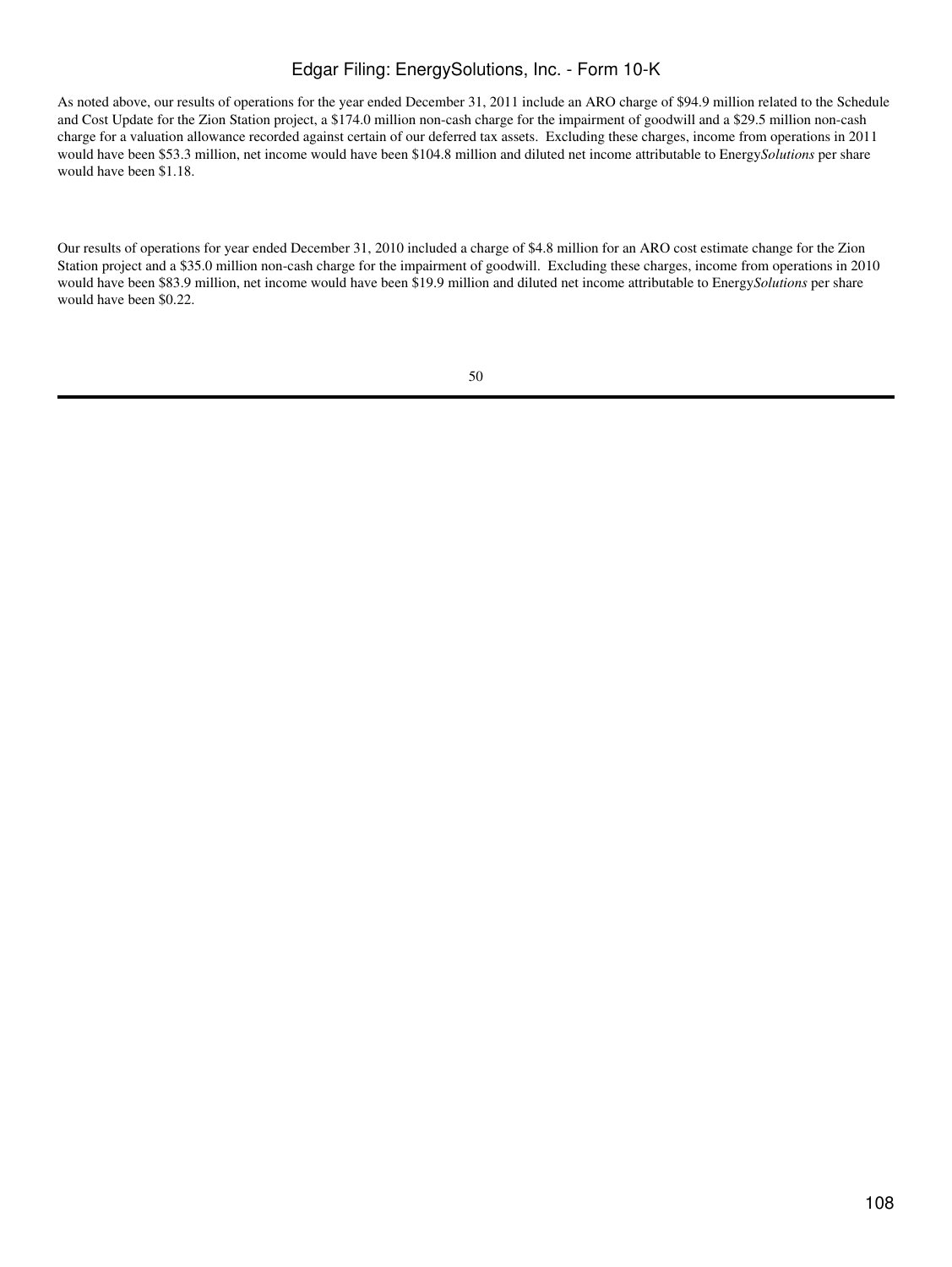#### **Components of Revenue and Expenses**

#### *Revenue and Cost of Revenue*

*Government Group*

We generate revenue in our Government Group primarily from M&O and clean-up services on DOE and DOD sites that have radioactive materials. Under Tier 1 contracts, we typically provide services as an integrated member of a prime contract team. Under Tier 2 contracts, we provide services to Tier 1 contractors on a subcontracted basis. Tier 1 contracts often include an award fee in excess of incurred costs, and may also include an incentive fee for meeting contractual targets, milestones, or performance factors.

Historically, the majority of our Government Group revenue has been generated from either Tier 1 cost-reimbursable contracts with award (typically based on a percentage of cost) or incentive (typically success-based) fees, or Tier 2 contracts that are cost-reimbursable, fixed-price, unit-rate, and time and material contracts. When we have provided services as an integrated member of a Tier 1 prime contract team, we have typically entered into contracts with the other members of the team in which we share the award or incentive fees under the customer contract. The revenue characteristics of these contracts are as follows:

• *Tier 1 Contract, Acting as Lead Prime Contractor.* In situations where we act as lead prime contractor in a fee-sharing arrangement, we submit invoices to the customer for recovery of costs incurred in providing project services, and we also submit to the customer the cost-recovery invoices of the other team members that have been submitted to us. Depending on the nature of the contract, we typically recognize as revenue the entire amount of our fee and cost reimbursement as lead prime contractor, and record an expense for the portion of the fee and cost reimbursement that we pay to the other team members in proportion to their respective percentages of the fee-sharing arrangement and costs. As a result, when we act as lead prime contractor, we recognize higher revenue and may realize higher gross profits but lower gross margins than when we do not act as lead prime contractor.

• *Tier 1 Contract, Not Acting as Lead Prime Contractor.* In situations where we do not act as lead prime contractor, we submit invoices to the lead prime contractor for recovery of costs incurred in providing project services, including allocated selling, general and administrative expenses, as allowed by the customer, and we may receive a portion of the fee in direct proportion to our percentage of a fee sharing arrangement. We include in revenue the amount to be received as reimbursement for costs incurred plus the portion of the fee that we will receive. The majority of our Tier 1 contracts have historically fallen into this category.

• *Tier 2 Contract.* Tier 2 contracts are typically discrete, project-driven transactions procured by Tier 1 contractors. The majority of Tier 2 contracts are fixed-price or cost-reimbursable contracts. We generally do not participate in fee-share arrangements as a Tier 2 contractor.

Revenue in our Government Group can fluctuate significantly from period to period because of differences in the timing and size of contract awards in any given period, whether or not we are required to consolidate an entity under a joint venture agreement, and reflect its revenue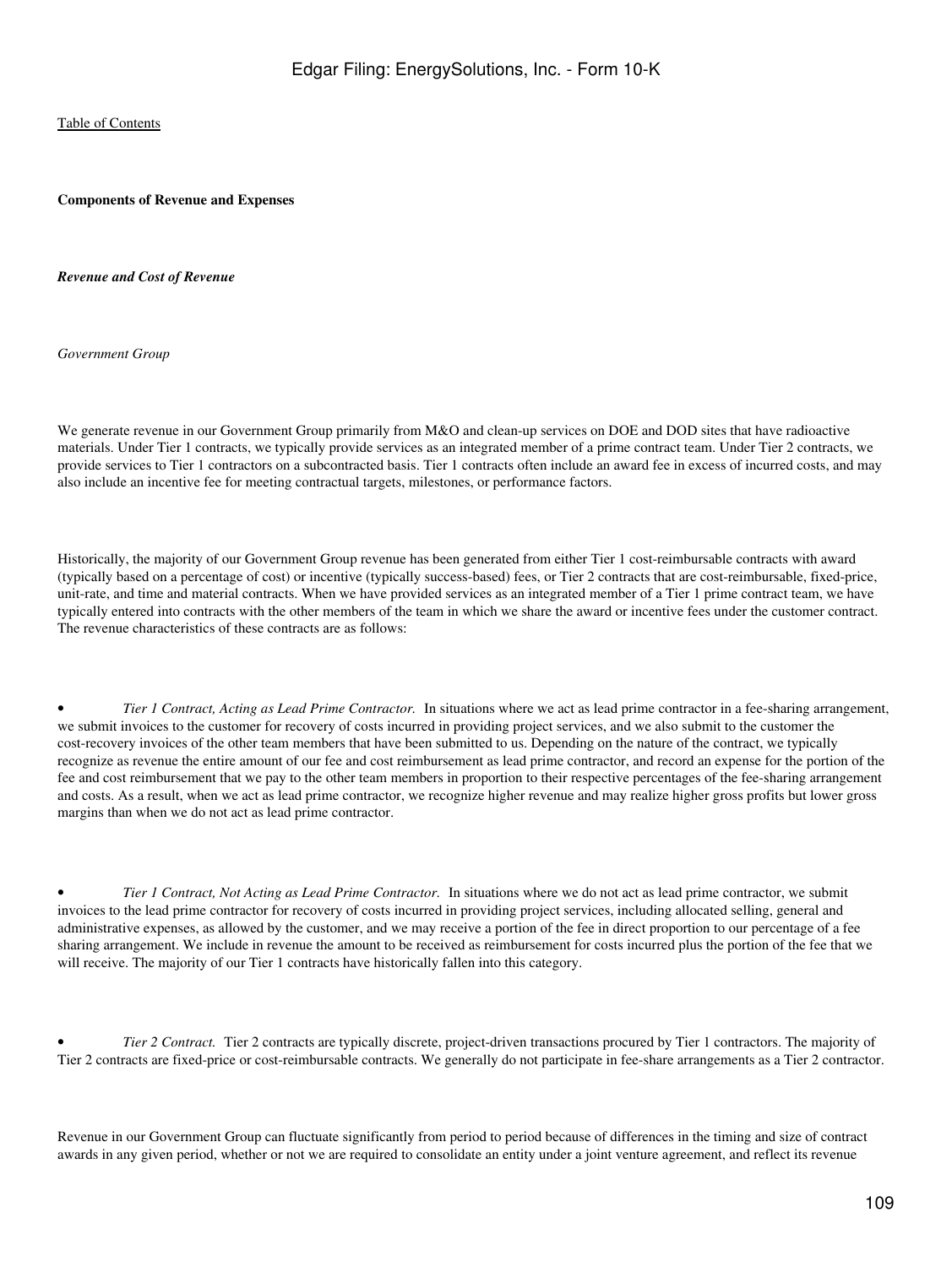within our financial statements, the completion or expiration of large contracts, and delays in congressional appropriations for contracts we have been awarded.

We typically generate revenue in our Government Group pursuant to long-term contracts. The process of bidding for government contracts is extremely competitive and time-consuming. Discussions relating to a potential government contract often begin one or two years before release of a RFP. An additional year or two years may pass between the government s announcement of an RFP and its award of a contract, and an additional several months may pass before we begin to recognize revenue in connection with contracts we are awarded.

Cost of revenue in our Government Group consists primarily of compensation and benefits to employees, outsourcing costs for subcontractor services, costs of goods purchased for use in projects, and travel expenses.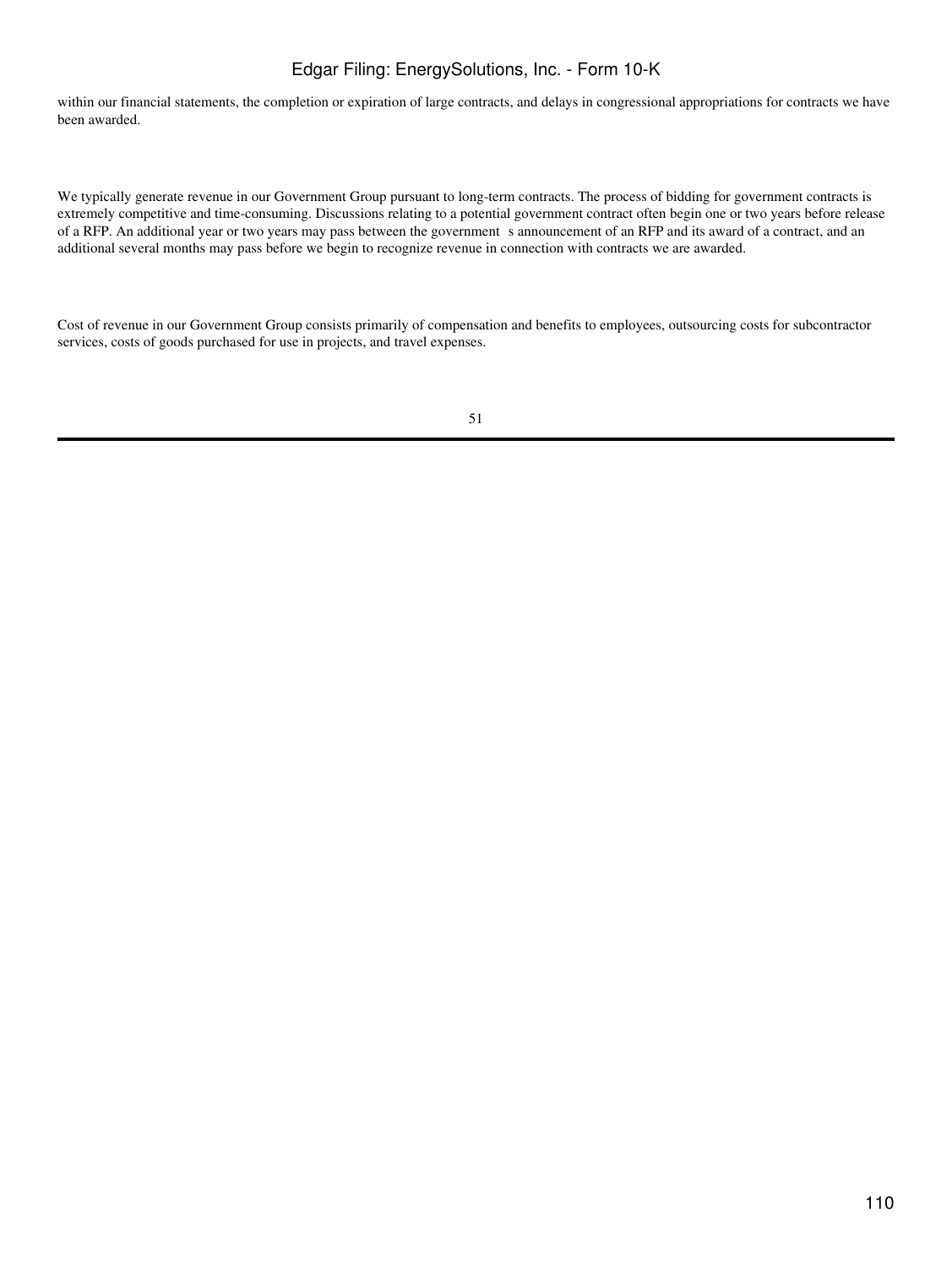*Global Commercial Group*

Within the Global Commercial Group, we provide services through three operating business divisions: Commercial Services, LP&D and International.

*Commercial Services Operations*

We generate revenue in our Commercial Services division through fixed-price, unit-rate, and cost-reimbursable contracts with power and utility companies that operate nuclear power plants and, to a lesser extent, with pharmaceutical companies, research laboratories, universities, industrial facilities and other commercial entities that have nuclear-related operations.

Revenue in our Commercial Services division can fluctuate significantly from period to period because of differences in customer requirements, which depend upon the operating schedules of nuclear reactors, emergency response operations, and other clean-up events. The operating schedules of nuclear reactors are affected by, among other things, seasonality in the demand for electricity, and reactor refueling and maintenance schedules. Power and utility companies typically schedule refueling and maintenance to coincide with periods of reduced power demand periods in the spring and fall. Therefore, our revenue is typically higher during these periods due to the increased demand for our on-site services. Our revenue also fluctuates from period to period as our commercial power and utility customers start or terminate project operations. Revenue from emergency response operations and other clean-up activities may also cause fluctuations in our results due to the unanticipated nature of events that result in these projects.

Revenue in our Commercial Services division also depends on the decisions of our customers to incur expenditures for third-party nuclear services. For example, they may choose to store radioactive materials on site, rather than transporting materials for commercial processing and disposal at third party facilities, such as our Clive, Utah facility. Similarly, customers may defer entering into contracts for D&D services at nuclear plants that have been shut down until such time as they have additional dedicated funds to perform that work.

Cost of revenue in our Commercial Services division consists primarily of compensation and benefits to employees, outsourcing costs for subcontractor services, costs of goods purchased for use in projects, and travel expenses. Cost of revenue also includes the accretion expense related to our Zion ARO, Zion ARO settlement gains or losses as work is performed on the Zion Station decommissioning project, and any changes in cost estimates related to the Zion ARO.

#### *LP&D Operations*

We generate revenue in our LP&D division primarily through unit-rate contracts for the transportation, processing and disposal of radioactive materials. In general, the unit-rate contracts entered into by our LP&D division use a standardized set of purchase order-type contracts containing standard pricing and other terms. By using standardized contracts, we are able to expedite individual project contract negotiations with our customers through means other than formal bidding processes. For example, our life-of-plant contracts provide nuclear power and utility company customers with LLRW and MLLW processing and disposal services for the remaining lives of their nuclear power plants, as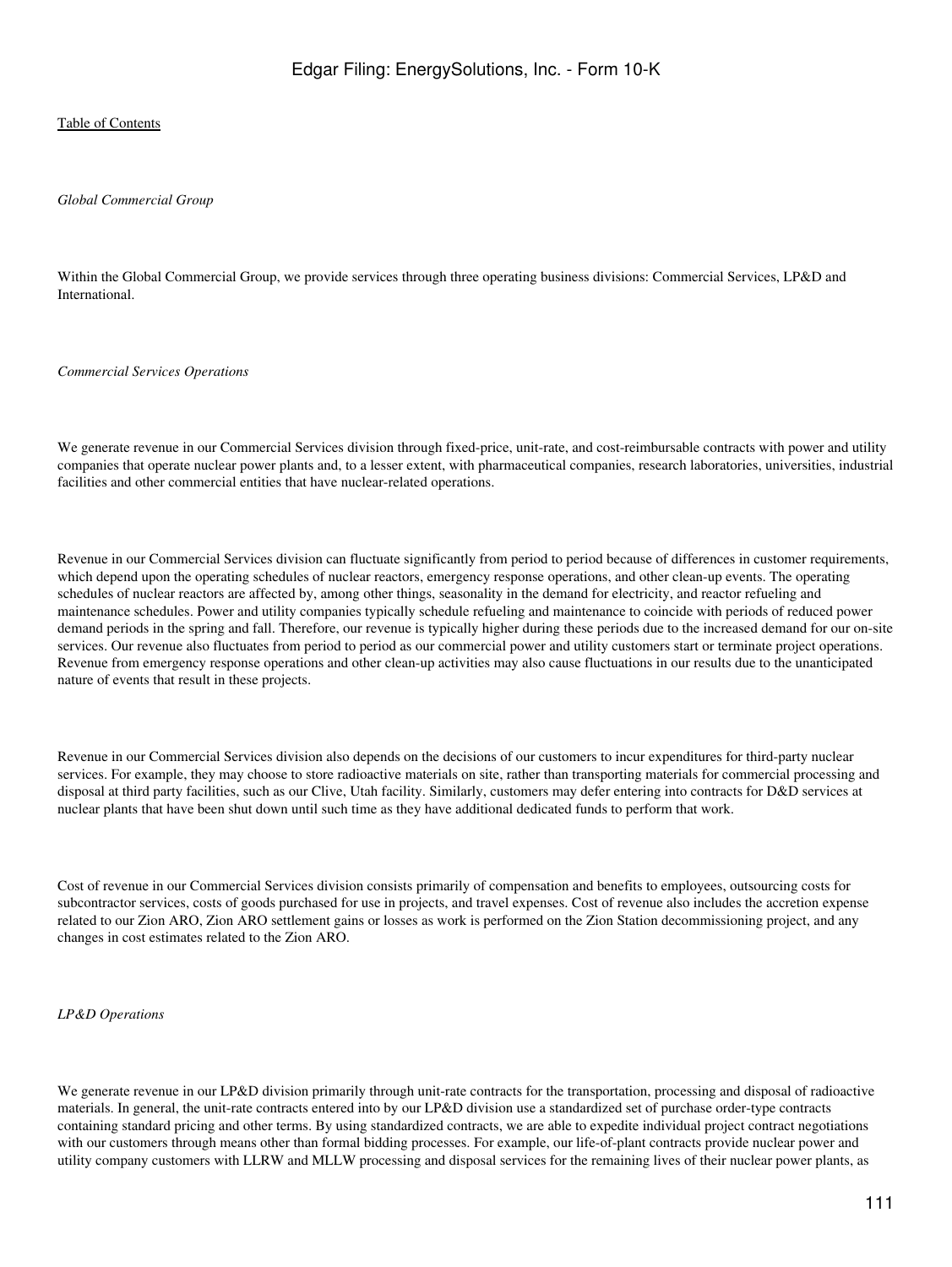well as D&D waste disposal services after those plants are shut down. These contracts generally provide that we will process and dispose of substantially all of the LLRW and MLLW generated by those plants for a fixed, pre-negotiated price per cubic foot, depending on the type of radioactive material being disposed, and often include periodic price adjustments. Although life-of-plant contracts may be terminated before decommissioning work is complete, we typically expect the duration of these contracts to be in excess of ten years.

Revenue in our LP&D division can fluctuate significantly depending on the timing of our customers decommissioning activities. We can receive high volumes of radioactive materials in a relatively short time period when a customer s site or facility is being decommissioned.

Cost of revenue in our LP&D division consists primarily of compensation and benefit expenses of employees, outsourcing costs for subcontractor services, such as rail transportation of radioactive materials from a customer s site to one of our facilities for processing and disposal, costs of goods purchased for use in our facilities, licenses, permits, taxes on processed radioactive materials, maintenance of facilities, equipment costs, and depreciation costs. Most of our fixed assets are in our LP&D division, and we recognize the majority of our depreciation costs in this division.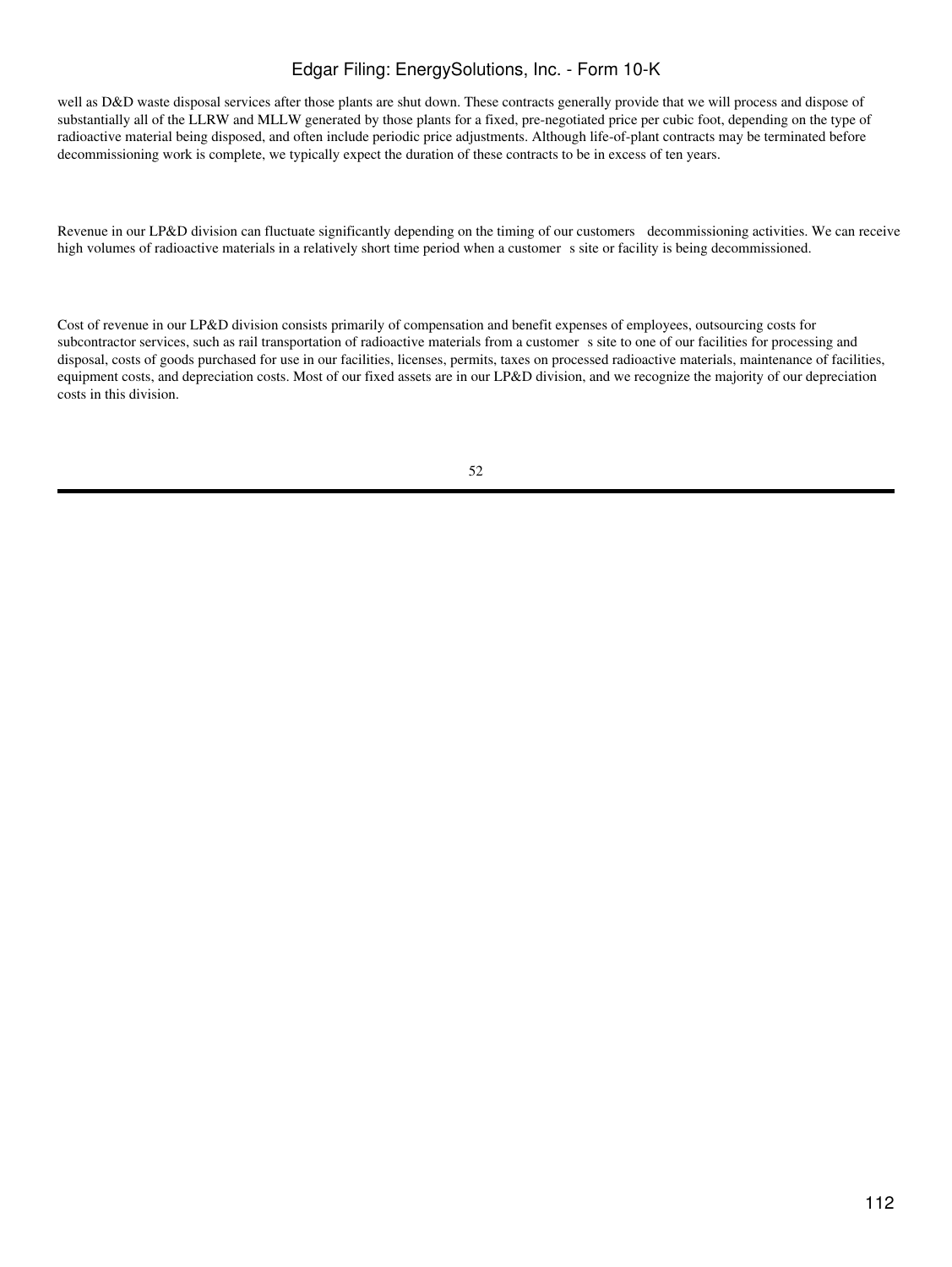#### *International Operations*

We generate revenue in our International division primarily through Tier 1 contracts with the NDA. As a Tier 1 contractor, we are reimbursed for allowable incurred costs. In addition, we receive a range of cost efficiency fees (a percentage of budgeted costs minus actual costs for work performed) and project delivery-based incentive fees. We typically recognize as revenue the full amount of reimbursed allowable costs incurred plus the amount of fees earned, and we record as expense the amount of our operating costs incurred, including all labor, benefits, travel expenses, and the costs of our subcontractors.

We recognize fees as revenue only when the amount to be received is fixed or determinable. Our contracts with the NDA allow for a portion of the fees we receive to be paid monthly on account during the year. The total amount paid on account at the year-end cannot exceed a combined 60% of the total base incentive fee available and 80% of the efficiency fee earned. For the first six months of the contract year, which ends on March 31, we receive monthly account payments of fees equivalent to 5% of the total available fees for the contract year, although the monthly amount of the base incentive fee may be increased to reflect actual fees earned in the period if mutually agreed. The contract requires a joint performance review with the NDA at the end of the sixth month and ninth month periods of the contract year. The purpose of the review is to establish a forecast of fees expected to be earned in the year, against which future scheduled monthly fee payments are assessed, and potentially adjusted, to ensure that the total fees paid on account by the end of the contract year will not exceed the contractual limits. In July, following the end of the contract year, we expect to finalize any earned but unpaid incentive and efficiency fees due from the NDA and to receive a corresponding final fee payment.

Our contracts with the NDA are based on an annual funding cycle and incentive plan. Consequently, revenue can vary from year to year depending on the level of annual funding, the nature of performance-based incentives negotiated and efficiency fee mechanisms in place.

Cost of revenue in our International division consists primarily of compensation and benefits to employees, travel expenses, outsourcing costs for subcontractor services, and costs of goods purchased for use in projects.

#### *Selling, General and Administrative Expenses*

Selling, general and administrative (SG&A) expenses include expenses that are not directly associated with performing nuclear services for our customers. These expenses consist primarily of compensation and related benefits for management and administrative personnel, expenses associated with preparing contract bids, office expenses, advisory fees, professional fees, strategic growth initiatives such as research and development, and administrative overhead.

We segregate our SG&A expenses into two categories for reporting purposes. Group SG&A expenses reflect costs specifically associated with each of our business groups, such as costs for segment leadership compensation and expenses, specific business development activities, and other costs associated with a specific segment. Corporate SG&A expenses reflect costs associated with supporting the entire Company including executive management and administrative functions such as accounting, treasury, legal, human resources, and information technology, and other costs required to support the Company s operations.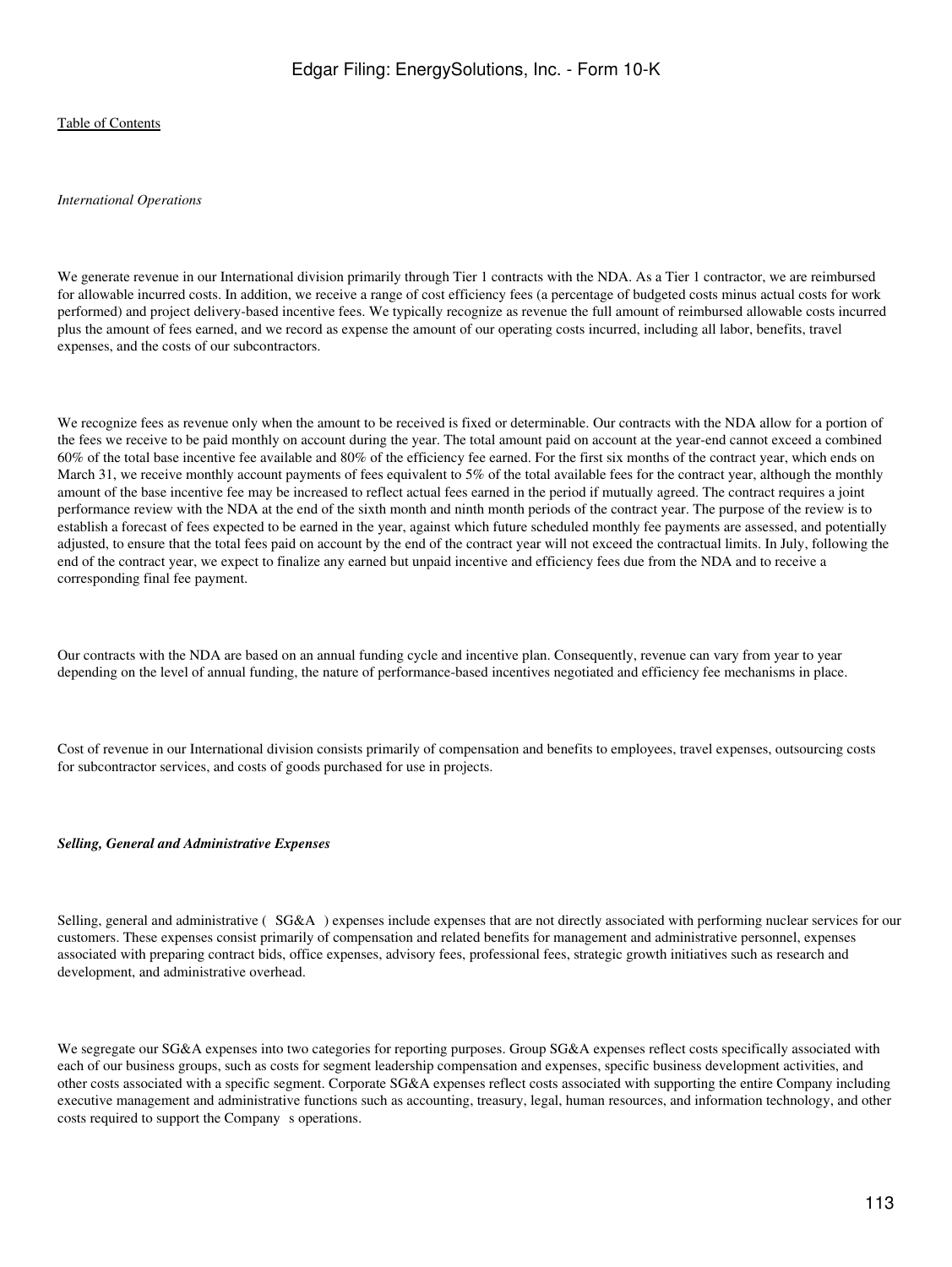## *Interest Expense*

Interest expense includes both cash and accrued interest expense, the amortization of deferred financing costs, fees, debt discounts and interest paid on outstanding letters of credit.

#### *Other Income, Net*

Other income, (expense) net includes realized and unrealized gains and losses from investments classified as trading securities, interest income, mark-to-market gains and losses on our derivative contracts and transactional foreign currency gains and losses.

#### **Outlook**

We expect the following factors to affect our results of operations in future periods. In addition to these factors, please refer to the factors described in section Item 1A. Risk Factors in this Annual Report on Form 10-K for additional information on what could cause our actual results to differ from our expectations.

| i                    |               |
|----------------------|---------------|
| n sa<br>o<br>٧<br>۰. | ۰.<br>۰,<br>٠ |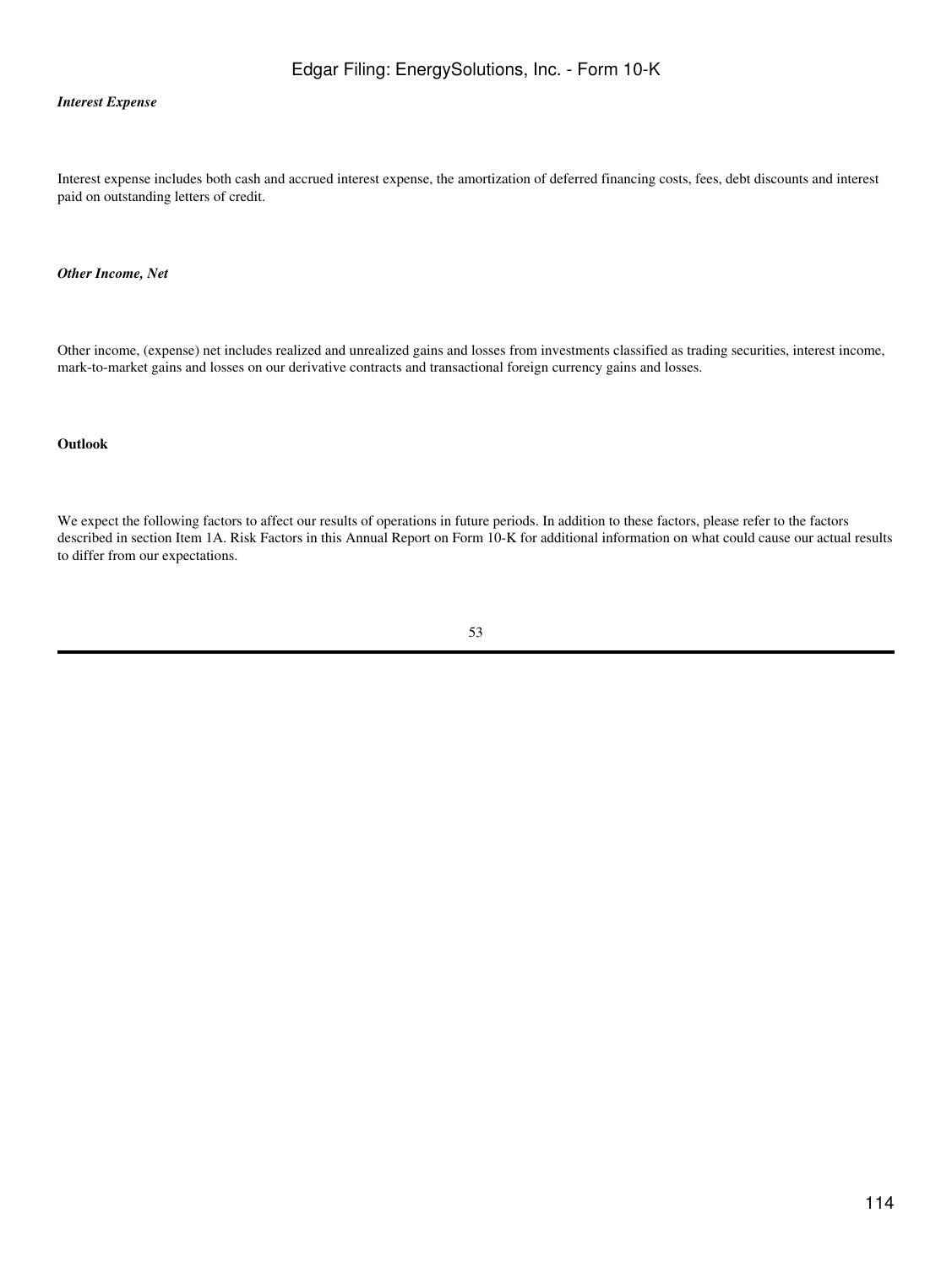• *Revenue may be impacted by foreign currency fluctuations.* During the year ended December 31, 2011, revenue from our International segment was 62.0% of our total consolidated revenue. Most of the revenue in our International segment is derived from contracts with the NDA in the U.K., which are denominated in pound sterling. Over the past three months, the pound sterling has held its value at an average exchange rate of 1.5729.

• *Equity-based compensation expense.* We account for equity-based compensation payments, including grants to employees, based on the fair values of the equity instruments issued. As of December 31, 2011, we have outstanding options to purchase an aggregate of 6.5 million shares of common stock, of which 1.5 million are unvested, and we have 997,761 unvested restricted shares of our common stock outstanding. We recognized compensation expense of \$10.0 million, \$10.3 million, and \$14.6 million, in 2011, 2010 and 2009, respectively, and expect to record compensation expense of \$3.3 million in 2012 as a result of these outstanding unvested options and unvested restricted shares. During 2012, we expect to grant additional stock options and restricted stock awards.

• *Capital expenditures.* We had capital expenditures of approximately \$28.6 million in 2011 related to building improvements at three of our existing facilities, the purchase of transportation equipment and rail containers for our operations at our disposal facilities, and the purchase of computer hardware and software. We had capital expenditures of \$17.0 million and \$24.4 million in 2010 and 2009, respectively. We anticipate that capital expenditures in 2012 will range from approximately \$25.0 million to \$35.0 million related mostly to purchases of equipment and property improvements at our facilities.

• *Amortization costs related to intangible assets.* We expect non-cash amortization costs to remain constant in 2012, provided we do not acquire any significant businesses or intangible assets and foreign exchange rates remain constant. We incurred approximately \$26.0 million of non-cash amortization expense in 2011 and \$25.7 million of non-cash amortization expense in 2010, related to the intangible assets acquired in 2005, 2006 and 2007. We expect to incur \$25.8 million of non-cash amortization expense in 2012.

• *Interest Expense.* Borrowings under the senior secured credit facility bear interest at a rate equal to adjusted LIBOR plus 4.50%, or ABR plus 3.50%. Based on our outlook for interest rates and our expectations regarding LIBOR fluctuations during 2012, we expect our interest expense associated with our senior secured credit facility to increase less than 1% during 2012 from our interest expense of \$40.0 million in 2011. Borrowings under our senior notes bear interest at a 10.75% fixed rate. During 2011 we incurred approximately \$32.5 million of interest expense related to our senior notes and we expect to incur approximately the same amount during 2012. We expect to recognize approximately \$5.3 million of non-cash amortization expense of deferred financing costs and debt discounts in 2012.

• *Income taxes*. Our effective tax rate in 2011 was 15.9% resulting primarily from pretax book losses, lower tax rates in foreign jurisdictions, a lower statutory rate at the NDT trust level, recognition of uncertain tax positions in the U.S., and research and development tax credits. The Company recorded additional tax expense associated with NDT trust earnings being taxed at both the corporate and trust levels, the add back of a portion of the goodwill impairment that is not deductible for tax purposes, and a valuation allowance against certain domestic and foreign deferred tax assets. We anticipate our effective tax rate for 2012, exclusive of any unusual items, will be approximately 33% to 40%.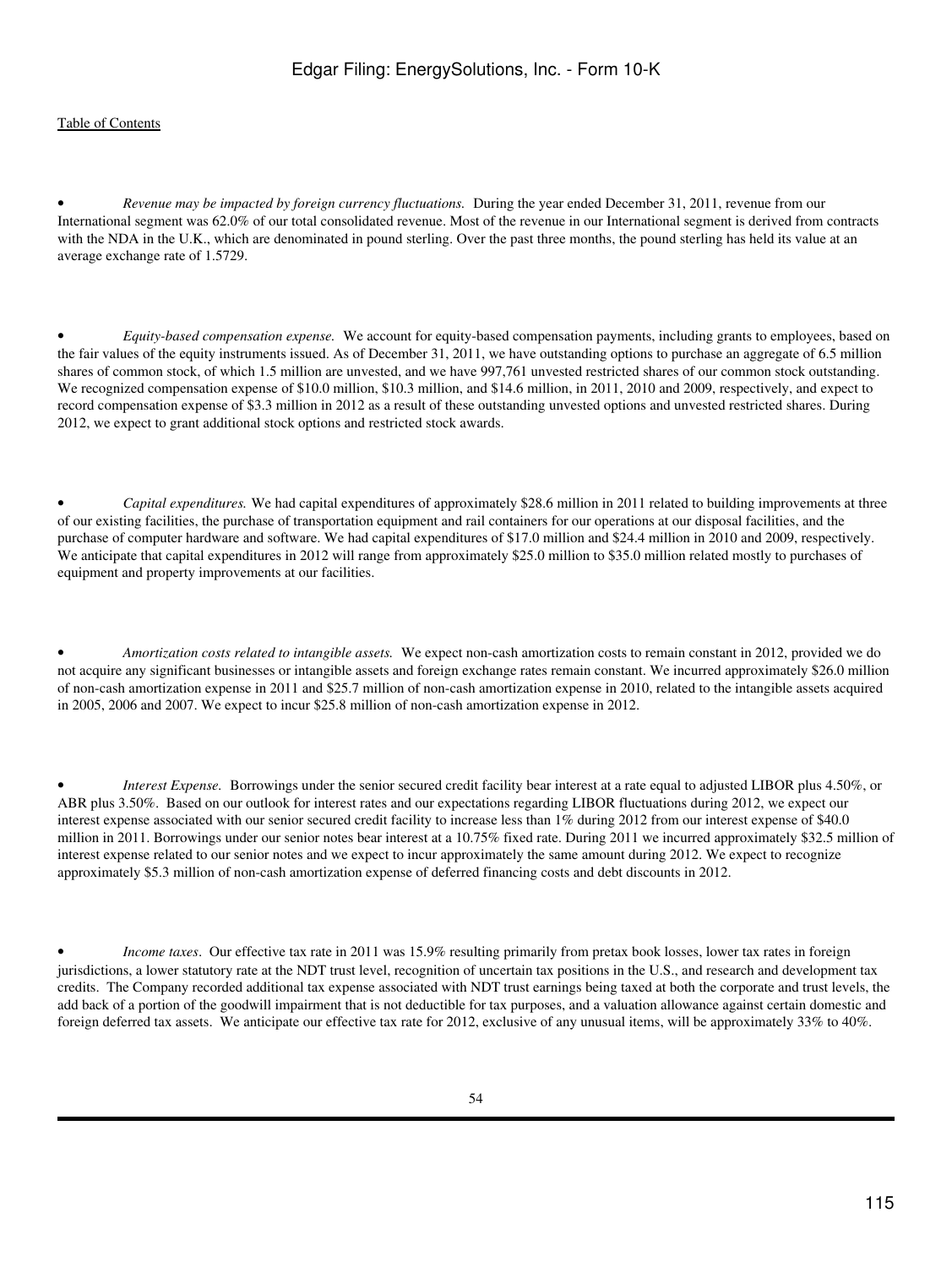### **Results of Operations**

The following table shows certain items from our statements of operations for the years ended December 31, 2011, 2010 and 2009 (in thousands):

|                                                                | 2011             | Year Ended December 31,<br>2010 | 2009 |             |
|----------------------------------------------------------------|------------------|---------------------------------|------|-------------|
| Revenue:                                                       |                  |                                 |      |             |
| Government Group                                               | \$<br>242,418    | \$<br>343,063                   | \$   | 304,634     |
| Global Commercial Group                                        |                  |                                 |      |             |
| <b>Commercial Services</b>                                     | 200,670          | 121,112                         |      | 87,305      |
| LP&D                                                           | 247,084          | 267,372                         |      | 244,217     |
| International                                                  | 1,125,342        | 1,020,495                       |      | 987,737     |
| Total revenue                                                  | 1,815,514        | 1,752,042                       |      | 1,623,893   |
| Cost of revenue:                                               |                  |                                 |      |             |
| Government Group                                               | (217,229)        | (311,021)                       |      | (266, 276)  |
| Global Commercial Group                                        |                  |                                 |      |             |
| <b>Commercial Services</b>                                     | (279, 632)       | (113,406)                       |      | (65,298)    |
| LP&D                                                           | (171, 115)       | (168, 976)                      |      | (153,016)   |
| International                                                  | (1,067,850)      | (959, 463)                      |      | (923, 642)  |
| Total cost of revenue                                          | (1,735,826)      | (1,552,866)                     |      | (1,408,232) |
| Gross profit:                                                  |                  |                                 |      |             |
| Government Group                                               | 25,189           | 32,042                          |      | 38,358      |
| <b>Global Commercial Group</b>                                 |                  |                                 |      |             |
| <b>Commercial Services</b>                                     | (78, 962)        | 7,706                           |      | 22,007      |
| LP&D                                                           | 75,969           | 98,396                          |      | 91,201      |
| International                                                  | 57,492           | 61,032                          |      | 64,095      |
| Total gross profit                                             | 79,688           | 199,176                         |      | 215,661     |
| Segment selling, general and administrative expenses:          |                  |                                 |      |             |
| Government Group                                               | (13,950)         | (16,951)                        |      | (15,632)    |
| Global Commercial Group                                        | (49,667)         | (39, 418)                       |      | (34, 407)   |
| Total segment selling, general and administrative expenses (1) | (63, 617)        | (56, 369)                       |      | (50,039)    |
| Segment operating income:                                      |                  |                                 |      |             |
| Government Group                                               | 11,239           | 15,091                          |      | 22,726      |
| Global Commercial Group                                        | 4,832            | 127,716                         |      | 142,896     |
| Total segment operating income                                 | 16,071           | 142,807                         |      | 165,622     |
| Corporate selling, general and administrative expenses (1)     | (68, 769)        | (76, 815)                       |      | (75,280)    |
| Impairment of goodwill(2)                                      | (174,000)        | (35,000)                        |      |             |
| Equity in income of unconsolidated joint ventures(3)           | 11,103           | 13,120                          |      | 7,573       |
| Total income (loss) from operations                            | (215,595)        | 44,112                          |      | 97,915      |
| Interest expense                                               | (73, 414)        | (71, 487)                       |      | (30, 403)   |
| Other income (expenses), net                                   | 58,215           | 36,659                          |      | (961)       |
| Income (loss) before income taxes and noncontrolling interests | (230,794)        | 9,284                           |      | 66,551      |
| Income tax benefit (expense)                                   | 37,145           | (29, 204)                       |      | (14,588)    |
| Net income (loss)                                              | (193, 649)       | (19,920)                        |      | 51,963      |
| Less: Net income attributable to noncontrolling interests      | (2, 532)         | (2,081)                         |      | (1,131)     |
| Net income (loss) attributable to EnergySolutions              | \$<br>(196, 181) | \$<br>(22,001)                  | \$   | 50,832      |

<sup>(1)</sup> Together, group and corporate selling, general and administrative expenses represent the Company s total SG&A expenses as reported in the accompanying condensed consolidated statements of operations. As such, both amounts are needed to compute total consolidated statements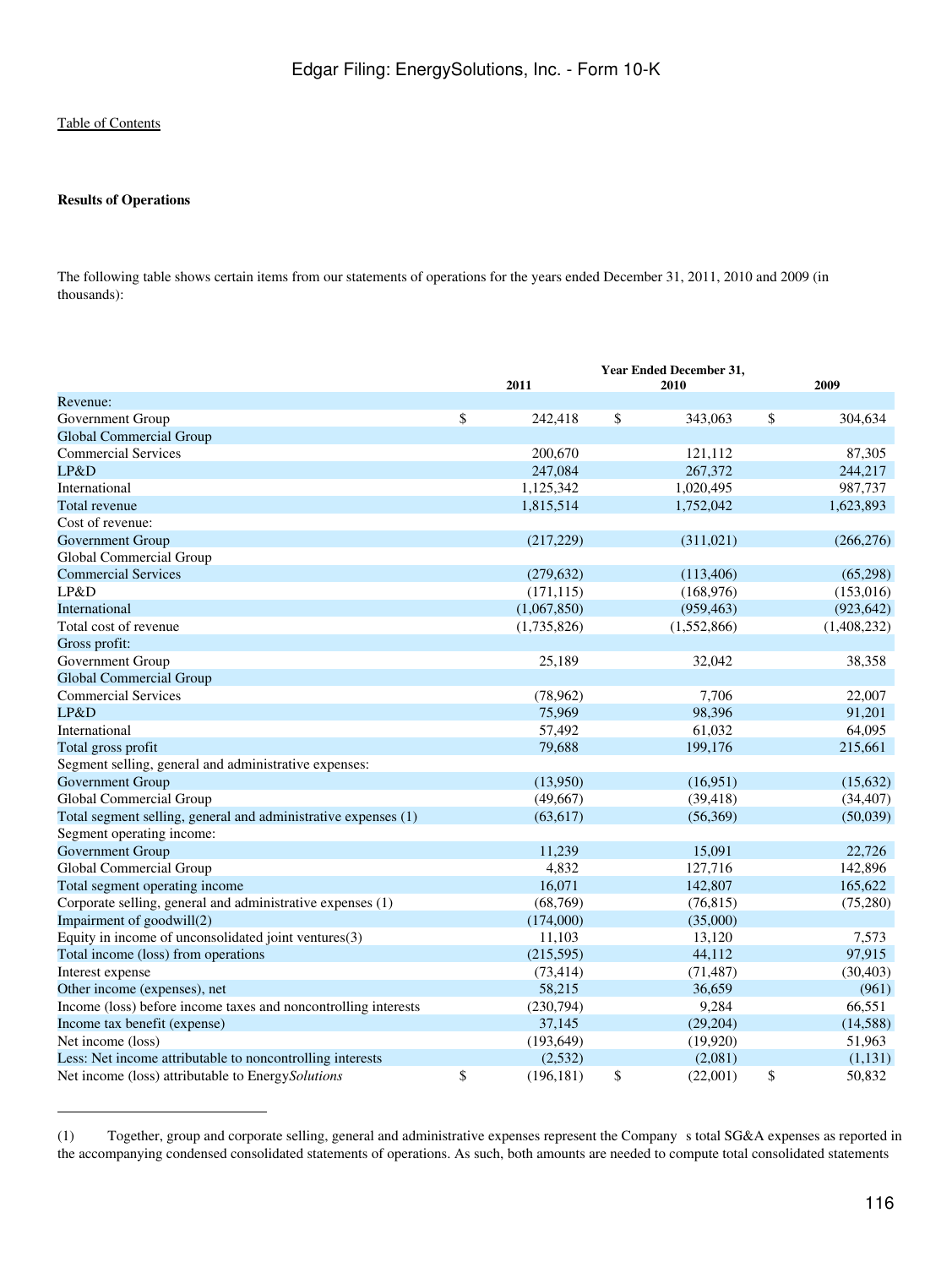of operations for the years ended December 31, 2011, 2010 and 2009.

(2) For the year ended December 31, 2011 we recorded a \$174.0 million non-cash goodwill impairment charge of which \$35.0 million is related to our Government Group and \$139.0 million is related to LP&D. For the year ended December 31, 2010, we recorded a \$35.0 million non-cash goodwill impairment charge attributable to our Government Group.

(3) For the year ended December 31, 2011 we recorded \$11.1 million of income from our unconsolidated joint ventures of which \$11.3 million income is attributable to the Government Group and a \$0.2 million loss is attributable to LP&D.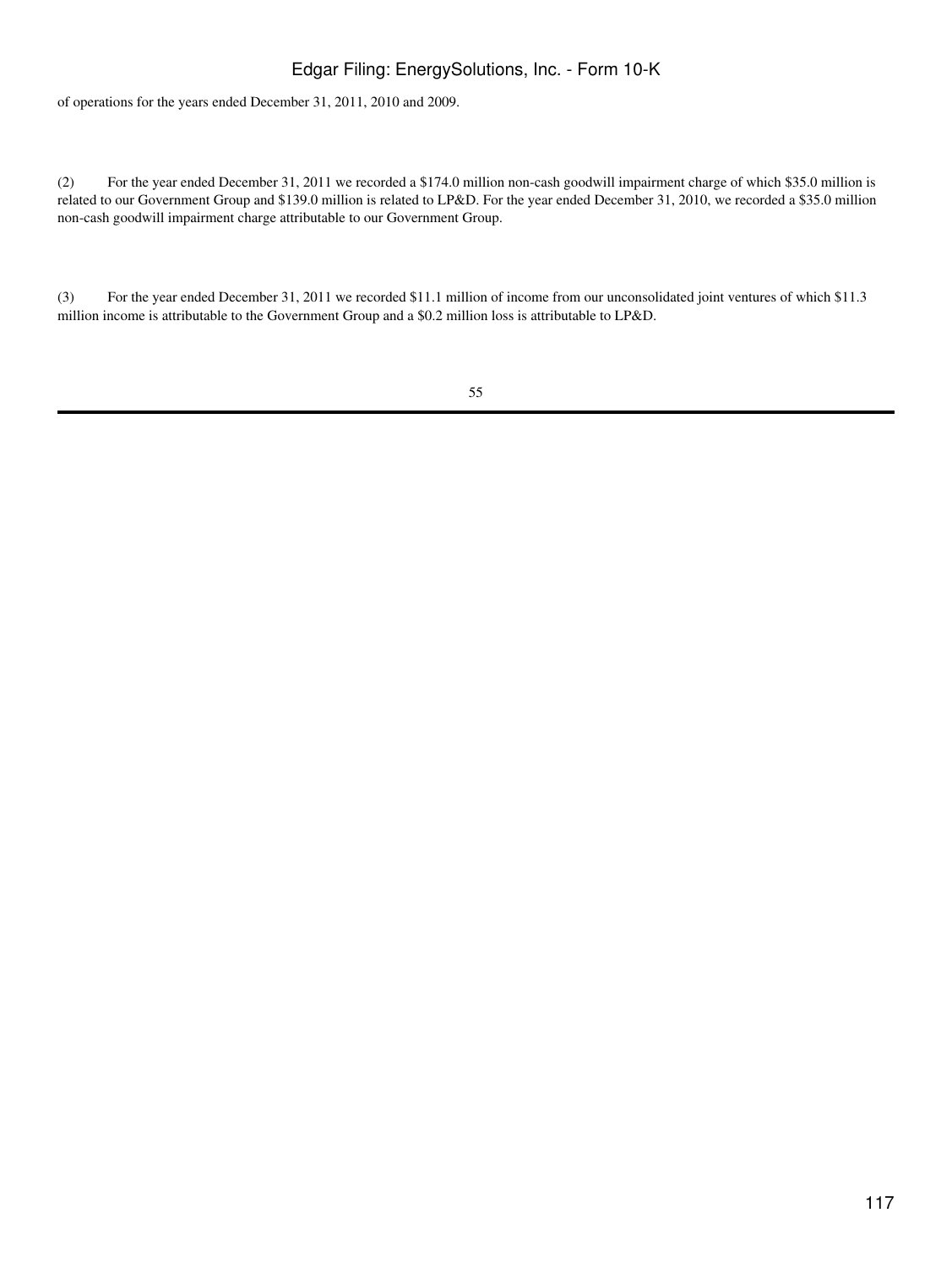## *Year Ended December 31, 2011 Compared to Year Ended December 31, 2010*

## *Government Group*

Revenue and cost of revenue in our Government Group decreased \$100.6 million and \$93.8 million for the year ended December 31, 2011, compared to the year ended December 31, 2010, primarily as a result of the completion of certain large contracts with the DOE and to decreased ARRA funding during 2011. As a result, gross profit decreased by \$6.8 million while gross margin increased to 10.4% for the year, compared to 9.3% for the prior year. The increase in gross margin was due primarily to the commencement of new, more profitable projects during 2011. The end of ARRA funding and an overall reduction of federal government spending could negatively affect the financial results of our Government Group in future years. In 2011, as part of our ongoing cost reduction efforts and initiatives, the Government Group reduced its work force by approximately 20 employees which is expected to generate future costs savings.

Revenue and cost of revenue from operations in the Southwest region increased \$5.0 million and \$3.8 million, respectively, for the year compared to the prior year, due primarily to additional work scope on existing projects and the award of a new contract during the second quarter of 2011 that is now in full operation. As a result, gross profit increased \$1.2 million for the year compared to the prior year.

Revenue and cost of revenue from supporting activities performed on the East Tennessee Technology Park closure plan increased \$4.5 million and \$4.0 million, respectively, for the year compared to the prior year, due primarily to commencement of on-site D&D activities during September 2011. As a result, gross profit increased \$0.5 million for the year compared to the prior year.

Revenue and cost of revenue from our Salt Waste Processing facility contract increased \$1.4 million and \$0.5 million, respectively, for the year compared to the prior year, due primarily to increased construction activities during 2011 resulting from additional funding from the DOE. As a result, gross profit increased \$0.9 million for the year compared to the prior year.

Revenue and cost of revenue from our Isotek Systems joint venture decreased \$9.5 million and \$11.1 million for the year compared to the prior year, due to the completion of heavy engineering design activity work during the first quarter of 2011. Gross profit increased \$1.6 million for the year compared to the prior year due primarily to higher fees recognized for the year as a result of timing of fee recognitions, higher fee rates and cost reduction efforts. This joint venture became a wholly owned subsidiary of Energy*Solutions* in December 2011.

Revenue and cost of revenue from our Uranium Disposition Services, LLC joint venture decreased \$50.2 million and \$49.0 million, respectively, for the year compared to the prior year, due to the completion of the operational readiness review phase in November of 2010 and the hot functional test phase in the first quarter of 2011. As a result, gross profit decreased \$1.2 million for the year compared to the prior year.

Revenue and cost of revenue generated by our contract with the DOE to clean up the Atlas mill tailings site near Moab, Utah decreased \$21.1 million and \$19.2 million, respectively, for the year compared to the prior year due to decreased construction activities and lower shipments of waste for disposal during the year resulting from a reduction of ARRA spending which ended in July of 2011. As a result, gross profit decreased \$1.9 million for the year compared to the prior year.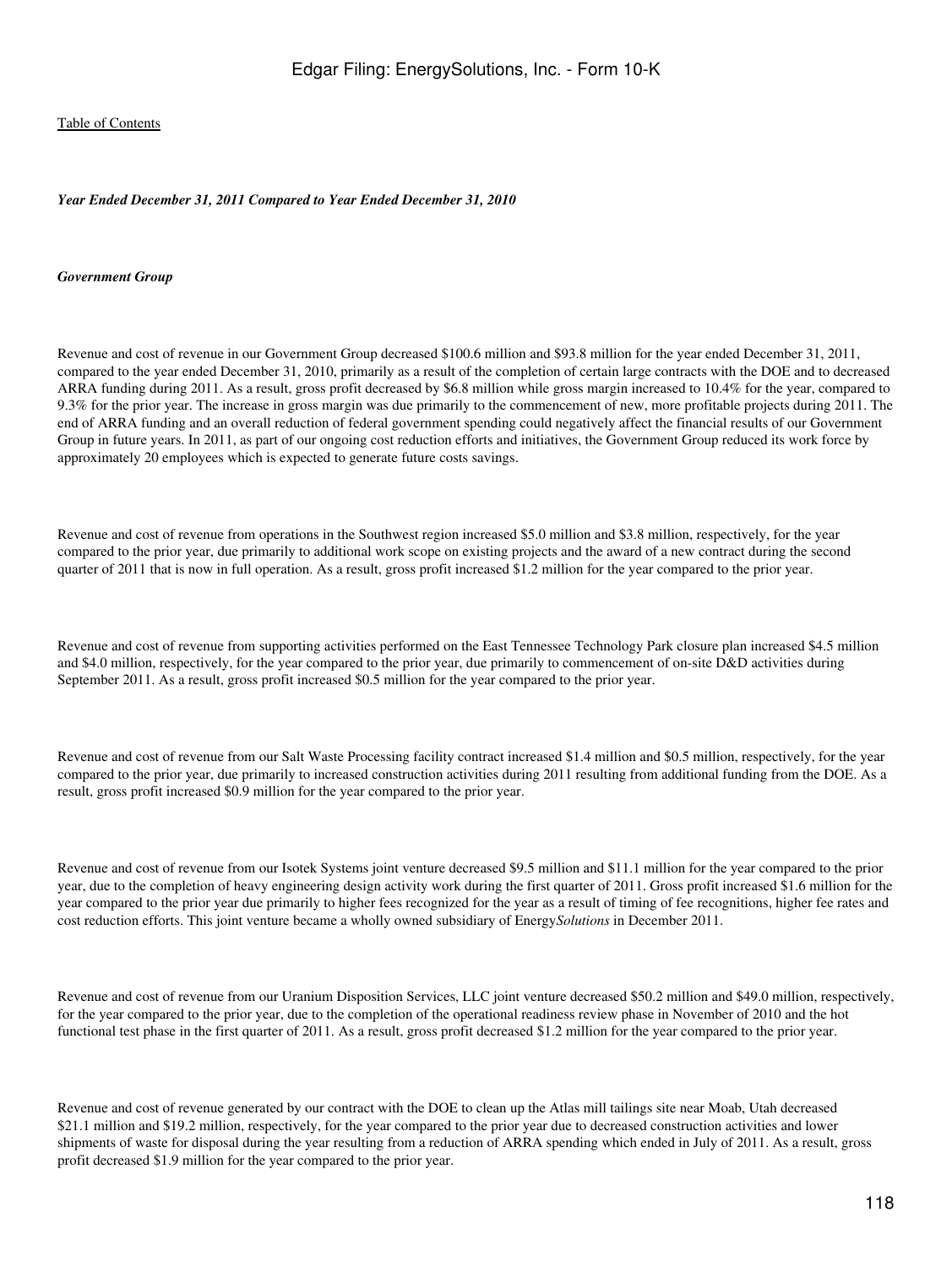Revenue and cost of revenue from our subsidiary Energy*Solutions* Performance Strategies, decreased \$15.8 million and \$11.7 million, respectively, for the year compared to the prior year due primarily to completion of the remediation activities at the Portsmouth Gaseous Diffusion Plant in Piketon, Ohio during March 2011. As a result, gross profit decreased \$4.1 million for the year compared to the prior year.

Revenue and cost of revenue from our environmental remediation and waste management activities at the DOE Paducah Gaseous Diffusion Plant in Paducah, Kentucky decreased \$8.0 million and \$6.6 million, respectively, for the year compared to the prior year, due to completion of the contract in July 2010. As a result, gross profit decreased \$1.4 million for the year compared to the prior year.

Revenue and cost of revenue related to engineering and technology support services to the Government Group decreased \$5.9 million and \$6.3 million respectively, for the year compared to the prior year primarily due to completion of technical and testing support activities to the DOE Waste Treatment Plant in the Richland and DOE Hanford sites during 2010. Gross profit increased \$0.4 million for the year compared to the prior year, primarily due to new vitrification projects awarded during 2011.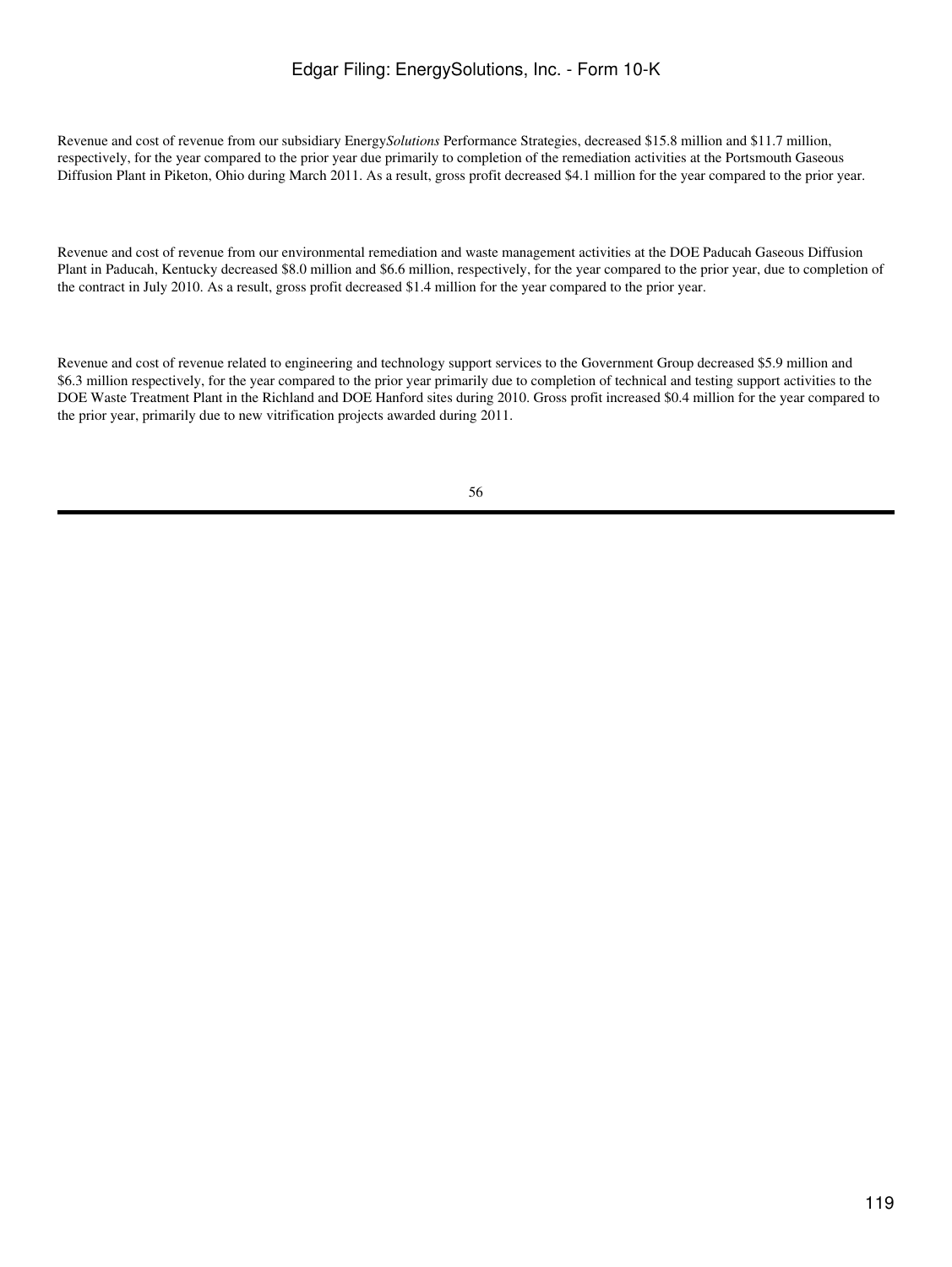*Global Commercial Group*

#### *Commercial Services Operations*

Revenue and cost of revenue from our Commercial Services operations increased \$79.6 million and \$166.2 million, respectively, for the year ended December 31, 2011 compared to the year ended December 31, 2010, primarily due to the ramp up of our decommissioning work at the Zion Station nuclear power plant. The disproportional increase in cost of revenue when compared to revenue resulted from the recording of an ARO cost adjustment in the amount of \$94.9 million related to the Zion Station project, for which no corresponding revenue was recognized. As a result, gross profit decreased \$86.6 million for the year compared to the prior year, and gross margin decreased to a negative 39.4% for the year compared to 6.4% for the prior year. During 2011, the Global Commercial Group reduced its work force by approximately 60 employees which is expected to generate future costs savings.

Revenue and cost of revenue related to the decommissioning of the Zion Station increased \$93.6 million and \$173.3 million, respectively, for the year compared to the prior year primarily due to having only four months of activity in 2010 compared to one full year of activity in 2011. In addition, the Company performed its first Schedule and Cost Update review of the Zion Station project during 2011 and identified certain cost items that are estimated to be higher than the original project estimates. As a result, the Company recorded a \$94.9 million cost adjustment to the current cost estimates during 2011. Excluding the effect of the cost adjustment, gross profit for the Zion Station project increased \$15.7 million for the year compared to the prior year, after considering the impact of accretion expense and ARO settlement gain.

Revenue and cost of revenue from our commercial products division increased \$5.4 million and \$4.2 million, respectively, for the year compared to the prior year, primarily from increased demand for liners and engineered equipment and increased engineering design and fabrication activities during the year. As a result, gross profit increased \$1.2 million for the year compared to the prior year.

Revenue and cost of revenue from our commercial utility projects division decreased \$0.4 million and increased \$4.8 million, respectively, for the year compared to the prior year, due primarily to the substantial completion of work on three large-scale utility projects during 2010. The disproportional increase in cost of revenue when compared to revenue year over year resulted from schedule delays, subcontractor equipment failures, and costs overruns on two major fixed price contracts. As a result, gross profit decreased \$5.2 million for the year compared to the prior year.

Revenue and cost of revenue from our commercial decommissioning services projects decreased \$8.5 million and \$8.3 million, respectively, for the year compared to the prior year due primarily to the completion of the Federated Metals project during 2010, which was partially offset by a slight increase in revenue from our operations at Pearl Harbor, Hawaii. As a result, gross profit decreased \$0.2 million for the year compared to the prior year.

Revenue and cost of revenue from our liquid waste processing division decreased \$3.1million and \$1.8 million, respectively, for the year compared to the prior year, due primarily to the completion of certain large projects during 2010 while there were fewer large scale projects to replace them in 2011. As a result, gross profit decreased \$1.3 million for the year compared to the prior year.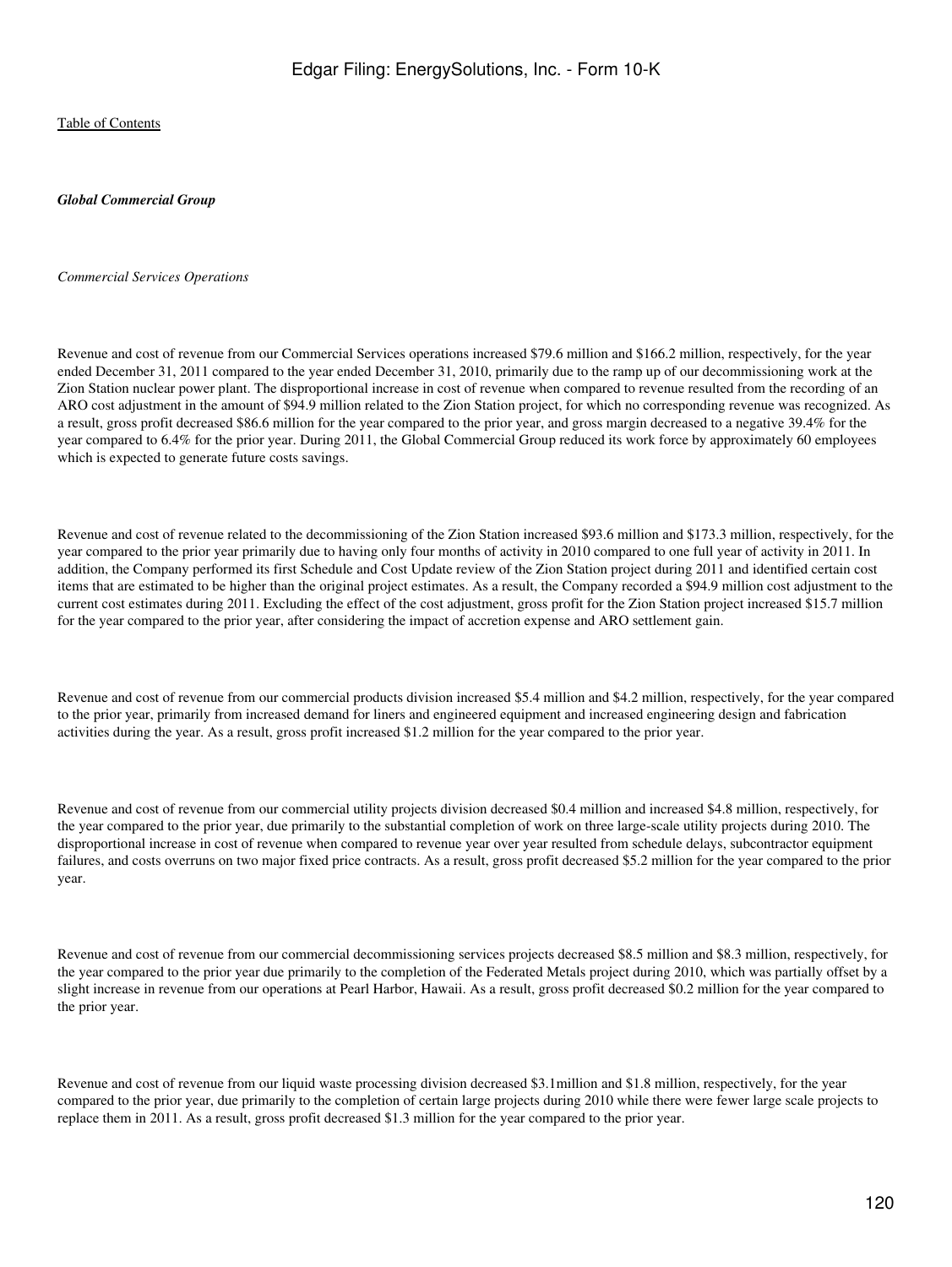Revenue and cost of revenue from our commercial technology and engineering operations decreased \$7.6 million and \$6.0 million, respectively, for the year compared to the prior year, due primarily to the completion of a key engineering study of a nuclear fuel fabrication plant during 2010, whereas no project of this magnitude took place in 2011. As a result, gross profit decreased \$1.6 million for the year compared to the prior year.

*LP&D Operations*

Revenue from our LP&D operations decreased \$20.3 million to \$247.1 million for the year ended December 31, 2011, compared to the year ended December 31, 2010, due primarily to lower receipts of waste from DOE contracts, decreased shipments of depleted uranium tubes, and decreased rail transportation services provided during the year, which was partially offset by increased incineration activities at our Bear Creek facility. Gross profit decreased by \$22.4 million and gross margin decreased to 30.7% for the year from 36.8% in the prior year, due primarily to increases in labor and subcontractor costs.

Revenue related to our disposal facilities decreased \$19.9 million for the year compared to the prior year, due primarily to lower volumes of waste receipts on DOE projects due in part to a decrease in ARRA funding during 2011 and decreased decommissioning activities during the year. Cost of revenue increased \$1.4 million, due primarily to higher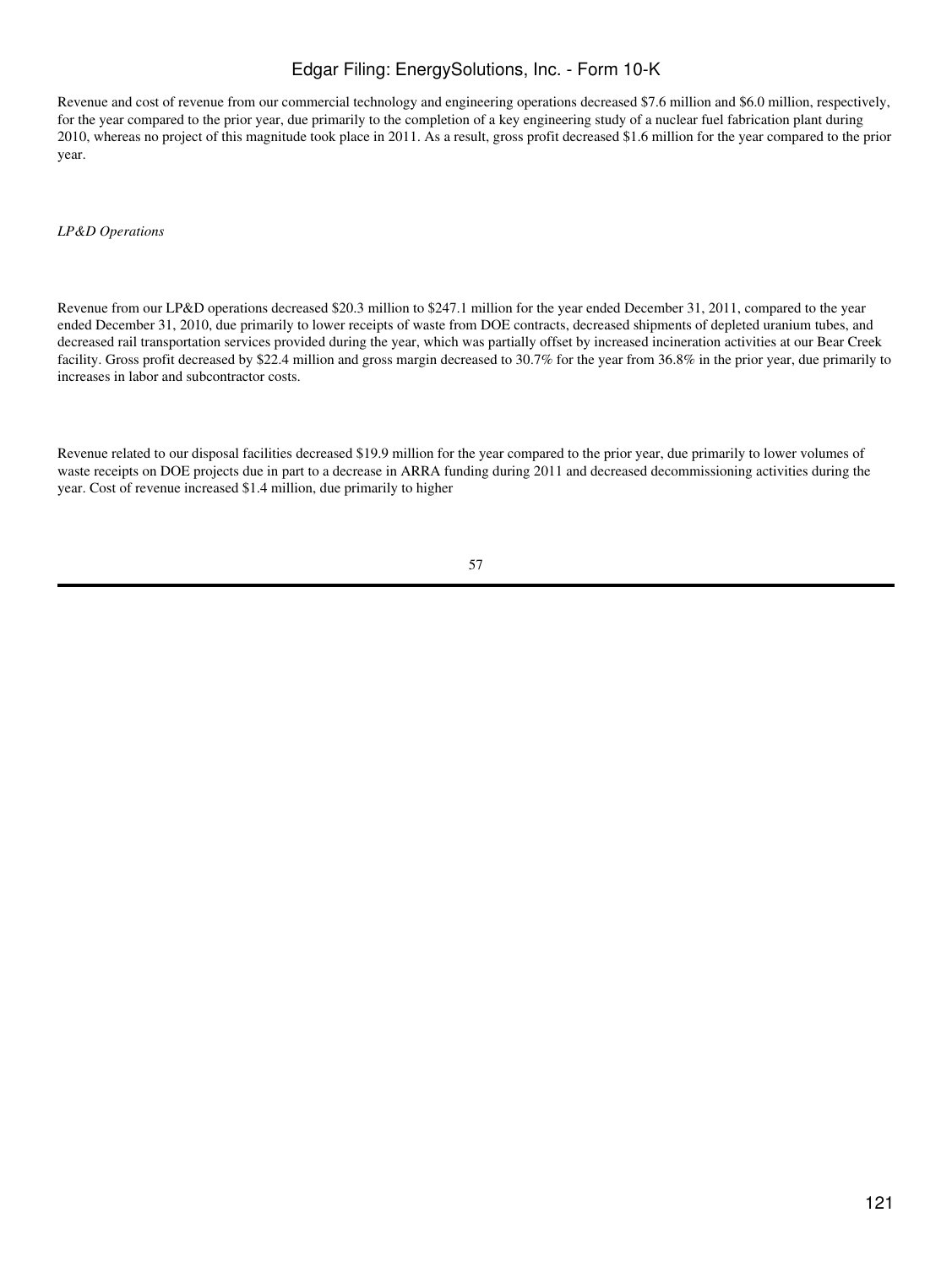costs associated with mixed waste processing at our Clive, Utah facility. As a result, gross profit decreased \$21.3 million for the year compared to the prior year.

Revenue and cost of revenue from our processing facilities increased \$6.9 million and \$6.6 million, respectively, for the year compared to the prior year, due primarily to increased receipts of materials for incineration during 2011 at our Bear Creek, Tennessee facility, and to increased equipment decontamination activities at our Memphis, Tennessee facility which resulted in higher processing labor costs and accretion costs. These increases were partially offset by lower shipments of depleted uranium tubes during 2011. As a result, gross profit increased \$0.3 million for the year compared to the prior year.

Revenue and cost of revenue related to our logistics operations decreased \$7.4 million and \$6.0 million, respectively, for the year compared to the prior year, due to decreased shipping activity on major DOE funded contracts. As a result, gross profit decreased \$1.4 million for the year compared to the prior year.

#### *International Operations*

Revenue from our International operations increased \$104.8 million or 10.3% for the year ended December 31, 2011 compared to the same period in 2010, due primarily to increased design and construction activities in our operations in Asia and to increased D&D work performed at certain Magnox sites. Gross profit decreased \$3.5 million and gross margin decreased to 5.1% for the year ended December 31, 2011 from 6.0% for the year ended December 31, 2010, primarily as a result of the timing in the recognition of generation, efficiency and cost savings fees related to our operations in the U.K., and to fewer project based incentive fees awarded by the NDA during the current year.

Revenue and cost of revenue from our operations at the Magnox sites in the U.K. increased \$51.3 million and \$60.9 million, respectively, for the year compared to the prior year, due primarily to acceleration of decommissioning work at the Bradwell and Trawsfynydd sites. Revenue and cost of revenue also increased \$35.4 million and \$33.4 million, respectively, as a result of fluctuations in pound sterling exchange rates year over year. Gross profit decreased \$9.6 million for the year compared to the prior year, primarily due to fewer project based incentive fees available during 2011.

Revenue and cost of revenue from our operations in Asia increased \$16.7 million and \$13.0 million, respectively, for the year compared to the prior year, due to ramp up of design and construction operations at the Yangjiang and Haiyang, China nuclear reactor sites during 2011 and to increased project costs. As a result, gross profit increased \$3.7 million for the year compared to the prior year.

*Group selling, general and administrative expenses*

Group SG&A expenses include expenses that are not directly associated with performing services for our customers. These expenses consist primarily of compensation and related benefits for management and administrative personnel, expenses associated with preparing contract bids, office expenses, advisory fees, professional fees, strategic growth initiatives such as research and development, and for administrative overhead. Group SG&A expenses increased \$7.2 million or 12.9% from \$56.4 million for the year ended December 31, 2011 compared to the prior year,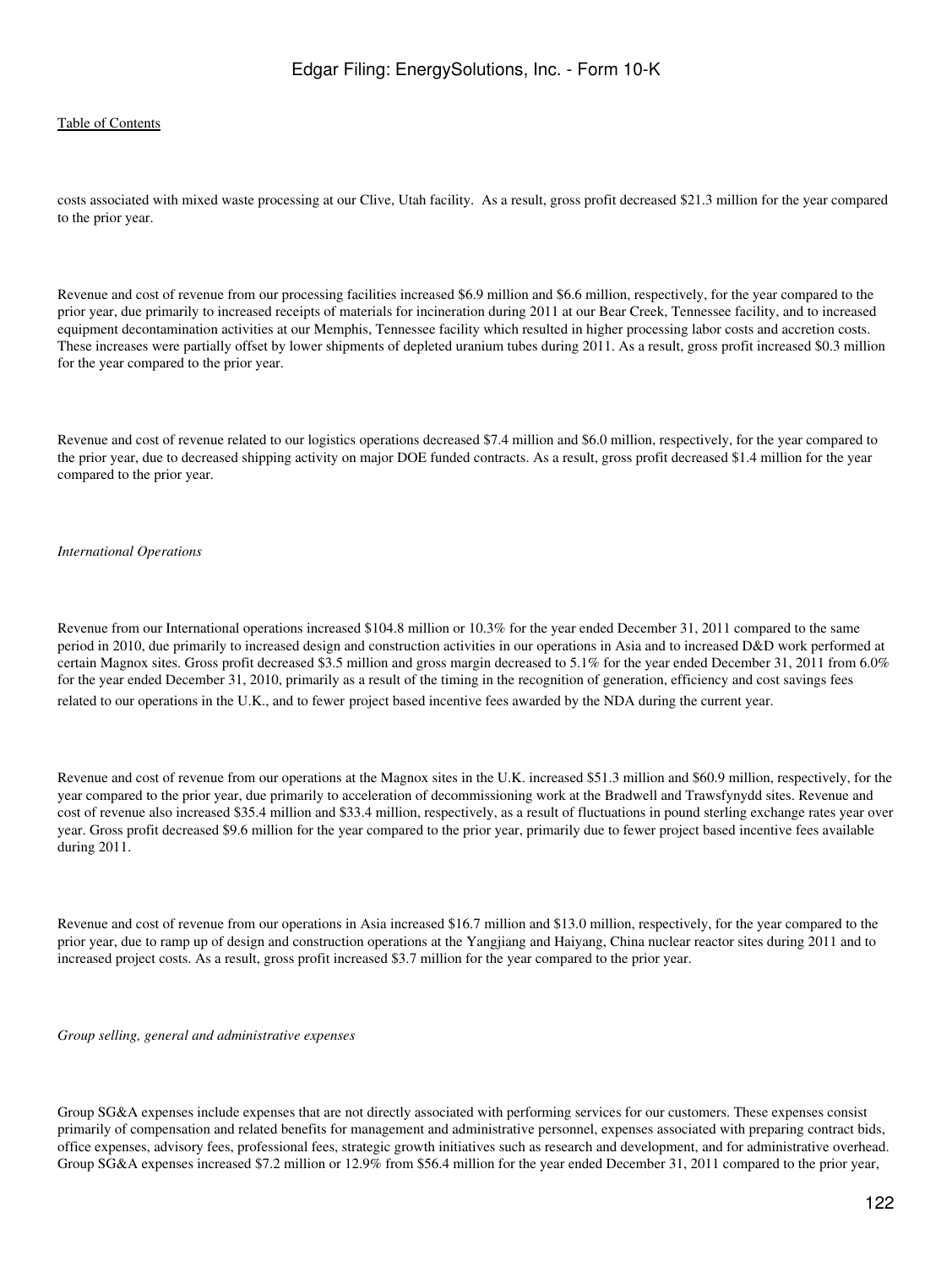due primarily to higher incentive compensation expense and higher bid and proposal costs incurred during 2011 as compared to the same period in 2010.

*Corporate selling, general and administrative expenses*

Corporate SG&A expenses reflect costs associated with supporting the entire Company, including executive management and administrative functions such as accounting, treasury, legal, human resources, and information technology, as well as other costs required to support the Company. Corporate SG&A expenses decreased \$8.0 million, or 10.5%, to \$68.8 million for the year ended December 31, 2011 from \$76.8 million for the year ended December 31, 2010. This decrease was due primarily to ongoing SG&A expense reduction efforts and initiatives, to decreased spending on separation agreements of former employees, to a favorable settlement related to a business tax examination completed during 2011, and to decreased legal expenses.

*Equity in income of unconsolidated joint ventures*

Income from unconsolidated joint ventures decreased \$2.0 million, or 15.4%, to \$11.1 million for the year ended December 31, 2011 from \$13.1 million for the year ended December 31, 2010. The decrease was attributable primarily to a \$2.3 million decrease in our proportional share of income from our LATA/Parallax Portsmouth, LLC joint venture due to the completion of the contract during the first quarter of 2011, and to a \$0.8 million decrease in our proportional share of income from our Washington River Protection Solutions LLC joint venture, which were partially offset by a \$0.7 million increase in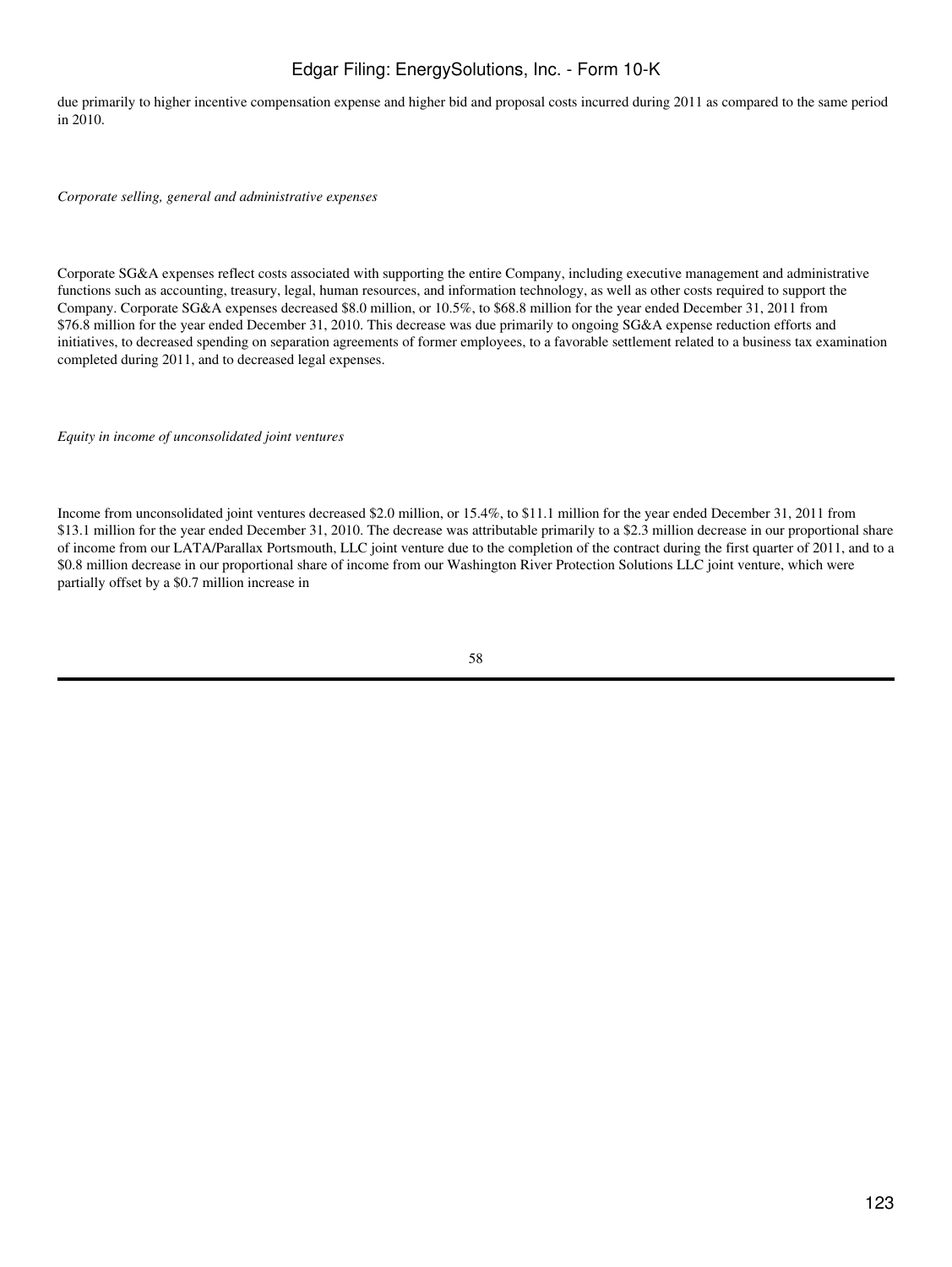our share of income from TPMC Energy*Solutions* Environmental Services LLC, and to a \$0.4 million increase in our share of income in West Valley Environmental Services LLC.

#### *Interest expense*

Interest expense increased \$1.9 million, or 2.7%, to \$73.4 million for the year ended December 31, 2011 from \$71.5 million for the year ended December 31, 2010. The increase was primarily attributable to additional interest expense accrued as a result of increased outstanding borrowings and higher interest rates on outstanding borrowings for the year compared to prior year. Included in interest expense for the year ended December 31, 2010, is approximately \$19.1 million of deferred financing fees written off in conjunction with the refinancing of our long-term debt in August 2010. In August 2010, we also issued \$300 million of senior notes at a fixed annual interest rate of 10.75% which did not exist prior to that date. Borrowings under our current senior secured credit facility bear interest at a variable annual interest rate of 6.25% as of December 31, 2011, compared to a variable annual interest rate of 4.01% as of December 31, 2010, under our former credit facilities.

*Other income (expense), net*

Other income (expense), net increased \$20.5 million to other income, net of \$57.2 million for the year ended December 31, 2011 compared with other income, net of \$36.7 million for the year ended December 31, 2010, due primarily to a \$22.9 million increase in investment income earned on our investments in the NDT fund, net of trust management fees, for the year, and to a \$3.1 million increase in other income related to interest earned on our federal income tax returns for the years 2004 and 2005 refunded to the Company during the year. Those increases were offset by a \$1.6 million decrease in unrealized gains in the fair value of our interest rate collar, which was terminated in January 2011, and to a \$0.6 decrease in other miscellaneous expenses.

#### *Income taxes*

For the year ended December 31, 2011 we recognized an income tax benefit of \$37.1 million from our consolidated financial results based on an annual effective tax rate of 15.9%. For the year ended December 31, 2010 we recognized income tax expense of \$29.2 million on our consolidated operations based on an annual effective rate of 405.4%. During 2011, we recorded a tax benefit primarily as a result of having pretax book losses, lower income tax rates in foreign jurisdictions and a lower statutory rate at the NDT trust level, the recognition of uncertain tax positions in the U.S., and the use of certain research and development tax credits in both the U.S., and the U.K. These benefits were offset by additional tax expense resulting from NDT fund earnings being taxed at both the trust and corporate levels, the addback of a portion of the goodwill impairment that is not deductible for tax purposes, and a valuation allowance recorded against certain domestic and foreign deferred tax assets.

During the year ended December 31, 2011, we recognized adjustments to unrecognized tax benefits of \$0.1 million, primarily related to various tax positions in the U.K. During 2011, the Internal Revenue Service finished its examination of the consolidated U.S. tax returns for the short tax period from November 16, 2007 through December 31, 2007 and the tax year ended December 31, 2008. There were no material adjustments to the amount of taxes previously recorded as a result of those exams; therefore the Company was able to reverse \$5.7 million of uncertain tax positions reserves. The Company is not currently being audited by federal taxing authorities but the timing of future tax examinations is highly uncertain. However we do not anticipate any significant impacts to our unrecognized tax benefits balance within the next 12 months.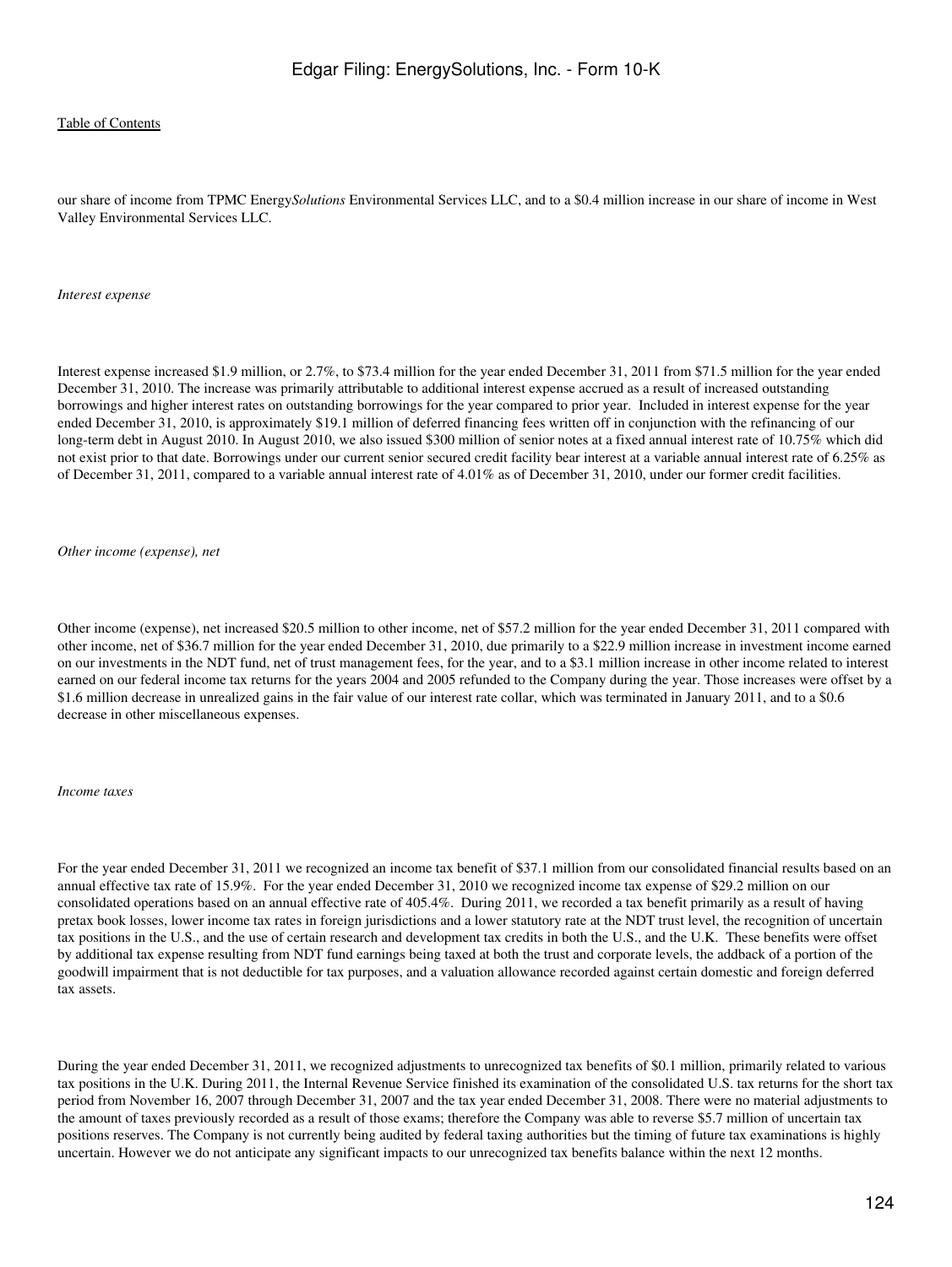## *Year Ended December 31, 2010 Compared to Year Ended December 31, 2009*

#### *Government Group*

Revenue from our Government Group increased \$38.4 million, or 12.6%, to \$343.1 million for the year ended December 31, 2010, compared to the year ended December 31, 2009, primarily due to increased testing activities on existing projects and additional funding received from the ARRA to support and accelerate environmental remediation activities. Gross profit decreased \$6.3 million and gross margin decreased to 9.3% for the year, compared to 12.6% for the prior year, due primarily to the completion of certain major contracts with the DOE during 2009, decreased activity on higher margin contracts and increased activity on lower margin contracts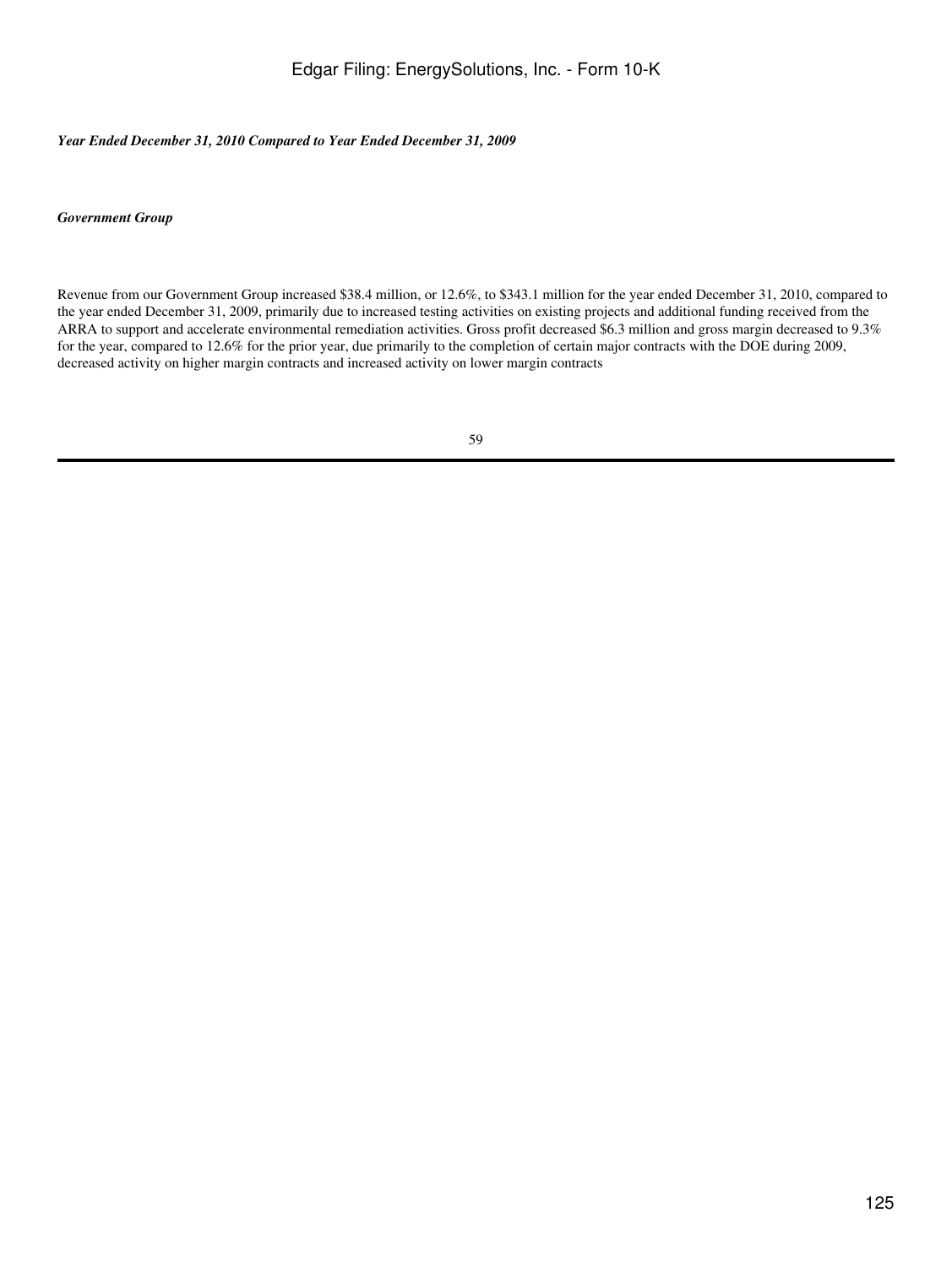Revenue and cost of revenue generated by our contract with the DOE to clean-up the Atlas mill tailings site near Moab, Utah increased \$19.2 million and \$18.6 million, respectively, for the year compared to the prior year due to acceleration of work funded by the ARRA and increased shipments of uranium mill tailings during the year. As a result, gross profit increased \$0.6 million to \$7.6 million for the year compared to the prior year.

Revenue and cost of revenue from our subsidiary, Energy*Solutions* Performance Strategies, increased \$17.1 million and \$15.5 million respectively, for the year compared to the prior year due primarily to increase funding and increased environmental remediation cleanup activities at the DOE Portsmouth Gaseous Diffusion Plant in Piketon, Ohio during the year. As a result, gross profit increased \$1.6 million for the year compared to the prior year.

Revenue and gross profit from our Uranium Disposition Services, LLC joint venture increased \$1.5 million and \$2.1 million, respectively, for the year compared to the prior year due to the substantial efforts to complete the operational readiness review phase of the project and the start up of the hot functional testing phase of the project during 2010. As a result, cost of revenue decreased \$0.6 million for the year compared to the prior year.

Revenue and cost of revenue related to engineering and technology support services to the Government Group increased \$2.9 million and \$7.3 million respectively, for the year compared to the prior year primarily due to a combination of completion of technical and testing support activities to the DOE Waste Treatment Plant in Richland, Washington during the year, and a revenue rate adjustment on a major contract during the prior year. Gross profit decreased \$4.4 million for the year compared to the prior year, primarily due to increased costs on fixed price contracts, decreased activities on existing contracts and additional costs incurred on projects due to schedule delays.

Revenue for our operations in the Southwest region increased \$1.8 million for the year, compared to the prior year due to the award of new contracts for waste characterization, packaging, and disposal of waste in various areas of Los Alamos National Laboratory in northern New Mexico. Cost of revenue increased \$2.8 million for the year primarily due to schedule delays. As a result, gross profit decreased \$0.9 million for the year compared to the prior year.

These increases in revenue were offset in part by the decrease of revenue and gross profit of \$3.1 million and \$2.5 million, respectively, for the year compared to prior the year, related to two contracts at the DOE Hanford site and our Savannah River site operations due to the completion of contracts at these sites. We continue to generate revenue through our share of income in the Washington River Protection Solutions, LLC joint venture at the Hanford site and through work performed as a subcontractor at the Savannah River site.

Revenue and cost of revenue for environmental remediation and waste management activities at the DOE Paducah Gaseous Diffusion Plant in Paducah, Kentucky decreased \$6.1 million and \$5.2 million, respectively, for the year compared to the prior year due to completion of the contract in July 2010. As a result, gross profit decreased \$0.9 million for the year compared to the prior year.

*Global Commercial Group*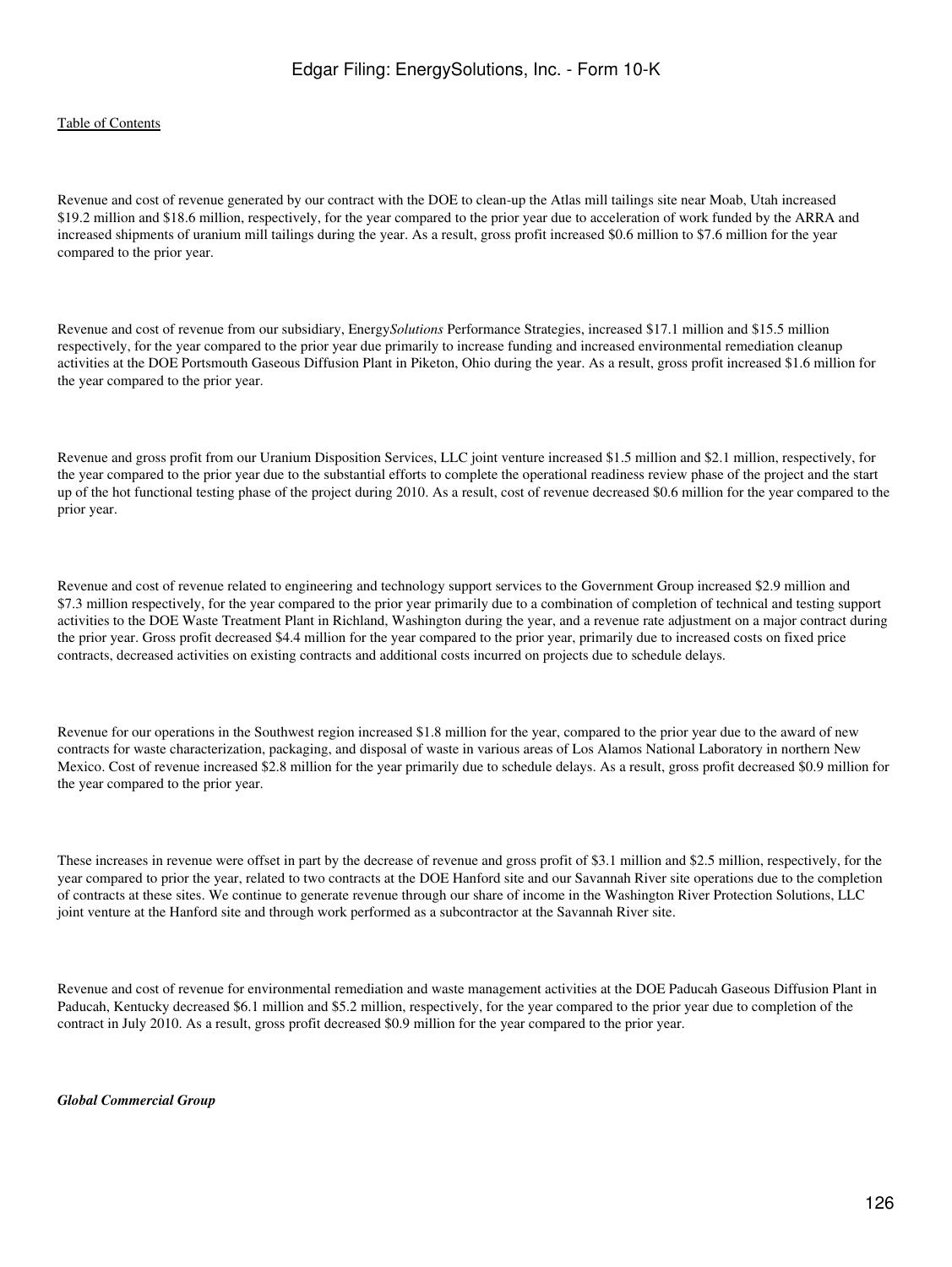#### *Commercial Services Operations*

Revenue in our Commercial Services operations increased \$33.8 million, or 38.7% to \$121.1million for the year ended December 31, 2010 compared to the year ended December 31, 2009, primarily due to the execution and award of new contracts and increased commercial engineering and technology waste design activities. Gross profit decreased \$11.5 million while gross margin decreased to 8.1% for the year compared to 25.2% for the prior year primarily due to completion of contracts during 2009 and the relative profitability of projects performed in each period.

Revenue and cost of revenue related to the planning phase and decommissioning of the Zion Station nuclear power plant were \$39.2 million and \$47.0 million, respectively, for the year. The decommissioning effort on this project commenced in September 2010, and the costs and revenue for the planning phase which had been deferred were also recorded upon the commencement of the decommissioning effort with the exception of gross margin of \$5.1 million which has been deferred and will be recognized over the duration of the decommissioning project. A gross loss was incurred in the amount of \$7.8 million for the year, due to accretion expense related to the ARO exceeding the ARO settlement gain both of which are recorded in cost of revenue.

Revenue and cost of revenue in our spent fuel operations increased \$2.0 million and \$1.2 million, respectively, for the year compared to the prior year primarily due to increased fuel pool and cleanup activities on a new contract and higher demand for liners. As a result, gross profit increased \$0.8 million for the year compared to the prior year.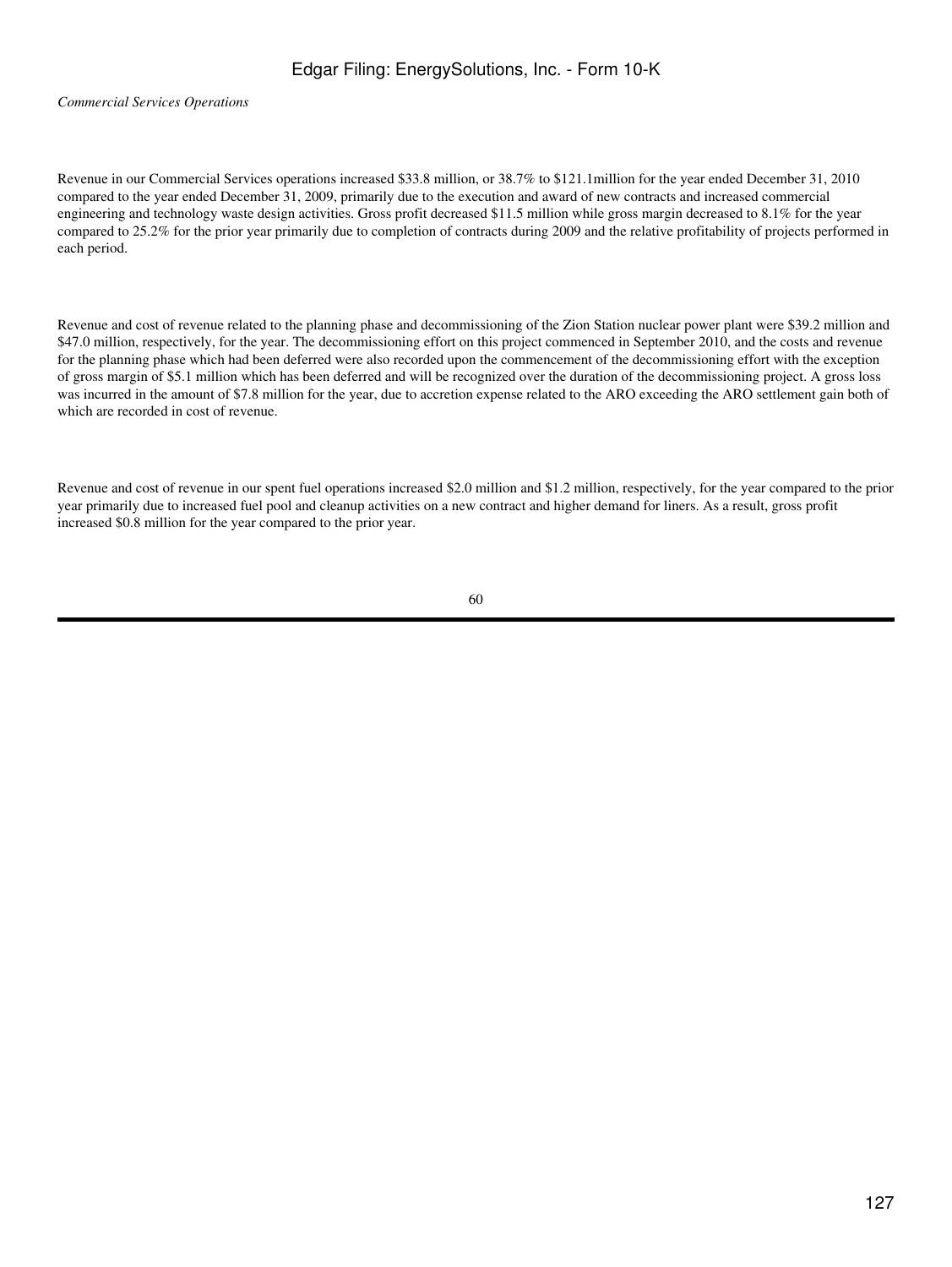These increases were offset, in part, by decreased revenue and gross profit from our commercial decommissioning services of \$1.4 million and \$3.6 million respectively, for the year compared to the prior year primarily due to completion of work on our Federated Metal project during September 2010, and to decreased decommissioning activities due to completion of the Pearl Harbor, Hawaii project during 2009. Cost of revenue increased \$2.2 million during the year primarily to increased labor and subcontractor costs incurred in connection with the decommissioning activities at the Breckenridge site.

Revenue and cost of revenue related to our large components utility operations decreased \$8.8 million and \$6.2 million, respectively, for the year compared to the prior year primarily due to substantial completion of work on our Duke McGuire and Fermi projects during the year ended December 31, 2009. As a result, gross profit decreased \$2.6 million for year compared to the prior year.

Revenue and cost of revenue related to our large commercial engineering and technology waste design and fabrication division increased \$5.2 million and \$4.4 million, respectively, for the year compared to the prior year primarily due to increased design activities associated with the design and manufacturing of waste management systems for several nuclear reactors currently under construction in China. Gross profit increased \$0.8 million for the year compared to the prior year due to the recent award of this contract.

#### *LP&D Operations*

Revenue in our LP&D operations increased \$23.2 million or 9.5% to \$267.4 million for the year ended December 31, 2010 compared to the year ended December 31, 2009, primarily due to higher volumes of waste processed at our Clive, Utah facility partially offset by decreased operations at our Bear Creek facility. Gross profit increased \$7.2 million while gross margin decreased to 36.8% for the year from 37.7% for the prior year as a result of higher subcontractor costs and fuel surcharges on major contracts during 2010.

Revenue from our Clive, Utah facility increased \$30.4 million for the year, compared to the prior year due to higher volumes of waste receipts on DOE projects. The increase in DOE waste receipts was due in part to additional funding received from ARRA in 2010. Cost of revenue increased \$15.7 million due to higher waste taxes on higher receipts, higher mixed waste treatment costs and higher rail transportation costs for the year. Accordingly, gross profit increased \$14.7 million for the year compared to the prior year.

Revenue related to our transportation services increased \$4.6 million for the year, compared to the prior year due to increased shipping activity on major contracts. Cost of revenue increased \$5.2 million due to increased subcontractor costs required to support higher shipping activity and to higher fuel surcharges. As a result, gross profit decreased \$0.6 million for the year compared to the prior year.

Revenue and cost of revenue from our cask leasing division increased \$2.4 million and \$1.2 million, respectively, for the year compared to the prior year due to higher demand and higher margins on new contracts. As a result, gross profit increased \$1.2 million for the year compared to the prior year.

These increases were offset in part by decreased revenue at our Bear Creek, Tennessee facility of \$5.9 million for the year compared to the prior year due to lower receipts of classified materials and a temporary suspension of operations in February 2010, resulting from an overhead crane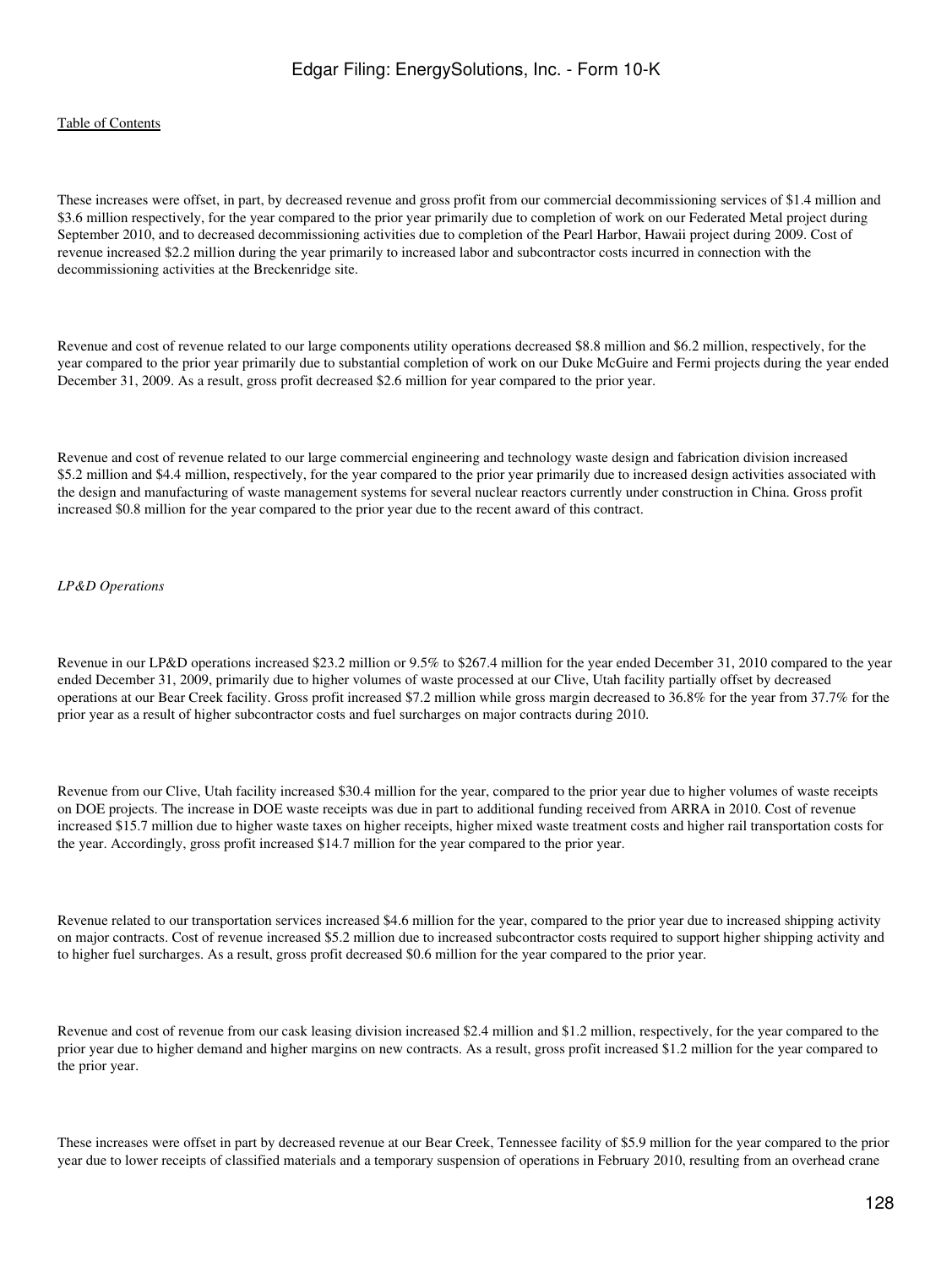failure that occurred at that facility. Cost of revenue increased \$4.4 million for the year compared to the prior year primarily due to higher labor and subcontractor costs related to the development of new processing capabilities, additional costs incurred in the external valuation of the asset retirement obligation, and additional costs incurred to investigate the February accident and to develop a remediation plan. As a result, gross profit decreased \$10.3 million for the year compared to the prior year.

Revenue and cost of revenue related to our manufacturing division decreased \$5.8 million and \$9.3 million, respectively, for the year compared to the prior year. Revenue from the prior year included a significantly larger shipment of manufactured depleted uranium tubes than the shipments during the current year. The inventory costs related to the 2009 shipments were significantly higher than the inventory costs related to the shipments during the year. As a result gross profit increased \$3.5 million for the year.

Revenue and cost of revenue from our facilities in Barnwell, South Carolina, decreased \$4.0 million and \$3.5 million, respectively, for the year, compared to the prior year due to decreased decommissioning work performed during 2010. Accordingly, gross profit decreased \$0.5 million for the year compared to the prior year.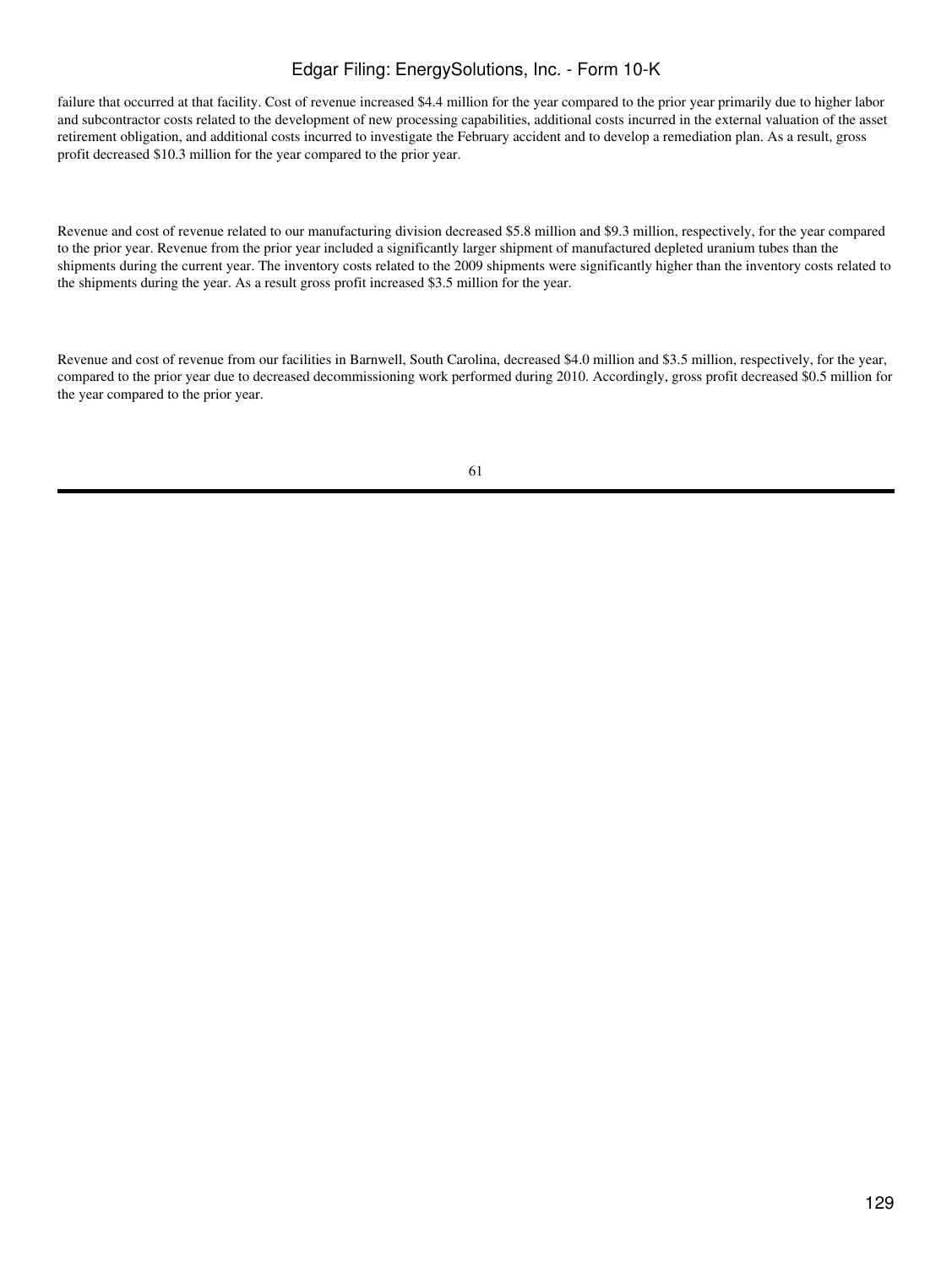#### *International Operations*

Revenue in our International operations increased \$32.8 million, or 3.3% for the year ended December 31, 2010 compared to the year ended December 31, 2009. Our revenue, prior to considering the effects of fluctuations in pound sterling exchange rates, increased \$28.6 million due primarily to a higher reimbursable contract cost base, increased generation fees, and timing of recognition of efficiency fees year over year. However, this increase was offset by a \$1.9 million decrease due to lower fee income earned on the ministores project.

Cost of revenue in our International operations increased \$35.8 million for the year compared to the prior year. Our cost of revenue, prior to considering the effects of fluctuations in pound sterling exchange rates, increased \$33.7 million primarily due to increased costs in spent fuel operations. However, this increase was offset by a \$2.3 million decrease due to lower pound sterling exchange rates during the year compared to the prior year.

Gross profit in our International operations decreased \$3.1 million for the year compared to the prior year. Prior to considering the effects of fluctuations in pound sterling exchange rates, our gross profit decreased \$5.1 million primarily due to a change in the revenue recognition methodology in which fee income is earned only when targets are met. The decrease in gross margin was offset by an increase of \$0.4 million resulting from a combination of higher costs for the period and lower pound sterling exchange rates during the year. Gross profit margin in our International segment was 5.6% for the year compared to 6.3% for the prior year.

*Group selling, general and administrative expenses*

Group SG&A expenses increased \$6.3 million or 12.7% from \$50.0 million for the year ended December 31, 2010 compared to the prior year, due primarily to increased labor costs and stock compensation expense related to our Government Group operations and higher incentive compensation expense and bid and proposal costs related to our Global Commercial Group for the year as compared to the prior year. In addition, SG&A in our International segment increased by approximately \$4.3 million for the year compared to the prior year due to increased amortization expense of intangible assets. During the prior year, we determined that we had inappropriately applied authoritative guidance related to intangible assets and goodwill denominated in foreign currencies. As a result, amortization expense was decreased \$2.2 million for the prior year as compared to a full year of amortization expense recorded during the year ended December 31, 2010.

*Corporate selling, general and administrative expenses*

Corporate SG&A expenses increased \$1.5 million or 2.0% to \$76.8 million for the year ended December 31, 2010 from \$75.3 million for the year ended December 31, 2009. This increase was primarily attributable to a \$2.2 million increase in tax contingency losses, \$2.0 million increase in legal costs, and \$0.4 million related to separation agreements of former employees, recorded for the year ended December 31, 2010, offset by \$2.6 million decrease in equity-based compensation expense of which \$1.8 million resulted from a modification in the vesting terms of stock option and restricted stock grants of a former executive in 2009, and \$0.5 million decrease in various other general costs. As a percentage of revenue, corporate SG&A expenses decreased 0.3% for the year ended December 31, 2010 compared to the year ended December 31, 2009.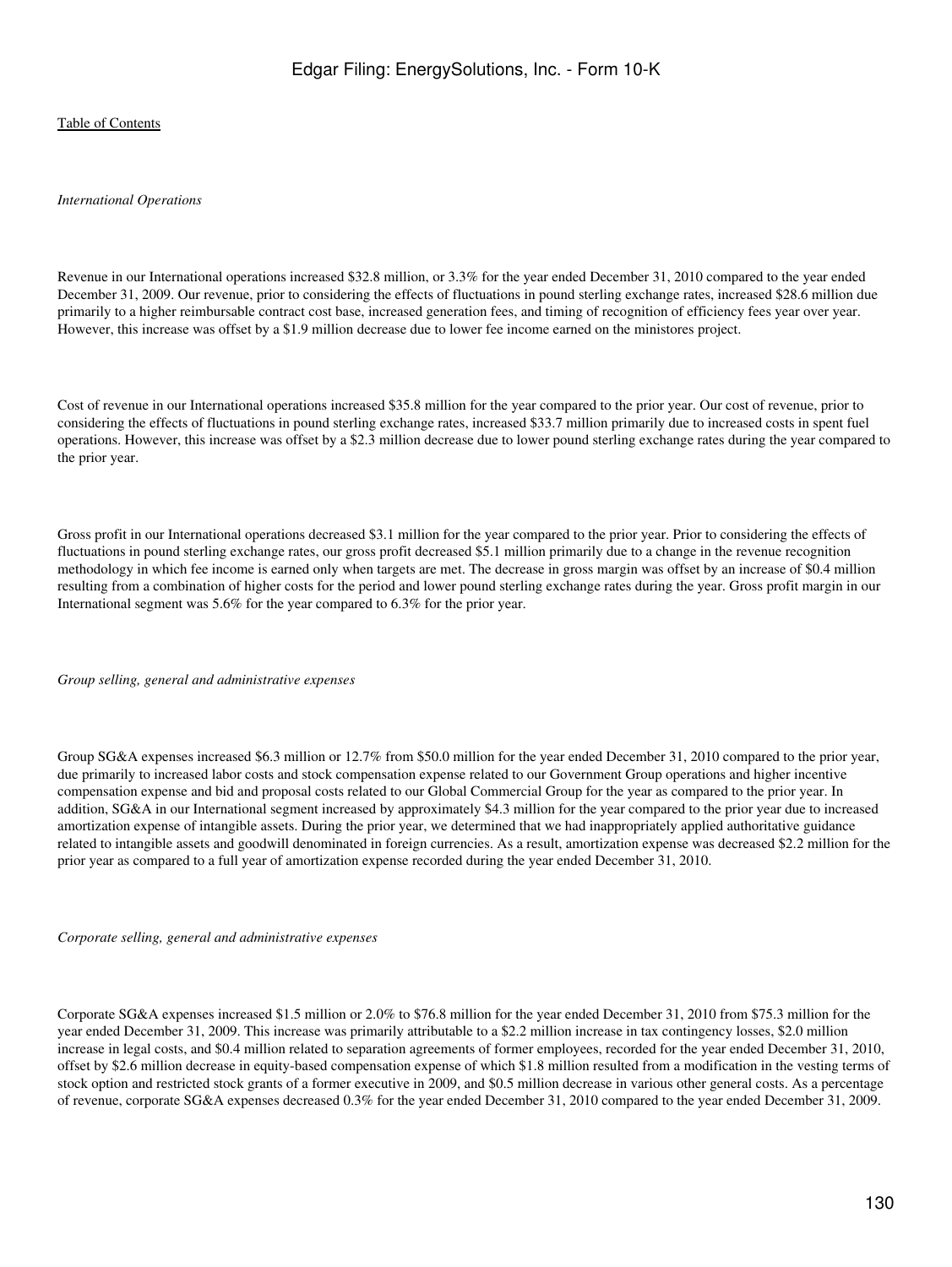*Impairment of goodwill and other intangible assets*

We recorded a non-cash goodwill impairment charge of \$35.0 million for the year ended December 31, 2010, to adjust the carrying value of the Government Group reporting unit down to its estimated fair value in accordance with authoritative accounting guidance. Factors culminating in the impairment included continued weakness in the macroeconomic environment and lower forecasted long-term growth rates than those projected in the prior year. There was no tax benefit associated with this impairment because the goodwill is not deductible for tax purposes.

*Equity in income of unconsolidated joint ventures*

Income from unconsolidated joint ventures increased \$5.5 million, or 73.3%, to \$13.1 million for the year from \$7.6 million for the prior year. The increase was primarily due to an increase of \$4.3 million in our proportional share of income from our Washington River Protection Solutions LLC joint venture at the Hanford site in which we had a non-controlling interest, and a \$1.9 million increase from our proportional share of income from our LATA/Parallax Portsmouth LLC joint venture in which we had a noncontrolling interest. These increases were offset by a \$0.7 million decrease in our share of income from our TPMC-Energy*Solutions* Environmental Services, LLC joint venture during the year.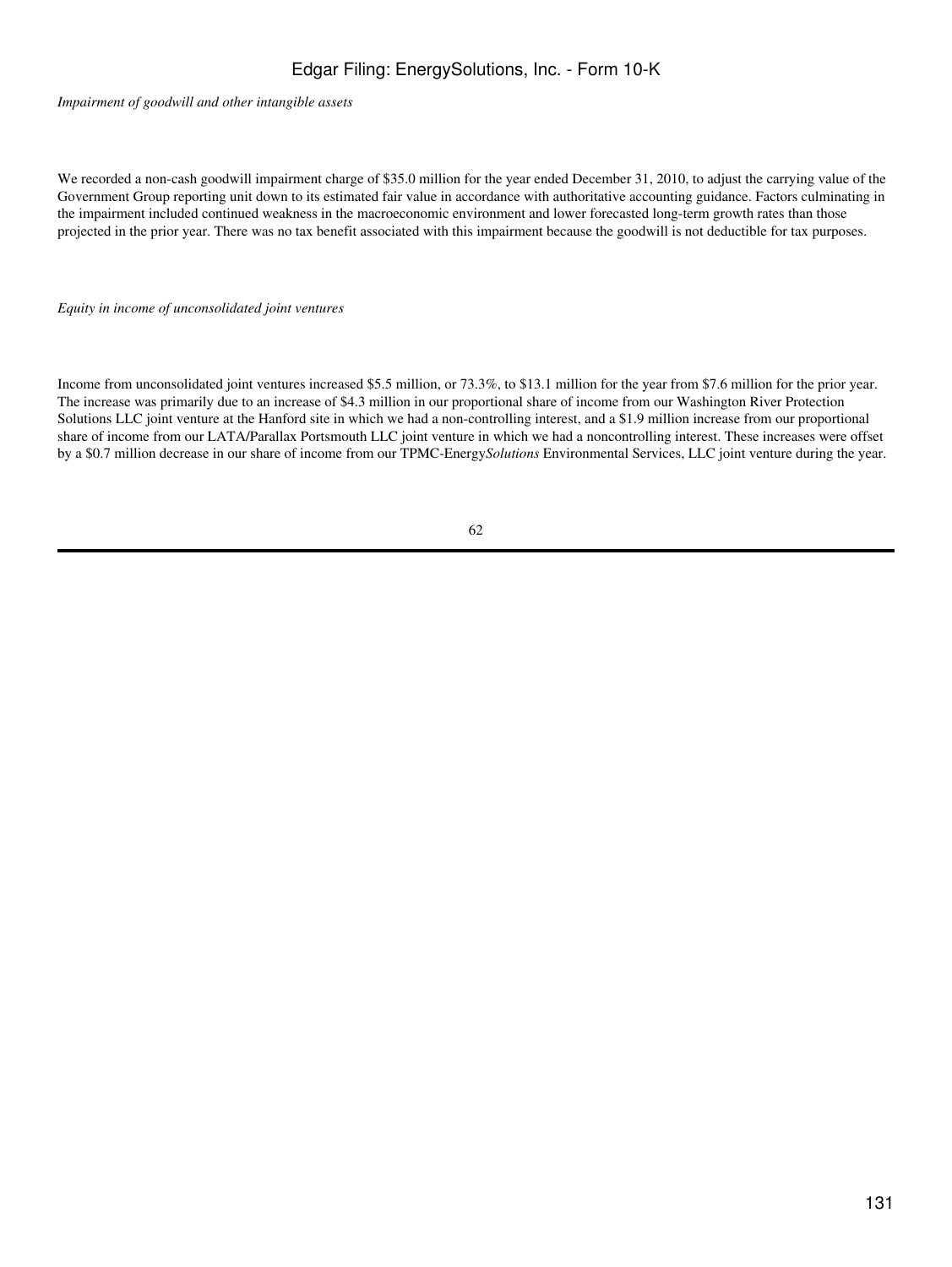*Interest expense*

Interest expense increased \$41.1 million, or 135.1%, to \$71.5 million for the year from \$30.4 million for the prior year, primarily due to increased outstanding borrowings for the year, increased variable interest rates on our term loans from 4.01% at December 31, 2009 to approximately 6.25% at the December 31, 2010, and to a \$19.1 million write-off of deferred financing fees during 2010 due to the refinance of our long-term debt in August 2010. In addition, we issued \$300.0 million of senior notes with an interest rate of 10.75% in August 2010.

*Other income (expense), net*

Other income (expense), net increased \$37.6 million to other income, net of \$36.7 million for the year from other expense, net of \$1.0 million for the prior year. The increase was mostly attributable to a \$33.9 million net increase in investment income earned on our investments in the NDT fund for the year ended December 31, 2010, a \$2.6 million increase in unrealized gains in the fair value of our interest rate collar contract, and \$0.6 million increase in other miscellaneous expenses.

*Income taxes*

For the year ended December 31, 2010 we recognized income tax expense of \$29.2 million on our consolidated operations based on an annual effective rate of 405.4%. For the year ended December 31, 2009, we recognized income tax expense of \$14.6 million based on an annual effective tax rate of 22.3% on our consolidated operations. Due to the amount of tax expense relative to the amount of pretax book income the rate is higher than the blended statutory rate. The tax expense is primarily the result of the realization of income and tax expense in the U.K., a goodwill impairment charge which is not deductible for tax purposes, an increase of \$15.3 million in our valuation allowance against certain domestic and foreign deferred tax assets and additional tax expense resulting from NDT fund earnings being taxed at both the trust and corporate levels.

#### **Liquidity and Capital Resources**

We finance our operations primarily through cash provided by operations. Our cash flow from operations are primarily impacted by fluctuations in working capital caused by the timing of our billings to customers, collection terms of our contracts, stages of completion of our projects, the timing of payments to vendors and subcontractors, the timing of payment of dividends from our unconsolidated joint ventures, the changes in income tax liabilities, and unforeseen events.

For the year ended December 31, 2011, our principal sources of liquidity consisted of \$77.2 million in existing cash and cash equivalents, of which \$44.3 million was held in foreign jurisdictions, and \$76.1 million of availability under the \$105.0 million revolving portion of our senior secured credit facility, which is net of \$28.9 million of outstanding letters of credit issued against it. Due to U.S. tax laws and regulations, our ability to use our cash held in foreign jurisdictions to fund U.S. operations is limited.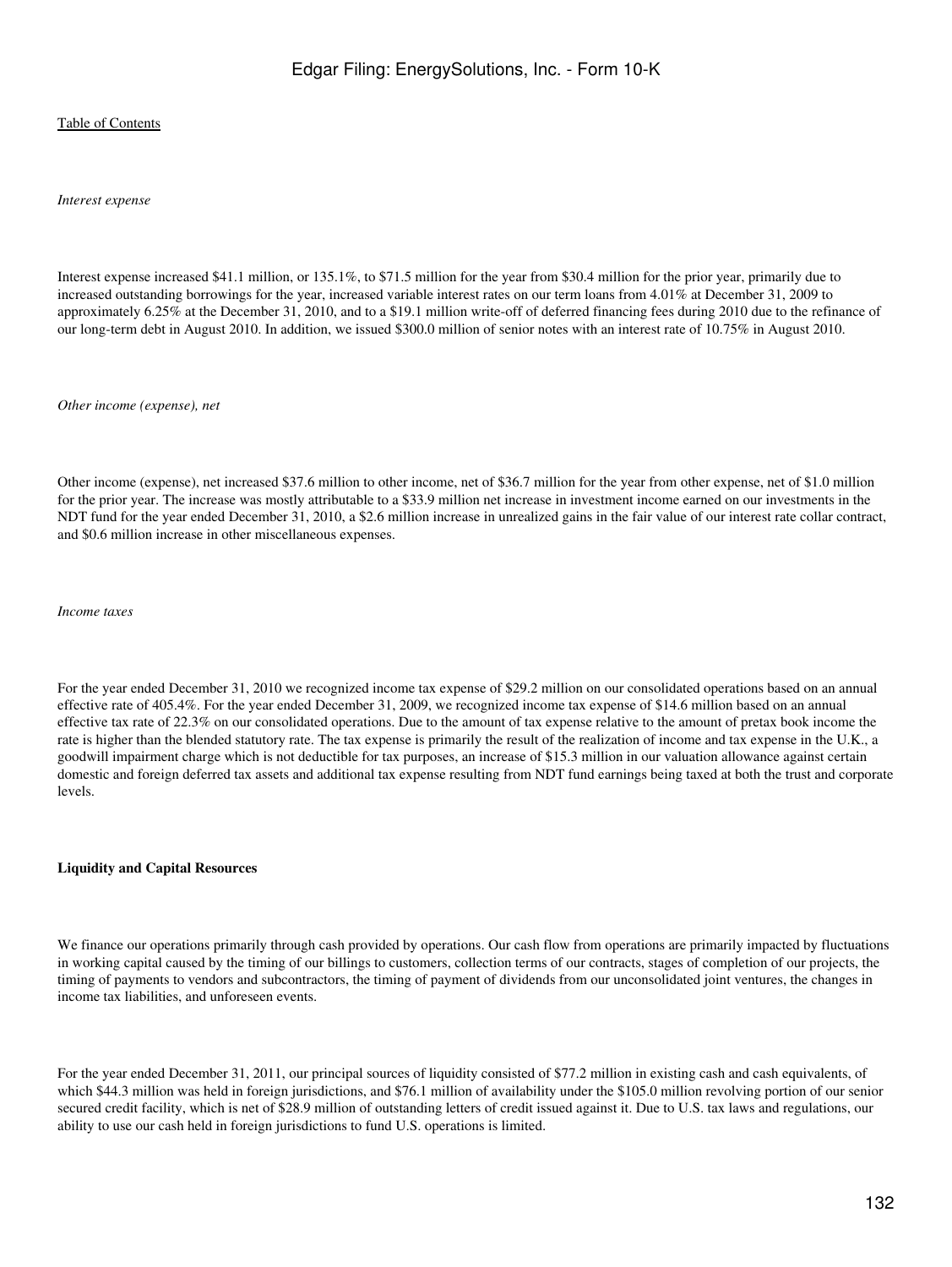As of December 31, 2011, we also had \$302.2 million in accounts receivable and \$109.7 million in costs and estimated earnings in excess of billings on uncompleted contracts to fund our operations. Our Days Sales Outstanding (DSO) remained constant at 61 days as of December 31, 2011 compared to the prior year. We use DSO to monitor the average time, in days, that it takes us to convert our accounts receivable into cash. We calculate DSO by dividing accounts receivable as of the end of the year into the amount of revenue recognized during the year, and multiplying the result of that calculation by the number of days in that year. Our cash flow from operations for the year ended December 31, 2011, has been sufficient to cover our operating expenses without the need to draw on our Revolving Credit Facility to cover any shortfalls in the timing of receipts and payments. We are actively engaged in managing our working capital to reduce our DSO to generate cash that will allow us to accelerate our plans to reduce debt and to fund the growth of our business.

For the year ended December 31, 2011, our primary use of cash was to fund our working capital and capital expenditures, to service our debt, and to fund distributions to the noncontrolling interests in our consolidated subsidiaries. For the year ended December 31, 2010, our primary use of cash was to fund our working capital and capital expenditures, to service our debt, to pay dividends to our stockholders and to pay fees to our lenders to obtain a new senior credit facility and to issue the senior notes. As of December 31, 2011 and 2010, approximately \$310.3 million and \$310.0 million, respectively, of the borrowings under the new senior secured credit facility were held in a restricted cash account as collateral for the Company s reimbursement obligations with respect to letters of credit.

Certain trends or uncertainties could have a material impact on our liquidity. For example, if interest rates increase substantially, that could dramatically increase our cash interest expense; if we are required to increase our bonding requirements on current or future projects it could materially impact our available liquidity under the Revolving Credit Facility; if the economy suddenly weakens or governments materially reduce future funding for nuclear remediation or D&D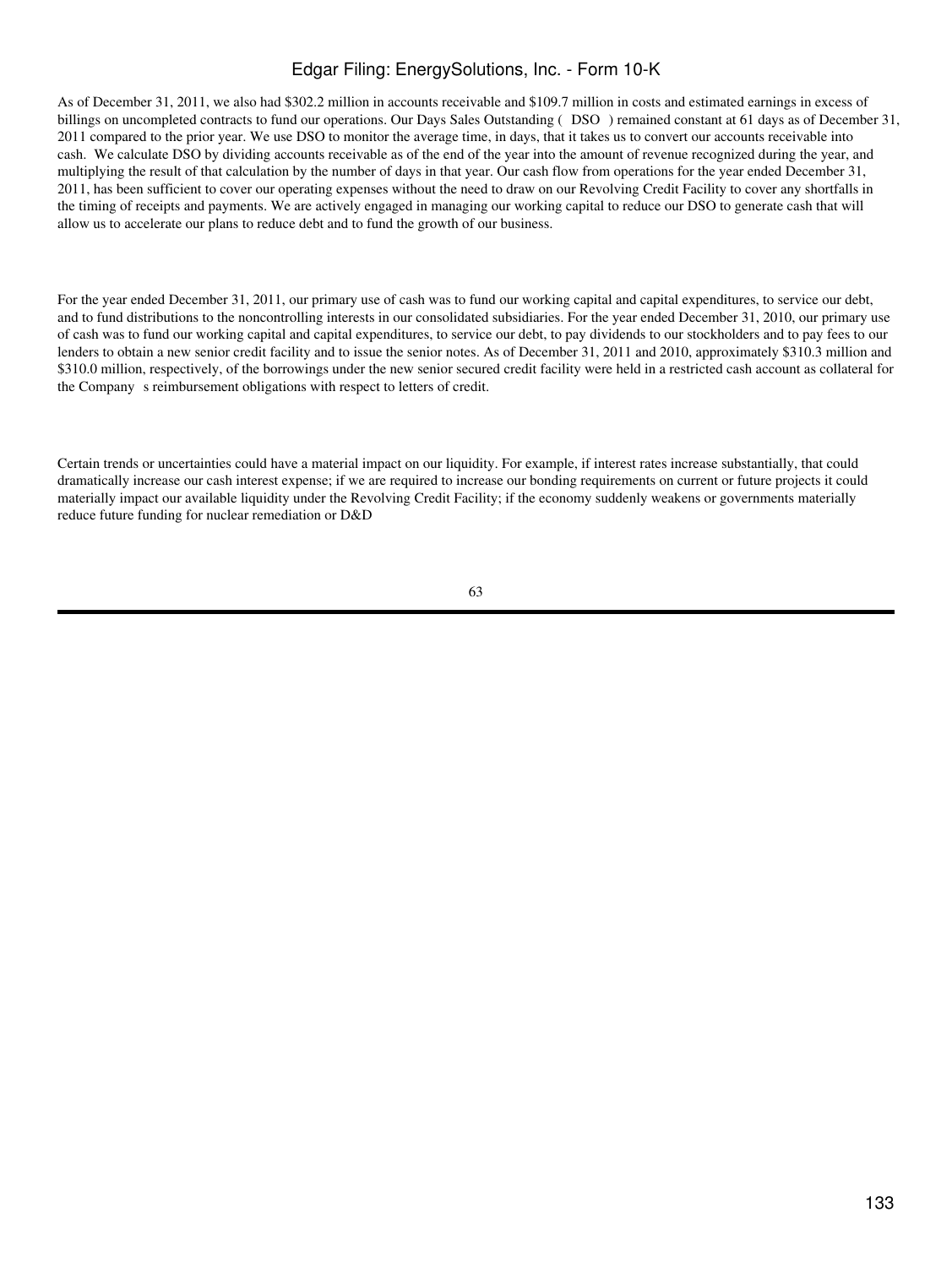## [Table of Contents](#page-3-0)

projects, these events could have a negative effect on our liquidity. Under certain terms and conditions we have the ability, absent an event of default, to increase our senior secured credit facility by up to \$150.0 million. We do not anticipate the need to access this incremental commitment in our Revolving Credit Facility. Furthermore, we have the ability to hedge interest rate and foreign currency fluctuations, and we actively monitor these markets in order to mitigate our exposure to these risks. Our principal needs for liquidity have been, and will continue to be, for working capital, to pay down debt, and for capital expenditures.

On September 1, 2010, as part of the closing of the Zion Station transaction, the Company took over ownership of a dedicated NDT fund, which exists for the sole purpose of decommissioning the Zion Station nuclear power plant. To that extent, the funds available in the NDT fund are also considered a source of working capital for those operations. We expect that we will be reimbursed from the NDT fund for the work we perform to decommission the plant. However, in the event that we do not comply with the contractual requirements included in the agreements with Exelon, we may become subject to additional financial restrictions. These additional financial restrictions may take the form of not being able to bill the NDT fund for work performed, funding the work on the project through our other cash flows, increasing the letter of credit amount established for this project, or having the letter of credit drawn down by Exelon.

We accumulated benefit obligations related to the pension plan we are involved with of \$3.5 billion as of December 31, 2011. See Note 19 to our audited consolidated financial statements included elsewhere in this Annual Report Form 10-K for a more detailed discussion. Approximately 97% of that obligation relates to the Magnox pension plan. The Magnox pension plan is funded by contributions from employees and the NDA pursuant to a contractual arrangement. As a result, we are reimbursed for contributions made to the Magnox pension plan under the terms of these contracts. Thus, we have no potential net funding requirements relative to the accumulated benefit obligation of the Magnox pension plan. We are required to fund the pension plan for our employees of Energy*Solutions* EU Limited, a wholly owned subsidiary of Energy*Solutions,* Inc. The plan is currently funded by contributions from us and the employees. Our liquidity is not affected by these contributions as they are only made when we have received the funds from the NDA.

## *Historical Cash Flows*

| (In thousands)                              |  | December 31,<br>2011 | December 31,<br>2010 |          |      | December 31,<br>2009 |  |  |
|---------------------------------------------|--|----------------------|----------------------|----------|------|----------------------|--|--|
| Cash flows provided by operating activities |  | 80.391               | - \$                 | 94.999   | - \$ | 52.183               |  |  |
| Cash flows used in investing activities     |  | (26.949)             |                      | (17.948) |      | (25,079)             |  |  |
| Cash flows used in financing activities     |  | (35.158)             |                      | (33,058) |      | (64, 157)            |  |  |

#### *Cash flow from operating activities*

We generated \$80.4 million in cash from operating activities during 2011, which included net losses of \$193.6 million and significant non-cash expenses including impairment of goodwill of \$174.0 million, Zion ARO estimated cost adjustment of \$94.9 million, depreciation, amortization and accretion expense of \$80.7 million, and equity-based compensation expense of \$10.0 million. We also had realized and unrealized gains on our NDT fund portfolio of \$58.5 million. Cash flows from operating activities were provided primarily from increases of \$40.3 million in accounts payable and \$19.2 million in accrued expenses and other current liabilities due to the timing of payments to vendors. Cash flows from operating activities were also provided by decreases of \$16.6 million in accounts receivable and in costs and estimated earnings in excess of billings on uncompleted contracts due primarily to the collection of funds from customers and a decrease in unearned revenue of \$129.8 million. Cash flows used in operating activities included a decrease in deferred costs of \$136.0 million primarily related to work performed on the Zion Station project. We also withdrew approximately \$161.5 million from the NDT fund to fund the D&D activities at the Zion Station and to pay for taxes due on realized gains earned from the NDT fund. Actual payments related to facility and equipment decontamination and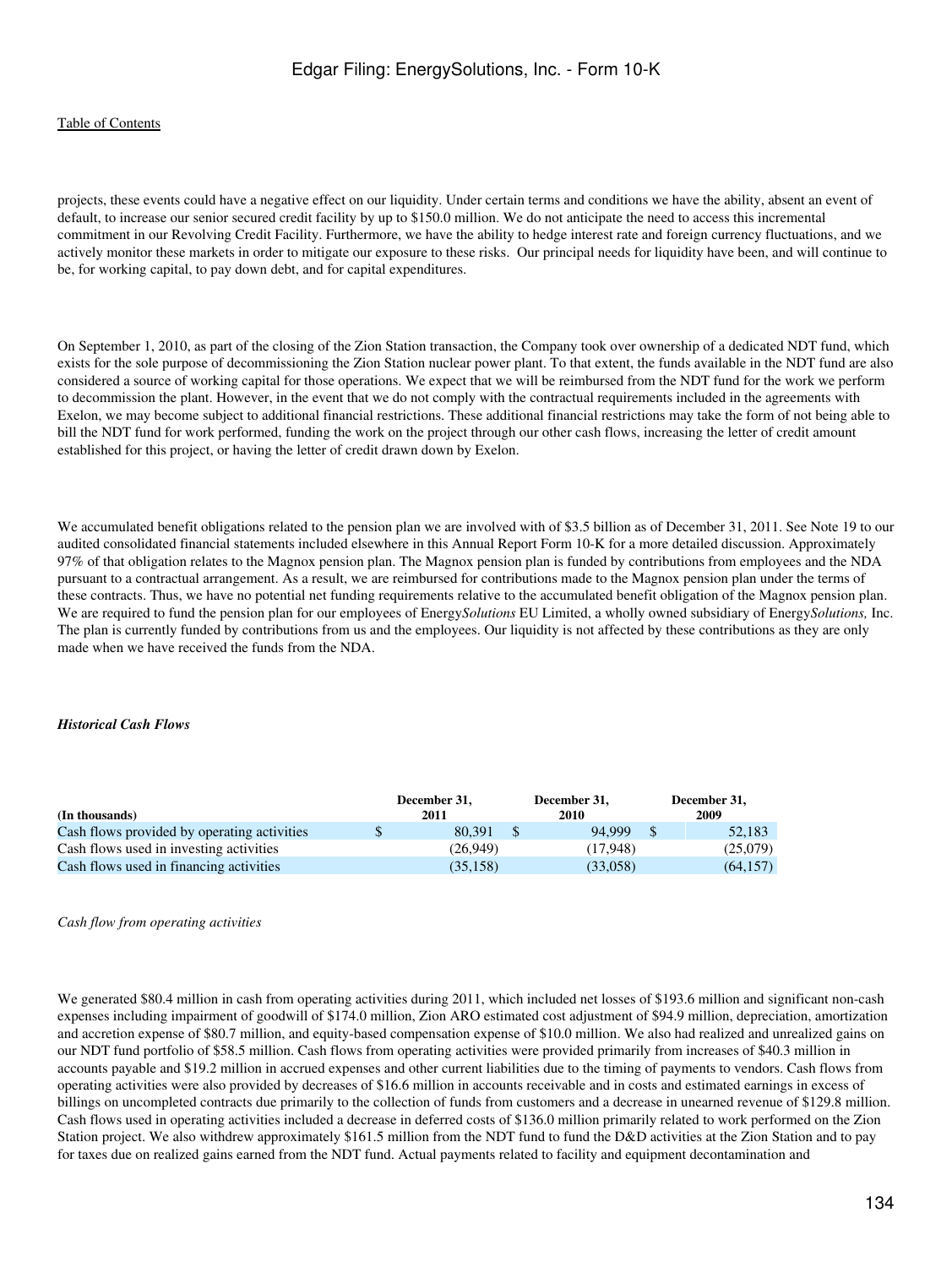decommissioning liabilities for the year ended December 31, 2011 totaled \$186.6 million.

We generated \$95.0 million in cash from operating activities during the year ended December 31, 2010, which included net losses of \$19.9 million and significant non-cash expenses including impairment of goodwill of \$35.0 million, write-off of deferred financing costs of \$19.1 million, depreciation, amortization and accretion expense of \$54.4 million, and equity-based compensation expense of \$10.3 million. We also had unrealized gains on our NDT fund of \$33.9 million. Cash flows from operating activities were also provided from increases of \$35.5 million in accrued expenses and other current liabilities primarily due to the timing of payments to vendors of Magnox Contracts in the U.K., and decreases in costs and estimated earnings in excess of billings on uncompleted contracts primarily due to the collection of funds from customers. Cash flow used in operating activities include decreases in accounts payable of \$5.8 million, settlement of ARO liabilities of \$25.7 million, disbursements from the NDT fund of \$30.2 million to support the D&D work at the Zion Station and to pay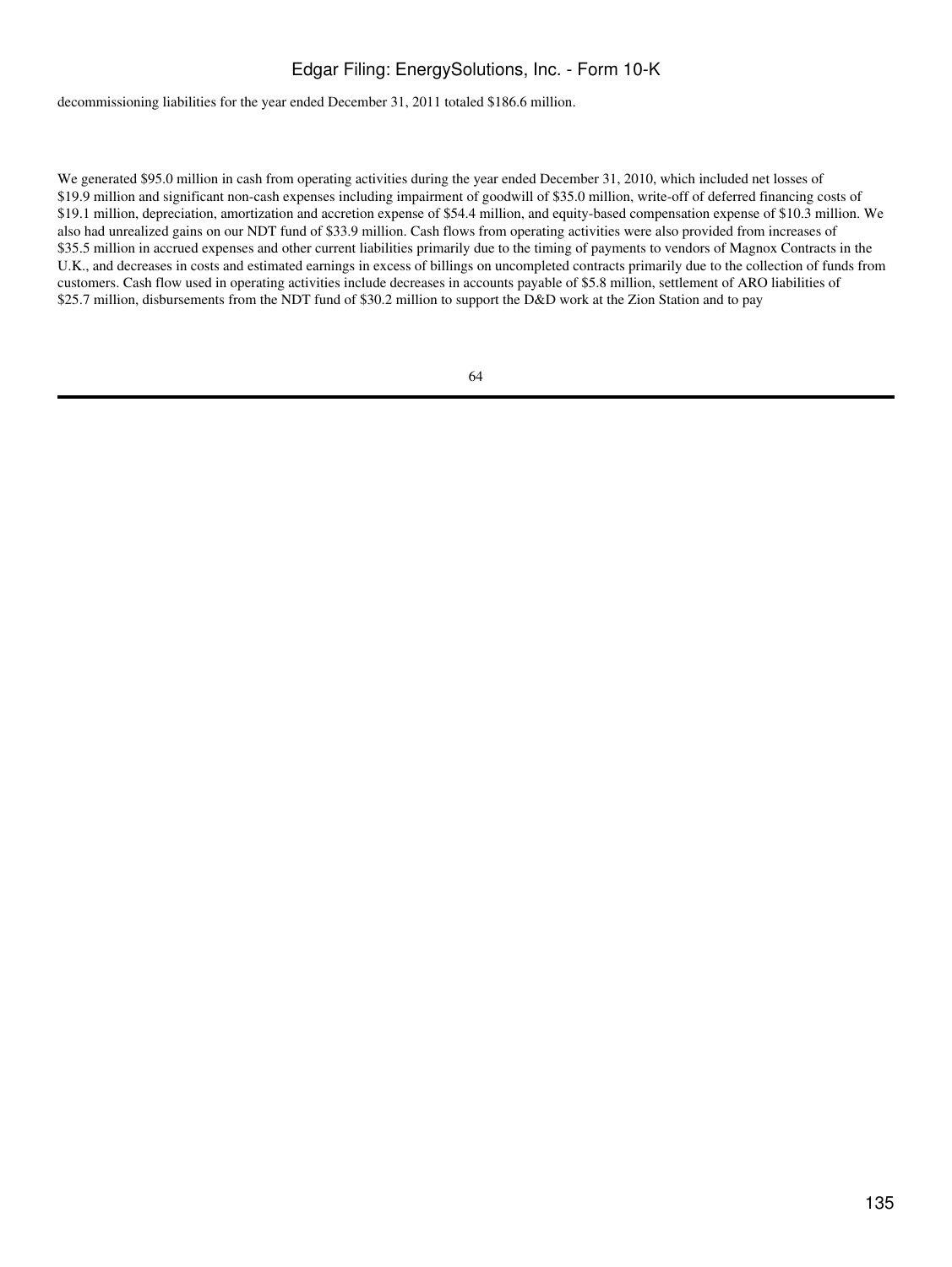for taxes due on the realized gains from the NDT fund, and an increase in accounts receivable of \$39.9 million for billings issued.

We generated \$52.2 million of cash from operating activities during the year ended December 31, 2009, which included net income of \$52.0 million and significant non-cash expenses including depreciation and amortization expense of \$46.2 million and equity-based compensation expense of \$14.9 million. Cash from operating activities was also provided by a reduction in inventories of \$10.1 million due to shipment of depleted uranium tubes and a reduction in other current assets of \$25.6 million primarily due to a \$10.0 million contribution received during the first quarter of 2009 from ENV Holdings and release of retention funds related to federal projects. Cash from operating activities was reduced due to increased accounts receivable of approximately \$71.4 million and increased costs and estimated earnings in excess of billings on uncompleted contracts of \$19.2 million.

*Cash flow from investing activities*

Net cash outflows from our investing activities for the year ended December 31, 2011 totaled \$26.9 million, which resulted primarily from investments of \$28.6 million in capital expenditures such as land and facility improvements, office buildouts, and purchases of transportation equipment to support our operations in our disposal facilities. We also invested \$2.5 million in the acquisition of the noncontrolling interest of our Isotek Systems LLC consolidated joint venture. Cash from investing activities was also generated by sales of NDT fund most of which was reinvested in other NDT investments, except for \$4.5 million which was used to pay for trustee and trust management fees. We actively invest in a variety of financial instruments to provide our target returns on the NDT fund assets which will be used to satisfy current and future decommissioning costs associated with the Zion Station ARO.

Net cash outflows from our investing activities for the year ended December 31, 2010 totaled \$17.9 million. Of this amount, we invested \$17.0 million in capital expenditures such as the purchase of equipment required for the Atlas mill tailings contract and to improve operations at our Clive, Utah facility. We also invested in capitalizable implementation costs related to our enterprise resource planning system (Oracle EBS R12). We also purchased investments of approximately and sold investments of approximately \$722.5 million from the NDT fund.

Net cash outflows from our investing activities for the year ended December 31, 2009 were \$25.1million. Of this amount, we used \$24.4 million of cash to fund property improvements at our various facilities and to purchase software licensing costs for a new enterprise resource planning system (Oracle EBS R12).

We anticipate the sources of funds for our anticipated capital expenditures will come from cash flows provided by our operating activities or through capital lease arrangements.

*Cash flow from financing activities*

Net cash outflows from our financing activities for the year ended December 31, 2011 were \$35.2 million, which resulted from re-payments of long term debt of \$30.2 million and payment of capital lease obligations of \$0.7 million. We also made distributions of income to our noncontrolling interest partners of \$4.2 million during the year.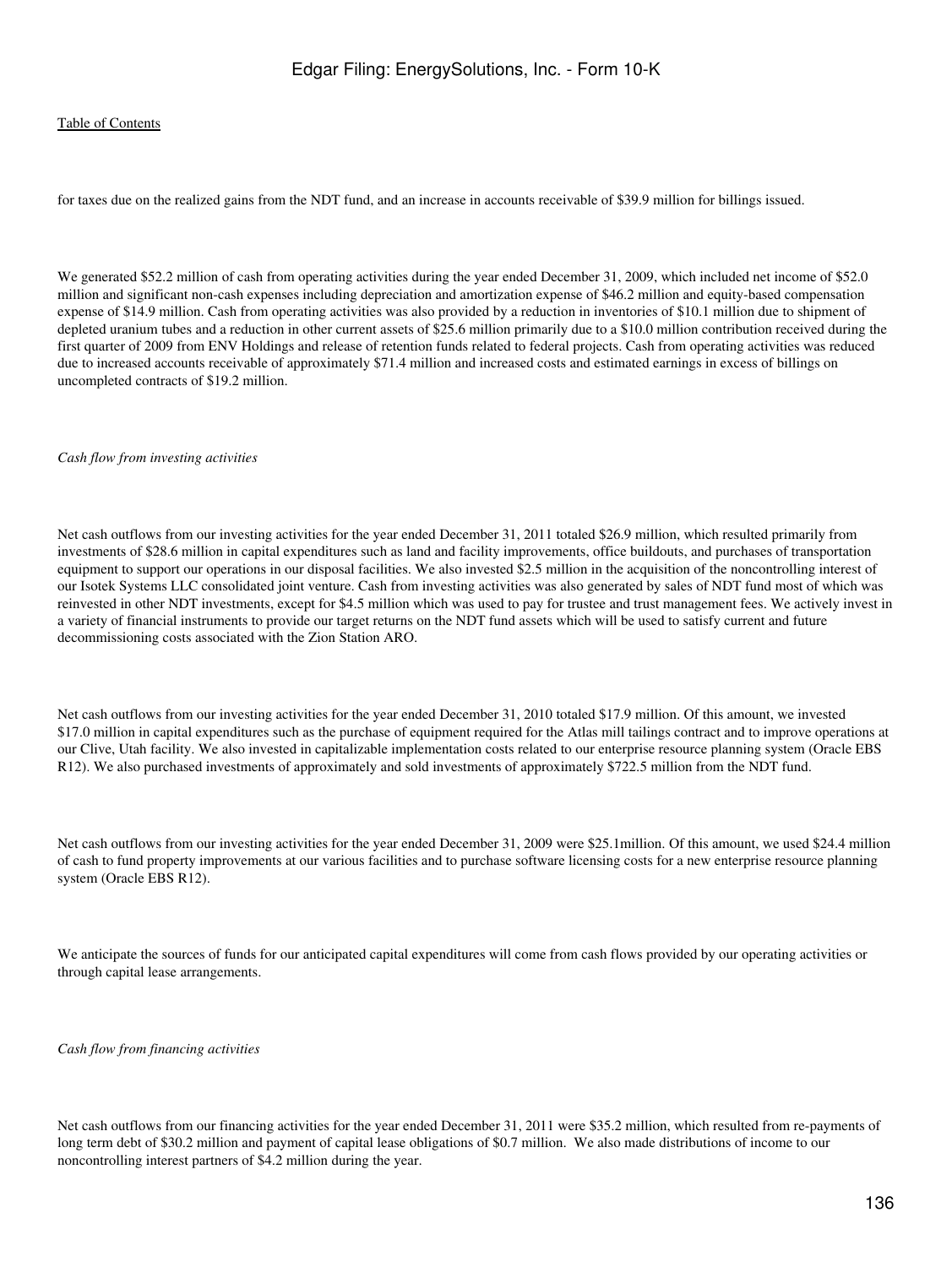Net cash outflows from our financing activities for the year ended December 31, 2010 were \$33.1 million, which resulted from proceeds from an offering of \$300 million senior notes due 2018, and proceeds from a \$560.0 million issuance of long term debt under a new credit facility. These inflows were offset by the retirement of long term debt, repayment of long term debt under the senior secured credit facility, cash collateralization of letters of credit, payment of stockholder dividends, payments of debt financing fees, and realized losses on the settlement of our interest rate derivative contract.

We used \$64.2 million of cash for financing activities during the year ended December 31, 2009 primarily to repay \$47.6 million of long-term debt, to pay dividends of \$8.8 million to our stockholders, and to pay debt financing fees to our lenders to obtain amendments to our credit facilities in the amount of \$4.9 million. In addition, during the year ended December 31, 2009, we realized a net loss of \$5.3 million on settlement of our derivative contract.

#### **Senior Secured Credit Facility and Senior Notes**

On August 13, 2010, the Company entered into a senior secured credit facility with JPMorgan Chase Bank, N.A., as the administrative agent and collateral agent, consisting of a senior secured term loan (the Term Loan) in an aggregate principal amount of \$560 million at a discount rate of 2.5% and a senior secured revolving credit facility (the Revolving Credit Facility) with availability of \$105.0 million, of which \$28.9 million was used to fund letters of credit issued as of December 31, 2011. Borrowings under the senior secured credit facility bear interest at a rate equal to: (a) Adjusted LIBOR plus 4.50%, or ABR plus 3.50% in the case of the Term Loan; (b) Adjusted LIBOR plus 4.50%, or ABR plus 3.50% in the case of the Revolving Credit Facility, and (c) a per annum fee equal to the spread over Adjusted LIBOR under the Revolving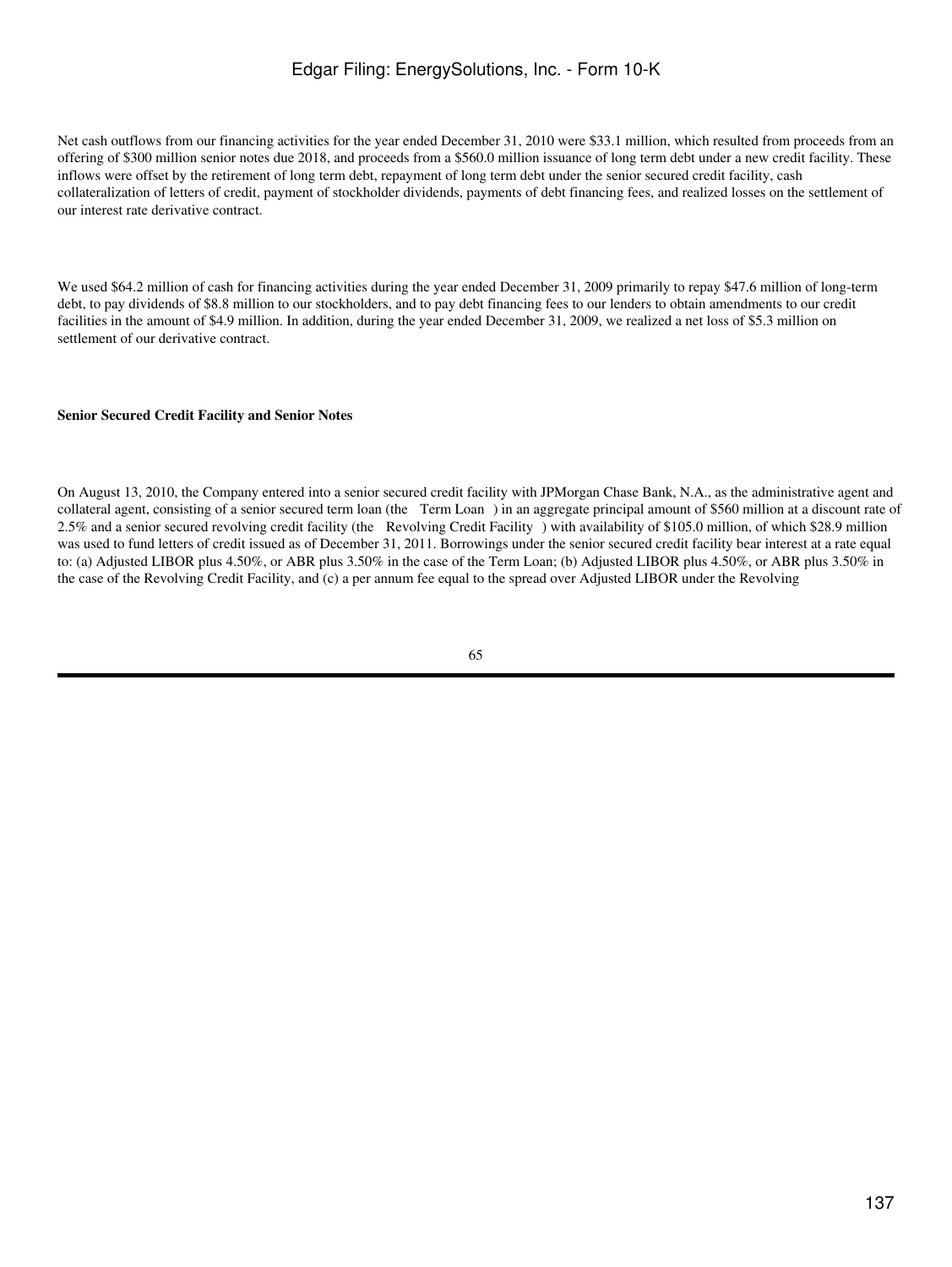Credit Facility, along with a fronting fee and issuance and administration fees in the case of revolving letters of credit. The proceeds of the senior secured credit facility were used to repay outstanding indebtedness under former credit agreements, collateralize reimbursement obligations to the deposit issuing banks with respect to deposit letters of credit, replace synthetic letters of credit issued under former credit agreements and provide credit support for obligations acquired under the agreements with Exelon. As of December 31, 2011 and 2010, borrowings of \$310.3 million and \$310.3 million, respectively, under the Term Loan were held in a restricted cash account as collateral for the Company s reimbursement obligations with respect to letters of credit.

The Term Loan amortizes in equal quarterly installments of \$1.3 million payable on the last day of each calendar quarter with the balance being payable on August 13, 2016. In addition to the scheduled repayments, we are required to prepay borrowings under the senior secured credit facility with (1) 100% of the net cash proceeds received from non-ordinary course asset sales or other dispositions, or as a result of a casualty or condemnation, subject to reinvestment provisions and other customary adjustments, (2) 100% of the net proceeds received from the issuance of debt obligations other than certain permitted debt obligations, (3) 50% of excess cash flow (as defined in the senior secured credit facility), if the leverage ratio is equal to or greater than 3.0 to 1.0, or 25% of excess cash flow if the leverage ratio is less than 3.0 to 1.0 but greater than 1.0 to 1.0, reduced by the aggregate amount of optional prepayments of Term Loans made during the applicable fiscal year. If the leverage ratio is equal to or less than 1.0 to 1.0, we are not required to prepay the Term Loans. The excess cash flow calculations (as defined in the senior secured credit facility), are prepared annually as of the last day of each fiscal year or, in the case of the fiscal year ending on December 31, 2010, as of and for the last day of the partial year commencing on October 1, 2010 and ending on December 31, 2010. Prepayments of debt resulting from the excess cash flow calculations are due annually five days after the date that the Annual Report on Form 10-K for such fiscal year is filed with the SEC.

As of December 31, 2011, we do not have mandatory principal repayments based on our excess cash flow and or scheduled repayments due within the next 12 months because of optional prepayments we made in 2011. For the years ended December 31, 2011 and 2010, we made principal repayments totaling \$30.2 million and \$2.8 million, respectively. For the years ended December 31, 2011, 2010 and 2009, we made cash interest payments of \$73.9 million, \$29.9 million and \$25.8 million, respectively, related to our current and former credit facilities as well as the senior notes. In addition, during the year ended December 31, 2010, we paid fees of approximately \$23.2 million to our lenders to obtain the new credit agreements and to issue the senior notes, which are being amortized over the remaining term of the senior secured credit facility and the senior notes. We also wrote off \$19.1 million of deferred financing fees related to our previous debt.

The senior secured credit facility requires the Company to maintain a leverage ratio (based upon the ratio of indebtedness for money borrowed to consolidated adjusted EBITDA, as defined in the senior secured credit facility) and an interest coverage ratio (based upon the ratio of consolidated adjusted EBITDA to consolidated cash interest expense), both of which are calculated quarterly. Failure to comply with these financial ratio covenants would result in an event of default under the senior secured credit facility and, absent a waiver or an amendment from the lenders, preclude us from making further borrowings under the senior secured credit facility and permit the lenders to accelerate repayment of all outstanding borrowings under the senior secured credit facility. Based on the formulas set forth in the senior secured credit facility, we are required to maintain a maximum total leverage ratio of 4.50 for the quarter ending December 31, 2011, which is reduced by 0.25 on an annual basis through the maturity date. We are required to maintain a minimum cash interest coverage ratio of 2.0 from the quarter ended December 31, 2011 through the quarter ended September 30, 2014 and 2.25 through the maturity date. As of December 31, 2011, our total leverage and cash interest coverage ratios were 2.61 and 3.10, respectively.

The senior secured credit facility also contains a number of affirmative and restrictive covenants including limitations on mergers, consolidations and dissolutions, sales of assets, investments and acquisitions, indebtedness, liens, affiliate transactions, and dividends and restricted payments. Under the senior secured credit facility, we are permitted maximum annual capital expenditures of \$40.0 million for 2011 and each year thereafter, plus for each year the lesser of (1) a one year carryforward of the unused amount from the previous fiscal year and (2) 50% of the amount permitted for capital expenditures in the previous fiscal year. The senior secured credit facility contains events of default for non-payment of principal and interest when due, a cross-default provision with respect to other indebtedness having an aggregate principal amount of at least \$5.0 million and an event of default that would be triggered by a change of control, as defined in the senior secured credit facility. Capital expenditures for the year ended December 31, 2011 were \$28.6 million. As of December 31, 2011, we were in compliance with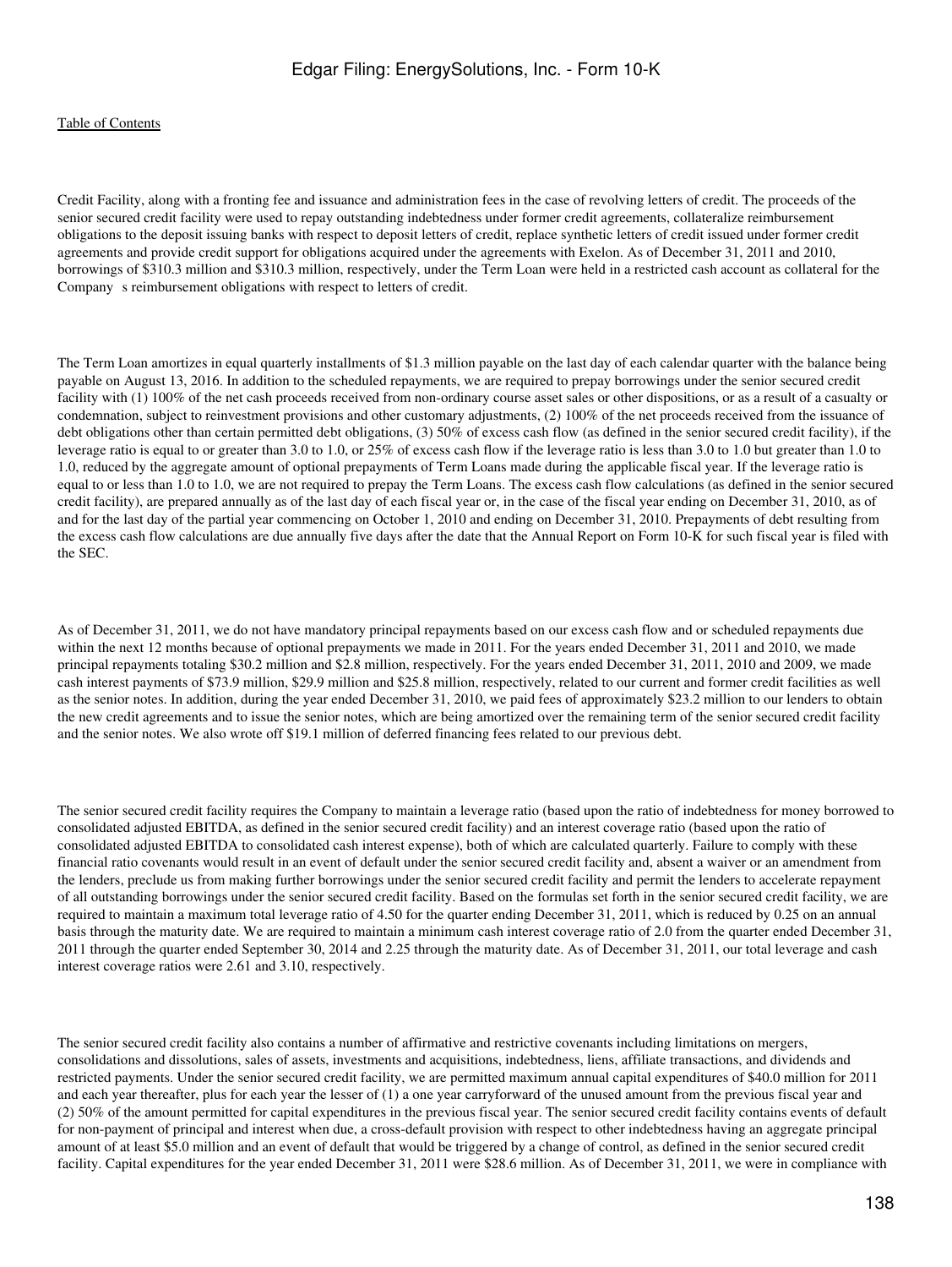all of the covenants under our senior secured credit facility.

The obligations under the senior secured credit facility are secured by a lien on substantially all of the assets of the Company and each of the Companys domestic subsidiary guarantors, including a pledge of equity interests with the exception of the equity interests in our Zion*Solutions* subsidiary and other special purpose subsidiaries, whose organizational documentation prohibits or limits such pledge.

On August 13, 2010, we also completed a private offering of \$300 million 10.75% senior notes at a discount rate of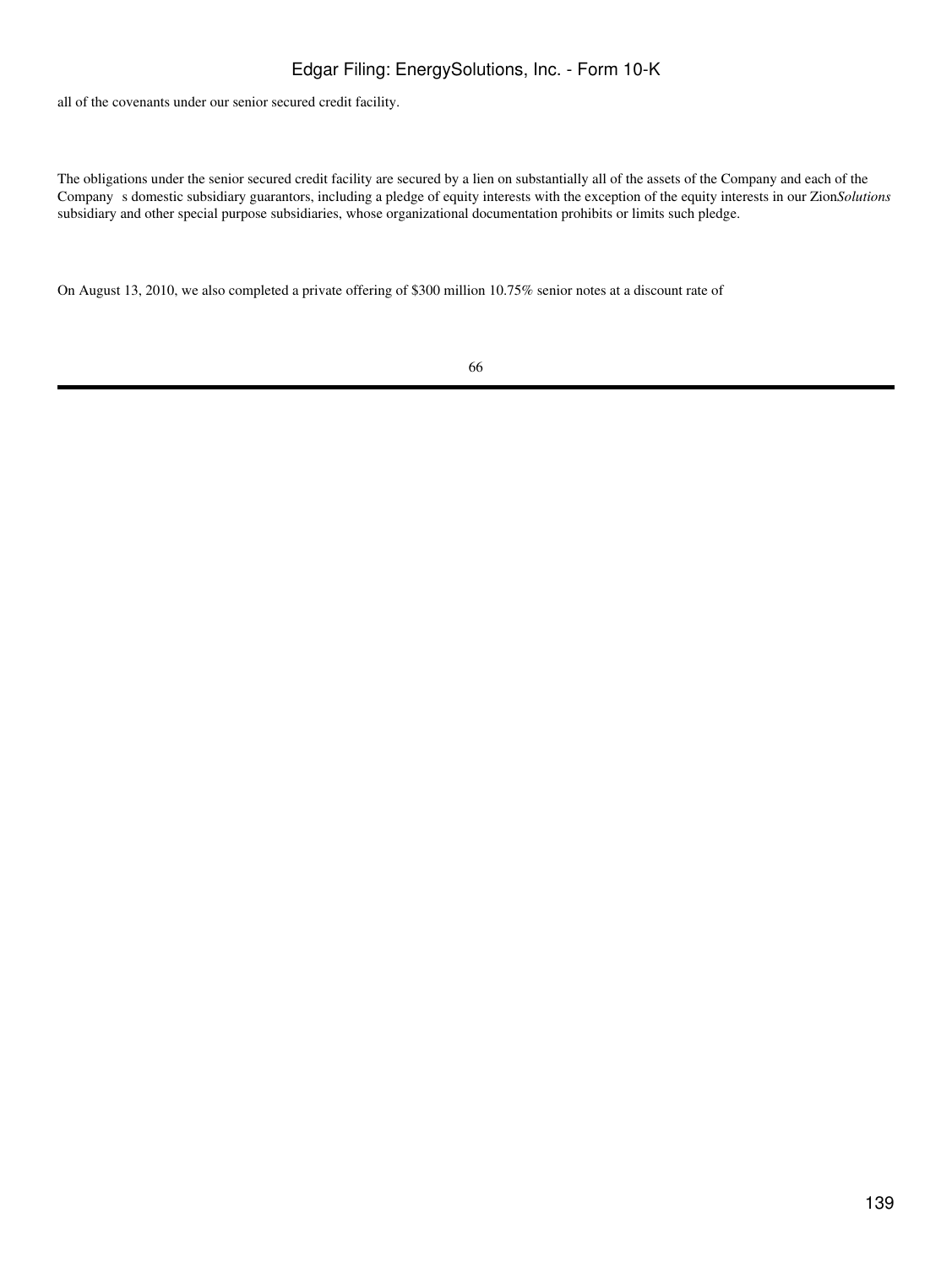1.3%. The senior notes are governed by an Indenture among Energy*Solutions* and Wells Fargo Bank, National Association, as trustee. Interest on the senior notes is payable semiannually in arrears on February 15 and August 15 of each year beginning on February 15, 2011. The senior notes rank in equal right of payment to all existing and future senior debt and senior in right of payment to all future subordinated debt. In May 2011, we filed a registration statement under the Securities Act, pursuant to a registration rights agreement entered into in connection with the senior notes offering. The SEC declared the registration statement relating to the exchange offer effective on May 27, 2011, and the exchange of the registered senior notes for the unregistered senior notes was consummated on May 31, 2011. We did not receive any proceeds from the exchange offer transaction.

At any time prior to August 15, 2014, we are entitled to redeem all or a portion of the senior notes at a redemption price equal to 100% of the principal amount of the senior notes plus an applicable make-whole premium, as of, and accrued and unpaid interest to, the redemption date. In addition, prior to August 15, 2013, we may redeem up to 35% of the aggregate principal amount of the senior notes with the net cash proceeds from certain public equity offerings at a redemption price of 110.75% of the principal amount, plus accrued and unpaid interest to the date of redemption. In addition, on or after August 15, 2014, we may redeem all or a portion of the senior notes at the following redemption prices during the 12-month period commencing on August 15 of the years set forth below, plus accrued and unpaid interest to the redemption date.

|                     | Redemption |
|---------------------|------------|
| Period              | Price      |
| 2014                | 105.375%   |
| 2015                | 102.688%   |
| 2016 and thereafter | 100.000%   |

The senior notes are guaranteed on a senior unsecured basis by all of our domestic restricted subsidiaries that guarantee the senior secured credit facility. The senior notes and related guarantees are effectively subordinated to our secured obligations, including the senior secured credit facility and related guarantees, to the extent of the value of assets securing such debt. The senior notes are structurally subordinated to all liabilities of each of our subsidiaries that do not guarantee the senior notes. If a change of control of the Company occurs, each holder will have the right to require that we purchase all or a portion of such holder s senior notes at a purchase price of  $101\%$  of the principal amount, plus accrued and unpaid interest to the date of the purchase. The Indenture contains, among other things, certain covenants limiting our ability and the ability of one restricted subsidiary to incur or guarantee additional indebtedness, pay dividends or make other restricted payments, make certain investments, create or incur liens, sell assets and subsidiary stock, transfer all or substantially all of our assets, or enter into a merger or consolidation transactions, and enter into transactions with affiliates.

#### *Exelon Agreement*

In September 2010, we entered into an arrangement, through our subsidiary Zion*Solutions* with Exelon to dismantle the Zion Station nuclear power plant which ceased operation in 1998. Upon closing, Exelon transferred to Zion*Solutions* substantially all of the assets (other than land) associated with Zion Station, including all assets held in its nuclear decommissioning trusts. In consideration for Exelons transfer of those assets, Zion*Solutions* agreed to assume decommissioning and other liabilities associated with Zion Station. Zion*Solutions* also took possession and control of the land associated with Zion Station pursuant to a lease agreement executed at the closing. Zion*Solutions* is under contract to complete the required decommissioning work according to an established schedule and to construct a dry cask storage facility on the land for the spent nuclear fuel currently held in spent fuel pools at the Zion Station. Exelon retains ownership of the land and the spent nuclear fuel and associated operational responsibilities following completion of the Zion Station D&D project. The NRC approved the transfer of the facility operating licenses and conforming license amendments from Exelon to Zion*Solutions*.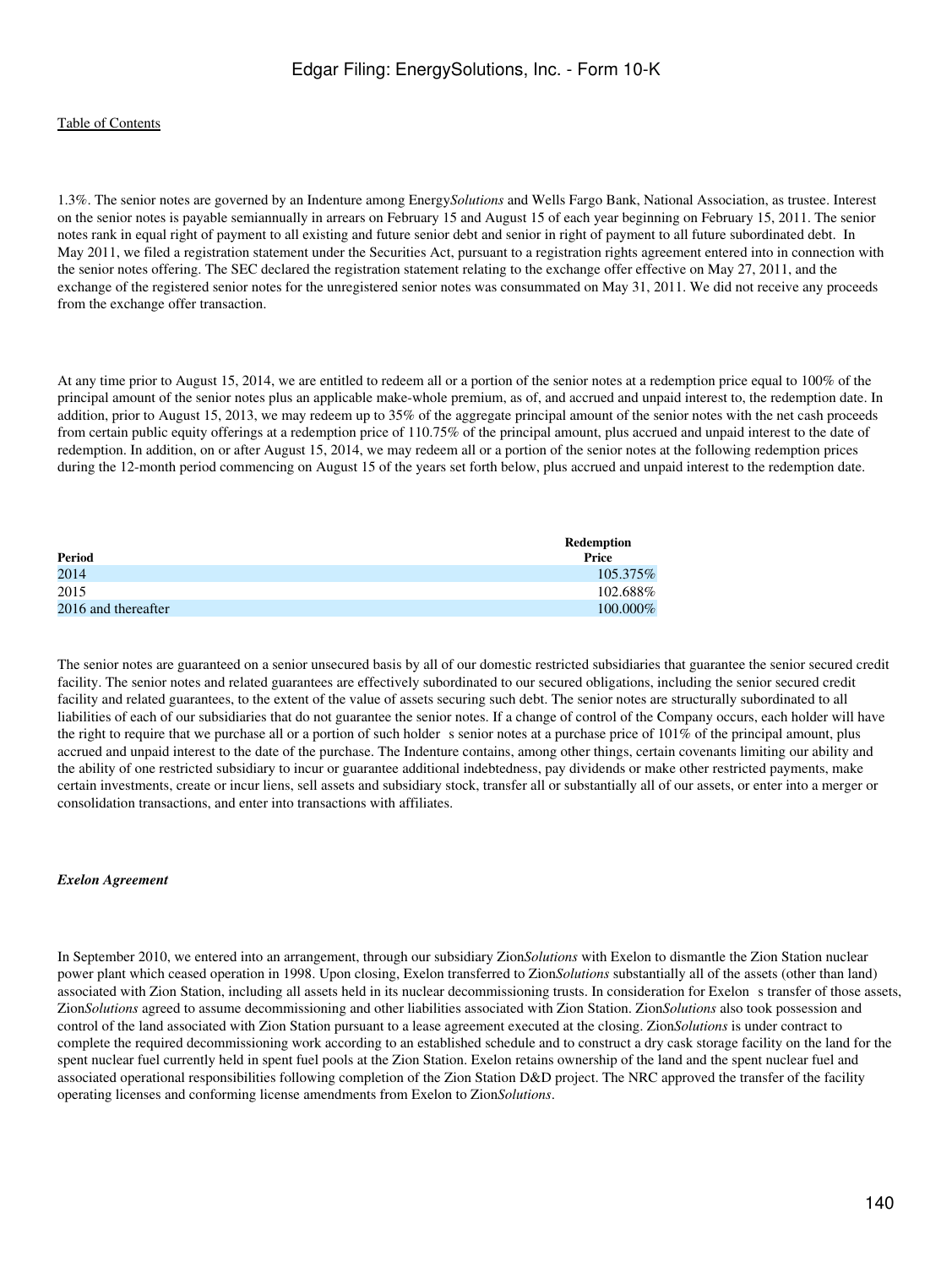To satisfy the conditions of the NRC order approving the License Transfer, we (i) secured a \$200 million letter of credit facility, (ii) granted an irrevocable easement of disposal capacity of 7.5 million cubic feet at our Clive disposal facility and (iii) purchased the insurance coverages required of a licensee under the NRC s regulations.

We provided a guarantee as primary obligor to the full and prompt payment and performance by Zion*Solutions* of all its obligations under the various agreements with Exelon. As such, we pledged 100% of our interests in Zion*Solutions* to Exelon. In addition, we were required to obtain a \$200 million letter of credit facility to further support the D&D activities at the Zion Station, which is held by Zion*Solutions*. If the Company exhausts its resources and ability to complete the D&D activities and in the event of a material default (as defined within the Credit Support Agreement), Exelon may exercise its rights to take possession of Zion*Solutions*. At that point, through their ownership of Zion*Solutions*, Exelon (not the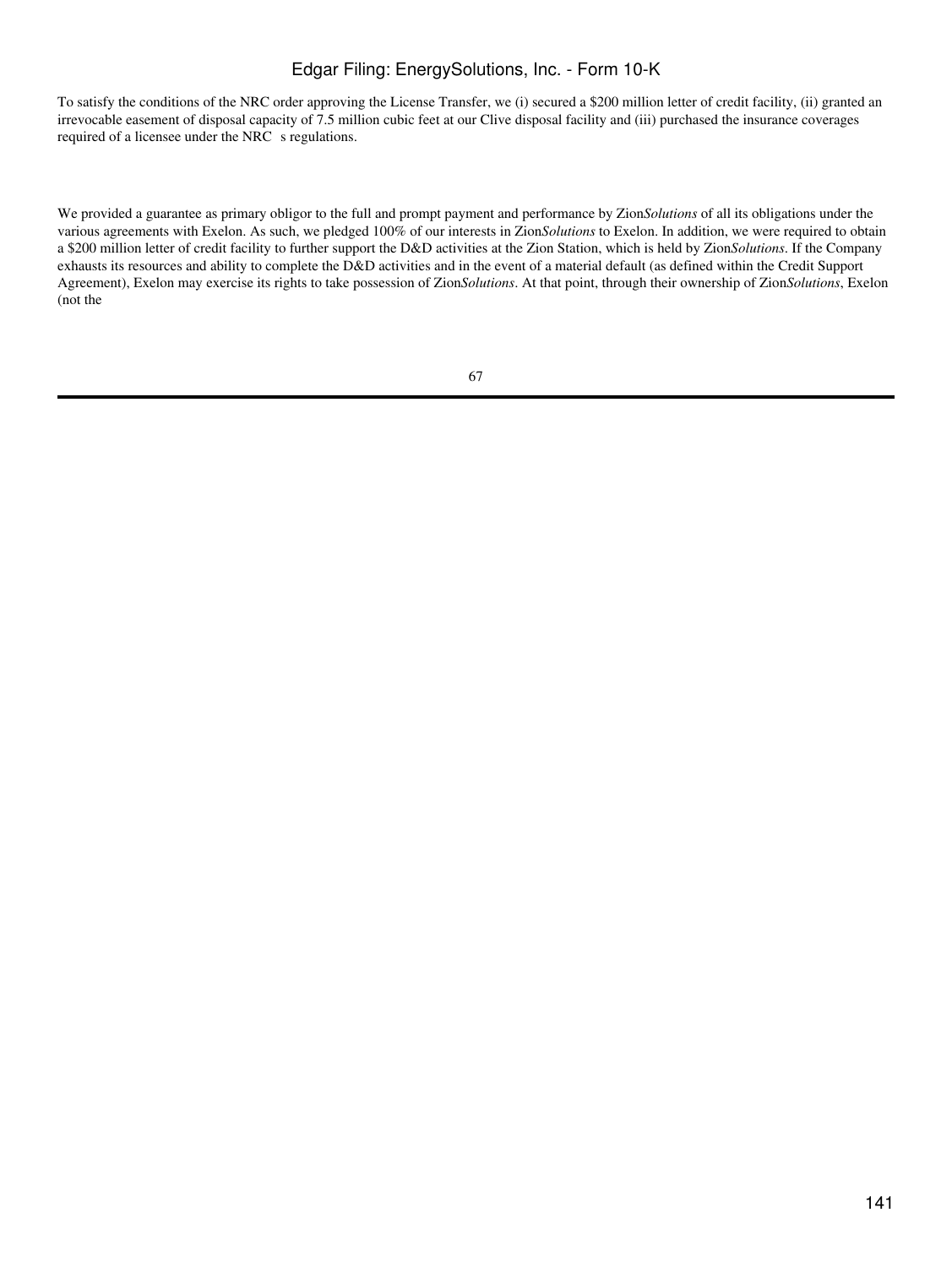Company) is then entitled to draw on the funds associated with the letter of credit. Under the terms of the Company s financing arrangements the Company obtained restricted cash and took on a liability for the letter of credit facility.

### **Contractual Obligations and Other Commitments**

As of December 31, 2011, our contractual obligations and other commitments were as follows (in thousands):

|                                   | <b>Payments Due by Period</b> |         |                   |        |    |        |           |                    |    |         |
|-----------------------------------|-------------------------------|---------|-------------------|--------|----|--------|-----------|--------------------|----|---------|
|                                   | <b>Total</b>                  |         | 2012<br>2013-2014 |        |    |        | 2015-2016 | 2017<br>and beyond |    |         |
| Long-term debt obligations $(1)$  |                               | 812.734 | \$                |        | ۰D | 10.585 |           | 502,149            | \$ | 300,000 |
| Capital lease obligations         |                               | 3,636   |                   | 1.028  |    | 1,319  |           | 1,219              |    | 70      |
| Operating lease obligations       |                               | 44.337  |                   | 12.113 |    | 12.756 |           | 8.018              |    | 11.450  |
| Other contractual obligations     |                               | 10.000  |                   | 2.500  |    | 5.000  |           | 2,500              |    |         |
| Other long term liabilities $(2)$ |                               | 3.655   |                   | 625    |    | 625    |           | 625                |    | 1.780   |
| Total                             |                               | 874.362 |                   | 16.266 |    | 30.285 |           | 514.511            |    | 313,300 |

<sup>(1)</sup> Includes obligations to pay principal of \$527.0 million outstanding balance of our term-loan senior secured facility. Our term loan bears interest at a variable interest rate. At December 31, 2011 the variable interest rate on our term loan was 6.25%. Assuming that this rate remains constant during the following years and assuming no prepayments, our interest payment obligations related to the term loan obligations would be approximately \$32.9 million for each of the next five years. We also have obligations to pay \$300.0 million outstanding balance of our 10.75% senior notes. We have no minimum principal payments obligations of the senior note within the next 5 years. At this rate, our interest payment obligations related to the senior notes would be \$32.3 million for each of the next 5 years.

(2) Includes \$1.9 million long term liability related to the demolition permit to perform activities at the Zion Station, long-term rate reserves of \$0.8 million, and other long-term D&D liabilities of approximately \$1.0 million.

#### **Off Balance Sheet Arrangements**

We have a number of routine operating leases, primarily related to real estate, equipment for project contracts, rail equipment, and investments in joint ventures at December 31, 2011.

As of December 31, 2011, we had an outstanding variable rate term loan of \$527.0 million. Under our senior secured credit facility, we are required to maintain one or more hedge agreements bearing interest at a fixed rate in the aggregate notional amount of no less than 50% of the outstanding principal amounts of our long term debt. Since the outstanding balances under our senior notes bear interest at a fixed rate of 10.75% and totaled \$300.0 million as of December 31, 2011, which is 56.9% of our outstanding term loan, we were not required to enter into new hedge agreements. However, we retained the collar interest rate agreement required under our former credit facilities for the aggregate notional amount of \$200.0 million until its maturity date on January 1, 2011. As of December 31, 2010, the fair value liability of our interest rate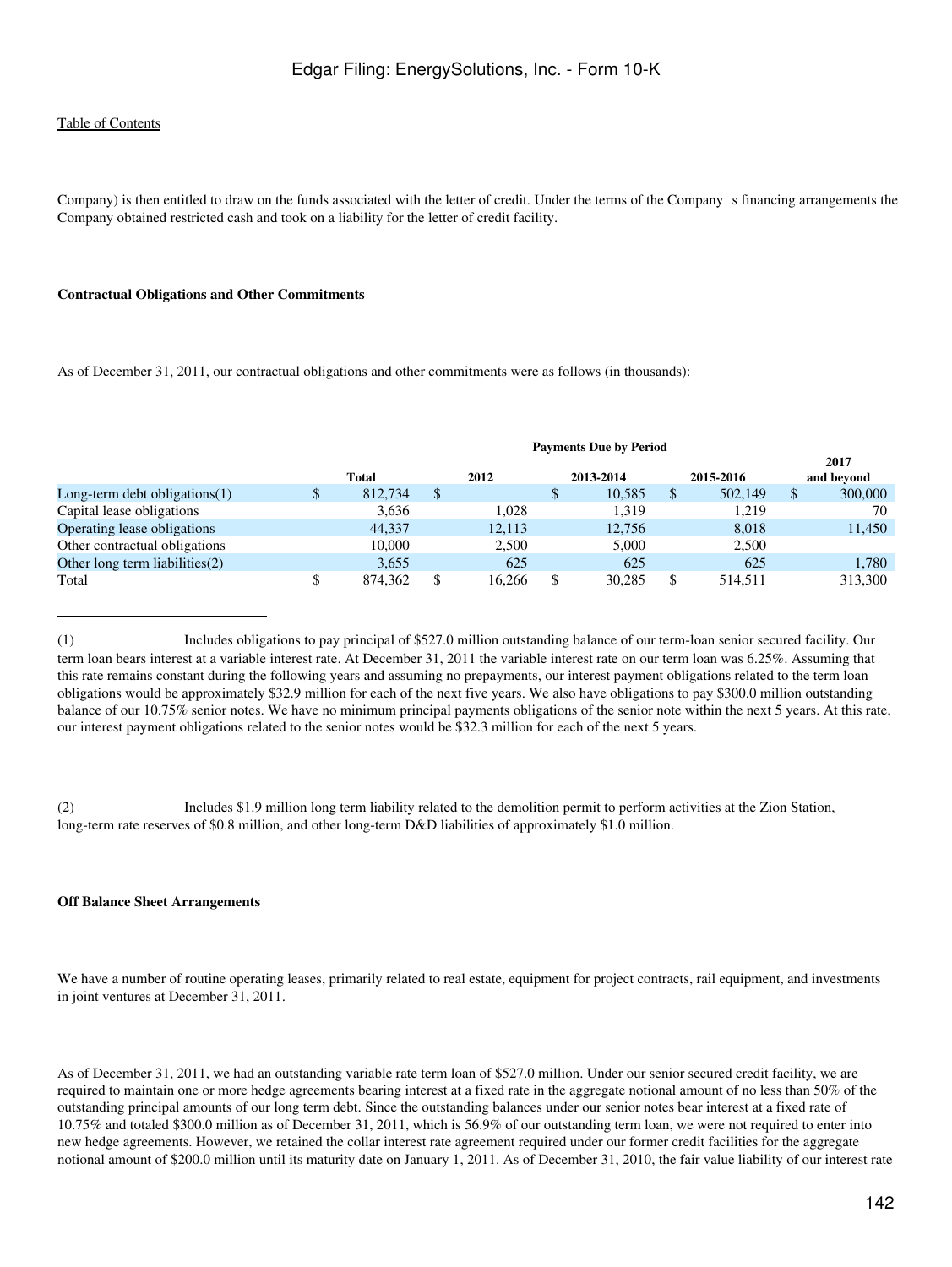collar agreement was approximately \$0.1 million.

From time to time, we are required to post standby letters of credit and surety bonds to support contractual obligations to customers, self-insurance programs, closure and post-closure financial assurance, as well as other obligations. As of December 31, 2011, we had \$307.0 million in letters of credit issued under our senior secured credit facility and \$28.9 million of letters of credit issued against our Revolving Credit Facility. As of December 31, 2011, we had \$21.5 million in surety bonds outstanding. With respect to the surety bonds, we have entered into certain indemnification agreements with the providers of the surety bonds, which would require funding by us only if we fail to perform under the contracts being insured and the surety bond issuer was obligated to make payment to the insured parties.

Our processing and disposal facilities operate under licenses and permits that require financial assurance for closure and post-closure costs. We provide for these requirements through a combination of restricted cash, cash deposits, letters of credit and insurance policies. As of December 31, 2011, the closure and post-closure requirements for our facilities were \$145.2 million.

#### **Critical Accounting Policies**

This management s discussion and analysis of financial condition and results of operations is based upon our consolidated financial statements, which have been prepared in accordance with accounting principles generally accepted in the U.S. The preparation of these financial statements requires us to make estimates and assumptions about matters that are uncertain. These estimates and assumptions are often based on judgments that we believe to be reasonable under the circumstances, but all such estimates and assumptions are inherently uncertain and unpredictable. Actual results may differ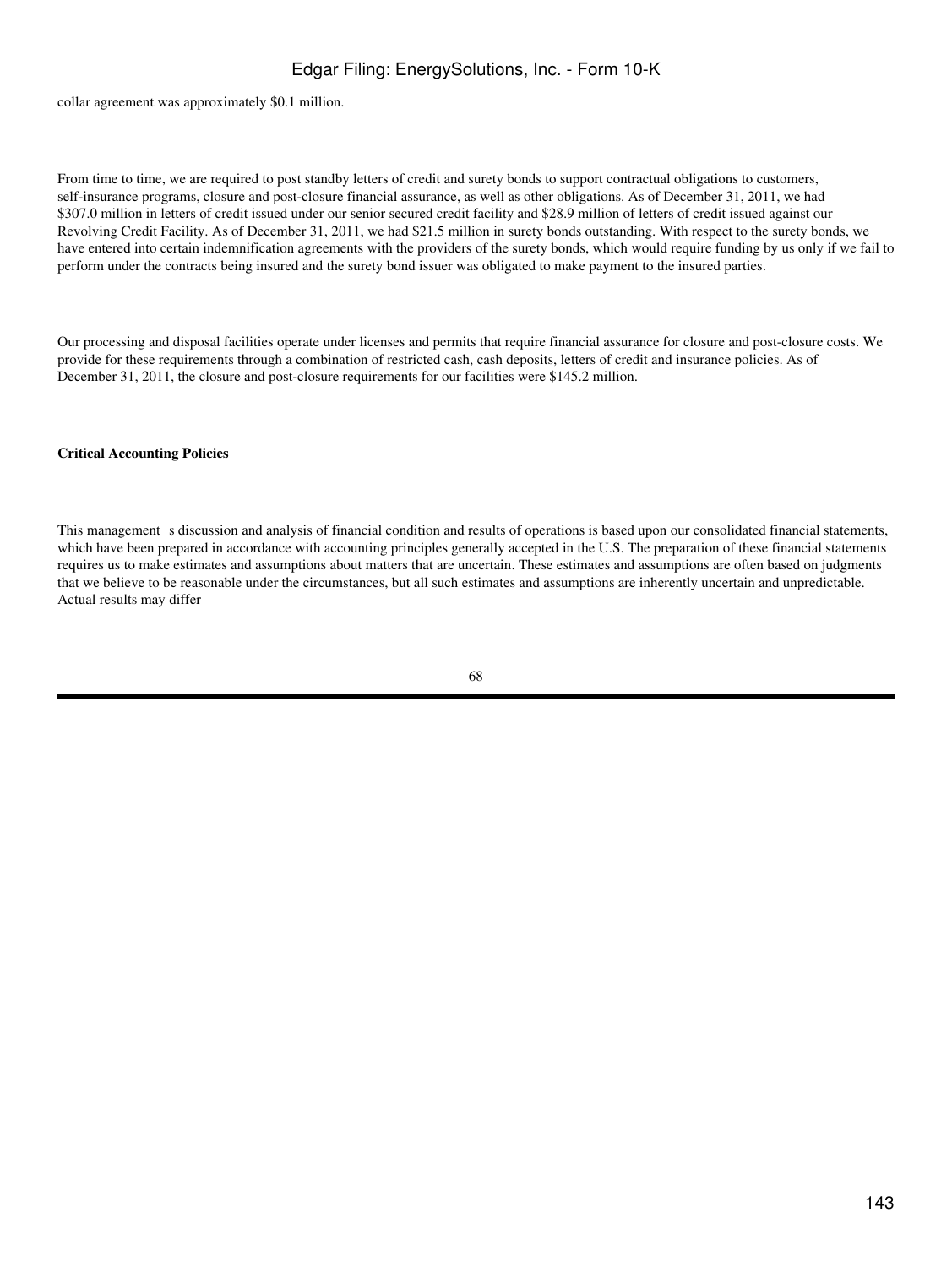from those estimates and assumptions, and it is possible that other professionals, applying their own judgment to the same facts and circumstances, could develop and support alternative estimates and assumptions that would result in material changes to our operating results and financial condition.

Critical accounting policies are those that are both important to the presentation of our financial condition and results of operations and require management s most difficult, complex or subjective estimates and assumptions. Our critical accounting policies are discussed below.

#### *Accounting for the Exelon Transaction*

In December 2007, we entered into certain agreements with Exelon to dismantle the Zion Station, including a planning contract under which we were engaged to perform certain preparatory services, with payment contingent upon closing of an asset sale agreement. Although we entered into this contract in December 2007, we postponed the closing of the transaction due to the financial crisis affecting the stock markets at the time, and as a result all costs associated with the execution of the planning phase were also deferred. The transaction closed on September 1, 2010. After closing, we recognized the costs and the related revenue associated with the planning contract in our consolidated statements of operations, with \$5.1 million in revenue representing the related gross profit amount being deferred over the period of D&D work.

On the date of the closing of the asset sale agreement, the NDT fund investments of approximately \$801.4 million previously held by Exelon for the purpose of decommissioning the Zion Station nuclear power plant were transferred to us and the use of those funds and any investments returns arising therein, remains restricted solely to that purpose. As part of this transaction, we have assumed Exelons cost basis in the investments, for tax purposes, which included an unrealized gain of approximately \$171.7 million at the closing date which resulted in a deferred tax liability of approximately \$34.3 million. The investments are classified as trading securities and as such, the investment gains and losses are recorded in the statement of operations as Other Income or Expense. To the extent that the NDT fund assets exceed the costs to perform the D&D work, we have a contractual obligation to return any excess funds to Exelon. Throughout the period over which we perform the D&D work, we will assess whether such a contingent liability exists using the measurement thresholds under ASC 450-20.

As the NDT fund assets that were transferred to us represent a prepayment of fees to perform the D&D work, we also recorded deferred revenue, including deferred revenue associated with the planning contract, of \$772.2 million. Revenue recognition throughout the life of the project is based on the proportional performance method using a cost-to-cost approach.

In conjunction with the acquisition of the shut down nuclear power plant, we became responsible for and assumed the ARO for the plant, and we established and initially measured an ARO in accordance with ASC 410-20. Subsequent measurement of the ARO will follow ASC 410-20 accounting guidance, including the recognition of accretion expense, reassessment of the remaining liability using our estimated costs to complete the D&D work plus a profit margin, and recognition of the ARO gain as the obligation is settled. Accretion expense and the ARO gain will be recorded within cost of revenue because, through this arrangement, we are providing D&D services to a customer. Any change to the ARO as a result of cost estimate changes will also be recorded to cost of revenue in the consolidated statements of operations in the period identified. We also recorded deferred costs to reflect the costs incurred to acquire the future revenue stream. The deferred cost balance was initially recorded at \$767.1 million, which is the same value as the initial ARO, and will be amortized into cost of revenue in the same manner as deferred revenue, using the proportional performance method.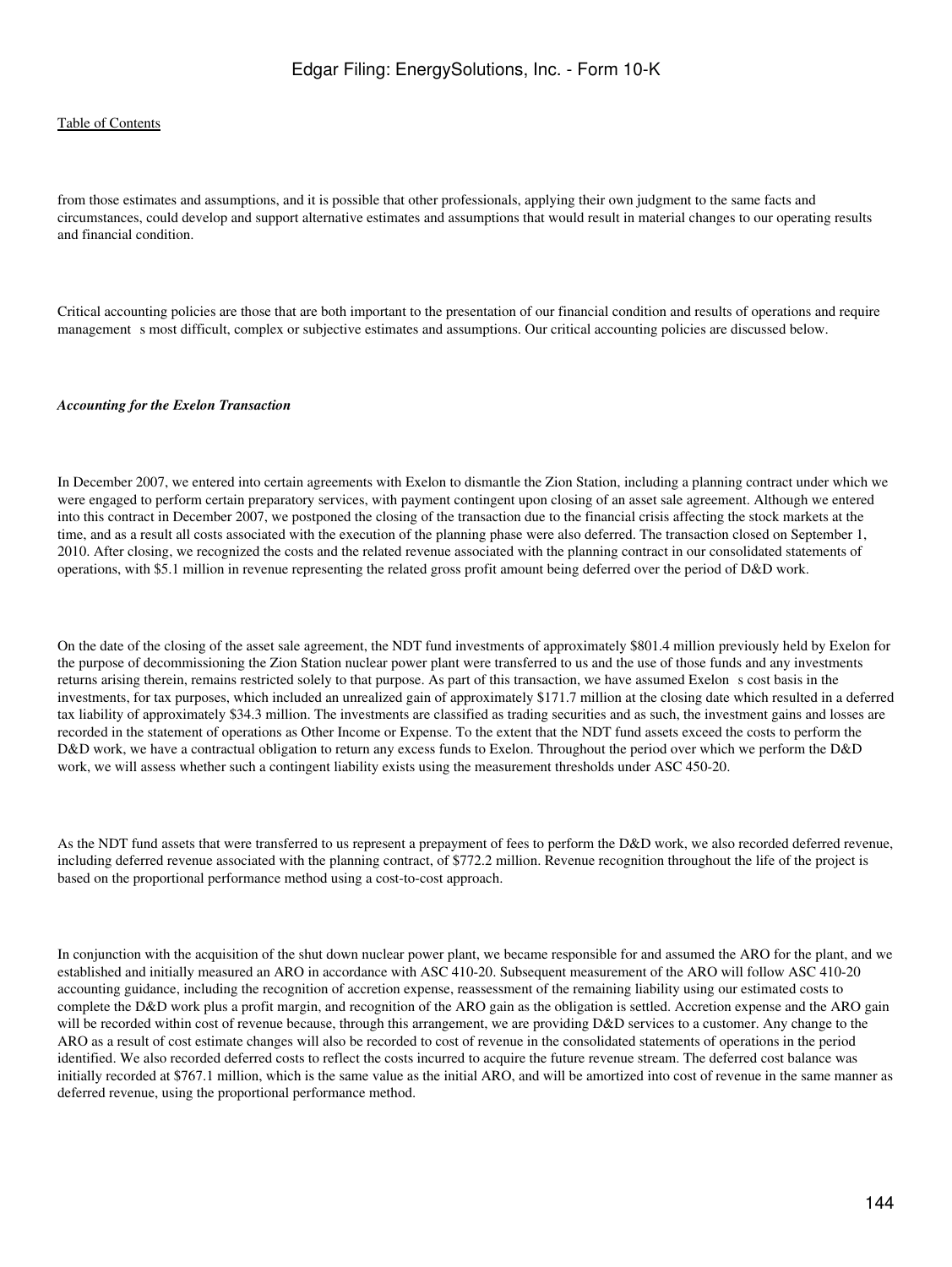## *Revenue Recognition*

We record revenue when all of the following conditions exist:

- evidence of an agreement with our customer;
- work has actually been performed;
- the amount of revenue is fixed or determinable; and
- collection from our customer is reasonably assured.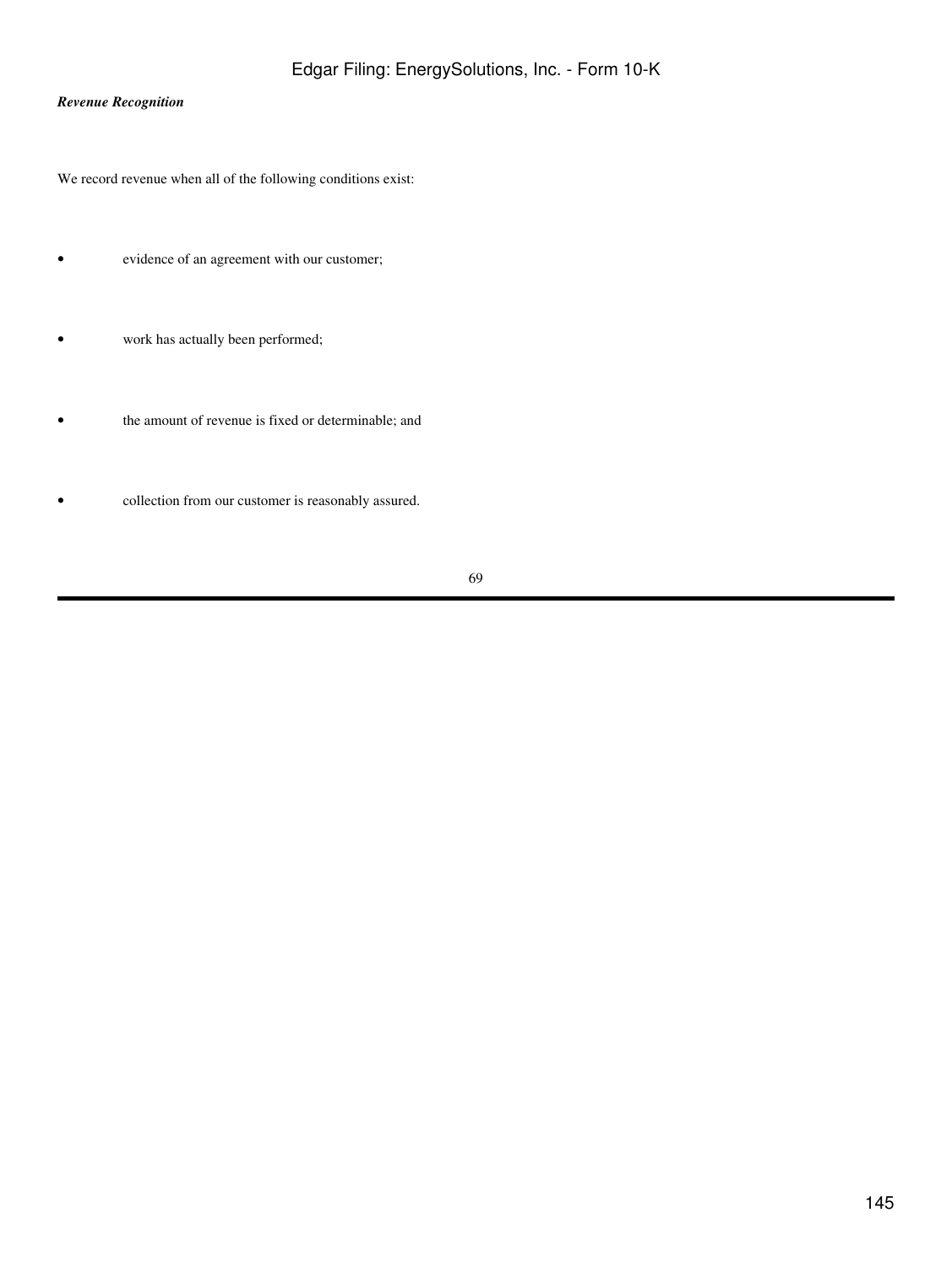*Federal, Commercial and International Contracts*

Our services are provided under cost-reimbursable plus award or incentive fee, fixed-price, and unit-rate contracts. The following describes our policies for these contract types:

• Cost-reimbursable contractsWe are reimbursed for allowable costs in accordance with Federal Acquisition Regulations (FAR), Cost Accounting Standards (CAS) or contractual provisions. If our costs exceed the contract ceiling or are not allowable under the provisions of the contract, FAR, or CAS, we may not be able to obtain reimbursement for such costs. A contract may also provide for award fees or incentive fees in addition to cost reimbursements. Incentive fees are earned if we meet certain contract provisions, including schedule, budget and safety. Monthly assessments are made to measure the amount of revenue earned in accordance with established contract provisions. Award and incentive fees are accrued when estimable and collection is reasonably assured.

Fixed-price contracts We receive a fixed amount of revenue irrespective of the actual costs we incur. For fixed-price contracts, our revenue are recognized using the proportional performance method of accounting using appropriate output measures, where estimable, or on other measures such as proportion of costs incurred to total estimated contract costs.

Unit-rate contracts For unit-rate contracts, our revenue are recognized using the proportional performance method of accounting as units are completed based on contractual unit rates.

Accounting for revenue earned under our contracts may require assessments that include an estimate of the amount that has been earned on the contract and are usually based on the volumes that have been processed or disposed, milestones reached or the time that has elapsed under the contract. Each of our contracts is unique with regard to scope, schedule and delivery methodology. Accordingly, each contract is reviewed to determine the most reliable measure of completion for revenue recognition purposes. Input measures such as costs incurred to total contract costs are used only when there are no quantifiable output measures available and represent a reasonable basis for determining the relative status of the project given that, on many contracts, costs are the basis for determining the overall contract value and timing.

Certain of our fixed-price contracts are for services that are non-linear in nature, require complex, non-repetitive tasks or involve a non-time-based scope of work. In these contracts, the earnings process is not fulfilled upon the achievement of milestones, but rather over the life of the contract. Evaluation of the obligations and customer requirements on these contracts does not produce objective, quantifiable output measures that reflect the earnings process for revenue recognition. Therefore, in these situations, we use a cost-to-cost approach to determine revenue.

A cost-to-cost approach accurately reflects our obligations and performance on these contracts, as well as meeting our customers expectations of service being performed. Therefore, we believe that input measures used to measure progress toward completion on certain fixed-price projects provide a reasonable surrogate as compared to using output measures.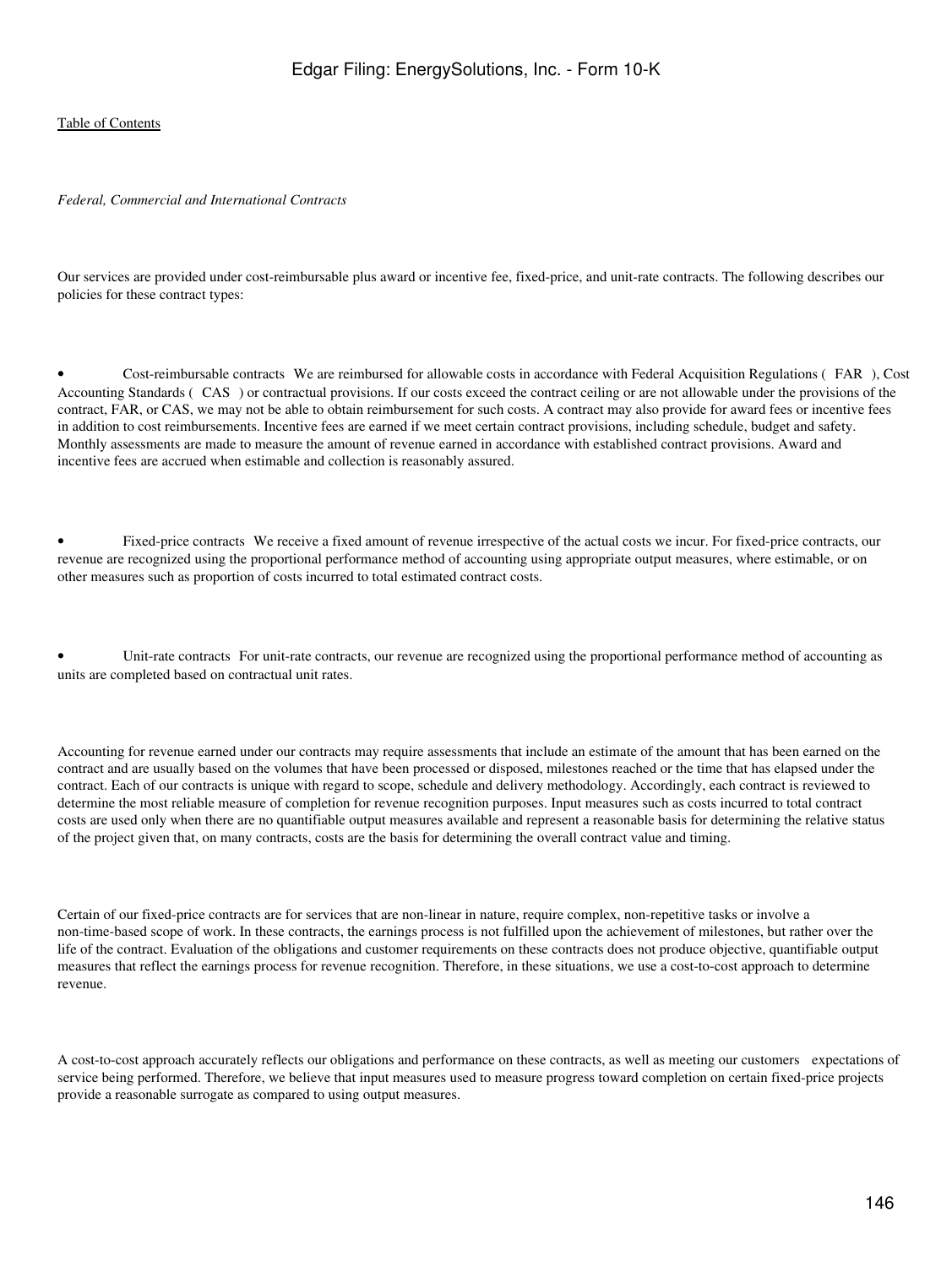For the years ended December 31, 2011, 2010 and 2009, revenue calculated using a cost-to-cost approach, including Zion Station project revenues, were \$175.0 million, \$76.9 million and \$59.5 million respectively.

Revisions to revenue, cost and profit estimates, or measurements of the extent of progress toward completion, are changes in accounting estimates accounted for in the period of change (cumulative catch-up method). Contracts typically provide for periodic billings on a monthly basis or based on contract milestones. Costs and estimated earnings in excess of billings on uncompleted contracts represent amounts recognized as revenue that have not been billed. Unearned revenue represents amounts billed and collected for which revenue has not been recognized.

We record contract claims and pending change orders, including requests for equitable adjustments (REAs) when collection of revenue is reasonably assured, which generally is when accepted in writing by the customer. The costs to perform the work related to these claims and pending change orders including REAs are included in our financial statements in the period that they are incurred and are included in our estimates of contract profitability.

A provision for estimated losses on individual contracts is recognized in the period in which the losses are identified and includes all estimated direct costs to complete such contracts (excluding future general and administrative costs expected to be allocated to the contracts). Monthly assessments are performed on our estimates and changes are made based on the latest information available. For the years ended December 31, 2011, 2010 and 2009, we recorded provision for losses in the amount of \$0.2 million, \$1.6 million, and \$0.1 million, respectively.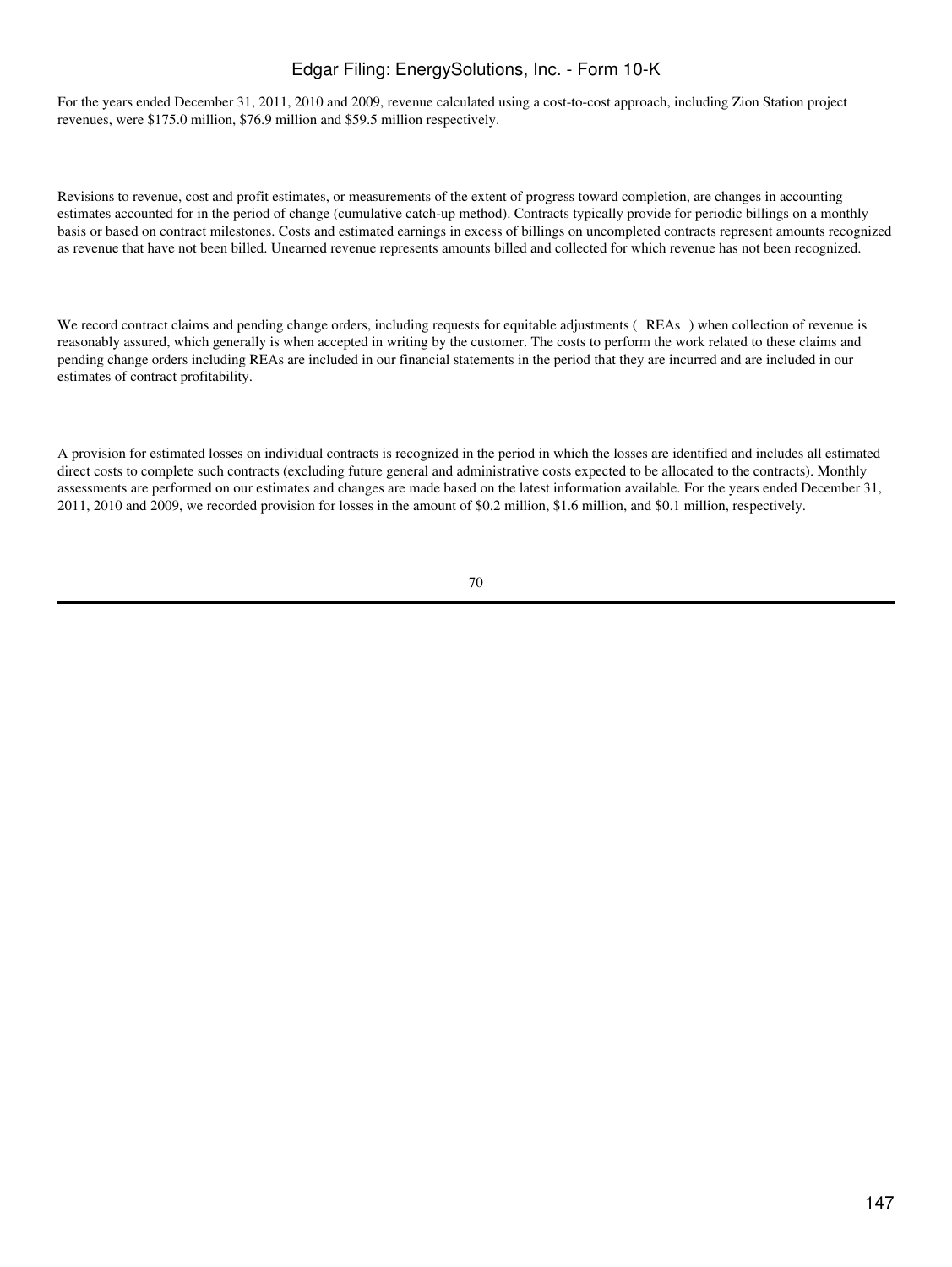*LP&D Contracts*

Our LP&D services are provided primarily under unit-rate contracts. Revenue is recognized as units of materials are processed or disposed based on the unit prices provided in the contracts.

*D&D Liabilities*

We have responsibility for the cost to D&D our facilities and related equipment, as well as the equipment used at customer sites in our Commercial Services segment. These costs are generally paid upon closure of the facilities or disposal of the equipment. We are also responsible for the cost of monitoring our Clive, Utah facility over its post-closure period. We have also acquired the shut down nuclear power plants at Exelon s Zion Station in 2010, and assumed the related D&D liabilities.

Accounting guidance for AROs requires us to record the fair value of an ARO as a liability in the period in which we incur a legal obligation associated with the retirement of tangible long-lived assets that result from the acquisition, construction, development or normal use of the asset except for the Zion Station related ARO. We are also required to record a corresponding asset that we depreciate over the life of the asset. For the Zion Station related ARO we do not record an ARO asset that depreciates because the underlying tangible assets have no future value. Instead, upon acquisition we capitalized deferred project costs that will be amortized to cost of revenue as the work is performed. After the initial measurement of our AROs, the ARO is adjusted at the end of each period to reflect the passage of time (accretion) and changes in the estimated future cash flows underlying the obligation.

The cost basis for our landfill assets and related obligations include landfill liner material and installation, excavation for airspace, landfill leachate collection systems, environmental groundwater and air monitoring equipment, directly related engineering and design costs and other capital infrastructure costs. Also included in the cost basis of our landfill assets and related obligations are estimates of future costs associated with final landfill capping, closure and post-closure monitoring activities. These costs are described below:

Final capping Involves the installation of final cap materials over areas of the landfill where total airspace has been consumed. We estimate available airspace capacity using aerial and ground surveys and other methods of calculation, based on permit-mandated height restrictions and other factors. Final capping AROs are recorded, with a corresponding increase in the landfill asset, as landfill airspace capacity is permitted for waste disposal activities and the cell liner is constructed. Final capping costs are recorded as an asset and a liability based on estimates of the discounted cash flows and capacity associated with the final capping event.

Closure Involves the remediation of our land surrounding the disposal cell and the disposal of Company-owned property and equipment. These are costs incurred after the site ceases to accept waste, but before the site is certified to be closed by the applicable regulatory agency. These costs are accrued as an ARO, with a corresponding increase in the landfill asset, as airspace is consumed over the life of the landfill. Closure obligations are accrued over the life of the landfill based on estimates of the discounted cash flows associated with performing closure activities.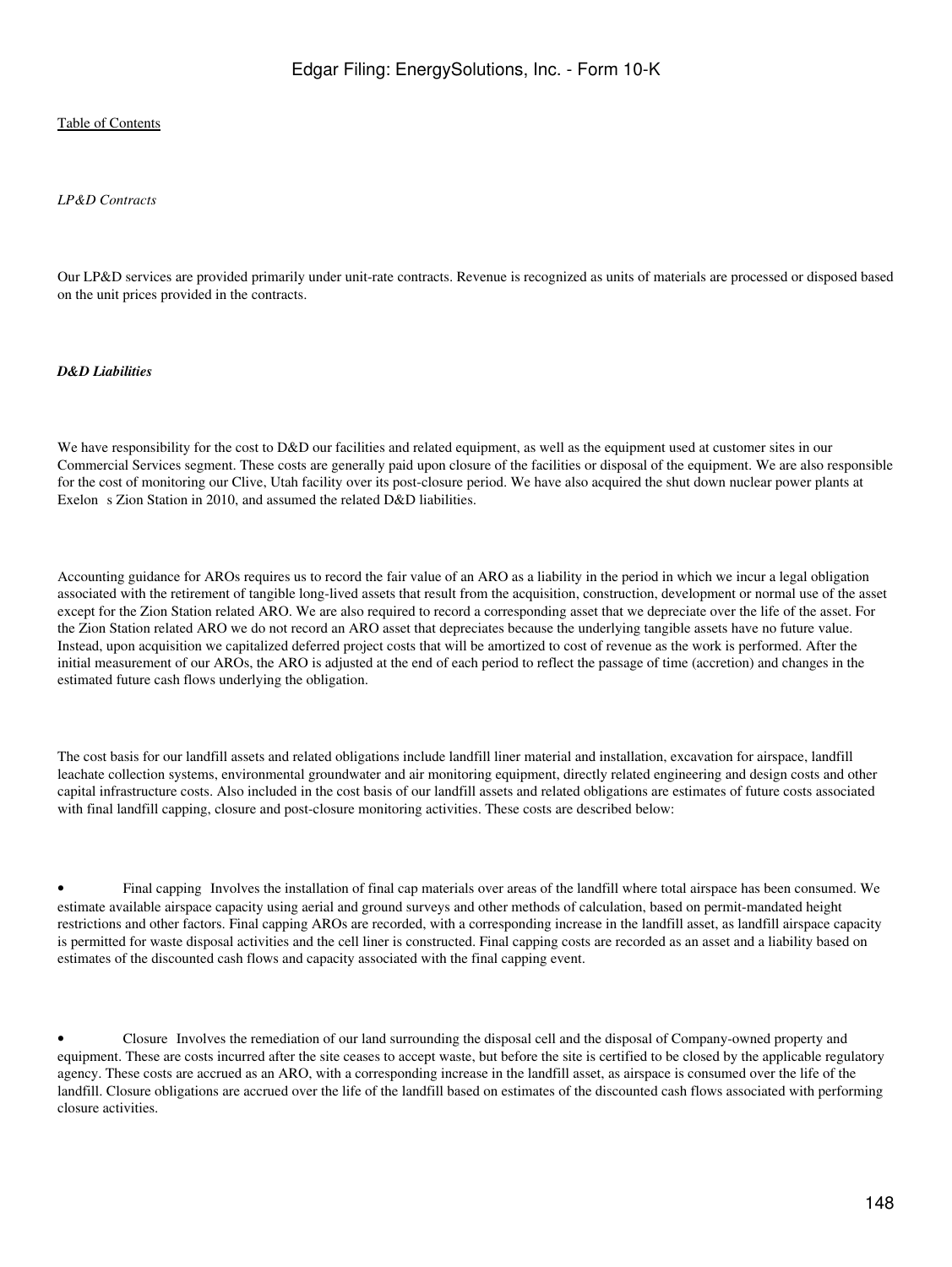• Post-closure Involves the maintenance and monitoring of our landfill site that has been certified to be closed by the applicable regulatory agency. Subsequent to landfill closure, we are required to maintain and monitor our landfill site for a 100-year period. These maintenance and monitoring costs are accrued as an ARO, with a corresponding increase in the landfill asset, as airspace is consumed over the life of the landfill. Post-closure obligations are accrued over the life of the landfill based on estimates of the discounted cash flows associated with performing post-closure activities.

The cost basis for our AROs and, if applicable, our ARO assets includes costs to decontaminate, disassemble and dispose of equipment and facilities. We develop our estimates of these obligations using input from our operations personnel, engineers and accountants. Our estimates are based on our interpretation of current requirements and proposed regulatory changes and are intended to approximate fair value. We use historical experience, professional engineering judgment and quoted and actual prices paid for similar work to determine the fair value of these obligations. We recognize these obligations at market prices whether we plan to contract with third parties or perform the work ourselves.

Costs for the D&D of our facilities and equipment will generally be paid upon the closure of these facilities or the disposal of this equipment. We are obligated under our license granted by the state of South Carolina and the Atlantic Interstate Low-Level Radioactive Waste Compact Implementation Act for costs associated with the ultimate closure of the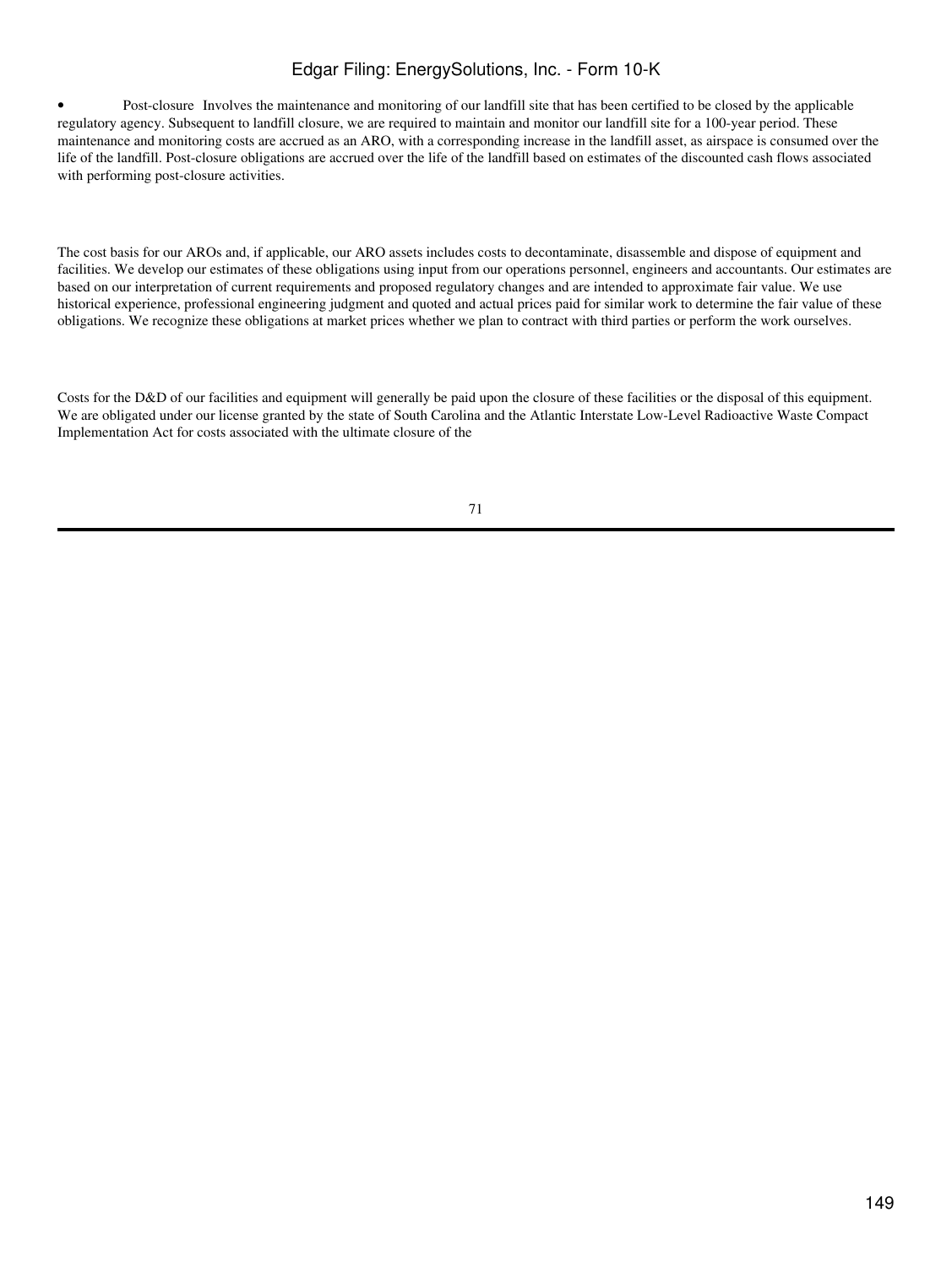Barnwell Low-Level Radioactive Waste Disposal Facility in South Carolina and our buildings and equipment located at the Barnwell site (Barnwell closure). Under the terms of the Atlantic Waste Compact Act and our license with the state of South Carolina, we are required to maintain a trust fund to cover the Barnwell closure obligation, which limits our obligation to the amount of the trust fund.

We are required to make significant estimates in the determination of our AROs and the related assets, if applicable. Our cost estimates for final capping, closure and post-closure activities and other D&D activities are intended to approximate fair value and are based on our interpretation of the current regulatory requirements and proposed or anticipated regulatory changes. Where applicable, these cost estimates are based on the amount a third party would charge to perform such activities even when we expect to perform these activities internally. Because final landfill capping, closure and post-closure obligations and decontamination and decommissioning obligations are measured using present value techniques, changes in the estimated timing of the related activities would have an effect on these liabilities, related assets and resulting operations.

Changes in inflation rates or the estimated costs, timing or extent of the required future capping, closure, post-closure and other D&D activities typically result in both: (i) a current adjustment to the recorded liability and asset and (ii) a change in the liability and asset amounts to be recorded prospectively over the remaining life of the asset in accordance with our depreciation policy. However, for the Zion Station ARO, these charges are recorded directly to cost of revenue in the consolidated statement of operations. For instance, in 2011, we recorded \$94.9 million to cost of revenue to reflect a net increase in estimated costs associated with the Zion station project. A hypothetical 1% increase in the inflation rate would have increased our AROs by \$26.1 million. A hypothetical 10% increase in our cost estimate would have increased our AROs by \$77.7 million.

We update our D&D and closure and post-closure cost estimates either annually or more frequently if changes in the underlying conditions occur. These estimates are based on current technology, regulations and burial rates. Changes in these factors could have a material impact on our estimates.

#### *Recoverability of Long-Lived Assets, Including Goodwill*

As of December 31, 2011 and 2010, we had recorded \$306.4 million and \$480.4 million, respectively, of goodwill related to domestic and foreign acquisitions. Goodwill related to the acquisitions of foreign entities is translated into U.S. dollars at the exchange rate in effect at the balance sheet date. The related translation gains and losses are included as a separate component of stockholders equity in accumulated other comprehensive income (loss) in the consolidated balance sheets. For the years ended December 31, 2011 and 2010, we recorded approximately \$40,000 and \$1.5 million, respectively, of translation losses related to goodwill denominated in foreign currencies.

In accordance with authoritative guidance for accounting for goodwill and other intangible assets, we perform an impairment test on goodwill annually, or when events occur or circumstances change that would, more likely than not, reduce the fair value of a reporting unit below its carrying value. Our annual testing date is April 1. For purposes of the goodwill impairment assessment, goodwill is allocated to each of our reporting units which are Government Group, Commercial Services, LP&D and International. These reporting units were determined based on our internal management reporting and organizational structure. Goodwill is assigned to each of these reporting units based on which of the reporting units derive the benefits of an acquired company. If multiple reporting units benefit from an acquisition, goodwill is allocated to each reporting unit based on an allocation of revenue between the reporting units at the acquisition date.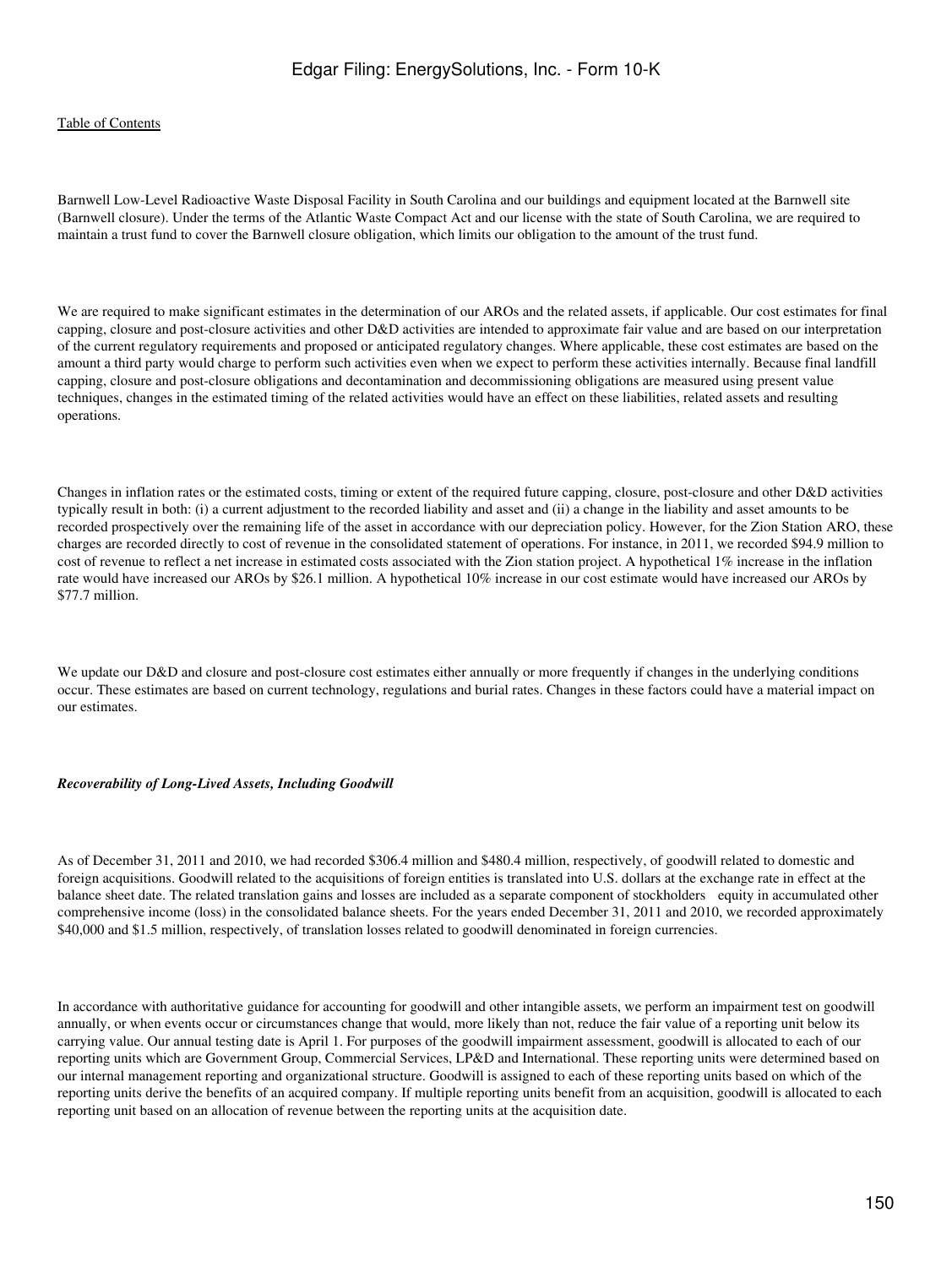We test goodwill for impairment by first comparing the book value of net assets to the fair value of the reporting units. If the fair value is determined to be less than the book value, a second step is performed to compute the amount of impairment as the difference between the estimated fair value of goodwill and the carrying value. We estimate the fair value of the reporting units using discounted cash flows. Forecasts of future cash flows are based on our best estimate of future net revenue and operating expenses, based primarily on pricing, market segment share and general economic conditions. Changes in future forecasts or decreases in the value of our common stock could result in future goodwill impairment charges.

As indicated above, we perform our annual goodwill impairment test as of April 1. Our 2011 annual test did not indicate an impairment of goodwill for any of our reporting units. However, due to adverse stock market conditions that existed during the third and fourth quarter of 2011, our stock price and corresponding market capitalization declined significantly. This decline prompted us to perform an interim goodwill impairment test as of December 31, 2011, and as a result, we recorded a non-cash goodwill impairment charge for the Government Group and LP&D reporting units totaling \$174.0 million during the quarter ended December 31, 2011. Of the \$174.0 million, \$35.0 million was related to the Government Group and \$139.0 million was related to our LP&D reporting unit. This non-cash charge reduces goodwill recorded in connection with previous acquisitions and does not impact our overall business operations, cash position, operating cash flow or debt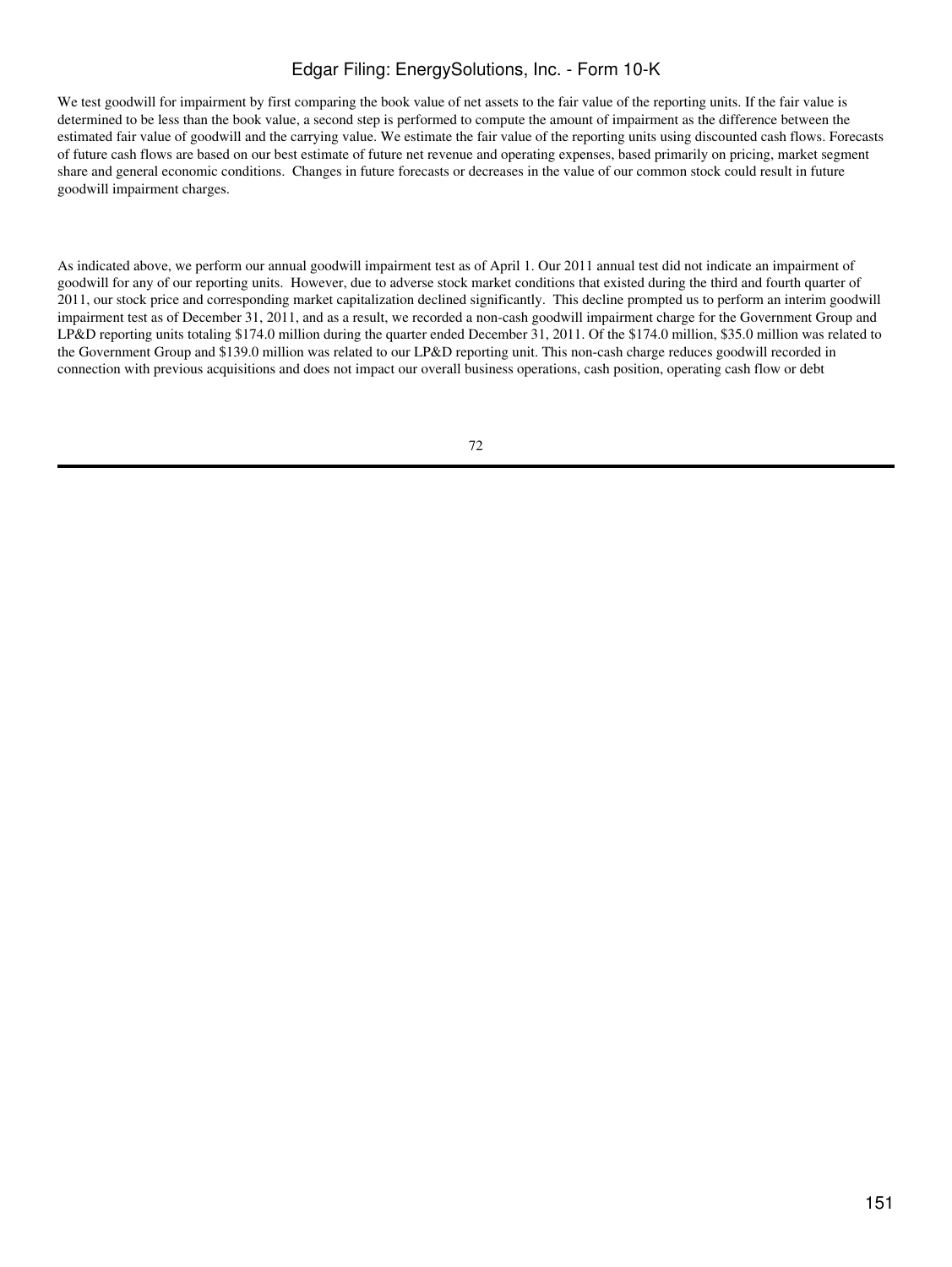### [Table of Contents](#page-3-0)

covenants. The \$174.0 million goodwill impairment charge was not finalized prior to the issuance of this report but was estimated based on a preliminary goodwill impairment analysis as of December 31, 2011 and represents our best estimate of the impairment charge. The second step of the impairment test will be completed during the first quarter of 2012 and, once completed, any remaining adjustment to the impairment amount will be recorded in our consolidated statements of operations.

We measured the fair value of the Government Group and LP&D by using an equal weighting of the fair value implied by a discounted cash flow analysis and by comparisons with the market values of similar publicly traded companies. We believe the blended use of both models compensates for the inherent risk associated with either model if used on a stand-alone basis, and this combination is indicative of the factors a market participant would consider when performing a similar valuation. The discounted cash flow analysis calculated the fair value of the Government Group and LP&D using management s business plans and projections as the basis for expected cash flows for the next four years and a 2.5% residual growth rate thereafter. We also used a weighted average discount rate of 17% for the analysis for both the Government Group and LP&D. Other significant estimates used in the discounted cash flow analysis include the profitability of the respective reporting units and working capital effects.

The goodwill balances of our Commercial Services and International reporting units as of December 31, 2011 were \$90.1 million and \$53.1 million, respectively. Based on a preliminary goodwill impairment analysis performed as of December 31, 2011, the fair value of these reporting units exceeded their carrying value by approximately 40% and 33%, respectively. Since the estimated fair value of the reporting units was in excess of their book value, it was not necessary to perform the second step of the goodwill impairment test.

During 2010 and based on the first step of the goodwill impairment analysis, we determined that each of our reporting units fair value substantially exceeded its carrying value, except for the Government Group. Based on these results, we performed the second step of the impairment analysis for the Government Group and concluded that the carrying value of our Government Group was impaired. We measured the fair value of the Government Group by using an equal weighting of the fair value implied by a discounted cash flow analysis and by comparisons with the market values of similar publicly traded companies. We believe the blended use of both models compensates for the inherent risk associated with either model if used on a stand-alone basis, and this combination is indicative of the factors a market participant would consider when performing a similar valuation. The discounted cash flow analysis calculated the fair value of the Government Group using management s business plans and projections as the basis for expected cash flows for the next five years and a 2.5% residual growth rate thereafter. We also used a weighted average discount rate of 11.5% for the analysis. Other significant estimates used in the discounted cash flow analysis include the profitability of our Government Group reporting unit and its working capital effects.

As a result of our impairment test, we recorded a \$35.0 million non-cash goodwill impairment charge during the second quarter of 2010. Factors culminating in the impairment included continued weakness in the macroeconomic environment and lower forecasted growth. The significant factors that we considered in determining the fair value of our Government Group included the future impact of contracts currently in place, the existence of renewal options on existing contracts, follow-on contracts related to existing contracts, outstanding proposals with government customers, known future requests for proposals and expected long-term growth in the Government Group business that approximates inflation. In determining the fair value of the reporting unit, we probability weighted the future business opportunities based on our internal assessments. However, some of the proposals are for substantial contract awards and either winning or losing those bids can have a significant impact on our fair value calculations. The 2010 impairment charge did not impact our cash position, operating cash flow or debt covenants.

Intangible assets acquired in a business combination are measured at fair value at the date of acquisition. We assess the useful lives of other intangible assets to determine whether events or circumstances warrant a revision to the remaining period of amortization. If the estimate of an intangible asset s remaining useful life is changed, the remaining carrying amount of the intangible asset is amortized prospectively over the revised remaining useful life. Intangible assets with estimable useful lives are amortized over their respective estimated useful lives and reviewed for impairment whenever events or circumstances indicate that the carrying value of such assets may not be recoverable.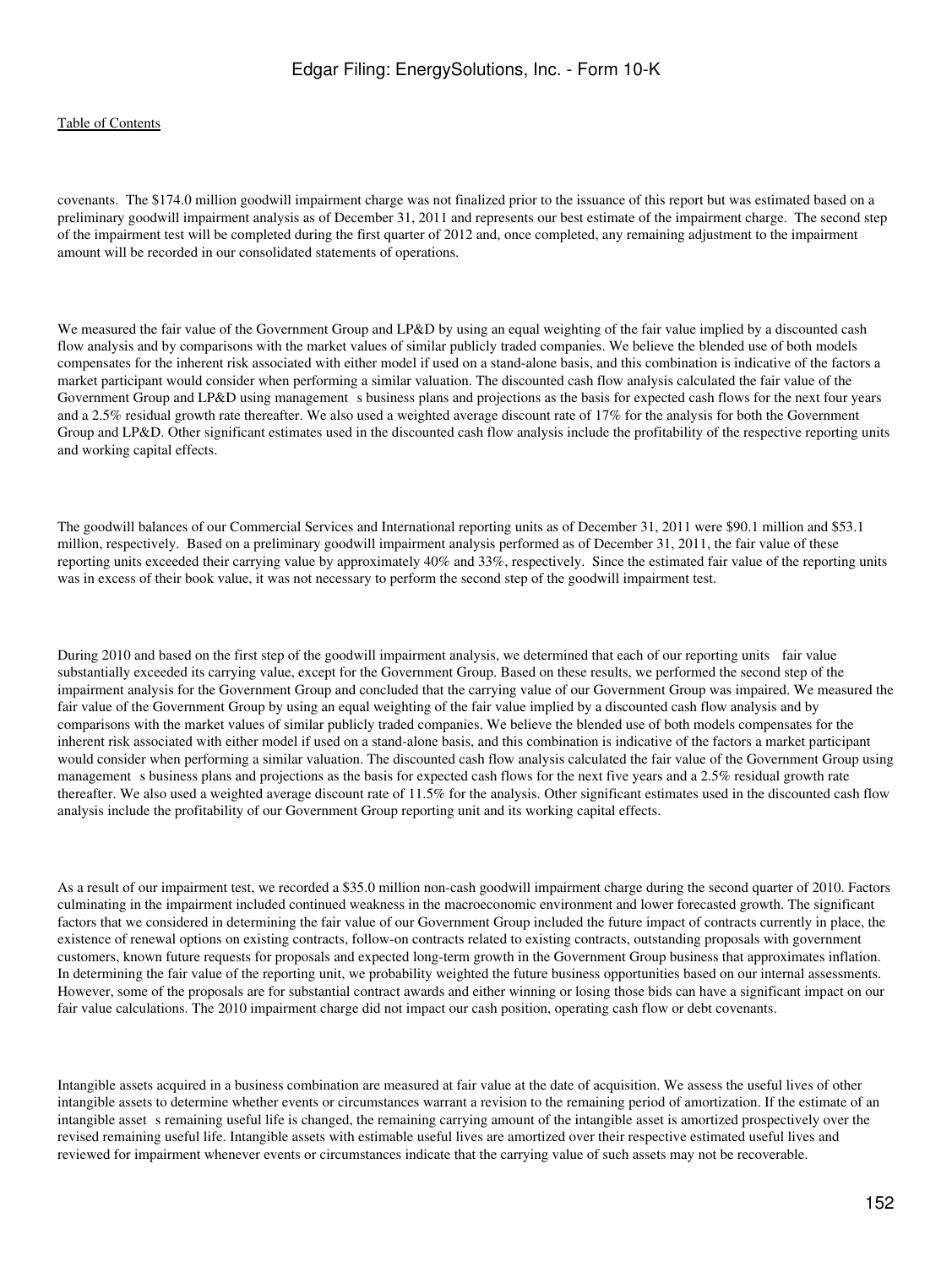Intangible assets subject to amortization consist of customer relationships, licenses and permits, technology, and non-compete agreements. Customer relationships, which include the fair value of acquired customer contracts, were evaluated for each reporting unit using a discounted cash flow methodology and are amortized on a straight-line basis over a term of two to twelve years. Estimated future cash flows for each operating segment were derived based on detailed budgets and projections prepared by management. Licenses and permits were evaluated for each licensed facility using a replacement cost methodology. Also, due to the unique characteristics of our Utah disposal facility permits, we also included an opportunity cost reflecting an estimate of earnings that would be lost if we had to replace the licenses and permits as opposed to having acquired them. Licenses and permits are either amortized over the definite terms of the related agreements or over the remaining useful lives of the related intangible asset, typically 20 to 25 years. Estimates of replacement costs were determined by management taking into consideration the cost of labor and other costs needed to meet regulatory requirements to obtain and maintain the licenses or permits. Estimates of opportunity cost were determined by management after considering estimated cash flows for the business generated with the licenses and permits offset by contribution asset charges for other assets of the business that also contribute to cash flow generation. Technology and non-compete agreements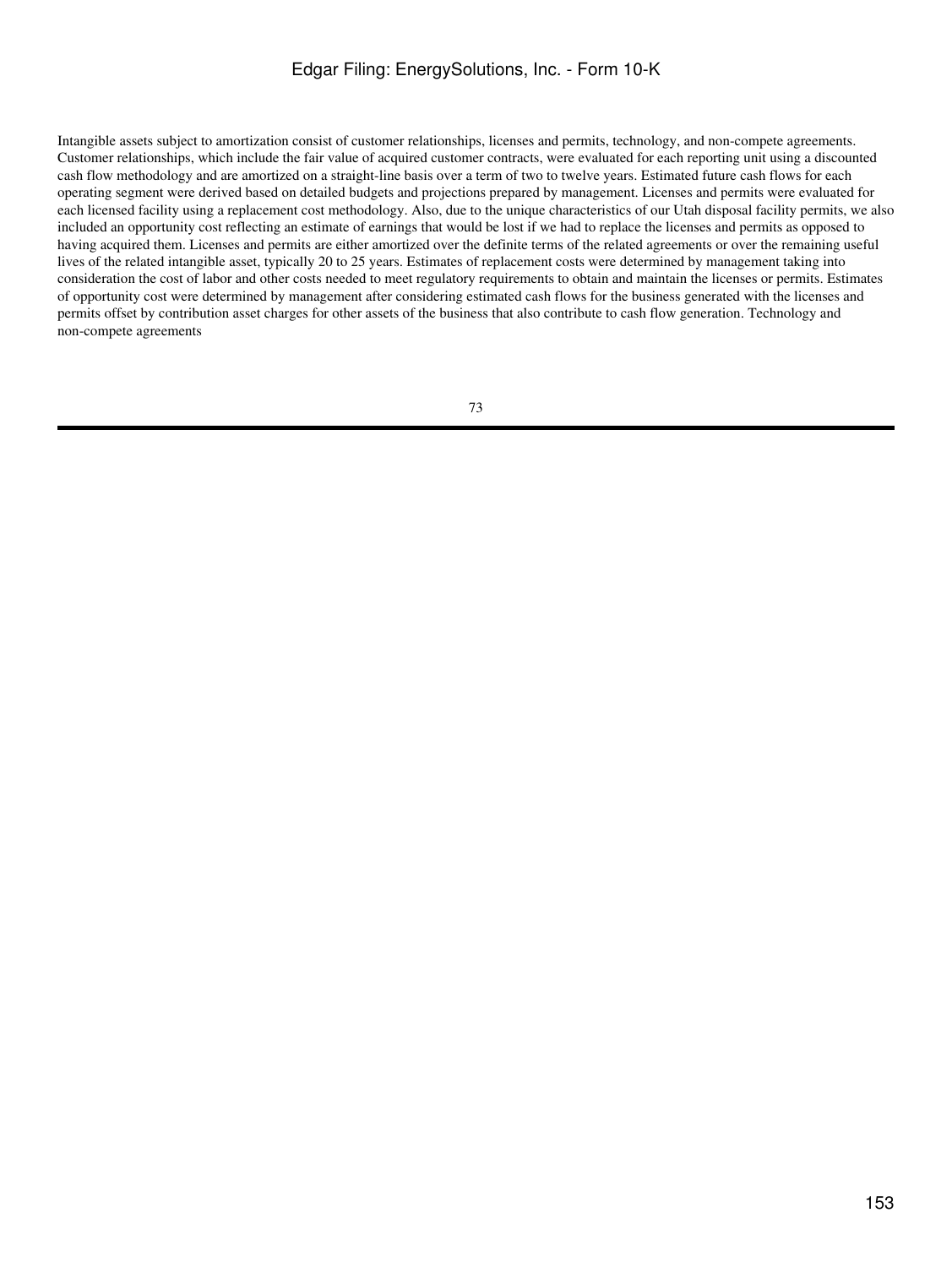were evaluated using a discounted cash flow methodology. Intangible technology assets are amortized on a straight-line basis over a term of nine to ten years and non-compete agreements are amortized over the terms of the contracts. Estimated future cash flows for each technology and non-compete agreement were derived based on detailed budgets and projections prepared by management.

Long-lived assets such as property, plant and equipment are reviewed for impairment whenever events or changes in circumstances indicate the carrying amount of an asset may not be recoverable. Recoverability of assets to be held and used is measured by comparing the carrying amount of the asset to the estimated undiscounted future cash flows expected to be generated by the asset. If the carrying amount of an asset exceeds its estimated future cash flows, an impairment charge is recognized by the amount of excess carrying value over fair value.

#### *Share-Based Compensation Expense*

We recognize shared based compensation costs in the statement of operations over the instruments vesting periods based on the instruments fair values on the measurement date, which is generally the date of the grant using an option pricing model which takes into account various assumptions that are subjective. Key assumptions used in the valuation included the expected term of the equity award taking into account both the contractual term of the award, the effects of employees expected exercise and post-vesting termination behavior, expected volatility, expected dividends and the risk-free interest rate for the expected term of the award.

In our share-based compensation strategy, we utilize a combination of stock options and restricted stock that vest over time based on service and performance. For time-based stock options and restricted stock, compensation expense is recognized over the vesting period from the vesting commencement date using the straight-line method. For performance based stock options and restricted stock compensation, expense is recognized over the vesting period beginning at the grant date if it is probable that performance targets will be achieved. If prior to the performance measurement date, it is no longer probable that the performance targets will be achieved, the expense related to the grant will be adjusted accordingly and prior recognized compensation expense may be reversed. Also, if at the performance measurement date the performance targets are not achieved, the expense related to the grants will be adjusted to the earned amounts and compensation expense will also be adjusted accordingly.

We have options outstanding to purchase an aggregate of 6.5 million shares, of which 1.5 million are unvested, and unvested restricted shares of 498,434 as of December 31, 2011. We estimate that we will recognize compensation expense related to the issuance of these awards of \$3.3 million, \$1.1 million, and \$0.4 million in 2012, 2013 and 2014, respectively. Our estimates of fair value for the stock options was made using the Black-Scholes model based upon the closing stock price on the date of grant, volatility of 42.4% to 46.0%, risk-free interest rate of 2.1% to 2.7% per year, and expected life of 6.0 years. We determined the volatility rate by reference to volatility rates used by certain of our public industry peers since we do not have an established trading history of our common stock. We are currently using the simplified method to calculate expected holding periods, which is based on the average term of the options and the weighted-average graded vesting period.

#### *Income Taxes*

We account for income taxes in accordance with ASC 740, Accounting for Income Taxes. Current tax liabilities and assets are recognized for the estimated taxes payable or refundable on the tax returns for the current year. Deferred tax liabilities or assets are recognized for the estimated future tax effects attributable to temporary differences and carry-forwards that result from events that have been recognized in either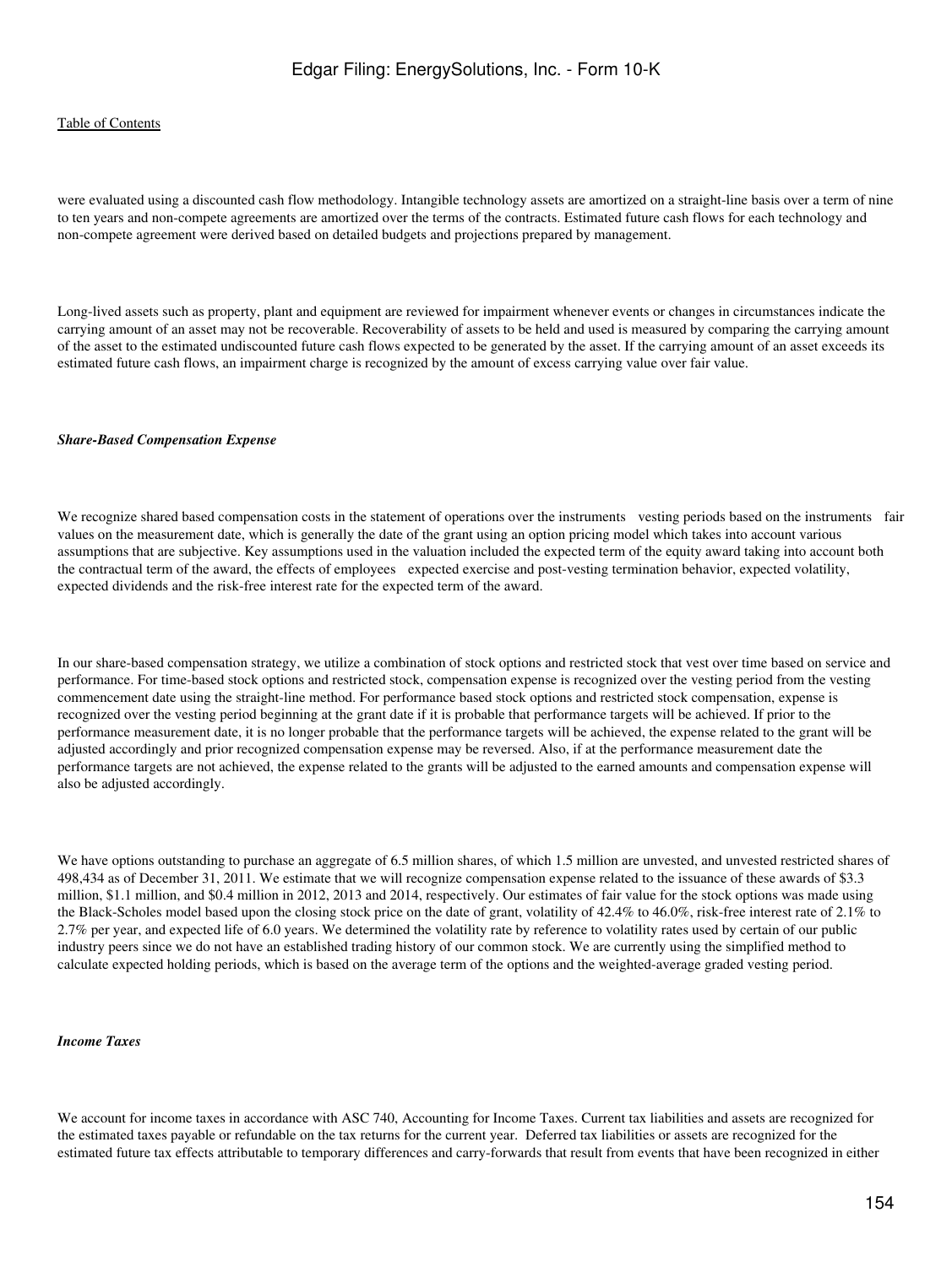the financial statements or the tax returns, but not both. The measurement of current and deferred tax liabilities and assets is based on provisions of enacted tax laws. Deferred tax assets are reduced by the amount of any tax benefits that are not expected to be realized. Current and non-current components of deferred tax balances are reported separately based on financial statement classification of the related asset or liability giving rise to the temporary difference. If a deferred tax asset or liability is not related to an asset or liability that exists for financial reporting purposes, including deferred tax assets related to carryforwards, the deferred tax asset or liability would be classified based on the expected reversal date of the temporary difference.

Tax benefits associated with tax positions taken in the Companys income tax returns are initially recognized and measured in the financial statements when it is more likely than not that those tax positions will be sustained upon examination by the relevant taxing authorities. The Companys evaluation of its tax benefits is based on the probability of the tax position being upheld if challenged by the taxing authorities (including through negotiation, appeals, settlement and litigation). Whenever a tax position does not meet the initial recognition criteria, the tax benefit is subsequently recognized and measured if there is a substantive change in the facts and circumstances that cause a change in judgment concerning the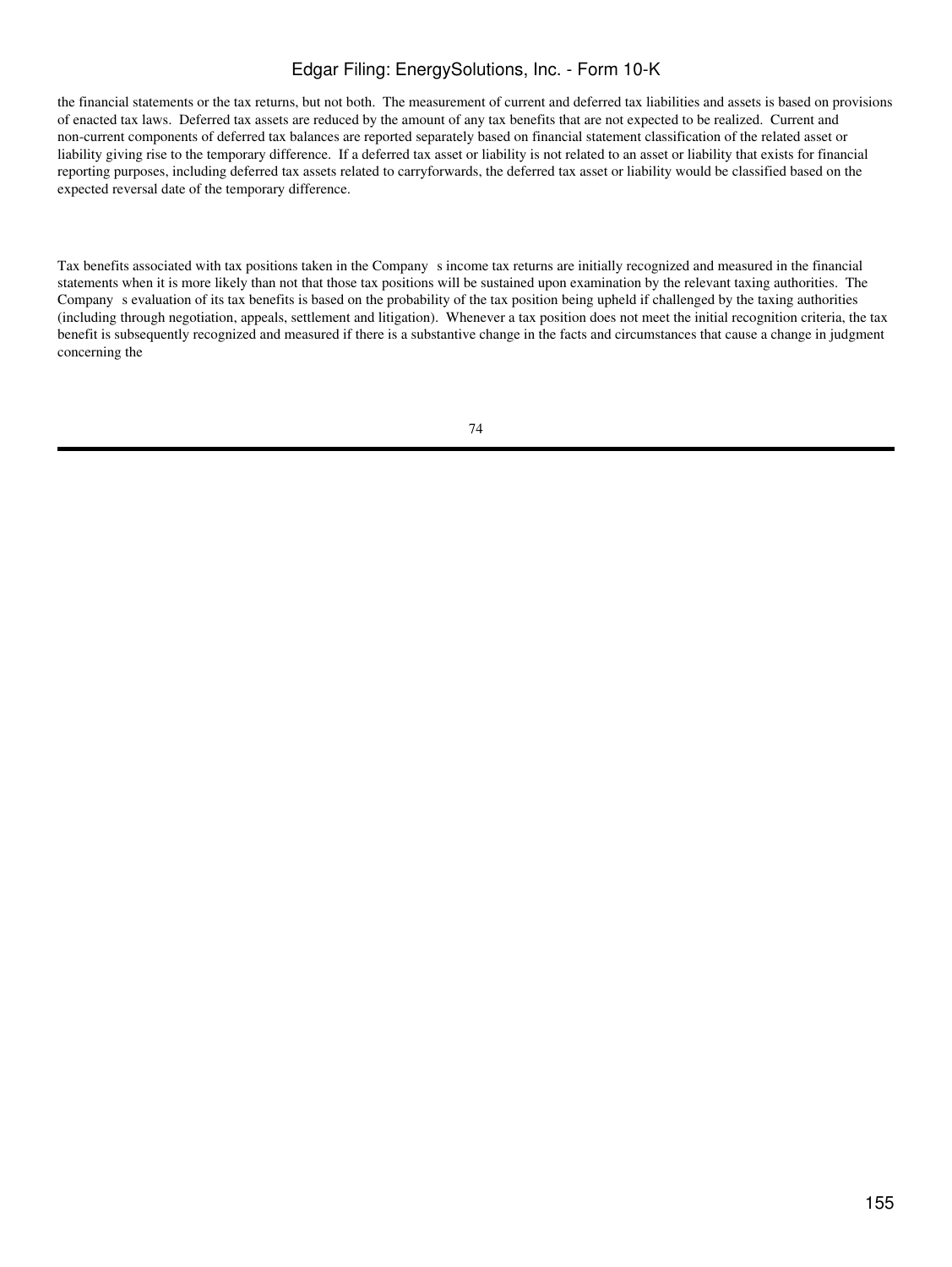### [Table of Contents](#page-3-0)

sustainability of the tax position upon examination by the relevant taxing authorities. In cases where tax benefits meet the initial recognition criterion, the Company continues, in subsequent periods, to assess its ability to sustain those positions. A previously recognized tax benefit is derecognized when it is no longer more likely than not that the tax position would be sustained upon examination. We recognize interest and penalties related to unrecognized tax benefits as a component of the provision for income taxes. We recognized interest related to tax refunds as a component of other income.

Judgment is required in determining our worldwide provision for income taxes. In the normal course of a global business, we may engage in numerous transactions every day for which the ultimate tax outcome (including the period in which the transaction will ultimately be included in taxable income or deducted as an expense) is uncertain. Although the Company believes that its tax return positions are supportable, no assurance can be given that the final outcome of these matters will not be materially different than that which is reflected in the historical income tax provisions and accruals. Such differences could have a material effect on the income tax provisions or benefits in the periods in which such determinations are made. Additionally, the tax returns we file are subject to audit and investigation by the Internal Revenue Service, most states in the U.S., the U.K., and by various other government agencies representing jurisdictions outside the U.S.

#### **Disclosure of Impact of Recently Issued Accounting Standards**

#### *Goodwill impairment*

In September 2011, the Financial Accounting Standards Board (FASB) issued additional guidance regarding testing goodwill for impairment. The guidance provides an entity the option to first assess qualitative factors to determine whether the existence of events or circumstances leads to a determination that it is more likely than not that the fair value of a reporting unit is less than its carrying amount. If, after assessing the totality of events or circumstances, an entity determines it is not more likely than not that the fair value of a reporting unit is less than its carrying amount, then performing the two-step impairment test is not required. This guidance is effective for fiscal year 2012. Early adoption is permitted, however we did not early adopt. The adoption of this guidance is not expected to have a material impact on the Companys results of operations, financial position or cash flows.

#### *Other Comprehensive Income*

In June 2011, the FASB issued new guidance on the presentation of comprehensive income in financial statements. This guidance eliminates the option to present the components of other comprehensive income as part of the statement of shareholders equity. Instead, entities are required to present total comprehensive income either in a single, continuous statement of comprehensive income or in two separate, but consecutive, statements. Under the single-statement approach, entities must include the components of net income, a total for net income, the components of other comprehensive income and a total for comprehensive income. Under the two-statement approach, entities must report an income statement and, immediately following, a statement of other comprehensive income. Under either method, entities must display adjustments for items reclassified from other comprehensive income to net income in both net income and other comprehensive income. The provisions for this pronouncement are effective for fiscal years, and interim periods within those years, beginning after December 15, 2011, however, certain provisions related to the presentation of reclassification adjustments have been deferred by recent guidance issued in December 2011, in which entities are allowed to continue to report reclassifications out of accumulated other comprehensive income consistent with the presentation requirements in effect before the issuance of these updates. The adoption of this new guidance is not expected to have a material impact on the Companys consolidated financial statements as it only requires a change in the format of the current presentation.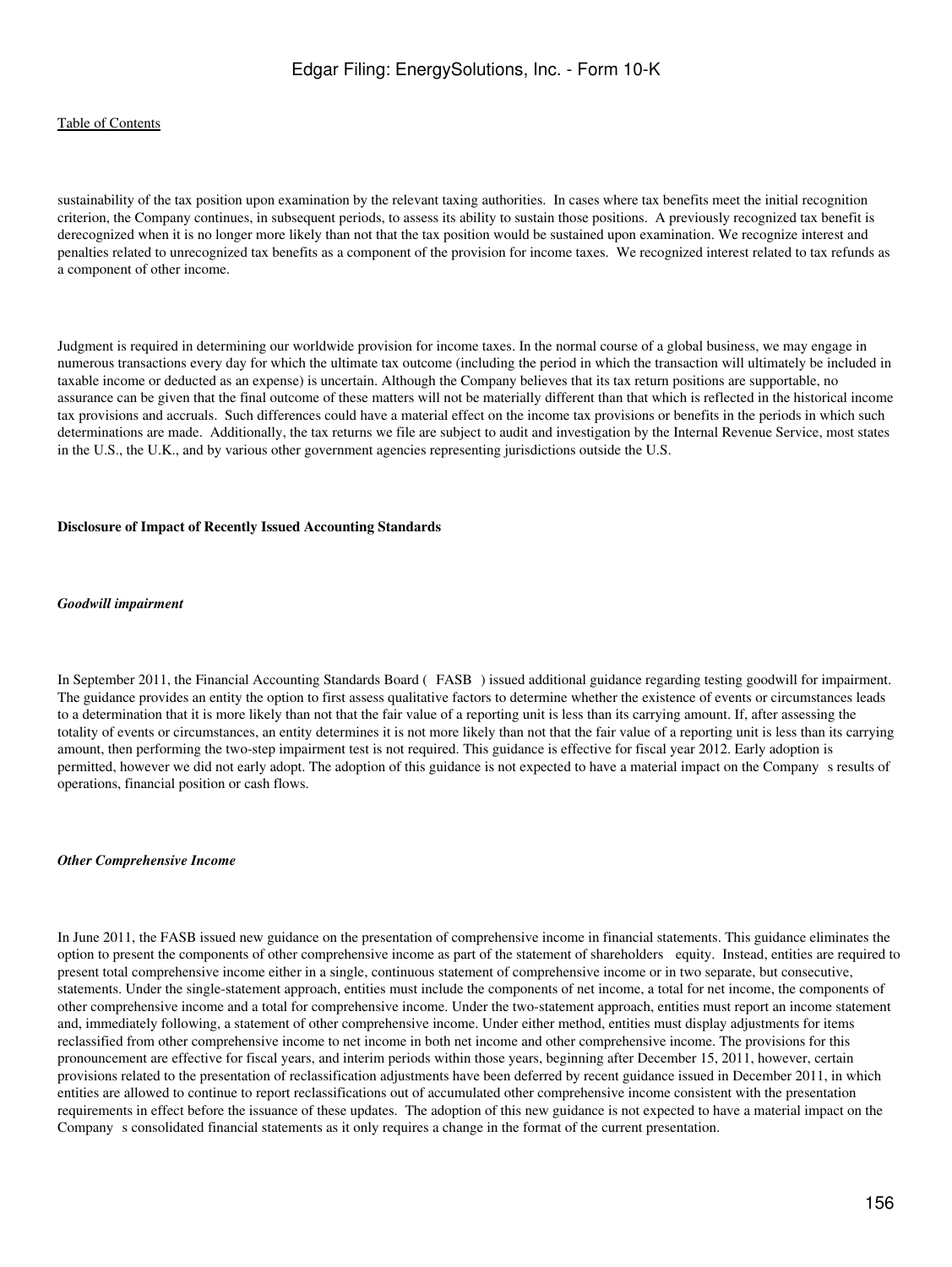## *Fair Market Value*

In May 2011, the FASB issued amendments to achieve common fair value measurement and disclosure requirements in U.S. GAAP and International Financial Reporting Standards (IFRS). The amendment improves comparability of fair value measurements presented and disclosed in financial statements and it also clarifies the application of existing fair value measurement requirements. The amendment includes (1) the application of the highest and best use and valuation premise concepts, (2) measuring the fair value of an instrument classified in a reporting entity s shareholders equity and (3) disclosing quantitative information about the unobservable inputs used within the Level 3 hierarchy. This amendment is effective for interim and annual periods beginning after December 15, 2011 on a prospective basis. Early application by public entities is not permitted. The adoption of this guidance is not expected to have a significant impact on the Companys results of operations, financial position or cash flows.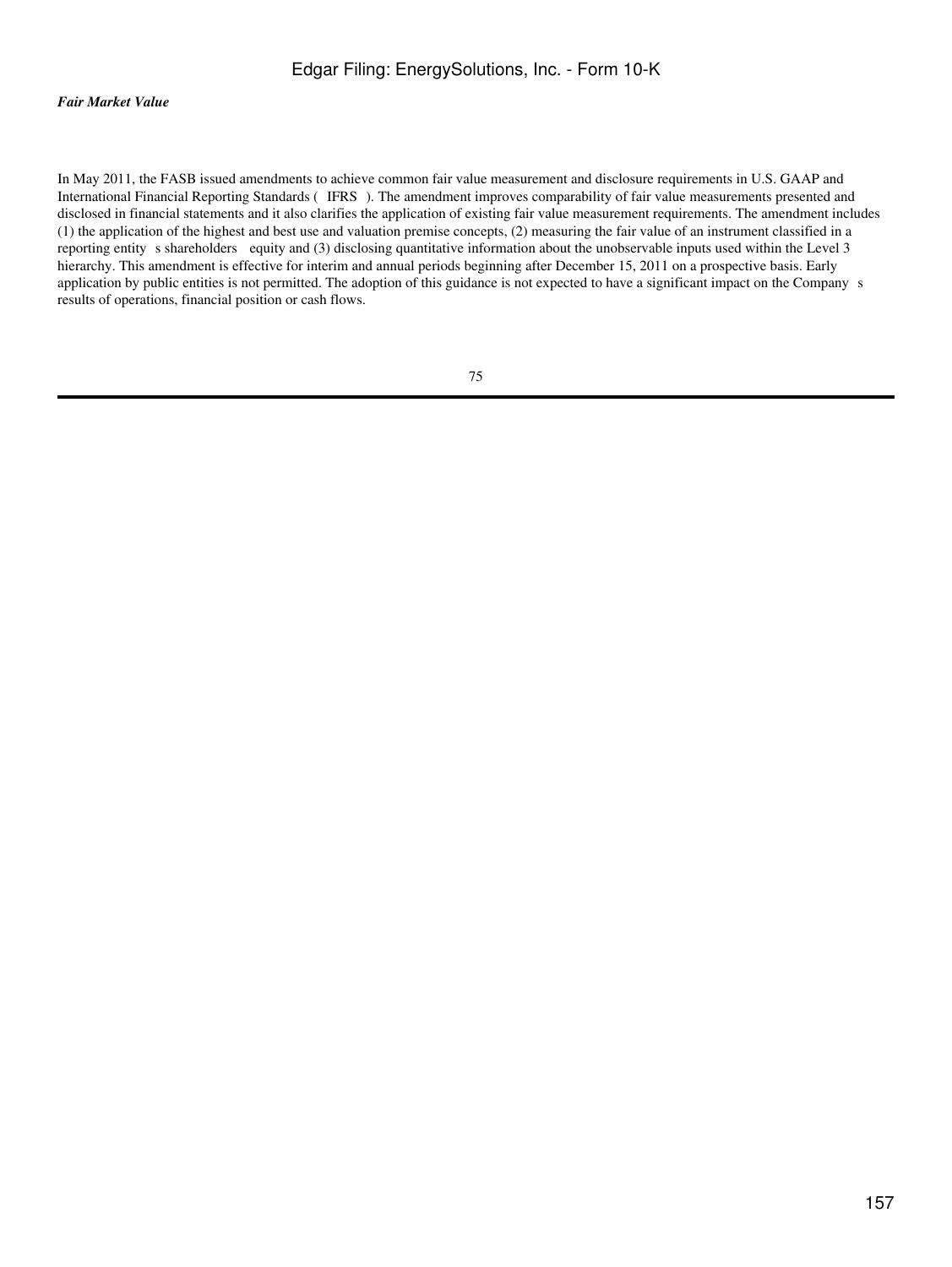#### *Multiple-Deliverable Arrangements*

In October 2009, the FASB issued an update to the authoritative guidance for multiple-deliverable arrangements to enable vendors to account for products or services (deliverables) separately rather than as a combined unit. This update is effective prospectively for revenue arrangements entered into or materially modified in fiscal years beginning on or after June 15, 2010 and may be applied retrospectively for all periods presented or prospectively to arrangements entered into or materially modified after the adoption date. This guidance was effective for us on January 1, 2011. The new accounting standard has been applied prospectively to arrangements entered into or materially modified after the date of adoption. The impact of the adoption of this guidance has not had a material impact on the Companys results of operations, financial position or cash flows.

Our contracts routinely include delivery of multiple products and services to our customers including management and operations or clean up of facilities with radioactive materials, decommissioning and decontamination services, transportation, processing and disposal services. Typically, each of these elements is considered a unit of accounting and revenue is recognized for each element when all of the following have occurred: (1) we have entered into an arrangement with a customer; (2) delivery has occurred; (3) customer payment is fixed or determinable and free of contingencies and significant uncertainties; and (4) collection is reasonably assured.

For all contractual arrangements containing multiple deliverables entered into after December 31, 2010, we recognize revenue using estimated selling prices of the delivered products and services based on a hierarchy of methods contained in ASU 2009-13. We use vendor specific objective evidence (VSOE) for determination of estimated selling price of elements in each arrangement if available, and since third party evidence is generally not available for those elements where VSOE of selling price cannot be determined, we evaluate factors to determine our best estimated selling price for all other elements.

Application of this new guidance may affect the timing of revenue recognition for some of our contracts as the relative value of each of the elements within the arrangement may change when compared to our prior practices. The adoption of this guidance did not have a material impact to our results of operations or financial position.

#### **Item 7A. Qualitative and Quantitative Disclosures about Market Risk.**

Our primary market risk relates to changing interest rates. As of December 31, 2011, we had outstanding variable rate long-term debt of \$527.0 million, of which no current payments are due within the next year due to our voluntary pre-payments of debt made during the year. Under the terms of our senior secured credit facility, we are required to maintain one or more hedge agreements bearing interest at a fixed rate in the aggregate notional amount of no less than 50% of the outstanding principal amounts of our long term debt. Since the outstanding balances under our senior notes bear interest at a fixed rate of 10.75% and totaled \$300.0 million as of December 31, 2011, which is 56.9% of our total outstanding term loans, we were not required to enter into new hedge agreements.

A hypothetical interest rate change of 1% on our senior secured credit facility would have changed interest expense for the year ended December 31, 2011 by approximately \$5.3 million. In addition, changes in market interest rates would impact the fair value of our long-term obligations. As of December 31, 2011, we had outstanding term loans with carrying amounts of \$527.0 million with an approximate fair value of \$557.2 million.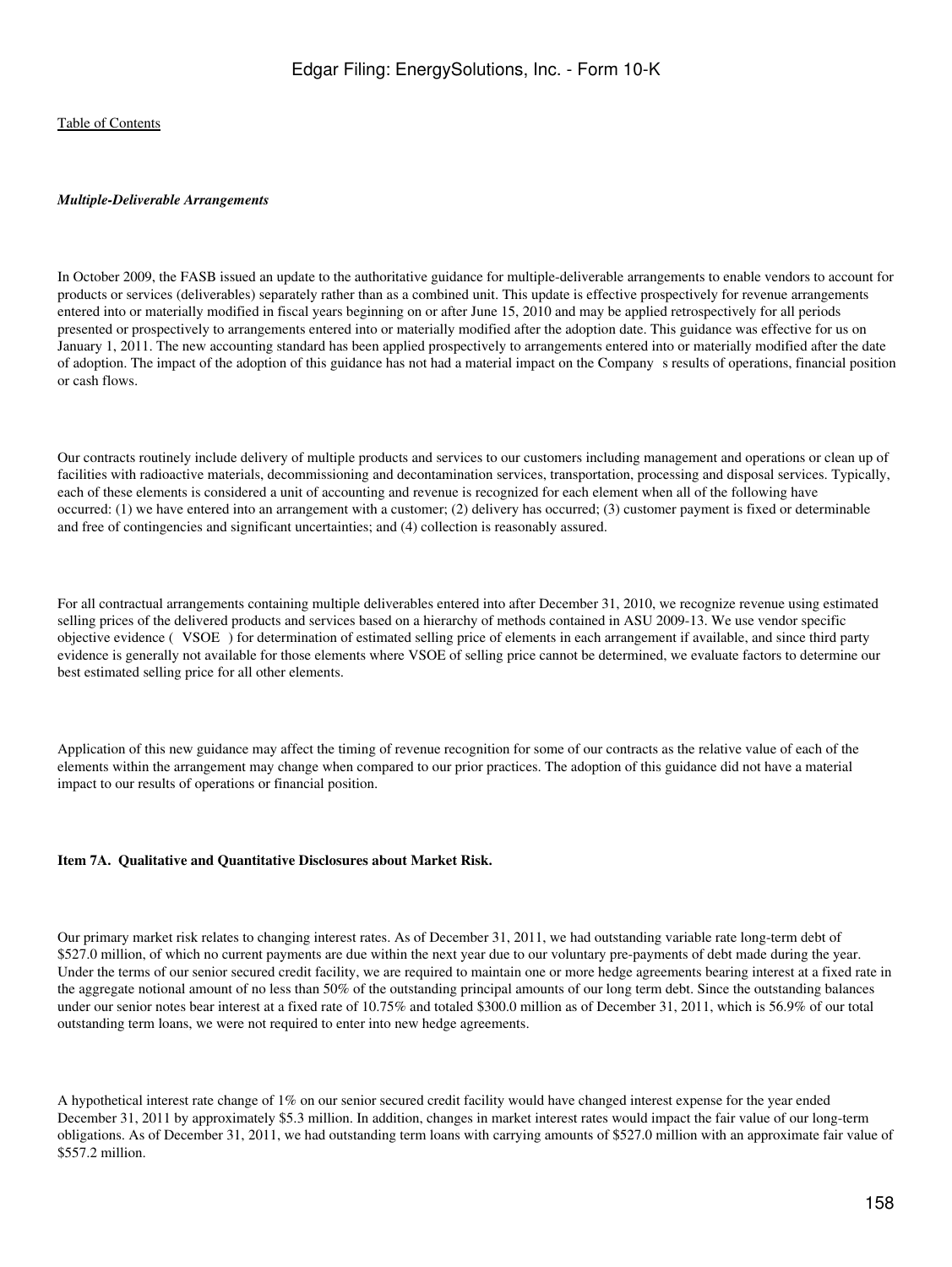We have foreign currency exposure related to our operations in the U.K. as well as to our operations in other foreign locations. This foreign currency exposure arises primarily from the translation or re-measurement of our foreign subsidiaries financial statements into U.S. dollars. For example, a substantial portion of our annual sales and operating costs are denominated in pound sterling, and we have exposure related to sales and operating costs increasing or decreasing based on changes in currency exchange rates. If the U.S. dollar increases in value against these foreign currencies, the value in U.S. dollars of the assets and liabilities originally recorded in these foreign currencies will decrease. Conversely, if the U.S. dollar decreases in value against these foreign currencies, the value in U.S. dollars of the assets and liabilities originally recorded in these foreign currencies will increase. Thus, increases and decreases in the value of the U.S. dollar relative to these foreign currencies have a direct impact on the value in U.S. dollars of our foreign currency denominated assets and liabilities, even if the value of these items has not changed in their original currency. We attempt to mitigate the impact of this exchange rate risk by utilizing financial instruments, including derivative transactions pursuant to our policies. As such, a 10% change in the U.S. dollar exchange rates in effect as of December 31, 2011, would cause a change in consolidated net assets of approximately \$15.6 million and a change in gross profit of approximately \$5.0 million, primarily due to pound sterling-denominated exposures.

We maintain a NDT fund to fund the decommissioning of the Zion Station nuclear plant. Our NDT fund is reflected at fair value on our condensed consolidated balance sheets. As of December 31, 2011, we had outstanding net investments with carrying amounts of \$667.8 million with an approximate fair value of \$687.4 million. The mix of securities in the NDT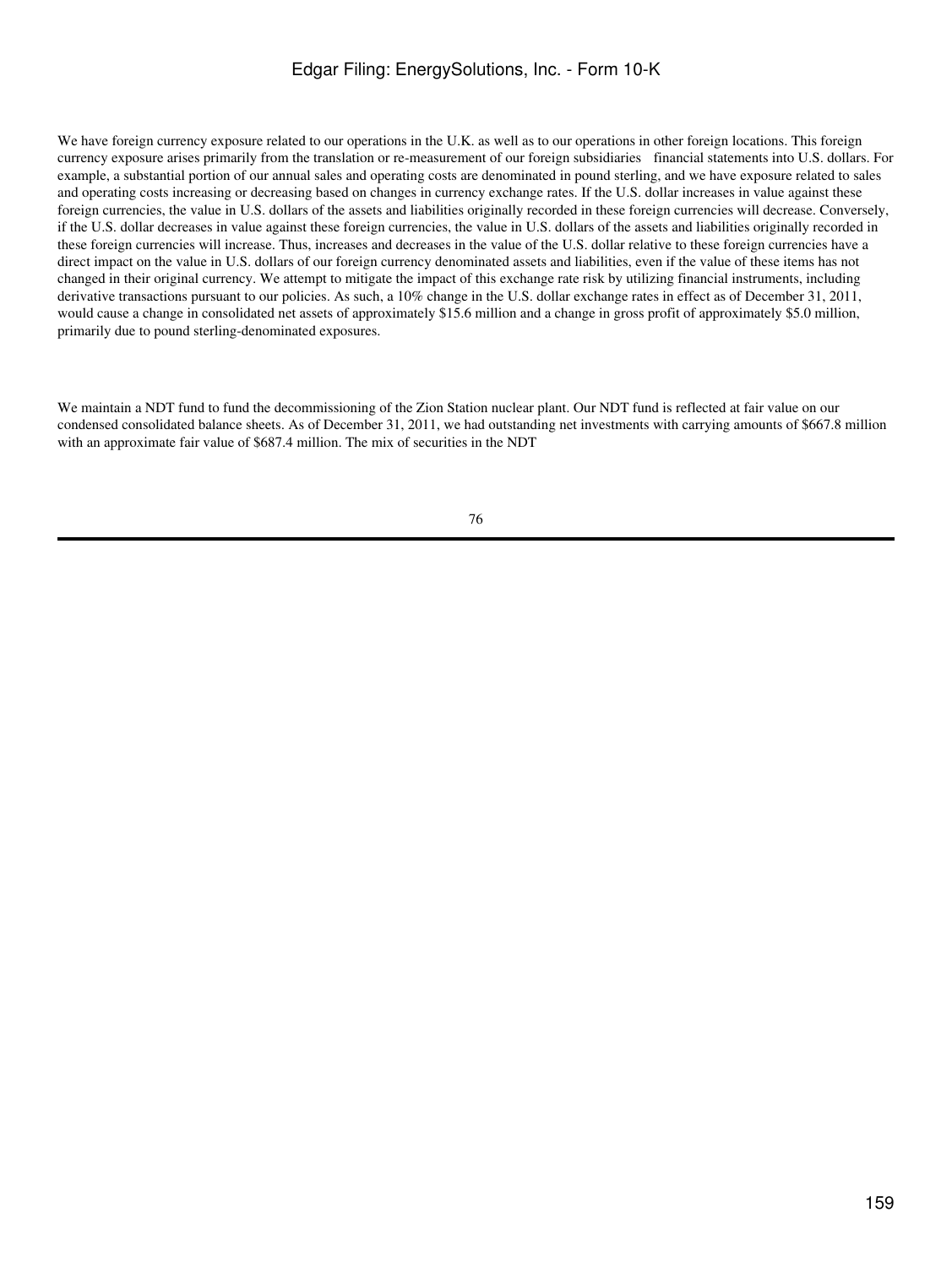### [Table of Contents](#page-3-0)

fund is designed to provide capital to be used to fund our Zion Station D&D work and to compensate us for inflationary increases in D&D costs. However, the equity securities in the NDT fund are exposed to price fluctuations in the equity markets, and the value of fixed-rate, fixed-income securities are exposed to changes in interest rates. A hypothetical change in rates of 30 basis points would have changed the fair value of the NDT fund investments by approximately \$9.8 million.

#### **Item 8. Financial Statements and Supplementary Data.**

See pages beginning at F-1 of this Annual Report on Form 10-K.

#### **Item 9. Changes in and Disagreements With Accountants on Accounting and Financial Disclosure.**

None.

**Item 9A. Controls and Procedures.**

*Evaluation of Disclosure Controls and Procedures*

Our principal executive officer and principal financial officer have concluded that our disclosure controls and procedures (as defined in Rules 13a-15(e) or 15d-15(e) of the Exchange Act) are effective as of the end of the period covered by this report, based upon the evaluation of those controls and procedures by our management, with the participation of our principal executive officer and principal financial officer, required by paragraph (b) of Rule 13a-15 or Rule 15d-15 of the Exchange Act.

*Management s Report on Internal Control Over Financial Reporting* 

Our management is responsible for establishing and maintaining effective internal control over financial reporting and for the assessment of the effectiveness of internal control over financial reporting. The companys internal control over financial reporting is a process designed, as defined in Rule 13a-15(f) under the Exchange Act, to provide reasonable assurance regarding the reliability of financial reporting and the preparation of consolidated financial statements for external purposes in accordance with generally accepted accounting principles in the U.S.

In connection with the preparation of the company s annual consolidated financial statements, management of the Company has undertaken an assessment of the effectiveness of the company s internal control over financial reporting based on criteria established in Internal Control Integrated Framework issued by the Committee of Sponsoring Organizations of the Treadway Commission. Management s assessment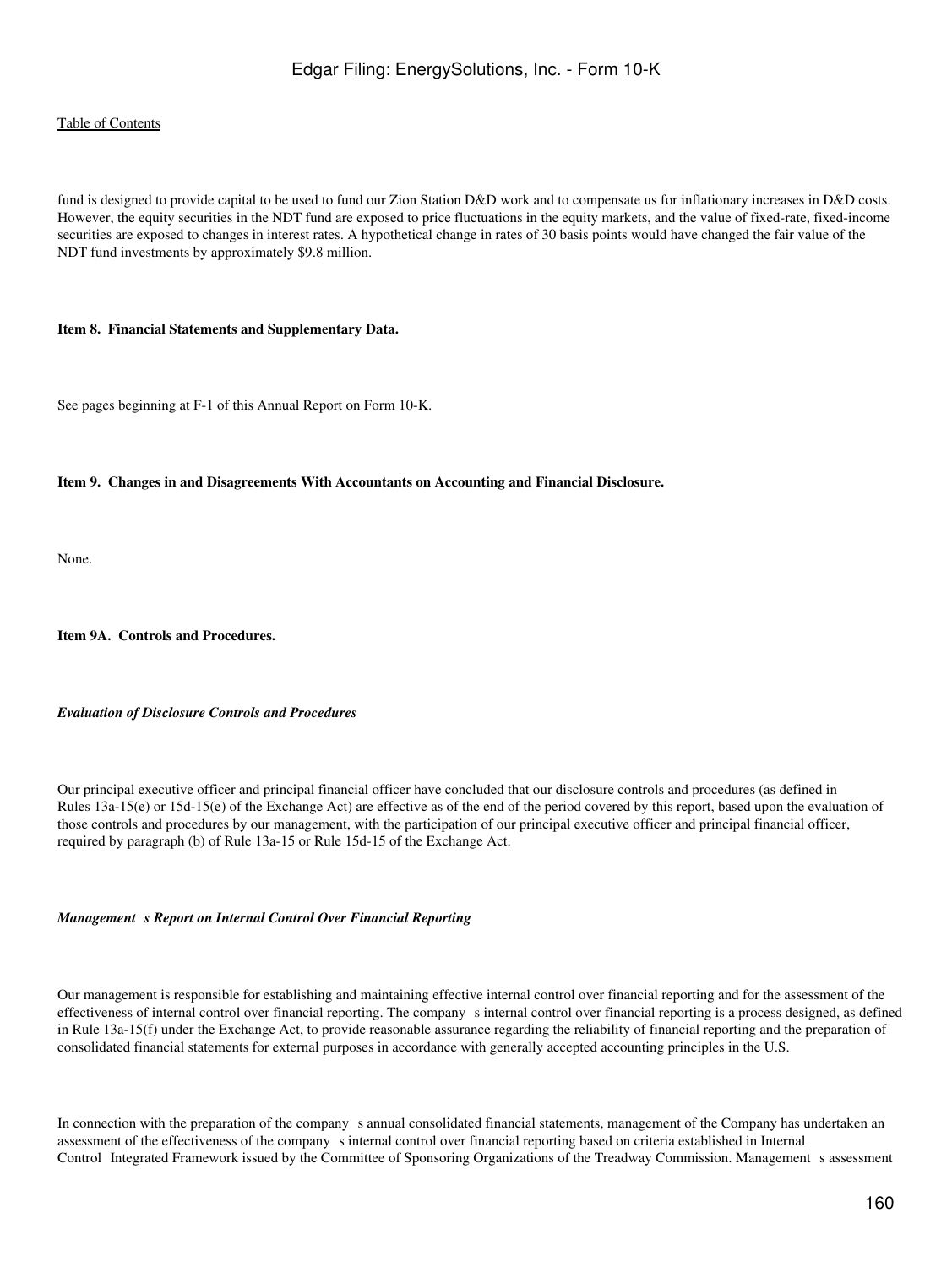included evaluation of elements such as the design and operating effectiveness of key financial reporting controls, process documentation, accounting practices, and our overall control environment. Based on this assessment, management has concluded that the Company s internal control over financial reporting was effective as of December 31, 2011. We reviewed the results of management s assessment with the Audit Committee of our Board of Directors.

There were no changes to our internal control over financial reporting (as defined in Rules 13a-15(f) and 15d-15(f) under the Exchange Act) that occurred during our fourth fiscal quarter of 2011 that have materially affected, or are reasonably likely to materially affect, our internal control over financial reporting.

Because of its inherent limitations, internal control over financial reporting may not prevent or detect misstatements. Projections of any evaluation of effectiveness to future periods are subject to the risk that controls may become inadequate because of changes in conditions, or that the degree of compliance with the policies or procedures may deteriorate.

Our independent registered public accounting firm, Ernst & Young LLP, independently assessed the effectiveness of our internal control over financial reporting and has issued an attestation report on our internal control over financial reporting which is included on page F-2 of this Annual Report on Form 10-K.

## **Item 9B. Other Information.**

None.

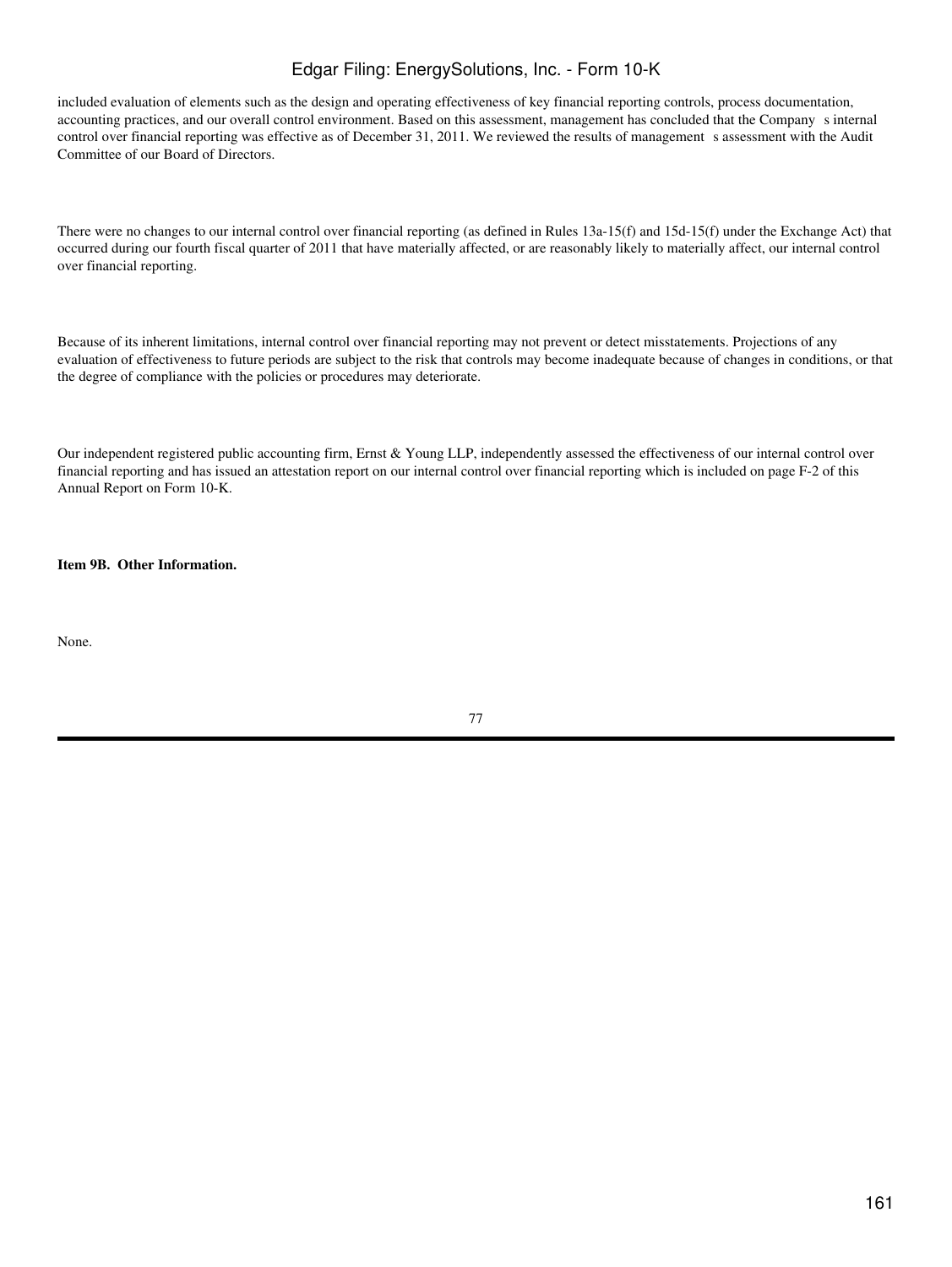### **PART III**

#### **Item 10. Directors, Executive Officers and Corporate Governance.**

The information required by this item will be included in our 2012 Proxy Statement under the captions Proposal One Election of Directors, Executive Officers, Section 16(a) Beneficial Ownership Reporting Compliance, Corporate Governance and Board of Directors and Committees and is hereby incorporated herein by reference.

#### **Item 11. Executive Compensation.**

The information required by this item will be included in our 2012 Proxy Statement under the captions Director Compensation and Executive Compensation and is hereby incorporated herein by reference.

#### **Item 12. Security Ownership of Certain Beneficial Owners and Management and Related Stockholder Matters.**

The information required by this item will be included in our 2012 Proxy Statement under the captions Security Ownership of Certain Beneficial Owners and Equity Compensation Plan Information and is hereby incorporated herein by reference.

### **Item 13. Certain Relationships and Related Transactions, and Director Independence.**

The information required by this item will be included in our 2012 Proxy Statement under the captions Corporate Governance and Certain Relationships and Related Person Transactions and is hereby incorporated herein by reference.

#### **Item 14. Principal Accountant Fees and Services.**

The information required by this item will be included in our 2012 Proxy Statement under the caption Pre-Approval of Audit and Non-Audit Services and is hereby incorporated herein by reference.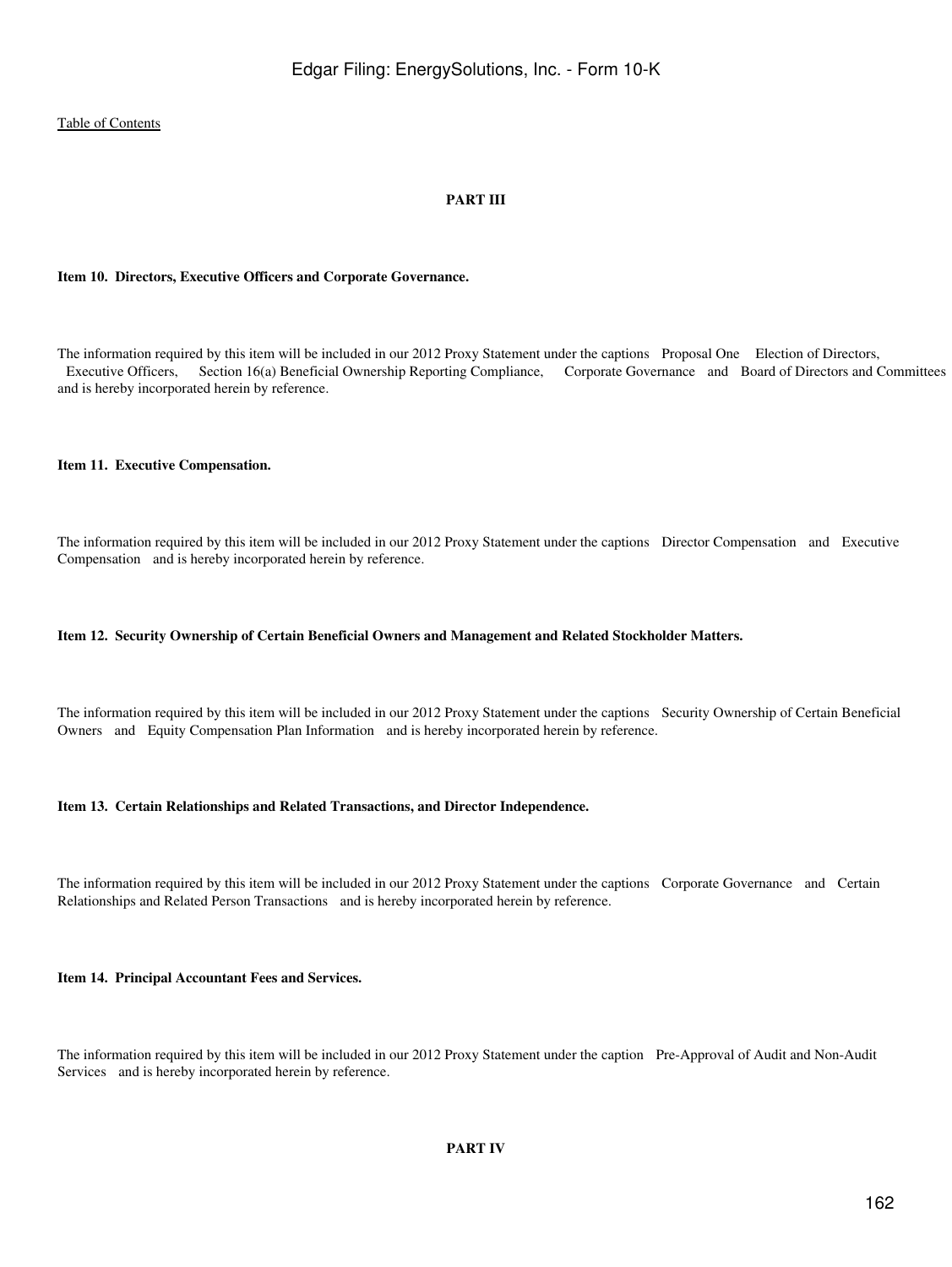## **Item 15. Exhibits and Financial Statement Schedules.**

Documents filed as part of this report include:

1. *Financial Statements.* Our consolidated financial statements as of December 31, 2011 and 2010, and for the years ended December 31, 2011, 2010 and 2009 and the notes thereto, together with the report of our independent registered public accounting firm on those consolidated financial statements, are hereby filed as part of this report beginning on page F-1.

2. *Financial Statements.* Financial statements of Washington River Protection Solutions LLC, an unconsolidated joint venture as of and for the year ended December 31, 2011 and 2010 and the notes thereto, together with the report of their independent auditor on those financial statements, are hereby filed as part of this report beginning on page F-50.

3. *Financial Statements.* Unaudited financial statements of Washington River Protection Solutions LLC, an unconsolidated joint venture as of and for the year ended December 31, 2009 and the notes thereto, are hereby filed as part of this report beginning on page F-56.

4. *Financial Statement Schedules and Other.* All financial statement schedules have been omitted since the required information is not applicable or is not present in amounts sufficient to require submission of the schedule, or because the information required is included in the consolidated financial statements and notes thereto.

5. *Exhibits.* The information required by this item is set forth on the exhibit index that follows the signature page of this report.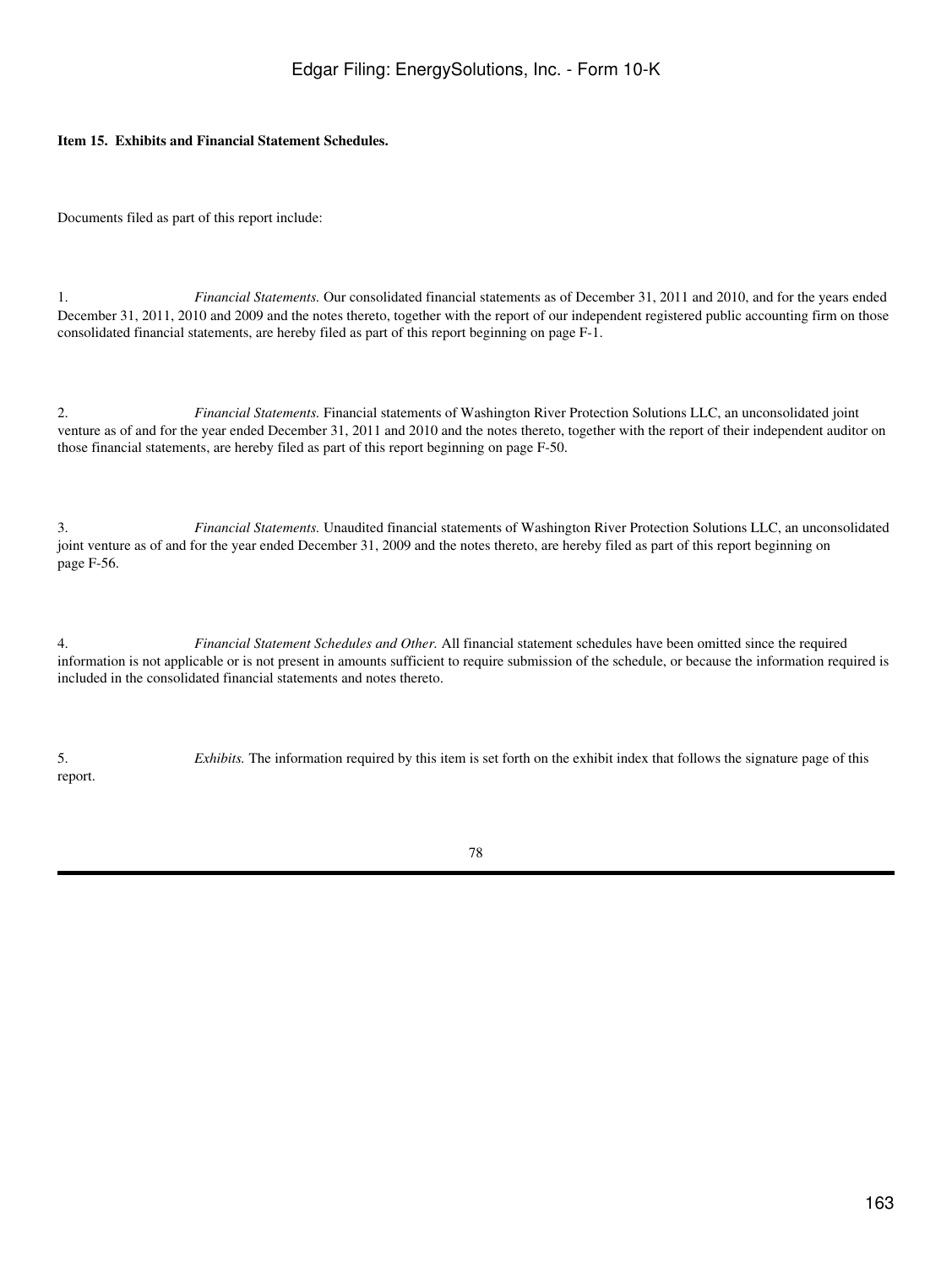## **SIGNATURES**

Pursuant to the requirements of Section 13 or 15(d) of the Securities Exchange Act of 1934, the registrant has duly caused this report to be signed on its behalf by the undersigned, thereunto duly authorized, this 15th day of March, 2012.

#### ENERGY*SOLUTIONS*, INC.

By: /s/ WILLIAM R. BENZ William R. Benz *Executive Vice President and Chief Financial Officer*

#### **Power of Attorney**

KNOW ALL PERSONS BY THESE PRESENTS, that each person whose signature appears below constitutes and appoints Val J. Christensen and William R. Benz, jointly and severally, his or her attorneys-in-fact, each with the power of substitution, for him in any and all capacities, to sign any amendments to this Annual Report on Form 10-K, and to file the same, with exhibits thereto and other documents in connection therewith, with the Securities and Exchange Commission, hereby ratifying and confirming all that each of said attorneys-in-fact, or his substitute or substitutes, may do or cause to be done by virtue hereof.

Pursuant to the requirements of the Securities Exchange Act of 1934, this report has been signed below by the following persons on behalf of the registrant and in the capacities and on the dates indicated:

| <b>Name</b>                                          | <b>Title</b>                                                                                                              | <b>Date</b>    |
|------------------------------------------------------|---------------------------------------------------------------------------------------------------------------------------|----------------|
| /s/ STEVEN R. ROGEL<br>STEVEN R. ROGEL               | Chairman of the Board of Directors                                                                                        | March 15, 2012 |
| /s/ VAL J. CHRISTENSEN<br>VAL J. CHRISTENSEN         | President, Chief Executive Officer and Director<br>(Principal Executive Officer)                                          | March 15, 2012 |
| /s/WILLIAM R. BENZ<br>WILLIAM R. BENZ                | Executive Vice President and Chief Financial<br>Officer (Principal Financial Officer and<br>Principal Accounting Officer) | March 15, 2012 |
| /s/ J. BARNIE BEASLEY, JR.<br>J. BARNIE BEASLEY, JR. | Director                                                                                                                  | March 15, 2012 |
| /s/ PASCAL COLOMBANI<br>PASCAL COLOMBANI             | Director                                                                                                                  | March 15, 2012 |
| /s/ JEAN I. EVEREST, II                              | Director                                                                                                                  | March 15, 2012 |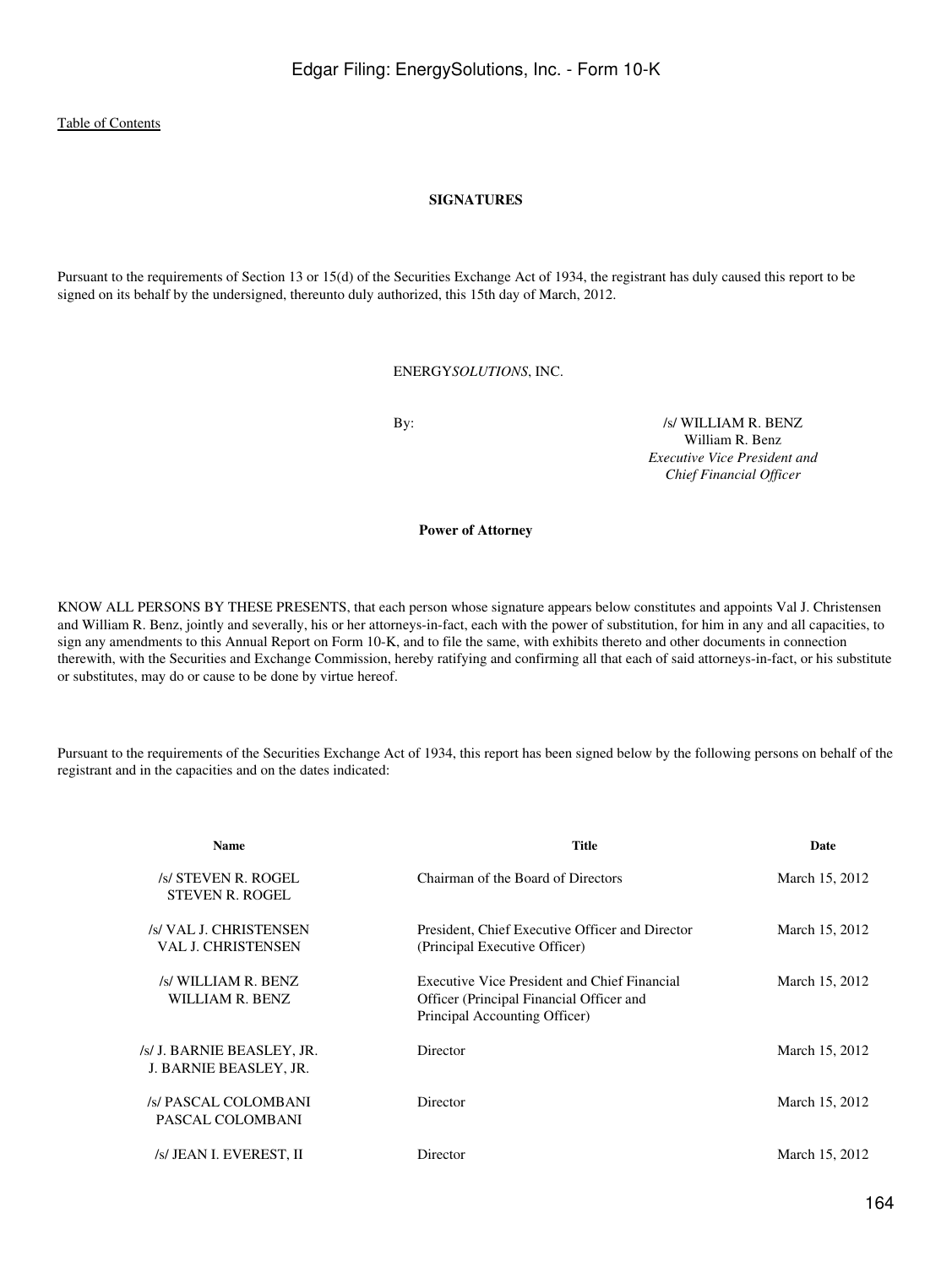| JEAN I. EVEREST, II                                 |          |                |
|-----------------------------------------------------|----------|----------------|
| /s/ DAVID J. LOCKWOOD<br>DAVID J. LOCKWOOD          | Director | March 15, 2012 |
| /s/ CLARE SPOTTISWOODE<br><b>CLARE SPOTTISWOODE</b> | Director | March 15, 2012 |
| /s/ ROBERT A. WHITMAN<br>ROBERT A. WHITMAN          | Director | March 15, 2012 |
| /s/ DAVID B. WINDER<br>DAVID B. WINDER              | Director | March 15, 2012 |
|                                                     |          |                |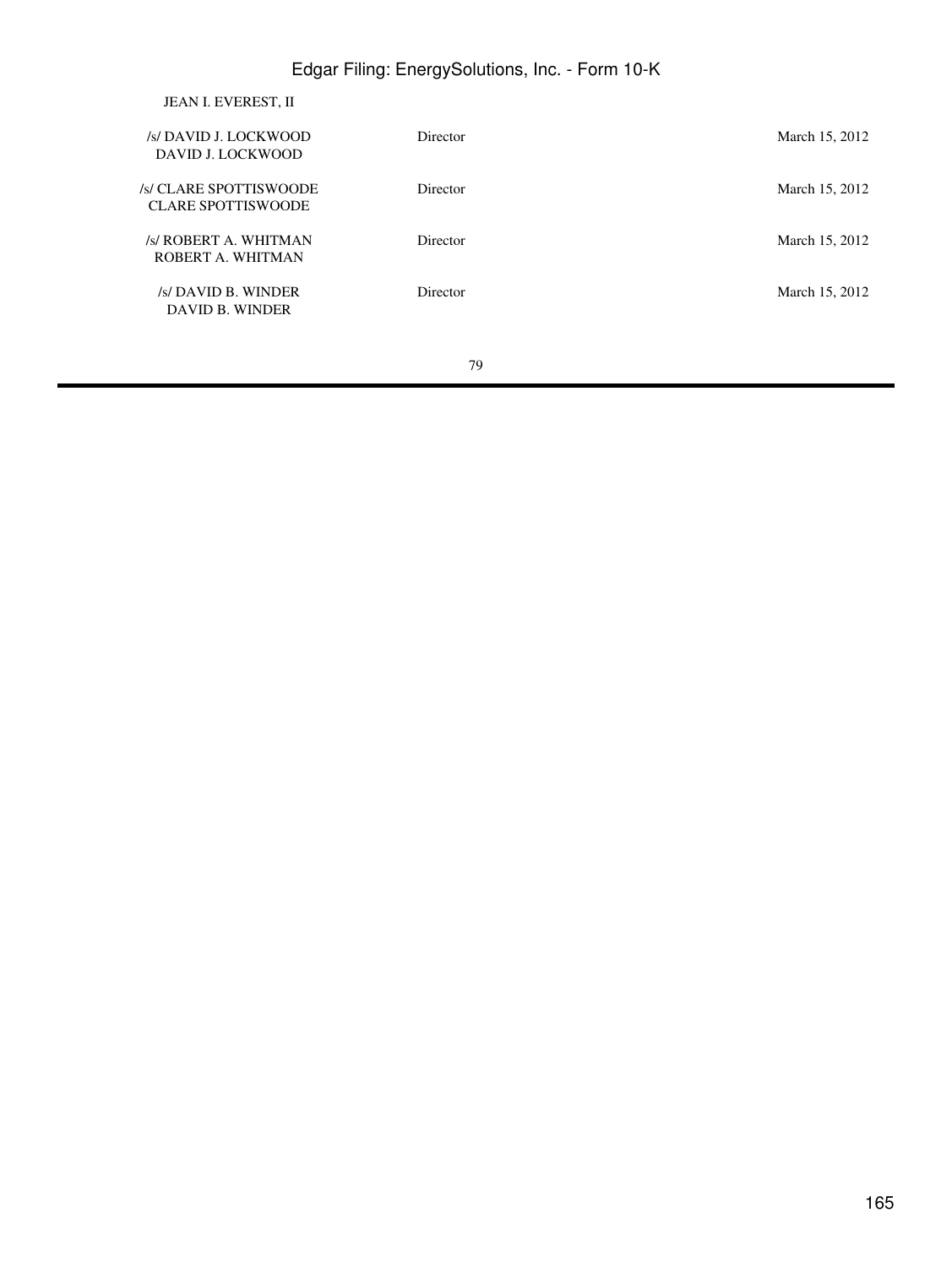### **EXHIBIT INDEX**

# **Exhibit**

#### **Exhibit Description**

- 2.1+\* Asset Sale Agreement, dated as of December 11, 2007, by and among Exelon Generation Company, LLC, Zion*Solutions*, LLC, Energy*Solutions*, LLC and Energy*Solutions*, Inc., as amended.
- 3.1\* Certificate of Incorporation of Energy*Solutions*, Inc. (attached as Exhibit 3.1 to Energy*Solutions*, Inc. s Form S-1/A (File No. 333-141645) filed with the SEC on October 30, 2007).
- 3.2\* Amended and Restated By-laws of Energy*Solutions*, Inc. (attached as Exhibit 3.1 to Energy*Solutions*, Inc.s Form 8-K (File No. 001-33830) filed with the SEC on July 23, 2010).
- 4.1\* Specimen Common Stock certificate (attached as Exhibit 4.1 to Energy*Solutions*, Inc.s Form S-1/A (File No. 333-141645) filed with the SEC on October 30, 2007).
- 4.2\* Form of Deposit Agreement, among Energy*Solutions*, Inc., Computershare Trust Company, N.A., as the depositary, Computershare Shareholder Services, Inc., as the depositary s service company, and the holders from time to time of the depositary receipts evidencing the depositary shares (attached as Exhibit 4.2 to Energy*Solutions*, Inc. s Form S-1/A (File No. 333-141645) filed with the SEC on November 13, 2007).
- 4.3\* Indenture, dated as of August 13, 2010, by and among Energy*Solutions*, Inc., Energy*Solutions*, LLC, each of the guarantors named therein and Wells Fargo Bank, National Association (attached as Exhibit 4.1 to Energy*Solutions*, Inc.s Form 8-K (File No. 001-33830) filed with the SEC on August 16, 2010).
- 4.4\* Registration Rights Agreement, dated as of August 13, 2010, by and among Energy*Solutions*, Inc., Energy*Solutions*, LLC, the guarantors named therein, and J.P. Morgan Securities Inc. (attached as Exhibit 4.2 to Energy*Solutions*, Inc. s Form 8-K (File No. 001-33830) filed with the SEC on August 16, 2010).
- 10.1 Amended, Restated and Consolidated Site Management and Operations Contract dated October 4, 2011, between the Nuclear Decommissioning Authority and Magnox Limited.
- 10.2\* Credit Agreement, dated as of August 13, 2010, by and among Energy*Solutions*, Inc., Energy*Solutions*, LLC, the lenders party thereto, JPMorgan Chase Bank, N.A., Credit Suisse AG, Citibank, N.A., J.P. Morgan Securities Inc., Credit Suisse Securities (USA) LLC and Citigroup Global Markets Inc. (attached as Exhibit 4.3 to Energy*Solutions*, Inc. s Form 8-K (File No. 001-33830) filed with the SEC on August 16, 2010).
- 10.2.1\* Amendment No. 1 to Credit Agreement, dated as of August 23, 2010, by and among Energy*Solutions*, Inc., Energy*Solutions*, LLC, the lenders party thereto, and JPMorgan Chase Bank, N.A.(attached as Exhibit 3.1 to Energy Solutions, Inc. s Form 10-Q (File No. 001-33830) filed with the SEC on November 9, 2010).
	- 10.3\* Fourth Amendment to Executive Employment and Non-Competition Agreement, dated as of April 8, 2010, by and between Energy*Solutions*, LLC and Val John Christensen (attached as Exhibit 99.1 to Energy*Solutions*, Inc. s Form 8-K (File No. 001-33830) filed with the SEC on April 9, 2010).
	- 10.4\* Letter of Appointment, dated as of December 18, 2009, by and between Energy*Solutions* EU Limited and Clare Spottiswoode (attached as Exhibit 10.13 to Energy*Solutions*, Inc. s Form 10-K (File No. 001-33830) filed with the SEC on March 1, 2010).
	- 10.5 Energy*Solutions*, LLC Position Assignment Letter for Mark Morant, dated as of January 12, 2011.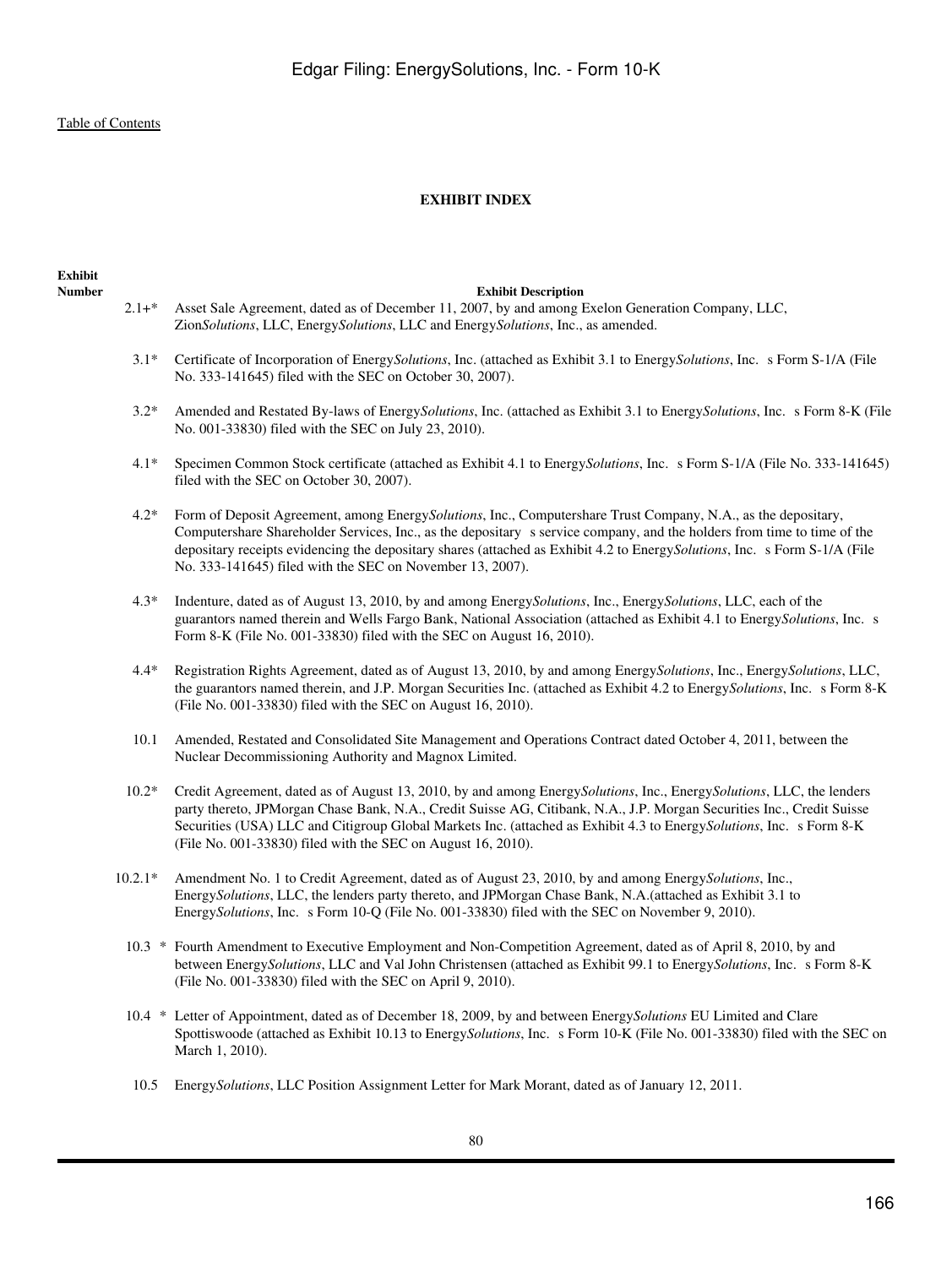## **Exhibit**

#### **Number Exhibit Description**

- 10.6 \* Form of Energy*Solutions*, Inc. 2007 Equity Incentive Plan (attached as Exhibit 10.19 to Energy*Solutions*, Inc. s Form S-1/A (File No. 333-141645) filed with the SEC on October 30, 2007).
- 10.6.1\* Form of Energy*Solutions*, Inc. Restricted Stock Award Agreement (attached as Exhibit 10.19.1 to Energy*Solutions*, Inc.s Form S-1/A (File No. 333-141645) filed with the SEC on November 13, 2007).
- 10.6.2\* Form of Energy*Solutions*, Inc. Non-Qualified Stock Option Award Agreement (attached as Exhibit 10.19.2 to Energy*Solutions*, Inc. s Form S-1/A (File No. 333-141645) filed with the SEC on November 13, 2007).
- 10.6.3\* Form of Energy*Solutions*, Inc. Restricted Stock Award Agreement (time-based and Company performance-based vesting) between Energy*Solutions*, Inc. and executives other than group presidents (attached as Exhibit 10.8.3 to Energy*Solutions*, Inc. s Form 10-K (File No. 001-33830) filed with the SEC on March 31, 2011).
- 10.6.4\* Form of Energy*Solutions*, Inc. Non-Qualified Stock Option Award Agreement (performance-based vesting; Company EBITDA) between Energy*Solutions*, Inc. and executives other than group presidents (attached as Exhibit 10.8.4 to Energy*Solutions*, Inc. s Form 10-K (File No. 001-33830) filed with the SEC on March 31, 2011).
- 10.6.5\* Form of Energy*Solutions*, Inc. Restricted Stock Award Agreement (time-based and Company performance-based vesting) between Energy*Solutions*, Inc. and group presidents (attached as Exhibit 10.8.5 to Energy*Solutions*, Inc. s Form 10-K (File No. 001-33830) filed with the SEC on March 31, 2011).
- 10.6.6\* Form of Energy*Solutions*, Inc. Non-Qualified Stock Option Award Agreement (performance-based vesting; business unit operating income) between Energy*Solutions*, Inc. and group presidents (attached as Exhibit 10.8.6 to Energy*Solutions*, Inc. s Form 10-K (File No. 001-33830) filed with the SEC on March 31, 2011).
- 10.6.7 Form of Energy*Solutions*, Inc. Stock Award Agreement (fully-vested stock grants) between Energy*Solutions*, Inc. and directors.
- 10.6.8 Form of Energy*Solutions*, Inc. Performance Share Unit Agreement (performance-based vesting) between Energy*Solutions*, Inc. and executives.
- 10.6.9 Form of Energy*Solutions*, Inc. Restricted Stock Award Agreement (time-based vesting and double-trigger accelerated vesting) between Energy*Solutions*, Inc. and executives.
- 10.6.10 Form of Energy*Solutions*, Inc. Non-Qualified Stock Option Award Agreement (time-based vesting and double-trigger accelerated vesting) between Energy*Solutions*, Inc. and executives.
- 10.6.11 Form of Energy*Solutions*, Inc. Performance Share Unit Agreement (performance-based vesting and double-trigger accelerated vesting) between Energy*Solutions*, Inc. and executives.
- 10.7\* Form of Director Indemnification Agreement (attached as Exhibit 10.21 to Energy Solutions, Inc. s Form S-1/A (File No. 333-141645) filed with the SEC on October 30, 2007).
- 10.8\* Executive Bonus Plan (attached as Exhibit 10.22 to Energy*Solutions*, Inc.s Form S-1 (File No. 333-141645) filed with the SEC on July 7, 2008).
- 10.9 Form of Board of Directors Summary of Compensation Terms.
- 10.10 \* Form of Executive Severance Agreement (attached as Exhibit 10.1 to EnergySolutions, Inc. s Form 10-Q (File No. 001-33830) filed with the SEC on November 9, 2011).
	- 21.1 List of Subsidiaries.
	- 23.1 Consent of Independent Registered Public Accounting Firm.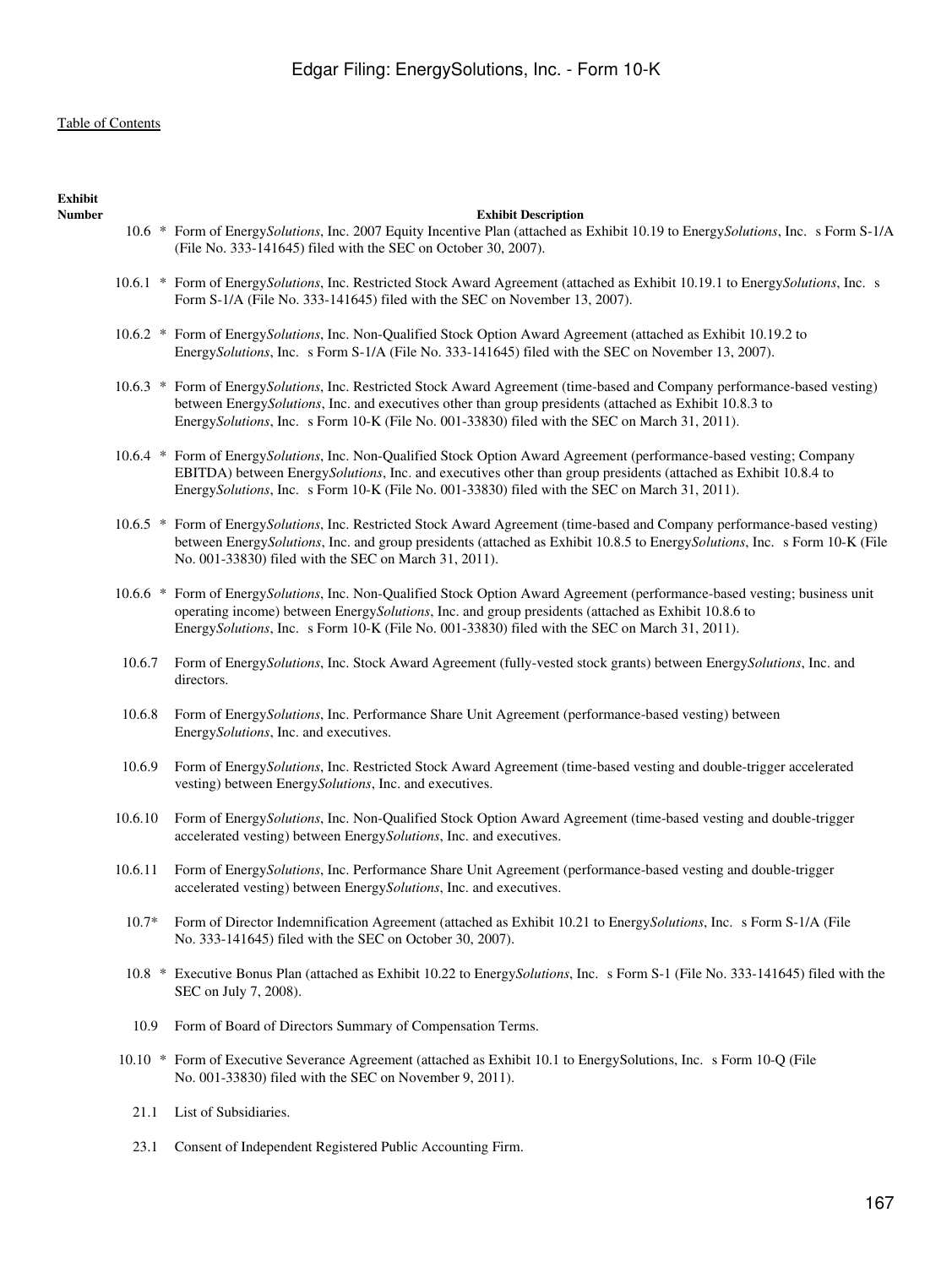24.1 Power of Attorney (included on the signature page of this Annual Report on Form 10-K).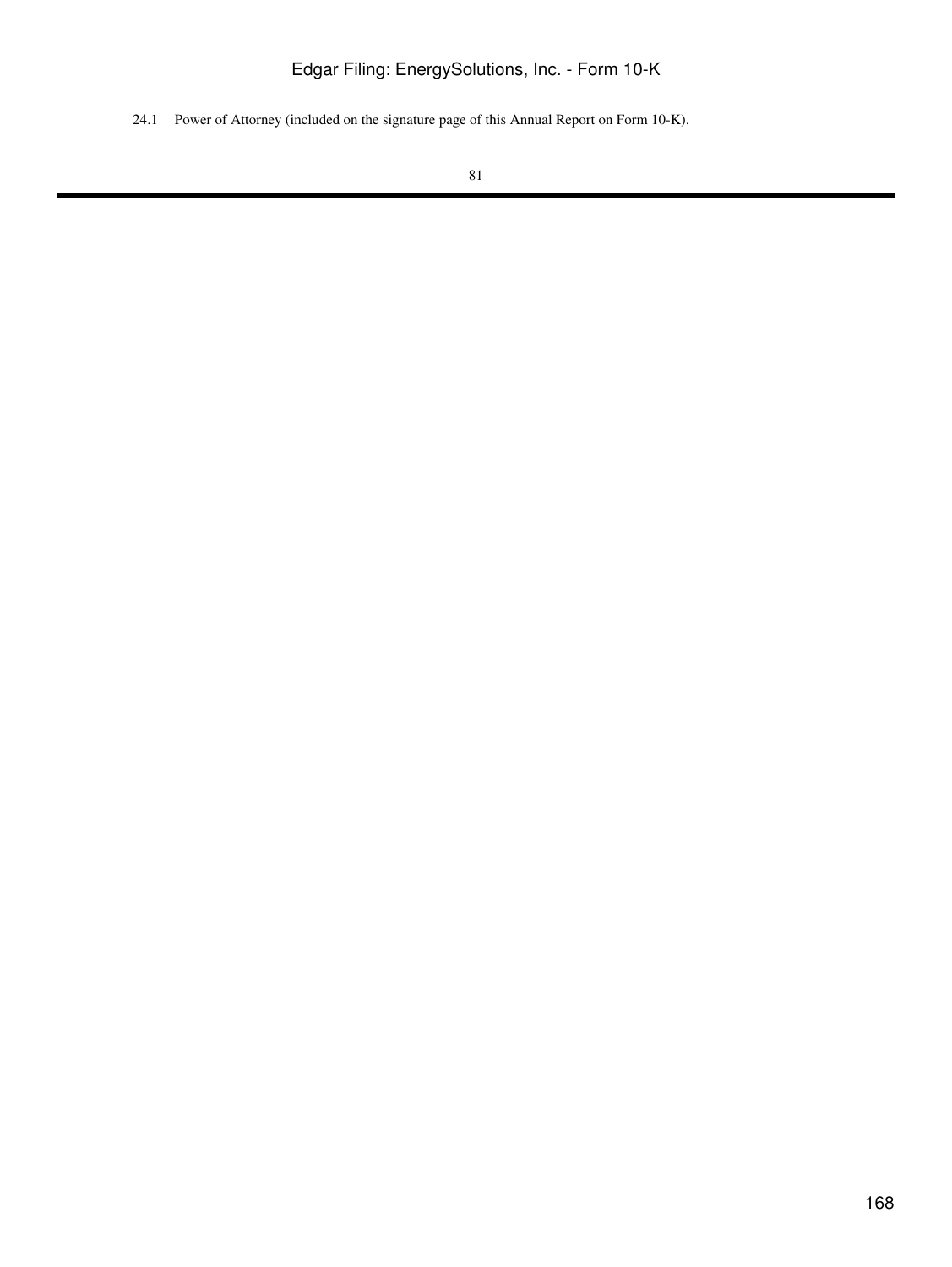## **Exhibit**

#### **Number Exhibit Description**

- 31.1 Rule 13a-14(a) / 15d-14(a) Certification of Chief Executive Officer.
	- 31.2 Rule 13a-14(a) / 15d-14(a) Certification of Chief Financial Officer.
- 32.1 Section 1350 Certifications of Chief Executive Officer and Chief Financial Officer.

101.INS \*\* XBRL Instance.

- 101.SCH\*\* XBRL Taxonomy Extension Schema.
- 101.CAL\*\* XBRL Taxonomy Extension Calculation Linkbase.
- XBRL Taxonomy Extension Label Linkbase.
- 101.PRE\*\* XBRL Taxonomy Extension Presentation Linkbase.
- 101.DEF\*\* XBRL Taxonomy Extension Definition Linkbase.

Indicates management contract or compensatory plan or arrangement.

\* Each such exhibit has heretofore been filed with the SEC as part of the filing indicated and is incorporated herein by

reference.

\*\* XBRL (Extensible Business Reporting Language) information is furnished and not filed or a part of a registration statement or prospectus for purposes of sections 11 or 12 of the Securities Act of 1933, is deemed not filed for purposes of section 18 of the Securities Exchange Act of 1934, and is otherwise not subject to liability under these sections.

<sup>+</sup> The registrant has omitted certain schedules in accordance with Item 601(b)(2) of Regulation S-K. The registrant will furnish the omitted schedules to the SEC upon request.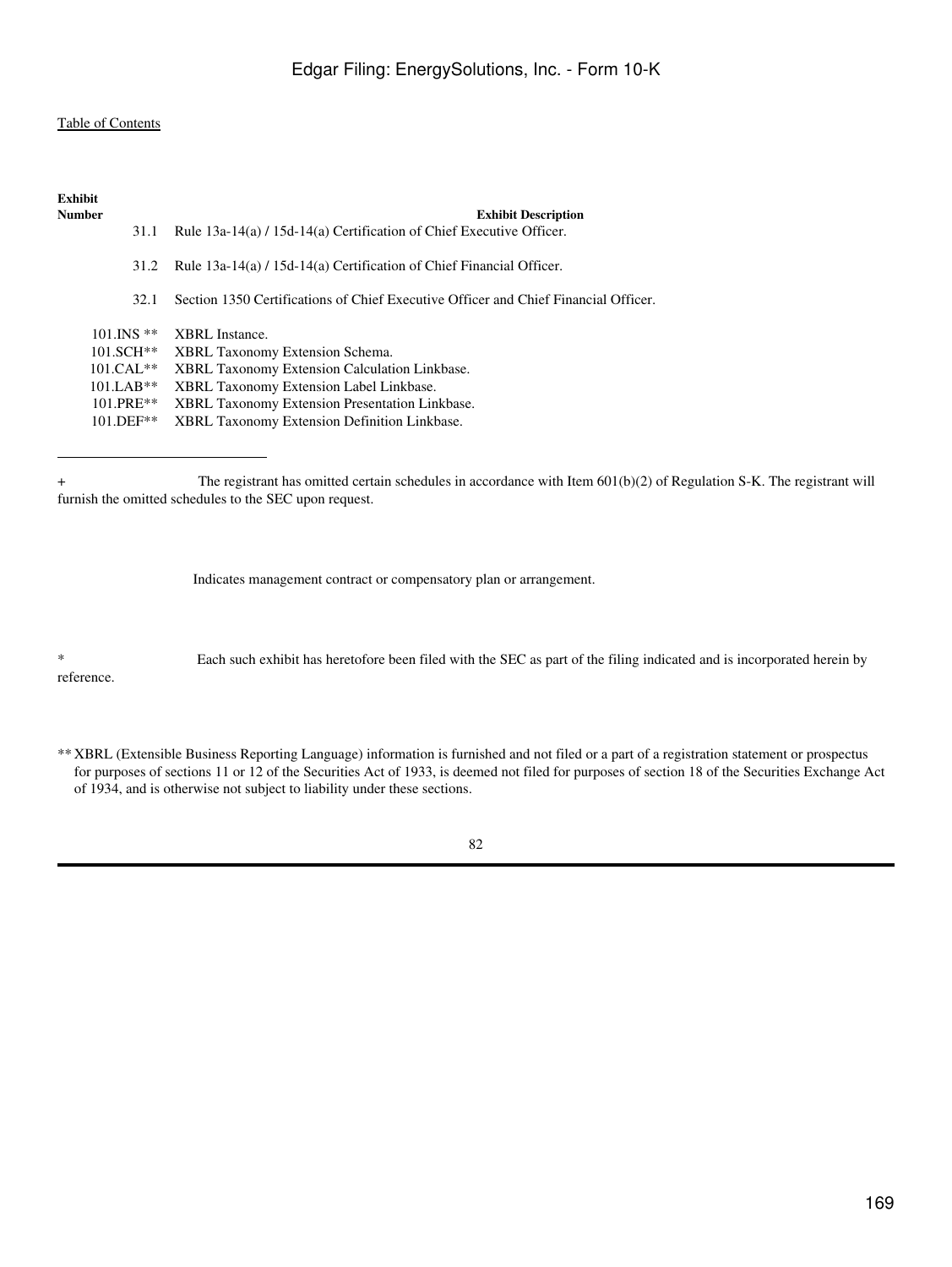## **Energy***Solutions***, Inc.**

## **Index to Consolidated Financial Statements**

**Contents**

| Reports of Ernst & Young, LLP, Independent Registered Public Accounting Firm         | $F-2$ |
|--------------------------------------------------------------------------------------|-------|
| Consolidated Financial Statements                                                    |       |
| <b>Consolidated Balance Sheets</b>                                                   | $F-4$ |
| Consolidated Statements of Operations and Comprehensive Income (Loss)                | $F-5$ |
| <b>Consolidated Statements of Changes in Stockholders /Member s Equity (Deficit)</b> | F-6   |
| Consolidated Statements of Cash Flows                                                | $F-7$ |
| Notes to Consolidated Financial Statements                                           | $F-8$ |

**Washington River Protection Solutions LLC**

**Index to Consolidated Financial Statements**

**Contents**

**Year Ended December 31, 2011 and 2010**

**(Audited)**

#### [Independent Auditors Repor](#page-259-0)t F-49

Financial Statements

[Balance Sheets](#page-260-0)<br>Statements of Operations and Members Capital<br>F-51 [Statements of Operations and Members Capita](#page-261-0)l F-51<br>Statements of Cash Flows F-52 [Statements of Cash Flows](#page-262-0) F-52<br>Notes to Financial Statements F-53 [Notes to Financial Statements](#page-263-0)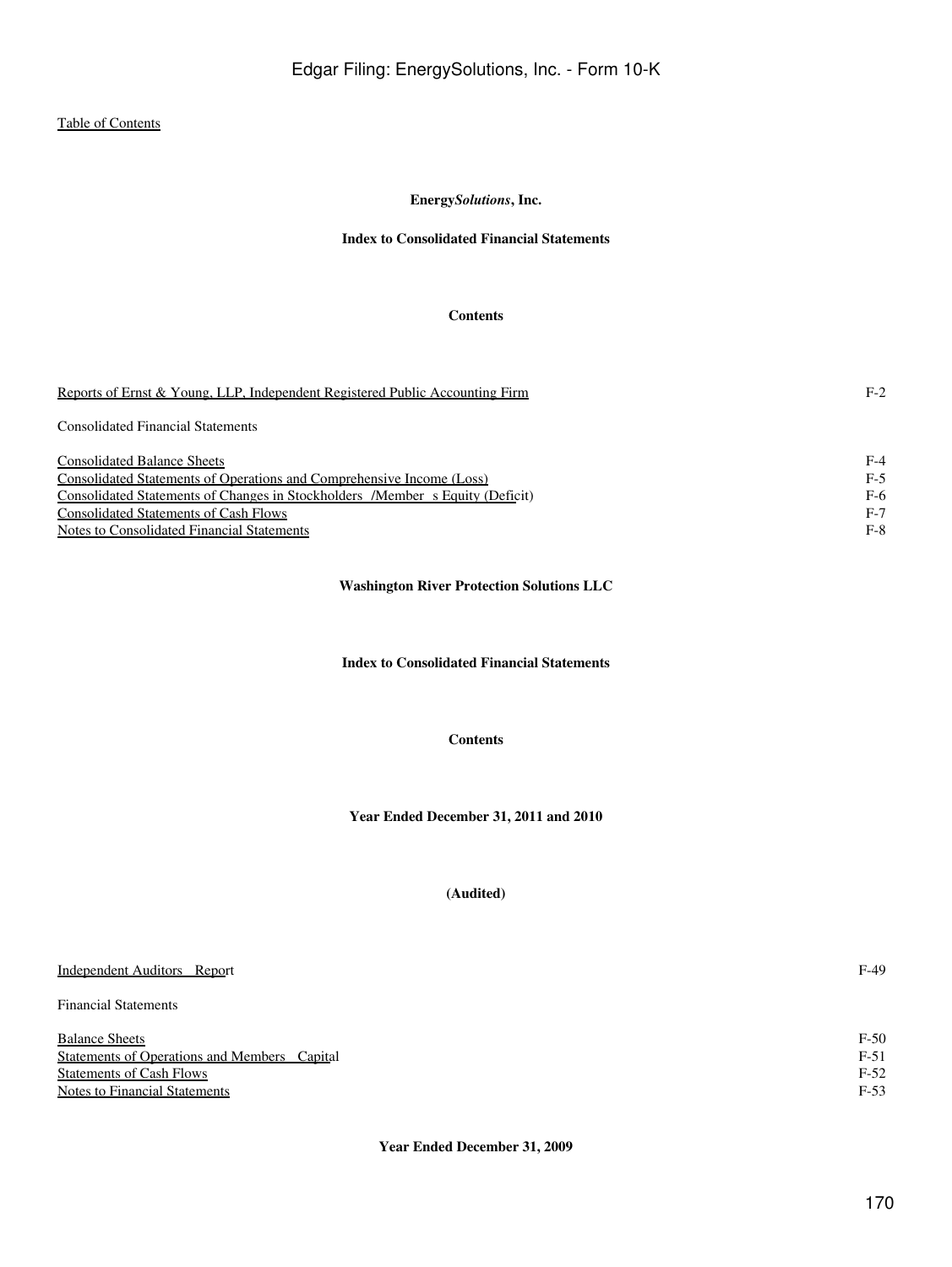## **(Unaudited)**

Financial Statements

[Balance Sheet](#page-266-0) F-55 [Statement of Operations and Members Capita](#page-267-0)l Grand Control of Control of Control of Control of Control of Control of Control of Control of Control of Control of Control of Control of Control of Control of Control of Control [Statement of Cash Flows](#page-268-0) F-57 [Notes to Financial Statements](#page-269-0) F-58

F-1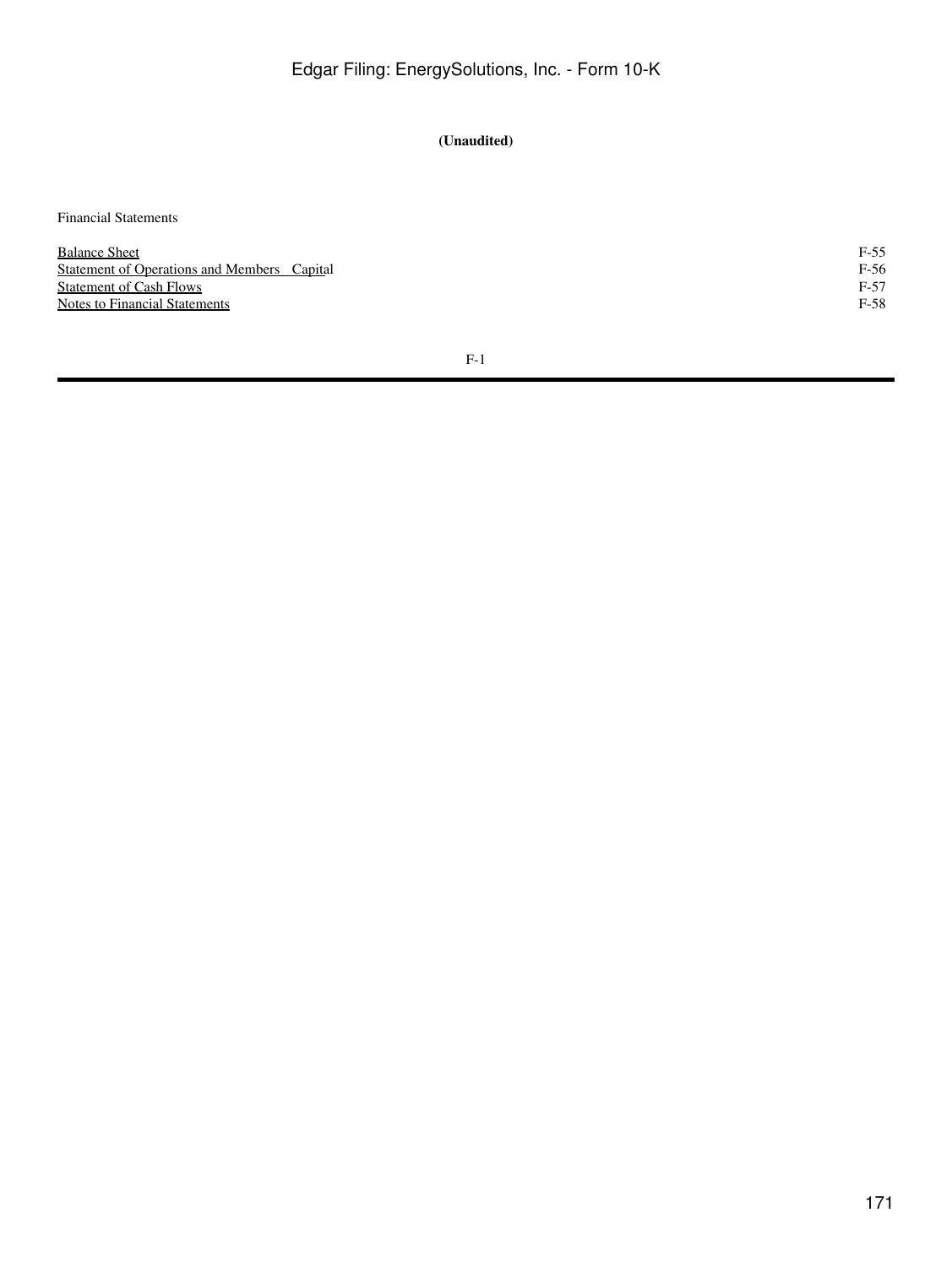### **Report of Ernst & Young LLP, Independent Registered Public Accounting Firm**

<span id="page-171-0"></span>The Board of Directors and Stockholders of

Energy*Solutions*, Inc.

We have audited the accompanying consolidated balance sheets of Energy*Solutions*, Inc. as of December 31, 2011 and 2010, and the related consolidated statements of operations and comprehensive income (loss), changes in stockholders equity, and cash flows for each of the three years in the period ended December 31, 2011. These financial statements are the responsibility of the Company s management. Our responsibility is to express an opinion on these financial statements based on our audits.

We conducted our audits in accordance with the standards of the Public Company Accounting Oversight Board (United States). Those standards require that we plan and perform the audit to obtain reasonable assurance about whether the financial statements are free of material misstatement. An audit includes examining, on a test basis, evidence supporting the amounts and disclosures in the financial statements. An audit also includes assessing the accounting principles used and significant estimates made by management, as well as evaluating the overall financial statement presentation. We believe that our audits provide a reasonable basis for our opinion.

In our opinion, the financial statements referred to above present fairly, in all material respects, the consolidated financial position of Energy*Solutions*, Inc. at December 31, 2011 and 2010, and the consolidated results of its operations and its cash flows for each of the three years in the period ended December 31, 2011, in conformity with U.S. generally accepted accounting principles.

We also have audited, in accordance with the standards of the Public Company Accounting Oversight Board (United States), Energy Solutions, Inc. s internal control over financial reporting as of December 31, 2011, based on criteria established in Internal Control-Integrated Framework issued by the Committee of Sponsoring Organizations of the Treadway Commission and our report dated March 15, 2012 expressed an unqualified opinion thereon.

/s/ Ernst & Young LLP

Salt Lake City, Utah

March 15, 2012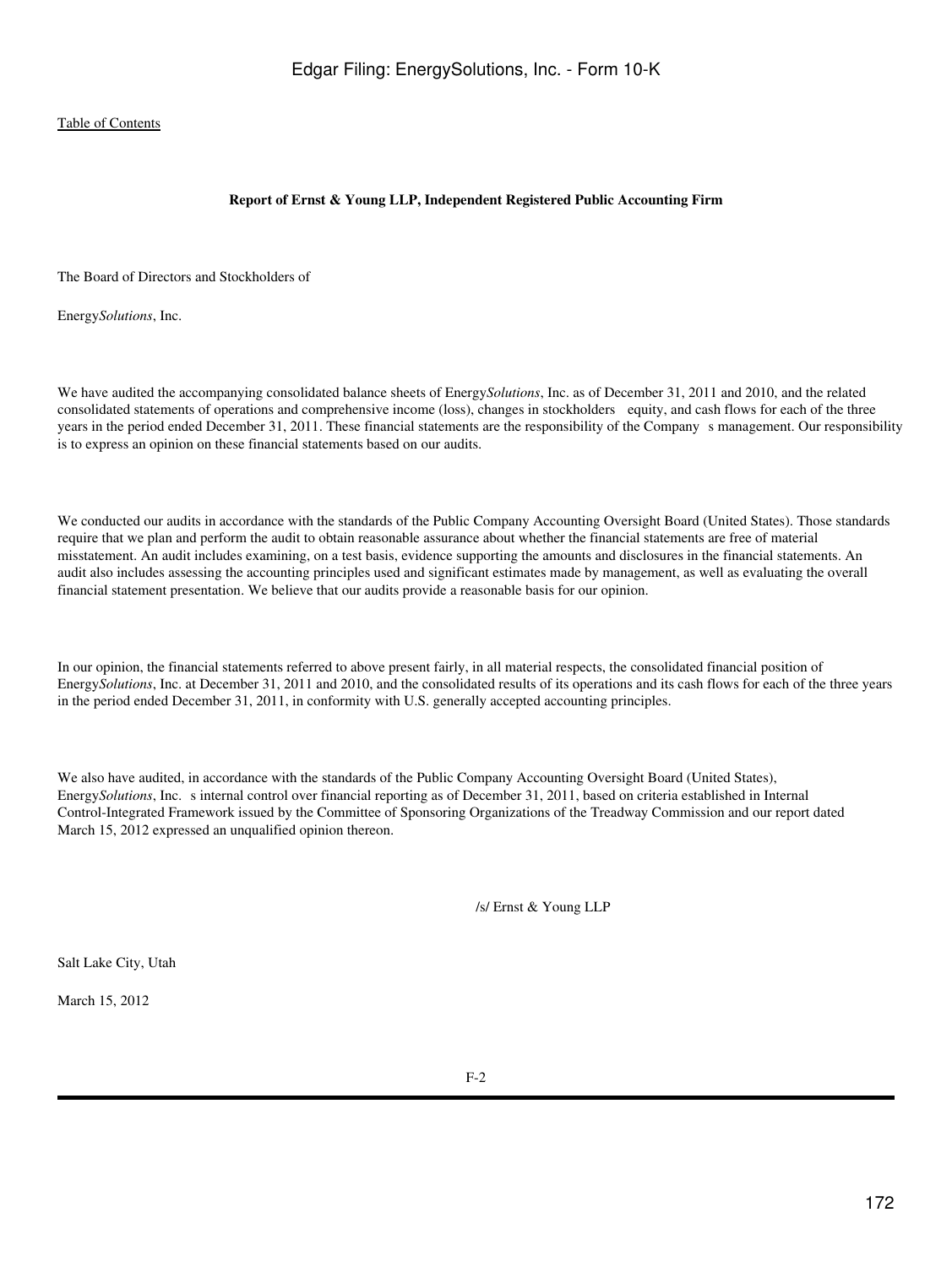#### **Report of Ernst & Young LLP, Independent Registered Public Accounting Firm**

#### **On Internal Control Over Financial Reporting**

The Board of Directors and Stockholders of

Energy*Solutions*, Inc.

We have audited Energy*Solutions*, Inc. s internal control over financial reporting as of December 31, 2011, based on criteria established in Internal Control Integrated Framework issued by the Committee of Sponsoring Organizations of the Treadway Commission (the COSO criteria). Energy*Solutions*, Inc. s management is responsible for maintaining effective internal control over financial reporting, and for its assessment of the effectiveness of internal control over financial reporting included in the accompanying Management s Annual Report on Internal Control Over Financial Reporting. Our responsibility is to express an opinion on the Companys internal control over financial reporting based on our audit.

We conducted our audit in accordance with the standards of the Public Company Accounting Oversight Board (United States). Those standards require that we plan and perform the audit to obtain reasonable assurance about whether effective internal control over financial reporting was maintained in all material respects. Our audit included obtaining an understanding of internal control over financial reporting, assessing the risk that a material weakness exists, testing and evaluating the design and operating effectiveness of internal control based on the assessed risk, and performing such other procedures as we considered necessary in the circumstances. We believe that our audit provides a reasonable basis for our opinion.

A companys internal control over financial reporting is a process designed to provide reasonable assurance regarding the reliability of financial reporting and the preparation of financial statements for external purposes in accordance with generally accepted accounting principles. A companys internal control over financial reporting includes those policies and procedures that (1) pertain to the maintenance of records that, in reasonable detail, accurately and fairly reflect the transactions and dispositions of the assets of the company; (2) provide reasonable assurance that transactions are recorded as necessary to permit preparation of financial statements in accordance with generally accepted accounting principles, and that receipts and expenditures of the company are being made only in accordance with authorizations of management and directors of the company; and (3) provide reasonable assurance regarding prevention or timely detection of unauthorized acquisition, use or disposition of the company s assets that could have a material effect on the financial statements.

Because of its inherent limitations, internal control over financial reporting may not prevent or detect misstatements. Also, projections of any evaluation of effectiveness to future periods are subject to the risk that controls may become inadequate because of changes in conditions, or that the degree of compliance with the policies or procedures may deteriorate.

In our opinion, Energy*Solutions*, Inc. maintained, in all material respects, effective internal control over financial reporting as of December 31, 2011, based on the COSO criteria.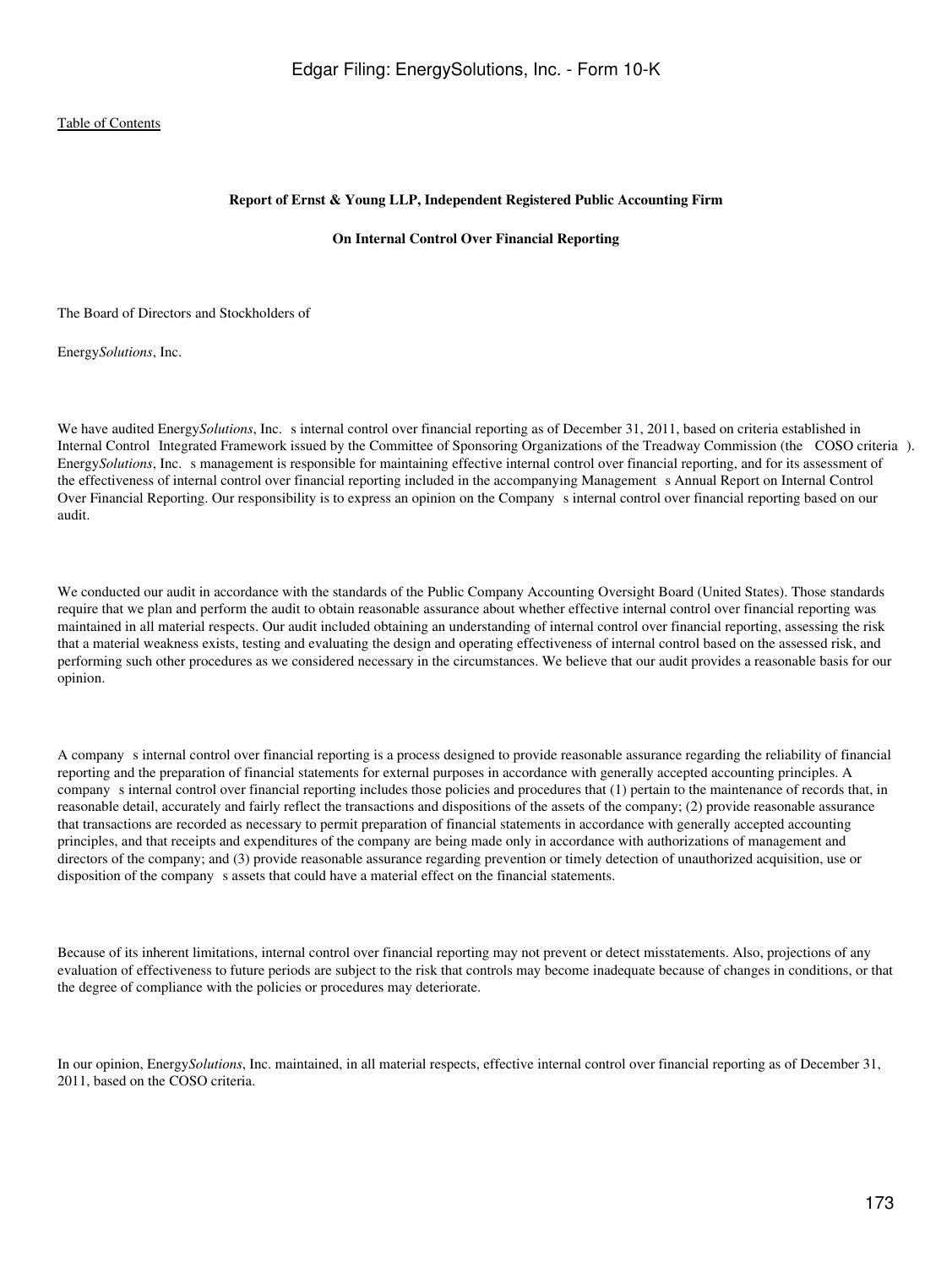We also have audited, in accordance with the standards of the Public Company Accounting Oversight Board (United States), the consolidated balance sheets of Energy*Solutions*, Inc. as of December 31, 2011 and 2010, and the related consolidated statements of operations and comprehensive income (loss), changes in stockholders equity, and cash flows for each of the three years in the period ended December 31, 2011 and our report dated March 15, 2012 expressed an unqualified opinion thereon.

/s/ Ernst & Young LLP

Salt Lake City, Utah

March 15, 2012

F-3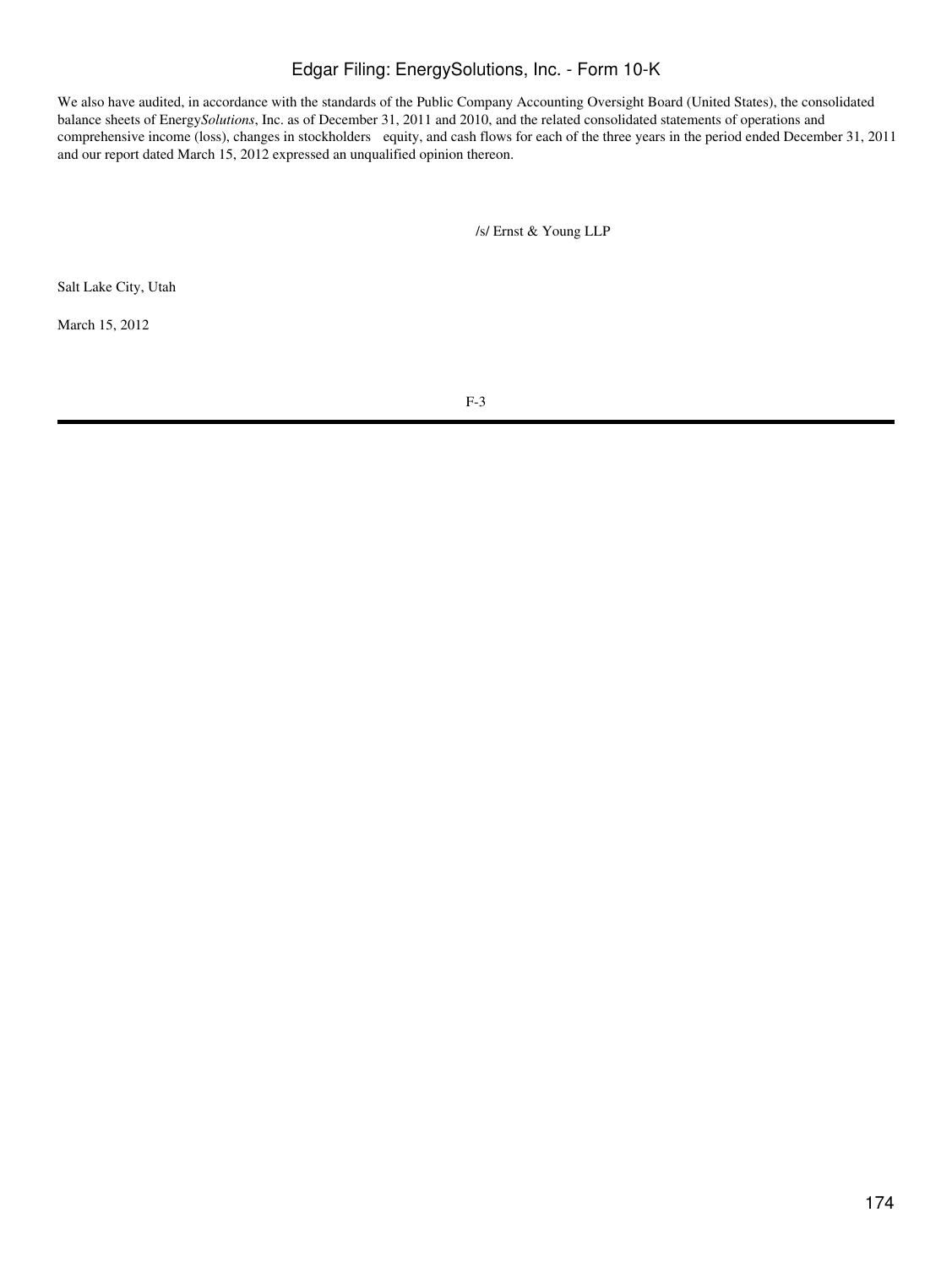**Energy***Solutions***, Inc.**

**Consolidated Balance Sheets**

**December 31, 2011 and 2010**

## **(in thousands of dollars, except per share information)**

<span id="page-174-0"></span>

|                                                                                         |              | December 31,<br>2011 |               | December 31,<br>2010 |
|-----------------------------------------------------------------------------------------|--------------|----------------------|---------------|----------------------|
| Assets                                                                                  |              |                      |               |                      |
| Current assets:                                                                         |              |                      |               |                      |
| Cash and cash equivalents                                                               | \$           | 77,213               | $\mathcal{S}$ | 60.192               |
| Accounts receivable, net of allowance for doubtful accounts                             |              | 302,203              |               | 294,972              |
| Costs and estimated earnings in excess of billings on uncompleted contracts             |              | 109,700              |               | 102,287              |
| Income tax receivable                                                                   |              | 7,505                |               |                      |
| Prepaid expenses                                                                        |              | 7,071                |               | 8,059                |
| Deferred income taxes                                                                   |              | 1,370                |               | 4,770                |
| Nuclear decommissioning trust fund investments, current portion                         |              | 174,270              |               | 110,328              |
| Deferred costs, current portion                                                         |              | 148,966              |               | 100,149              |
| Other current assets                                                                    |              | 7,210                |               | 4,851                |
| Total current assets                                                                    |              | 835,508              |               | 685,608              |
| Property, plant and equipment, net                                                      |              | 131,460              |               | 122,649              |
| Goodwill                                                                                |              | 306,358              |               | 480,398              |
| Other intangible assets, net                                                            |              | 260,879              |               | 283,500              |
| Nuclear decommissioning trust fund investments                                          |              | 523,326              |               | 694,754              |
| Restricted cash and decontamination and decommissioning deposits                        |              | 332,918              |               | 338,408              |
| Deferred costs                                                                          |              | 465,577              |               | 650,270              |
| Other noncurrent assets                                                                 |              | 164,758              |               | 169,912              |
| Total assets                                                                            | \$           | 3,020,784            | \$            | 3,425,499            |
| Liabilities and Stockholders Equity                                                     |              |                      |               |                      |
| Current liabilities:                                                                    |              |                      |               |                      |
| Current portion of long-term debt                                                       | $\mathbb{S}$ |                      | $\mathbb{S}$  | 5.600                |
| Accounts payable                                                                        |              | 140,951              |               | 101,229              |
| Accrued expenses and other current liabilities                                          |              | 216,698              |               | 197,034              |
| Facility and equipment decontamination and decommissioning liabilities, current portion |              | 160,520              |               | 110,328              |
| Unearned revenue, current portion                                                       |              | 173,112              |               | 117,802              |
| Total current liabilities                                                               |              | 691,281              |               | 531,993              |
| Long-term debt, less current portion                                                    |              | 812,734              |               | 834,560              |
| Pension liability                                                                       |              | 128,748              |               | 132,988              |
| Facility and equipment decontamination and decommissioning liabilities                  |              | 603,381              |               | 711,419              |
| Deferred income taxes                                                                   |              | 23,262               |               | 77,956               |
| Unearned revenue, less current portion                                                  |              | 469,497              |               | 654,643              |
| Other noncurrent liabilities                                                            |              | 6,624                |               | 3,402                |
| <b>Total liabilities</b>                                                                |              | 2,735,527            |               | 2,946,961            |
| Commitments and contingencies                                                           |              |                      |               |                      |
| Stockholders equity:                                                                    |              |                      |               |                      |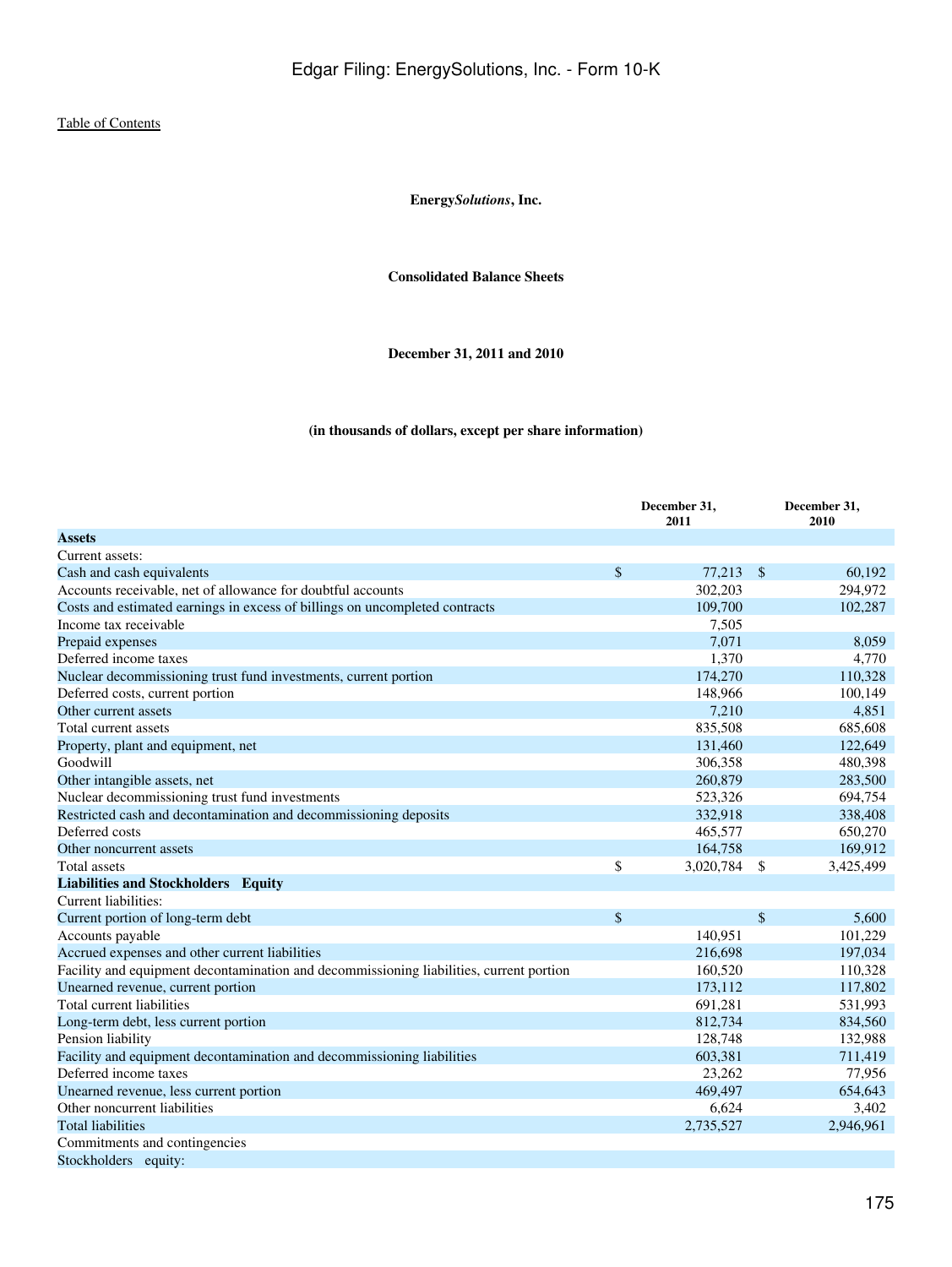Preferred stock, \$0.01 par value, 100,000,000 shares authorized; no shares issued and outstanding

| Common stock, \$0.01 par value, 1,000,000,000 shares authorized; 88,981,121 and |                 |           |
|---------------------------------------------------------------------------------|-----------------|-----------|
| 88,667,843 shares issued and outstanding in 2011 and 2010, respectively         | 890             | 887       |
| Additional paid-in capital                                                      | 506.038         | 498,092   |
| Accumulated other comprehensive loss                                            | (28,369)        | (25,511)  |
| Retained (deficit) earnings                                                     | (194, 013)      | 2.168     |
| Total Energy Solutions stockholders equity                                      | 284,546         | 475.636   |
| Noncontrolling interests                                                        | 711             | 2.902     |
| Total stockholders equity                                                       | 285,257         | 478.538   |
| Total liabilities and stockholders equity                                       | \$<br>3.020.784 | 3.425.499 |

See accompanying notes to consolidated financial statements.

## F-4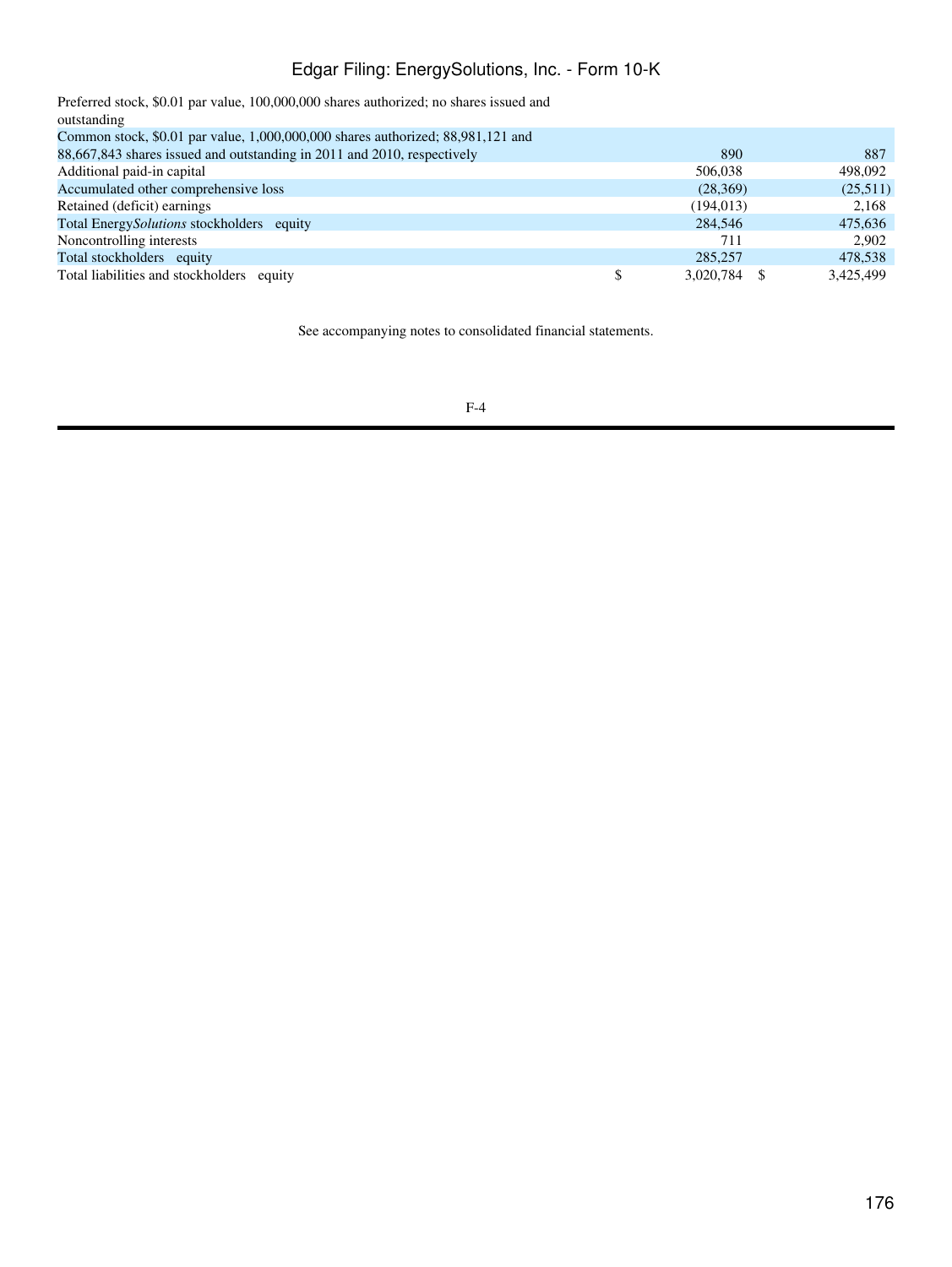**Energy***Solutions***, Inc.**

## **Consolidated Statements of Operations and Comprehensive Income (Loss)**

**Years Ended December 31, 2011, 2010 and 2009**

## **(in thousands of dollars, except per share information)**

<span id="page-176-0"></span>

|                                                                |              | <b>Year Ended December 31,</b> |                           |             |               |             |
|----------------------------------------------------------------|--------------|--------------------------------|---------------------------|-------------|---------------|-------------|
|                                                                |              | 2011                           |                           | 2010        |               | 2009        |
| Revenue                                                        | $\mathbb{S}$ | 1,815,514                      | $\mathbb{S}$              | 1,752,042   | $\mathcal{S}$ | 1,623,893   |
| Cost of revenue                                                |              | (1,735,826)                    |                           | (1,552,866) |               | (1,408,232) |
| Gross profit                                                   |              | 79,688                         |                           | 199,176     |               | 215,661     |
| Selling, general and administrative expenses                   |              | (132, 386)                     |                           | (133, 184)  |               | (125,319)   |
| Impairment of goodwill                                         |              | (174,000)                      |                           | (35,000)    |               |             |
| Equity in income of unconsolidated joint ventures              |              | 11,103                         |                           | 13,120      |               | 7,573       |
| Income (loss) from operations                                  |              | (215,595)                      |                           | 44,112      |               | 97,915      |
| Interest expense                                               |              | (73, 414)                      |                           | (71, 487)   |               | (30, 403)   |
| Other income (expenses), net                                   |              | 58,215                         |                           | 36,659      |               | (961)       |
| Income (loss) before income taxes and noncontrolling interests |              | (230,794)                      |                           | 9,284       |               | 66,551      |
| Income tax benefit (expense)                                   |              | 37,145                         |                           | (29, 204)   |               | (14, 588)   |
| Net income (loss)                                              |              | (193, 649)                     |                           | (19,920)    |               | 51,963      |
| Less: Net income attributable to noncontrolling interests      |              | (2, 532)                       |                           | (2,081)     |               | (1,131)     |
| Net income (loss) attributable to EnergySolutions              | \$           | (196, 181)                     | \$                        | (22,001)    | \$            | 50,832      |
| Net income (loss) per common share of EnergySolutions:         |              |                                |                           |             |               |             |
| <b>Basic</b>                                                   | \$           | (2.21)                         | \$                        | (0.25)      | \$            | 0.58        |
| <b>Diluted</b>                                                 | \$           | (2.21)                         | \$                        | (0.25)      | \$            | 0.57        |
| Weighted average common shares outstanding:                    |              |                                |                           |             |               |             |
| <b>Basic</b>                                                   |              | 88,818,971                     |                           | 88,537,844  |               | 88,318,024  |
| Diluted                                                        |              | 88,818,971                     |                           | 88,537,844  |               | 88,436,385  |
| Cash dividends declared per common share                       |              |                                | $\boldsymbol{\mathsf{S}}$ | 0.075       | $\mathcal{S}$ | 0.10        |
| Comprehensive income (loss):                                   |              |                                |                           |             |               |             |
| Net income (loss)                                              | \$           | (193, 649)                     | \$                        | (19,920)    | \$            | 51,963      |
| Foreign currency translation adjustment                        |              | (3,011)                        |                           | (4,574)     |               | (25,906)    |
| Change in unrecognized actuarial loss                          |              | 153                            |                           | (176)       |               | 250         |
| Comprehensive income (loss)                                    |              | (196, 507)                     |                           | (24,670)    |               | 26,307      |
| Comprehensive income attributable to noncontrolling interests  |              | (2,532)                        |                           | (2,081)     |               | (1,131)     |
| Comprehensive income (loss) attributable to EnergySolutions    | \$           | (199, 039)                     | \$                        | (26,751)    | \$            | 25,176      |

See accompanying notes to consolidated financial statements.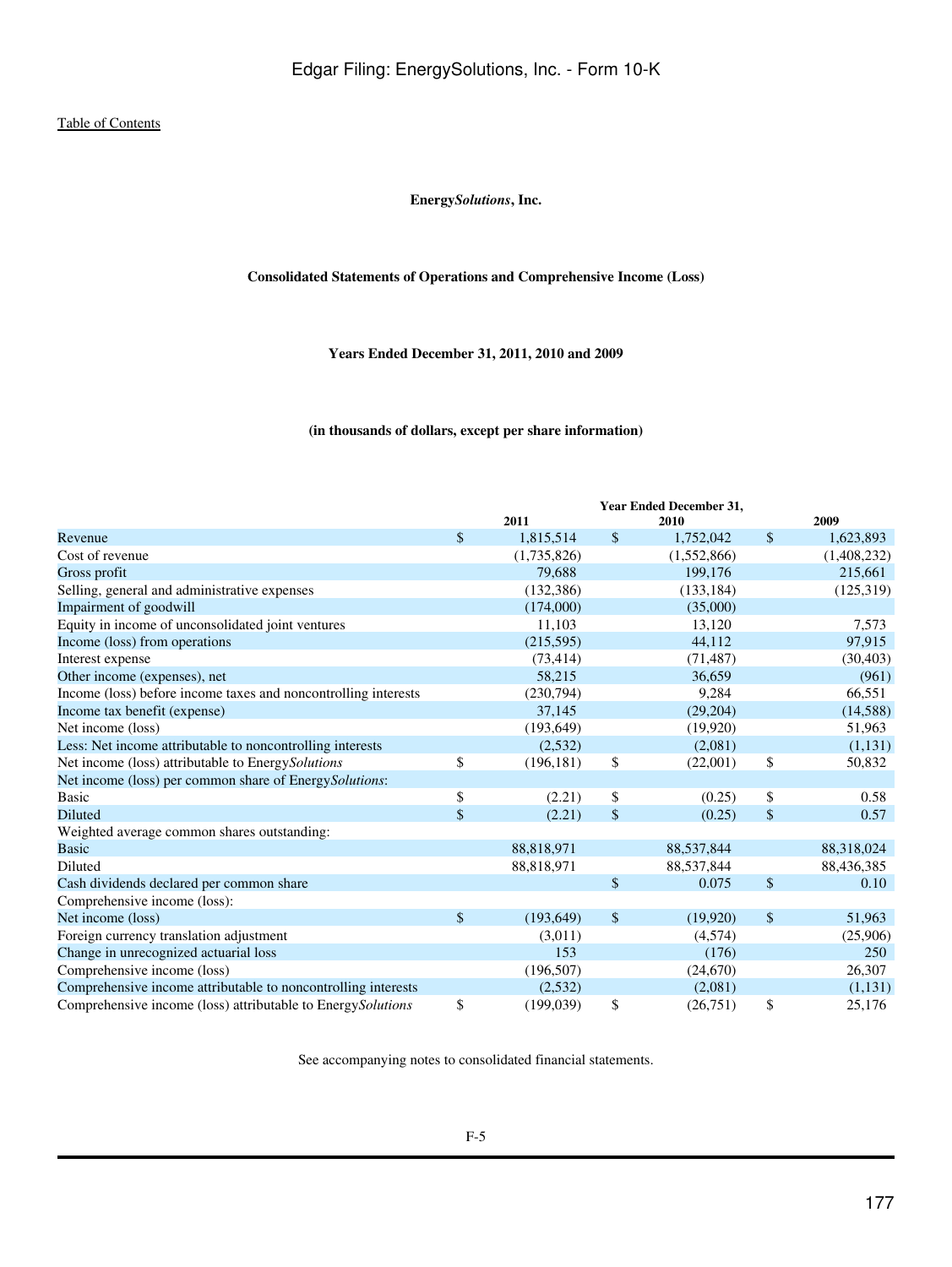**Energy***Solutions***, Inc.**

## **Consolidated Statements of Changes in Stockholders Equity**

**Years Ended December 31, 2011, 2010 and 2009**

**(in thousands of dollars, except per share information)**

<span id="page-177-0"></span>

|                                        |               | <b>Common Stock</b> | <b>Additional</b><br>Paid-in  | <b>Accumulated</b><br>Other<br>Comprehensive | <b>Retained</b><br><b>Earnings</b><br>(Capital | Noncontrolling   | <b>Total</b><br><b>Stockholders</b> |
|----------------------------------------|---------------|---------------------|-------------------------------|----------------------------------------------|------------------------------------------------|------------------|-------------------------------------|
|                                        | <b>Shares</b> | Amount              | Capital                       | Income (Loss)                                | Deficiency)                                    | <b>Interests</b> | <b>Equity</b>                       |
| Balance at December 31,                |               |                     |                               |                                              |                                                |                  |                                     |
| 2008                                   | 88,305,674    | \$<br>883           | $\mathbf{\hat{S}}$<br>482,042 | \$<br>4,895 \$                               | $(20,034)$ \$                                  | $1,033$ \$       | 468,819                             |
| Net income                             |               |                     |                               |                                              | 50,832                                         | 1.131            | 51,963                              |
| Dividend distributions                 |               |                     | (4, 415)                      |                                              | (4, 417)                                       | 9                | (8, 823)                            |
| Equity-based compensation              |               |                     | 14,915                        |                                              |                                                |                  | 14,915                              |
| Vesting of restricted stock            | 55,930        | $\mathbf{1}$        | (1)                           |                                              |                                                |                  |                                     |
| Distributions to                       |               |                     |                               |                                              |                                                |                  |                                     |
| noncontrolling interests               |               |                     |                               |                                              |                                                | (1,056)          | (1,056)                             |
| Change in unrecognized                 |               |                     |                               |                                              |                                                |                  |                                     |
| actuarial loss                         |               |                     |                               | 250                                          |                                                |                  | 250                                 |
| Foreign currency translation           |               |                     |                               | (25,906)                                     |                                                |                  | (25,906)                            |
| Balance at December 31,                |               |                     |                               |                                              |                                                |                  |                                     |
| 2009                                   | 88,361,604    | 884                 | 492,541                       | (20,761)                                     | 26,381                                         | 1,117            | 500,162                             |
| Net loss                               |               |                     |                               |                                              | (22,001)                                       | 2,081            | (19,920)                            |
| Dividend distributions                 |               |                     | (4, 426)                      |                                              | (2,212)                                        |                  | (6,638)                             |
| Equity-based compensation              |               |                     | 10,308                        |                                              |                                                |                  | 10,308                              |
| Stock issued due to option             |               |                     |                               |                                              |                                                |                  |                                     |
| exercise                               | 8,400         |                     | 47                            |                                              |                                                |                  | 47                                  |
| Vesting of restricted stock            | 359,666       | 3                   | (3)                           |                                              |                                                |                  |                                     |
| Minimum tax withholdings               |               |                     |                               |                                              |                                                |                  |                                     |
| on restricted stock awards             | (61, 827)     |                     | (375)                         |                                              |                                                |                  | (375)                               |
| Distributions to                       |               |                     |                               |                                              |                                                |                  |                                     |
| noncontrolling interests               |               |                     |                               |                                              |                                                | (296)            | (296)                               |
| Change in unrecognized                 |               |                     |                               |                                              |                                                |                  |                                     |
| actuarial loss                         |               |                     |                               | (176)                                        |                                                |                  | (176)                               |
| Foreign currency translation           |               |                     |                               | (4,574)                                      |                                                |                  | (4,574)                             |
| Balance at December 31,                |               |                     |                               |                                              |                                                |                  |                                     |
| 2010<br>Net loss                       | 88,667,843    | 887                 | 498.092                       | (25,511)                                     | 2,168                                          | 2,902            | 478,538                             |
| Equity-based compensation              |               |                     | 9,975                         |                                              | (196, 181)                                     | 2,532            | (193, 649)<br>9,975                 |
|                                        |               |                     |                               |                                              |                                                |                  |                                     |
| Stock issued due to option<br>exercise | 10,350        |                     | 57                            |                                              |                                                |                  | 57                                  |
| Vesting of restricted stock            | 320,189       | 3                   | (3)                           |                                              |                                                |                  |                                     |
| Minimum tax withholdings               |               |                     |                               |                                              |                                                |                  |                                     |
| on restricted stock awards             | (17,261)      |                     | (116)                         |                                              |                                                |                  | (116)                               |
| Acquisition of                         |               |                     |                               |                                              |                                                |                  |                                     |
| noncontrolling interests in            |               |                     |                               |                                              |                                                |                  |                                     |
| subsidiaries                           |               |                     | (1,967)                       |                                              |                                                | (519)            | (2,486)                             |
|                                        |               |                     |                               |                                              |                                                | (4,204)          | (4,204)                             |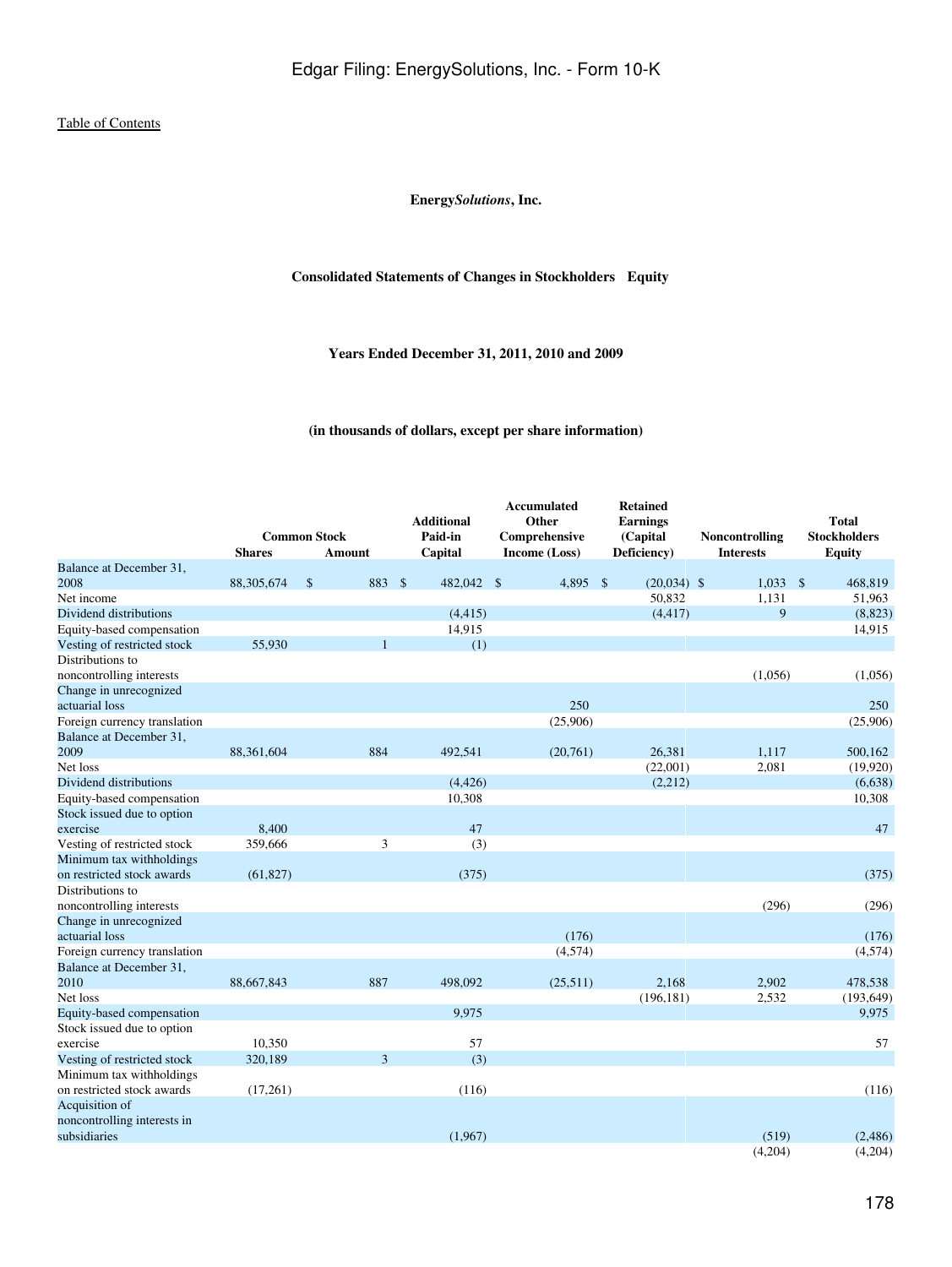| Distributions to             |            |     |            |               |                |     |         |
|------------------------------|------------|-----|------------|---------------|----------------|-----|---------|
| noncontrolling interests     |            |     |            |               |                |     |         |
| Change in unrecognized       |            |     |            |               |                |     |         |
| actuarial loss               |            |     |            | 153           |                |     | 153     |
| Foreign currency translation |            |     |            | (3,011)       |                |     | (3,011) |
| Balance at December 31,      |            |     |            |               |                |     |         |
| 2011                         | 88,981,121 | 890 | 506,038 \$ | $(28.369)$ \$ | $(194,013)$ \$ | 711 | 285,257 |

See accompanying notes to consolidated financial statements.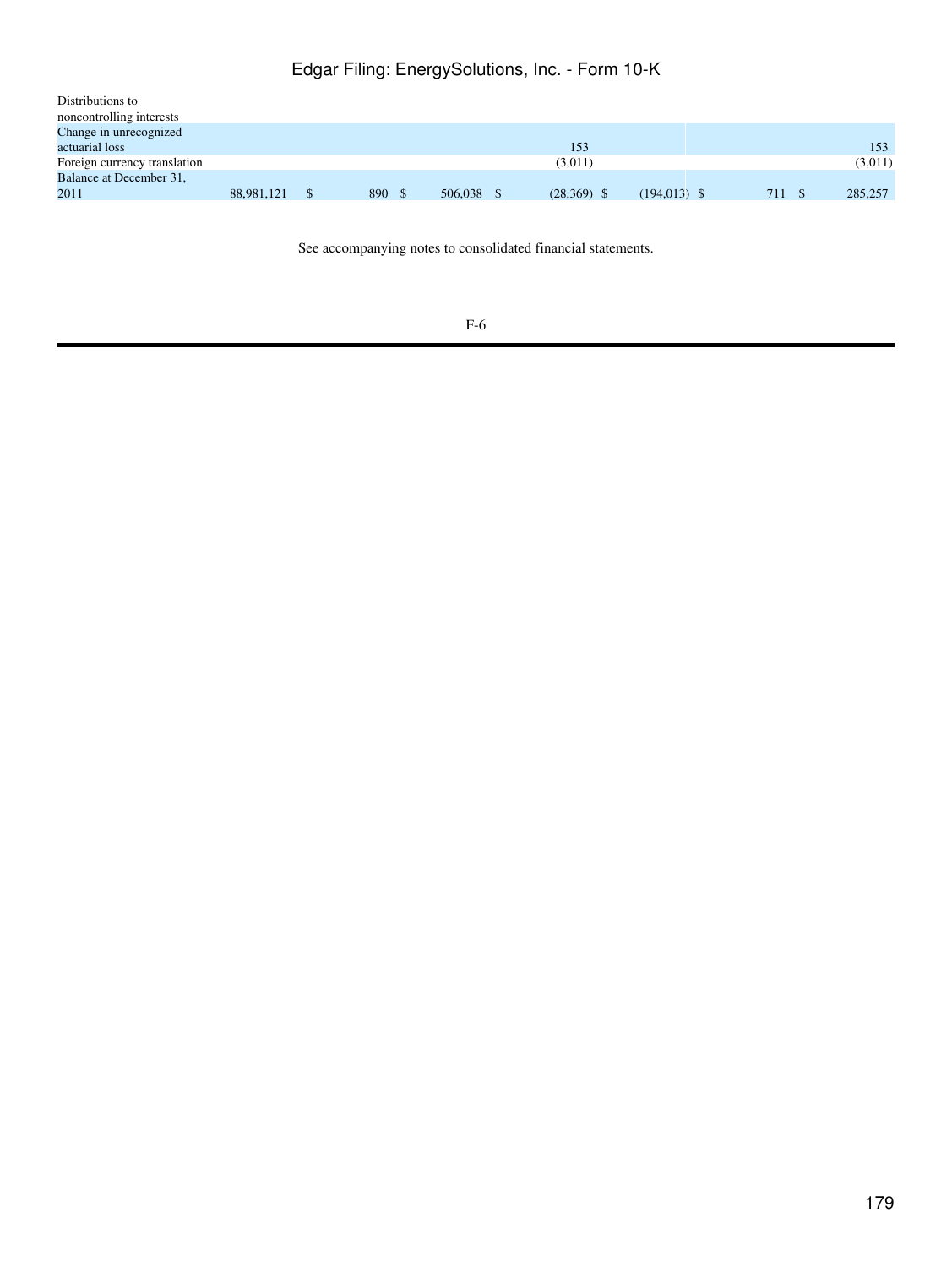**Energy***Solutions***, Inc.**

## **Consolidated Statements of Cash Flows**

**Years Ended December 31, 2011, 2010 and 2009**

## **(in thousands of dollars)**

<span id="page-179-0"></span>

|                                                                                          | <b>Year Ended December 31,</b> |                |              |
|------------------------------------------------------------------------------------------|--------------------------------|----------------|--------------|
|                                                                                          | 2011                           | 2010           | 2009         |
| <b>Cash flows from operating activities</b>                                              |                                |                |              |
| Net income (loss)                                                                        | \$<br>(193, 649)               | (19,920)<br>\$ | \$<br>51,963 |
| Adjustments to reconcile net income (loss) to net cash provided by operating activities: |                                |                |              |
| Depreciation, amortization and accretion expense                                         | 80.694                         | 54,446         | 47,777       |
| Equity-based compensation expense                                                        | 9.975                          | 10,308         | 14,915       |
| Foreign currency transaction gain                                                        |                                | (55)           | (661)        |
| Deferred income taxes                                                                    | (50, 812)                      | (7,150)        | 4,130        |
| Write-off of debt financing fees                                                         |                                | 19,069         |              |
| Amortization of debt financing fees and debt discount                                    | 5,327                          | 5,965          | 4,456        |
| Impairment of goodwill                                                                   | 174,000                        | 35,000         |              |
| Zion asset retirement obligation estimated cost adjustment                               | 94.860                         | 4,786          |              |
| (Gain) loss on disposal of property, plant and equipment                                 | (100)                          | (178)          | 12           |
| Unrealized (gain) loss on derivative contracts                                           |                                | (1,636)        | 1,465        |
| Realized and unrealized gains on nuclear decommissioning trust fund investments          | (58, 513)                      | (33,913)       |              |
| Changes in operating assets and liabilities:                                             |                                |                |              |
| Accounts receivable                                                                      | (8,891)                        | (39, 937)      | (71, 424)    |
| Costs and estimated earnings in excess of billings on uncompleted contracts              | (7,683)                        | 13,425         | (19,240)     |
| Income tax receivable                                                                    | (7,505)                        | 3,658          | 1.878        |
| Prepaid expenses and other current assets                                                | (1,585)                        | 15,720         | 35,740       |
| Accounts payable                                                                         | 40,320                         | (5,750)        | 13,895       |
| Accrued expenses and other current liabilities                                           | 19,235                         | 35,463         | (12,621)     |
| Unearned revenue                                                                         | (129, 836)                     | (7,069)        | (14,313)     |
| Facility and equipment decontamination and decommissioning liabilities                   | (186, 625)                     | (30, 478)      |              |
| Restricted cash and decontamination and decommissioning deposits                         | 4,258                          | 875            | 1,377        |
| Nuclear decommissioning trust fund                                                       | 161,504                        | 30,205         |              |
| Deferred costs                                                                           | 135,959                        | (32,916)       |              |
| Other noncurrent assets                                                                  | (19,948)                       | (8,373)        | 26.842       |
| Other noncurrent liabilities                                                             | 19,406                         | 53,454         | (34,008)     |
| Net cash provided by operating activities                                                | 80,391                         | 94,999         | 52,183       |
| <b>Cash flows from investing activities</b>                                              |                                |                |              |
| Purchase of investments in nuclear decommissioning trust fund                            | (1,072,139)                    | (722, 489)     |              |
| Proceeds from sales of nuclear decommissioning trust fund investments                    | 1,076,635                      | 722,544        |              |
| Purchases of property, plant and equipment                                               | (28, 585)                      | (17,034)       | (24, 389)    |
| Purchases of intangible assets                                                           | (610)                          | (1, 184)       | (703)        |
| Acquisition of noncontrolling interests in subsidiaries                                  | (2,486)                        |                |              |
| Proceeds from disposition of property, plant and equipment                               | 236                            | 215            | 13           |
| Net cash used in investing activities                                                    | (26,949)                       | (17,948)       | (25,079)     |
| <b>Cash flows from financing activities</b>                                              |                                |                |              |
| Net proceeds from issuance of senior notes                                               |                                | 296,070        |              |
| Net proceeds from issuance of long-term debt                                             |                                | 546,000        |              |
| Retirement of long-term debt                                                             |                                | (519, 111)     |              |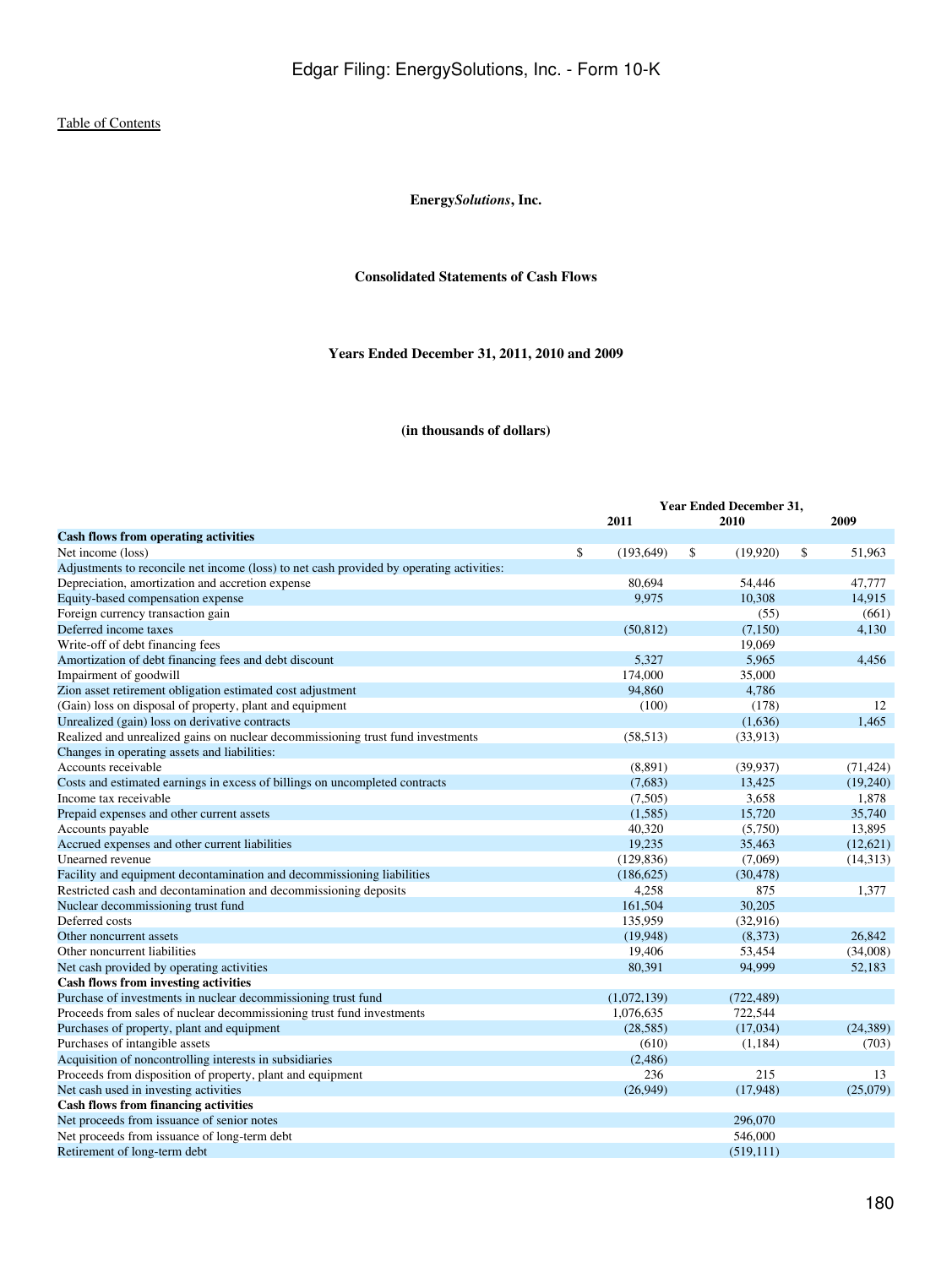| Restricted cash held as collateral of letter of credit obligations |              |     | (315,035) |     |           |
|--------------------------------------------------------------------|--------------|-----|-----------|-----|-----------|
| Repayments of long-term debt                                       | (30,200)     |     | (2,800)   |     | (47, 646) |
| Net borrowings (repayments) under revolving credit facility        |              |     | (5,000)   |     | 5,000     |
| Dividends/distributions to stockholders                            |              |     | (6,638)   |     | (8,823)   |
| Distributions to noncontrolling interests partners                 | (4,204)      |     | (296)     |     | (1,056)   |
| Minimum tax withholding on restricted stock awards                 | (116)        |     | (375)     |     |           |
| Proceeds from exercise of stock options                            | 57           |     | 47        |     |           |
| Settlement of derivative contracts                                 |              |     | (2,112)   |     | (5,321)   |
| Repayments of capital lease obligations                            | (695)        |     | (600)     |     | (1,451)   |
| Debt financing fees                                                |              |     | (23,208)  |     | (4,860)   |
| Net cash used in financing activities                              | (35, 158)    |     | (33,058)  |     | (64, 157) |
| Effect of exchange rate on cash                                    | (1.263)      |     | 286       |     | 4.518     |
| Net increase (decrease) in cash and cash equivalents               | 17,021       |     | 44,279    |     | (32, 535) |
| Cash and cash equivalents, beginning of period                     | 60.192       |     | 15.913    |     | 48,448    |
| Cash and cash equivalents, end of period                           | \$<br>77.213 | \$. | 60.192    | \$. | 15,913    |

See accompanying notes to consolidated financial statements.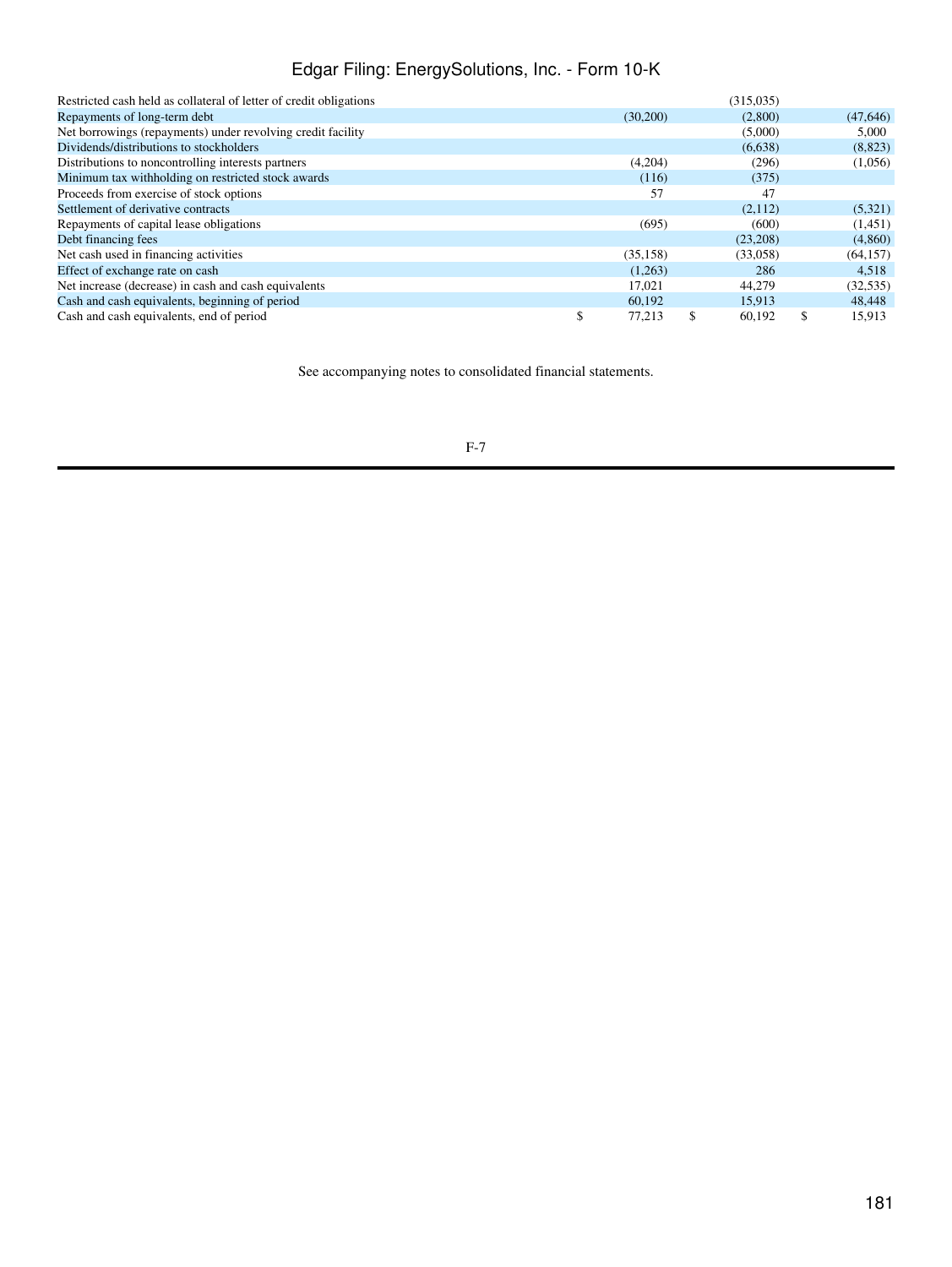**Energy***Solutions***, Inc.**

#### **Notes Consolidated Financial Statements**

#### **(1) Description of Business**

Envirocare of Utah, Inc. (predecessor) was formed in 1988 to operate a disposal facility for mixed waste, uranium mill tailings and Class A low-level radioactive waste in Clive, Utah. In January 2005, the predecessor converted to a limited liability company, Envirocare of Utah, LLC (Envirocare). Immediately thereafter, the sole member of Envirocare sold all of its member interest to ENV Holdings LLC (ENV Holdings). In 2006, we changed our name from Envirocare of Utah, LLC to Energy*Solutions*, LLC (we, our, Energy*Solutions* or the Company). Since 2005, we have expanded and diversified our operations through a series of strategic acquisitions, including the decontamination and decommissioning (D&D) division of Scientech, LLC (Scientech) in October 2005, BNG America, LLC (BNGA) in February 2006, Duratek, Inc. (Duratek) in June 2006, Safeguard International Solutions, Ltd. (renamed ESEU Services Limited (ESEU)) in December 2006, Parallax, Inc. (renamed Energy*Solutions* Performance Strategies) in January 2007, Reactor Sites Management Company Limited (RSMC) in June 2007, NUKEM Corporation (renamed Energy*Solutions* Diversified Services, Inc.) in July 2007, and Monserco Limited (Monserco) in December 2007.

On November 20, 2007, the date of the completion of our initial public offering, we completed our conversion to a corporate structure whereby Energy*Solutions*, LLC became a wholly owned subsidiary of Energy*Solutions*, Inc. As a result, the member of Energy*Solutions*, LLC contributed its membership equity interest for 75.2 million shares of \$0.01 par value common stock of Energy*Solutions*, Inc. Energy*Solutions*, Inc., is organized and existing under the General Corporation Law of the state of Delaware. On July 30, 2008, we completed a secondary public offering of 35 million shares of common stock offered by ENV Holdings, as selling stockholder. The underwriters of the offering subsequently exercised their over-allotment option and purchased 5.25 million additional shares of our common stock from ENV Holdings. Following completion of these transactions, ENV Holdings owned approximately 16.7% of our outstanding shares of common stock. We did not receive any proceeds from the sale of shares by ENV Holdings and recognized expenses of \$1.8 million for the year ended December 31, 2008. On February 13, 2009, ENV Holdings completed a distribution of all of our shares to its members on a pro rata basis for no consideration. As a result, ENV Holdings is no longer the beneficial owner, directly or indirectly, of any shares of our common stock.

We report our results through two major operating groups: the Government Group and the Global Commercial Group. The Government Group derives its revenue from United States (U.S.) government customers for the management and operation or clean-up of facilities with radioactive materials. Our U.S. government customers are primarily individual offices, departments and administrations within the U.S. Department of Energy (DOE) and U.S. Department of Defense (DOD). The Global Commercial Group provides a broad range of services both nationally and internationally, including (i) on-site D&D services to commercial customers such as power and utility companies, pharmaceutical companies, research laboratories, universities, industrial facilities, state agencies and other commercial entities that are involved with nuclear materials; (ii) logistics, transportation, processing and disposal services to both government and commercial customers at our facility in Clive, Utah, our four facilities in Tennessee, or our two facilities in Barnwell, South Carolina; and (iii) comprehensive long-term stewardship D&D work for shut-down nuclear power plants and similar operations. Our international operations derive revenue primarily through contracts with the Nuclear Decommissioning Authority (NDA) in the United Kingdom (U.K.) to operate, manage and decommission ten Magnox sites with twenty-two nuclear reactors. In addition, our International operations also provide turn-key services and sub-contract services for the treatment, processing, storage and disposal of radioactive waste from nuclear sites and non-nuclear facilities such as hospitals, research facilities and other manufacturing and industrial facilities. The Global Commercial Group reports its results under three separate operating business divisions: Commercial Services (CS), Logistics, Processing and Disposal (LP&D) and International.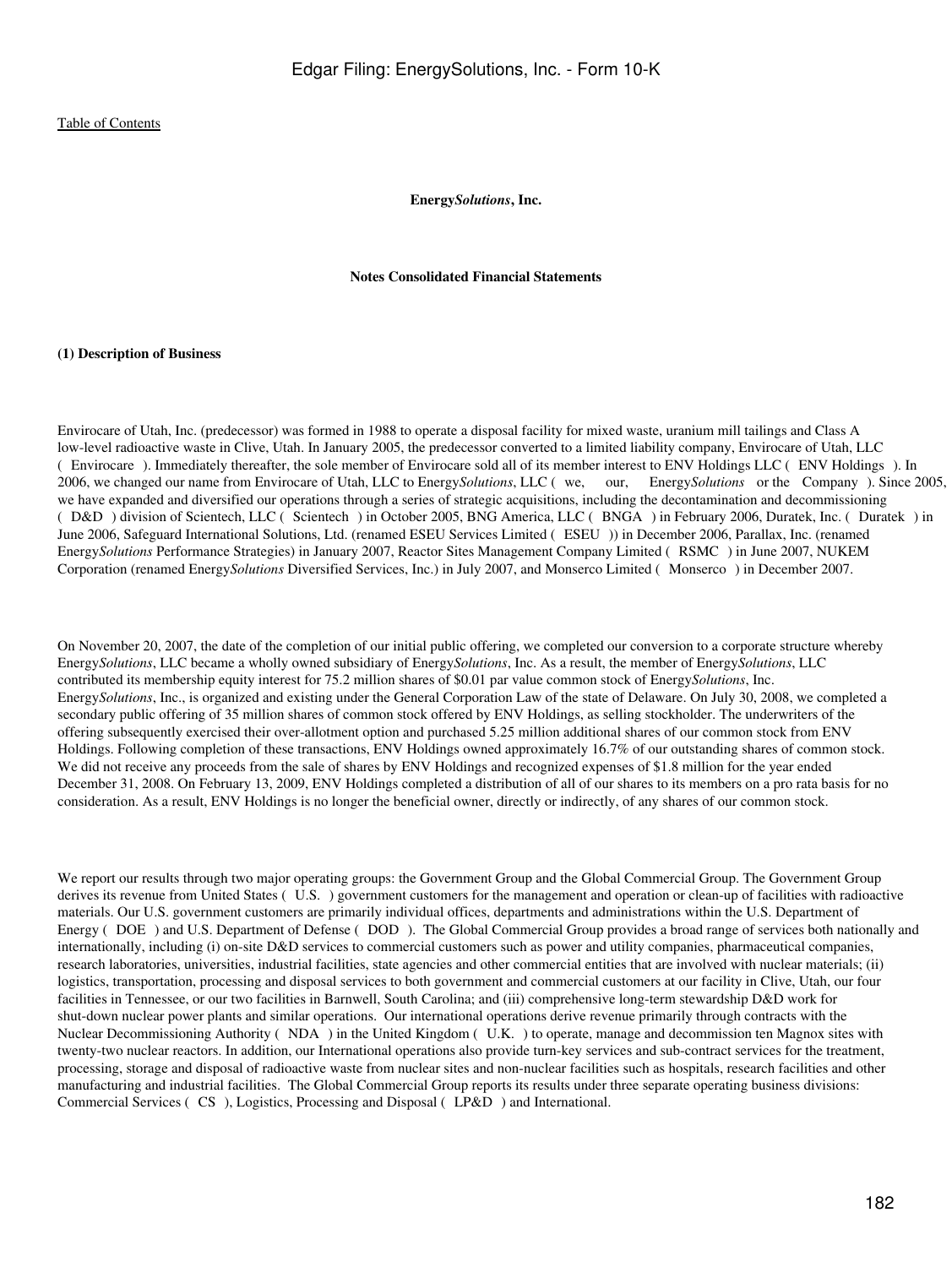### **Exelon Transaction**

On December 11, 2007, we, through our subsidiary Zion*Solutions*, LLC (Zion*Solutions*), entered into certain agreements with Exelon Generation Company LLC (Exelon), (the Exelon Agreements) to dismantle Exelon s Zion nuclear facility located in Zion, Illinois (Zion Station), which ceased operation in 1998. The transaction closed on September 1, 2010. Upon closing, Exelon transferred to Zion*Solutions* substantially all of the assets (other than land) associated with Zion Station, including assets held in nuclear decommissioning trusts. In consideration for Exelon s transfer of those assets, Zion*Solutions* agreed to assume decommissioning and other liabilities associated with Zion Station. Zion*Solutions* also took possession and control of the land associated with Zion Station pursuant to a lease agreement executed at the closing. Zion*Solutions* is under contract to complete the required decommissioning work according to an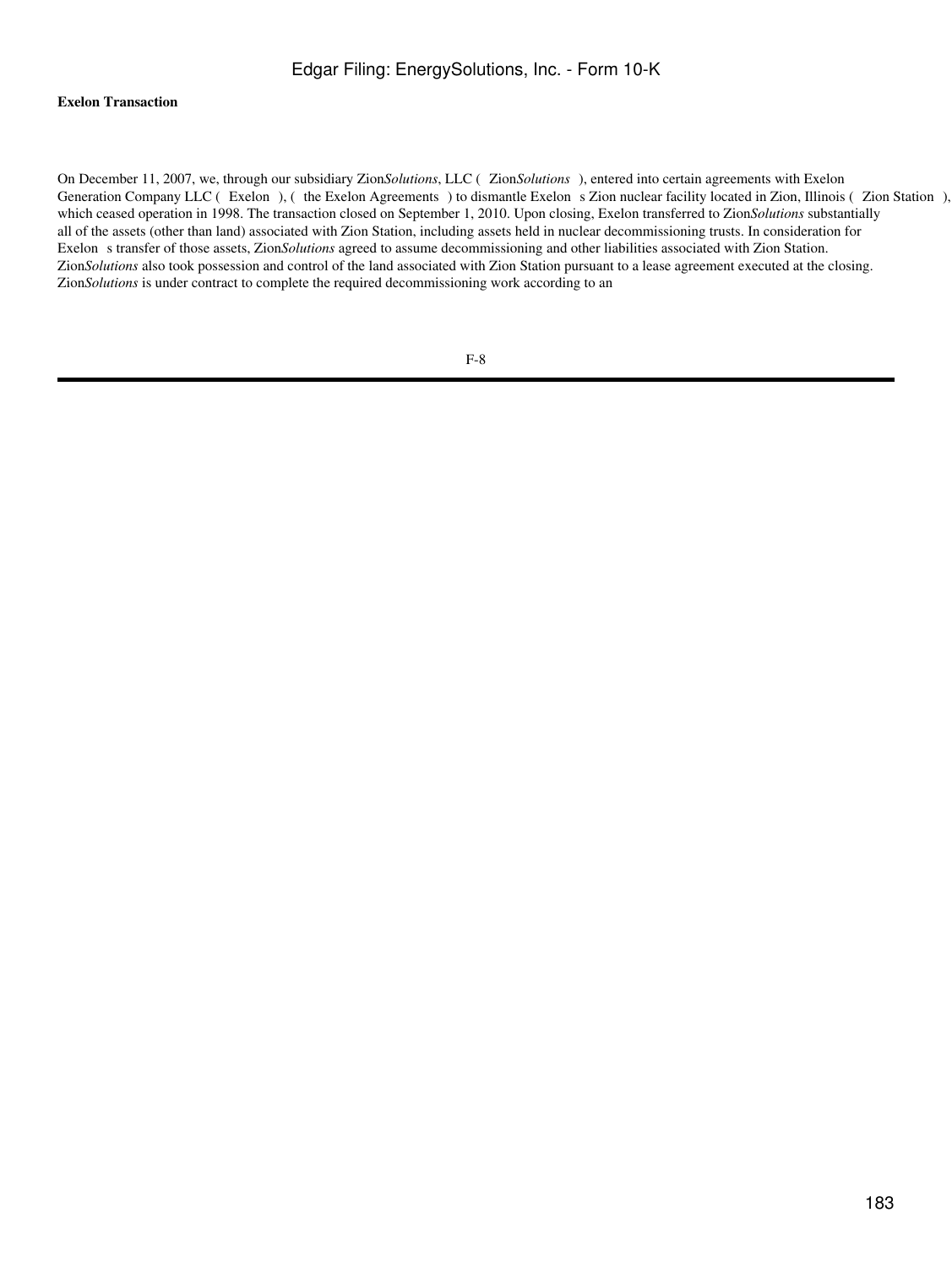### [Table of Contents](#page-3-0)

established schedule and to construct a dry cask storage facility on the land for spent nuclear fuel currently held in spent fuel pools at Zion Station. Exelon retains ownership of the land and the spent nuclear fuel and associated operational responsibilities following completion of the Zion Station D&D project. The Nuclear Regulatory Commission (NRC) approved the transfer of the facility operating licenses and conforming license amendments from Exelon to Zion*Solutions* (License Transfer).

To satisfy the conditions of the NRC order approving the License Transfer, we (i) secured a \$200 million letter of credit facility, (ii) granted an irrevocable easement of disposal capacity of 7.5 million cubic feet at our Clive disposal facility, and (iii) purchased the insurance required of a licensee under the NRC s regulations.

We provided a guarantee as primary obligor to the full and prompt payment and performance by Zion*Solutions* of all its obligations under the various agreements with Exelon. As such, we pledged 100% of our interests in Zion*Solutions* to Exelon. In addition, we were required to obtain a \$200 million letter of credit facility to further support the D&D activities at the Zion Station, which is held by Zion*Solutions*. If the Company exhausts its resources and ability to complete the D&D activities and in the event of a material default (as defined within the Credit Support Agreement), Exelon may exercise its rights to take possession of Zion*Solutions*. At that point, through their ownership of Zion*Solutions*, Exelon (not the Company) is then entitled to draw on the funds associated with the letter of credit. Under the terms of the Companys financing arrangements the Company obtained restricted cash and took on a liability for the letter of credit facility.

#### *Accounting for the Exelon Transaction*

As discussed above, in December 2007, we entered into certain agreements with Exelon to dismantle the Zion Station, including a planning contract under which we were engaged to perform certain preparatory services, with payment contingent upon closing of an asset sale agreement. Although we entered into this contract in December 2007, we postponed the closing of the transaction due to the financial crisis affecting the stock markets at the time, and as a result all costs associated with the execution of the planning phase were also deferred. The transaction closed on September 1, 2010. After closing, we recognized the costs and the related revenue associated with the planning contract in our consolidated statements of operations, with \$5.1 million in revenue representing the related gross profit being deferred over the period of D&D work.

On the date of the closing of the asset sale agreement, the trust fund investments of approximately \$801.4 million previously held by Exelon for the purpose of decommissioning the Zion Station nuclear power plant were transferred to us and the use of those funds, and any investment returns arising therein, remains restricted solely to that purpose. The investments are classified as trading securities and as such, the investment gains and losses are recorded in the statements of operations as Other Income or Expense. As part of this transaction, we have assumed Exelons cost basis in the investments, for tax purposes, which included an unrealized gain of approximately \$171.7 million at the closing date which resulted in a deferred tax liability of approximately \$34.3 million. To the extent that the trust fund assets exceed the costs to perform the D&D work, we have a contractual obligation to return any excess funds to Exelon. Throughout the period over which we perform the D&D work, we will assess whether such a contingent liability exists using the measurement thresholds under ASC 450-20.

As the trust fund assets that were transferred to us represent a prepayment of fees to perform the D&D work, we also recorded deferred revenue, including deferred revenue associated with the planning contract, of \$772.2 million. Revenue recognition throughout the life of the project is based on the proportional performance method using a cost-to-cost approach.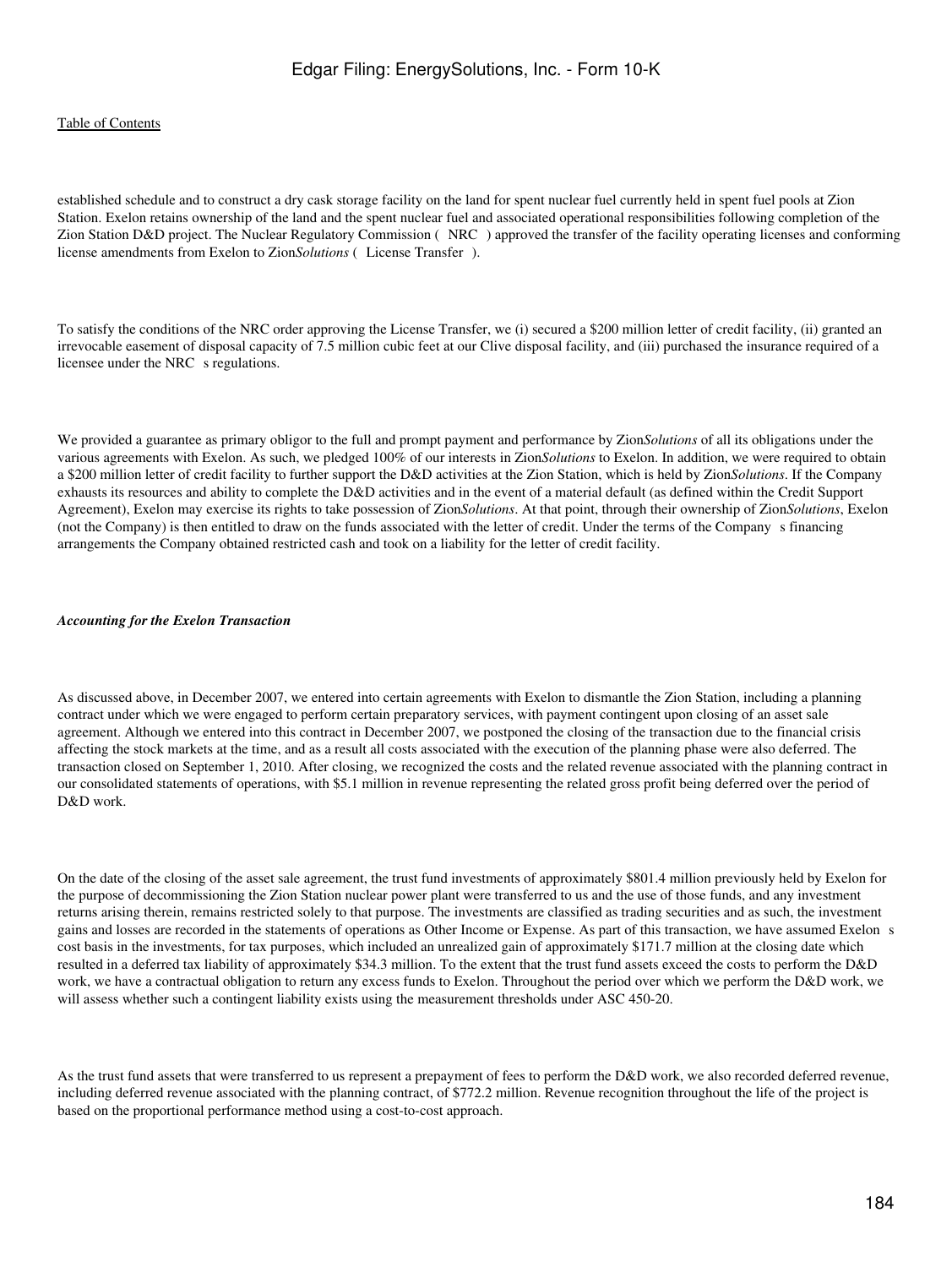In conjunction with the acquisition of the shut down nuclear power plant, we became responsible for and assumed the asset retirement obligations (AROs) for the plant, and we established and initially measured an ARO in accordance with ASC 410-20. Subsequent measurement of the ARO follows ASC 410-20 accounting guidance, including the recognition of accretion expense, reassessment of the remaining liability using our estimated costs to complete the D&D work plus a profit margin, and recognition of the ARO gain as the obligation is settled. The ARO gain results from the requirement to record costs plus an estimate of third-party profit in determining the ARO. When we perform the work using internal resources and reduce the ARO for work performed we recognize a gain if actual costs are less than the estimated costs plus the third-party profit. Accretion expense and the ARO gain are recorded within cost of revenue because, through this arrangement, we are providing D&D services to a customer. Any change to the ARO as a result of cost estimate changes are also recorded to cost of revenue in the statements of operations in the period identified. We also recorded deferred costs to reflect the costs incurred to acquire the future revenue stream. The deferred cost balance was initially recorded at \$767.1 million, which is the same value as the initial ARO, and is amortized into cost of revenue in the same manner as deferred revenue, using the proportional performance method.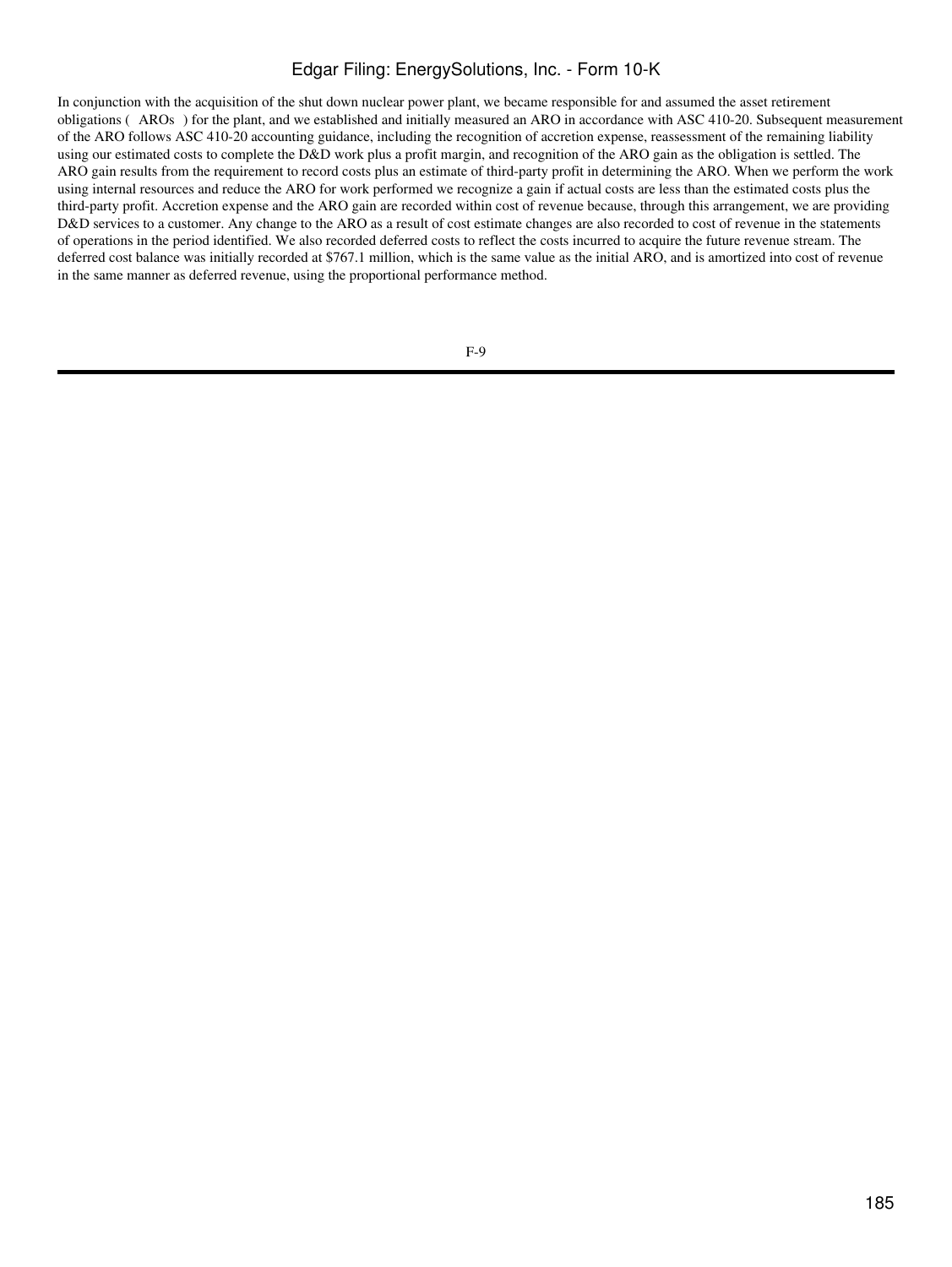#### **(2) Summary of Significant Accounting Policies**

#### *(a) Basis of Presentation and Principles of Consolidation*

The accompanying consolidated financial statements contain the accounts of Energy*Solutions*, Inc., a Delaware corporation, and its wholly owned subsidiaries and controlled joint ventures after eliminating all intercompany balances and transactions in consolidation. In the opinion of management, all adjustments, consisting only of normal recurring activities, considered necessary for a fair presentation have been included. We evaluated all subsequent events through the date that we filed these financial statements in our Annual Report on Form 10-K with the Securities and Exchange Commission (the SEC). The consolidated financial statements are presented in conformity with U. S. generally accepted accounting principles (U.S. GAAP).

We have majority voting rights for two of our minority-owned joint ventures. Accordingly, we have included their operations in our consolidated financial statements. We recorded the portion of the earnings from operations which is applicable to the noncontrolling partners as net income and comprehensive income attributable to noncontrolling interests. In December 2011, we acquired 100% of the noncontrolling interest in our Isotek Systems LLC consolidated joint venture.

#### *(b) Use of Estimates*

The preparation of the consolidated financial statements in conformity with U.S. GAAP requires management to make estimates and judgments that affect the reported amounts of assets and liabilities and disclosures of contingencies at the date of the financial statements and revenue and expenses recognized during the reporting period. Significant estimates and judgments made by management include: (i) proportion of completion on long-term contracts, (ii) the costs to close and monitor our landfill and D&D facilities and equipment including D&D of Zion Station, (iii) recovery of long-lived assets (iv) analysis of goodwill impairment, (v) useful lives of intangibles assets and property, plant and equipment, (vi) costs for unpaid claims and associated expenses related to employee health insurance, (vii) the determination of rate reserve provisions, (viii) provision for a valuation allowance on deferred tax assets, (ix) uncertainties in income taxes, (x) contingencies and litigation and (xi) stock price volatility and expected forfeiture rates for stock option valuation. We base our estimates on historical experience and on various other assumptions that are believed to be reasonable under the circumstances. Actual results could differ significantly from those estimates.

#### *(c) Cash and Cash Equivalents*

We consider all cash on deposit, money market accounts, and highly-liquid debt instruments purchased with original maturities of three months or less to be cash and cash equivalents. We maintain cash and cash equivalents in bank deposit and other investment accounts which, at times, may exceed federally insured limits.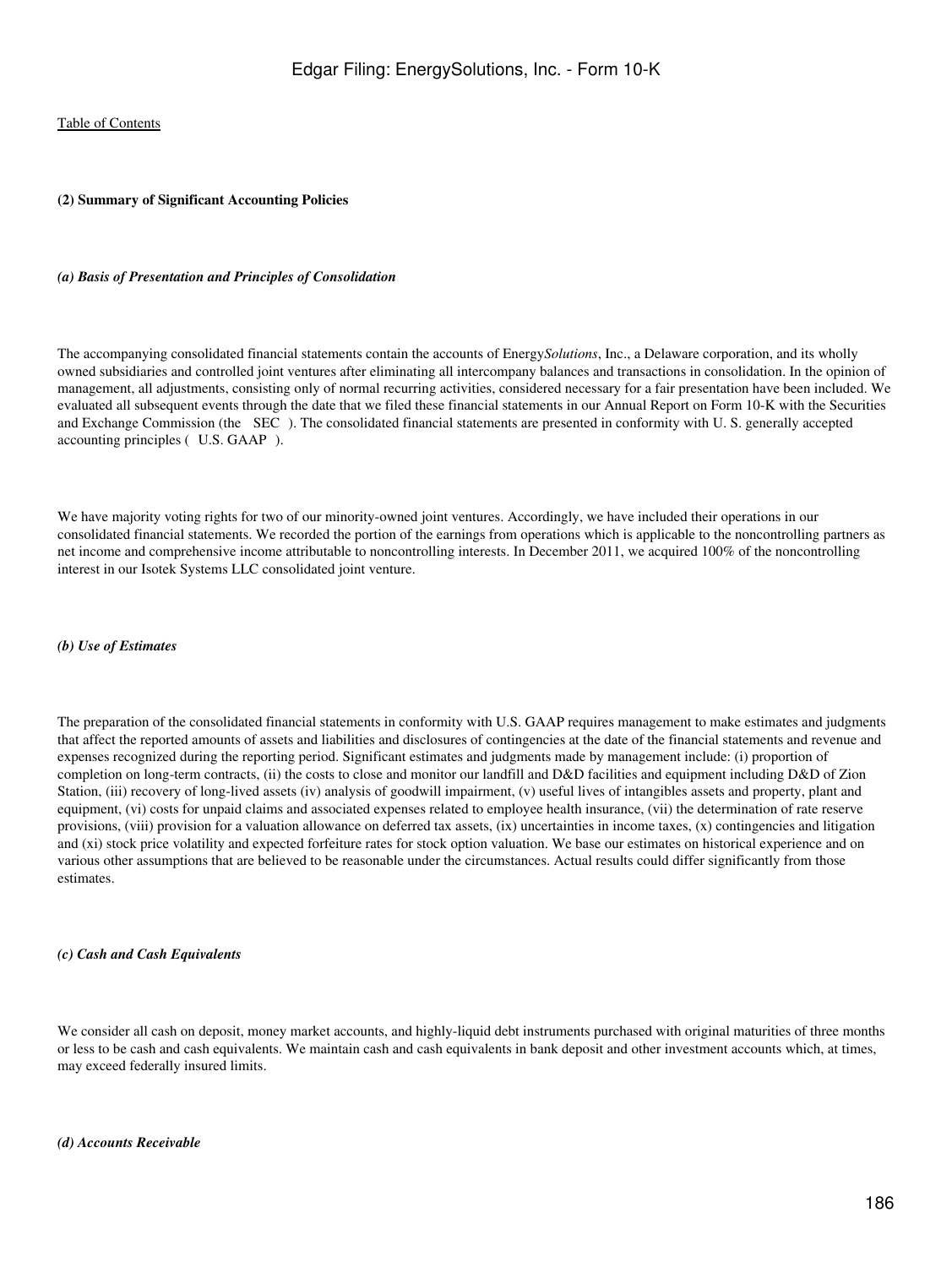Accounts receivable are recorded at the invoiced amount and generally do not bear interest. The carrying amount of accounts receivable, net of the allowance for doubtful accounts, represents estimated net realizable value. The allowance for doubtful accounts is a valuation allowance that reflects management s best estimate of the amounts that will not be collected. The allowance for doubtful accounts is estimated based on historical collection trends, type of customer, the age of outstanding receivables and existing economic conditions. We generally do not require collateral for accounts receivable; however, we regularly review all accounts receivable balances and assess the collectability of those balances. If events or changes in circumstances indicate that specific receivable balances may be impaired, further consideration is given to the collectability of those balances and the allowance is adjusted accordingly. Account balances are written off against the allowance after all reasonable means of collection have been exhausted and recovery is considered remote. We had an allowance for doubtful accounts of \$1.8 million and \$0.9 million as of December 31, 2011 and 2010, respectively.

### *(e) Costs and Estimated Earnings in Excess of Billings on Uncompleted Contracts, Unearned Revenue and Retainage.*

Costs and estimated earnings in excess of billings on uncompleted contracts represent amounts recognized as revenue that have not been billed. Unearned revenue represents amounts billed and collected for which revenue has not been recognized. Contracts typically provide for the billing of costs incurred and estimated earnings on a monthly basis or based on contract milestones. We recognize a rate differential for any anticipated liabilities or receivables resulting from the difference between estimated billing rates and actual rates on certain contracts with the federal government. This differential liability or receivable will be settled based upon the completion of audits of the actual rates by the applicable federal government audit agency and negotiation of final indirect rates with the applicable federal agency official. As of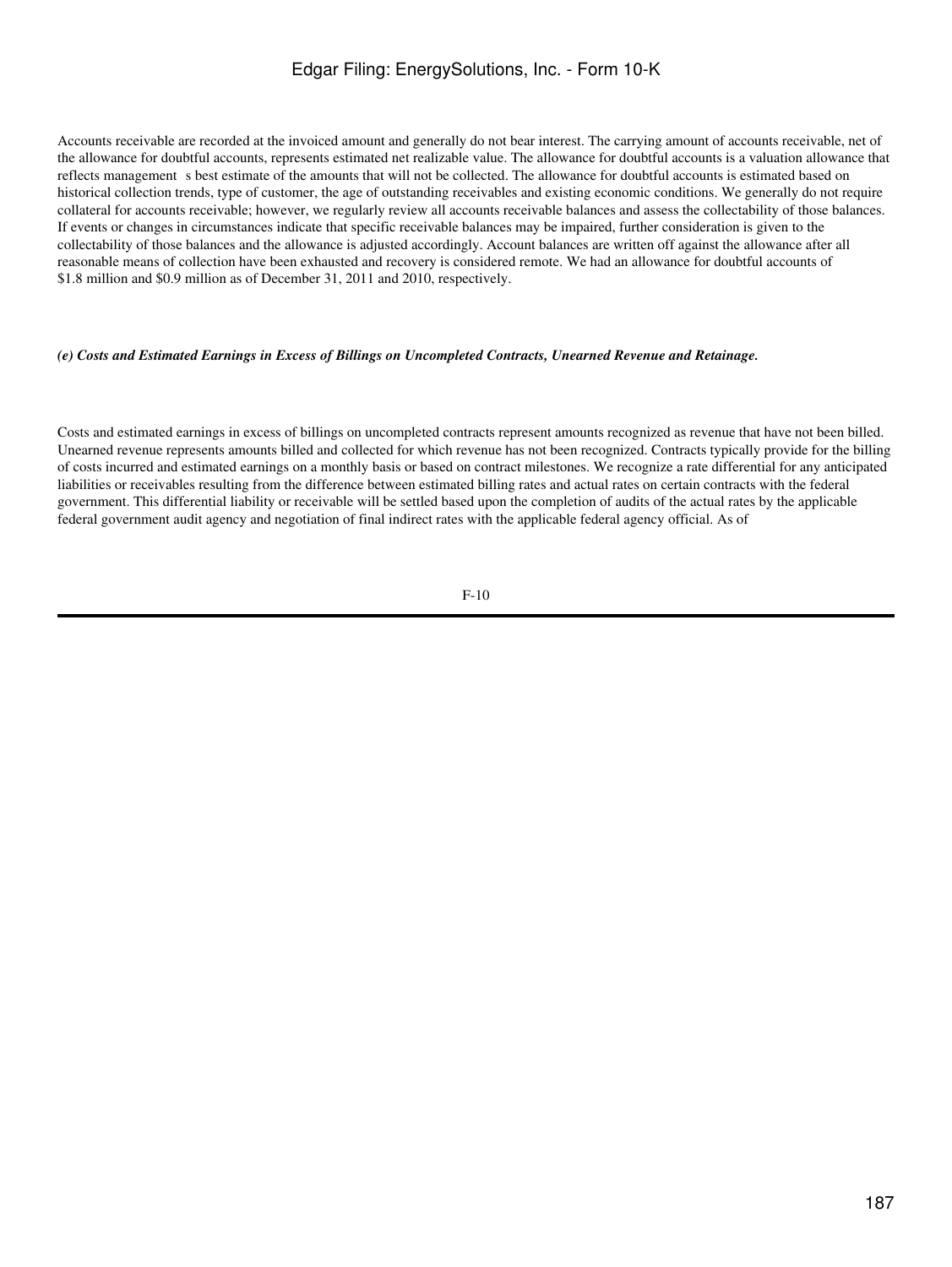December 31, 2011 we had outstanding rate reserve liabilities totaling \$0.8 million and outstanding rate reserve receivables totaling \$6.0 million. As of December 31, 2010 we had outstanding rate reserve liabilities totaling \$2.1 million and outstanding rate reserve receivables totaling \$3.4 million which are included in noncurrent liabilities and noncurrent assets, respectively, in our consolidated balance sheets.

Retainage represents amounts that are billed or billable to our customers, but are retained by the customer until completion of the project or as otherwise specified in the contract. As of December 31, 2011 and 2010, respectively, we had retainage balances of \$2.2 million and \$3.1 million, of which \$1.6 million and \$2.5 million are current and are included in other current assets in the consolidated balance sheets. The remaining portion is classified as long term and is included in other noncurrent assets in our consolidated balance sheets.

#### *(f) Nuclear Decommissioning Trust Fund Investments*

The nuclear decommissioning trust (NDT) was established solely to satisfy obligations related to the D&D of the Zion Station nuclear power plant located in Zion, Illinois. The NDT fund holds investments in debt and equity securities directly and indirectly through commingled funds. Investments in the NDT fund are carried at fair value and are classified as trading securities. Gains and losses resulting from adjustments to fair value are recorded in the statements of operations as other income (expense), net.

We consolidate the NDT fund as a variable interest entity. We have a contractual interest in the NDT fund and such interest is a variable interest due to its exposure to the fluctuations caused by market risk. We are the primary beneficiary of the NDT as we benefit from positive market returns and bear the risk of market losses. We are able to control the NDT fund by appointing the trustee, and subject to certain restrictions, we are able to direct the investment policies of the fund.

#### *(g) Variable Interest Entities*

We participate in joint ventures and partnerships to bid, negotiate and complete specific federal projects. We are required to consolidate these joint ventures if we hold the majority voting interest or if we meet the criteria under the variable interest model as described below.

A variable interest entity (VIE) is an entity with one or more of the following characteristics (a) the total equity investment at risk is not sufficient to permit the entity to finance its activities without additional financial support; (b) as a group, the holders of the equity investment at risk lack the ability to make certain decisions, the obligation to absorb expected losses or the right to receive expected residual returns; or (c) an equity investor has voting rights that are disproportionate to its economic interest and substantially all of the entity s activities are on behalf of the investor.

Our VIEs may be funded through contributions, loans and/or advances from the joint venture partners or by advances and/or letters of credit provided by our clients. Our VIEs may be directly governed, managed, operated and administered by the joint venture partners. Others have no employees and, although these entities own and hold the contracts with the clients, the services required by the contracts are typically performed by the joint venture partners or by other subcontractors.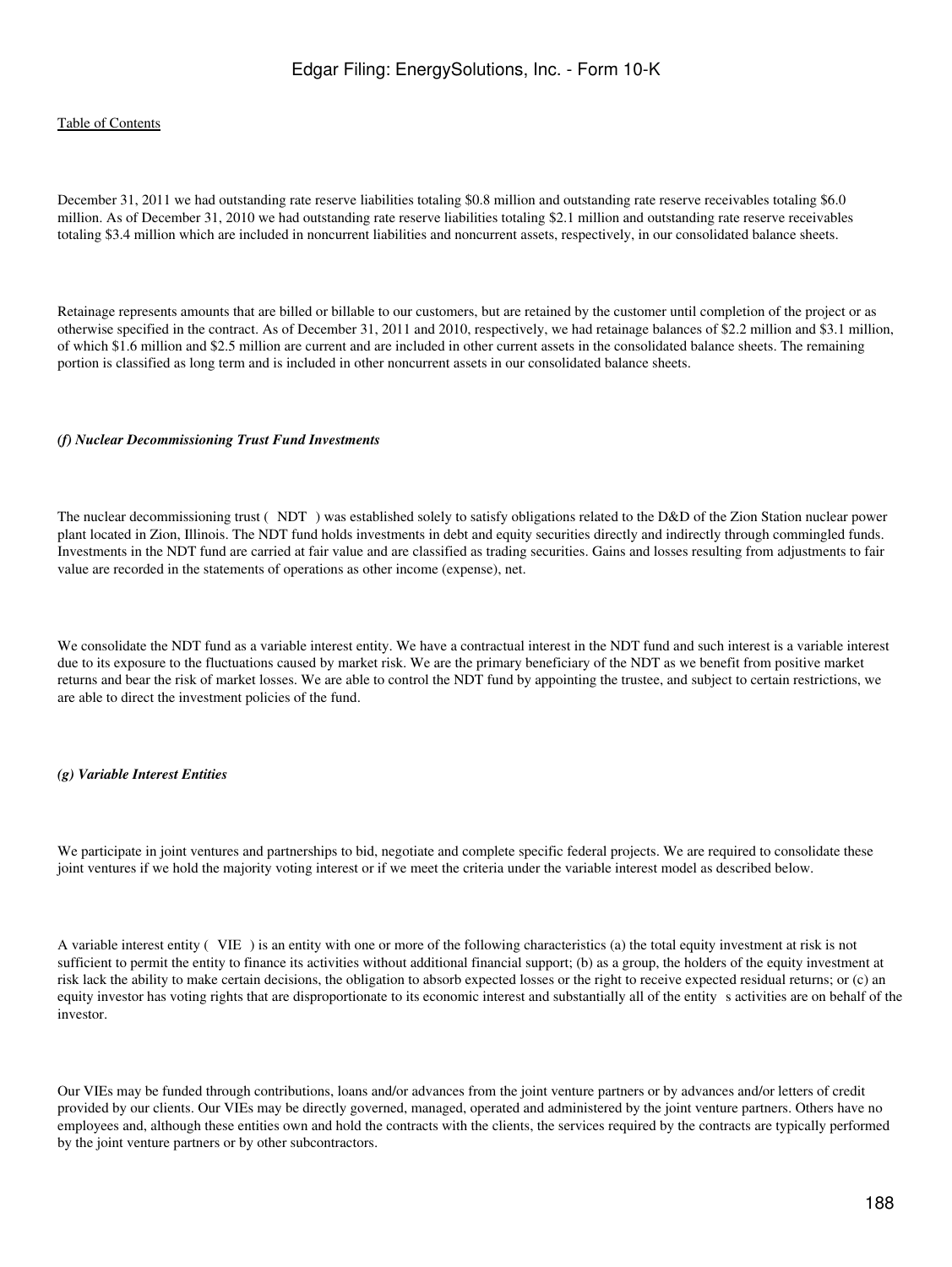If we are determined to be the primary beneficiary of the VIE, we are required to consolidate it. We are considered to be the primary beneficiary if we have the power to direct the activities that most significantly impact the VIE s economic performance and the obligation to absorb losses or the right to receive benefits of the VIE that could potentially be significant to the VIE. In determining whether we are the primary beneficiary, our significant assumptions and judgments include the following:

- Identifying the significant activities and the parties that have the power to direct them;
- Reviewing the governing board composition and participation ratio;
- Determining the equity, profit and loss ratio;
- Determining the management-sharing ratio;
- Reviewing the funding and operating agreements.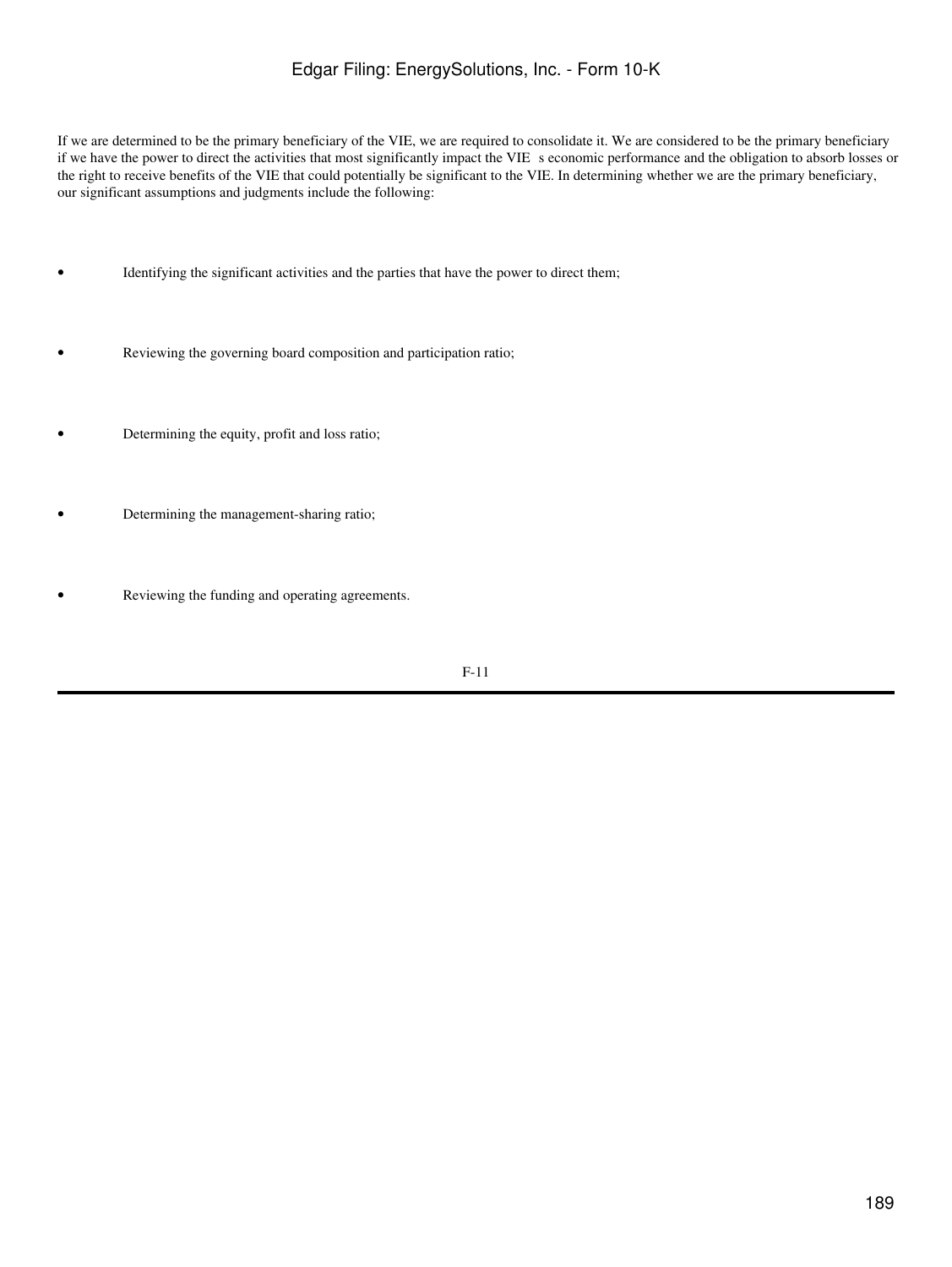Investments in entities in which we do not have a controlling financial interest, but over which we have a significant influence are accounted for using the equity method. As of December 31, 2011 and 2010, respectively, we had investments in unconsolidated joint ventures balances of \$6.4 million and \$6.2 million included in other long term assets in the consolidated balance sheets.

We continuously evaluate our VIEs as facts and circumstances change to determine whether we are the primary beneficiary in accordance with authoritative guidance. This evaluation may result in consolidation of a previously unconsolidated joint venture or in deconsolidation of a previously consolidated joint venture. See Note 5, Joint Ventures for further information on our VIEs.

### *(h) Property, Plant and Equipment*

Property, plant and equipment are stated at cost. Equipment under capital leases is stated at the present value of minimum lease payments. Property, plant and equipment acquired through the acquisition of a business are recorded at their estimated fair value at the date of acquisition. Depreciation on property, plant and equipment is calculated on the straight-line method over the estimated useful lives of the assets. Estimated useful lives of the assets are as follows:

|                                                        | Years      |
|--------------------------------------------------------|------------|
| Buildings, building improvements and land improvements | 5 to 31    |
| Computer hardware and software                         | $1$ to $7$ |
| Furniture and fixtures                                 | 5 to 7     |
| Machinery and equipment                                | 5 to 10    |
| Trucks and vehicles                                    | 5 to 15    |
|                                                        |            |

We capitalize costs associated with the construction of disposal cells such as excavation, liner construction and drainage systems construction, as well as the asset retirement obligation in accordance with accounting guidance for asset retirement obligations. These costs are depreciated over the capacity of the individual cells based on a per unit basis as landfill airspace is consumed. Equipment held under capital leases and leasehold improvements are amortized on the straight-line method over the shorter of the lease term or estimated useful life of the asset. Maintenance and repairs that do not extend the lives of the assets are expensed as incurred.

#### *(i) Impairment of Long-Lived Assets*

Long-lived assets such as property, plant and equipment and purchased intangible assets subject to amortization are reviewed for impairment whenever events or changes in circumstances indicate that the carrying amount of an asset may not be recoverable. Recoverability of assets to be held and used is measured by a comparison of the carrying amount of an asset to the estimated undiscounted future cash flows expected to be generated by the asset. If the carrying amount of an asset exceeds its estimated future cash flows, an impairment charge is recognized for the excess of carrying amount over the fair value of the asset, primarily determined based on future discounted cash flows.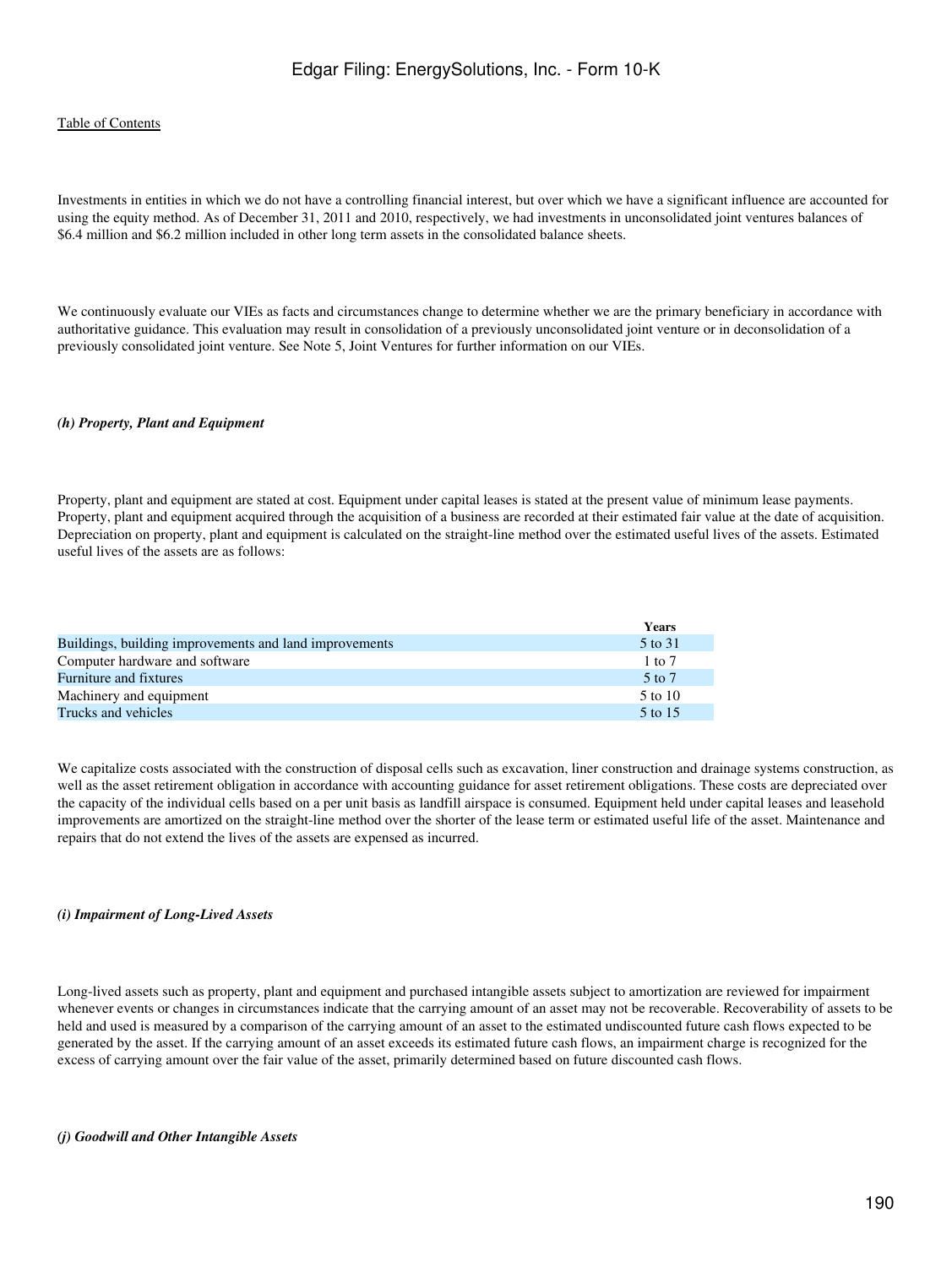Goodwill represents the excess of cost over the fair value of net assets of businesses acquired. Goodwill acquired in a purchase business combination and determined to have an indefinite useful life is not amortized, but instead is tested for impairment annually or when indicators of impairment exist. Intangible assets with estimable useful lives are amortized over their respective estimated useful lives and reviewed for impairment whenever events or circumstances indicate that the carrying value of such assets may not be recoverable.

We evaluate goodwill at the reporting unit level at least annually for impairment and more frequently if an event occurs or circumstances change that indicate that the asset might be impaired. The impairment assessment is performed using a two-step, fair value based test. The first step compares the fair value of the reporting unit to its carrying amount, including goodwill. If the carrying amount of the reporting unit exceeds its fair value, the second step is performed. The second step requires an allocation of fair value to the individual assets and liabilities using purchase price allocation guidance in order to determine the implied fair value of goodwill. If the implied fair value of goodwill is less than the carrying amount, an impairment loss is recorded as a reduction to goodwill and a charge to operating expense.

Application of the goodwill impairment test requires management judgment, including the identification of reporting units, assigning assets, liabilities and goodwill to the reporting units and determining the fair value of the reporting unit. We estimate the fair value of the reporting units using discounted cash flows. Forecasts of future cash flow are based on our best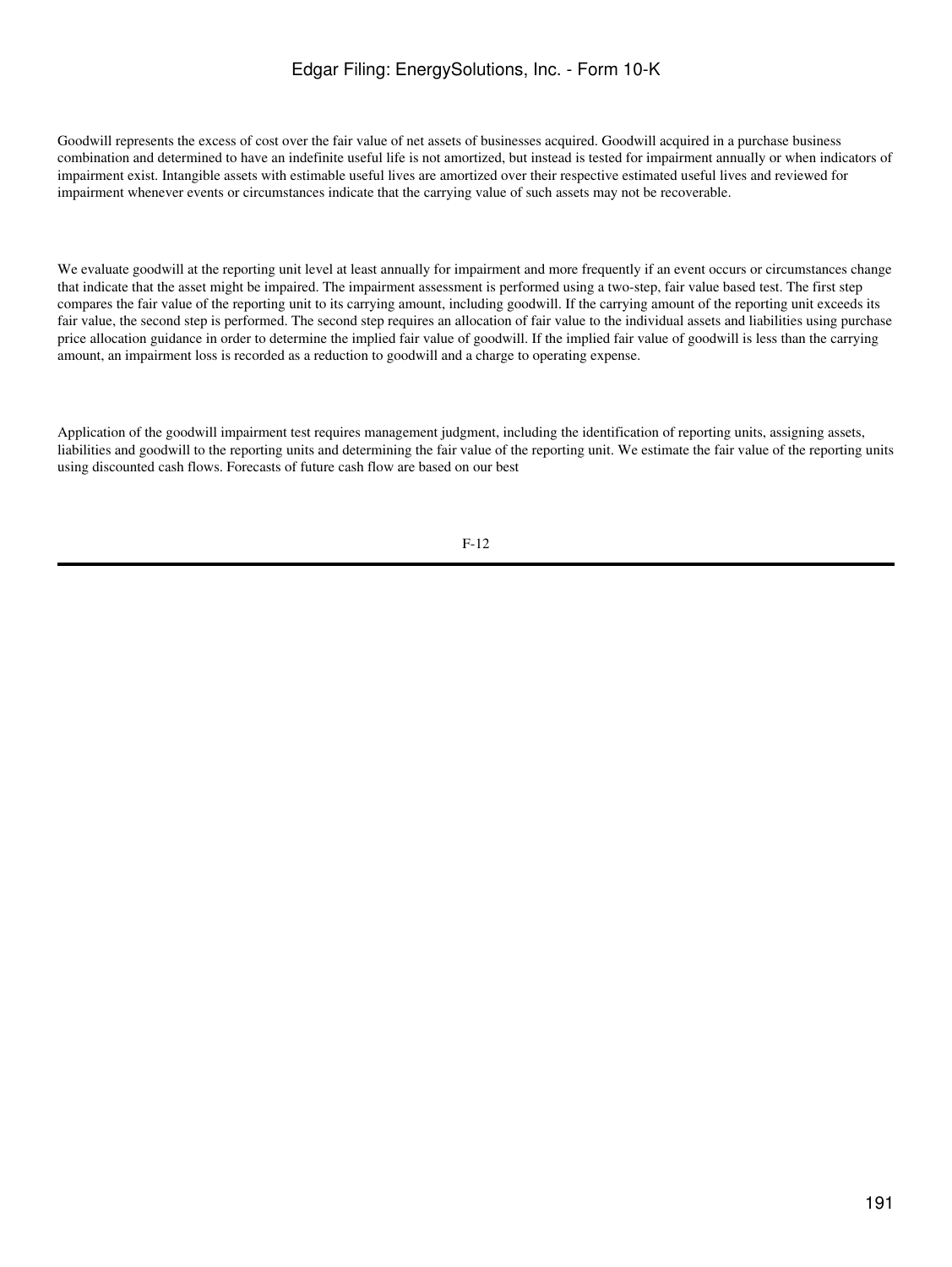estimate of future net sales and operating expenses, based primarily on estimated category expansion, pricing, market segment penetration and general economic conditions.

#### *(k) Facility and Equipment Decontamination and Decommissioning Liabilities*

We have responsibility for the cost to D&D our facilities and related equipment, as well as the equipment used at customer sites in our Commercial Services segment. These costs are generally paid upon closure of the facilities or disposal of the equipment. We are also responsible for the cost of monitoring our Clive, Utah facility over its post-closure period. We have also acquired the shut down nuclear power plant at Exelon Zion Station and assumed the related D&D liabilities.

Accounting guidance for asset retirement obligations requires us to record the fair value of an ARO as a liability in the period in which we incur a legal obligation associated with the retirement of tangible long-lived assets that result from the acquisition, construction, development or normal use of the asset except for the Zion Station related ARO. We are also required to record a corresponding asset that we depreciate over the life of the asset. For the Zion Station related ARO we do not record an ARO asset that depreciates because the underlying tangible assets have no future value. Instead, we have capitalized deferred project costs that will be amortized to cost of revenue as the D&D work is performed. After the initial measurement of our AROs, the ARO is adjusted at the end of each period to reflect the passage of time (accretion) and changes in the estimated future cash flows underlying the obligation.

The cost basis for our landfill assets and related obligation include landfill liner material and installation, excavation for airspace, landfill leachate collection systems, environmental groundwater and air monitoring equipment, directly related engineering and design costs and other capital infrastructure costs. Also included in the cost basis of our landfill assets and related obligation are estimates of future costs associated with final landfill capping, closure and post-closure monitoring activities. These costs are described below:

Final capping Involves the installation of final cap materials over areas of the landfill where total airspace has been consumed. We estimate available airspace capacity using aerial and ground surveys and other methods of calculation, based on permit-mandated height restrictions and other factors. Final capping AROs are recorded, with a corresponding increase in the landfill asset, as landfill airspace capacity is permitted for waste disposal activities and the cell liner is constructed. Final capping costs are recorded as an asset and a liability based on estimates of the discounted cash flows and capacity associated with the final capping event.

Closure Involves the remediation of our land surrounding the disposal cell and the disposal of Company-owned property and equipment. These are costs incurred after the site ceases to accept waste, but before the site is certified to be closed by the applicable regulatory agency. These costs are accrued as an ARO, with a corresponding increase in the landfill asset, as airspace is consumed over the life of the landfill. Closure obligations are accrued over the life of the landfill based on estimates of the discounted cash flows associated with performing closure activities.

Post-closure Involves the maintenance and monitoring of our landfill site that has been certified to be closed by the applicable regulatory agency. Subsequent to landfill closure, we are required to maintain and monitor our landfill site for a 100-year period. These maintenance and monitoring costs are accrued as an ARO, with a corresponding increase in the landfill asset, as airspace is consumed over the life of the landfill. Post-closure obligations are accrued over the life of the landfill based on estimates of the discounted cash flows associated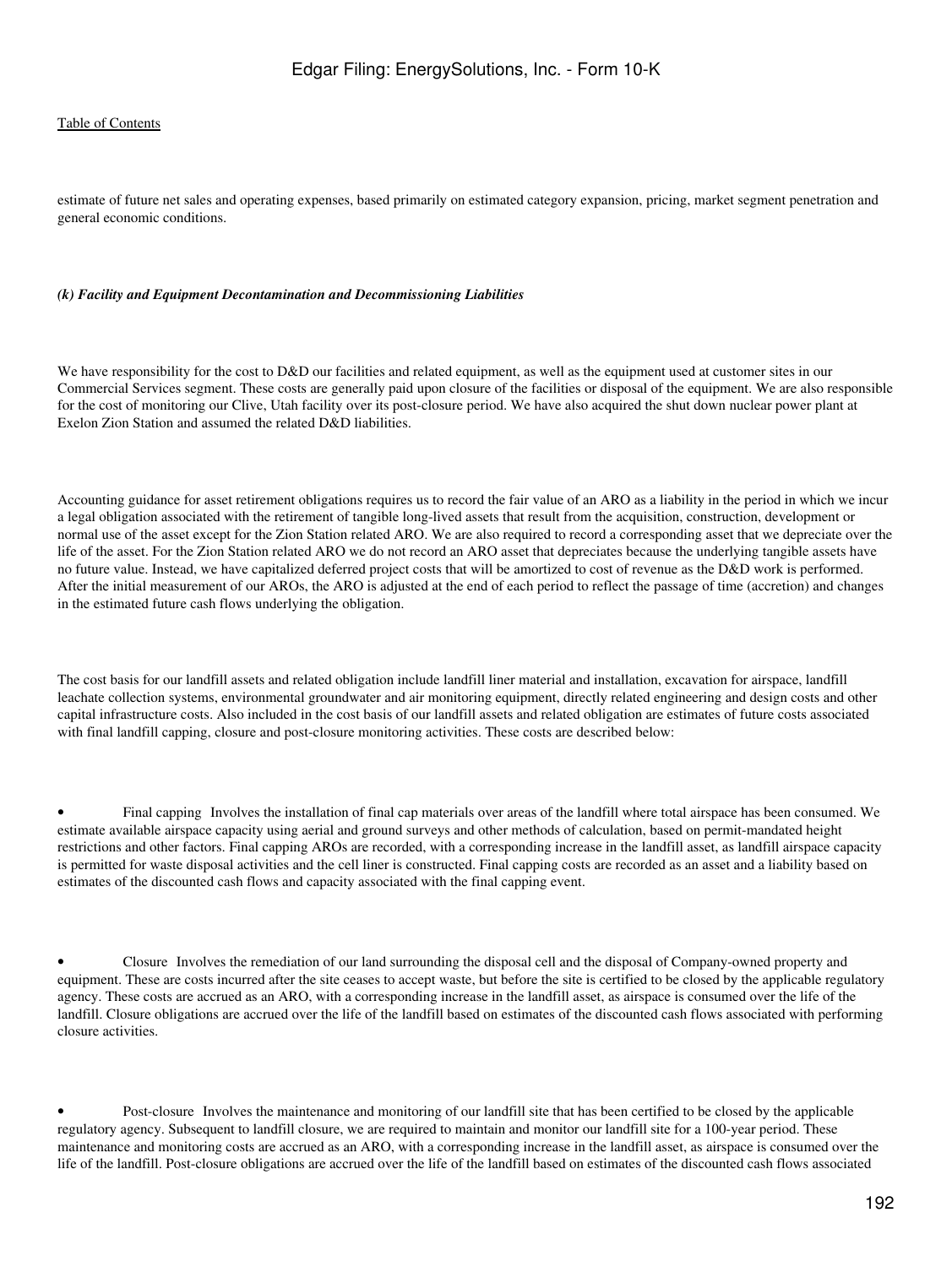with performing post-closure activities.

The cost basis of our AROs (and, if applicable, our ARO assets) includes costs to decontaminate, disassemble and dispose of equipment and facilities. We develop our estimates of these obligations using input from our operations personnel, engineers and internal accountants. Our estimates are based on our interpretation of current requirements and proposed regulatory changes and are intended to reflect what a market participant would charge to undertake the obligation. We use historical experience, professional engineering judgment and quoted and actual prices paid for similar work to determine the fair value of these obligations. We recognize these obligations using market prices whether we plan to contract with third parties or perform the work ourselves.

Costs for the D&D of our facilities and equipment will generally be paid upon the closure of these facilities or the disposal of this equipment. We are obligated under our license granted by the state of South Carolina and the Atlantic Interstate Low-Level Radioactive Waste Compact Implementation Act for costs associated with the ultimate closure of the Barnwell Low-Level Radioactive Waste Disposal Facility in South Carolina and our buildings and equipment located at the Barnwell site (Barnwell closure). Under the terms of the Atlantic Waste Compact Act and our license with the state of South Carolina, we are required to maintain a trust fund to cover the Barnwell closure obligation, which limits our obligation to the amount of the trust fund. We are also obligated under our NRC license and contractual agreements related to Zion Station for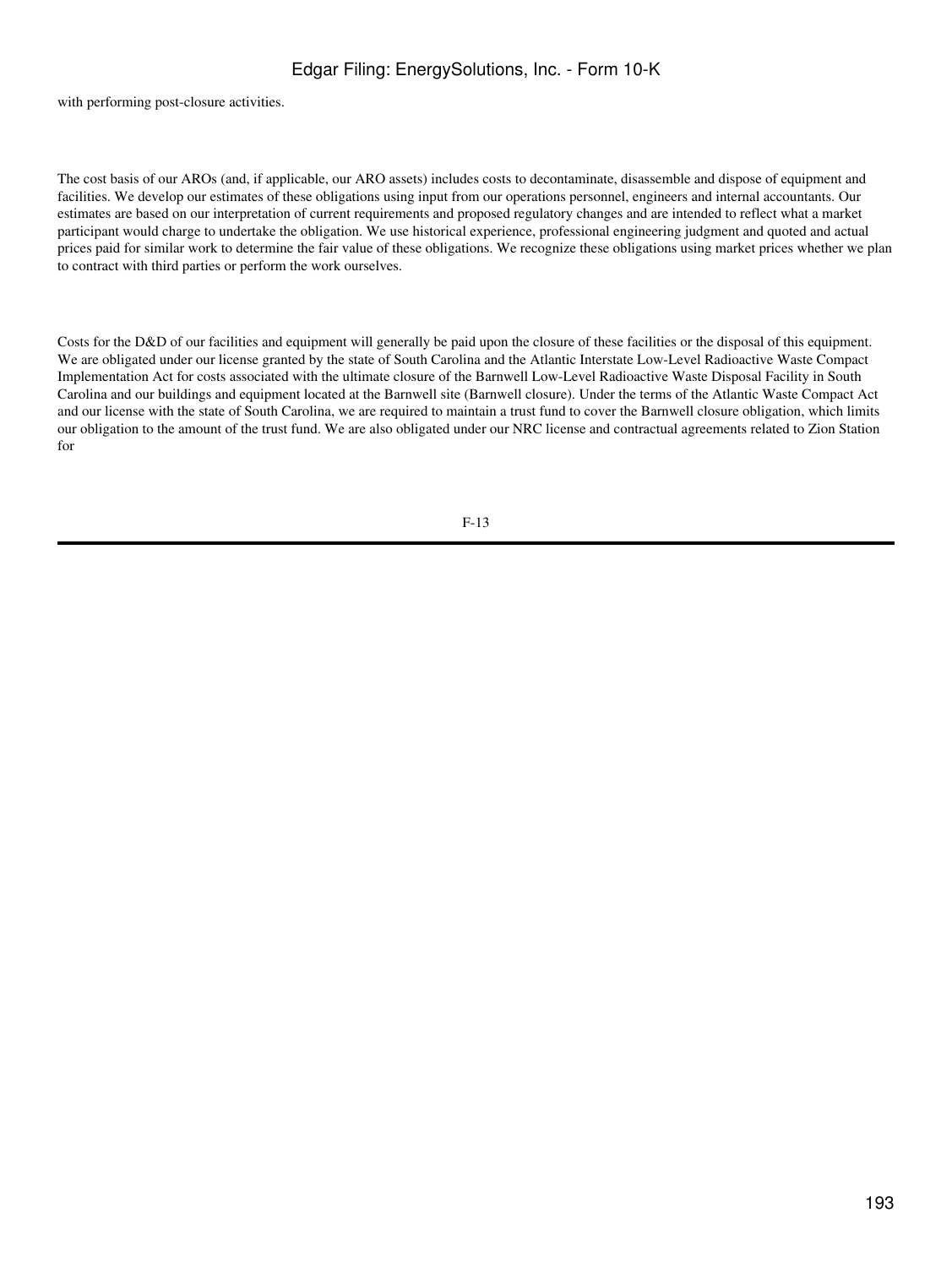costs associated with the D&D of the plant. As part of our Exelon Agreements, we also acquired a trust fund which will be used to pay for these costs. To the extent that the trust fund is not sufficient to pay for all costs of the D&D activities, we will fund the remaining costs from our other operations.

We are required to make significant estimates in the determination of our AROs and the related assets, if applicable. Our cost estimates for final capping, closure and post-closure activities and other D&D activities are intended to approximate the amount that a market participant would charge for the activities and are based on our interpretation of the current regulatory requirements and proposed or anticipated regulatory changes. Where applicable, these cost estimates are based on the amount a third party would charge to perform such activities even when we expect to perform these activities internally. Because final landfill capping, closure and post-closure obligations and D&D obligations are measured using present value techniques, changes in the estimated timing of the related activities would have an effect on these liabilities, related assets and resulting operations.

Changes in inflation rates or the estimated costs, timing or extent of the required future capping, closure, post-closure and other D&D activities typically result in both: (i) a current adjustment to the recorded liability and asset and (ii) a change in the liability and asset amounts to be recorded prospectively over the remaining life of the asset in accordance with our depreciation policy. However, for the Zion Station related ARO these changes are not capitalized or depreciated as an ARO asset but are instead recorded directly to cost of revenue in the consolidated statements of operations. Based on the AROs recorded as of December 31, 2011, a hypothetical 1% increase in the inflation rate would have increased our ARO by \$26.1 million. A hypothetical 10% increase in our cost estimate would have increased our ARO by \$77.7 million.

We update our D&D and closure and post-closure cost estimates either annually or more frequently if changes in the underlying conditions occur. These estimates are based on current technology, regulations and burial rates. Changes in these factors could have a material impact on our estimates. If we perform work internally related to AROs, we will recognize a gain for the difference between our actual costs incurred and the recorded ARO, which includes an element of profit. While other ARO gains are classified as a reduction in operating expense, we classify the recognition of the third-party profit included in the Zion Station ARO in cost of revenue as activities are performed because we are undertaking these activities pursuant to our core business strategy and fulfilling the cost of the contract represents ongoing major or central operations of Energy*Solutions*.

#### *(l) Self-Insurance and Recoveries*

We have retained a portion of the financial risk related to our employee health insurance plan. The exposure for unpaid claims and associated expenses, including incurred but not reported losses, generally is estimated by considering pending claims and historical trends and data. The estimated liability associated with settling unpaid claims was \$1.5 million and \$1.7 million as of December 31, 2011 and 2010, respectively, and is included in accrued expenses and other current liabilities. Estimated insurance recoveries related to recorded liabilities are reflected as other current assets or other long-term assets when management believes that the receipt of such amounts is probable. As of December 31, 2011 and 2010, we did not have any expected insurance recoveries.

#### *(m) Derivative Financial Instruments*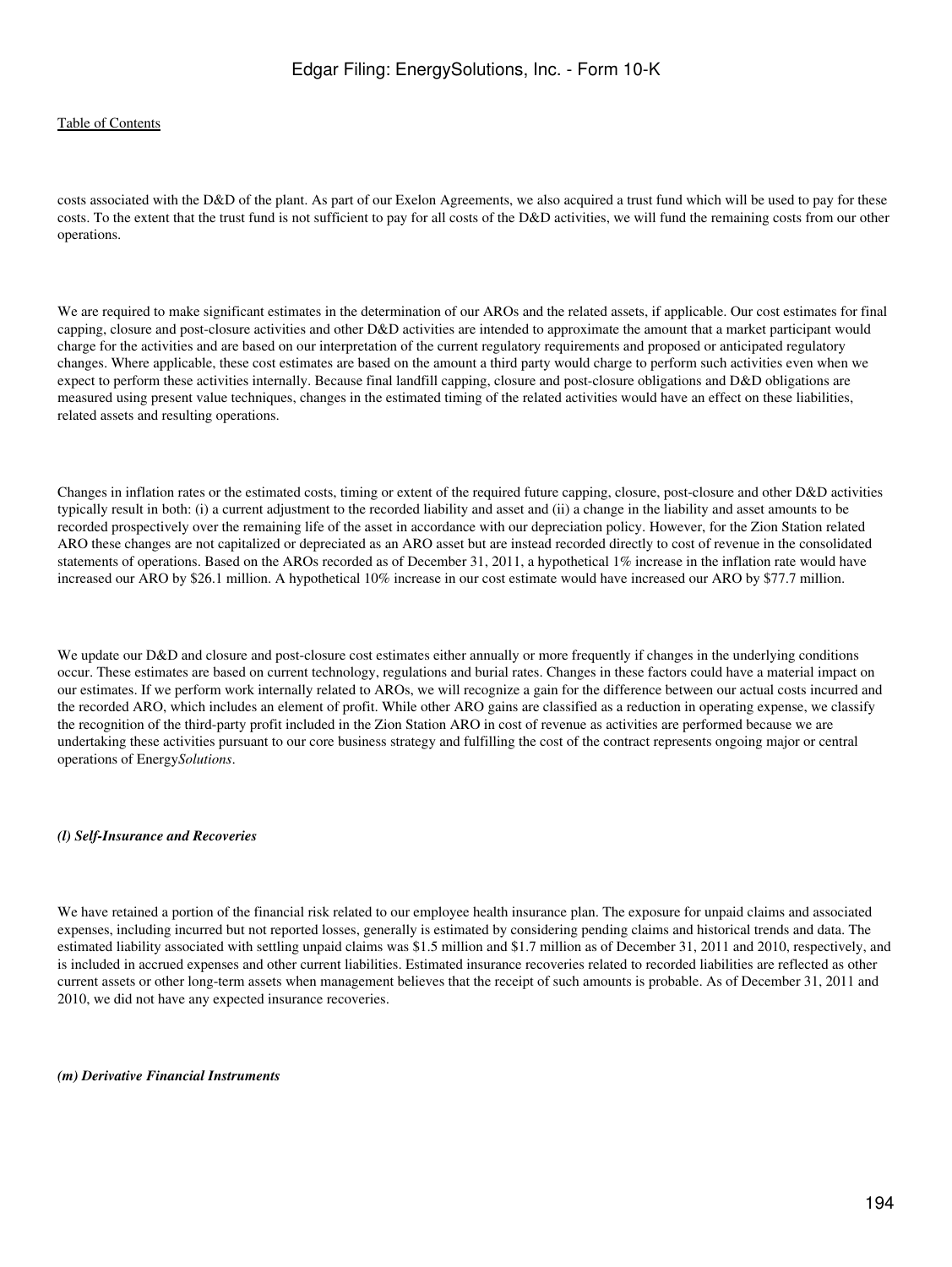We have entered into derivative contracts to help offset our exposure to movements in interest rates in relation to our variable rate debt and historically, in foreign currency rates in relation to our U.S. dollar denominated intercompany loan with our U.K. subsidiary, prior to its repayment. See Note 12 for further discussion of derivative financial instruments. We record all derivatives at fair value on the consolidated balance sheets as either an asset or a liability. We do not meet the hedge criteria for our existing derivatives; therefore, changes in the fair value of our derivatives are included in other income (expense), net.

#### *(n) Share-Based Payment*

We recognized shared based compensation costs in the statement of operations over the instruments vesting periods based on the instruments fair values on the measurement date, which is generally the date of the grant. In our share-based compensation strategy we utilize a combination of stock options and restricted stock that vest over time based on service and performance. For time-based stock options and restricted stock, compensation expense is recognized over the vesting period from the vesting commencement date using the straight-line method. For performance based stock options and restricted stock compensation, expense is recognized over the vesting period beginning at the grant date if it is probable that performance targets will be achieved. If prior to the performance measurement date, it is no longer probable that the performance targets will be achieved, the expense related to the grant will be adjusted accordingly and prior recognized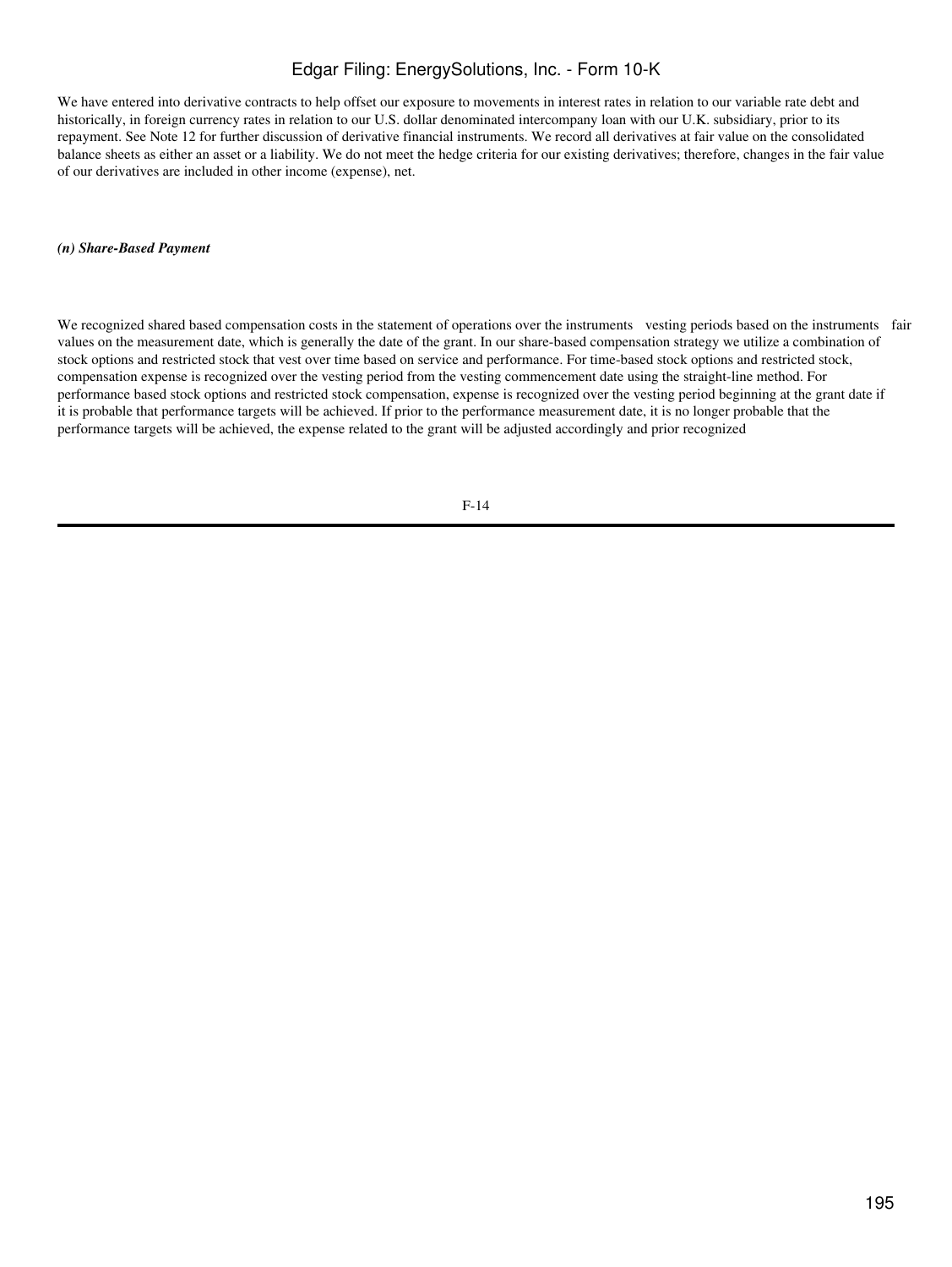compensation expense will be reversed. Also, if at the performance measurement date the performance targets are not achieved, the expense related to the grants will be adjusted to the earned amounts and compensation expense will also be adjusted accordingly.

We use the Black-Scholes valuation model to estimate the fair value of stock options. Option valuation methods, including Black-Scholes, require the input of assumptions including the risk-free interest rate, dividend rate, expected term and volatility rate. See Note 14 for further discussion regarding the assumptions used in our valuation model.

#### *(o) Revenue and Cost of Revenue*

#### *Revenue Recognition*

We record revenue when all of the following conditions exist: (i) evidence of an agreement with our customer; (ii) work has actually been performed; (iii) the amount of revenue is fixed or determinable and (iv) collection from our customer is reasonably assured. If we have multiple contracts with a single customer, each contract is treated individually rather than combined for revenue recognition purposes. Provision for estimated contract losses is recognized in full in the period in which the losses are identifiable and include all estimated direct costs to complete the contract (excludes future selling, general and administrative costs expected to be allocated to the contract). Contract claims and change orders are included in total estimated contract revenue when it is probable that the change order will result in a bona fide addition to contract value and can be reliably estimated. Costs incurred for bidding and obtaining contracts are expensed as incurred. For the years ended December 31, 2011, 2010 and 2009, we recorded provision for losses in the amount of \$0.2 million, \$1.6 million, and \$0.1 million, respectively.

*Federal and Commercial Contracts for Services*

We have contracts to provide engineering and technical support services to the U.S. federal government and its agencies, the U.K. NDA and to commercial companies. Our services are provided under cost-reimbursable award or incentive-fee, fixed-price and unit-rate contracts. The following describes our policies for these contract types:

**Cost-reimbursable award or incentive-fee contracts**We are reimbursed for allowable costs in accordance with Federal Acquisition Regulation (FAR), Cost Accounting Standards (CAS) or contractual provisions. If our costs exceed the contract ceiling or are not allowable under the provisions of the contract FAR or CAS, we may not be able to obtain reimbursement for such costs. We earn award and incentive fees in addition to cost reimbursements if we meet certain contract provisions, including schedule, budget, and safety milestones. Monthly assessments are made to measure the amount of revenue earned in accordance with established contract provisions. We receive award and incentive fees on certain contracts, which are accrued when estimable and collection is reasonably assured.

Fixed-price and unit-rate contracts We receive a fixed amount of revenue irrespective of the actual costs we incur. For fixed-price contracts, our revenue is recognized using the proportional performance method of accounting using appropriate output measures, where estimable, or other measures such as proportion of costs incurred to total estimated contract costs. For unit-rate contracts, our revenue is recognized as units are completed based on contractual unit rates.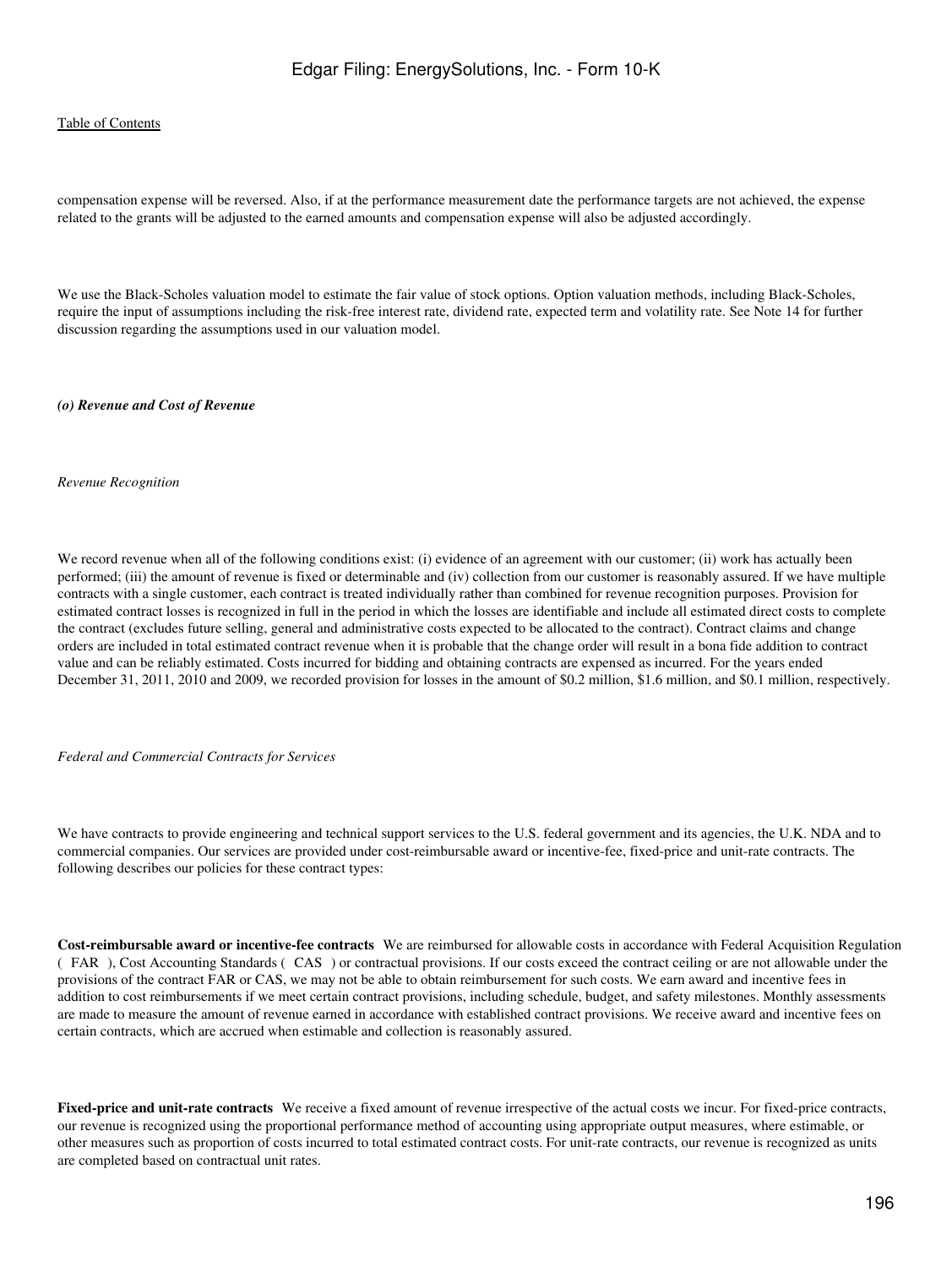Accounting for revenue earned under our contracts may require assessments that include an estimate of the amount that has been earned on the contract and are usually based on the volumes that have been processed or disposed, milestones reached or the time that has elapsed under the contract. Each of our contracts is unique with regard to scope, schedule and delivery methodology. Accordingly, each contract is reviewed to determine the most reliable measure of completion for revenue recognition purposes. Input measures such as costs incurred to total contract costs are used only when there are no quantifiable output measures available.

Certain of our fixed price contracts are for services that are non-linear in nature, require complex, non-repetitive tasks or involve a non-time-based scope of work. In these contracts, the earnings process is not fulfilled upon the achievement of milestones, but rather over the life of the contract. Evaluation of the obligations and customer requirements on these contracts does not produce objective, quantifiable output measures that reflect the earnings process for revenue recognition. Therefore, in these situations, we use a cost-to-cost approach to determine revenue. A cost-to-cost approach accurately reflects our obligations and performance on these contracts, as well as meeting the customers expectations of services being performed. Therefore, we believe that input measures used to measure progress toward completion on certain fixed price projects provide a reasonable surrogate as compared to using output measures.

For the years ended December 31, 2011, 2010, and 2009, revenue calculated using a cost-to-cost approach, including revenue under our Zion Station project, was \$175.0 million, \$76.9 million, and \$59.5 million, respectively.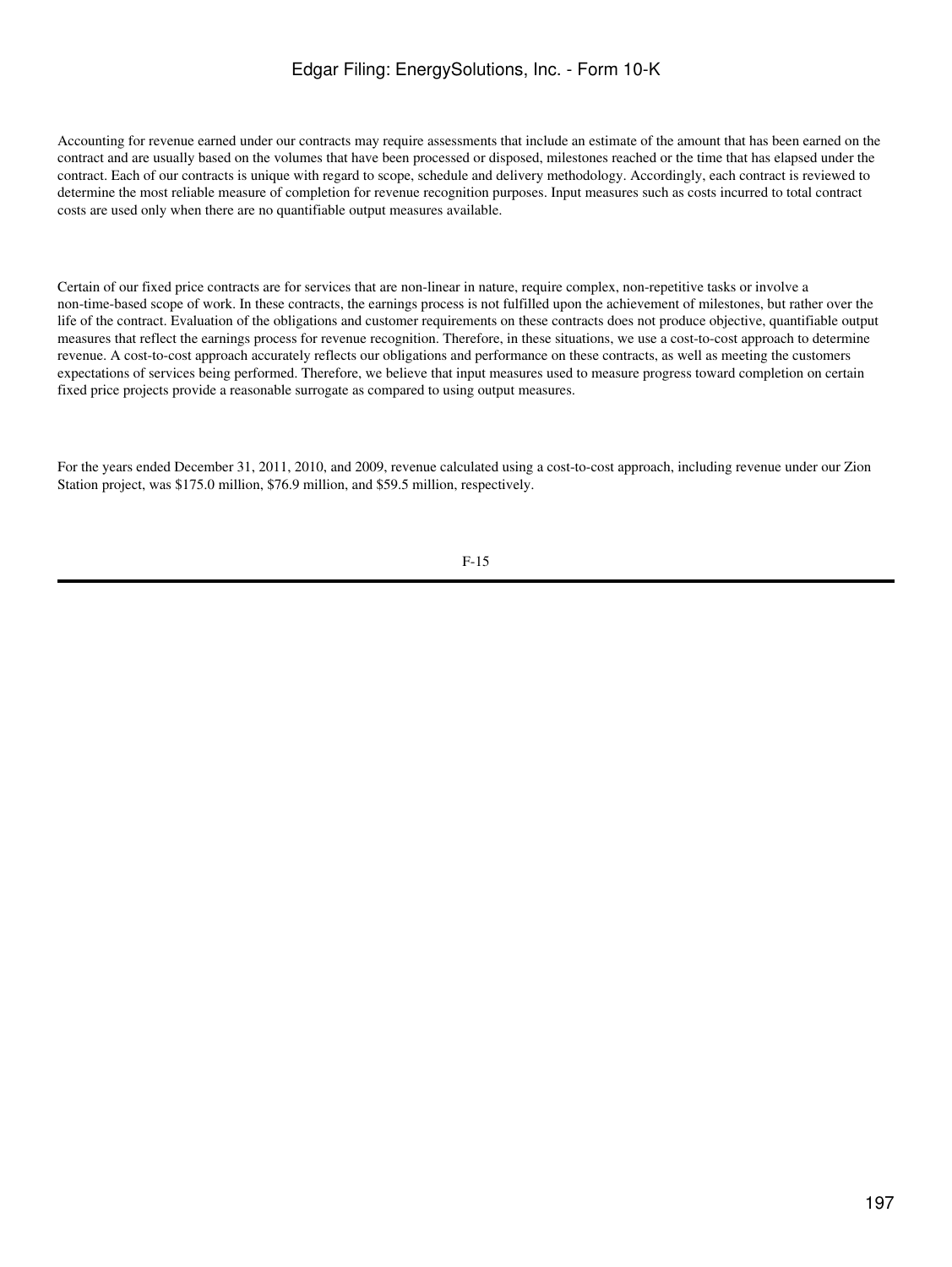Revisions to revenue, costs and profit estimates or measurements of the extent of progress toward completion are changes in accounting estimates accounted for in the period of change (cumulative catch-up method). Contracts typically provide for billings on a monthly basis or based on contract milestones. Costs and estimated earnings in excess of billings on uncompleted contracts represent amounts recognized as revenue that have not yet been billed. Unearned revenue represents amounts billed and collected for which revenue has not yet been recognized.

*Change Orders and Requests for Equitable Adjustment (REAs)*

We record contract claims and pending change orders, including REAs, when the work has been performed and collection of revenue is reasonably assured, which generally is when they are accepted in writing by the customer. The costs to perform the work related to these claims and pending change orders, including REAs, are included in the financial statements in the period that they are incurred and are included in our estimates of contract profitability.

*LP&D Contracts*

We generate revenue in our LP&D segment primarily through unit-rate contracts for the shipping, processing and disposal of radioactive materials. A unit-rate contract is essentially a fixed-price contract with the only variable being units of work performed. These contracts generally provide that we will process and dispose of substantially all of the low-level radioactive waste generated by our customers for a fixed, pre-negotiated price per cubic foot, depending on the type of radioactive material being disposed.

#### *(p) Advertising Costs*

We expense advertising costs as incurred. Advertising costs are included in selling, general and administrative expenses. We incurred \$4.1 million, \$5.0 million, and \$4.2 million in advertising expenses for the years ended December 31, 2011, 2010 and 2009, respectively.

#### *(q) Income Taxes*

The Company recognizes income taxes under the asset and liability method. This approach requires the recognition of deferred tax assets and liabilities for the expected future tax consequences of temporary differences between the carrying amounts and the tax bases of assets and liabilities by using enacted tax rates in effect for the year in which the differences are expected to reverse. Significant judgment is required in determining income tax provisions and in evaluating tax positions.

We account for income taxes in accordance with authoritative accounting guidance. Judgment is required in determining our provision for income taxes. In the normal course of business, we may engage in numerous transactions every day for which the ultimate tax outcome (including the period in which the transaction will ultimately be included in taxable income or deducted as an expense) is uncertain.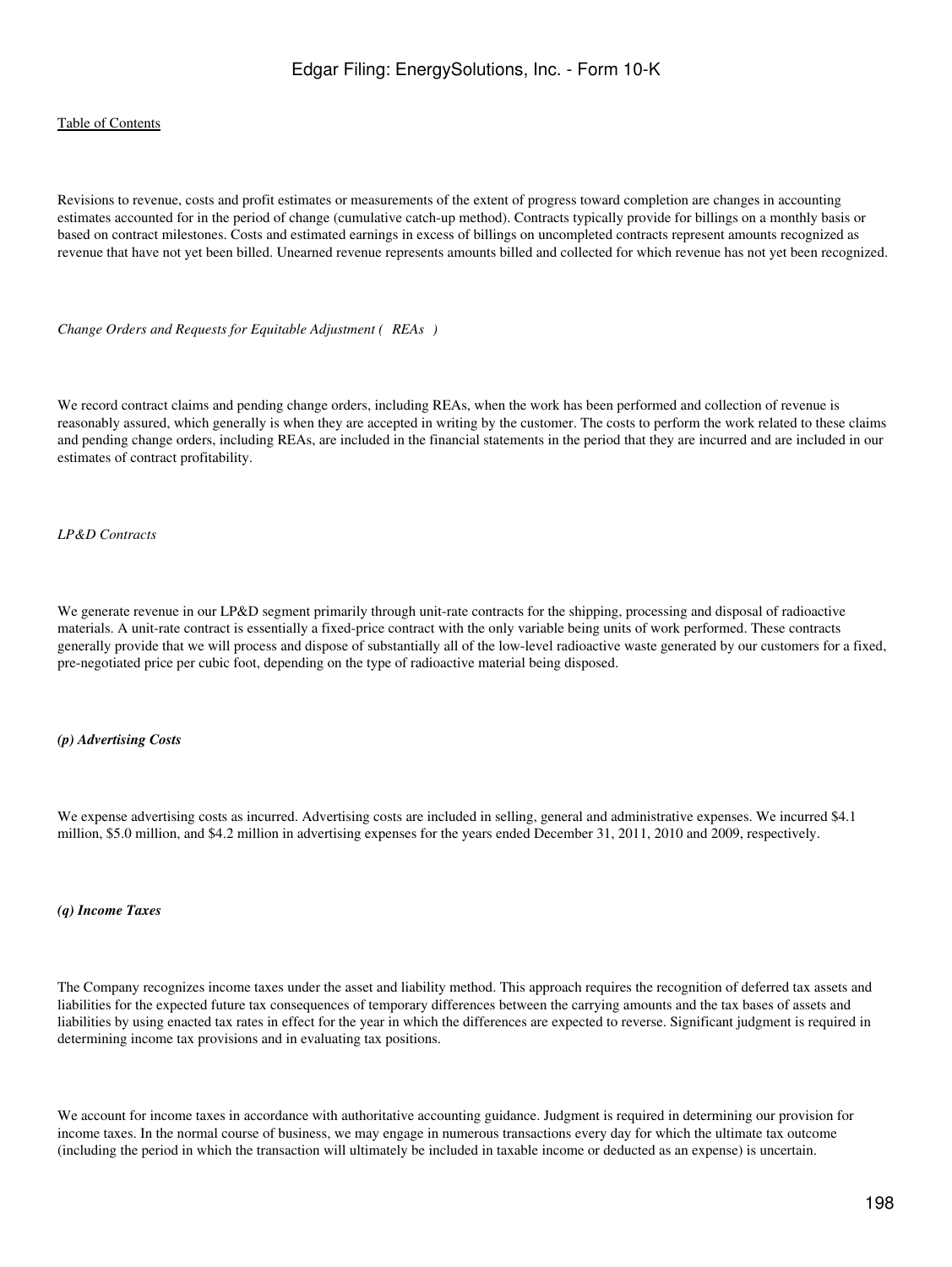Additionally, the tax returns we file are subject to audit and investigation by the Internal Revenue Service (IRS), state agencies in the U.S. and by foreign government agencies. Deferred tax assets are reduced by the amount of any tax benefits that are not expected to be realized.

We account for unrecognized tax benefits in accordance with authoritative guidance for uncertainty in income taxes which requires us to recognize in our financial statements the impact of a tax position, if that position is more likely than not of being sustained on audit, based on the technical merits of the position. We recognize interest and penalties related to unrecognized tax benefits as a component of the provision for income taxes. We recognized interest related to tax refunds as a component of other income.

Our income tax expense and our effective tax rate are determined from earnings before income taxes less net income attributable to the noncontrolling interest related to consolidations.

#### *(r) New Accounting Pronouncements*

In September 2011, the Financial Accounting Standards Board (FASB) issued additional guidance regarding testing goodwill for impairment. The guidance provides an entity the option to first assess qualitative factors to determine whether the existence of events or circumstances leads to a determination that it is more likely than not that the fair value of a reporting unit is less than its carrying amount. If, after assessing the totality of events or circumstances, an entity determines it is not more likely than not that the fair value of a reporting unit is less than its carrying amount, then performing the two-step impairment test is not required. This guidance is effective for fiscal year 2012. Early adoption is permitted, however we did not early adopt. The adoption of this guidance is not expected to have an impact on the Companys results of

$$
F-16
$$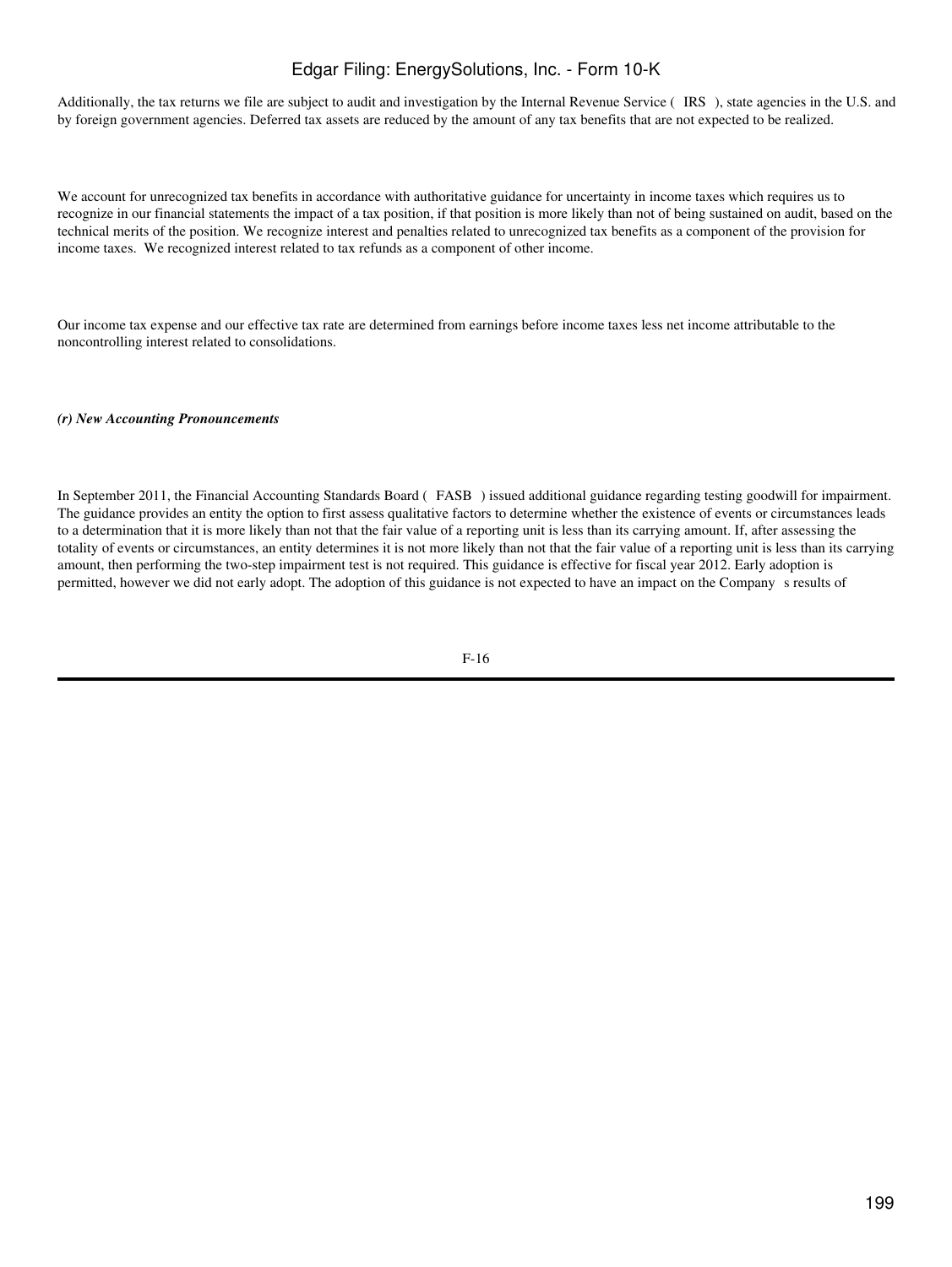operations, financial position or cash flows.

In June 2011, the FASB issued new guidance on the presentation of comprehensive income in financial statements. This guidance eliminates the option to present the components of other comprehensive income as part of the statement of shareholders equity. Instead, entities are required to present total comprehensive income either in a single, continuous statement of comprehensive income or in two separate, but consecutive, statements. Under the single-statement approach, entities must include the components of net income, a total for net income, the components of other comprehensive income and a total for comprehensive income. Under the two-statement approach, entities must report an income statement and, immediately following, a statement of other comprehensive income. Under either method, entities must display adjustments for items reclassified from other comprehensive income to net income in both net income and other comprehensive income. The provisions for this pronouncement are effective for fiscal years, and interim periods within those years, beginning after December 15, 2011, however, certain provisions related to the presentation of reclassification adjustments have been deferred by recent guidance issued in December 2011, in which entities are allowed to continue to report reclassifications out of accumulated other comprehensive income consistent with the presentation requirements in effect before the issuance of these updates. The adoption of this new guidance is not expected to have a material impact on the Company s consolidated financial statements as it only requires a change in the format of the current presentation.

In May 2011, the FASB issued amendments to achieve common fair value measurement and disclosure requirements in U.S. GAAP and International Financial Reporting Standards (IFRS). The amendment improves comparability of fair value measurements presented and disclosed in financial statements and it also clarifies the application of existing fair value measurement requirements. The amendment includes (1) the application of the highest and best use and valuation premise concepts, (2) measuring the fair value of an instrument classified in a reporting entity s shareholders equity and (3) disclosing quantitative information about the unobservable inputs used within the Level 3 hierarchy. This amendment is effective for interim and annual periods beginning after December 15, 2011 on a prospective basis. Early application by public entities is not permitted. The adoption of this guidance is not expected to have a significant impact on the Companys results of operations, financial position or cash flows.

In October 2009, the FASB issued an update to the authoritative guidance for multiple-deliverable arrangements to enable vendors to account for products or services (deliverables) separately rather than as a combined unit. This update is effective prospectively for revenue arrangements entered into or materially modified in fiscal years beginning on or after June 15, 2010 and may be applied retrospectively for all periods presented or prospectively to arrangements entered into or materially modified after the adoption date. This guidance was effective for us on January 1, 2011. The new accounting standard has been applied prospectively to arrangements entered into or materially modified after the date of adoption. The impact of the adoption of this guidance has not had a material impact on the Companys results of operations, financial position or cash flows.

Our contracts routinely include delivery of multiple products and services to our customers including management and operations or clean up of facilities with radioactive materials, decommissioning and decontamination services, transportation, processing and disposal services. Typically, each of these elements is considered a unit of accounting and revenue is recognized for each element when all of the following have occurred: (1) we have entered into an arrangement with a customer; (2) delivery has occurred; (3) customer payment is fixed or determinable and free of contingencies and significant uncertainties; and (4) collection is reasonably assured.

For all contractual arrangements containing multiple deliverables entered into after December 31, 2010, we recognize revenue using estimated selling prices of the delivered products and services based on a hierarchy of methods contained in ASU 2009-13. We use vendor specific objective evidence (VSOE) for determination of estimated selling price of elements in each arrangement if available, and since third party evidence is generally not available for those elements where VSOE of selling price cannot be determined, we evaluate factors to determine our estimated selling price for all other elements.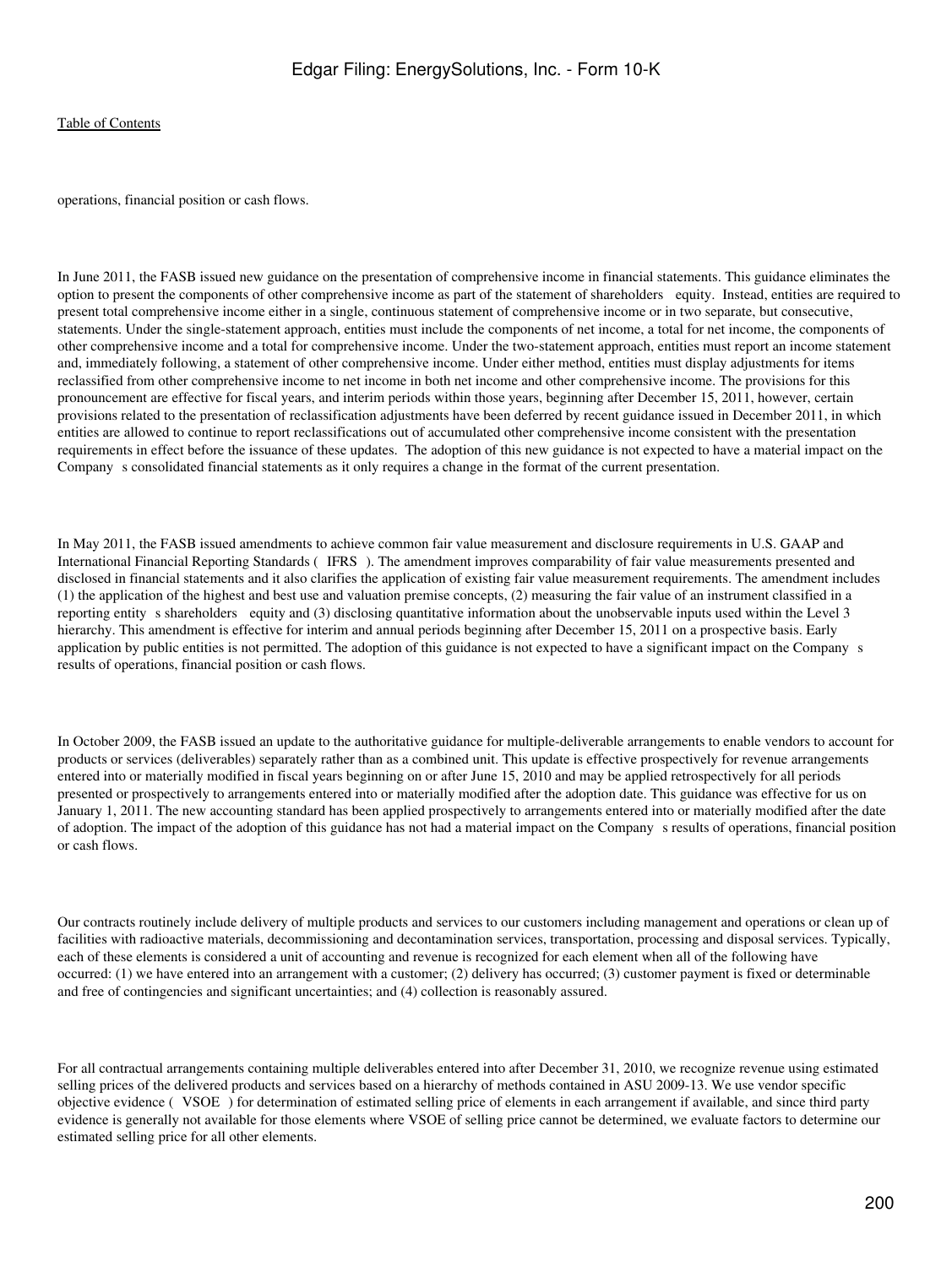Application of this new guidance may affect the timing of revenue recognition for some of our contracts as the relative value of each of the elements within the arrangement may change when compared to our prior practices. The adoption of this guidance did not have a material impact to our results of operations or financial position.

#### *(s) Commitments and Contingencies*

Liabilities for loss contingencies including environmental remediation costs arising from claims not within the scope of authoritative accounting guidance for asset retirement obligations, assessments, litigation, fines and penalties and other sources are recorded when it is probable that a liability has been incurred and the amount of the assessment and/or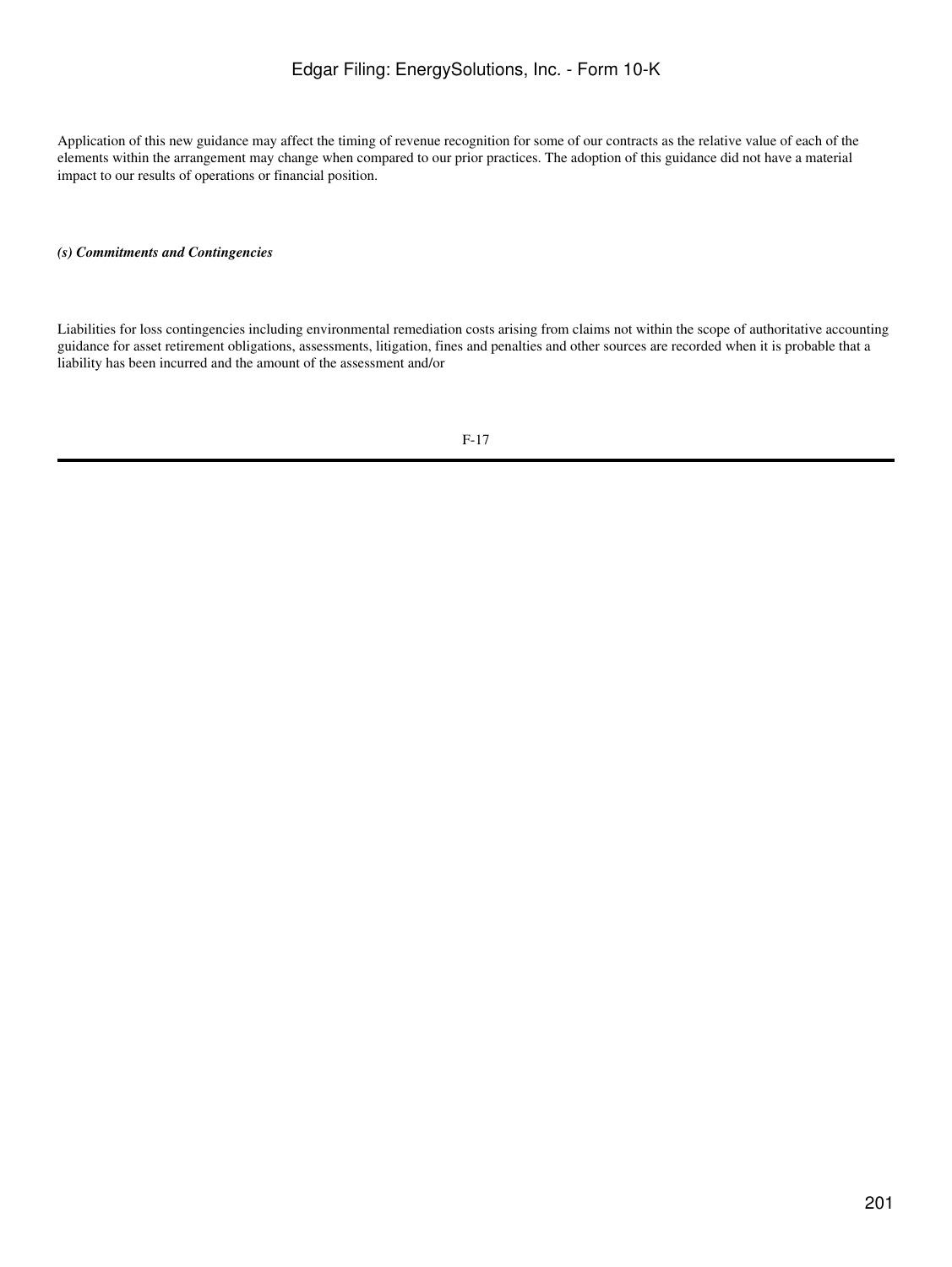remediation can be reasonably estimated. Recoveries for environmental remediation costs from third parties are recorded when agreed upon with a third party.

#### *(t) Income (Loss) Per Share*

Basic net income (loss) per share is computed by dividing net income (loss) by the weighted-average number of common shares outstanding during the period. Diluted net income (loss) per share is computed by dividing net income (loss) by the weighted-average number of common shares outstanding during the period and potentially dilutive common stock equivalents. Potential common stock equivalents that have been issued by us relate to outstanding stock option awards and unvested restricted stock awards and are determined using the treasury stock method.

#### *(u) Comprehensive Income (Loss)*

Comprehensive income (loss) consists of net income (loss) and other comprehensive income (loss). Other comprehensive income (loss) includes foreign currency translation gains and losses resulting from translating asset and liability accounts of our foreign subsidiaries from their local currencies at the exchange rates in effect at the balance sheet date, and gains or losses associated with pension or other postretirement benefits, that are not recognized immediately as a component of net periodic benefit cost. We present components of other comprehensive income in the statements of operations net of related tax effects.

The following table presents the changes in the accumulated balances for each component of other comprehensive income (in thousands):

|                                           | Foreign<br>Currency<br>translation<br>items | Change in<br>unrecognized<br>actuarial loss | Accumulated<br>other<br>comprehensive<br>income |
|-------------------------------------------|---------------------------------------------|---------------------------------------------|-------------------------------------------------|
| <b>Beginning Balance</b>                  | $(23,264)$ \$                               | $(2,247)$ \$                                | (25,511)                                        |
| Current period other comprehensive income | (3,011)                                     | 153                                         | (2,858)                                         |
| Ending balance at December 31, 2011       | $(26,275)$ \$                               | (2,094)                                     | (28, 369)                                       |

#### *(v) Reclassifications*

Certain amounts for prior periods have been reclassified to conform to the current year presentation.

## **(3) Trust Fund Investments**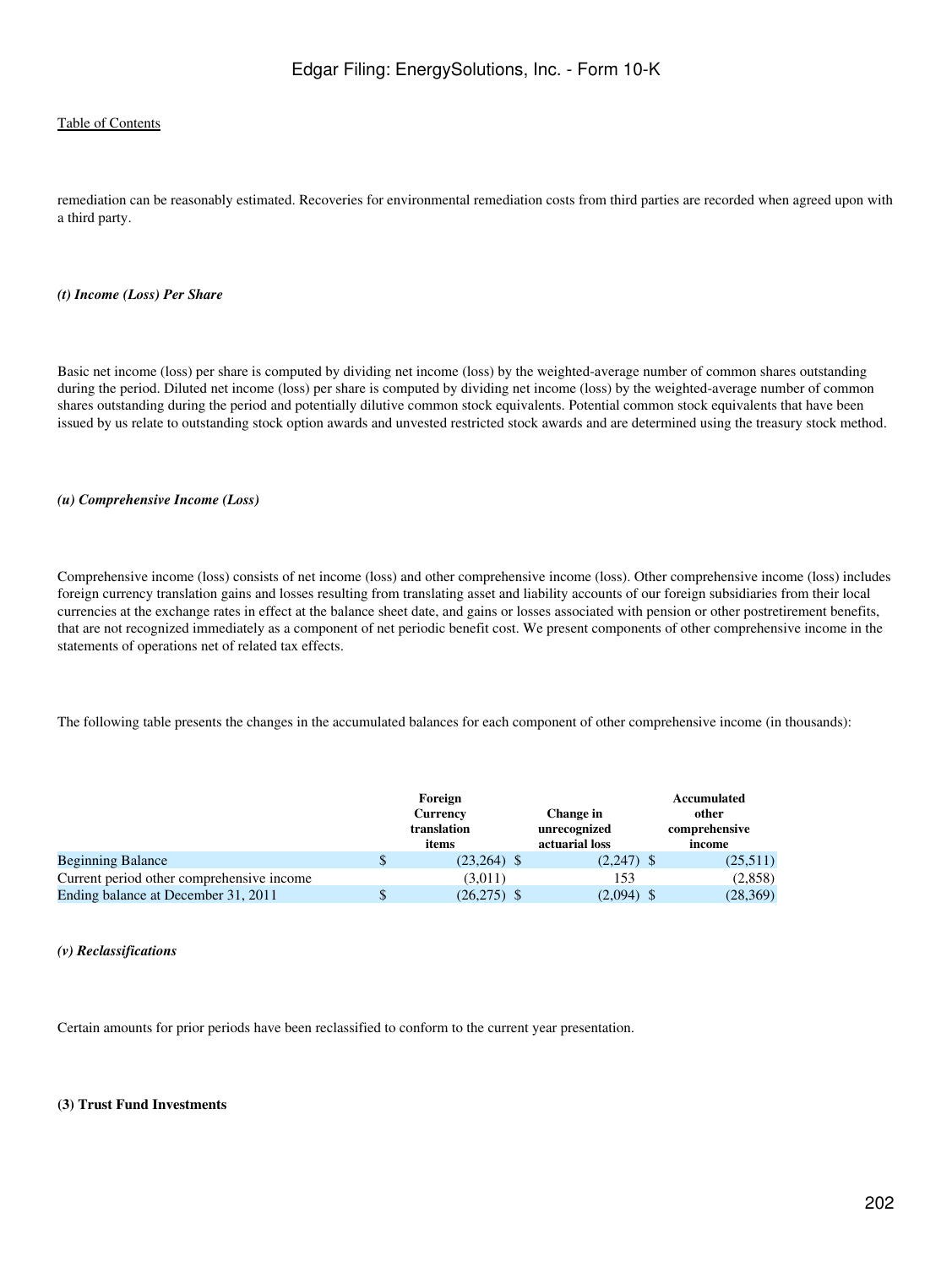The NDT fund was established solely to satisfy obligations related to the D&D of the Zion Station. The NDT fund holds investments in marketable debt and equity securities directly and indirectly through commingled funds. Investments in the NDT fund are carried at fair value and are classified as trading securities. As of December 31, 2011, investments held by the NDT fund, net, totaled \$697.6 million, and are included in current and other long-term assets in the accompanying balance sheets, depending on the expected timing of usage of funds.

A portion of our NDT fund is invested in a securities lending program with the trustee of the NDT fund. The program authorizes the trustee of the NDT fund to loan securities that are assets of the NDT fund to approved borrowers. Borrowers have the right to sell or re-pledge the loaned securities. The trustee requires borrowers, pursuant to a security lending agreement, to deliver collateral to secure each loan. The securities are required to be collateralized by cash, U.S. government securities or irrevocable bank letters of credit. Initial collateral levels are no less than 102% and 105% of the market value of the borrowed securities for collateral denominated in U.S. and foreign currency, respectively.

We consolidate the NDT fund as a VIE. We have a contractual interest in the NDT fund and this interest is a variable interest due to its exposure to the fluctuations caused by market risk. We are able to control the NDT fund by appointing the trustee, and subject to certain restrictions, we are able to direct the investment policies of the fund. We are the primary beneficiary of the NDT fund as we benefit from positive market returns and bear the risk of market losses.

NDT fund investments consisted of the following (in thousands):

|                                                                                           | As of December 31, 2011 |                   |    |                              |    |                               |    |                                |  |  |  |
|-------------------------------------------------------------------------------------------|-------------------------|-------------------|----|------------------------------|----|-------------------------------|----|--------------------------------|--|--|--|
|                                                                                           |                         | Amortized<br>cost |    | Gross<br>unrealized<br>gains |    | Gross<br>unrealized<br>losses |    | <b>Estimated</b><br>fair value |  |  |  |
| <b>Assets</b>                                                                             |                         |                   |    |                              |    |                               |    |                                |  |  |  |
| Cash                                                                                      | \$                      | 138               | \$ |                              | \$ |                               | \$ | 138                            |  |  |  |
| Receivables for securities sold                                                           |                         | 8,996             |    |                              |    |                               |    | 8,996                          |  |  |  |
| Investments                                                                               |                         |                   |    |                              |    |                               |    |                                |  |  |  |
| Corporate debt securities                                                                 |                         | 315,937           |    | 9,279                        |    | (4,844)                       |    | 320,372                        |  |  |  |
| Equity securities                                                                         |                         | 21,210            |    | 5,182                        |    | (434)                         |    | 25,958                         |  |  |  |
| Direct lending securities                                                                 |                         | 58,498            |    | 3,833                        |    | (333)                         |    | 61,998                         |  |  |  |
| Debt securities issued by states of the United                                            |                         |                   |    |                              |    |                               |    |                                |  |  |  |
| <b>States</b>                                                                             |                         | 60,444            |    | 2,453                        |    | (390)                         |    | 62,507                         |  |  |  |
| Commingled funds                                                                          |                         | 45,979            |    |                              |    | (156)                         |    | 45,823                         |  |  |  |
| Debt securities issued by the U.S. Treasury and<br>other U.S. government corporations and |                         |                   |    |                              |    |                               |    |                                |  |  |  |
| agencies                                                                                  |                         | 165,766           |    | 6,201                        |    | (163)                         |    | 171,804                        |  |  |  |
| Total investments                                                                         |                         | 667,834           |    | 26,948                       |    | (6,320)                       |    | 688,462                        |  |  |  |
| Net assets held by the NDT fund                                                           | \$                      | 676,968           | \$ | 26,948                       | \$ | (6,320)                       |    | 697,596                        |  |  |  |
| Less: current portion                                                                     |                         |                   |    |                              |    |                               |    | (174,270)                      |  |  |  |
| Long-term investments                                                                     |                         |                   |    |                              |    |                               | \$ | 523,326                        |  |  |  |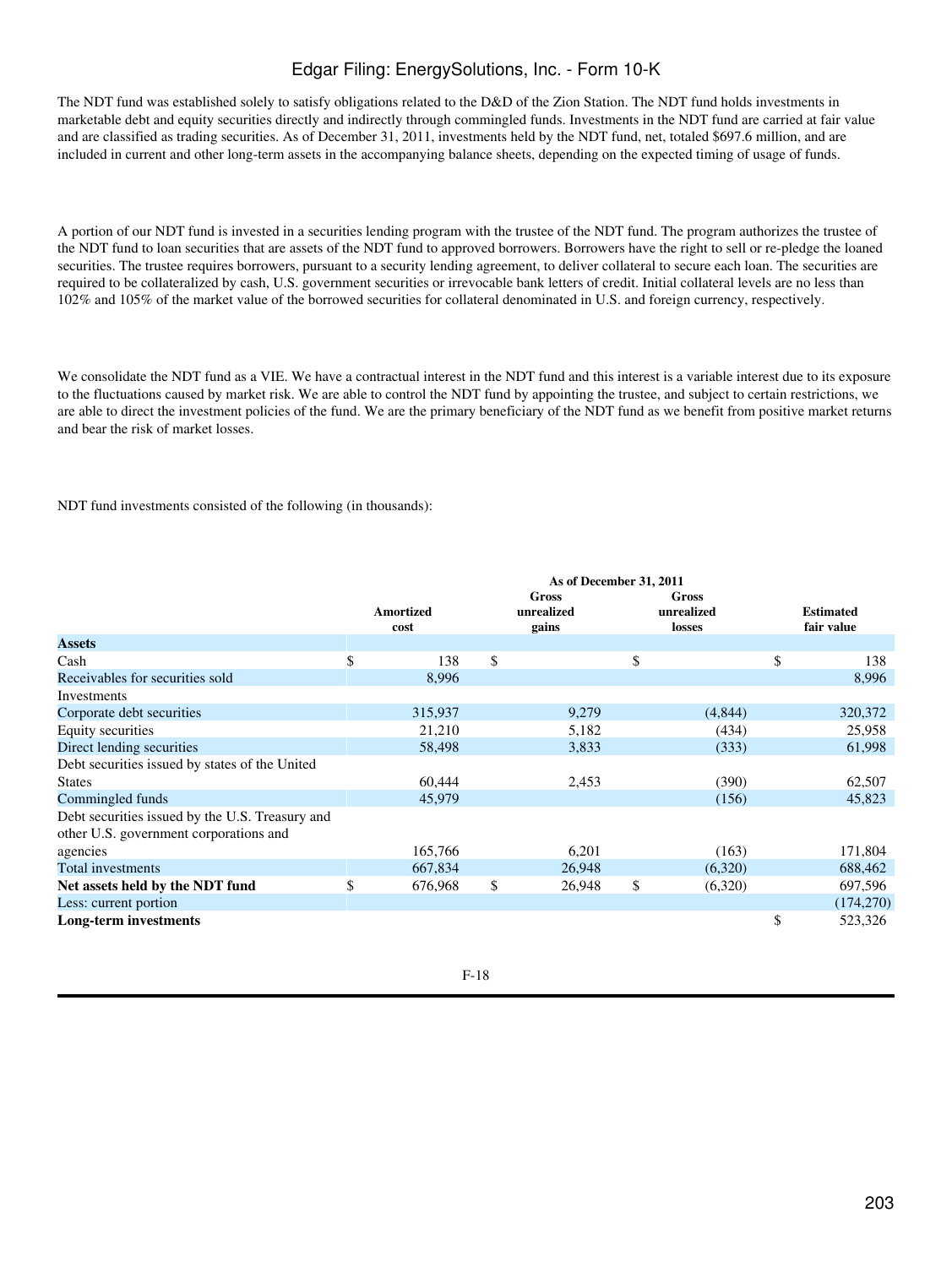|                                                                                           | As of December 31, 2010 |                   |                                     |        |    |                                      |    |                                |  |  |
|-------------------------------------------------------------------------------------------|-------------------------|-------------------|-------------------------------------|--------|----|--------------------------------------|----|--------------------------------|--|--|
|                                                                                           |                         | Amortized<br>cost | <b>Gross</b><br>unrealized<br>gains |        |    | <b>Gross</b><br>unrealized<br>losses |    | <b>Estimated</b><br>fair value |  |  |
| <b>Assets</b>                                                                             |                         |                   |                                     |        |    |                                      |    |                                |  |  |
| Receivables for securities sold                                                           | \$                      | 6,321             | \$                                  |        | \$ |                                      | \$ | 6,321                          |  |  |
| Investments                                                                               |                         |                   |                                     |        |    |                                      |    |                                |  |  |
| Corporate debt securities                                                                 |                         | 296,984           |                                     | 1,521  |    | (6,024)                              |    | 292,481                        |  |  |
| <b>Equity securities</b>                                                                  |                         | 73,712            |                                     | 16,253 |    | (79)                                 |    | 89,886                         |  |  |
| Debt securities issued by states of the United                                            |                         |                   |                                     |        |    |                                      |    |                                |  |  |
| <b>States</b>                                                                             |                         | 58,481            |                                     | 109    |    | (2,981)                              |    | 55,609                         |  |  |
| Commingled funds                                                                          |                         | 99,377            |                                     | 12,362 |    |                                      |    | 111,739                        |  |  |
| Debt securities issued by the U.S. Treasury and<br>other U.S. government corporations and |                         |                   |                                     |        |    |                                      |    |                                |  |  |
| agencies                                                                                  |                         | 254,622           |                                     | 243    |    | (3,812)                              |    | 251,053                        |  |  |
| Total investments                                                                         |                         | 783,176           |                                     | 30,488 |    | (12,896)                             |    | 800,768                        |  |  |
| <b>Total assets</b>                                                                       |                         | 789,497           |                                     | 30,488 |    | (12,896)                             |    | 807,089                        |  |  |
| <b>Liabilities</b>                                                                        |                         |                   |                                     |        |    |                                      |    |                                |  |  |
| Payables for securities purchased                                                         |                         | (2,007)           |                                     |        |    |                                      |    | (2,007)                        |  |  |
| <b>Total liabilities</b>                                                                  |                         | (2,007)           |                                     |        |    |                                      |    | (2,007)                        |  |  |
| Net assets held by the NDT fund                                                           | \$                      | 787,490           | \$                                  | 30,488 | \$ | (12,896)                             |    | 805,082                        |  |  |
| Less: current portion                                                                     |                         |                   |                                     |        |    |                                      |    | (110, 328)                     |  |  |
| Long-term investments                                                                     |                         |                   |                                     |        |    |                                      | \$ | 694,754                        |  |  |

We have withdrawn from the NDT fund approximately \$161.5 million and \$30.2 million for the years ended December 31, 2011 and 2010, respectively, to pay for Zion Station D&D project expenses, estimated trust income taxes and trust management fees. For the years ended December 31, 2011 and 2010, we recorded unrealized gains resulting from adjustments to the fair value of the NDT fund investments of \$3.0 million and \$17.6 million respectively. Realized gains and losses related to sales of investments, dividends and interest payments received from investments held by the NDT fund were \$55.5 million and \$16.3 million for the years ended December 31, 2011 and 2010, respectively. Both, unrealized and realized gains and losses on the NDT fund investments are included in other income (expense), net, in the consolidated statements of operations and comprehensive income (loss).

#### **(4) Fair Value Measurements**

The Company has implemented the accounting requirements for financial assets, financial liabilities, non-financial assets and non-financial liabilities reported or disclosed at fair value. The requirements define fair value, establish a three level hierarchy for measuring fair value in generally accepted accounting principles, and expand disclosures about fair value measurements. Level 1 inputs are quoted prices (unadjusted) in active markets for identical assets or liabilities that a company has the ability to access at the measurement date. Level 2 inputs are inputs other than quoted prices included within Level 1 that are observable for the asset or liability, either directly or indirectly. Level 3 inputs are unobservable inputs for the asset or liability.

This hierarchy requires the Company to use observable market data, when available, and to minimize the use of unobservable inputs when determining fair value. The methods described above may produce a fair value calculation that may not be indicative of net realizable value or reflective of future fair values. Furthermore, while the Company believes its valuation methods are appropriate and consistent with other market participants, the use of different methodologies or assumptions to determine the fair value of certain financial instruments could result in a different fair value measurement at the reporting date. Assets are classified in their entirety based on the lowest level of input that is significant to the fair value measurement.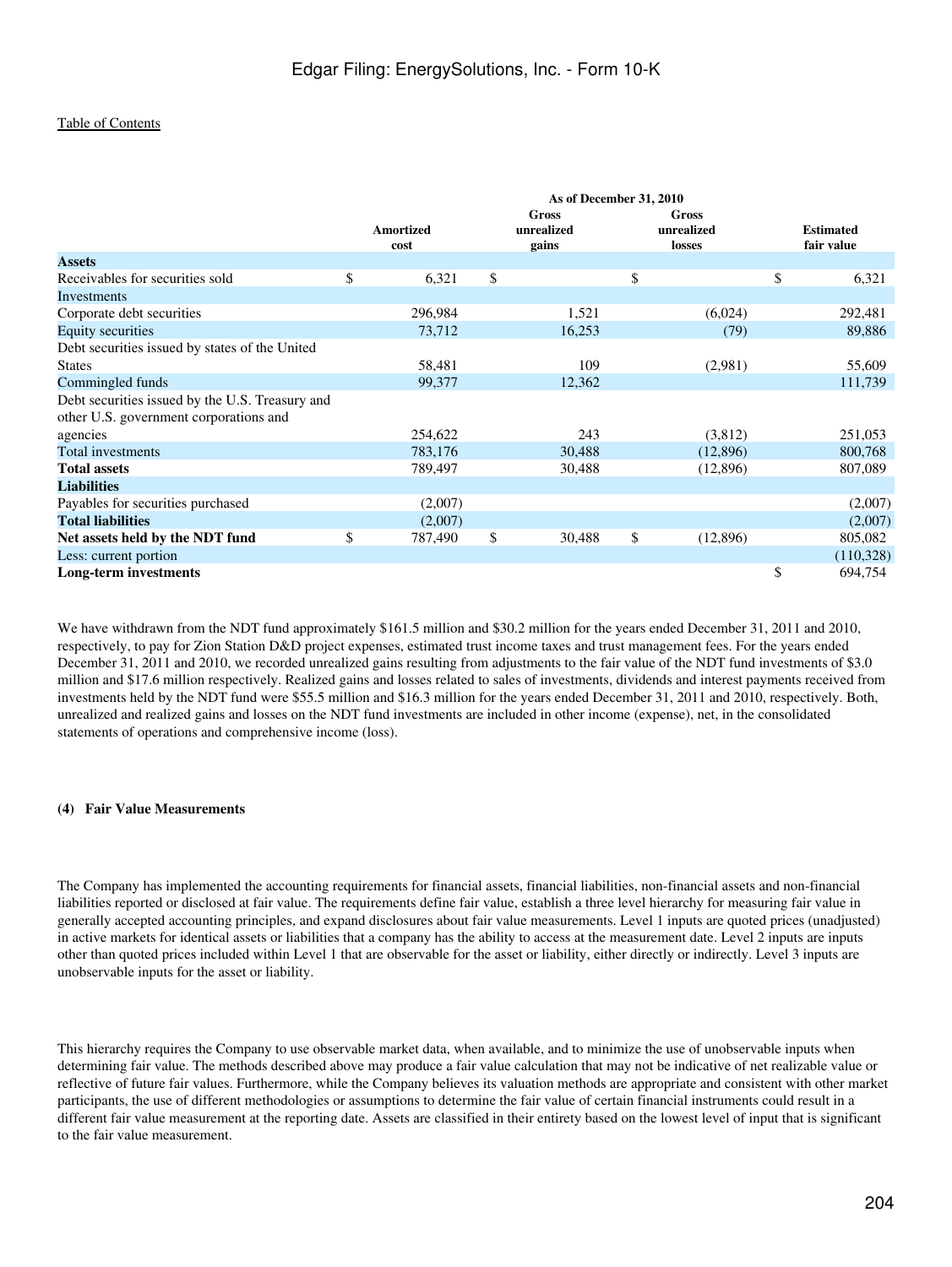The carrying value of accounts receivable, costs and estimated earnings in excess of billings on uncompleted contracts, prepaid assets, accounts payable, and accrued expenses approximate their fair value principally because of the short-term nature of these assets and liabilities.

The fair market value of our debt is based on quoted market prices from the over-the-counter restricted market. The fair market value of our senior secured credit facility was approximately \$524.4 million as of December 31, 2011 and \$562.8 million as of December 31, 2010. The carrying value of our senior secured credit facility was \$527.0 million as of December 31, 2011 and \$557.2 million as of December 31, 2010. We also had outstanding senior notes obligations with a carrying amount of \$300.0 million as of December 31, 2011 and 2010, with a fair market value of approximately \$280.9 million as of December 31, 2011 and \$327.4 million as of December 31, 2010.

The fair value of our derivative instruments is determined using models that maximize the use of the observable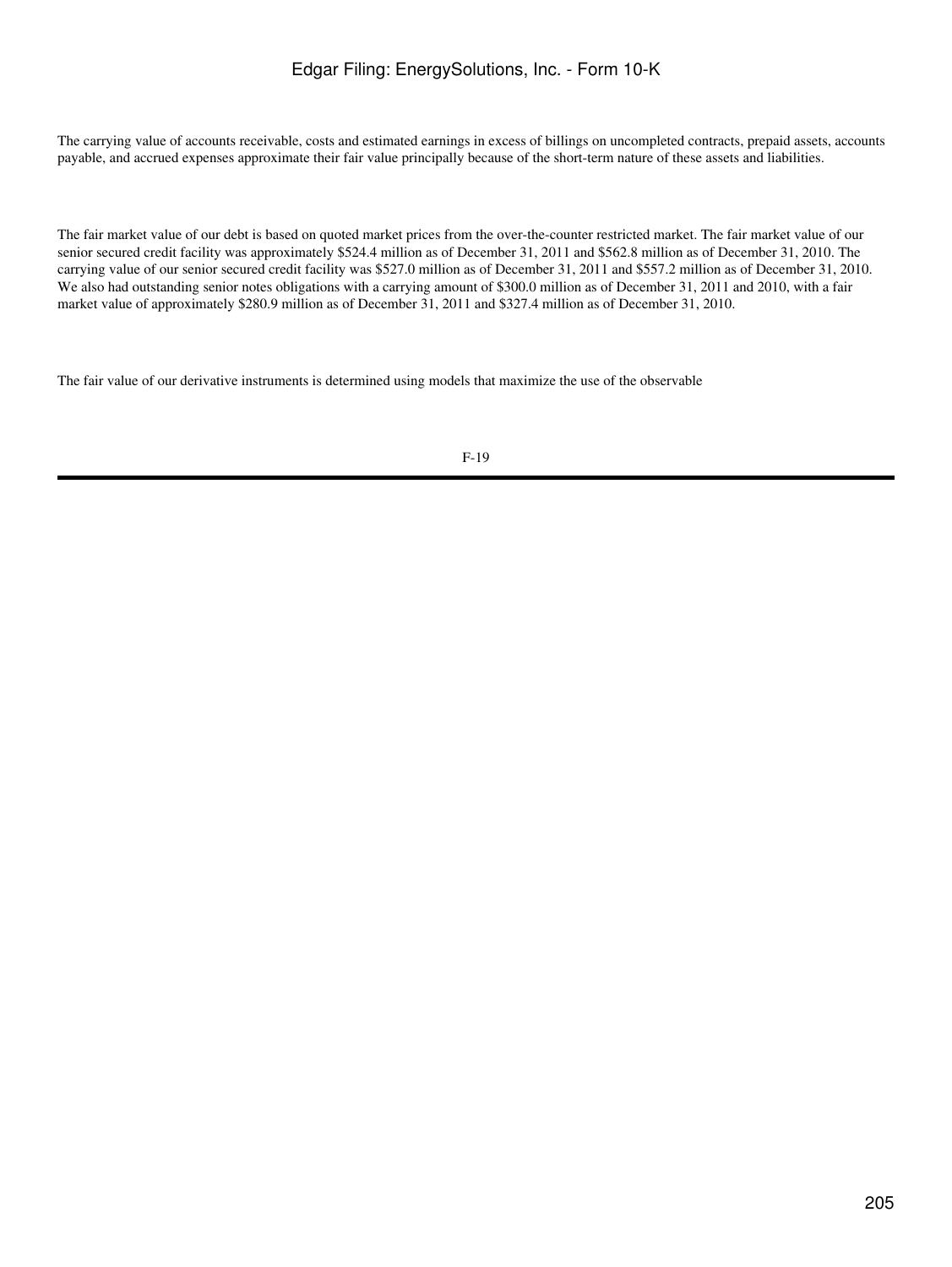market inputs including interest rate curves and both forward and spot prices for currencies. The carrying amount of our interest rate collar derivative approximates fair value. The fair market value of our interest rate collar was a liability of \$0.1 million as of December 31, 2010. This contract ended on January 4, 2011.

The following table presents the NDT fund investments measured at fair value (in thousands):

|                                           | <b>Total</b><br><b>Investments</b><br>at Fair<br><b>Value</b> |               | As of December 31, 2011<br><b>Ouoted Prices</b><br>in Active<br><b>Markets</b> for<br><b>Identical Assets</b><br>Level 1 |                    | <b>Significant</b><br>Other<br><b>Observable</b><br><b>Inputs</b><br>Level 2 | <b>Significant</b><br>Unobservable<br>Inputs<br>Level 3 | <b>Total</b><br><b>Investments</b><br>at Fair<br><b>Value</b> |              | As of December 31, 2010<br><b>Ouoted Prices</b><br>in Active<br><b>Markets</b> for<br><b>Identical Assets</b><br>Level 1 |    | <b>Significant</b><br>Other<br><b>Observable</b><br><b>Inputs</b><br>Level 2 | Significant<br>Unobservable<br><b>Inputs</b><br>Level 3<br>(revised) |
|-------------------------------------------|---------------------------------------------------------------|---------------|--------------------------------------------------------------------------------------------------------------------------|--------------------|------------------------------------------------------------------------------|---------------------------------------------------------|---------------------------------------------------------------|--------------|--------------------------------------------------------------------------------------------------------------------------|----|------------------------------------------------------------------------------|----------------------------------------------------------------------|
| <b>Assets</b>                             |                                                               |               |                                                                                                                          |                    |                                                                              |                                                         |                                                               |              |                                                                                                                          |    |                                                                              |                                                                      |
| Cash                                      | \$<br>138                                                     | $\mathbf{\$}$ | 138                                                                                                                      | $\mathbf{\hat{S}}$ |                                                                              | \$                                                      | \$                                                            | \$           |                                                                                                                          | \$ |                                                                              | \$                                                                   |
| Receivables for securities                |                                                               |               |                                                                                                                          |                    |                                                                              |                                                         |                                                               |              |                                                                                                                          |    |                                                                              |                                                                      |
| sold                                      | 8,996                                                         |               | 8,996                                                                                                                    |                    |                                                                              |                                                         | 6,321                                                         |              | 6,321                                                                                                                    |    |                                                                              |                                                                      |
| Investments                               |                                                               |               |                                                                                                                          |                    |                                                                              |                                                         |                                                               |              |                                                                                                                          |    |                                                                              |                                                                      |
| Commingled funds (1)                      | 21,258                                                        |               |                                                                                                                          |                    | 21,258                                                                       |                                                         | 23,325                                                        |              |                                                                                                                          |    | 23,325                                                                       |                                                                      |
| Fixed income securities (2)               | 554,578                                                       |               | 49,271                                                                                                                   |                    | 505,307                                                                      |                                                         | 599,143                                                       |              | 128,738                                                                                                                  |    | 470,405                                                                      |                                                                      |
| Equity securities (3)                     | 25,958                                                        |               | 25,958                                                                                                                   |                    |                                                                              |                                                         | 89,886                                                        |              | 89,886                                                                                                                   |    |                                                                              |                                                                      |
| Direct lending securities (4)             | 61,998                                                        |               |                                                                                                                          |                    |                                                                              | 61,998                                                  |                                                               |              |                                                                                                                          |    |                                                                              |                                                                      |
| Units of participation (1)                | 24,670                                                        |               |                                                                                                                          |                    | 24,670                                                                       |                                                         | 88,414                                                        |              |                                                                                                                          |    | 88,414                                                                       | $\ast$                                                               |
| Total investments                         | 688,462                                                       |               | 75,229                                                                                                                   |                    | 551,235                                                                      | 61,998                                                  | 800,768                                                       |              | 218,624                                                                                                                  |    | 582,144                                                                      |                                                                      |
| <b>Total assets</b>                       | 697,596                                                       |               | 84,363                                                                                                                   |                    | 551,235                                                                      | 61,998                                                  | 807,089                                                       |              | 224,945                                                                                                                  |    | 582,144                                                                      |                                                                      |
| <b>Liabilities</b>                        |                                                               |               |                                                                                                                          |                    |                                                                              |                                                         |                                                               |              |                                                                                                                          |    |                                                                              |                                                                      |
| Payables for securities                   |                                                               |               |                                                                                                                          |                    |                                                                              |                                                         |                                                               |              |                                                                                                                          |    |                                                                              |                                                                      |
| purchased                                 |                                                               |               |                                                                                                                          |                    |                                                                              |                                                         | (2,007)                                                       |              | (2,007)                                                                                                                  |    |                                                                              |                                                                      |
| <b>Total liabilities</b>                  |                                                               |               |                                                                                                                          |                    |                                                                              |                                                         | (2,007)                                                       |              | (2,007)                                                                                                                  |    |                                                                              |                                                                      |
| Net assets held by the<br><b>NDT</b> fund | \$<br>697,596                                                 | \$            | 84,363                                                                                                                   | <sup>\$</sup>      | 551,235                                                                      | \$<br>61,998 \$                                         | 805,082                                                       | $\mathbb{S}$ | 222,938                                                                                                                  | S. | 582,144                                                                      |                                                                      |

<sup>(1)</sup> Commingled funds and units of participation, which are similar to mutual funds, are maintained by investment companies and hold certain investments in accordance with stated fund objectives. The fair values of short-term commingled funds held within the trust funds, which generally hold short-term fixed income securities and are not subject to restrictions regarding the purchase or sale of shares, are derived from observable prices. Commingled funds are categorized in Level 2 because the fair value of the funds are based on net asset values per fund share (the unit of account), primarily derived from the quoted prices in active markets on the underlying equity securities. Units of participation are categorized as Level 2 because the fair value of these securities is based primarily on observable prices of the underlying securities. \*Units of participation had been included in Level 3 in the prior year financial statements. Upon further evaluation and review of the method of valuation, we determined that they are more appropriately reflected as Level 2. The prior year amount has been reclassified to conform with the current year presentation.

<sup>(2)</sup> For fixed income securities, multiple prices from pricing services are obtained from pricing vendors whenever possible, which enables cross-provider validations in addition to checks for unusual daily movements. A primary price source is identified based on asset type, class or issue for each security. The trustee monitors prices supplied by pricing services and may use a supplemental price source or change the primary price source of a given security if the portfolio managers challenge an assigned price and the trustee determines that another price source is considered to be preferable. U.S. Treasury securities are categorized as Level 1 because they trade in a highly liquid and transparent market. Investments with maturities of three months or less when purchased, including certain short-term fixed income securities, are considered cash equivalents and are also categorized as Level 1. The fair values of fixed income securities, excluding U.S. Treasury securities, are based on evaluated prices that reflect observable market information, such as actual trade information or similar securities, adjusted for observable differences and are categorized in Level 2.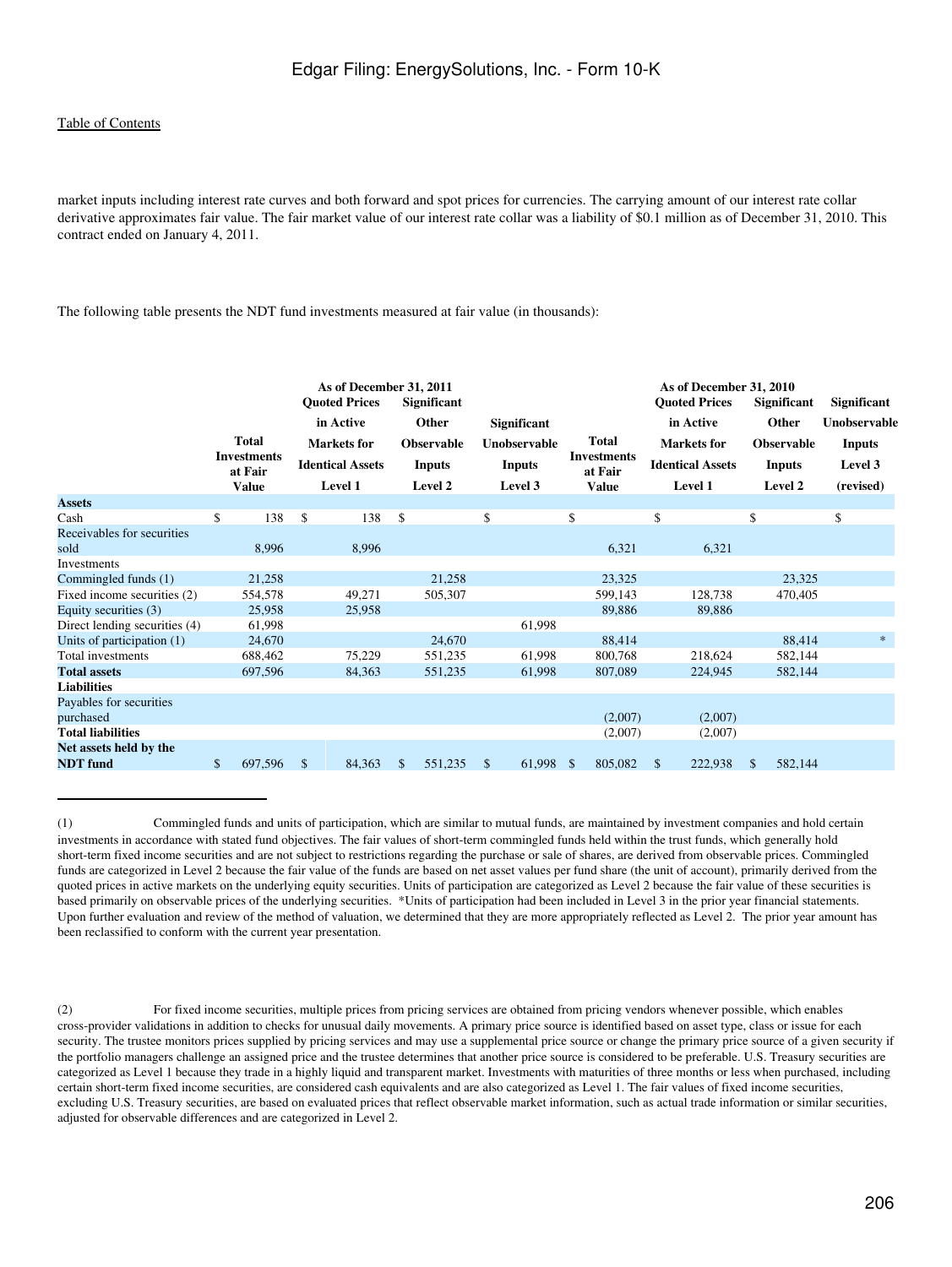(3) With respect to individually held equity securities, the trustee obtains prices from pricing services, whose prices are obtained from direct feeds from market exchanges. The fair values of equity securities held directly by the trust fund are based on quoted prices in active markets and are categorized in Level 1. Equity securities held individually are primarily traded on the New York Stock Exchange and NASDAQ Global Select Market, which contain only actively traded securities due to the volume trading requirements imposed by these national securities exchanges.

(4) Direct lending securities are investments in managed funds that invest in private companies for long-term capital appreciation. The fair value of these securities is determined using either an enterprise value model or a bond valuation model. The enterprise valuation model develops valuation estimates based on valuations of comparable public companies, recent sales of private and public companies, discounting the forecasted cash flows of the portfolio company, estimating the liquidation or collateral value of the portfolio company or its assets, considering offers from third parties to buy the portfolio company, its historical and projected financial results, as well as other factors that may impact value. Significant judgment is required in the applications of discounts or premiums applied to the prices of comparable companies for factors such as size, marketability and relative performance. Under the bond valuation model, expected future cash flows are discounted using a discount rate. The discount rate is composed of a market based rate for similar credits in the public market and an internal credit rate based on the underlying risk of the credit. Investments in direct lending funds are categorized as Level 3 because the fair value of these securities is based largely on inputs that are unobservable and also utilize complex valuation models. Investments in direct lending securities typically cannot be redeemed until maturity of the term loan.

The following table presents the rollforward for Level 3 assets and liabilities measured at fair value on a recurring basis (in thousands):

|                                       | <b>Direct</b> |                   |          |  |  |  |  |
|---------------------------------------|---------------|-------------------|----------|--|--|--|--|
|                                       |               | Lending           |          |  |  |  |  |
| For the Year Ended December 31, 2011  |               | <b>Securities</b> |          |  |  |  |  |
| Balance as of December 31, 2010       | \$            |                   |          |  |  |  |  |
| Purchases and issuances               |               |                   | 95,573   |  |  |  |  |
| Sales, dispositions and settlements   |               |                   | (37,167) |  |  |  |  |
| Realized gains and losses             |               |                   | 92       |  |  |  |  |
| Change in unrealized gains and losses |               |                   | 3,500    |  |  |  |  |
| Balance as of December 31, 2011       | \$            |                   | 61.998   |  |  |  |  |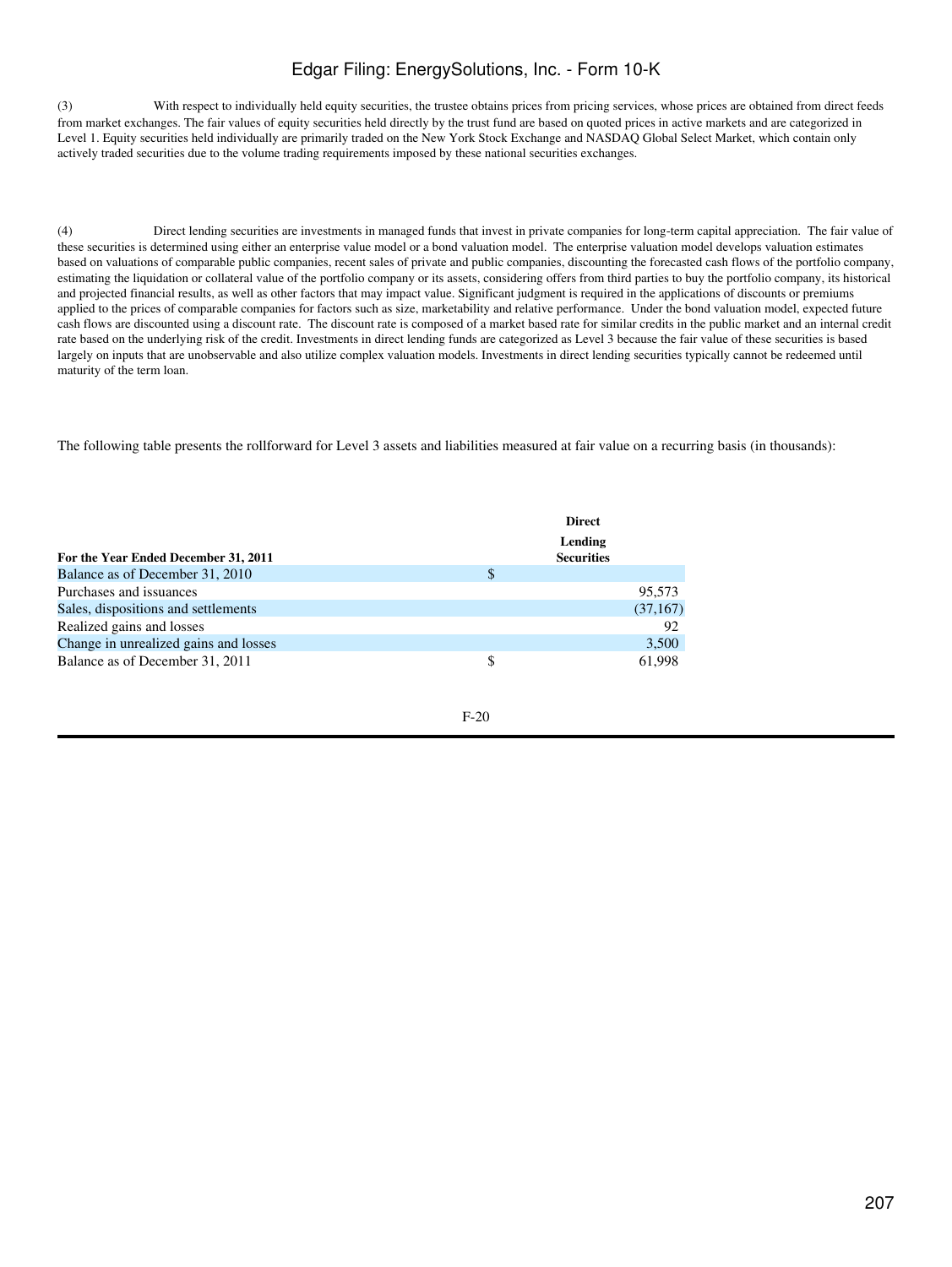### **(5) Joint Ventures**

We use the equity method of accounting for our unconsolidated joint ventures. Under the equity method, we recognize our proportionate share of the net earnings of these joint ventures as a single line item under Equity in income of unconsolidated joint ventures in our condensed consolidated statements of operations. In accordance with authoritative guidance, we analyzed all of our joint ventures and classified them into two groups: (a) joint ventures that must be consolidated because we hold the majority voting interest, or because they are VIEs of which we are the primary beneficiary; and (b) joint ventures that do not need to be consolidated because we hold only a minority voting or other ownership interest, or because they are VIEs of which we are not the primary beneficiary.

In 2011, we performed an assessment of our joint ventures and concluded that no unconsolidated joint ventures should be consolidated and that no consolidated joint ventures should be deconsolidated.

The table below presents unaudited financial information, derived from the most recent financial statements provided to us, in aggregate, for our unconsolidated joint ventures:

|                                                    | December 31,<br>2011 | December 31,<br><b>2010</b> |         |  | December 31,<br>2009 |
|----------------------------------------------------|----------------------|-----------------------------|---------|--|----------------------|
| Current assets                                     | 46,820               |                             | 63.251  |  | 49,622               |
| Current liabilities                                | 22,356               |                             | 43,023  |  | 32,617               |
| Revenue                                            | 158,886              |                             | 282,442 |  | 181,115              |
| Gross profit                                       | 32,098               |                             | 36,434  |  | 20,153               |
| Net income                                         | 31,431               |                             | 35,866  |  | 20,049               |
| Net income attributable to Energy <i>Solutions</i> | 11.103               |                             | 13,120  |  | 7,573                |

Our percentage of ownership of unconsolidated joint ventures as of December 31, 2011 was:

|                                                   | Percentage of<br>Ownership |
|---------------------------------------------------|----------------------------|
| Global Threat Reduction Solutions, LLC            | 49.0%                      |
| LATA/Parallax Portsmouth, LLC                     | 49.0%                      |
| SempraSafe, LLC                                   | 49.0%                      |
| TPMC Energy Solutions Environmental Services, LLC | 49.0%                      |
| Washington River Protection Solutions, LLC        | $40.0\%$                   |
| Weskem, LLC                                       | 27.6%                      |
| Idaho Treatment Group, LLC                        | 15.0%                      |
| West Valley Environmental Services LLC            | $10.0\%$                   |

We received dividend distributions from our unconsolidated joint ventures in the amount of \$12.1 million, \$11.1 million and \$5.3 million for the years ended December 31, 2011, 2010 and 2009, respectively.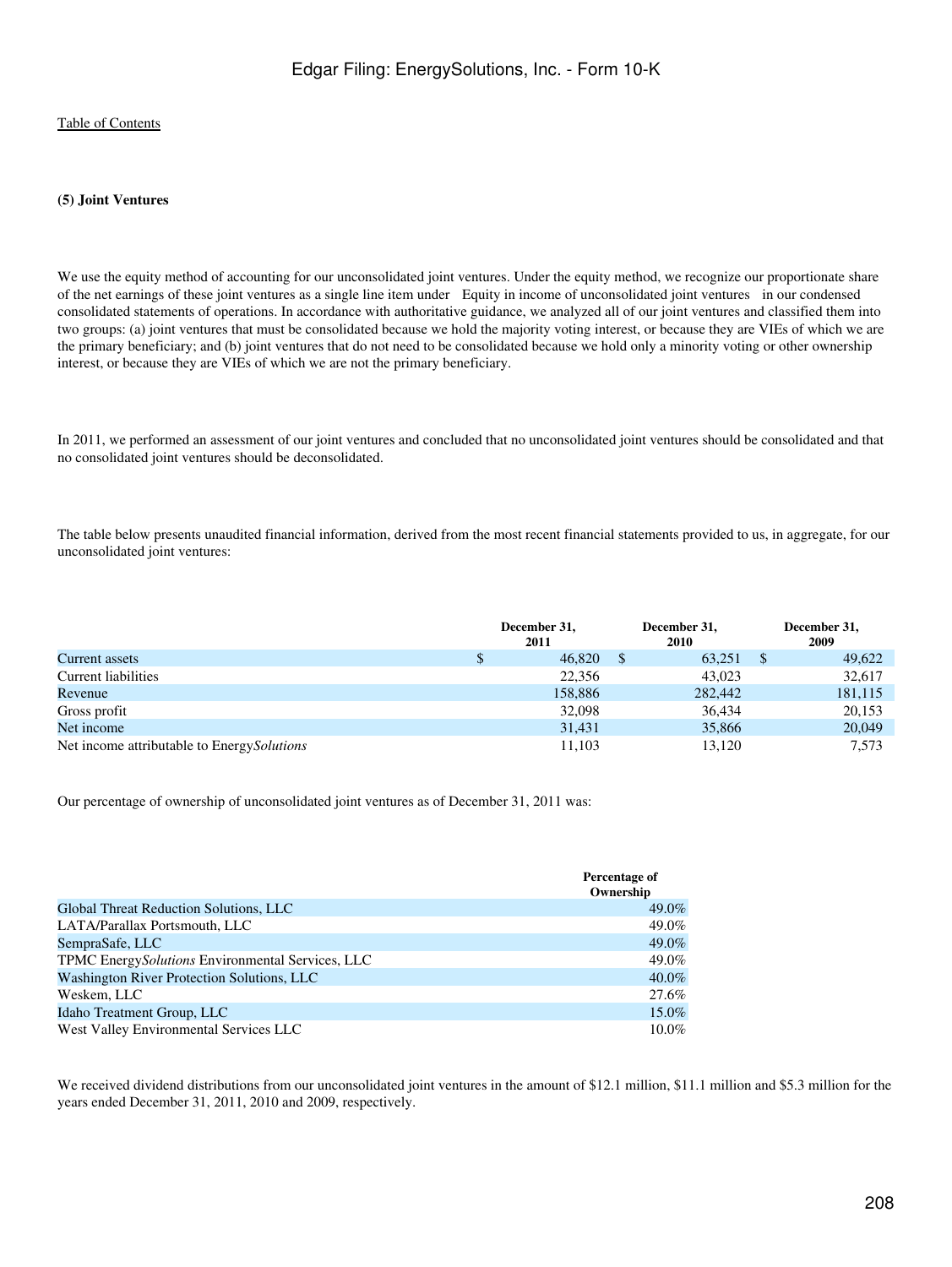#### *Noncontrolling interests*

We have majority voting rights for two of our minority owned joint ventures. Accordingly, we have reported their operations in our consolidated financial statements. Assets from our consolidated joint ventures can only be used to settle their own obligations. Additionally, the Companys assets cannot be used to settle the joint ventures obligations because these minority owned joint ventures do not have recourse to the general credit of the Company. In December 2011, we acquired 100% of the noncontrolling interest in our Isotek Systems LLC consolidated joint venture.

We record noncontrolling interest income which reflects the portion of the earnings of operations which are applicable to other minority interest partners. Cash payments, representing the distributions of the investors share of cash generated by operations, are recorded as a reduction in noncontrolling interests. Noncontrolling interest income for the years ended December 31, 2011, 2010 and 2009 was \$2.5 million, \$2.1 million, and \$1.1 million, respectively. Distributions to noncontrolling interest shareholders were \$4.2 million, \$0.3 million, and \$1.1 million for the years ended December 31, 2011, 2010 and 2009, respectively.

#### **(6) Property, Plant and Equipment**

Property, plant and equipment consist of the following as of December 31, 2011 and 2010 (in thousands):

$$
F-21
$$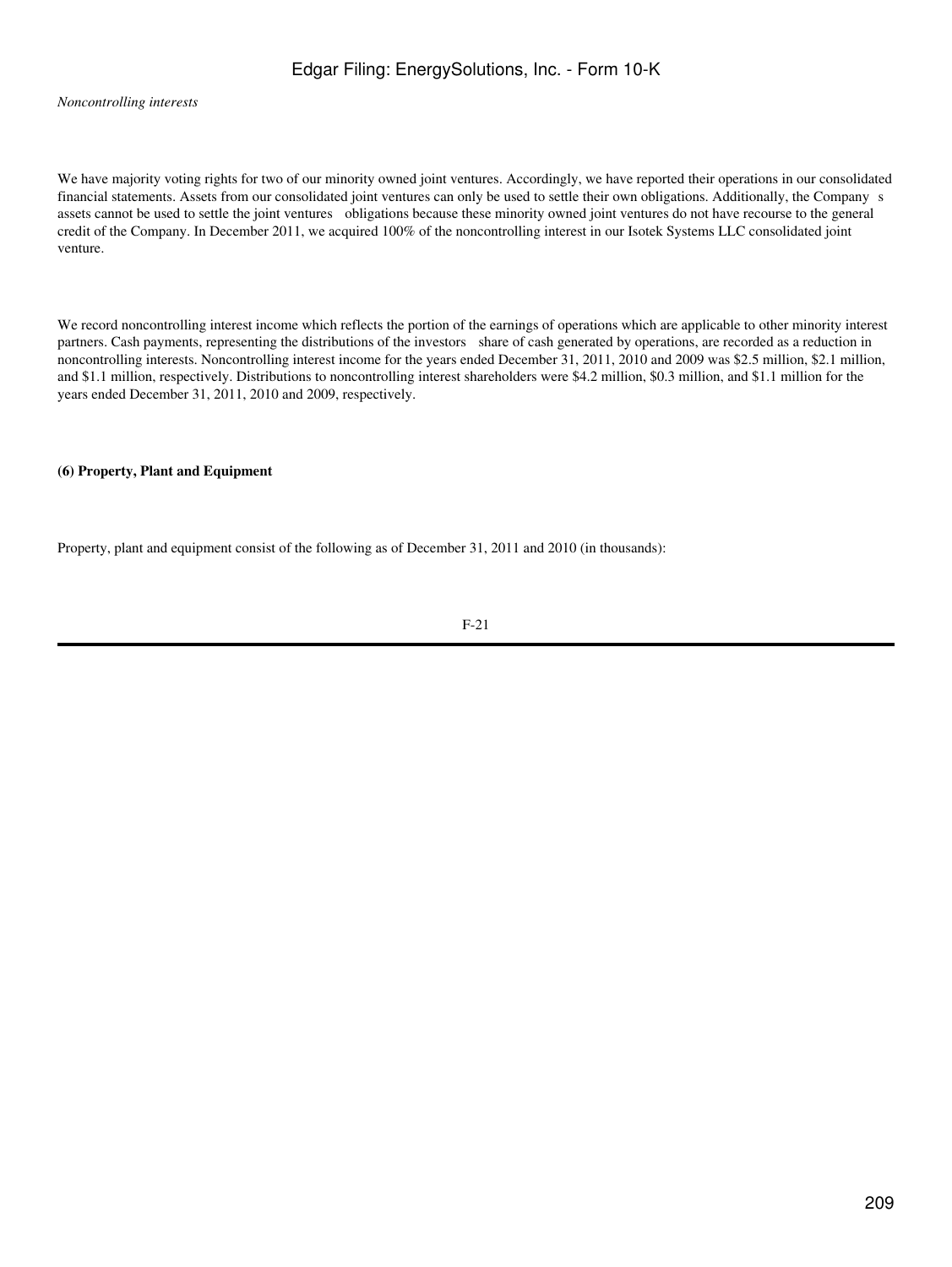|                                                | December 31,<br>2011 | December 31,<br>2010     |
|------------------------------------------------|----------------------|--------------------------|
| Land and land improvements                     | \$<br>28,412         | - \$<br>25,894           |
| Buildings and improvements                     | 36,829               | 33,472                   |
| Computer hardware and software                 | 26,076               | 22,667                   |
| Furniture and fixtures                         | 4.858                | 4,827                    |
| Landfill                                       | 61,356               | 57,514                   |
| Machinery and equipment                        | 87,889               | 82,824                   |
| Trucks and vehicles                            | 16,142               | 11,640                   |
| Leasehold improvements                         | 7.839                | 6,661                    |
| Capital leases                                 | 6.726                | 3,619                    |
| Construction in progress                       | 18,151               | 15,403                   |
|                                                | 294,278              | 264,521                  |
| Less accumulated depreciation and amortization | (162, 818)           | (141, 872)               |
|                                                | \$<br>131.460        | 122,649<br><sup>\$</sup> |

We capitalized \$1.2 million and \$5.7 million of software costs during the years ended December 31, 2011 and 2010, respectively, primarily related to an enterprise resource planning software implementation, in accordance with the accounting guidance for capitalization of costs of computer software developed or obtained for internal use. We began depreciation upon completion of the project in January 1, 2010. For the years ended December 31, 2011, 2010 and 2009, we recorded \$22.3 million, \$20.5 million and \$20.9 million of depreciation expense, respectively. Amortization expense of assets recorded under capital leases is included in depreciation expense.

#### **(7) Goodwill**

As of December 31, 2011 and 2010, we had recorded \$306.4 million and \$480.4 million of goodwill, respectively, related to domestic and foreign acquisitions. Goodwill related to the acquisitions of foreign entities is translated into U.S. dollars at the exchange rate in effect at the balance sheet date. The related translation gains and losses are included as a separate component of stockholders equity in accumulated other comprehensive income (loss) in the consolidated balance sheets. For the years ended December 31, 2011 and 2010, we recorded approximately \$40,000 and \$1.5 million, respectively, of translation losses related to goodwill denominated in foreign currencies.

In accordance with authoritative guidance for accounting for Goodwill and Other Intangible Assets, we perform an impairment test on goodwill annually, or when events occur or circumstances change that would, more likely than not, reduce the fair value of a reporting unit below its carrying value. Our annual testing date is April 1. For purposes of the goodwill impairment assessment, goodwill is allocated to each of our reporting units which are Government Group, Commercial Services, LP&D and International. These reporting units were determined based on our internal management reporting and organizational structure. Goodwill is assigned to each of these reporting units based on which of the reporting units derive the benefits of an acquired company. If multiple reporting units benefit from an acquisition, goodwill is allocated to each reporting unit based on an allocation of revenue between the reporting units at the acquisition date.

We test goodwill for impairment by first comparing the book value of net assets to the fair value of the reporting units. If the fair value is determined to be less than the book value, a second step is performed to compute the amount of impairment as the difference between the estimated fair value of goodwill and the carrying value. We estimate the fair value of the reporting units using discounted cash flows. Forecasts of future cash flow are based on our best estimate of future net revenue and operating expenses, based primarily on pricing, market segment share and general economic conditions. Changes in future forecasts or decreases in the value of our common stock could result in future goodwill impairment charges.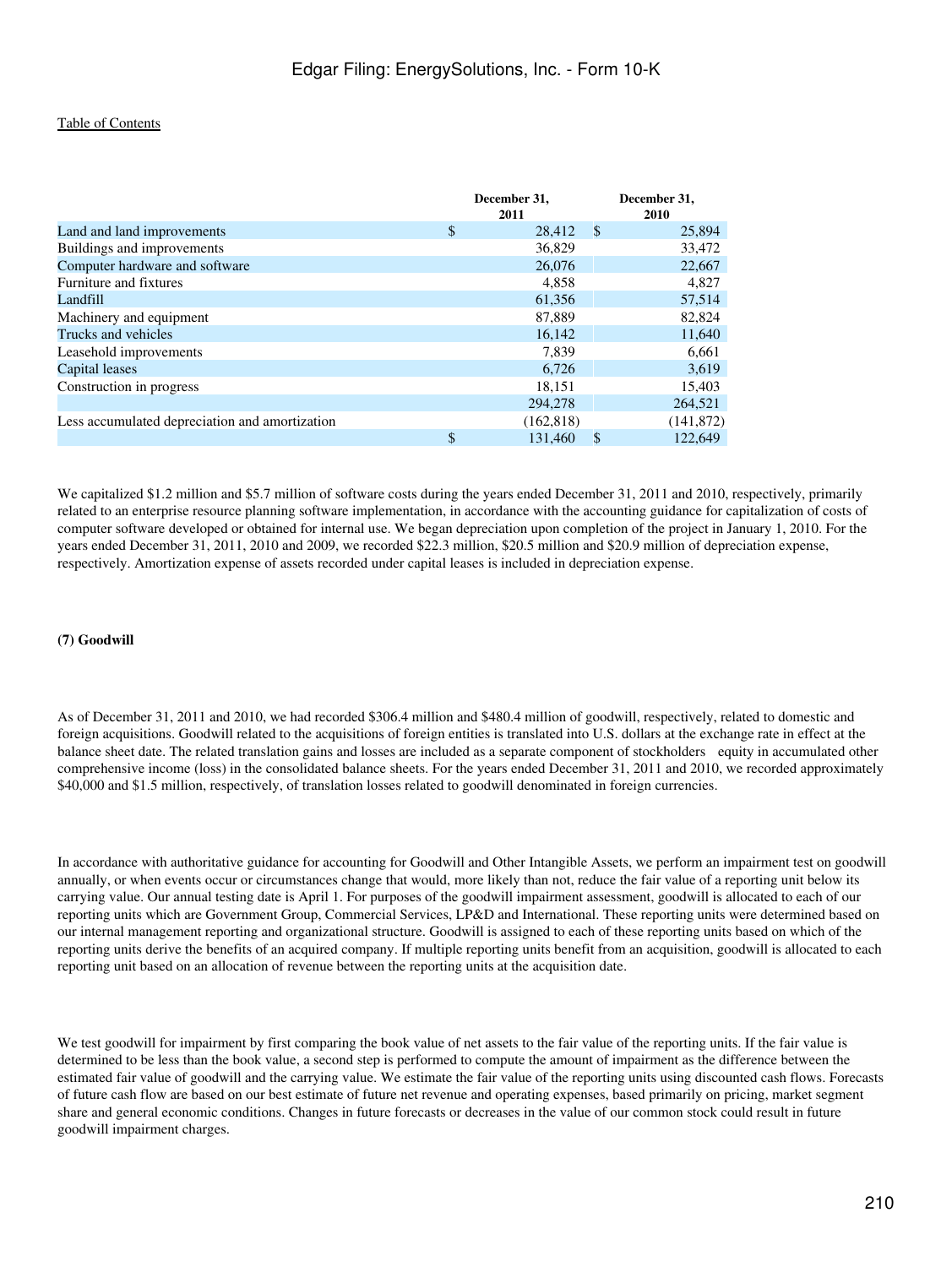As indicated above, we perform our annual goodwill impairment test as of April 1. Our 2011 annual test did not indicate an impairment of goodwill for any of our reporting units. However, due to adverse stock market conditions that existed during the third and fourth quarter of 2011, our stock price and corresponding market capitalization declined significantly. This decline prompted us to perform an interim goodwill impairment test as of December 31, 2011, and as a result, we recorded a non-cash goodwill impairment charge for the Government Group and LP&D reporting units totaling \$174.0 million during the quarter ended December 31, 2011. This non-cash charge reduces goodwill recorded in connection with previous acquisitions and does not impact our overall business operations, cash position, operating cash flow or debt covenants. The \$174.0 million goodwill impairment charge was not finalized prior to the issuance of this report but was estimated based on a preliminary goodwill impairment analysis as of December 31, 2011 and represents our best estimate of the impairment charge. The second step of the impairment test will be completed during the first quarter of 2012 and, once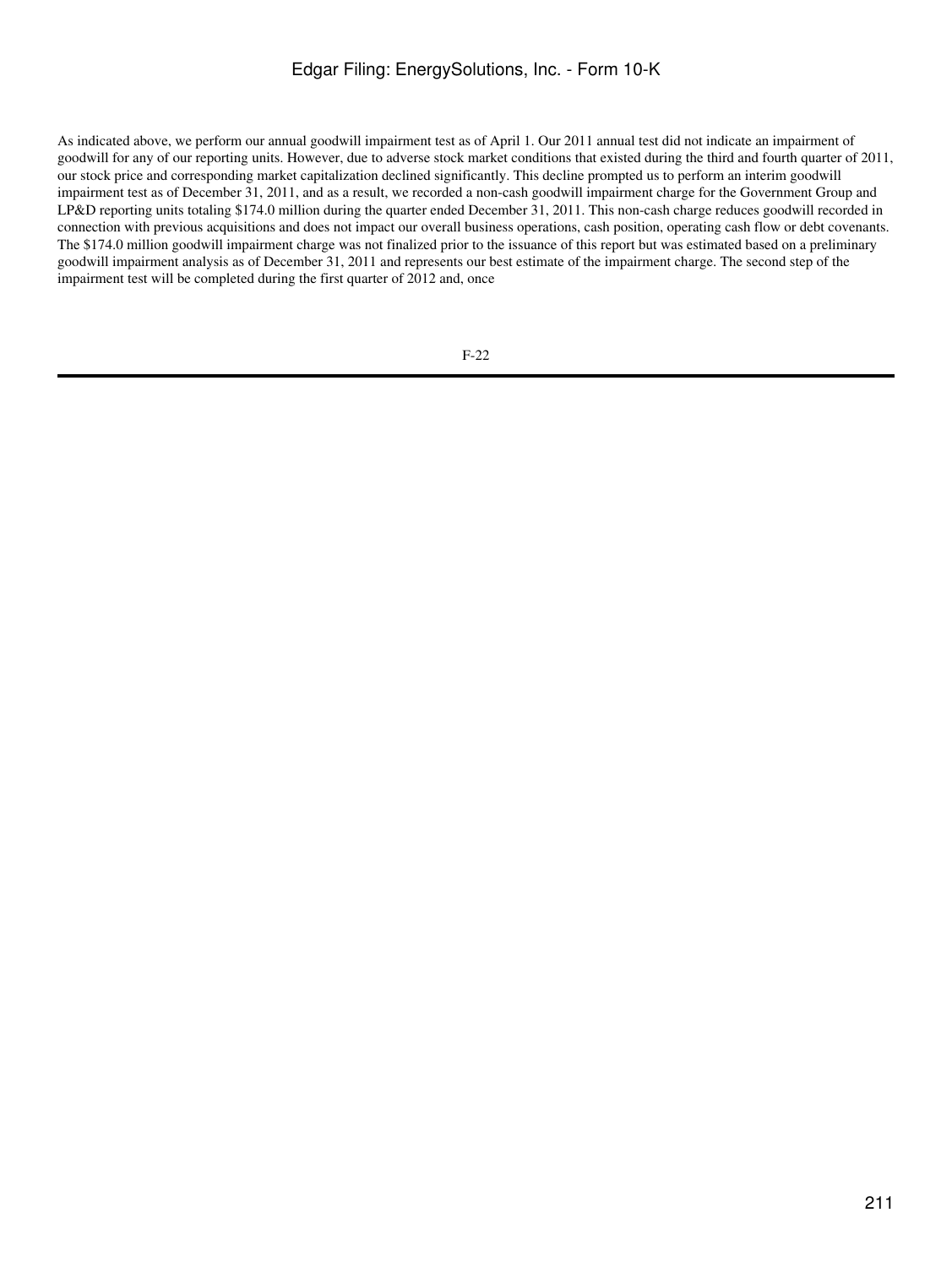completed, any remaining adjustment to the impairment amount will be recorded in our consolidated statements of operations.

We measured the fair value of the Government Group and LP&D by using an equal weighting of the fair value implied by a discounted cash flow analysis and by comparisons with the market values of similar publicly traded companies. We believe the blended use of both models compensates for the inherent risk associated with either model if used on a stand-alone basis, and this combination is indicative of the factors a market participant would consider when performing a similar valuation. The discounted cash flow analysis calculated the fair value of the Government Group and LP&D using management s business plans and projections as the basis for expected cash flows for the next four years and a 2.5% residual growth rate thereafter. We also used a weighted average discount rate of 17% for the analysis for both the Government Group and LP&D. Other significant estimates used in the discounted cash flow analysis include the profitability of the respective reporting units and working capital effects.

The goodwill balances of our Commercial Services and International reporting units as of December 31, 2011 were \$90.1 million and \$53.1 million, respectively. Based on a preliminary goodwill impairment analysis performed as of December 31, 2011, the fair value of these reporting units exceeded their carrying value by approximately 40% and 33%, respectively. Since the estimated fair value of the reporting units was in excess of their book value, it was not necessary to perform the second step of the goodwill impairment test.

The following table presents the preliminary results of our goodwill impairment test as of December 31, 2011.

|                            | Goodwill                   |               | Goodwill                      |      |                                                |  |  |
|----------------------------|----------------------------|---------------|-------------------------------|------|------------------------------------------------|--|--|
|                            | <b>Balance as of</b>       |               |                               |      | <b>Balance as of</b>                           |  |  |
|                            | December 31, 2011          |               |                               |      | December 31, 2011<br><b>After the Goodwill</b> |  |  |
|                            | <b>Before the Goodwill</b> |               | Goodwill<br><b>Impairment</b> |      |                                                |  |  |
| (In thousands)             | <b>Impairment Charge</b>   |               |                               |      | <b>Impairment Charge</b>                       |  |  |
| Government Group           | \$<br>106.594              | $\mathbb{S}$  | (35,000)                      | - \$ | 71.594                                         |  |  |
|                            |                            |               |                               |      |                                                |  |  |
| Global Commercial:         |                            |               |                               |      |                                                |  |  |
| <b>Commercial Services</b> | 90.129                     |               |                               |      | 90.129                                         |  |  |
| LP&D                       | 230,548                    |               | (139,000)                     |      | 91,548                                         |  |  |
| International              | 53,087                     |               |                               |      | 53,087                                         |  |  |
| Total                      | \$<br>480,358              | $\mathcal{S}$ | (174,000)                     | -S   | 306,358                                        |  |  |
|                            |                            |               |                               |      |                                                |  |  |

During 2010 and based on the first step of the goodwill impairment analysis, we determined that each of our reporting units fair value substantially exceeded its carrying value, except for the Government Group. Based on these results, we performed the second step of the impairment analysis for the Government Group and concluded that the carrying value of our Government Group was impaired. We measured the fair value of the Government Group by using an equal weighting of the fair value implied by a discounted cash flow analysis and by comparisons with the market values of similar publicly traded companies. We believe the blended use of both models compensates for the inherent risk associated with either model if used on a stand-alone basis, and this combination is indicative of the factors a market participant would consider when performing a similar valuation. The discounted cash flow analysis calculated the fair value of the Government Group using management s business plans and projections as the basis for expected cash flows for the next five years and a 2.5% residual growth rate thereafter. We also used a weighted average discount rate of 11.5% for the analysis. Other significant estimates used in the discounted cash flow analysis include the profitability of our Government Group reporting unit and its working capital effects.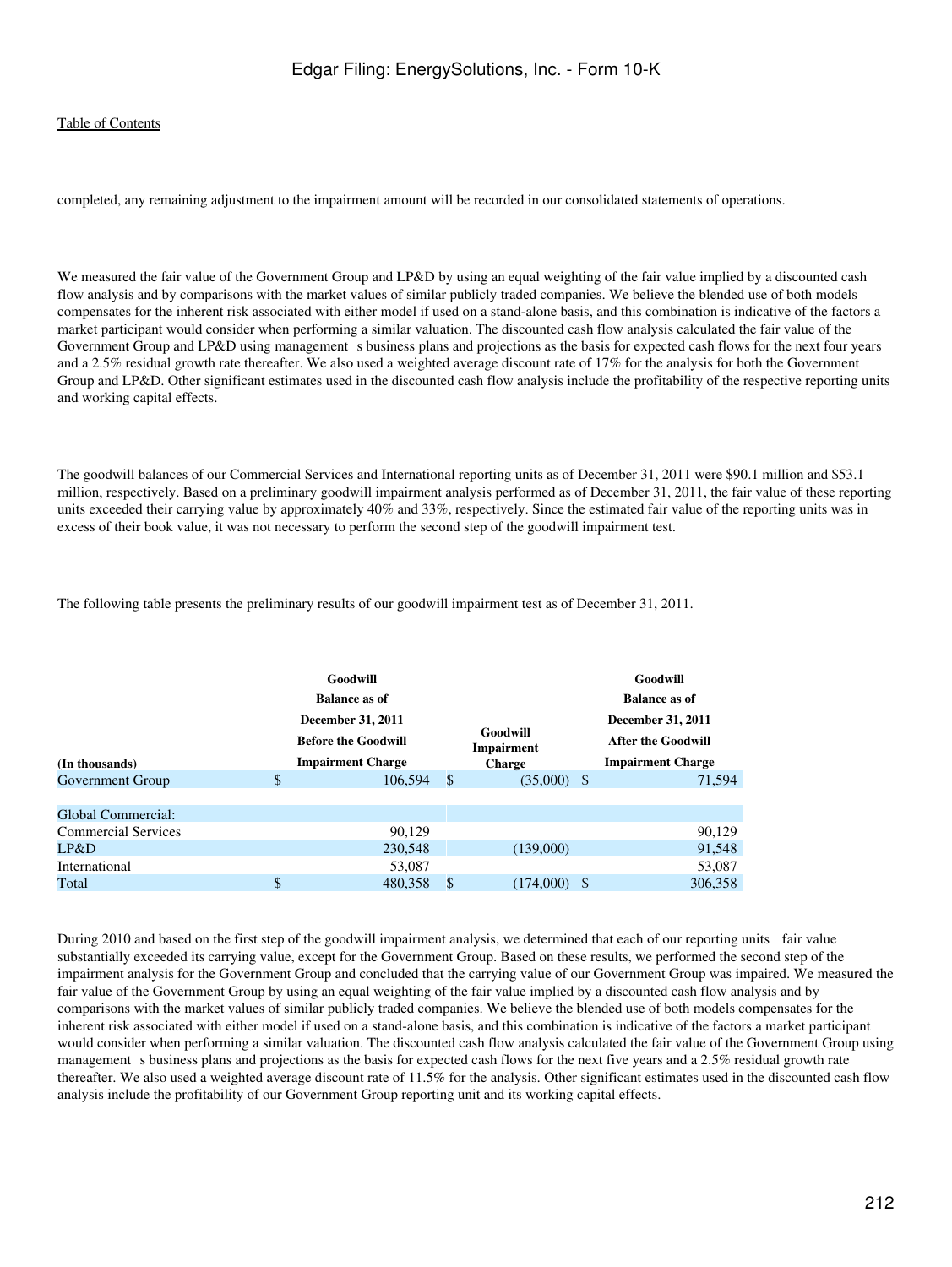As a result of our impairment test, we recorded a \$35.0 million non-cash goodwill impairment charge during the second quarter of 2010. Factors culminating in the impairment included continued weakness in the macroeconomic environment and lower forecasted growth. The significant factors that we considered in determining the fair value of our Government Group included the future impact of contracts currently in place, the existence of renewal options on existing contracts, follow-on contracts related to existing contracts, outstanding proposals with government customers, known future requests for proposals and expected long-term growth in the Government Group business that approximates inflation. In determining the fair value of the reporting unit, we probability weighted the future business opportunities based on our internal assessments. However, some of the proposals are for substantial contract awards and either winning or losing those bids can have a significant impact on our fair value calculations. The 2010 impairment charge did not impact our cash position, operating cash flow or debt covenants.

### **(8) Other Intangible Assets**

Other intangible assets subject to amortization consist principally of amounts assigned to permits, customer relationships, non-compete agreements and technology. We do not have intangible assets that are not subject to amortization.

Other intangible assets consist of the following (in thousands):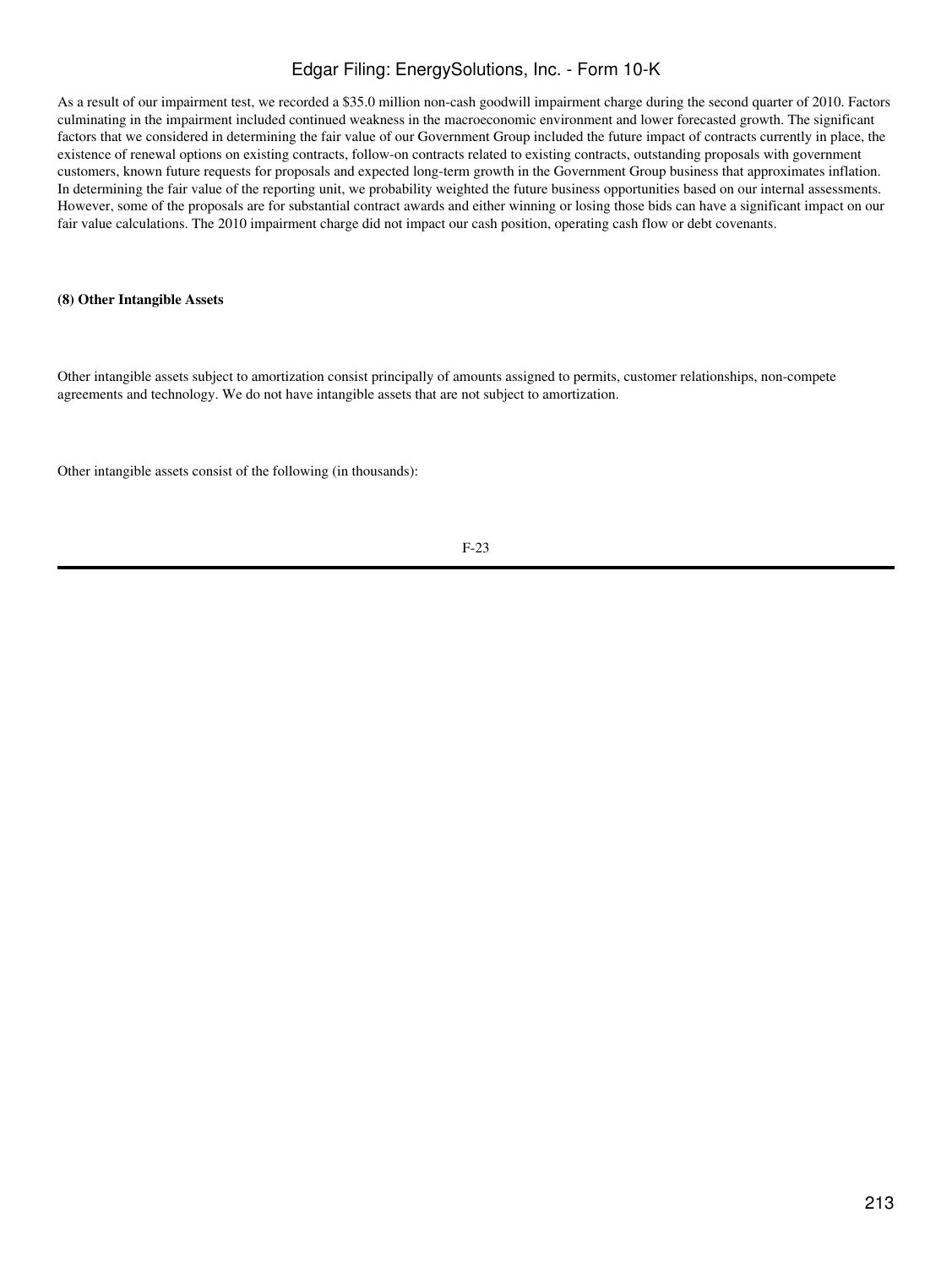|                   |              |                             | As of December 31, 2011            | As of December 31, 2010                                |  |                             |    |                                    |                                                        |  |
|-------------------|--------------|-----------------------------|------------------------------------|--------------------------------------------------------|--|-----------------------------|----|------------------------------------|--------------------------------------------------------|--|
|                   |              | Gross<br>Carrying<br>Amount | Accumulated<br><b>Amortization</b> | Weighted<br>Average<br>Remaining<br><b>Useful Life</b> |  | Gross<br>Carrying<br>Amount |    | Accumulated<br><b>Amortization</b> | Weighted<br>Average<br>Remaining<br><b>Useful Life</b> |  |
| <b>Permits</b>    | $\mathbb{S}$ | 240,853                     | \$<br>(66, 544)                    | 17.9 years $$$                                         |  | 240.243                     | \$ | (56, 694)                          | 18.8 years                                             |  |
| Customer          |              |                             |                                    |                                                        |  |                             |    |                                    |                                                        |  |
| relationships     |              | 157.594                     | (77,661)                           | 6.4 years                                              |  | 157,594                     |    | (66, 012)                          | 7.2 years                                              |  |
| Technology and    |              |                             |                                    |                                                        |  |                             |    |                                    |                                                        |  |
| other             |              | 15,490                      | (8, 854)                           | 4.1 years                                              |  | 15.490                      |    | (7,121)                            | 5.1 years                                              |  |
| Non competition   |              | 1,030                       | (1,029)                            |                                                        |  | 1,030                       |    | (1,029)                            | $0.2$ years                                            |  |
| Total amortizable |              |                             |                                    |                                                        |  |                             |    |                                    |                                                        |  |
| intangibles       | \$           | 414,967                     | \$<br>(154.088)                    | 14.0 years $\$\$                                       |  | 414,357                     | \$ | (130, 857)                         | 14.7 years                                             |  |

As of December 31, 2011 and 2010, we also recorded \$2.8 million and \$2.5 million, respectively, of translation losses related to intangible assets denominated in foreign currencies. Amortization expense was \$26.0 million, \$25.7 million and \$25.3 million for the years ended December 31, 2011, 2010 and 2009, respectively. Estimated annual amortization expense for each of the next five years is as follows (in thousands):

|                      | 2012      | 2013      | 2014      | 2015   | 2016   |
|----------------------|-----------|-----------|-----------|--------|--------|
| Estimated annual     |           |           |           |        |        |
| amortization expense | 25.847 \$ | 25.846 \$ | 25.018 \$ | 21.484 | 19.835 |

#### **(9) Senior Credit Facilities and Senior Notes**

Our outstanding long-term debt as of December 31, 2011 and 2010 consists of the following (in thousands):

|                                            | December 31,<br>2011 |     | December 31,<br>2010 |
|--------------------------------------------|----------------------|-----|----------------------|
| Term loan facilities due through $2016(1)$ | \$<br>527,000        | -\$ | 557,200              |
| Term loan unamortized discount             | (10,797)             |     | (13,231)             |
| Senior notes, 10.75% due through 2018      | 300,000              |     | 300,000              |
| Senior notes unamortized discount          | (3,469)              |     | (3,809)              |
| <b>Revolving Credit Facility</b>           |                      |     |                      |
| Total debt                                 | 812.734              |     | 840,160              |
| Less: current portion                      |                      |     | (5,600)              |
| Total long-term debt                       | \$<br>812.734        |     | 834,560              |

(1) The variable interest rate on borrowings under our senior secured credit facility was 6.25% as of December 31, 2011 and 2010.

On August 13, 2010, the Company entered into a senior secured credit facility with JPMorgan Chase Bank, N.A., as the administrative agent and collateral agent, consisting of a senior secured term loan (the Term Loan) in an aggregate principal amount of \$560 million at a discount rate of 2.5% and a senior secured revolving credit facility (the Revolving Credit Facility) with availability of \$105.0 million, of which \$28.9 million was used to fund letters of credit issued as of December 31, 2011. Borrowings under the senior secured credit facility bear interest at a rate equal to: (a) Adjusted LIBOR plus 4.50%, or ABR plus 3.50% in the case of the Term Loan; (b) Adjusted LIBOR plus 4.50%, or ABR plus 3.50% in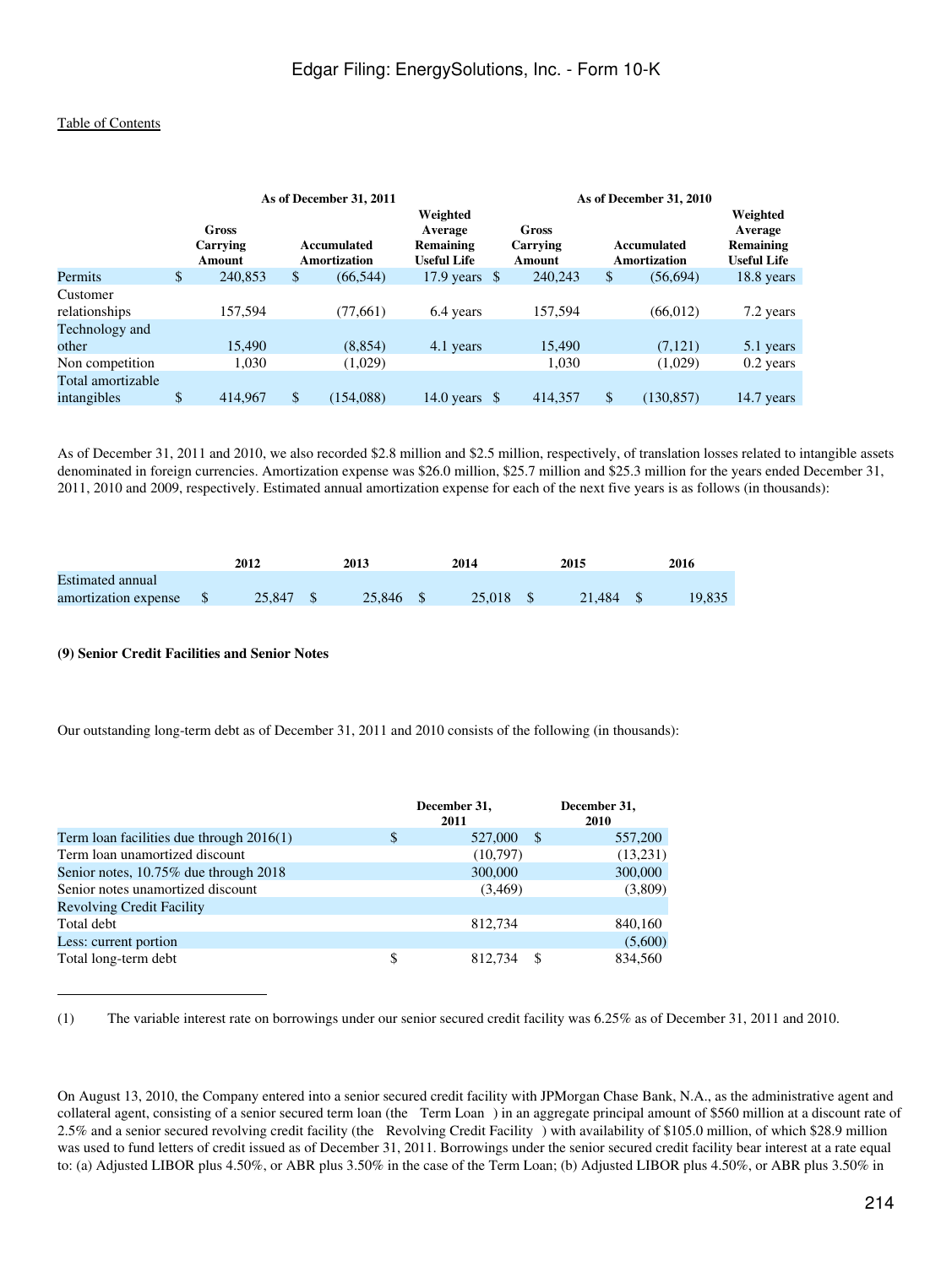the case of the Revolving Credit Facility, and (c) a per annum fee equal to the spread over Adjusted LIBOR under the Revolving Credit Facility, along with a fronting fee and issuance and administration fees in the case of revolving letters of credit. The proceeds of the senior secured credit facility were used to repay outstanding indebtedness under former credit agreements, collateralize reimbursement obligations to the deposit issuing banks with respect to deposit letters of credit, replace synthetic letters of credit issued under former credit agreements and provide credit support for obligations acquired under the Exelon Agreements. As of December 31, 2011 and 2010, borrowings of \$310.3 million under the Term Loan were held in a restricted cash account as collateral for the Companys reimbursement obligations with respect to letters of credit

On August 13, 2010, we also completed a private offering of \$300 million 10.75% senior notes at a discount rate of 1.3%. The senior notes are governed by an Indenture among Energy*Solutions* and Wells Fargo Bank, National Association, as trustee. Interest on the senior notes is payable semiannually in arrears on February 15 and August 15 of each year beginning on February 15, 2011. The senior notes rank in equal right of payment to all existing and future senior debt and senior in right of payment to all future subordinated debt. In May 2011, we filed a registration statement under the Securities Act of 1933, as amended (the Securities Act), pursuant to a registration rights agreement entered into in connection with the Senior Notes offering. The SEC declared the registration statement relating to the exchange offer effective on May 27, 2011, and the exchange of the registered Senior Notes for the unregistered Senior Notes was consummated on May 31, 2011.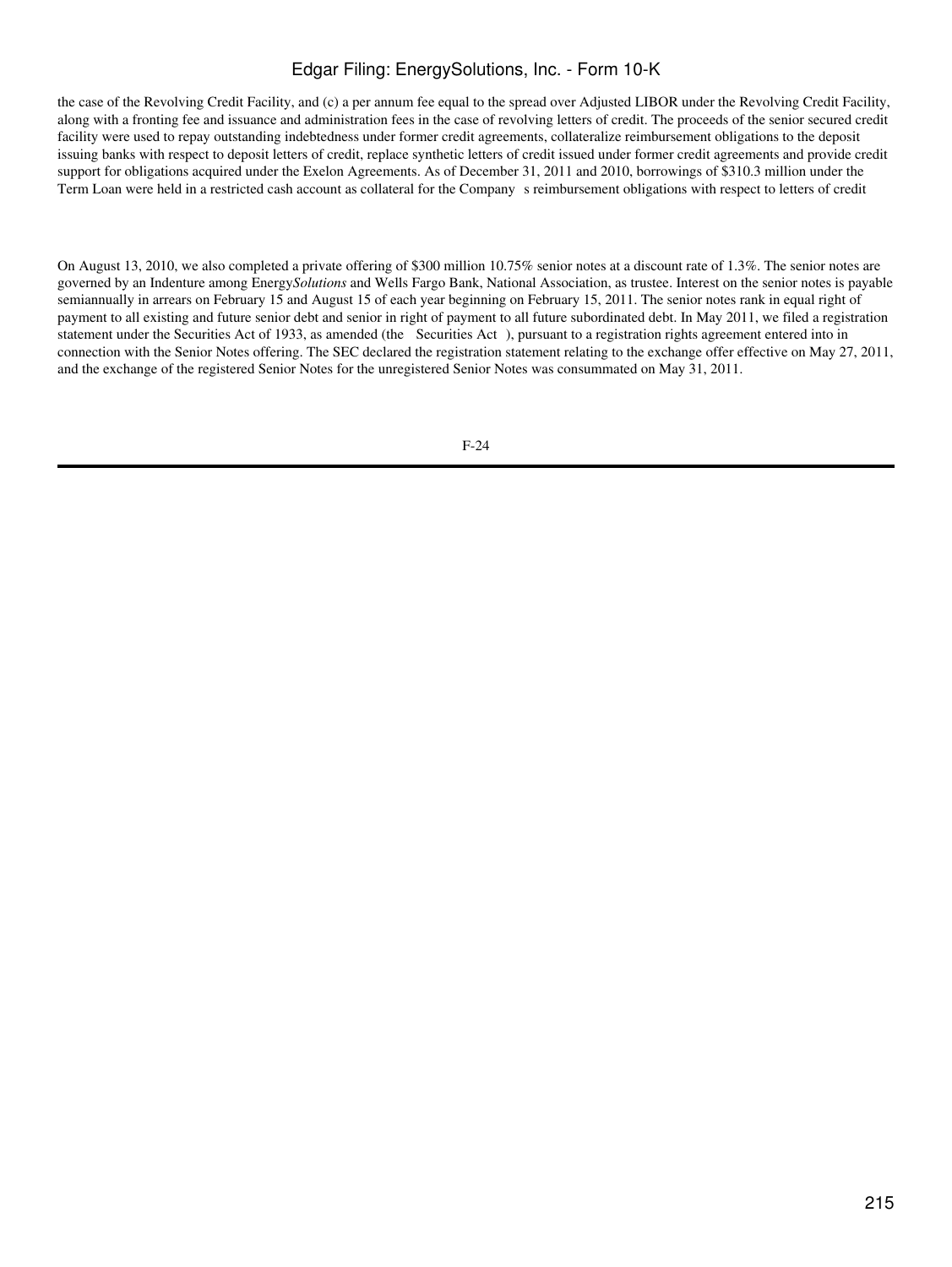We did not receive any proceeds from the exchange offer transaction.

The following table summarizes aggregate maturities of our long-term debt as of December 31, 2011 (in thousands):

|                                                                                                    | <b>Total debt</b> |
|----------------------------------------------------------------------------------------------------|-------------------|
| Long-term                                                                                          |                   |
| debt                                                                                               |                   |
| $5.292 \text{ } $s$<br>300,000<br>maturities<br>5.292 \$<br>$5.292 \text{ } $s$<br>496.858<br>- \$ | 812.734           |

The Term Loan amortizes in equal quarterly installments of \$1.3 million payable on the last day of each calendar quarter with the balance being payable on August 13, 2016. In addition to the scheduled repayments, we are required to prepay borrowings under the senior secured credit facility with (1) 100% of the net cash proceeds received from non-ordinary course asset sales or other dispositions, or as a result of a casualty or condemnation, subject to reinvestment provisions and other customary adjustments, (2) 100% of the net proceeds received from the issuance of debt obligations other than certain permitted debt obligations, (3) 50% of excess cash flow (as defined in the senior secured credit facility), if the leverage ratio is equal to or greater than 3.0 to 1.0, or 25% of excess cash flow if the leverage ratio is less than 3.0 to 1.0 but greater than 1.0 to 1.0, reduced by the aggregate amount of optional prepayments of Term Loans made during the applicable fiscal year. If the leverage ratio is equal to or less than 1.0 to 1.0, we are not required to prepay the Term Loans. The excess cash flow calculations (as defined in the senior secured credit facility), are prepared annually as of the last day of each fiscal year or, in the case of the fiscal year ending on December 31, 2010, as of and for the last day of the partial year commencing on October 1, 2010 and ending on December 31, 2010. Prepayments of debt resulting from the excess cash flow calculations are due annually five days after the date that the Annual Report on Form 10-K for such fiscal year is filed with the SEC.

As of December 31, 2011, we did not have mandatory principal repayments based on our excess cash flow and or scheduled repayments due within the next 12 months because of optional prepayments we made in 2011. For the years ended December 31, 2011 and 2010, we made principal repayments totaling \$30.2 million and \$2.8 million, respectively. For the years ended December 31, 2011, 2010 and 2009, we made cash interest payments of \$73.9 million, \$29.9 million and \$25.8 million, respectively, related to our current and former credit facilities as well as the senior notes. In addition, during the year ended December 31, 2010, we paid fees of approximately \$23.2 million to our lenders to obtain the new credit agreements and to issue the senior notes, which are being amortized over the remaining term of the senior secured credit facility and the senior notes. We also wrote off \$19.1 million of deferred financing fees related to our previous debt.

At any time prior to August 15, 2014, we are entitled to redeem all or a portion of the senior notes at a redemption price equal to 100% of the principal amount of the senior notes plus an applicable make-whole premium, as of, and accrued and unpaid interest to, the redemption date. In addition, prior to August 15, 2013, we may redeem up to 35% of the aggregate principal amount of the senior notes with the net cash proceeds from certain public equity offerings at a redemption price of 110.75% of the principal amount, plus accrued and unpaid interest to the date of redemption. In addition, on or after August 15, 2014, we may redeem all or a portion of the senior notes at the following redemption prices during the 12-month period commencing on August 15 of the years set forth below, plus accrued and unpaid interest to the redemption date.

| Period              | Redemption<br>Price |
|---------------------|---------------------|
| 2014                | 105.375%            |
| 2015                | 102.688%            |
| 2016 and thereafter | 100.000%            |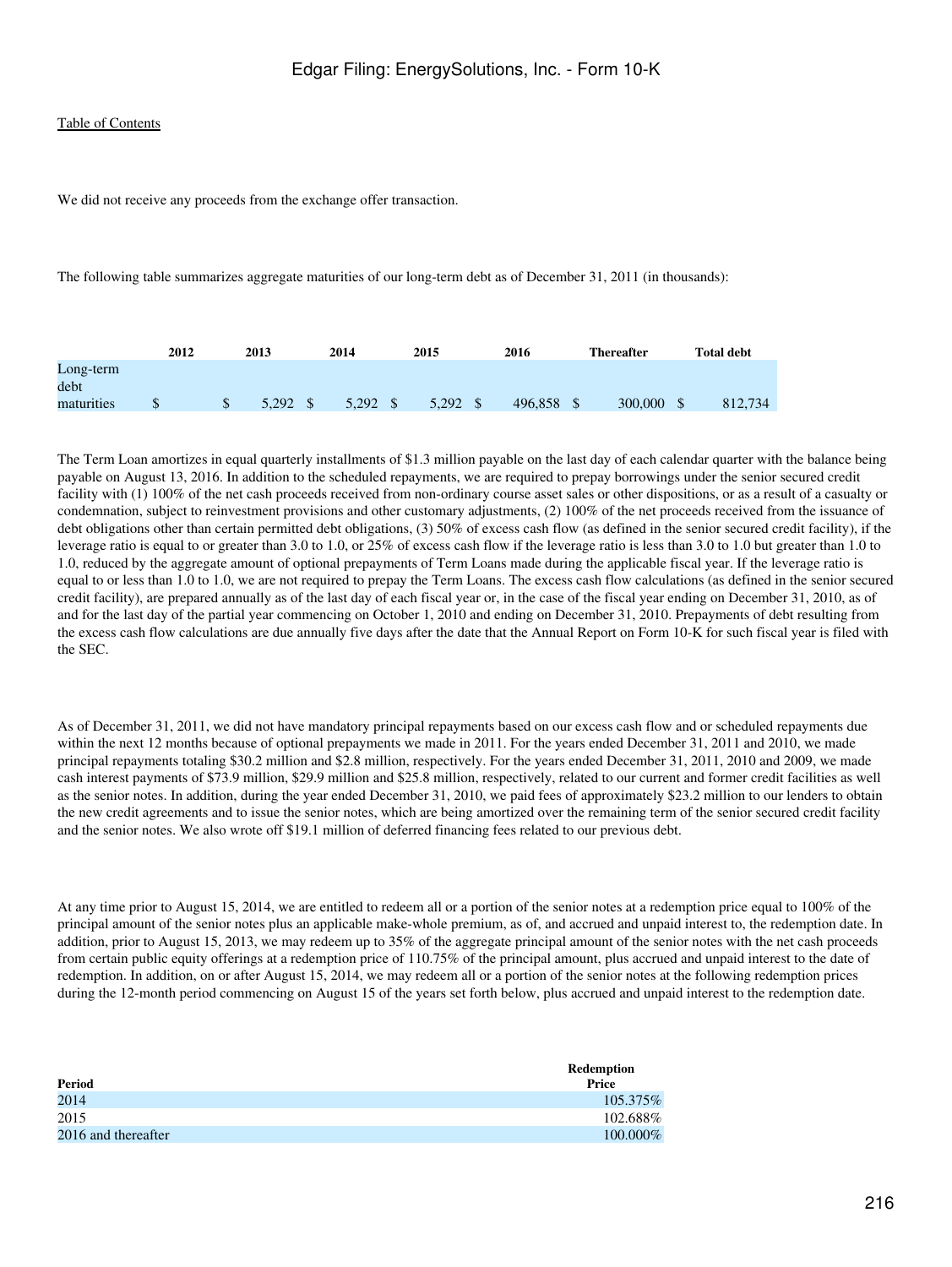The senior secured credit facility requires the Company to maintain a leverage ratio (based upon the ratio of indebtedness for money borrowed to consolidated adjusted EBITDA, as defined in the senior secured credit facility) and an interest coverage ratio (based upon the ratio of consolidated adjusted EBITDA to consolidated cash interest expense), which are calculated quarterly. Failure to comply with these financial ratio covenants would result in an event of default under the senior secured credit facility and, absent a waiver or an amendment from the lenders, preclude us from making further borrowings under the senior secured credit facility and permit the lenders to accelerate all outstanding borrowings under the senior secured credit facility. Based on the formulas set forth in the senior secured credit facility, we are required to maintain a maximum total leverage ratio of 4.50 for the quarter ending December 31, 2011, which is reduced by 0.25 on an annual basis through the maturity date. We are required to maintain a minimum cash interest coverage ratio of 2.0 from the quarter ended December 31, 2011 through the quarter ended September 30, 2014 and 2.25 through the maturity date. As of December 31, 2011, our total leverage and cash interest coverage ratios were 2.61 and 3.10, respectively.

The senior secured credit facility also contains a number of affirmative and restrictive covenants including limitations on mergers, consolidations and dissolutions, sales of assets, investments and acquisitions, indebtedness, liens, affiliate transactions, and dividends and restricted payments. Under the senior secured credit facility, we are permitted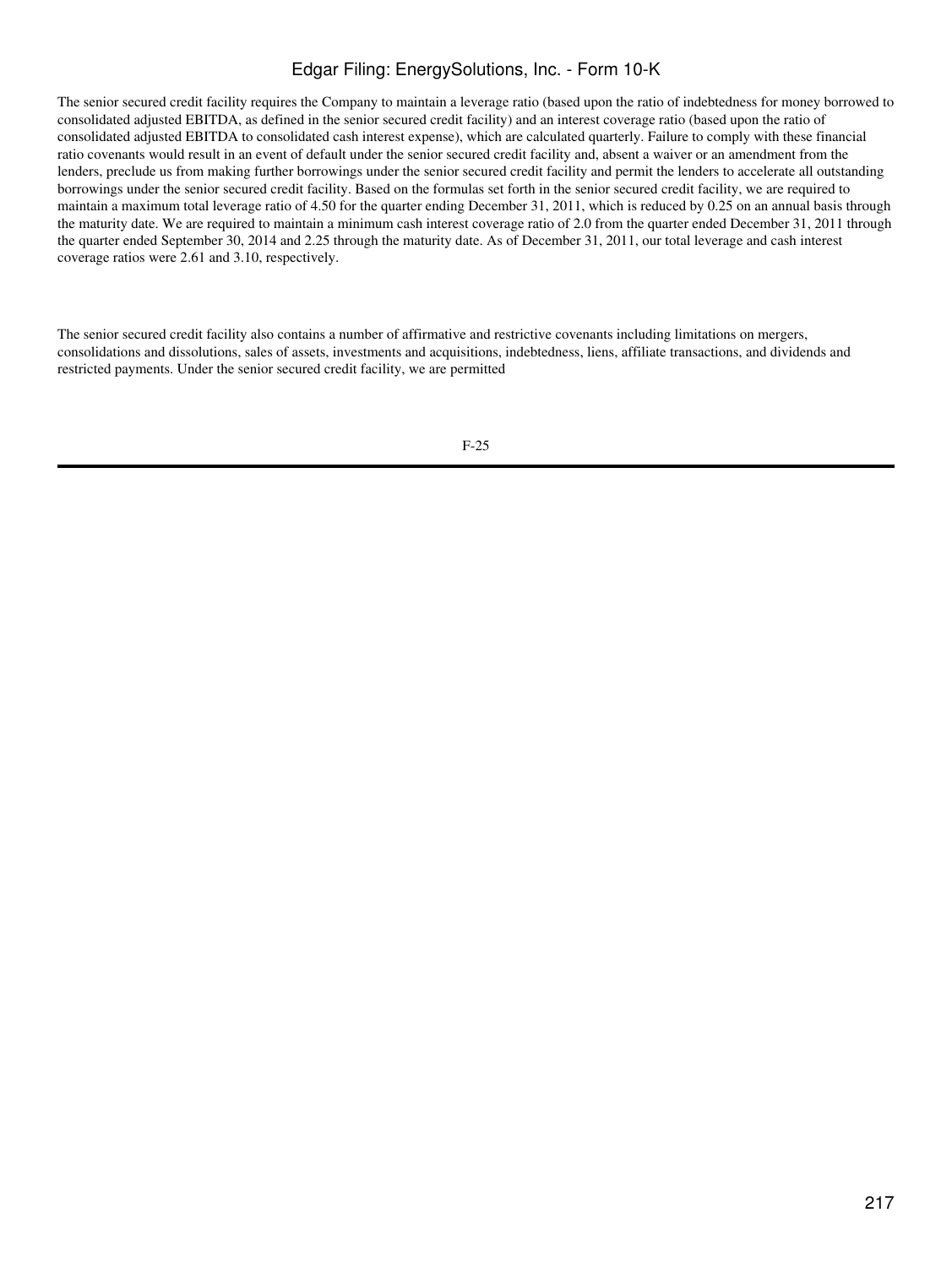maximum annual capital expenditures of \$40.0 million for 2011 and each year thereafter, plus for each year the lesser of (1) a one year carryforward of the unused amount from the previous fiscal year and (2) 50% of the amount permitted for capital expenditures in the previous fiscal year. The senior secured credit facility contains events of default for non-payment of principal and interest when due, a cross-default provision with respect to other indebtedness having an aggregate principal amount of at least \$5.0 million and an event of default that would be triggered by a change of control, as defined in the senior secured credit facility. Capital expenditures for the year ended December 31, 2011 were \$28.6 million. As of December 31, 2011, we were in compliance with all of the covenants under our senior secured credit facility.

The obligations under the senior secured credit facility are secured by a lien on substantially all of the assets of the Company and each of the Companys domestic subsidiary guarantors, including a pledge of equity interests with the exception of the equity interests in our Zion*Solutions* subsidiary and other special purpose subsidiaries, whose organizational documentation prohibits or limits such pledge.

The senior notes are guaranteed on a senior unsecured basis by all of our domestic restricted subsidiaries that guarantee the senior secured credit facility. The senior notes and related guarantees are effectively subordinated to our secured obligations, including the senior secured credit facility and related guarantees, to the extent of the value of assets securing such debt. The senior notes are structurally subordinated to all liabilities of each of our subsidiaries that do not guarantee the senior notes. If a change of control of the Company occurs, each holder will have the right to require that we purchase all or a portion of such holder s senior notes at a purchase price of  $101\%$  of the principal amount, plus accrued and unpaid interest to the date of the purchase. The Indenture contains, among other things, certain covenants limiting our ability and the ability of one restricted subsidiary to incur or guarantee additional indebtedness, pay dividends or make other restricted payments, make certain investments, create or incur liens, sell assets and subsidiary stock, transfer all or substantially all of our assets, or enter into a merger or consolidation transactions, and enter into transactions with affiliates.

Each subsidiary co-issuer and guarantor of our senior notes is exempt from reporting under the Securities Exchange Act of 1934 , as amended (the Exchange Act), pursuant to Rule 12h-5 under the Exchange Act, as the subsidiary co-issuer and each of the subsidiary guarantors is wholly owned by us, and the obligations of the co-issuer and the guarantees of our subsidiary guarantors are full and unconditional and joint and several. There are no significant restrictions on our ability or any subsidiary guarantor to obtain funds from its subsidiaries.

#### **(10) Accrued Expenses and Other Current Liabilities**

Accrued expenses and other current liabilities consist of the following (in thousands):

|                                   | December 31,<br>2011 |     | December 31,<br>2010 |
|-----------------------------------|----------------------|-----|----------------------|
| Accrued project costs             | \$<br>138,972        | -\$ | 116,165              |
| Salaries and related expenses     | 42,585               |     | 31,325               |
| VAT and other sales taxes payable | 3,918                |     | 3,713                |
| Income tax payable                |                      |     | 5,644                |
| Vendor payables not yet invoiced  | 3,458                |     | 2,200                |
| Due to state of South Carolina    | 3,252                |     | 5,124                |
| Waste taxes and fees payable      | 4,819                |     | 7,775                |
| Transportation and demurrage      | 3,823                |     | 5,183                |
| Other accrued expenses            | 15,871               |     | 19,905               |
|                                   | \$<br>216,698        | S   | 197.034              |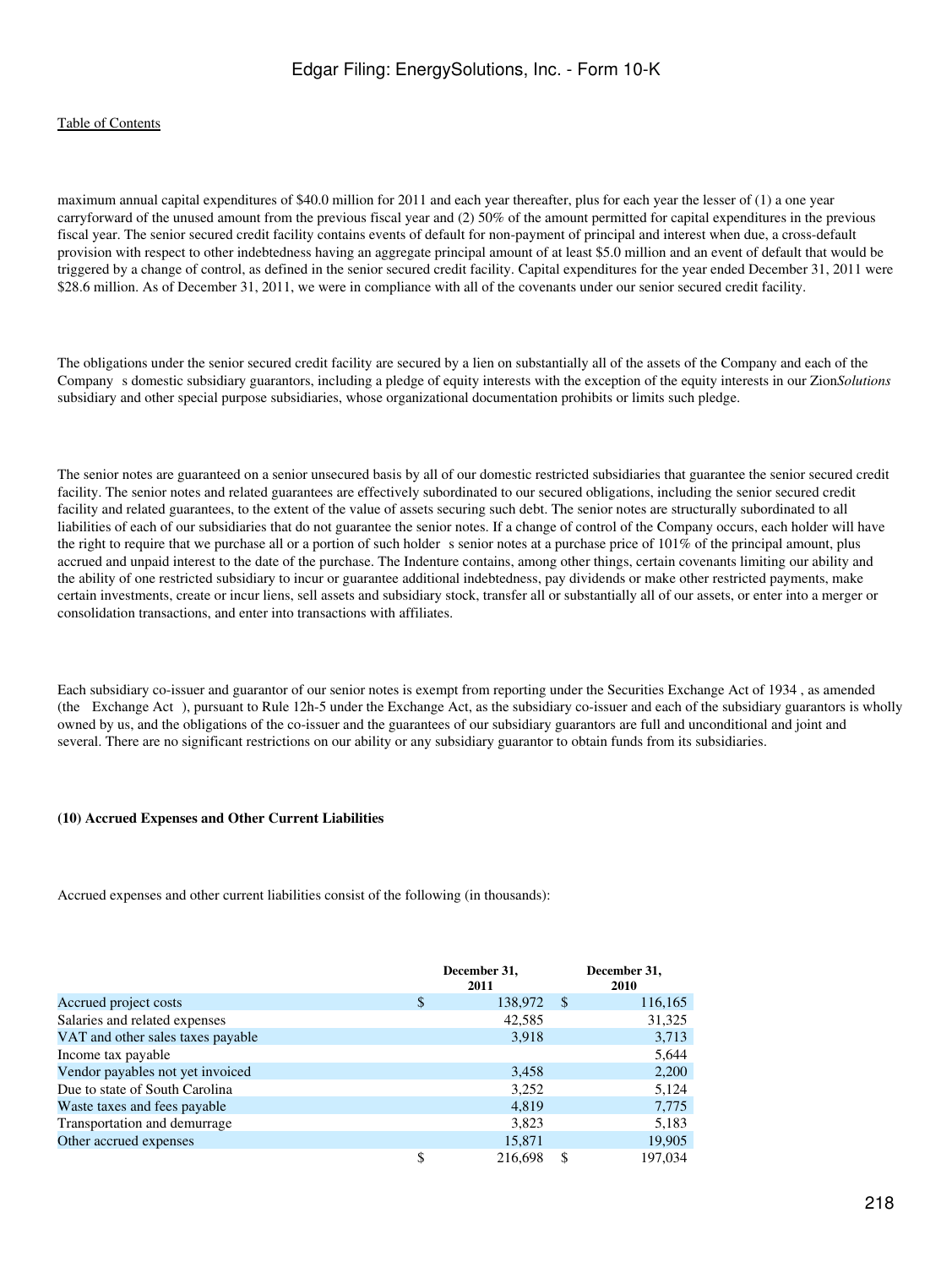### **(11) Facility and Equipment Decontamination and Decommissioning**

We recognize AROs when we have a legal obligation to perform D&D and removal activities upon retirement of an asset. The fair value of an ARO liability is recognized in the period in which it is incurred, if a reasonable estimate of fair value can be made, and is added to the carrying amount of the associated asset, which is then depreciated over the remaining useful life of the asset, in the case of all our AROs except the Zion Station ARO, as described below.

Our ARO is based on a cost estimate for a third party to perform the D&D work. This estimate is inflated, using an inflation rate, to the expected time at which the D&D activity will occur, and then discounted back, using our credit adjusted risk free rate, to the present value. Subsequent to the initial measurement, the ARO is adjusted at the end of each period to reflect the passage of time and changes in the estimated future cash flows underlying the obligations.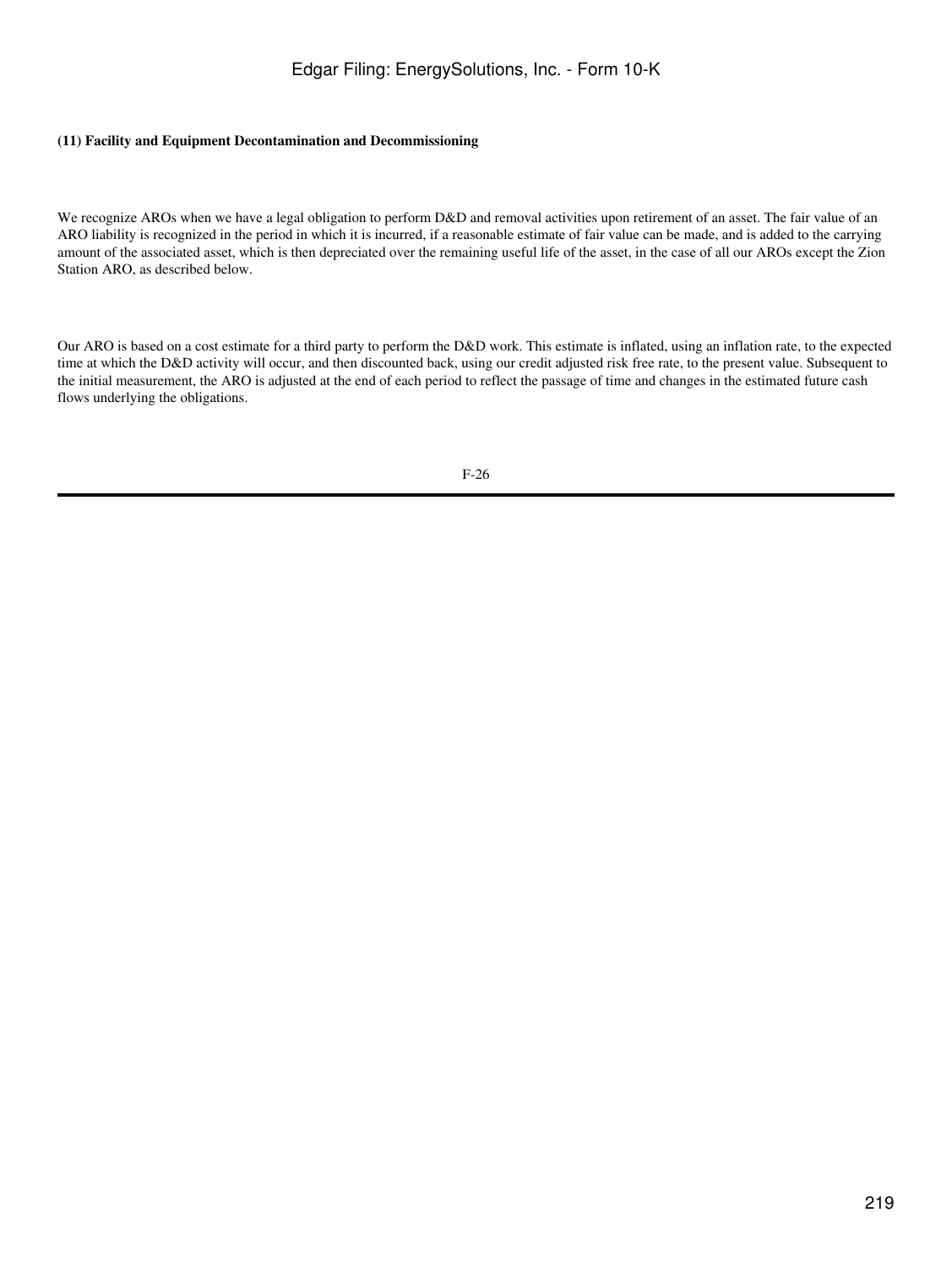Our facility and equipment D&D liabilities consist of the following (in thousands):

|                                           | December 31,<br>2011 |                    | December 31,<br>2010 |
|-------------------------------------------|----------------------|--------------------|----------------------|
| Facilities and equipment ARO Zion Station | \$<br>695,003        | $\mathbf{\hat{s}}$ | 755,827              |
| Facilities and equipment ARO Clive, UT    | 29,220               |                    | 28,320               |
| Facilities and equipment ARO other        | 31,277               |                    | 27,967               |
| Total facilities and equipment ARO        | 755,500              |                    | 812,114              |
| <b>Barnwell Closure</b>                   | 8,401                |                    | 9,633                |
|                                           | 763,901              |                    | 821,747              |
| Less: current portion                     | (160, 520)           |                    | (110,328)            |
|                                           | \$<br>603,381        |                    | 711.419              |

The inflation rate and credit-adjusted risk-free discount rate used to calculate the ARO estimate is as follows:

|                   |                       | <b>Credit-Adjusted</b><br><b>Risk-Free</b> |
|-------------------|-----------------------|--------------------------------------------|
|                   | <b>Inflation Rate</b> | <b>Discount Rate</b>                       |
| December 31, 2011 | $2.56\% - 2.90\%$     | $2.80\%$ - 9.00%                           |
| December 31, 2010 | $1.50\% - 3.03\%$     | $3.18\% - 9.72\%$                          |

Subsequent to the initial measurement of the ARO, the ARO is adjusted at the end of each period to reflect the passage of time and changes in the estimated future cash flows underlying the obligations. The following is a rollforward of our facilities and equipment ARO for 2011 and 2010 (in thousands):

|                                   |          | December 31,<br>2011 | December 31,<br>2010 |
|-----------------------------------|----------|----------------------|----------------------|
| Beginning Balance as of January 1 | <b>S</b> | 812,114              | -\$<br>51,536        |
| Liabilities incurred              |          | 627                  | 768,072              |
| Liabilities settled               |          | (186, 625)           | (23, 374)            |
| Accretion expense                 |          | 32,319               | 8,226                |
| ARO estimate adjustments          |          | 97,065               | 7.654                |
| Ending liability                  |          | 755,500              | 812,114              |

Of the \$97.1 million and \$7.7 million increase in the ARO estimate for the years ended December 31, 2011 and 2010, respectively, \$94.9 million and \$4.8 million related to increased estimated costs for the Zion Station project with the remaining increase related to our other AROs. The cost increase for the Zion Station project was due primarily to estimated future costs exceeding original estimates in the areas of project management and direct task work as well as to higher estimated dry fuel storage equipment costs and to the acceleration of certain license termination activities originally planned for later in the project. Our other AROs increased primarily due to increased RS Means rates for labor and equipment. We evaluate our estimated costs at least annually and additional estimated cost changes could occur in the future.

The ARO established in connection with the Zion Station project differs somewhat from our traditional AROs. The assets acquired in the Zion Station transaction have no fair value, no future useful life and are in a shut-down, non-operating state. As a result, the ARO established in connection with the Zion Station project is not accompanied by a related depreciable asset. Changes to the ARO liability due to accretion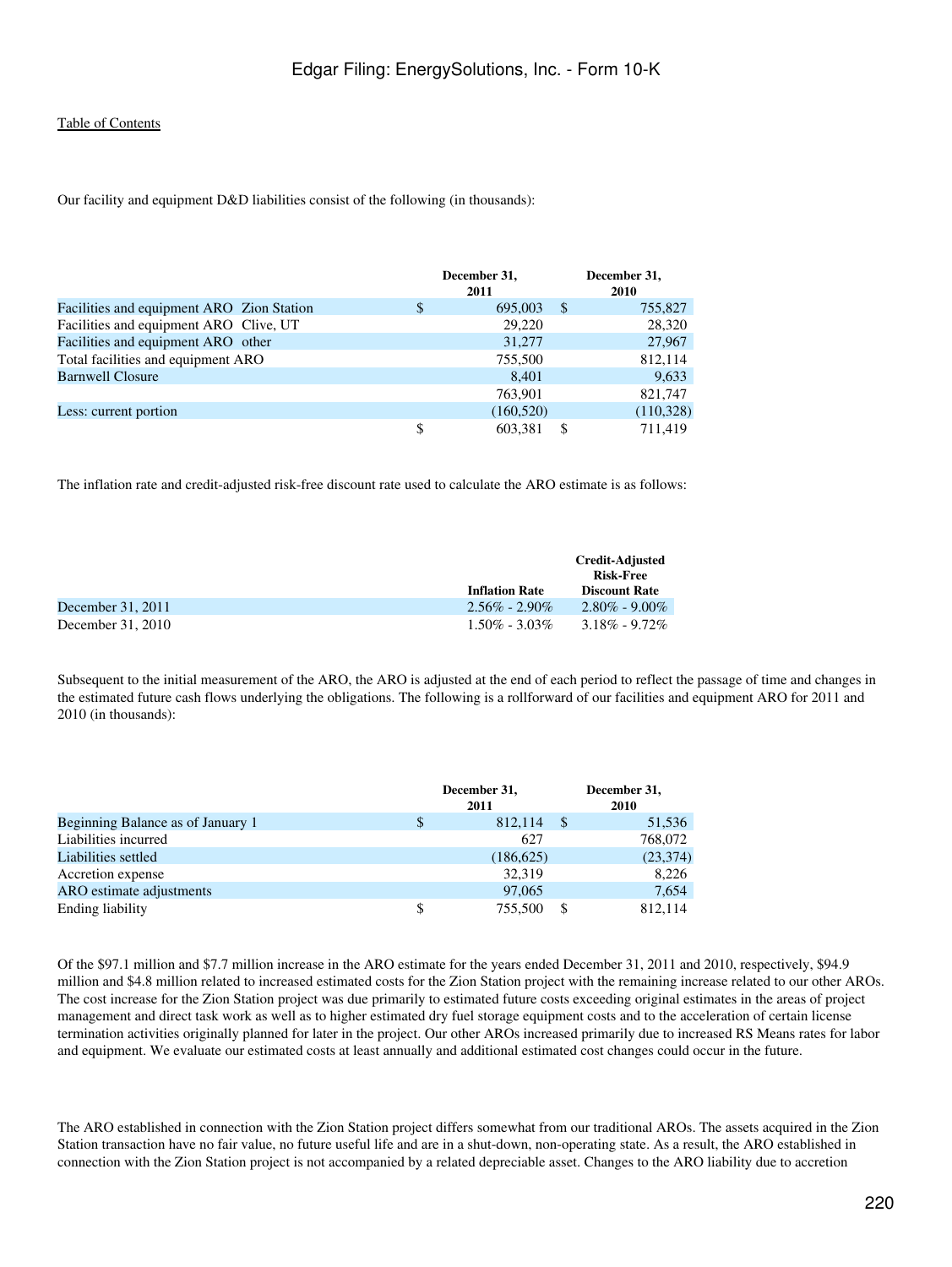expense and changes in cost estimates are recorded in cost of revenue in our consolidated statements of operations and comprehensive income (loss).

Also, as we will perform most of the work related to the Zion Station ARO with internal resources, a gain will be recognized for the difference between our actual costs incurred and the recorded ARO which includes an element of profit. Due to the nature of this contract and the purpose of the license stewardship initiative, we have presented this gain in cost of revenue rather than as a credit to operating expense, as we would with our other AROs.

For certain of our D&D obligations, we are required to deposit cash relating to our D&D obligation in the form of a restricted cash account, a deposit in escrow or in a trust fund. Restricted cash and D&D deposits consists principally of: (i) funds held in trust for completion of various site clean-up projects and (ii) funds deposited in connection with landfill closure, post-closure and remediation obligations relating to our Clive, Utah facility. Accordingly, we had noncurrent restricted cash of \$0.3 million and \$0.3 million as of December 31, 2011 and 2010, respectively, included in restricted cash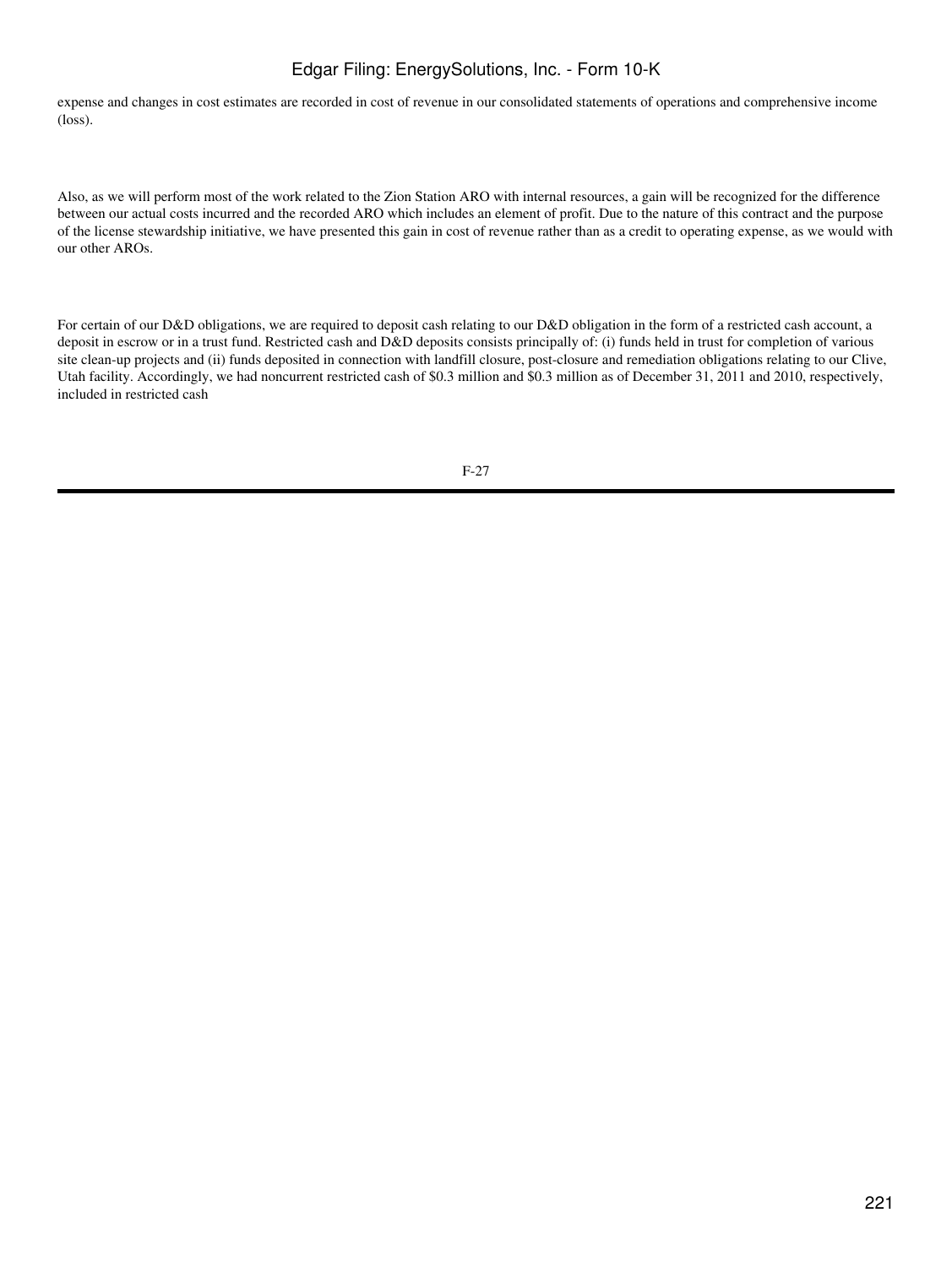and decontamination and decommissioning deposits in the accompanying balance sheets. As of December 31, 2011, we also had investments in the NDT fund of approximately \$697.6 million to use in satisfying the Zion Station ARO. These funds are included in current and noncurrent assets in the accompanying balance sheets based on the expected timing of the usage of funds to complete our D&D obligations. In addition, we have purchased insurance policies to fund our obligation to clean and remediate our Tennessee facilities and equipment. One of these policies requires us to place a cash deposit in escrow. The cash deposit in escrow was \$13.9 million and \$13.0 million as of December 31, 2011 and 2010, respectively. We are also required to maintain a trust fund to cover the closure obligation for the Barnwell, South Carolina facility. The trust fund balance as of December 31, 2011 and 2010 was \$8.4 million and \$9.6 million, respectively, included in restricted cash and decontamination and decommissioning deposits in the accompanying consolidated balance sheets. In connection with the execution of the Exelon Agreements and in fulfillment of NRC regulations, we secured a \$200.0 million letter of credit facility to further support the D&D activities at Zion Station. This letter of credit is cash-collateralized, with the funds included in non-current restricted cash in the accompanying consolidated balance sheets.

Although we are required to provide assurance to satisfy some of our D&D obligations in the form of insurance policies, restricted cash accounts, escrows or trust funds, these assurance mechanisms do not extinguish our D&D liabilities.

#### **(12) Derivative Financial Instruments**

We have entered into derivative contracts to help offset our exposure to movements in interest rates in relation to our variable rate debt. These contracts are not designated as accounting hedges. We do not use interest rate derivatives for trading or speculative purposes. On December 18, 2008, we entered into an interest rate swap agreement with a notional amount of \$200.0 million. This contract ended on January 4, 2011. As of December 31, 2010, the fair value liability of the interest rate swap contract was \$0.1 million. Realized and unrealized gains and losses resulting from adjustments to the fair value of the contracts are included in other income (expenses), net, and resulted in a net gain of \$1.6 million for the year ended December 31, 2010 and a net loss of \$1.5 million for the year ended December 31, 2009.

In addition, we have foreign currency exposure related to our operations in the U.K. as well as other foreign locations. Exchange gains and losses resulting from this exposure are included in other income (expenses), net, in the accompanying consolidated statements of operations. During the three years ended December 31, 2011, 2010 and 2009, we recognized net gains of \$0.0 million, \$0.1 million and \$0.7 million, respectively.

In the past, we have entered into derivative contracts to help offset our exposure to movements in foreign currency rates in relation to our U.S. dollar denominated intercompany loan with our U.K. subsidiary. These foreign currency derivative contracts were not designated as accounting hedges. The most recent contract was terminated on December 23, 2009. For the year ended December 31, 2009 we realized a net loss of \$5.3 million related to our foreign currency derivative contracts.

#### **(13) Income (Loss) Per Share**

Basic net income per share is computed by dividing net income attributable to Energy*Solutions* by the weighted-average number of common shares outstanding during the period. Diluted net income per share is computed by dividing net income attributable to Energy*Solutions* by the weighted-average number of common shares outstanding during the period and potentially dilutive common stock equivalents. Potentially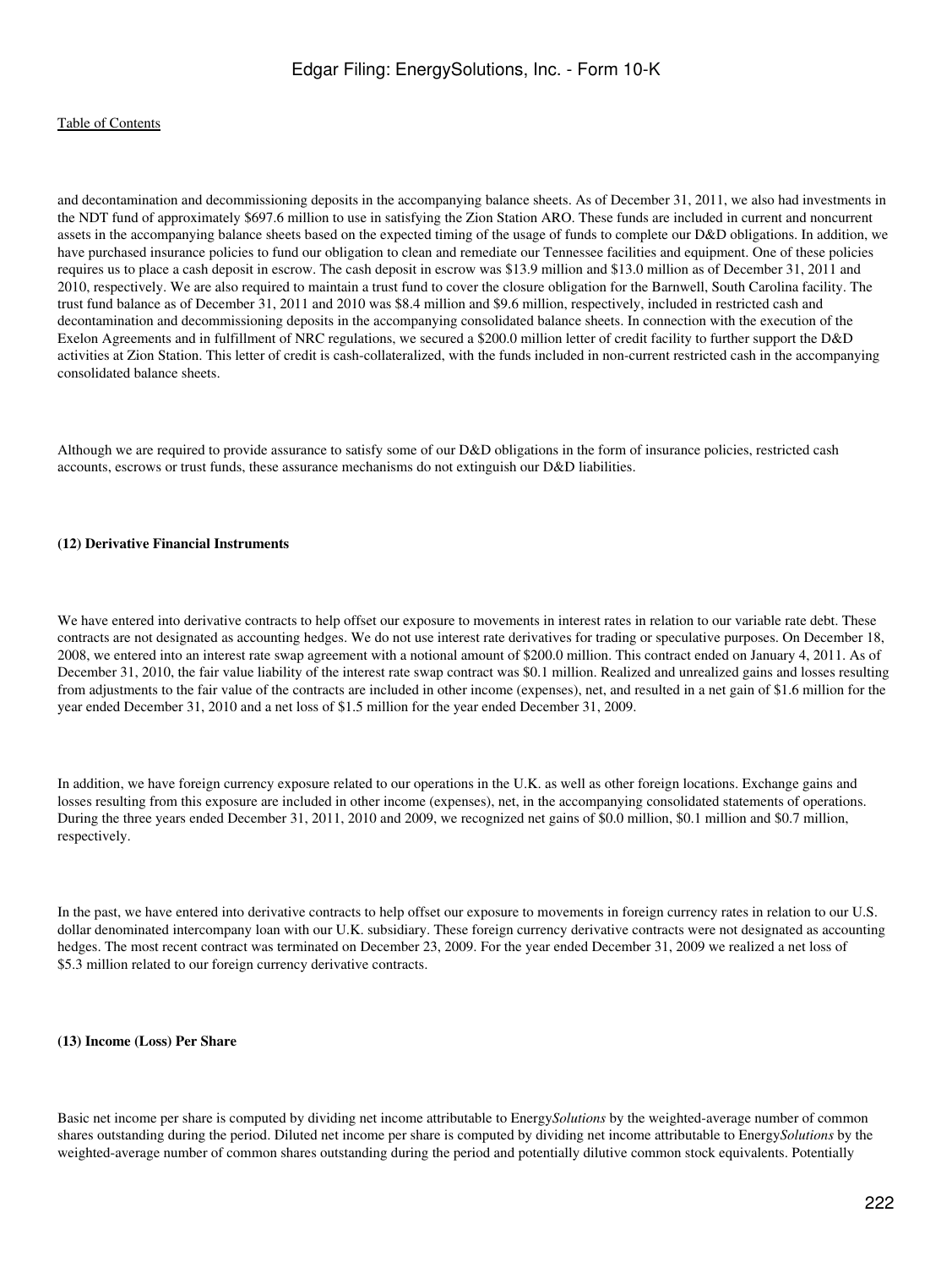dilutive common stock equivalents that have been issued by us relate to outstanding stock options and non-vested restricted stock awards and are determined using the treasury stock method.

The following table sets forth the computation of the common shares outstanding in determining basic and diluted net income (loss) per share:

|                                                       | 2011       | 2010       | 2009       |
|-------------------------------------------------------|------------|------------|------------|
| Weighted average common shares basic                  | 88.818.971 | 88.537.844 | 88.318.024 |
| Dilutive effect of restricted stock and stock options |            |            | 118.361    |
| Weighted average common shares diluted                | 88.818.971 | 88.537.844 | 88.436.385 |
| Anti-dilutive securities not included above           | 7.365.075  | 7.381.866  | 5,777,084  |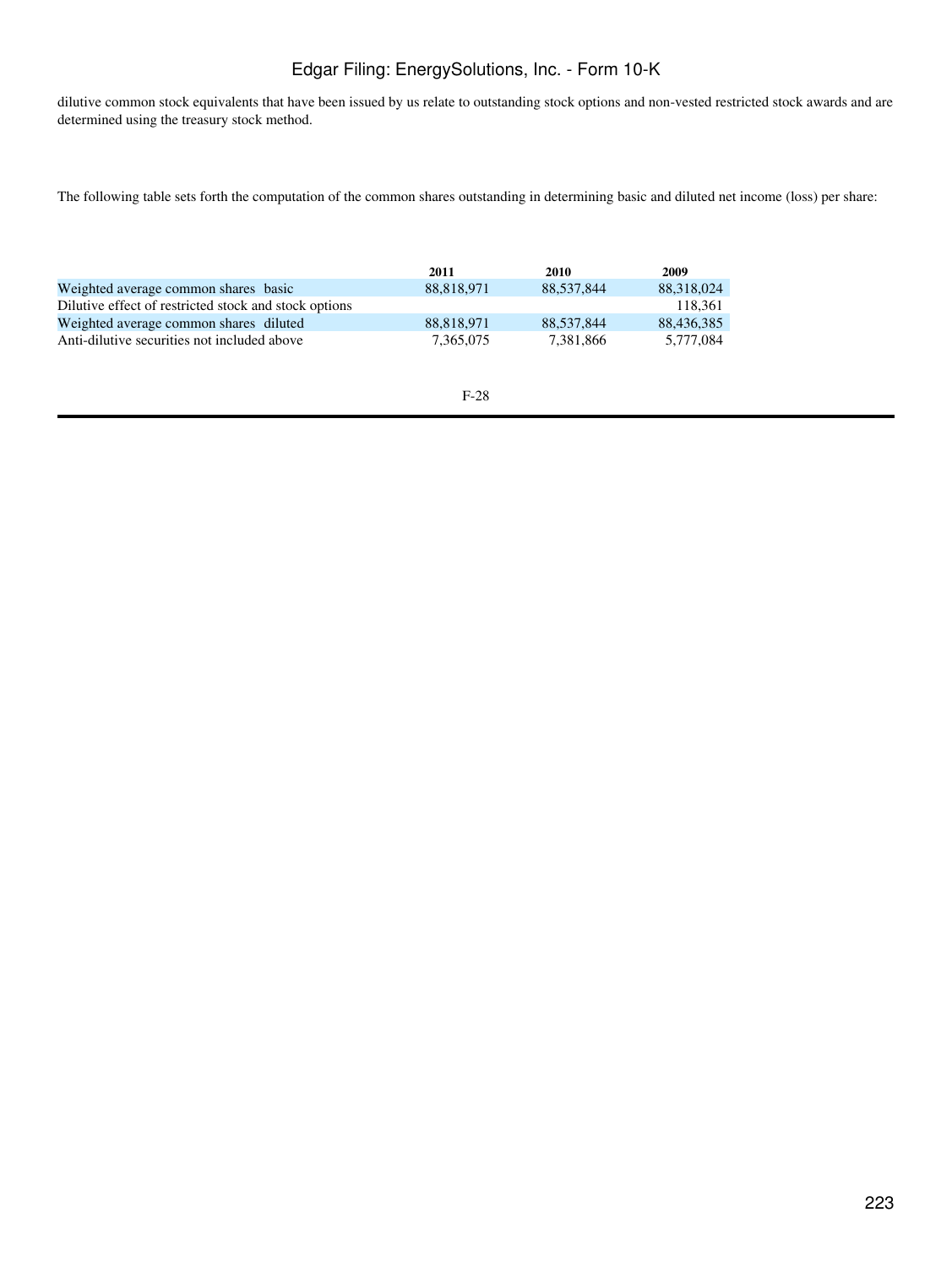#### **(14) Equity-Based Compensation**

#### *Stock Options and Restricted Stock Grants*

In connection with our initial public offering, we adopted the Energy*Solutions*, Inc. 2007 Equity Incentive Plan (the Plan). The Plan authorizes our Board of Directors to grant stock options and restricted stock to directors, officers, employees and consultants. The aggregate number of shares of common stock that may be issued pursuant to awards granted under the Plan is 10,440,000. At December 31, 2011, there were 2,160,096 shares available for future issuance under the Plan.

Compensation costs related to options and restricted stock granted under the Plan are included in selling, general and administrative expenses in the consolidated statements of operations. We recorded non-cash compensation expense related to our stock option and restricted stock plan of \$10.0 million, \$10.3 million, and \$14.6 million for the years ended December 31, 2011, 2010 and 2009, respectively. The fair value of each option award is estimated on the date of grant using the Black-Scholes option pricing model. The key assumptions used in the Black-Scholes model for options granted during 2011, 2010 and 2009 were as follows:

|                                 | 2011             | 2010             | 2009             |
|---------------------------------|------------------|------------------|------------------|
| Expected life of option (years) | 6.00             | 6.25 to $6.50$   | 3.75 to 6.25     |
| Risk-free interest rate         | 2.1\% to 2.7\%   | 1.7\% to 3.5\%   | 1.9% to 2.7%     |
| Expected volatility             | 42.4\% to 46.0\% | 49.0\% to 51.2\% | 38.4\% to 41.6\% |
| Expected dividend yield         |                  | 1.48\% to 1.99\% | 1.13\% to 1.80\% |

The expected life of the options represents the period of time that the options granted are expected to be outstanding. We are currently using the simplified method to calculate expected holding periods, which is based on the average term of the options and the weighted-average graded vesting period. The risk-free rate is based on the U.S. Treasury rate for the expected life at the time of grant. Expected volatility is based on the average long-term implied volatilities of peer companies as we have limited trading history beginning November 15, 2007 to present. Our expected forfeiture rate is based on rates experienced by us since the date of our IPO as well as our expectations of future forfeiture rates and represents management s best estimate of forfeiture rates that we expect to occur.

A summary of stock option activity for the years ended December 31, 2011, 2010 and 2009 is presented below:

|                                | <b>Options</b> | Weighted<br>average<br>exercise price | Weighted<br>average<br>remaining<br>life (years) |    | Aggregate<br>intrinsic value<br>(in thousands) |
|--------------------------------|----------------|---------------------------------------|--------------------------------------------------|----|------------------------------------------------|
| Outstanding, December 31, 2008 | 5,625,430      | \$<br>22.34                           | 3.9                                              | -S |                                                |
| Granted                        | 1,525,000      | 5.76                                  | 5.4                                              |    | 4,187                                          |
| Forfeited or expired           | (456, 084)     | 20.58                                 |                                                  |    |                                                |
| Outstanding, December 31, 2009 | 6,694,346      | 19.44                                 | 4.2                                              |    | 4,187                                          |
| Granted                        | 743,553        | 5.98                                  |                                                  |    | 9.5                                            |
| Exercised                      | (8,400)        | 5.55                                  |                                                  |    |                                                |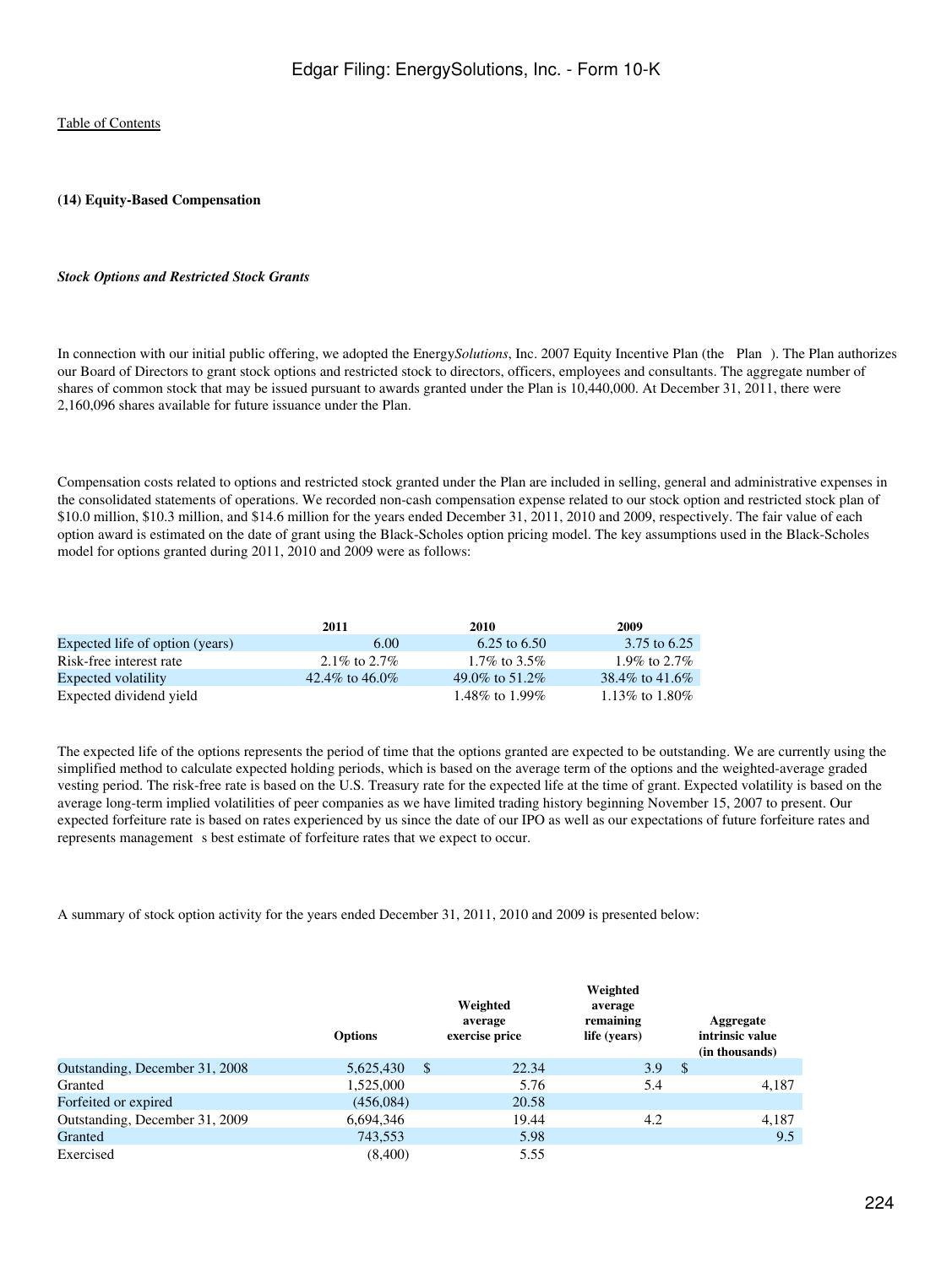| Forfeited or expired                 | (827, 332) | 15.05 |      |      |
|--------------------------------------|------------|-------|------|------|
| Outstanding, December 31, 2010       | 6,602,167  | 18.26 | 3.71 | 33.1 |
| Granted                              | 484,600    | 6.22  |      |      |
| Exercised                            | (10,350)   | 5.55  |      |      |
| Forfeited or expired                 | (545,692)  | 14.70 |      |      |
| Outstanding, December 31, 2011       | 6,530,725  | 17.55 | 3.15 |      |
| Options vested and expected to vest, |            |       |      |      |
| December 31, 2011                    | 6,480,335  | 17.74 | 3.15 |      |
| Options exercisable, December 31,    |            |       |      |      |
| 2011                                 | 5,064,149  | 21.03 | 2.44 | 5.9  |
|                                      |            |       |      |      |

As of December 31, 2011, we had \$2.6 million of unrecognized compensation expense related to outstanding stock options, which will be recognized over a weighted-average period of 1.3 years. The weighted average grant date fair value of options granted during 2011, 2010 and 2009 was \$2.78, \$2.64, and \$1.98, respectively.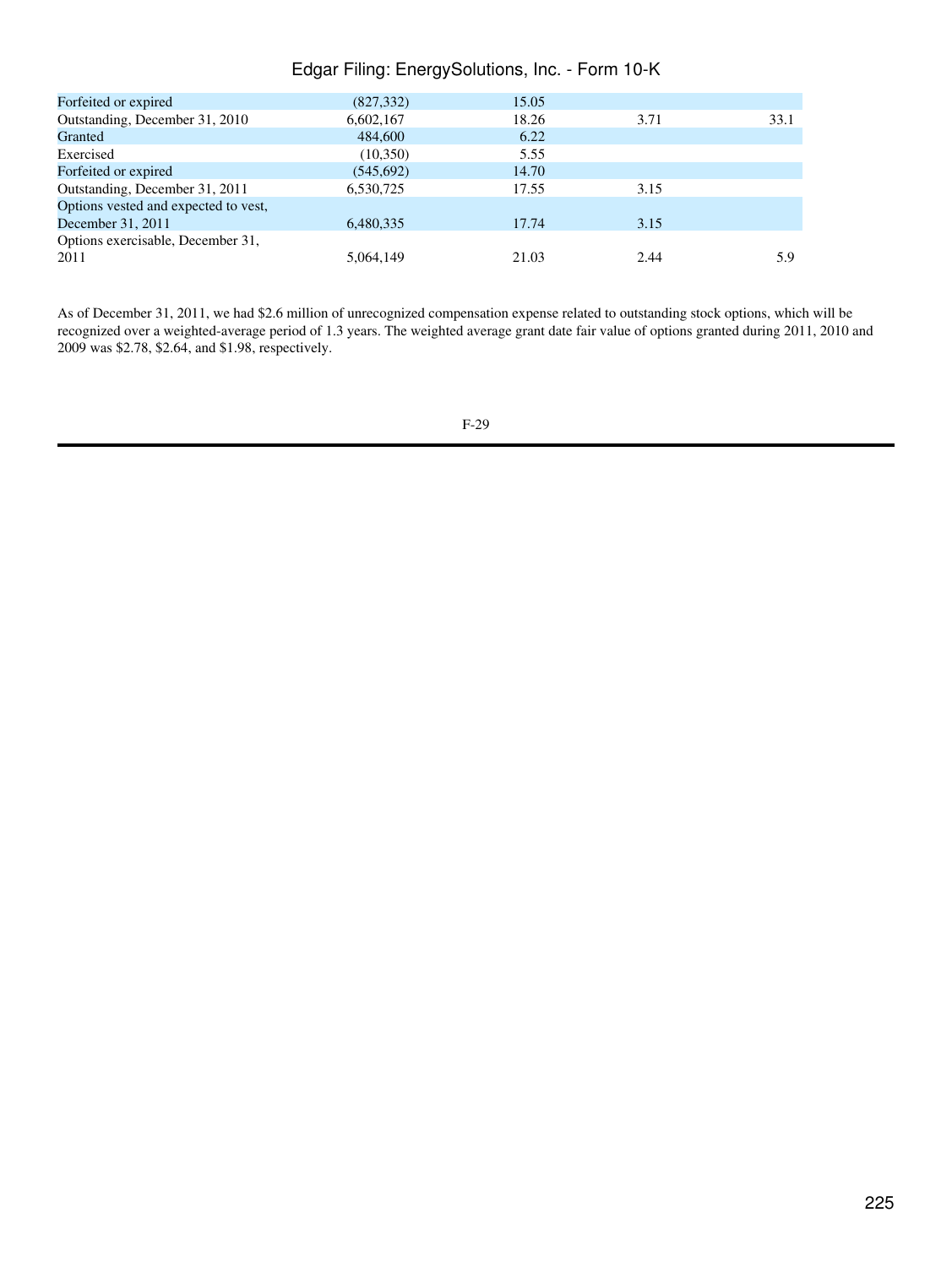A summary of restricted stock activity for the years ended December 31, 2011, 2010 and 2009 is presented below:

|                                      |               | <b>Weighted average</b><br>grant-date |
|--------------------------------------|---------------|---------------------------------------|
|                                      | <b>Shares</b> | fair value                            |
| Non-vested shares, December 31, 2008 | 37.985        | $\mathcal{S}$<br>9.15                 |
| Granted                              | 583,851       | 5.90                                  |
| Vested                               | (55,930)      | 8.77                                  |
| Forfeited                            | (20,000)      | 5.55                                  |
| Non-vested shares, December 31, 2009 | 545,906       | 5.79                                  |
| Granted                              | 558,553       | 5.44                                  |
| Vested                               | (297, 839)    | 5.59                                  |
| Forfeited                            | (96, 722)     | 5.79                                  |
| Non-vested shares, December 31, 2010 | 708,898       | 5.60                                  |
| Granted                              | 694,300       | 5.53                                  |
| Vested                               | (320.189)     | 4.99                                  |
| Forfeited                            | (85,248)      | 5.72                                  |
| Non-vested shares, December 31, 2011 | 997.761       | 5.81                                  |

As of December 31, 2011, there was \$4.1 million of unrecognized compensation cost related to non-vested restricted stock which is expected to be recognized over a weighted-average period of 1.5 years.

In December 2009, the Board of Directors modified the terms of the stock option and restricted stock awards granted to a former executive allowing his options to continue to vest after his termination date. Accordingly, the Company recognized \$2.6 million in additional compensation expense during the year ended December 31, 2009.

### **(15) Income Taxes**

Income taxes for the years ended December 31, 2011, 2010 and 2009 consist of the following (in thousands):

|              | For the Year Ended December 31, |                           |         |    |         |
|--------------|---------------------------------|---------------------------|---------|----|---------|
|              | 2011                            |                           | 2010    |    | 2009    |
| Current:     |                                 |                           |         |    |         |
| Federal      | \$<br>6,588                     | \$                        | 21,917  | \$ | 6,744   |
| State        | (117)                           |                           | 994     |    | 1,326   |
| Foreign      | 7,196                           |                           | 13,443  |    | 2,388   |
|              | 13,667                          |                           | 36,354  |    | 10,458  |
| Deferred     |                                 |                           |         |    |         |
| Federal      | (42, 232)                       |                           | (5,149) |    | 3,311   |
| <b>State</b> | (5,720)                         |                           | (1,583) |    | (1,178) |
| Foreign      | (2,860)                         |                           | (418)   |    | 1,997   |
|              | (50, 812)                       |                           | (7,150) |    | 4,130   |
|              | \$<br>(37, 145)                 | $\boldsymbol{\mathsf{S}}$ | 29,204  | \$ | 14.588  |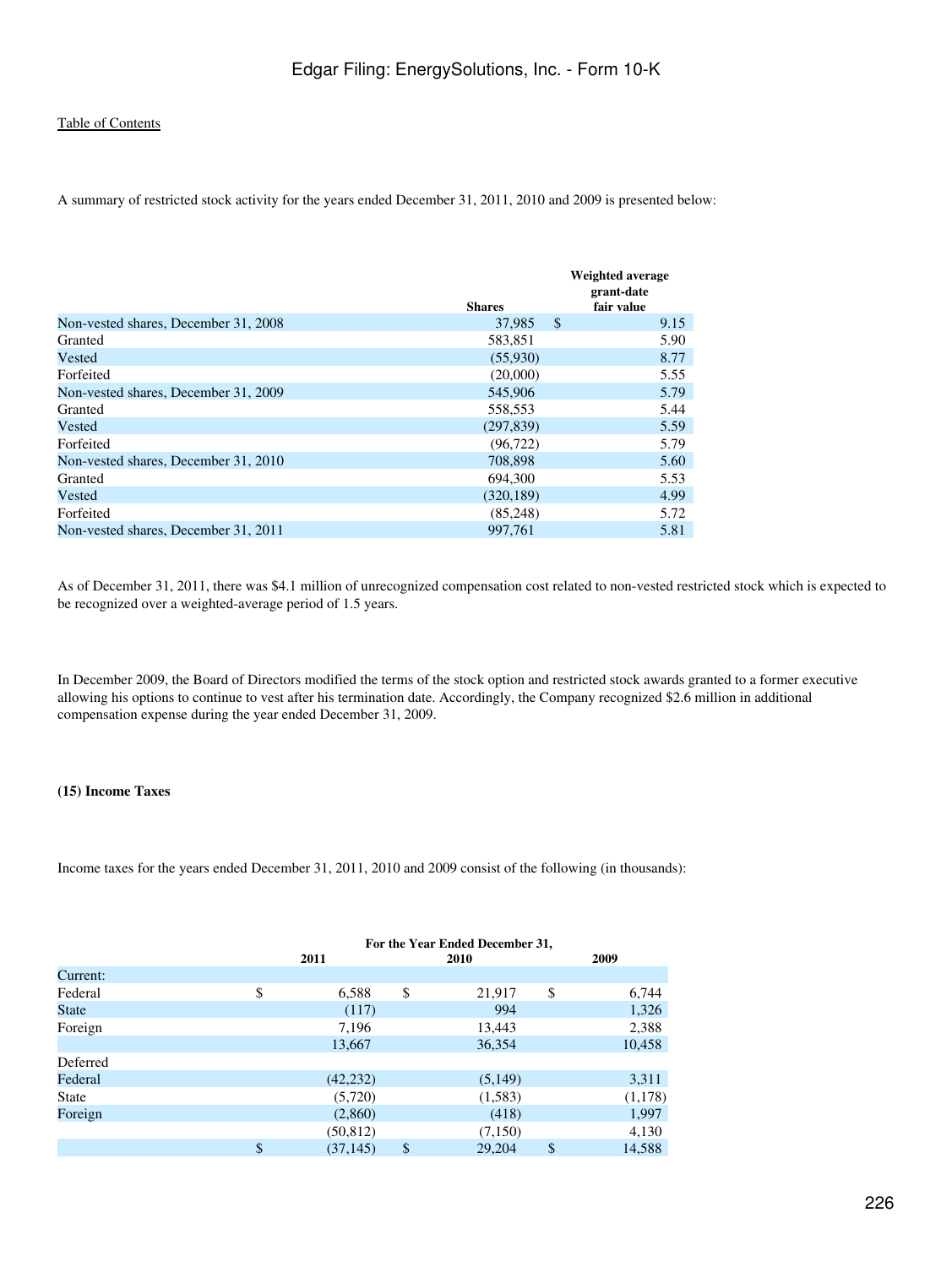Income taxes are reconciled to the amount computed by applying the statutory federal income tax rate of 35% to income before income taxes as follows (in thousands):

|                                               |              | For the Year Ended December 31, |              |         |              |
|-----------------------------------------------|--------------|---------------------------------|--------------|---------|--------------|
|                                               |              | 2011                            |              | 2010    | 2009         |
| Federal income taxes at statutory rate        | $\mathbb{S}$ | (81,664)                        | $\mathbb{S}$ | 2,521   | \$<br>22,897 |
| State income taxes, net of federal tax        |              |                                 |              |         |              |
| henefit                                       |              | (6,123)                         |              | (382)   | 96           |
| Meals and entertainment                       |              | 604                             |              | 733     | 126          |
| U.K. research and development credits         |              | (4,925)                         |              | (3,506) | (11,369)     |
| U.S. research and development credits         |              | (1,376)                         |              | (1,701) | (1, 422)     |
| ZionSolutions trust income                    |              | 15,125                          |              | 9,499   |              |
| Foreign tax rate differential                 |              | (1,832)                         |              | (3,075) | (1,096)      |
| ZionS <i>olutions</i> trust rate differential |              | (8,103)                         |              | (5,087) |              |
| Disallowed and excess compensation            |              |                                 |              | 8       | 1,000        |
| Goodwill impairment                           |              | 22,890                          |              | 12,250  |              |
| Change in valuation allowance                 |              | 35,149                          |              | 15,273  | (577)        |
| Prior period adjustments (including tax       |              |                                 |              |         |              |
| rate changes)                                 |              | (3,373)                         |              | (944)   |              |
| Change in uncertain tax positions             |              | (3,271)                         |              | 4,162   | 1,101        |
| IRS settlements                               |              |                                 |              |         | 3,507        |
| Other                                         |              | (246)                           |              | (547)   | 451          |
|                                               | \$           | (37, 145)                       | \$           | 29,204  | \$<br>14,588 |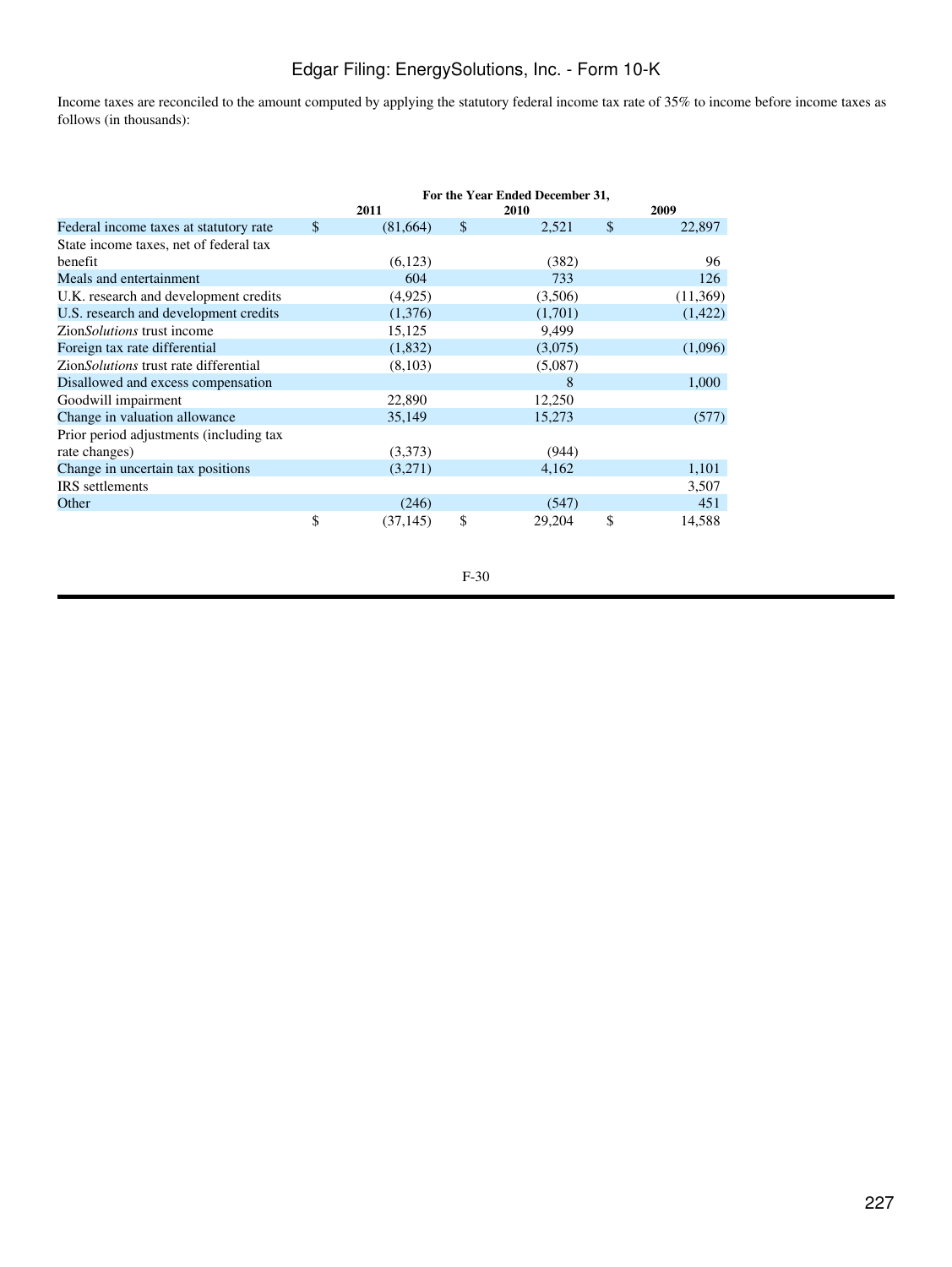The significant components of our deferred tax assets and liabilities as of December 31, 2011 and 2010 consist of the following (in thousands):

|                                                                       | December 31,<br>2011 | December 31,<br>2010 |
|-----------------------------------------------------------------------|----------------------|----------------------|
| Deferred tax assets current:                                          |                      |                      |
| Accrued compensation                                                  | \$<br>$9,039$ \$     | 5,938                |
| Accrued expenses                                                      | 4,151                | 3,107                |
| Allowance for bad debt                                                | 660                  | 351                  |
| Zion ARO liability                                                    | 58,997               | 40,723               |
| Zion unearned revenue                                                 | 59,451               | 36,487               |
| Other                                                                 | 6,250                | 2,437                |
| Deferred tax assets current                                           | 138,548              | 89,043               |
| Valuation allowance                                                   | (8, 867)             | (1,098)              |
| Deferred tax assets current, net of valuation allowance               | 129,681              | 87,945               |
| Deferred tax liabilities current:                                     |                      |                      |
| Prepaid expenses                                                      | (909)                | (1,005)              |
| Zion trust unrealized gain                                            | (1,404)              | (2,936)              |
| Investment in NDT fund                                                | (63,313)             | (39,695)             |
| Zion deferred costs                                                   | (53, 870)            | (36, 111)            |
| Deferred revenue                                                      | (8, 456)             | (3,428)              |
| Other                                                                 | (359)                |                      |
| Net deferred tax assets current                                       | \$<br>1,370 \$       | 4,770                |
| Deferred tax assets noncurrent:                                       |                      |                      |
| Asset retirement obligations other than Zion ARO                      | \$<br>14,630 \$      | 13,632               |
| Plant, equipment and intangible assets (including tax-deductible      |                      |                      |
| goodwill) principally due to differences in depreciation and          |                      |                      |
| amortization                                                          | 12,227               |                      |
| Operating rights                                                      |                      | 863                  |
| Stock compensation                                                    | 12,905               | 11,268               |
| AMT credit carryover                                                  | 444                  | 444                  |
| Net operating loss carryforwards                                      | 26,312               | 22,898               |
| Zion ARO liability                                                    | 196,464              | 238,256              |
| Zion deferred revenue                                                 | 172,558              | 241,459              |
| Other                                                                 | 16,819               | 2,238                |
| Deferred tax assets non current                                       | 452,359              | 531,058              |
| Valuation allowance                                                   | (40, 122)            | (13,700)             |
| Deferred tax assets noncurrent, net of valuation allowance            | 412,237              | 517,358              |
| Deferred tax liabilities noncurrent:                                  |                      |                      |
| Plant, equipment and intangible assets principally due to differences |                      |                      |
| in depreciation and amortization                                      | (52, 430)            | (74,606)             |
| Accrued rate and contract reserves                                    | (3,013)              | (1,150)              |
| Reclamation                                                           | (8,952)              | (8,933)              |
| Investment in NDT fund                                                | (189, 745)           | (249, 963)           |
| Unrealized gains in NDT Fund investments                              | (8,839)              | (18, 488)            |
| Zion deferred costs                                                   | (171, 117)           | (240,001)            |
| Other                                                                 | (1,403)              | (2,173)              |
| Net deferred tax liabilities noncurrent                               | \$<br>$(23,262)$ \$  | (77, 956)            |
| Total deferred tax assets                                             | \$<br>541,918 \$     | 605,303              |
| Total deferred tax liabilities                                        | \$<br>$(563,809)$ \$ | (678, 489)           |

As of December 31, 2011 and December 31, 2010 net operating loss carryforwards were \$151.9 million and \$127.4 million, respectively. Included in these amounts are \$36.9 million and \$18.9 million, respectively, related to our operations in the U.K. and \$2.2 million and \$0.6 million, respectively, related to our operations in Canada. The U.S. and Canada net operating loss carryforwards expire at various dates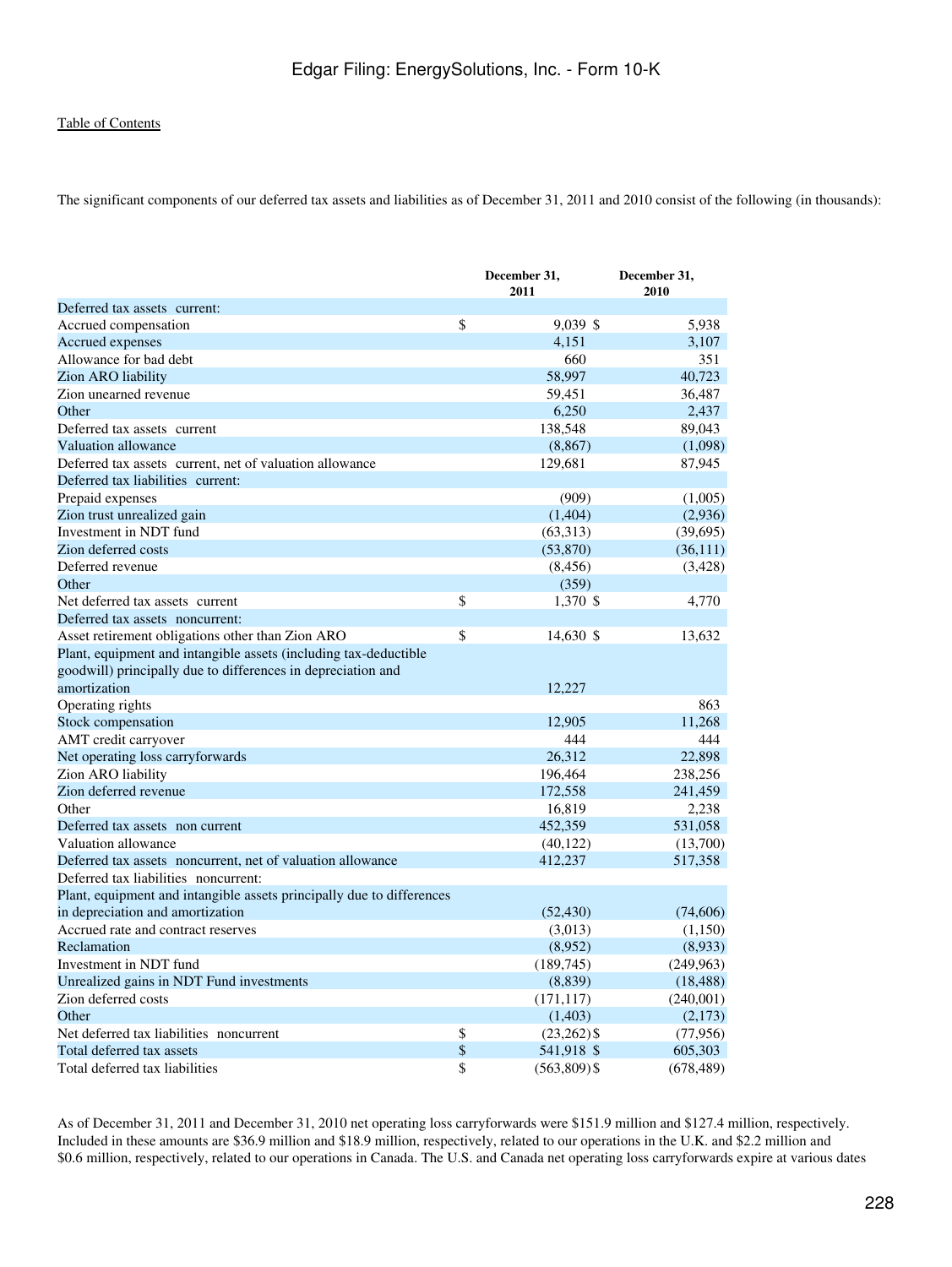from 2021 through 2028. The net operating loss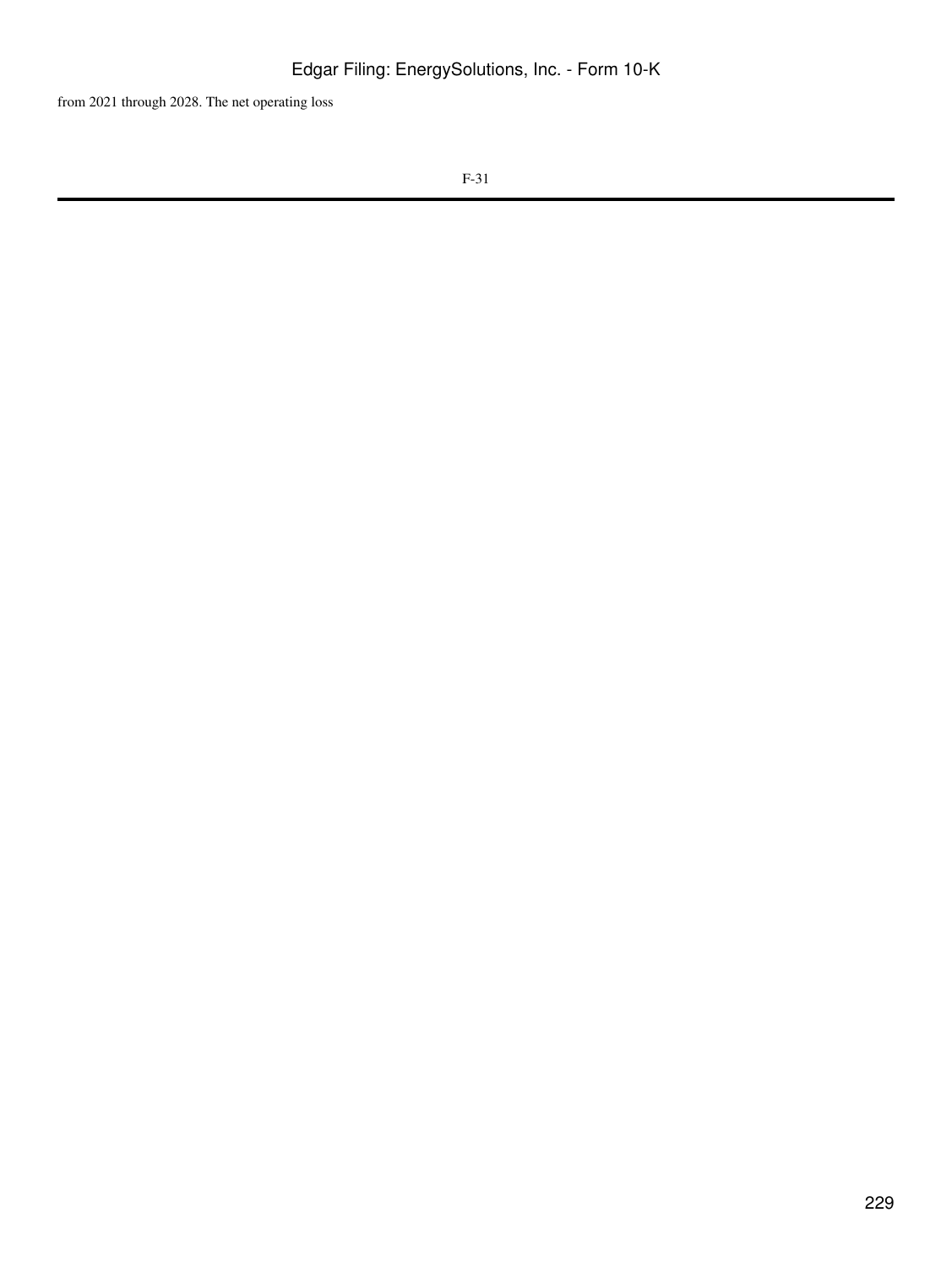carryforwards in the U.K. do not expire. As of December 31, 2011, we also had a research credit carryforward in the U.S. of \$5.1 million that, if unused, will expire in 2031.

Further, as a result of the various affiliated companies becoming part of a single consolidated filing group for federal income tax purposes, net operating loss carryforwards of \$16.1 million will be subject to Separate Return Loss Year limitation rules. The realization of these losses in future years will be dependent on the taxable income of the subsidiary that generated the net operating loss carryforward.

In assessing the realizability of deferred tax assets, we considered whether it was more likely than not that some portion or all of the deferred tax assets will be realized. The ultimate realization of the deferred tax assets is dependent upon the generation of future taxable income during periods in which temporary differences become deductible. We considered income taxes paid during the previous two years, tax planning strategies, the types of temporary differences, and the timing of the reversal of such temporary differences in making this assessment, and projected future taxable income. Based upon the level of historical taxable income in various tax jurisdictions over the periods in which the temporary differences are deductible, we have determined a valuation allowance is necessary of \$49.0 million and \$14.8 million as of December 31, 2011 and 2010, respectively. The net change in the valuation allowance for the years ended December 31, 2011, 2010 and 2009 was an increase of \$34.2 million, \$13.2 million and a decrease of \$0.6 million, respectively.

As of December 31, 2011, the Company s foreign subsidiaries had accumulated approximately \$110.0 million of undistributed earnings for which U.S. federal income taxes have not been provided. These earnings will be permanently reinvested outside the U.S.

As of December 31, 2011 and December 31, 2010, we had \$0.4 million and \$6.1 million, respectively, of gross unrecognized tax benefits, which will impact our annual effective tax rate in future years. These tax benefits were accounted for under authoritative guidance for accounting for uncertainty in income taxes. A reconciliation of the beginning and ending balances of the total amounts of gross unrecognized tax benefits are as follows (in thousands):

| Gross unrecognized tax benefits at December 31, 2010               | 6.139   |
|--------------------------------------------------------------------|---------|
| Gross additions based on tax positions related to the current year | 107     |
| Gross reductions based on tax positions related to a prior year    | (5,892) |
| Gross unrecognized tax benefits at December 31, 2011               | 354     |

The company and its U.S. subsidiaries are subject to U.S. federal and state income taxes and therefore, examinations by those taxing authorities. During 2011, the IRS finished its examination of the consolidated U.S. tax returns for the short tax period from November 16, 2007 through December 31, 2007 and the tax year ended December 31, 2008. There were no material adjustments to the amount of taxes previously recorded as a result of those exams. In addition, the statue of limitations for certain taxable periods in the U.S. expired during 2011, therefore \$5.8 million of uncertain tax positions previously recorded were reversed. The Company is not currently being audited by any taxing authorities and the timing of future tax examinations is highly uncertain, however, we do not anticipate any significant impacts to the unrecognized tax benefits within the next 12 months. The tax years 2008 through 2010 for federal returns and 2007 through 2010 for state returns remain open to examination by the major taxing jurisdictions in which we operate.

We paid income taxes of \$4.5 million, \$31.9 million and \$15.5 million during the years ended December 31, 2011, 2010 and 2009, respectively.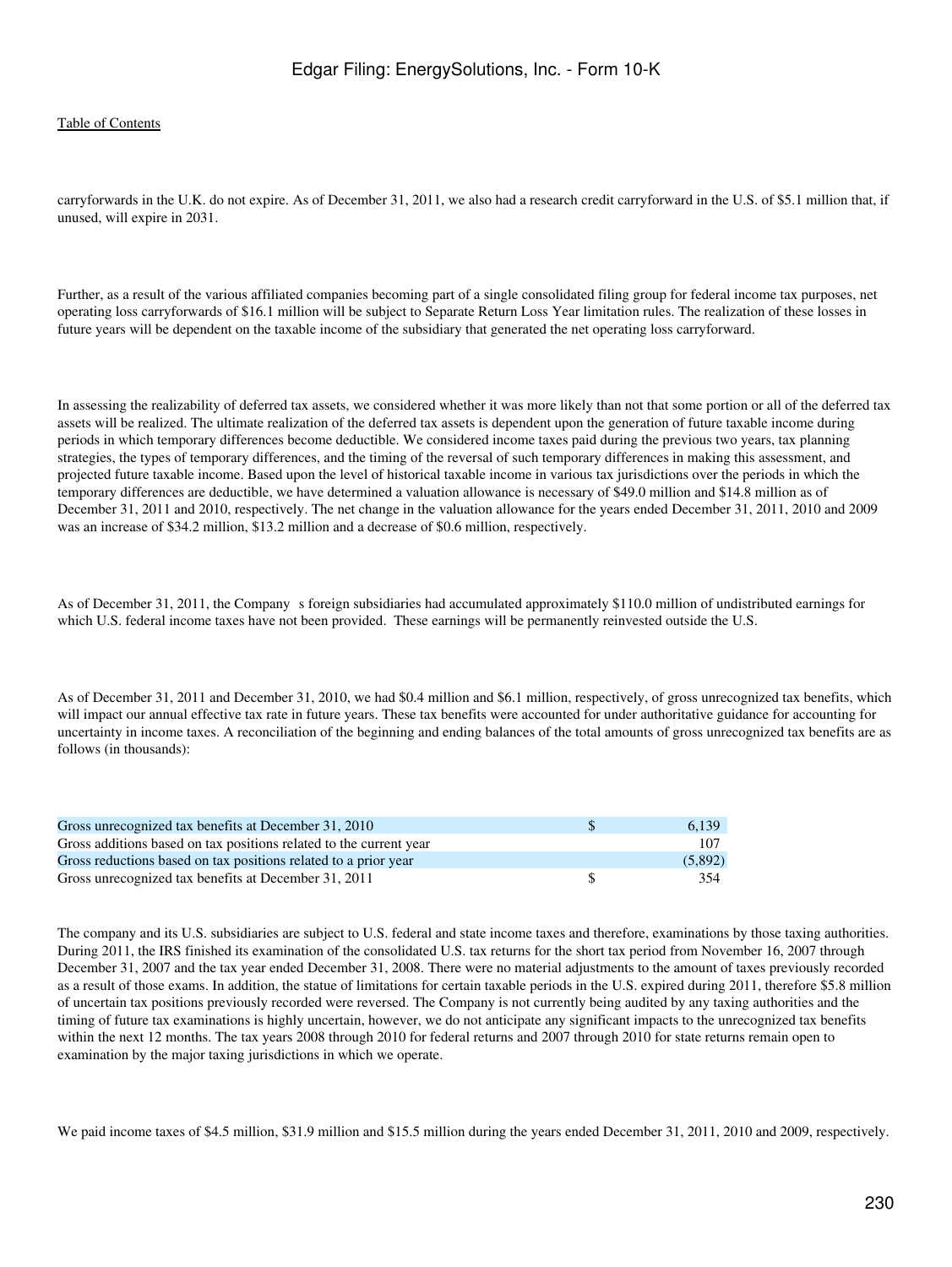### **(16) Segment Reporting and Business Concentrations**

The Company has two major operating groups to serve our customers: the Government Group and the Global Commercial Group. The Government Group serves its government customers and pursues new opportunities within the government market. The Global Commercial Group focuses on increasing its customer base both nationally and internationally, and consolidates the operations of our Commercial Services, LP&D, and International divisions. However, we continue to report separately each of our four operating business divisions to more fully present the results of our operations.

Certain reclassifications have been made to the segment information reported for the prior year periods ended December 31, 2010 and 2009, to conform to current year presentation.

The following table presents segment information as of and for the years ended December 31, 2011, 2010 and 2009 (in thousands):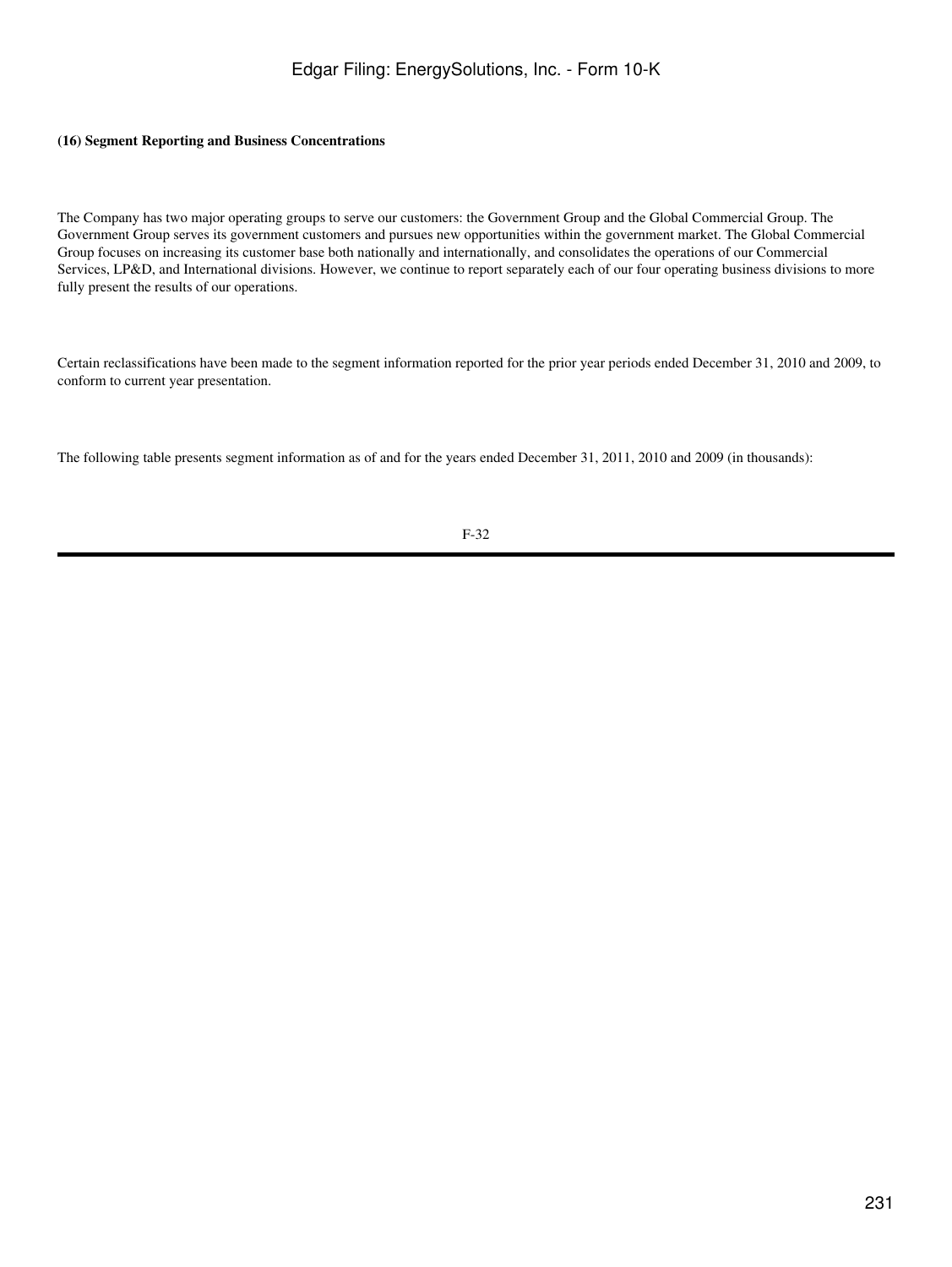|                                | As of and for the Year Ended December 31, 2011<br><b>Global Commercial Group</b> |              |                        |     |          |    |                      |                                                 |    |                     |
|--------------------------------|----------------------------------------------------------------------------------|--------------|------------------------|-----|----------|----|----------------------|-------------------------------------------------|----|---------------------|
|                                | Government<br>Group                                                              |              | $\mathbf{C}\mathbf{S}$ |     | LP&D     |    | <b>International</b> | Corporate<br><b>Unallocated</b><br><b>Items</b> |    | <b>Consolidated</b> |
| Revenue from external          |                                                                                  |              |                        |     |          |    |                      |                                                 |    |                     |
| customers $(1)(6)$             | \$<br>242,418                                                                    | $\mathbb{S}$ | 200,670                | \$. | 247,084  | \$ | 1,125,342            | <sup>\$</sup>                                   | \$ | 1,815,514           |
| Income (loss) from             |                                                                                  |              |                        |     |          |    |                      |                                                 |    |                     |
| operations $(2)(5)(7)$         | (12,504)                                                                         |              | (94, 358)              |     | (69,070) |    | 29,106               | (68, 769)                                       |    | (215,595)           |
| Depreciation, amortization and |                                                                                  |              |                        |     |          |    |                      |                                                 |    |                     |
| accretion expense              | 2,291                                                                            |              | 32,527                 |     | 24,174   |    | 7.788                | 13.914                                          |    | 80,694              |
| Goodwill (7)                   | 71.594                                                                           |              | 90.129                 |     | 91.548   |    | 53,087               |                                                 |    | 306,358             |
| Other long-lived assets $(3)$  | 24.811                                                                           |              | 25,887                 |     | 272,687  |    | 54,584               | 14,370                                          |    | 392,339             |
| Purchases of property, plant   |                                                                                  |              |                        |     |          |    |                      |                                                 |    |                     |
| and equipment                  | 479                                                                              |              | 9.714                  |     | 13.792   |    | 897                  | 3.703                                           |    | 28,585              |
| Total assets(4)                | 162.134                                                                          |              | 1.652.495              |     | 572,257  |    | 544,429              | 89,469                                          |    | 3.020.784           |

|                               | As of and for the Year Ended December 31, 2010 |    |           |    |                                        |    |                      |                                                 |    |                     |
|-------------------------------|------------------------------------------------|----|-----------|----|----------------------------------------|----|----------------------|-------------------------------------------------|----|---------------------|
|                               | Government<br>Group                            |    | <b>CS</b> |    | <b>Global Commercial Group</b><br>LP&D |    | <b>International</b> | Corporate<br><b>Unallocated</b><br><b>Items</b> |    | <b>Consolidated</b> |
| Revenue from external         |                                                |    |           |    |                                        |    |                      |                                                 |    |                     |
| customers $(1)(6)$            | \$<br>343,063                                  | \$ | 121,112   | \$ | 267,372                                | \$ | 1.020.495            | $\mathcal{S}$                                   | \$ | 1,752,042           |
| Income (loss) from            |                                                |    |           |    |                                        |    |                      |                                                 |    |                     |
| operations(2)(7)              | (6,789)                                        |    | 3.638     |    | 88,707                                 |    | 35,371               | (76, 815)                                       |    | 44,112              |
| Depreciation, amortization    |                                                |    |           |    |                                        |    |                      |                                                 |    |                     |
| and accretion expense         | 3.513                                          |    | 9.618     |    | 22,706                                 |    | 7.451                | 11,158                                          |    | 54,446              |
| Goodwill (7)                  | 106.594                                        |    | 90.129    |    | 230,548                                |    | 53,127               |                                                 |    | 480,398             |
| Other long-lived assets $(3)$ | 29,388                                         |    | 21,134    |    | 276,960                                |    | 58.246               | 20.421                                          |    | 406,149             |
| Purchases of property, plant  |                                                |    |           |    |                                        |    |                      |                                                 |    |                     |
| and equipment                 | 298                                            |    | 2.307     |    | 10.423                                 |    | 133                  | 3.873                                           |    | 17,034              |
| Total assets $(4)$            | 247,027                                        |    | 1.899.669 |    | 622,225                                |    | 443.752              | 212,826                                         |    | 3,425,499           |

|                               | As of and for the Year Ended December 31, 2009<br><b>Global Commercial Group</b><br>Corporate |                     |    |           |    |         |    |                      |                                    |                     |
|-------------------------------|-----------------------------------------------------------------------------------------------|---------------------|----|-----------|----|---------|----|----------------------|------------------------------------|---------------------|
|                               |                                                                                               | Government<br>Group |    | <b>CS</b> |    | LP&D    |    | <b>International</b> | <b>Unallocated</b><br><b>Items</b> | <b>Consolidated</b> |
| Revenue from external         |                                                                                               |                     |    |           |    |         |    |                      |                                    |                     |
| customers $(1)(6)$            | \$                                                                                            | 304,634             | \$ | 87,305    | \$ | 244,217 | \$ | 987,737              | \$.                                | \$<br>1,623,893     |
| Income (loss) from            |                                                                                               |                     |    |           |    |         |    |                      |                                    |                     |
| operations(2)                 |                                                                                               | 30.299              |    | 15.708    |    | 84,067  |    | 43.121               | (75,280)                           | 97,915              |
| Depreciation, amortization    |                                                                                               |                     |    |           |    |         |    |                      |                                    |                     |
| and accretion expense         |                                                                                               | 1,930               |    | 1,623     |    | 24.218  |    | 6.946                | 13,060                             | 47,777              |
| Goodwill                      |                                                                                               | 141.593             |    | 90.129    |    | 230,548 |    | 54,579               |                                    | 516,849             |
| Other long-lived assets $(3)$ |                                                                                               | 35,134              |    | 19,792    |    | 279,850 |    | 68,054               | 30,069                             | 432,899             |
| Purchases of property, plant  |                                                                                               |                     |    |           |    |         |    |                      |                                    |                     |
| and equipment                 |                                                                                               | 4,226               |    | 2.134     |    | 7.990   |    | 206                  | 9,833                              | 24,389              |
| Total assets $(4)$            |                                                                                               | 290,525             |    | 148,023   |    | 538,387 |    | 379,743              | 154.497                            | 1.511.175           |

<sup>(1)</sup> Intersegment revenue has been eliminated for the years ended December 31, 2011, 2010 and 2009. Intersegment revenue was \$19.8 million, \$10.8 million and \$20.3 million for the years ended December 31, 2011, 2010 and 2009 respectively. Revenue by segment represent revenue earned based on third-party billing to customers.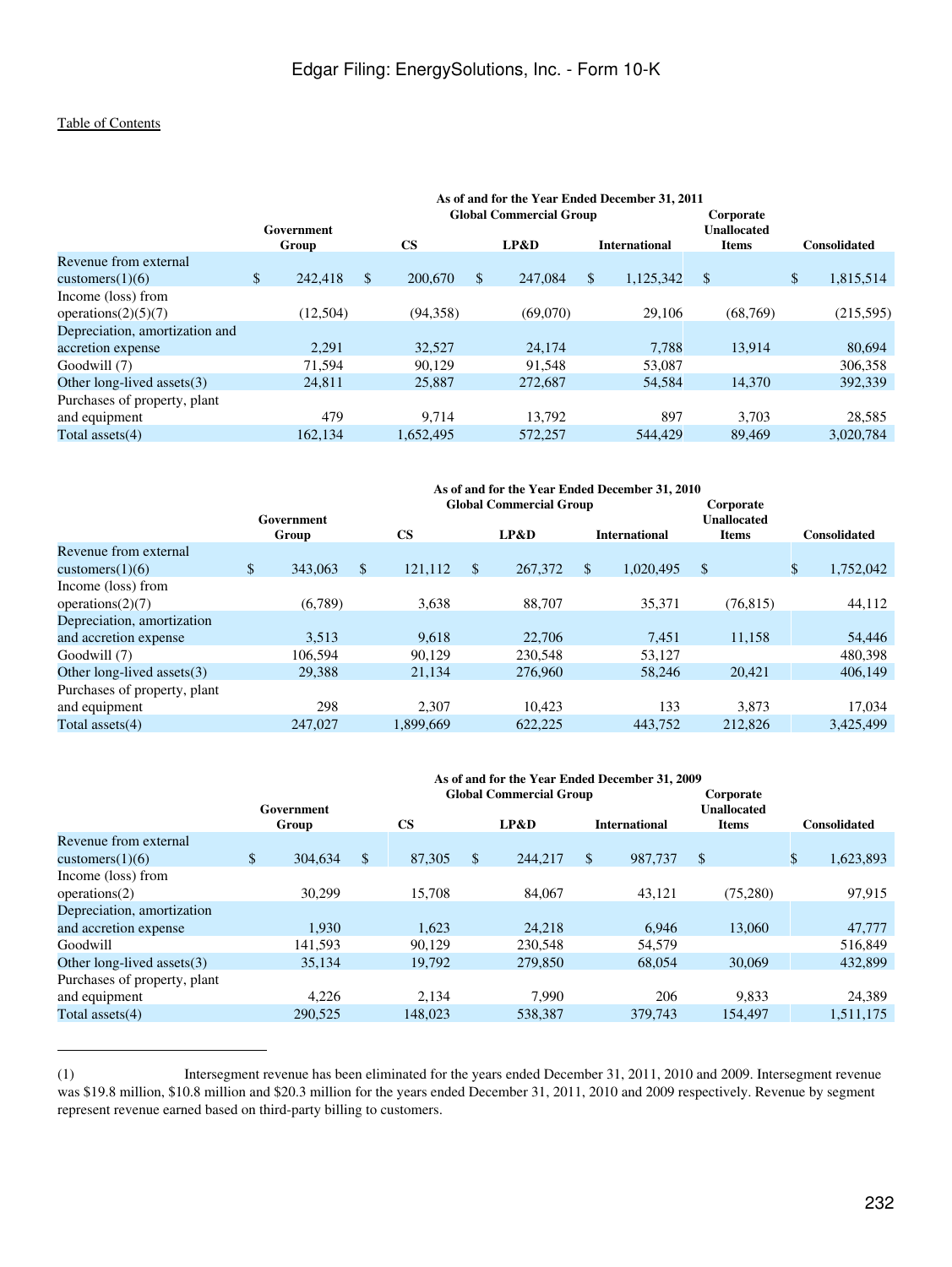(2) For the year ended December 31, 2011 we recorded \$11.1 million of income from our unconsolidated joint ventures of which \$11.3 million income is attributable to the Government Group and a \$0.2 million loss is attributable to LP&D.

(3) Other long-lived assets include property, plant and equipment and other intangible assets.

(4) Corporate unallocated assets relate primarily to income tax receivables, deferred tax assets, deferred financing costs, prepaid expenses, property, plant and equipment that benefit the entire company and cash.

(5) The Company recorded an ARO estimated cost adjustment in the amount of \$94.9 million and \$4.8 million for the years ended December 31, 2011 and 2010, respectively, related to the Zion Station project, for which no corresponding revenue was recognized.

(6) Results of our operations for services provided by our Global Commercial Group to our customers in Canada, Asia and Europe are included in our International operations.

(7) Included in income (loss) from operations from our Government Group is a \$35.0 million goodwill impairment charge recorded for both years ended December 31, 2011 and 2010, respectively. Included in income from operations from our LP&D segment is a \$139.0 million goodwill impairment charge recorded for the year ended December 31, 2011.

Our revenue and long-lived assets by geographic region as of and for the year ended December 31, 2011, 2010 and 2009 are as follows (in thousands):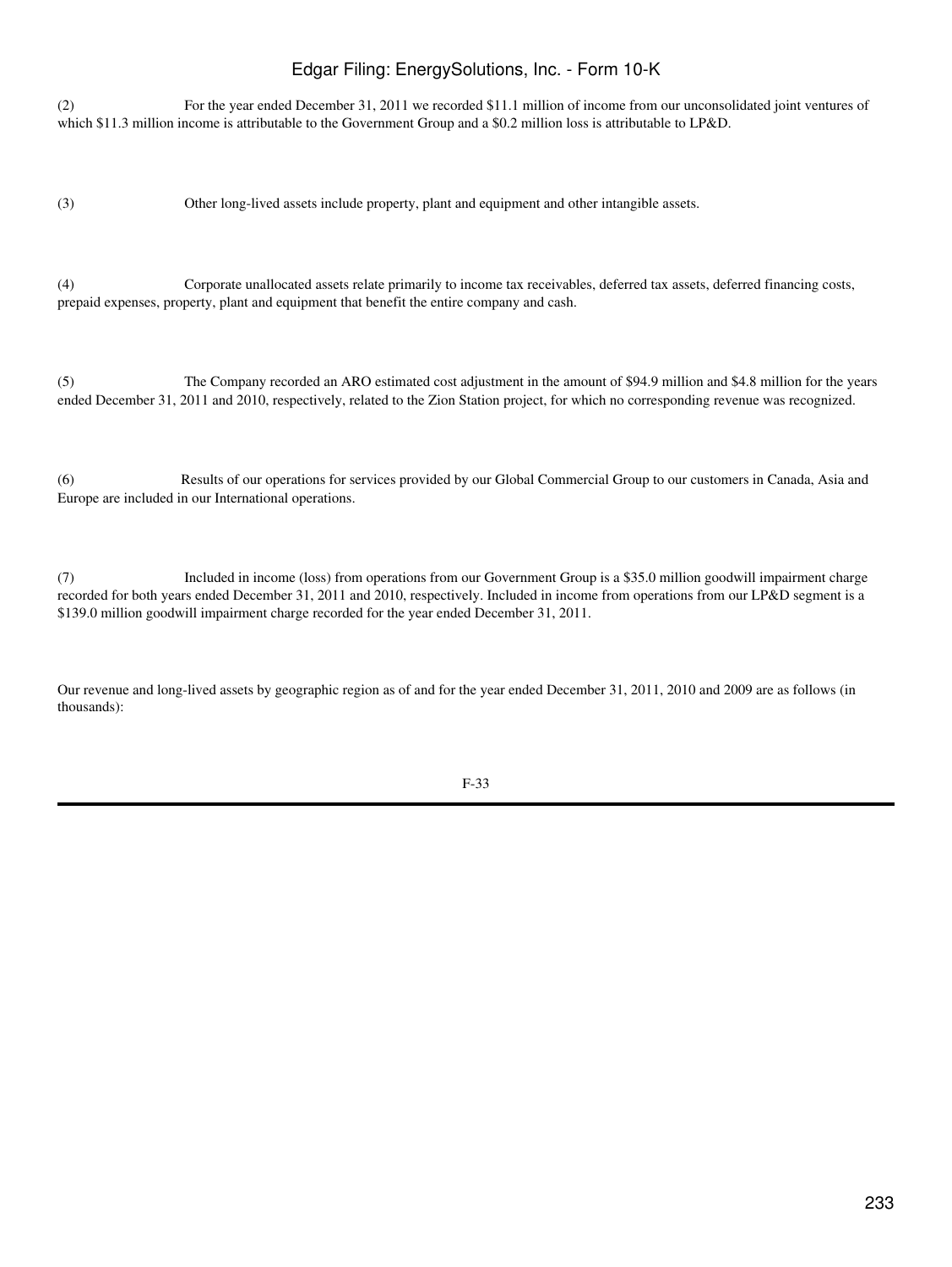|                                           | <b>United</b> |      | United    |      |              |              |
|-------------------------------------------|---------------|------|-----------|------|--------------|--------------|
| As of and for the Year Ended December 31, | <b>States</b> |      | Kingdom   |      | <b>Other</b> | <b>Total</b> |
| 2011                                      |               |      |           |      |              |              |
| Revenue from external customers           | 690,172       | -S   | 1,101,037 |      | 24,305       | 1,815,514    |
| Property, plant and equipment, net        | 130,006       |      | 807       |      | 647          | 131,460      |
| 2010                                      |               |      |           |      |              |              |
| Revenue from external customers           | 728,593       | - \$ | 1.014.423 | - \$ | $9,026$ \$   | 1,752,042    |
| Property, plant and equipment, net        | 121,948       |      | 575       |      | 126          | 122,649      |
| 2009                                      |               |      |           |      |              |              |
| Revenue from external customers           | 629.441       | - \$ | 987,737   | - \$ | 6.715 \$     | 1,623,893    |
| Property, plant and equipment, net        | 121.850       |      | 769       |      |              | 122.696      |

### **(17) Customer Concentrations**

Our International segment derives its revenue primarily through contracts with the NDA. For the years ended December 31, 2011, 2010 and 2009, 60.2%, 57.6%, and 60.1%, respectively, of our total revenue was generated from contracts funded by the NDA. Accounts receivable relating to the NDA at December 31, 2011 and 2010 were \$227.7 million and \$183.6 million, respectively.

We have contracts with various offices within the DOE, including the Office of Environmental Management, the Office of Civilian Radioactive Waste Management, the National Nuclear Security Administration, and the Office of Nuclear Energy. Revenue from DOE contractors and subcontractors represented approximately 15.3%, 21.7% and 15.8% of consolidated revenue for the years ended December 31, 2011, 2010 and 2009, respectively. Accounts receivable and costs and estimated earnings in excess of billings on uncompleted contracts relating to DOE contractors and subcontractors at December 31, 2011 were \$35.8 million and \$66.6 million, respectively. Accounts receivable and costs and estimated earnings in excess of billings on uncompleted contracts relating to DOE contractors and subcontractors at December 31, 2010 were \$46.8 million and \$45.9 million, respectively.

#### **(18) Commitments and Contingencies**

#### *(a) Leases and Other Contractual Obligations*

We have several noncancellable leases that cover real property and machinery and equipment. Such leases expire at various dates with, in some cases, options to extend their terms. Several of the leases contain provisions for rent escalation based primarily on increases in real estate taxes and operating costs incurred by the lessor. Rent expense on noncancellable leases was \$18.5 million, \$18.6 million and \$13.9 million for the years ended December 31, 2011, 2010 and 2009, respectively.

We are obligated under capital leases covering computer equipment and certain machinery and equipment that expire at various dates during the next three years. As of December 31, 2011 and 2010, the gross amount of property, plant and equipment and related accumulated amortization recorded under capital leases were as follows (in thousands):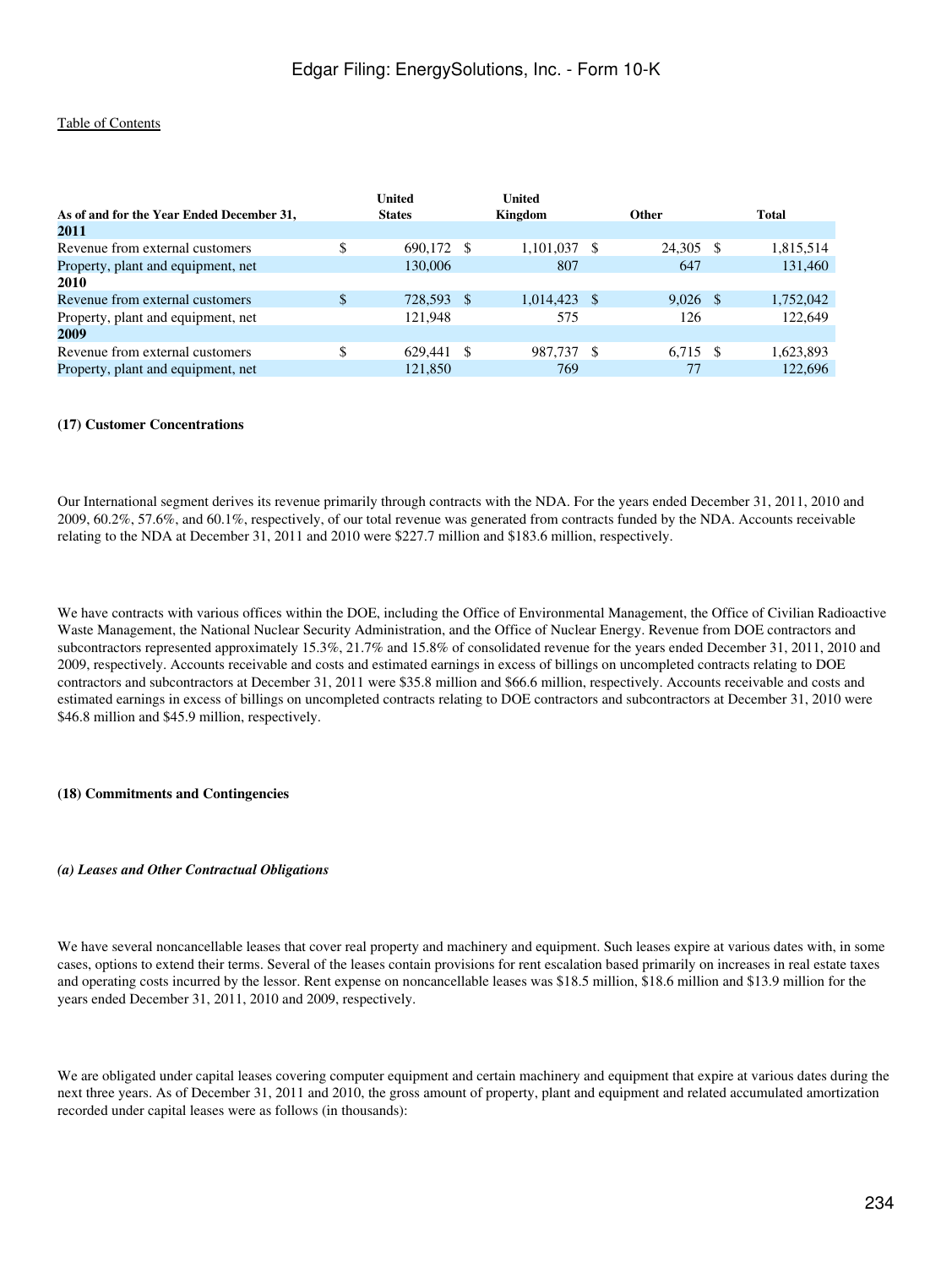|                               |    | December 31,<br>2011   | December 31,<br>2010 |  |  |
|-------------------------------|----|------------------------|----------------------|--|--|
| Computer equipment            | S  | 3,353<br><sup>\$</sup> | 2,619                |  |  |
| Machinery and equipment       |    | 668                    | 668                  |  |  |
| Trucks and vehicles           |    | 2,706                  | 332                  |  |  |
|                               |    | 6.727                  | 3,619                |  |  |
| Less accumulated amortization |    | (3,565)                | (2,973)              |  |  |
|                               | \$ | 3,162                  | 646                  |  |  |

Amortization of assets held under capital leases is included with depreciation and amortization expense.

The following is a schedule of future minimum annual lease payments for all operating and capital leases and annual payments for other contractual obligations with initial or remaining lease terms greater than one year as of December 31, 2011 (in thousands):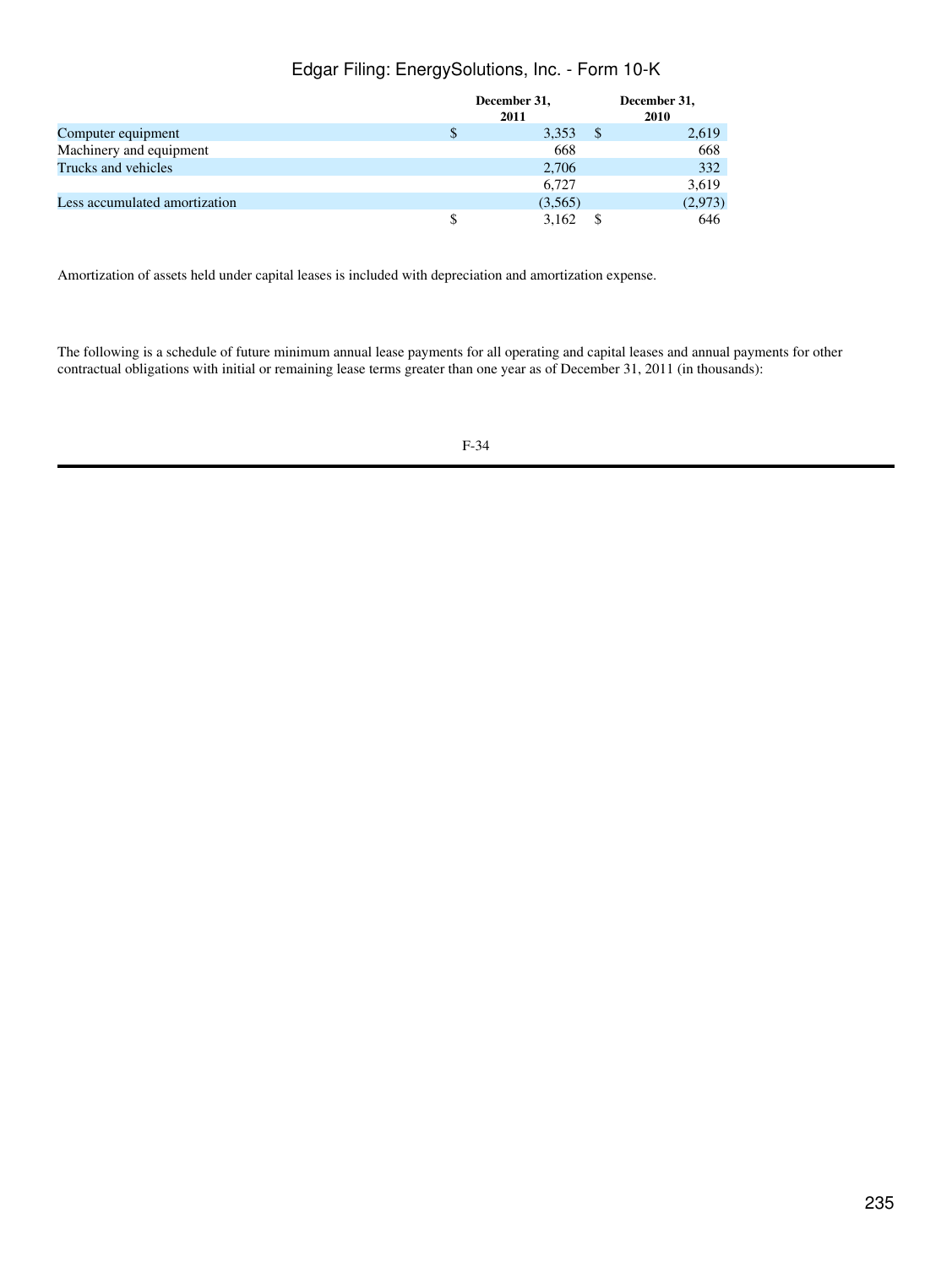|                                       |               |      |               |     | Other              |
|---------------------------------------|---------------|------|---------------|-----|--------------------|
|                                       | Operating     |      | Capital       |     | Contractual        |
| Year ending December 31,              | <b>Leases</b> |      | <b>Leases</b> |     | <b>Obligations</b> |
| 2012                                  | \$<br>12,113  | - \$ | 1,028         | -S  | 2,500              |
| 2013                                  | 6,782         |      | 708           |     | 2,500              |
| 2014                                  | 5,974         |      | 611           |     | 2,500              |
| 2015                                  | 5,168         |      | 610           |     | 2,500              |
| 2016                                  | 2,850         |      | 609           |     |                    |
| Thereafter                            | 11,450        |      | 70            |     |                    |
| Future minimum lease payments         | \$<br>44,337  |      | 3,636         | -\$ | 10,000             |
| Less portion representing interest    |               |      | (607)         |     |                    |
| Less current portion of capital lease |               |      |               |     |                    |
| obligations                           |               |      | (894)         |     |                    |
| Long-term portion of capital lease    |               |      |               |     |                    |
| obligations                           |               | \$   | 2,135         |     |                    |

The current portion of the capital lease obligations is included in accrued expenses and other current liabilities. The long-term portion of the capital lease obligations is included in other noncurrent liabilities in our consolidated balance sheets.

During the years ended December 31, 2011 and 2010, we entered into \$3.0 million and \$0.7 million, respectively, of capital leases.

#### *(b) Letters of Credit/Insurance Surety*

We are required to post, from time to time, standby letters of credit and surety bonds to support contractual obligations to customers, self-insurance programs, closure and post-closure financial assurance and other obligations. As of December 31, 2011, we had \$307.0 million in letters of credit issued under our senior secured credit facility and \$28.9 million of letters of credit issued against our Revolving Credit Facility. As of December 31, 2010, we had \$324.4 million of letters of credit issued under senior secured credit facility and \$10.8 million of letters of credit issued against our Revolving Credit Facility.

As of December 31, 2011 and 2010, we had \$21.5 million and \$3.0 million, respectively, in surety bonds outstanding. With respect to the surety bonds, we have entered into certain indemnification agreements with the providers of the surety bonds, which would require funding by us only if we fail to perform under the contracts being insured and the surety bond issuer was obligated to make payment to the insured parties.

Our processing and disposal facilities operate under licenses and permits that require financial assurance for closure and post-closure costs. We provide for these requirements through a combination of restricted cash, cash deposits, letters of credit and insurance policies. As of December 31, 2011 and 2010, the closure and post-closure state regulatory requirements for our facilities were \$145.2 million and \$142.1 million, respectively.

#### *(c) Legal Proceedings*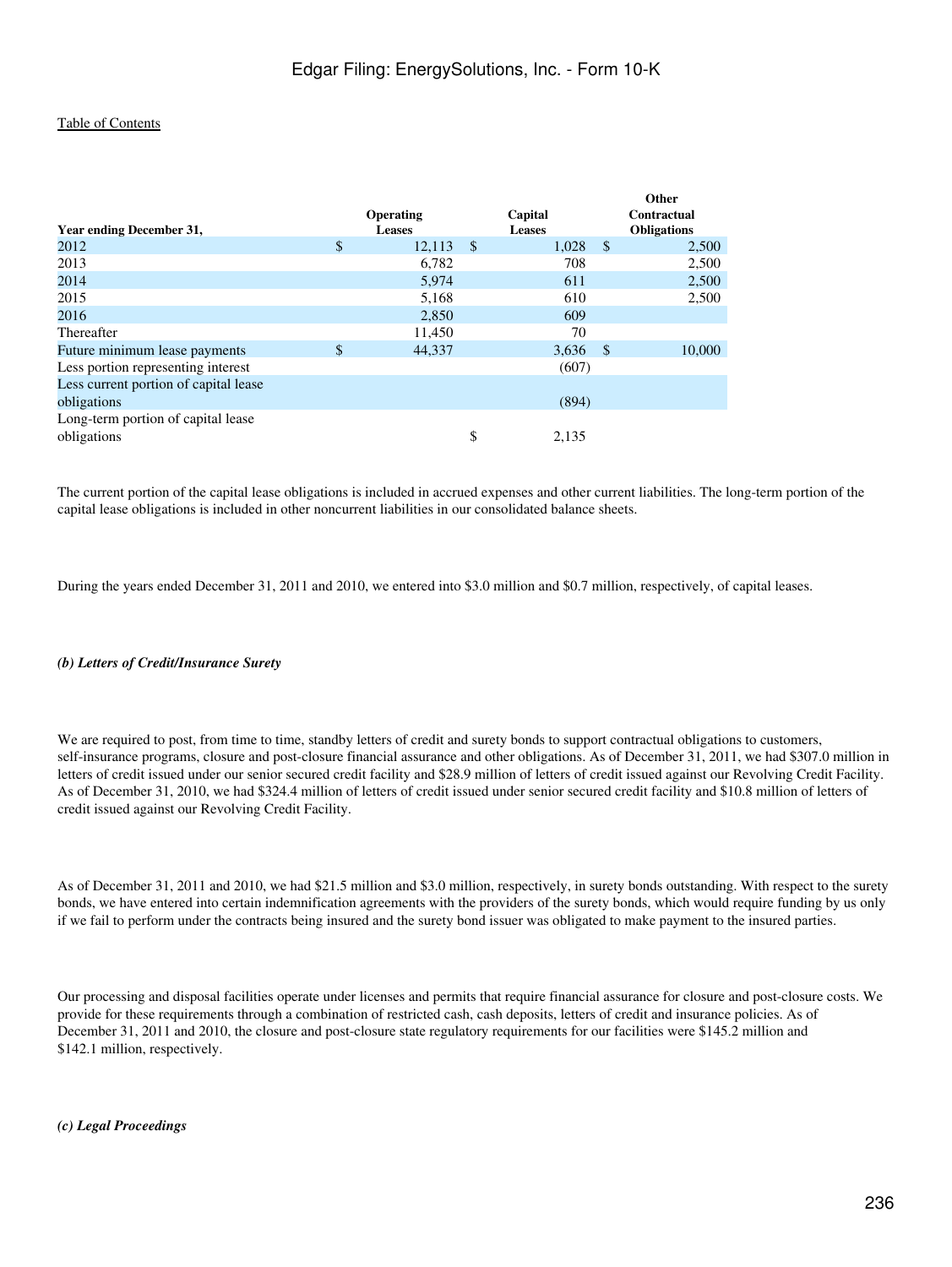*False Claim Act Proceeding*

On August 7, 2002, Roger Lemmon, Patrick Cole and Kyle Gunderson filed a qui tam complaint in the U.S. District Court for the District of Utah as relators on behalf of the U.S. government, against Envirocare (our predecessor), pursuant to the False Claims Act. The complaint alleges that Envirocare (a) violated various contractual and regulatory requirements related to waste disposal at the Clive, Utah facility; (b) failed to report the violations; and (c) falsely implied, in invoice documentation to the U.S. government, that Envirocare had complied with all applicable contractual and regulatory requirements. The complaint alleges that the U.S. government is entitled to recover substantial (but unspecified) damages, including treble damages. The U.S. government declined to pursue the case on its own behalf. The U.S. District Court for the District of Utah dismissed the complaint three times, each time with leave to amend the complaint. On August 4, 2010, the U.S. Tenth Circuit Court of Appeals reversed the third dismissal. This proceeding is in the discovery phase.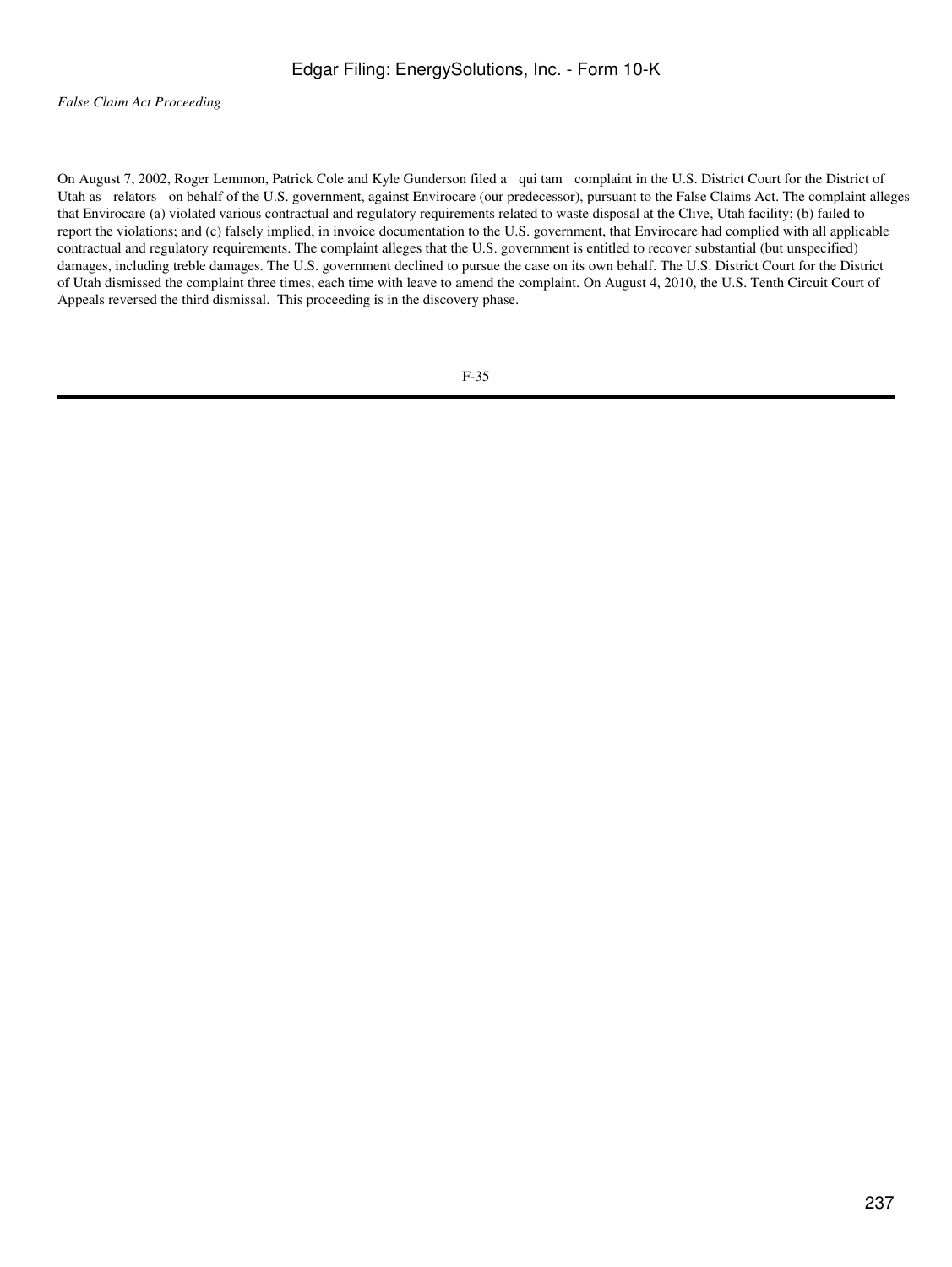*City of Roseville Employees Retirement System v. EnergySolutions, Inc., et al.*

On October 9, 2009, a purported class-action lawsuit captioned City of Roseville Employees Retirement System v. Energy*Solutions*, Inc., et al., Civil No. 09 CV 8633 (City of Roseville Lawsuit) was filed in the U.S. District Court for the Southern District of New York. On October 12, 2009, a second complaint captioned Building Trades United Pension Trust Fund vs. Energy*Solutions*, Inc., et al., Civil No. 09 CV 8648 (together with the City of Roseville Lawsuit, the Related Actions ) was filed in the same court. On February 18, 2010, the court consolidated the Related Actions and appointed a lead plaintiff. On April 20, 2010, the lead plaintiff filed its consolidated amended complaint. The consolidated amended complaint names as defendants Energy*Solutions*, Inc., certain of our current and prior directors, certain of our prior officers, the lead underwriters in our November 2007 initial public offering (IPO) and July 2008 secondary offering (the July 2008 Offering) and ENV Holdings, LLC, our former parent.

On June 18, 2010, the defendants in the Related Actions filed a motion to dismiss the consolidated amended complaint. Rather than oppose the defendants motion to dismiss, the lead plaintiff filed a second consolidated amended complaint on August 4, 2010, expanding on certain allegations in the consolidated amended complaint and adding certain new allegations. The plaintiffs bring claims under Sections 11, 12(a)(2) and 15 of the Securities Act against all defendants and Sections 10(b) and 20(a) of the Exchange Act and SEC Rule 10b-5 promulgated thereunder against all defendants except the underwriter defendants. The plaintiffs allege that the Companys registration statements and prospectuses and other public disclosures in connection with the IPO and July 2008 Offering contained misstatements and/or omissions of material fact. Specifically, the plaintiffs allege that the defendants made material misstatements and/or omissions relating to five categories of the Company s business: life of plant contracts, opportunities in the shut-down nuclear reactor market, the Zion Station project, the Company s rule making petition to the NRC to permit the use of decommissioning funds for disposal of major components prior to the cessation of activities at nuclear facilities, and global macroeconomic conditions. The plaintiffs seek to include all purchasers of our common stock from November 14, 2007 through October 14, 2008, as a plaintiff class and seek damages, costs and interest, rescission of the IPO and July 2008 offering and such other relief as the court may find just and proper.

On September 17, 2010, the defendants in the Related Actions filed a motion to dismiss the second consolidated amended complaint. The lead plaintiff filed an opposition to the defendants motion to dismiss on November 2, 2010 and the defendants filed a reply memorandum of law in further support of defendants motion to dismiss the second consolidated amended complaint on December 10, 2010. On June 16, 2011, the court heard oral argument on the motion to dismiss. On September 30, 2011, the court granted in part and denied in part the defendants motion to dismiss the second consolidated amended complaint. Specifically, the court, among other things, dismissed all claims against all defendants relating to the alleged material misstatements and/or omissions relating to the state of the Zion Station project and the potential adverse effects of general macroeconomic conditions and dismissed certain other claims against certain defendants. Further, the court denied the defendants motion to dismiss the claims related to the alleged material misstatements and/or omissions relating to life of plant contracts, opportunities in the shut-down nuclear reactor market and the Company s rule making petition to the NRC. This proceeding is in the initial phases of discovery.

*Shareholder Derivative Actions*

On August 25, 2010, Sanjay Israni filed a shareholder derivative action in the U.S. District Court for the District of Utah alleging breach of fiduciary duty and related claims against Energy*Solutions*, Inc. as the nominal defendant and various of our current and prior directors and officers. The underlying facts alleged in the derivative complaint are substantively the same as those in the Related Actions. The defendants in this case filed a motion to dismiss on June 16, 2011. On July 20, 2011, the plaintiff filed a response to the motion to dismiss. On August 17, 2011, briefing on the motion by both parties was completed. To facilitate orderly management of all issues in all this and related litigation, the parties agreed to postpone hearings on the motion, and the court has entered an order denying the motion without prejudice, permitting the motion to be renewed at any time.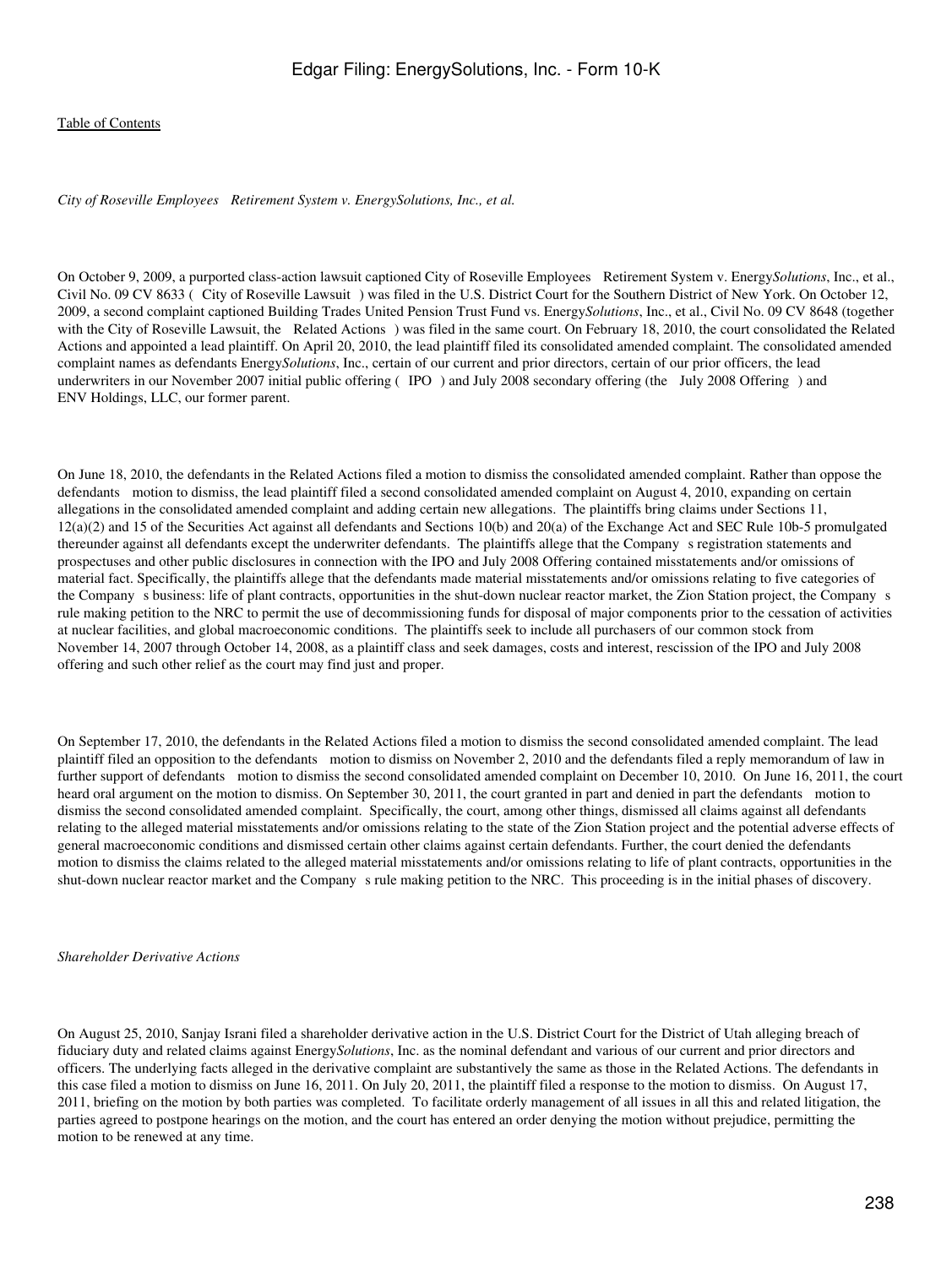On October 8, 2010, Jack Fish filed a shareholder derivative action was filed in the Supreme Court of New York, County of New York, alleging breach of fiduciary duty and related claims against Energy*Solutions*, Inc. as the nominal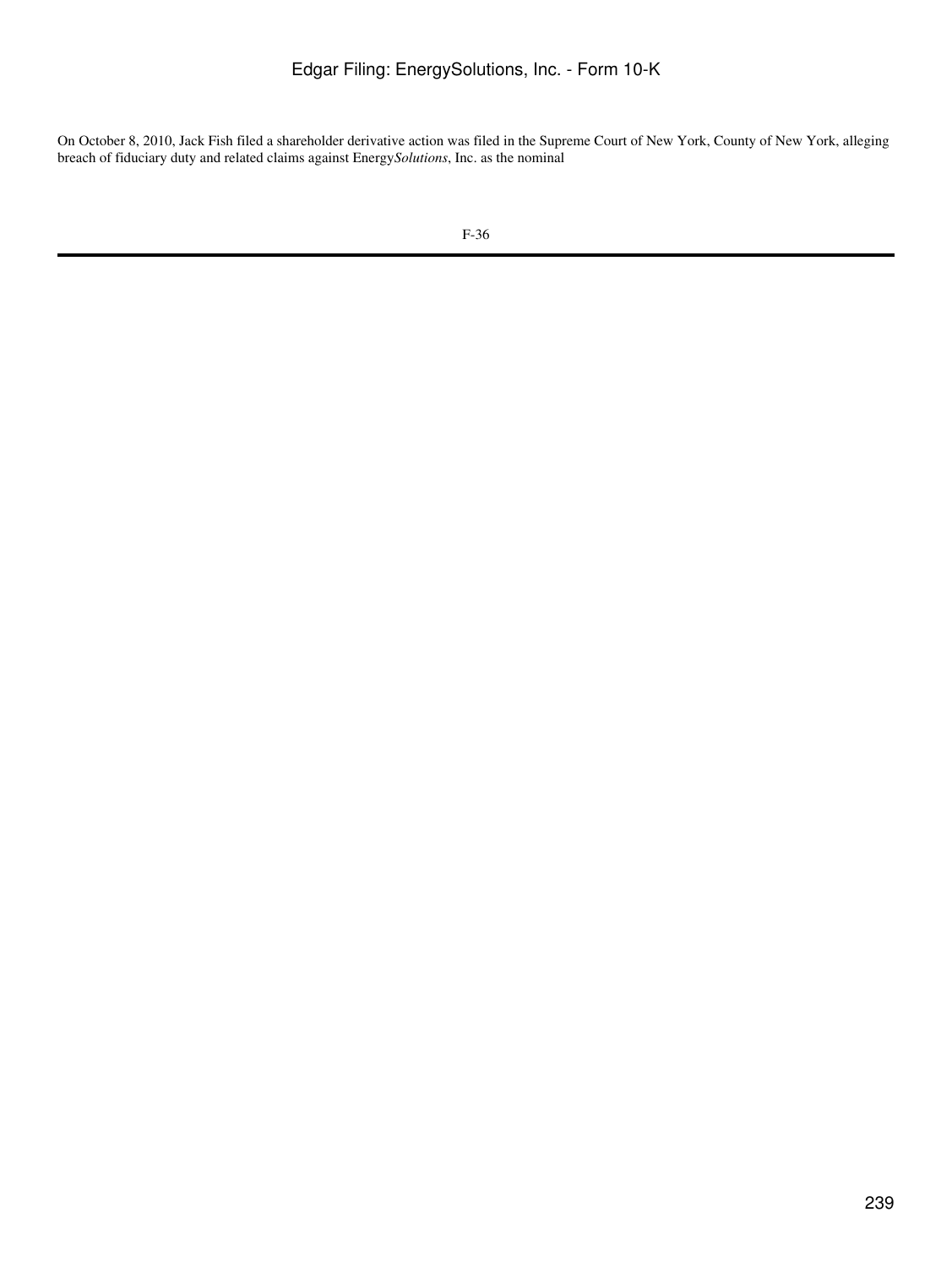defendant, certain prior directors, ENV Holdings, LLC and Lindsay Goldberg & Bessemer, L.P. The underlying facts alleged in this derivative complaint are substantively the same as those in the Related Actions. The parties have stipulated that this case will be stayed pending further development in the Related Actions.

*Pennington et al. v. ZionSolutions, LLC, et al.*

On July 14, 2011, four individuals, each of whom are electric utility customers of Commonwealth Edison Company, the former owner of the Zion Station (Com Ed), filed a complaint in the U.S. District Court for the Northern District of Illinois, Eastern Division, against Zion*Solutions* and Bank of New York Mellon, the trustee of the Zion Station NDT fund.

The plaintiffs claim that payments from the NDT fund to Zion*Solutions* for decommissioning the Zion Station are in violation of Illinois state law, Illinois state law entitles the utility customers of Com Ed to payments (or credits) of a portion of the NDT fund and that Bank of New York Mellon was inappropriately appointed by Zion*Solutions* as trustee of the NDT fund. The plaintiffs seek to enjoin and recover payments from the NDT fund to Zion*Solutions*, that payments (or credits) of a portion of the NDT fund be made to utility customers of Com Ed, the appointment of a new trustee over the NDT fund, an accounting from Bank of New York Mellon of all assets and expenditures from the NDT fund, and costs and attorneys fees. The plaintiffs also seek class action certification for their claims. On September 13, 2011, the defendants filed a motion to dismiss the plaintiffs claims. The motion has been fully briefed and submitted to the court for a decision. No decision has been rendered by the court.

We believe the legal claims alleged against the Company in the complaints described above are without merit and we intend to vigorously defend these actions. The potential range of loss and the resolution of these matters cannot be determined at this time.

*EnergySolutions, LLC v. Ingen VK, LLC, et al.*

On March 31, 2011, the Company filed suit against Ingen VK, LLC and Bryan Melchior in the Third Judicial District of the State of Utah. In the complaint, the Company sought for declaratory judgment determining that a certain agreement between Ingen VK and the Company (the Ingen Contract) is terminated and/or invalid. The Company also sought related damages and other remedies. Bryan Melchior, a former employee of the Company, negotiated the Ingen Contract on behalf of the Company and is now affiliated with Ingen VK. The complaint alleges that Bryan Melchior engaged in self-dealing and deception when he negotiated the Ingen Contract as an employee of the Company. On April 20, 2011, Ingen VK, Bryan Melchior, Paul Vankomen (a principal of Ingen VK) and BCM Ventures Inc. answered the complaint and filed counterclaims against the Company alleging breach of contract, tortuous interference, violation of state antitrust laws and other causes of action. On June 2, 2011, the Company filed a motion for partial summary judgment which the court granted from the bench on September 1, 2011. In granting the Company s motion, the court ruled that the Ingen Contract was invalid, and the parties subsequently settled the case. The suit was dismissed by the court in December 2011.

**(19) Employee Benefit Plans**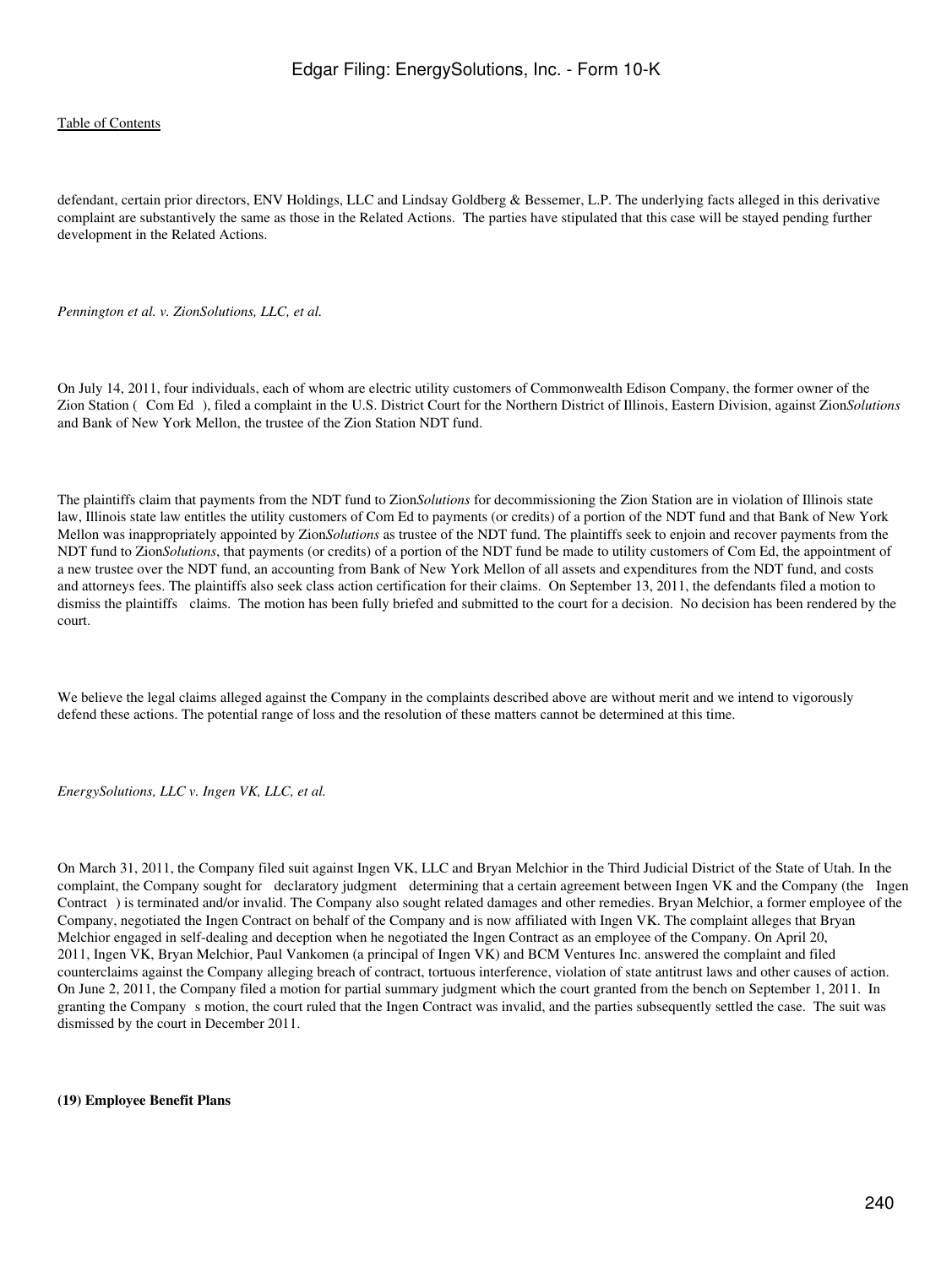We sponsor a defined contribution 401(k) plan that covers nearly all of our full time employees. The plan is subject to the provisions of the Employee Retirement Income Security Act of 1974, as amended. Under this plan, employees become eligible to participate immediately upon employment but are not eligible for a company match until one year of employment is completed. We match 50% of the first 6% of a participant s deferred contribution. In addition, we may at our discretion contribute an additional 1% of a participant s deferred contribution. Employee contributions are fully vested immediately. Our contributions vest ratably over 4 years. We contributed \$3.5 million, \$3.4 million and \$3.0 million for the years ended December 31, 2011, 2010 and 2009, respectively.

*Uranium Disposition Services LLC(UDS) Post-Retirement Benefit Plan*

On March 14, 2008, we obtained majority voting rights for one of our minority-owned joint ventures. Accordingly, we have reported its operations in our consolidated financial statements from March 14, 2008. The joint venture sponsors a defined contribution plan for its eligible employees. The plan provides for matching employer contributions of 100% up to 4% of employee compensation. Additionally, the plan provides for an additional employer contribution for employees who are not eligible to participate in the joint venture s defined benefit pension plan ranging from 2.5% to 5.8% of employee compensation. Contributions to the plan totaled approximately \$0.3 million, \$1.2 million and \$0.9 million for the years ended December 31, 2011, 2010 and 2009, respectively. The contract held by this joint venture was completed during the first quarter of 2011.

*The Electricity Supply Pension Scheme (ESPS)*

We provide a defined benefit pension plan for approximately 60 ESEU employees in the U.K. (the ESEU Plan). The ESEU Plan is funded by contributions from the employees and Energy*Solutions*. All other U.K. employees are offered the opportunity to join a defined contribution pension scheme into which the Company pays a maximum of 12% of salary.

In addition, under the terms of our contract with the NDA, Energy*Solutions*, through ESEU, manages the Magnox Limited pension plan (the Magnox Plan), which provides pension benefits to a majority of the 3,400 employees under management in the U.K. The Magnox Plan is funded by contributions from the employees and the NDA. The plan is a separate section of an overall industry scheme, the Electricity Supply Pension Scheme (ESPS).

As part of the reorganization of the U.K. nuclear industry by the U.K. Government, the NDA assumed responsibility to fund all employer pension contributions, including any deficit (and obtained the benefit of any surplus), to the Magnox Plan. In order to reflect these arrangements, our financial statements include an amount recoverable from the NDA, included within other noncurrent assets in an amount equal to the recorded Magnox section liability, net of tax, with a corresponding credit to revenue since the charges are allowable costs under our cost-plus contract with the NDA, offsetting a portion of the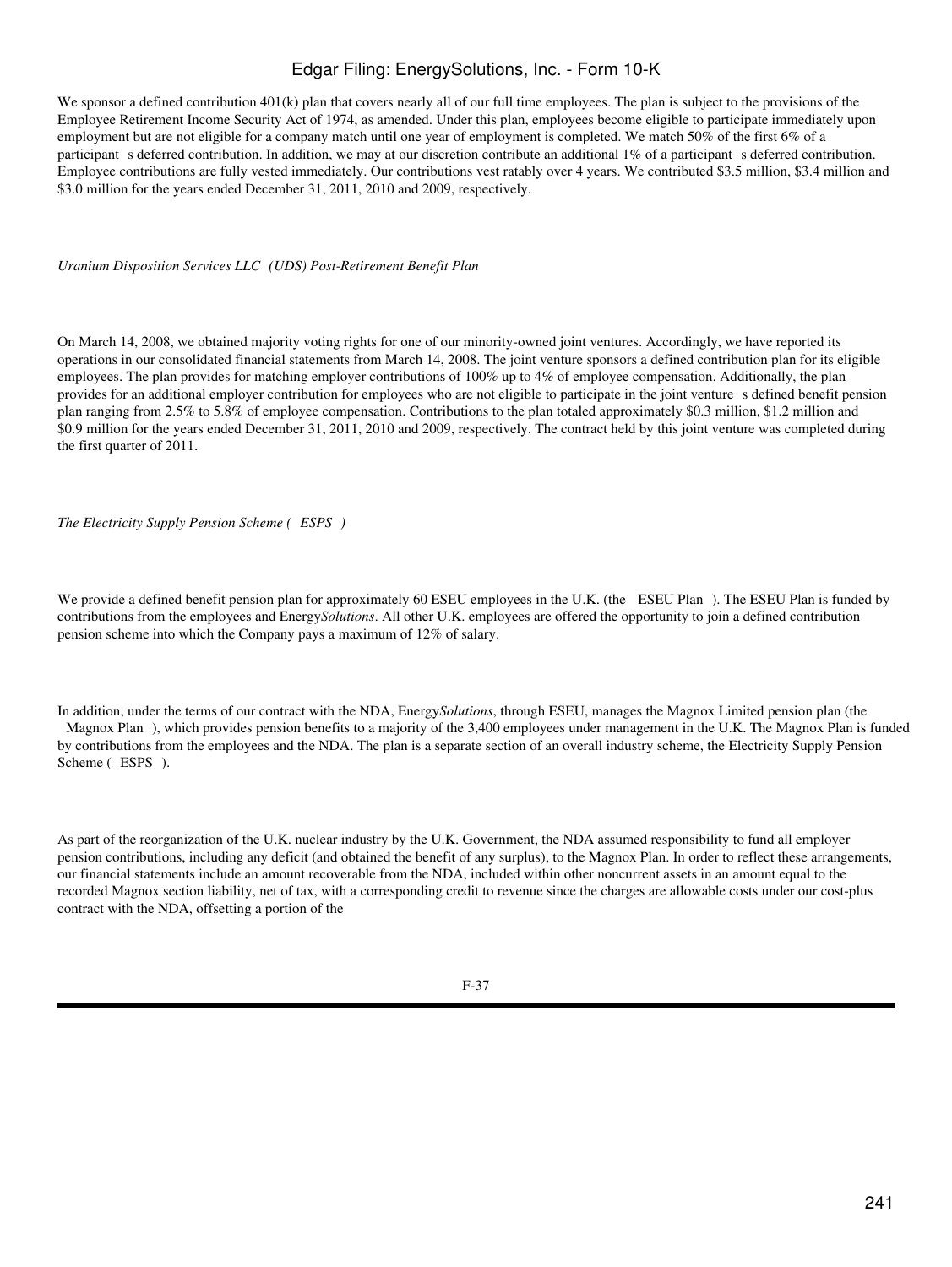after-tax pension charges. The amount of the credit for the years ended December 31, 2011 and 2010, respectively, was \$259.1 million and \$76.9 million. The amount payable to the NDA, due to our overfunded status, was \$132.9 million and \$119.1 million as of December 31, 2011 and 2010 respectively, and is included in pension liabilities.

The following table sets forth a reconciliation of the pension plans beginning and ending balances of the benefit obligation for the years ended December 31, 2011 and 2010 (in thousands):

|                                                     | <b>Year Ending December 31,</b><br>2011<br>2010 |    |            |
|-----------------------------------------------------|-------------------------------------------------|----|------------|
| Changes in projected benefit obligation:            |                                                 |    |            |
| Projected benefit obligation at beginning of period | \$<br>3,107,660                                 | \$ | 3,026,479  |
| Service cost                                        | 56,635                                          |    | 50,256     |
| Interest cost                                       | 173,275                                         |    | 163,602    |
| Member contributions                                | 481                                             |    | 619        |
| Termination benefits                                | 8,182                                           |    | 9,587      |
| Benefits paid                                       | (141, 829)                                      |    | (132, 984) |
| Actuarial gain                                      | 259,111                                         |    | 76,852     |
| Foreign currency translation                        | (16,054)                                        |    | (86,751)   |
| Projected benefit obligation at end of year         | \$<br>3.447.461                                 | S  | 3.107.660  |

The termination benefits relate to early retirement benefits provided to employees who have left service involuntarily before normal retirement age and have been granted an unreduced early retirement pension. These are contractual termination benefits required under the plans rules.

The following table sets forth a reconciliation of the plans beginning and ending balances of the fair value of plan assets for the years ended December 31, 2011 and 2010 (in thousands):

|                                          | <b>Year Ending December 31,</b> |    |            |  |
|------------------------------------------|---------------------------------|----|------------|--|
|                                          | 2011                            |    | 2010       |  |
| Changes in plan assets:                  |                                 |    |            |  |
| Fair value at beginning of period        | \$<br>3,226,786                 | \$ | 2,961,971  |  |
| Actual return on plan assets             | 418,267                         |    | 384,108    |  |
| Company contributions                    | 85,194                          |    | 88,295     |  |
| <b>Employee contributions</b>            | 481                             |    | 619        |  |
| <b>Termination benefits</b>              | 8,182                           |    | 9,587      |  |
| Benefits paid                            | (141, 829)                      |    | (132, 984) |  |
| Foreign currency translation             | (16,699)                        |    | (84, 810)  |  |
| Fair value of plan assets at end of year | \$<br>3,580,382                 | \$ | 3,226,786  |  |
| Overfunded status at end of year         | \$<br>132.922                   | \$ | 119.126    |  |

Related amounts included in the consolidated balance sheets as of December 31, 2011 and 2010 consist of noncurrent pension assets of \$132.9 million, and noncurrent pension liabilities of \$119.1 million, which are included in the consolidated balance sheets.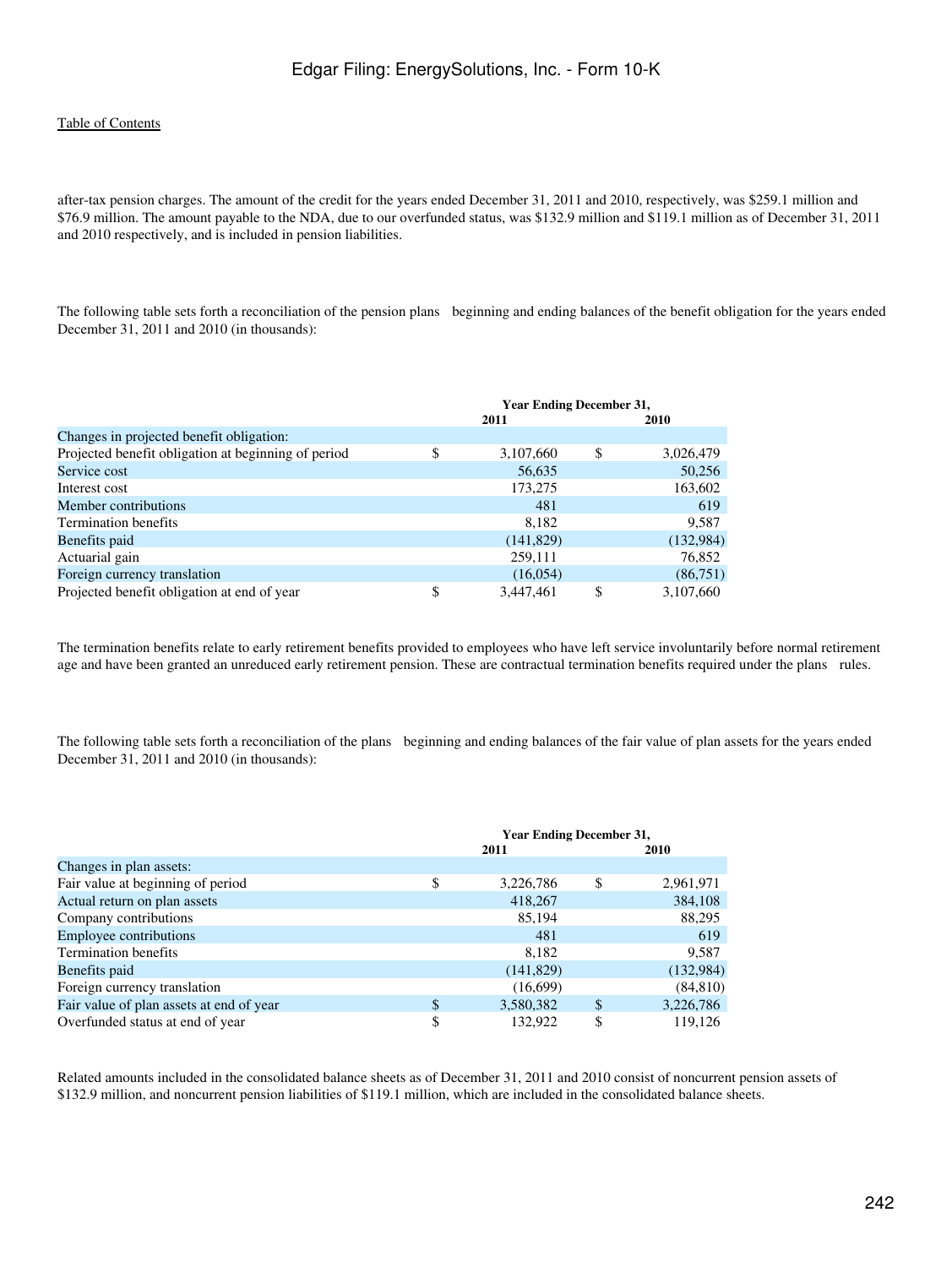Net periodic benefit costs for the years ended December 31, 2011 and 2010 consisted of the following (in thousands):

|                                |          | <b>Year Ending December 31,</b> |  |            |  |
|--------------------------------|----------|---------------------------------|--|------------|--|
|                                |          | 2011                            |  | 2010       |  |
| Service cost                   | <b>S</b> | 56,635                          |  | 50,256     |  |
| Interest cost                  |          | 173,275                         |  | 163,602    |  |
| Expected return on plan assets |          | (182, 420)                      |  | (158, 808) |  |
| <b>Actuarial loss</b>          |          |                                 |  | 155        |  |
| <b>Termination benefits</b>    |          | 8.182                           |  | 9,587      |  |
|                                |          | 55,672                          |  | 64.792     |  |

Weighted average assumptions used to determine benefit obligations as of December 31, 2011 and 2010 were as follows: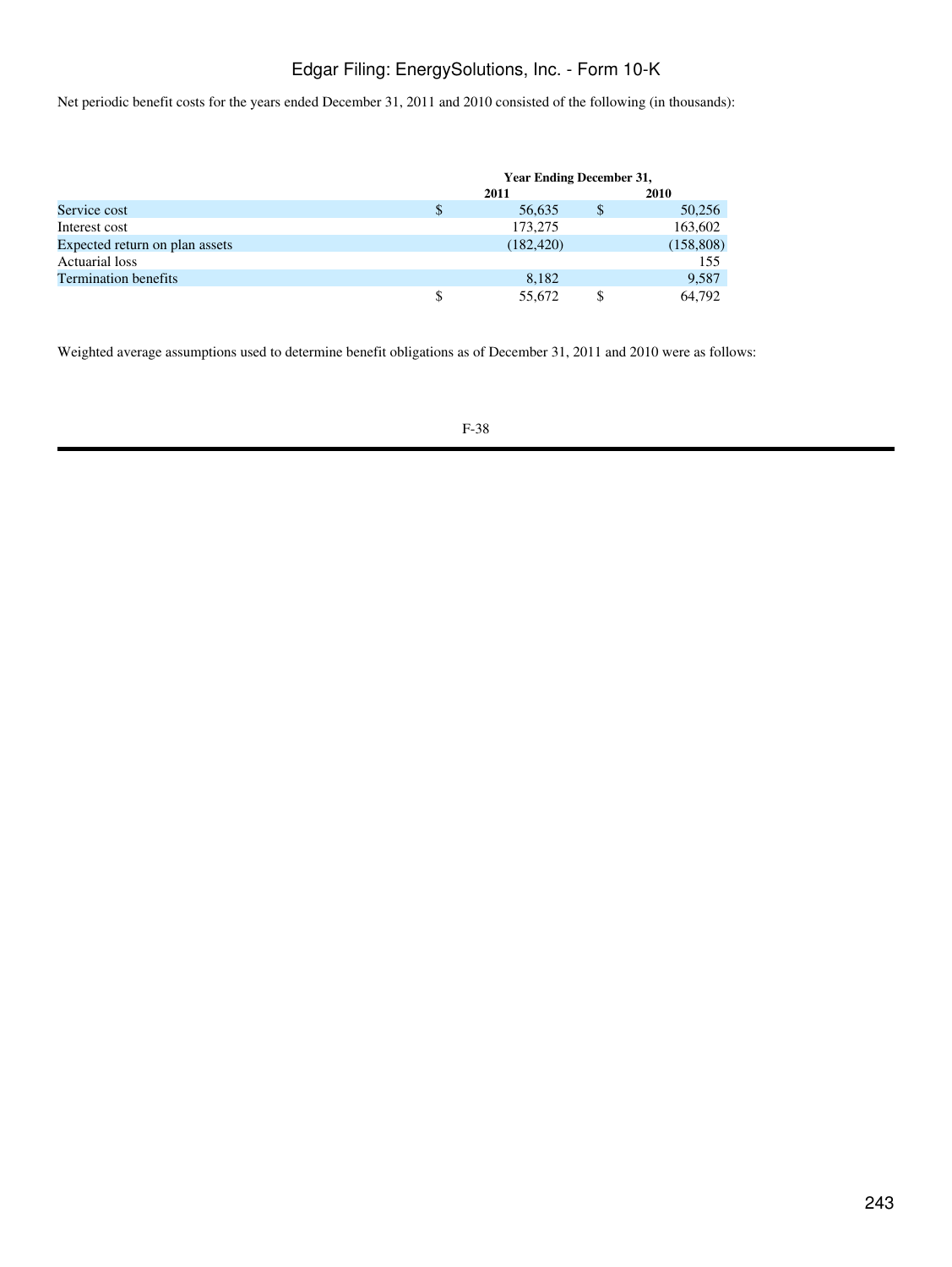|                                         | December 31,<br>2011 | December 31,<br>2010 |
|-----------------------------------------|----------------------|----------------------|
| Discount rate                           | $4.6\%$              | $5.5\%$              |
| Expected rates of return on plan assets | $4.7\% - 5.9\%$      | $5.5\% - 6.5\%$      |
| Rate of compensation increase           | $3.1\% - 3.5\%$      | $3.5\%$              |

Our overall expected long-term rate of return on assets is 4.7% to 5.9%. The overall expected long-term rate of return is based on our view of the expected long-term rates of return of each major asset category taking into account the proportions of assets held in each category at the relevant reporting date. The expected rate of return for equities was determined by adding a long-term equity risk premium to a risk-free rate. The equity risk premium reflects our view of expected long-term returns on equities in excess of the risk-free rate, taking into account historic returns and current market conditions. The expected return on debt securities is based upon an analysis of current yields on portfolios of similar quality and duration.

At December 31, 2011 and 2010, the pension assets were invested as follows:

|                    | December 31,<br>2011 | December 31,<br>2010 |
|--------------------|----------------------|----------------------|
| Asset category:    |                      |                      |
| Equities           | $13.5\%$             | 25.5%                |
| <b>Bonds</b>       | 64.1%                | 66.8%                |
| <b>Real Estate</b> | 5.0%                 | 5.3%                 |
| Other              | 17.4%                | 2.4%                 |
|                    | 100.0%               | 100.0%               |

Our investment policy is set by the Trustees of the pension plans, after consultation with the employer. The investment policy and appointed investment managers are reviewed regularly by a subset of the trustees who form an Investment Committee, reporting to the full trustee body. Independent investment advice is obtained by the Investment Committee. The investment policy considers the timing and nature of future cash flows, as well as the risk characteristics of both the liabilities and the assets held. The investment objective is to maximize returns subject to there being sufficient assets and cash flow available to pay members benefits as and when they are due.

The Trustees have a policy of cash management to ensure that sufficient liquid funds are available when divestments are required to meet benefit payment obligations as they become payable.

The following table sets forth by level within the fair value hierarchy a summary of the Plan s investments (in thousands):

|                         | December 31, 2011 |                |    |                |  |         |  |           |  |  |  |  |  |
|-------------------------|-------------------|----------------|----|----------------|--|---------|--|-----------|--|--|--|--|--|
|                         |                   | <b>Level 1</b> |    | <b>Level 2</b> |  | Level 3 |  | Total     |  |  |  |  |  |
| Cash                    | S                 | 35,611         | \$ |                |  |         |  | 35,611    |  |  |  |  |  |
| Currency                |                   | 38,469         |    |                |  |         |  | 38,469    |  |  |  |  |  |
| Fixed income securities |                   |                |    | 2,334,783      |  | 66.152  |  | 2,400,935 |  |  |  |  |  |
| Equity securities       |                   | 854,578        |    | 109.428        |  |         |  | 964,006   |  |  |  |  |  |
| <b>Real Estate</b>      |                   |                |    | 141.361        |  |         |  | 141.361   |  |  |  |  |  |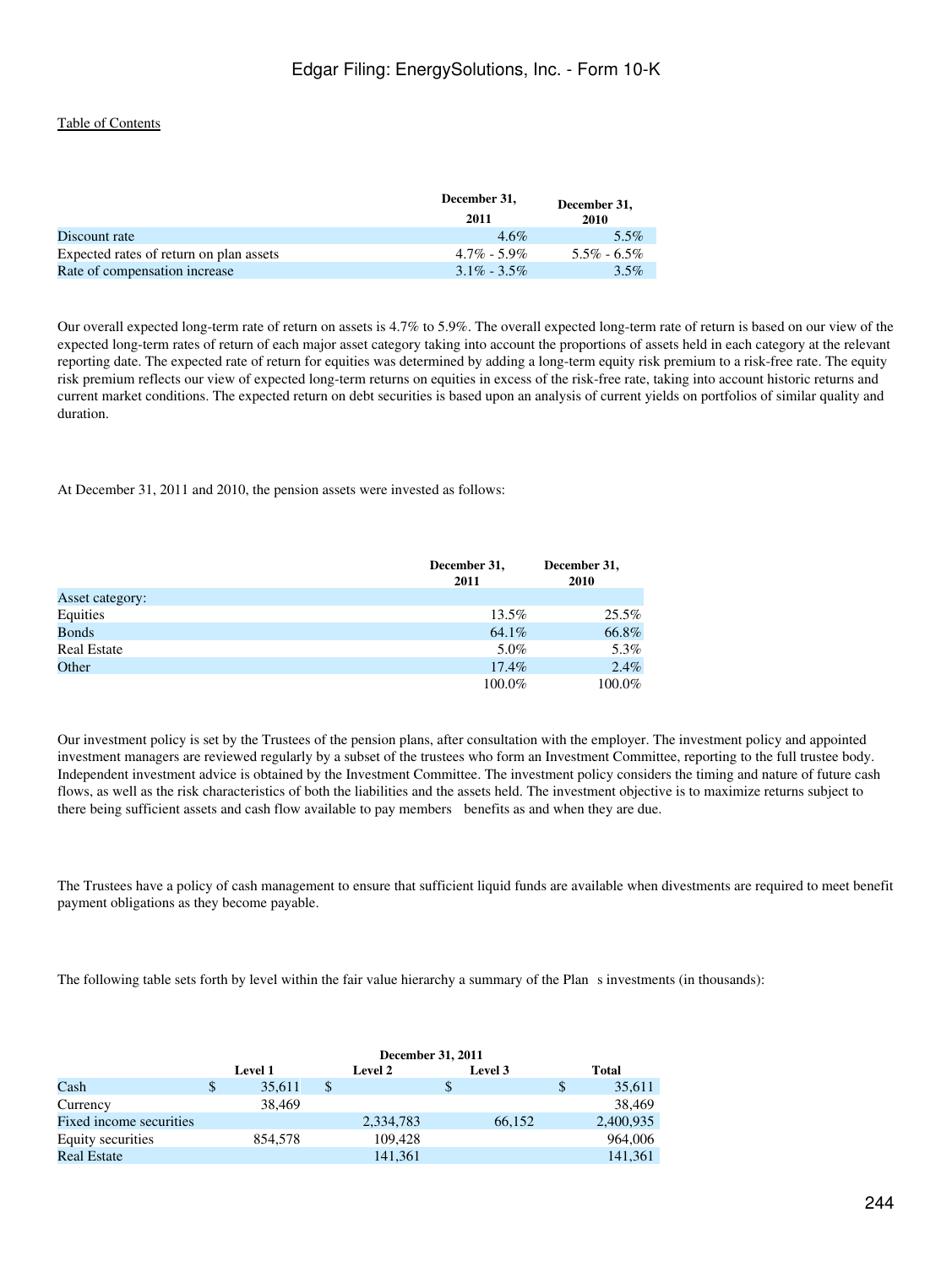| Investments, at fair |  |                                                |  |  |
|----------------------|--|------------------------------------------------|--|--|
| value                |  | $$928,658$ $$2,585,572$ $$66,152$ $$3,580,382$ |  |  |

We expect \$52.8 million to be contributed to our defined benefit pension plans in 2012, most of which will be reimbursed by the NDA. Actuarial losses expected to be recognized as a component of net periodic pension costs in 2012 are not material. Estimated benefit plan payments for the five years following 2011 and the subsequent five years aggregated, excluding amounts recoverable from the NDA, are as follows (in thousands):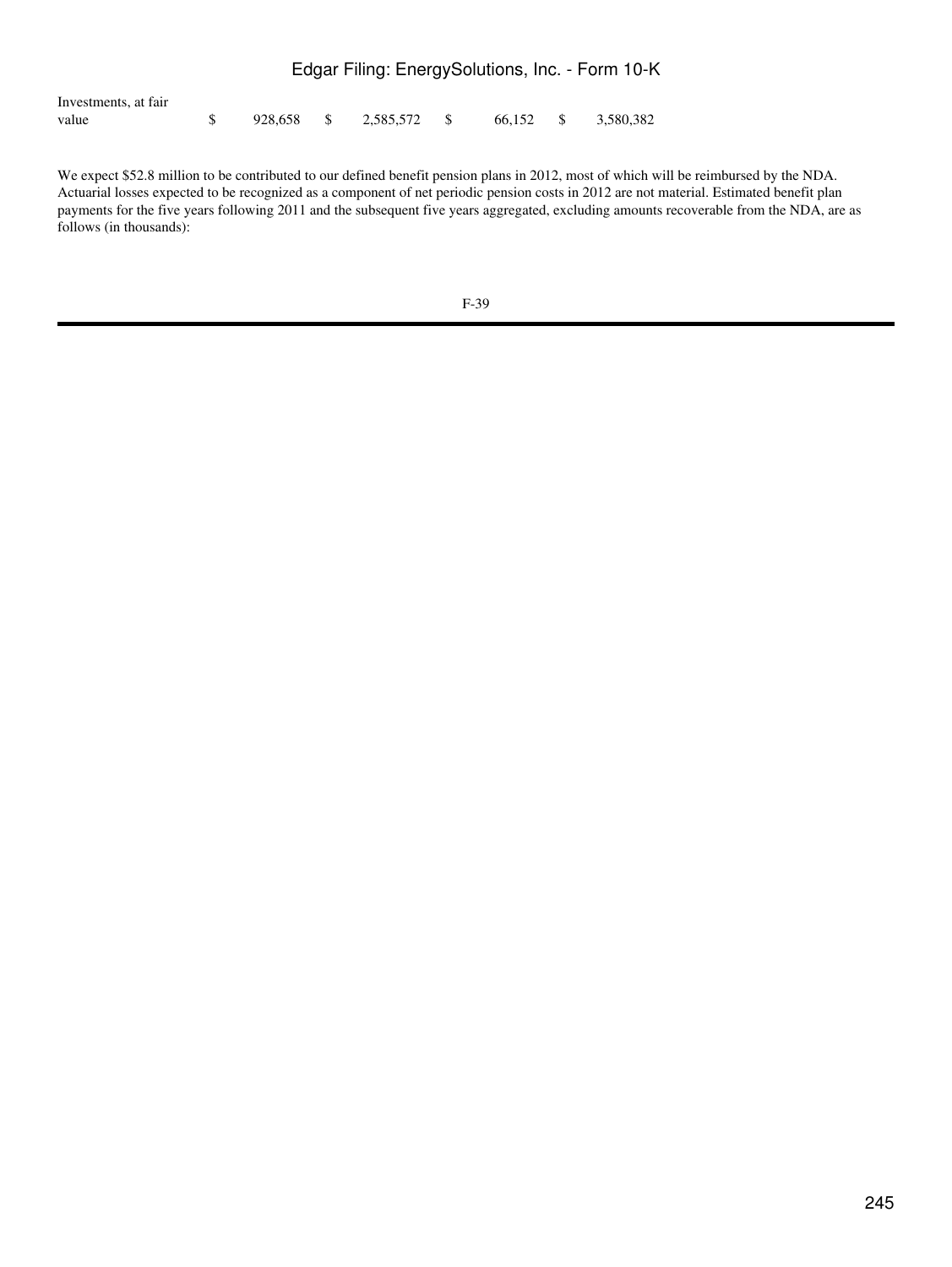| Year ending December 31, |                 |
|--------------------------|-----------------|
| 2012                     | \$<br>139,877   |
| 2013                     | 143,741         |
| 2014                     | 148,378         |
| 2015                     | 153,014         |
| 2016                     | 157,651         |
| $2017 - 2021$            | 856,262         |
|                          | \$<br>1,598,923 |

The preceding information does not include amounts related to benefit plans applicable to employees associated with certain contracts with the DOE held by a consolidated joint venture because we are not responsible for the current or future funded status of these plans.

#### **(20) Employee Termination Benefits**

In 2009, we started an initial organizational review of our Magnox sites and identified an opportunity to reduce the existing workforce, primarily at three sites at which decommissioning was relatively close to completion with only a few projects remaining. The termination plan was presented in two phases and was approved by the NDA. As a result of the overstaffing at the Magnox sites, approximately 300 employees left the Company on a voluntary basis. For the years ended December 31, 2011, 2010 and 2009, we recognized \$9.6 million, \$34.9 million and \$35.7 million, respectively, of expected employee termination benefits. These benefits are included in cost of revenue in the accompanying consolidated statements of operations related to our International operations. We have recognized a corresponding liability, which is included in accrued expenses and other current liabilities. In addition, we have recognized revenue and a receivable from the NDA for the reimbursement of the employee termination benefits. The remaining unpaid termination benefits are expected to be paid over a period of approximately 24 months.

The following is a reconciliation of the beginning and ending liability balances for the years ended December 31, 2011 and 2010 (in thousands):

|                         | December 31,<br>2011 |   | December 31,<br><b>2010</b> |
|-------------------------|----------------------|---|-----------------------------|
| Beginning liability     | \$<br>36,753         | S | 24,260                      |
| Additions               | 9.591                |   | 34,855                      |
| Payments                | (13, 850)            |   | (21, 431)                   |
| Effect of exchange rate | 165                  |   | (931)                       |
| <b>Ending liability</b> | 32,659               |   | 36,753                      |

The termination plan and employee benefits paid for the termination of these employees are in accordance with the existing employee and the trade union agreements and were pre-approved by the NDA. All employee termination benefits are treated as part of the normal Magnox cost base and are reimbursed by the NDA.

Following the initial restructuring and as a result of the organizational review of the Magnox business and at the request of the NDA, it was also recommended to combine the Magnox North Limited and Magnox South Limited entities into a single entity. We successfully recombined these two entities into a single entity, Magnox Limited, during the first quarter of 2011. This event delivered the first major milestone in the Magnox organizational restructuring program previously agreed to by the NDA. We have now reorganized the business into three operating divisions within the single legal entity, which has enabled the commencement of the next phase: a review of corporate support structures and associated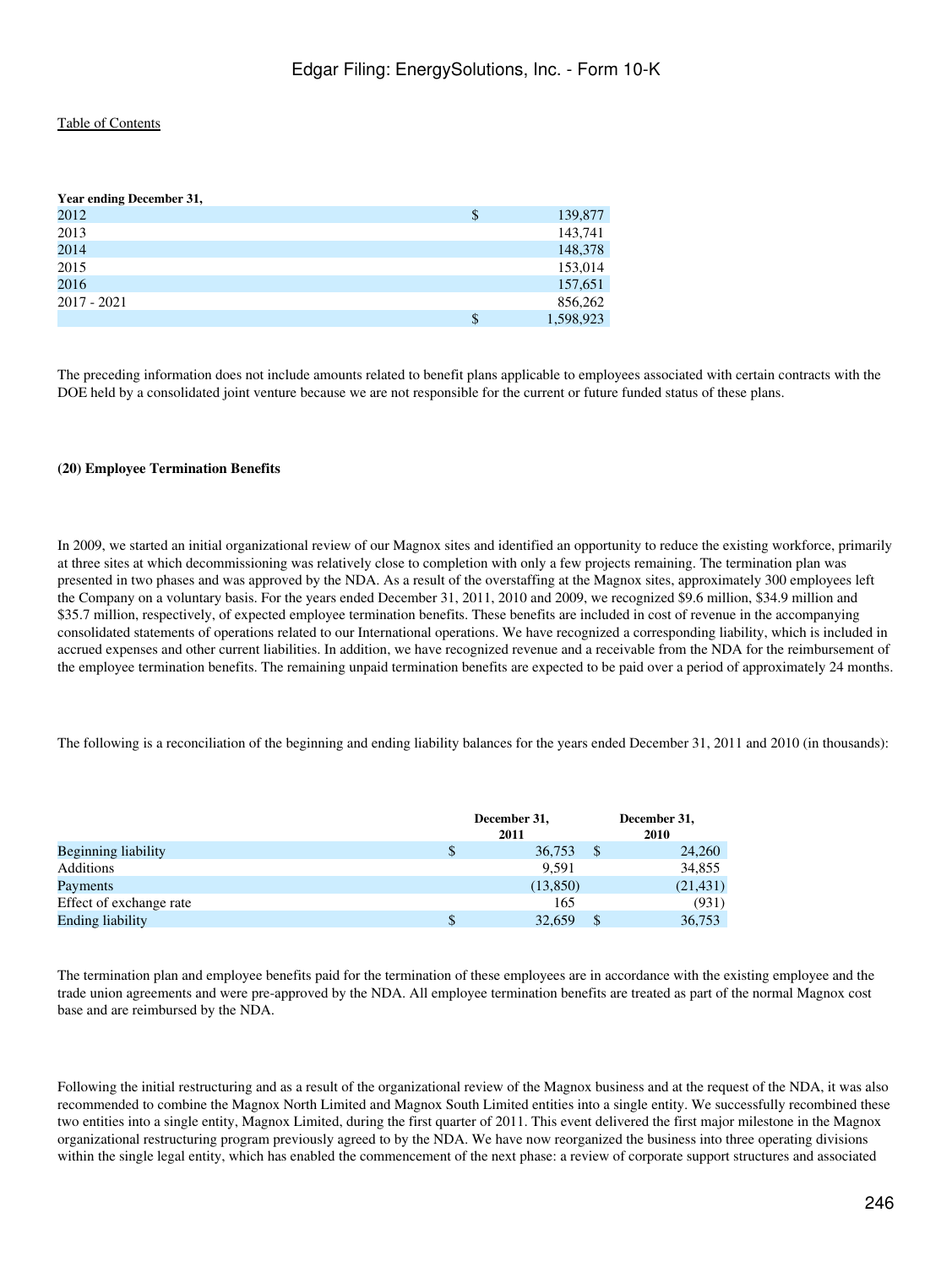manpower. As a result approximately 130 employees will leave the business in contract year 2011/12.

The full organizational review for all ten Magnox sites is continuing in conjunction with the Magnox Optimized Decommissioning Plan (MODP). The MODP includes approximately twelve changes of organization across the ten Magnox sites. As a result of these changes and the drive to reduce support and overhead costs, there will be significant manpower reductions, expected to be approximately 1,000 employees, during the period through 2015 followed by a further reduction of approximately 600 employees in the period from 2016 to 2020. The MODP has been approved by the NDA and forms part of the NDA funding settlement which in turn is part of the U.K. government s recently announced Comprehensive Spending Review (CSR).

The total termination benefit costs included within the MODP over the CSR period to 2015 is approximately £200 million and is expected to be paid over four years. These amounts are estimates and have not yet been recorded because accounting criteria have not yet been met.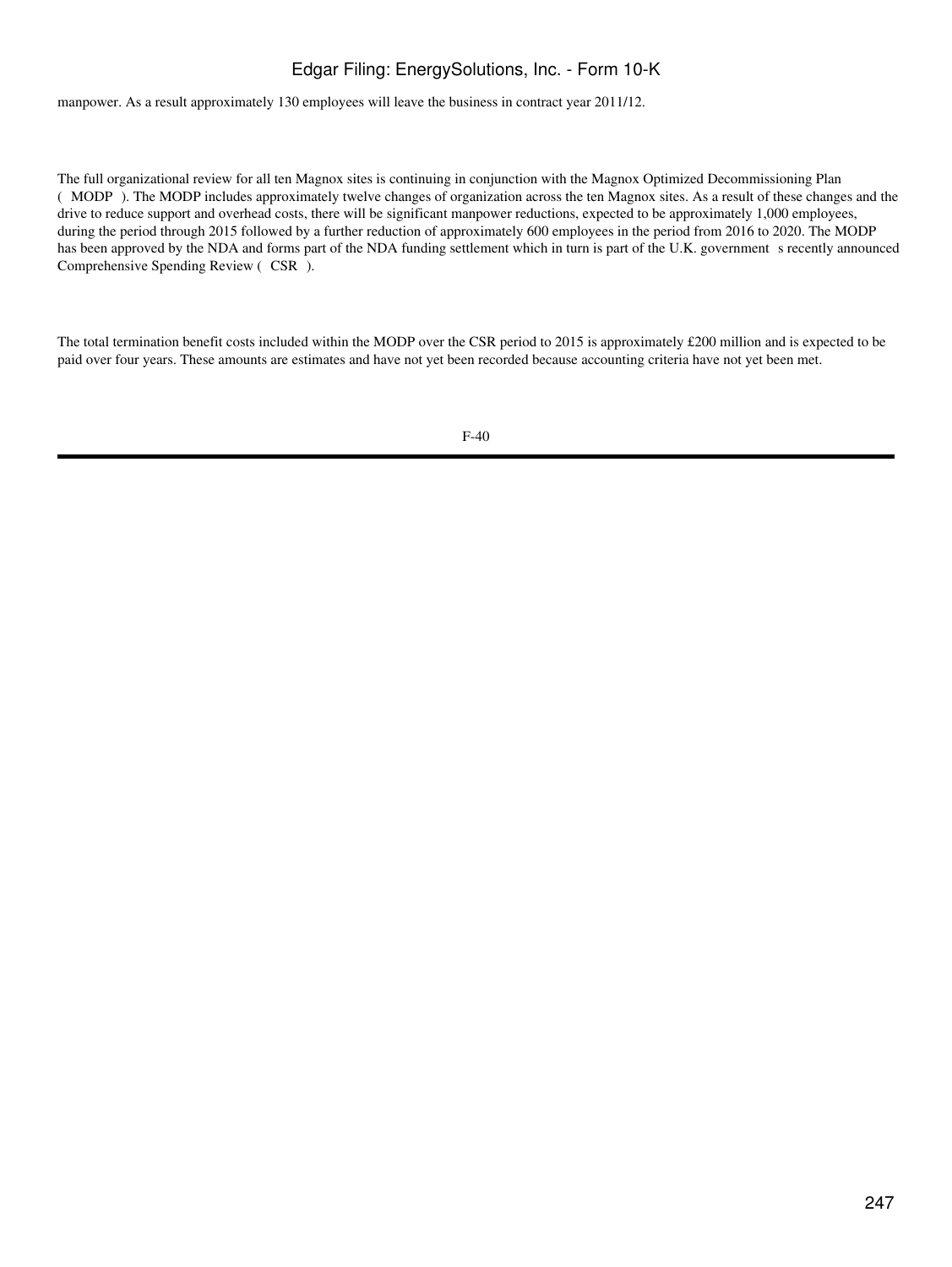### **(21) Selected Quarterly Financial Data (Unaudited)**

|                                                    | <b>2011 Quarters Ended</b> |         |    |                                                             |    |              |              |             |  |  |  |  |  |
|----------------------------------------------------|----------------------------|---------|----|-------------------------------------------------------------|----|--------------|--------------|-------------|--|--|--|--|--|
|                                                    | March 31                   |         |    | <b>June 30</b><br>(in thousands, except for per share data) |    | September 30 |              | December 31 |  |  |  |  |  |
| <b>Statement of operations data:</b>               |                            |         |    |                                                             |    |              |              |             |  |  |  |  |  |
| Revenue                                            | \$                         | 522,267 | \$ | 403,673                                                     | \$ | 421,027      | \$           | 468,547     |  |  |  |  |  |
| Gross profit $(1)$                                 |                            | 49.302  |    | 32,667                                                      |    | 37,085       |              | (39,366)    |  |  |  |  |  |
| Income (loss) from operations $(1)(2)$             |                            | 14.622  |    | 7.635                                                       |    | 10.634       |              | (248, 486)  |  |  |  |  |  |
| Net income (loss) attributable to Energy Solutions |                            | 9,909   |    | 504                                                         |    | (3,828)      |              | (202,766)   |  |  |  |  |  |
| Net income (loss) per share data:                  |                            |         |    |                                                             |    |              |              |             |  |  |  |  |  |
| Basic                                              | \$                         | 0.11    | \$ | 0.01                                                        | \$ | (0.04)       | $\mathbb{S}$ | (2.29)      |  |  |  |  |  |
| Diluted                                            |                            | 0.11    |    | 0.01                                                        |    | (0.04)       |              | (2.29)      |  |  |  |  |  |
| Number of shares used in per share calculations:   |                            |         |    |                                                             |    |              |              |             |  |  |  |  |  |
| Basic                                              |                            | 88,709  |    | 88.771                                                      |    | 88,845       |              | 88,948      |  |  |  |  |  |
| Diluted                                            |                            | 88.739  |    | 88.775                                                      |    | 88,845       |              | 88,948      |  |  |  |  |  |

(1) Includes an ARO cost estimate adjustment for the Zion Station project in the amount of \$94.9 million recorded during the fourth quarter of 2011 for which no corresponding revenue was recognized.

(2) Includes a \$174.0 million non-cash goodwill impairment charge recorded during the fourth quarter of 2011.

|                                                           | <b>2010 Quarters Ended</b> |          |              |                                           |               |              |              |             |  |  |  |  |  |
|-----------------------------------------------------------|----------------------------|----------|--------------|-------------------------------------------|---------------|--------------|--------------|-------------|--|--|--|--|--|
|                                                           |                            | March 31 |              | <b>June 30</b>                            |               | September 30 |              | December 31 |  |  |  |  |  |
|                                                           |                            |          |              | (in thousands, except for per share data) |               |              |              |             |  |  |  |  |  |
| <b>Statement of operations data:</b>                      |                            |          |              |                                           |               |              |              |             |  |  |  |  |  |
| Revenue                                                   | \$                         | 485,890  | \$           | 398,339                                   | <sup>\$</sup> | 417,656      | \$           | 450,157     |  |  |  |  |  |
| Gross profit                                              |                            | 45,171   |              | 44.910                                    |               | 49,203       |              | 59,892      |  |  |  |  |  |
| Income (loss) from operations $(1)$                       |                            | 16.755   |              | (17, 428)                                 |               | 15,035       |              | 29,750      |  |  |  |  |  |
| Net income (loss) attributable to Energy <i>Solutions</i> |                            | 5,833    |              | (28,505)                                  |               | (5,662)      |              | 6,333       |  |  |  |  |  |
| Net income per share data:                                |                            |          |              |                                           |               |              |              |             |  |  |  |  |  |
| Basic                                                     | \$                         | 0.07     | $\mathbb{S}$ | (0.32)                                    | $\mathbb{S}$  | (0.06)       | $\mathbb{S}$ | 0.06        |  |  |  |  |  |
| Diluted                                                   |                            | 0.07     |              | (0.32)                                    |               | (0.06)       |              | 0.06        |  |  |  |  |  |
| Number of shares used in per share calculations:          |                            |          |              |                                           |               |              |              |             |  |  |  |  |  |
| Basic                                                     |                            | 88.415   |              | 88.510                                    |               | 88.582       |              | 88.637      |  |  |  |  |  |
| Diluted                                                   |                            | 88,550   |              | 88.510                                    |               | 88,582       |              | 88.637      |  |  |  |  |  |
|                                                           |                            |          |              |                                           |               |              |              |             |  |  |  |  |  |

(1) Includes a \$35.0 million non-cash goodwill impairment charge recorded during the second quarter of 2010.

#### **(22) Guarantor and Non-Guarantor Supplemental Financial information**

The 2018 senior notes were issued by Energy*Solutions*, Inc. (the Parent) and Energy*Solutions*, LLC (together with the Parent, the Issuers). The senior notes are jointly and severally guaranteed on a full and unconditional basis by each of the Parent s current and future domestic wholly owned subsidiaries that are guarantors under the senior secured credit facility, other than Zion*Solutions* LLC, which was established for the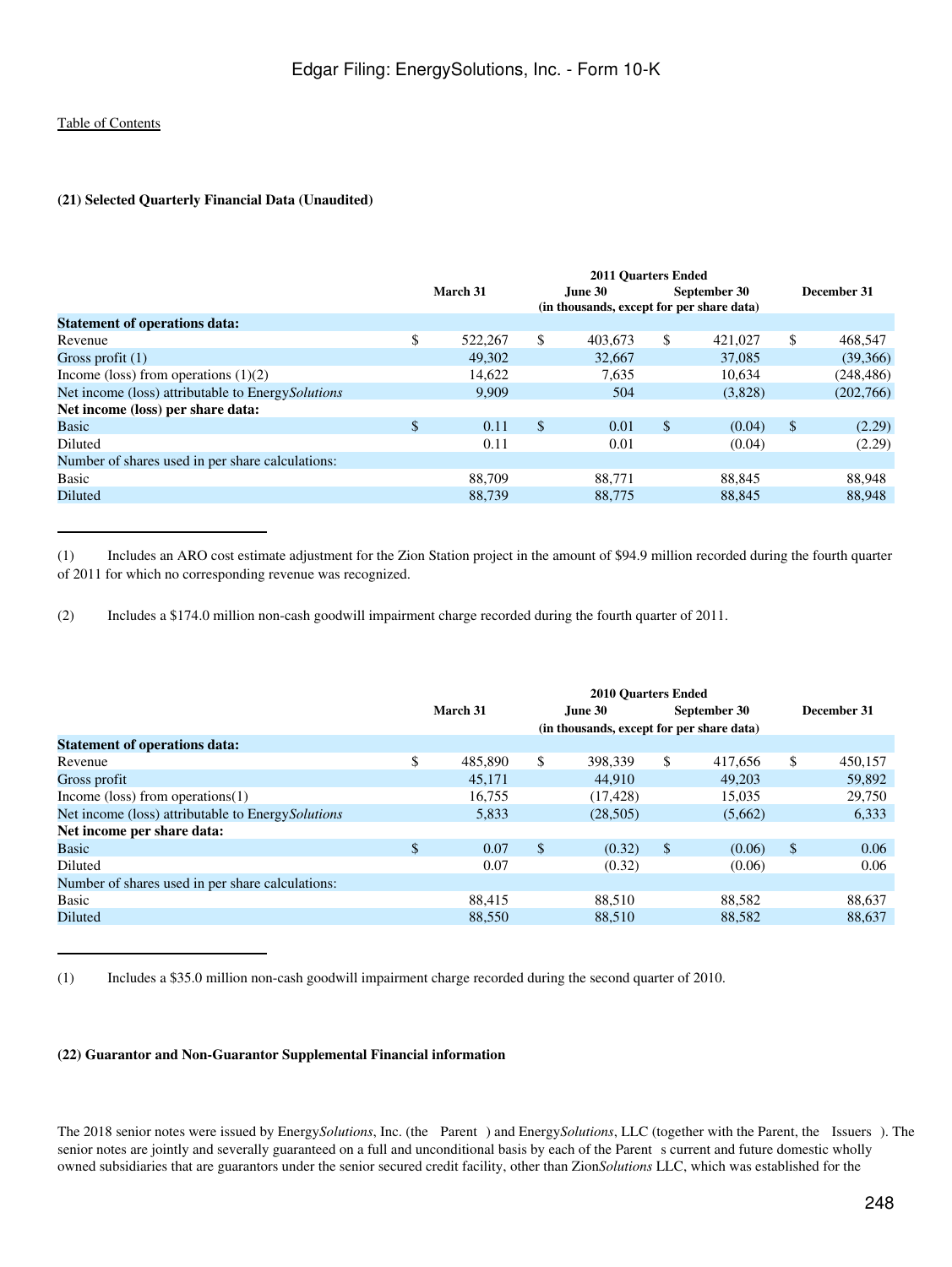purpose of the Company s license stewardship initiative, as well as up to five other special purpose subsidiaries that may be established for similar license stewardship projects, and certain other non-operating or immaterial subsidiaries.

Presented below is the condensed consolidating financial information of the issuers, our subsidiaries that are guarantors (the Guarantor Subsidiaries), and our subsidiaries that are not guarantors (the Non-Guarantor Subsidiaries) as of and for the years ended December 31, 2011, 2010 and 2009. The condensed consolidating financial information reflects the investments of the Parent company in the Guarantor Subsidiaries and the Non-Guarantor Subsidiaries using the equity method of accounting.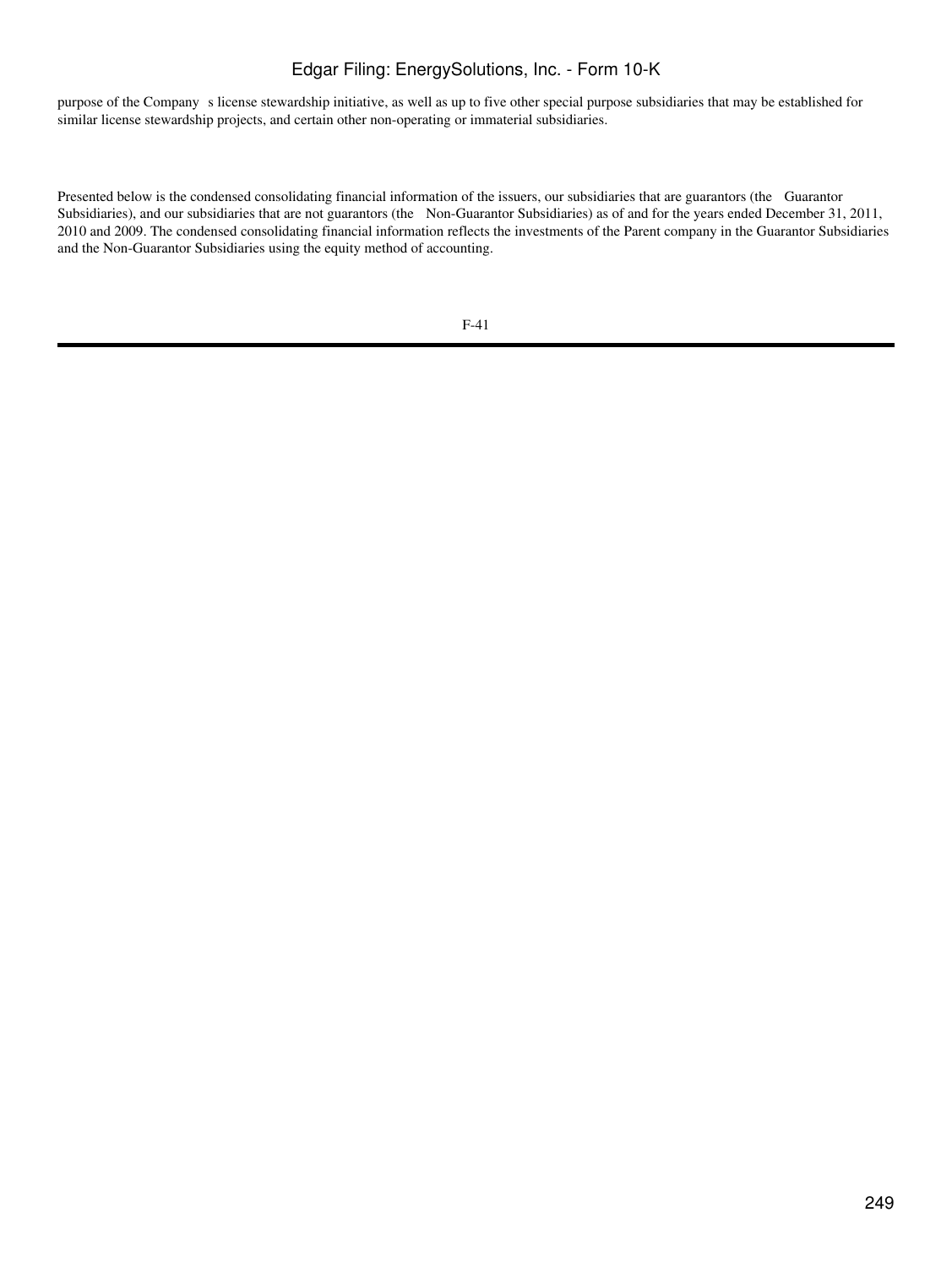## **CONDENSED CONSOLIDATING STATEMENT OF OPERATIONS**

### **For The Year Ended December 31, 2011**

#### **(in thousands)**

|                                      |                       |              | <b>Energy</b>    |      |                     |               | Non-                |               |                     |    |                     |
|--------------------------------------|-----------------------|--------------|------------------|------|---------------------|---------------|---------------------|---------------|---------------------|----|---------------------|
|                                      |                       |              | <b>Solutions</b> |      | Guarantor           |               | <b>Guarantor</b>    |               |                     |    |                     |
|                                      | Parent                |              | <b>LLC</b>       |      | <b>Subsidiaries</b> |               | <b>Subsidiaries</b> |               | <b>Eliminations</b> |    | <b>Consolidated</b> |
| Revenue                              | \$                    | $\mathbb{S}$ | 112,675          | - \$ | 429,098             | $\mathcal{S}$ | 1,320,258           | <sup>\$</sup> | $(46,517)$ \$       |    | 1,815,514           |
| Cost of revenue                      |                       |              | (59, 385)        |      | (381,240)           |               | (1,341,718)         |               | 46,517              |    | (1,735,826)         |
| Gross profit                         |                       |              | 53,290           |      | 47,858              |               | (21,460)            |               |                     |    | 79,688              |
| Selling, general and administrative  |                       |              |                  |      |                     |               |                     |               |                     |    |                     |
| expenses                             |                       |              | (76, 863)        |      | (18,709)            |               | (36,814)            |               |                     |    | (132, 386)          |
| Impairment of goodwill               |                       |              | (108,600)        |      | (65,400)            |               |                     |               |                     |    | (174,000)           |
| Equity in income of unconsolidated   |                       |              |                  |      |                     |               |                     |               |                     |    |                     |
| joint ventures                       |                       |              |                  |      | 11,103              |               |                     |               |                     |    | 11,103              |
| Operating income (loss)              |                       |              | (132, 173)       |      | (25, 148)           |               | (58, 274)           |               |                     |    | (215,595)           |
| Interest expense                     |                       |              | (59,747)         |      |                     |               | (13,667)            |               |                     |    | (73, 414)           |
| Income from subsidiaries             | (256, 723)            |              | (68, 837)        |      |                     |               |                     |               | 325,560             |    |                     |
| Other, net                           |                       |              | 4,034            |      | 216                 |               | 53,965              |               |                     |    | 58,215              |
| Income (loss) before income taxes    | (256, 723)            |              | (256, 723)       |      | (24, 932)           |               | (17,976)            |               | 325,560             |    | (230,794)           |
| (Provision) benefit for income taxes | 60,542                |              |                  |      |                     |               | (23,397)            |               |                     |    | 37,145              |
| Net income (loss)                    | (196, 181)            |              | (256, 723)       |      | (24, 932)           |               | (41,373)            |               | 325,560             |    | (193, 649)          |
| Net income attributable to           |                       |              |                  |      |                     |               |                     |               |                     |    |                     |
| noncontrolling interests             |                       |              |                  |      |                     |               | (2,532)             |               |                     |    | (2,532)             |
| Net income (loss) attributable to    |                       |              |                  |      |                     |               |                     |               |                     |    |                     |
| <i>EnergySolutions</i>               | \$<br>$(196, 181)$ \$ |              | $(256, 723)$ \$  |      | $(24,932)$ \$       |               | $(43,905)$ \$       |               | 325,560             | -S | (196, 181)          |

## **CONDENSED CONSOLIDATING STATEMENT OF OPERATIONS**

### **For The Year Ended December 31, 2010**

### **(in thousands)**

|                                     |        |              | <b>Energy</b><br>Solutions, |     | <b>Guarantor</b>    |     | Non-<br>Guarantor   |                     |                     |
|-------------------------------------|--------|--------------|-----------------------------|-----|---------------------|-----|---------------------|---------------------|---------------------|
|                                     | Parent |              | LLC                         |     | <b>Subsidiaries</b> |     | <b>Subsidiaries</b> | <b>Eliminations</b> | <b>Consolidated</b> |
| Revenue                             | \$     | $\mathbb{S}$ | 147,068                     | -\$ | 452,014             | -\$ | $1,205,932$ \$      | $(52,972)$ \$       | 1,752,042           |
| Cost of revenue                     |        |              | (68, 514)                   |     | (376, 927)          |     | (1,160,397)         | 52,972              | (1,552,866)         |
| Gross profit                        |        |              | 78.554                      |     | 75,087              |     | 45,535              |                     | 199,176             |
| Selling, general and administrative |        |              |                             |     |                     |     |                     |                     |                     |
| expenses                            |        |              | (74, 158)                   |     | (49,526)            |     | (9,500)             |                     | (133, 184)          |
| Impairment of goodwill              |        |              |                             |     | (35,000)            |     |                     |                     | (35,000)            |
| Equity in income of unconsolidated  |        |              |                             |     |                     |     |                     |                     |                     |
| joint ventures                      |        |              |                             |     | 13,120              |     |                     |                     | 13,120              |
| Operating income                    |        |              | 4.396                       |     | 3,681               |     | 36,035              |                     | 44,112              |
| Interest expense                    |        |              | (58,910)                    |     | (7,860)             |     | (4,717)             |                     | (71, 487)           |
| Income from subsidiaries            | 2.346  |              | 54,646                      |     |                     |     |                     | (56,992)            |                     |
| Other, net                          |        |              | 2.214                       |     | 558                 |     | 33,887              |                     | 36.659              |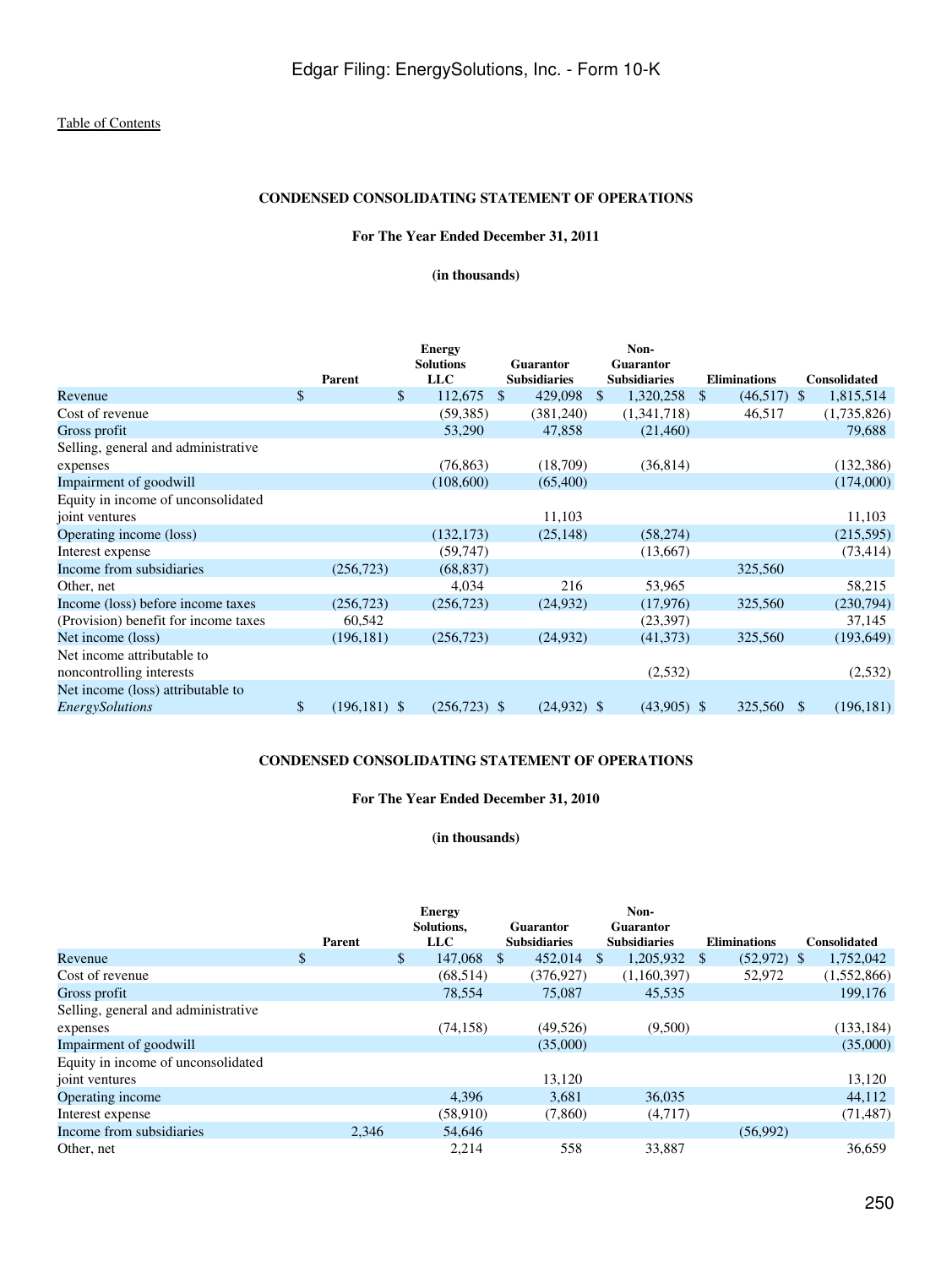| Income (loss) before income taxes | 2.346         | 2.346    | (3,621)      | 65,205   | (56.992)      | 9.284    |
|-----------------------------------|---------------|----------|--------------|----------|---------------|----------|
| Provision for income taxes        | (24, 347)     |          |              | (4, 857) |               | (29,204) |
| Net income (loss)                 | (22.001)      | 2.346    | (3,621)      | 60.348   | (56.992)      | (19,920) |
| Net income attributable to        |               |          |              |          |               |          |
| noncontrolling interests          |               |          |              | (2,081)  |               | (2,081)  |
| Net income (loss) attributable to |               |          |              |          |               |          |
| <i>EnergySolutions</i>            | $(22,001)$ \$ | 2.346 \$ | $(3,621)$ \$ | 58,267   | $(56,992)$ \$ | (22,001) |
|                                   |               |          |              |          |               |          |

## **CONDENSED CONSOLIDATING STATEMENT OF OPERATIONS**

## **For The Year Ended December 31, 2009**

## **(in thousands)**

|                                     | <b>Energy</b><br>Solutions, |    |            | Non-<br><b>Guarantor</b><br><b>Guarantor</b> |                     |      |                     |     |                     |                     |
|-------------------------------------|-----------------------------|----|------------|----------------------------------------------|---------------------|------|---------------------|-----|---------------------|---------------------|
|                                     | Parent                      |    | <b>LLC</b> |                                              | <b>Subsidiaries</b> |      | <b>Subsidiaries</b> |     | <b>Eliminations</b> | <b>Consolidated</b> |
| Revenue                             | \$                          | \$ | 127,364    | <sup>S</sup>                                 | 416,510             | - \$ | 1,125,924           | -S  | $(45,905)$ \$       | 1,623,893           |
| Cost of revenue                     |                             |    | (63, 418)  |                                              | (335, 224)          |      | (1,055,495)         |     | 45,905              | (1,408,232)         |
| Gross profit                        |                             |    | 63,946     |                                              | 81,286              |      | 70,429              |     |                     | 215,661             |
| Selling, general and administrative |                             |    |            |                                              |                     |      |                     |     |                     |                     |
| expenses                            |                             |    | (12, 426)  |                                              | (92,506)            |      | (20, 387)           |     |                     | (125,319)           |
| Equity in income of unconsolidated  |                             |    |            |                                              |                     |      |                     |     |                     |                     |
| joint ventures                      |                             |    |            |                                              | 7,573               |      |                     |     |                     | 7,573               |
| Operating income (loss)             |                             |    | 51,520     |                                              | (3,647)             |      | 50,042              |     |                     | 97,915              |
| Interest expense                    |                             |    | (20, 185)  |                                              | (8,421)             |      | (1,797)             |     |                     | (30, 403)           |
| Income from subsidiaries            | 61,035                      |    | 33,448     |                                              |                     |      |                     |     | (94, 483)           |                     |
| Other, net                          |                             |    | (3,748)    |                                              | 1.819               |      | 968                 |     |                     | (961)               |
| Income (loss) before income taxes   | 61,035                      |    | 61,035     |                                              | (10,249)            |      | 49,213              |     | (94, 483)           | 66,551              |
| Provision for income taxes          | (10,203)                    |    |            |                                              |                     |      | (4,385)             |     |                     | (14,588)            |
| Net income (loss)                   | 50,832                      |    | 61,035     |                                              | (10,249)            |      | 44,828              |     | (94, 483)           | 51,963              |
| Net income attributable to          |                             |    |            |                                              |                     |      |                     |     |                     |                     |
| noncontrolling interests            |                             |    |            |                                              |                     |      | (1,131)             |     |                     | (1,131)             |
| Net income (loss) attributable to   |                             |    |            |                                              |                     |      |                     |     |                     |                     |
| EnergySolutions                     | \$<br>50,832 \$             |    | 61,035     | \$                                           | $(10,249)$ \$       |      | 43,697              | \$. | $(94, 483)$ \$      | 50,832              |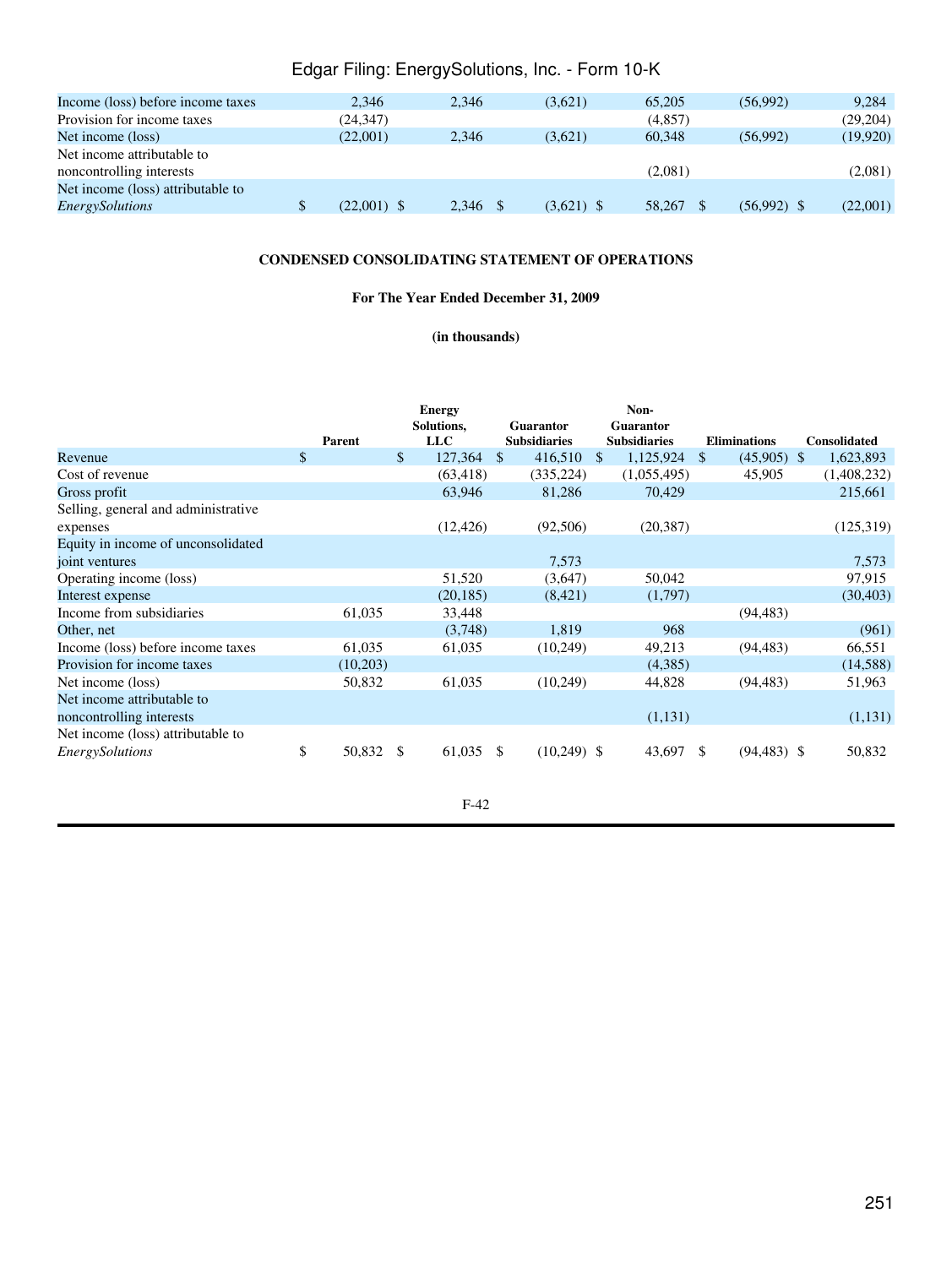### **SUPPLEMENTAL CONDENSED CONSOLIDATING BALANCE SHEET**

## **For The Year Ended December 31, 2011**

#### **(in thousands)**

|                                            | <b>Energy</b> |               |            |            |                     | Non-         |                     |      |                     |                     |
|--------------------------------------------|---------------|---------------|------------|------------|---------------------|--------------|---------------------|------|---------------------|---------------------|
|                                            |               |               | Solutions, |            | <b>Guarantor</b>    |              | Guarantor           |      |                     |                     |
|                                            | Parent        |               | <b>LLC</b> |            | <b>Subsidiaries</b> |              | <b>Subsidiaries</b> |      | <b>Eliminations</b> | <b>Consolidated</b> |
| <b>Assets</b>                              |               |               |            |            |                     |              |                     |      |                     |                     |
| Total current assets                       | \$<br>8,875   | \$            | 42,959     | -\$        | 128,116 \$          |              | 659,638             | - \$ | $(4,080)$ \$        | 835,508             |
| Property, plant and equipment, net         |               |               | 68,428     |            | 56.845              |              | 6,187               |      |                     | 131,460             |
| Goodwill                                   |               |               | 29,764     |            | 223,506             |              | 53,088              |      |                     | 306,358             |
| Intangibles, net                           |               |               | 171,349    |            | 36,400              |              | 53,130              |      |                     | 260,879             |
| Restricted cash                            |               |               | 110,393    |            | 22,290              |              | 200,235             |      |                     | 332,918             |
| Nuclear decommissioning trust fund         |               |               |            |            |                     |              | 523,326             |      |                     | 523,326             |
| Long-term deferred costs less current      |               |               |            |            |                     |              |                     |      |                     |                     |
| portion                                    |               |               |            |            |                     |              | 465,577             |      |                     | 465,577             |
| Investment in subsidiaries                 | (19,961)      |               | 523,558    |            |                     |              |                     |      | (503, 597)          |                     |
| Intercompany receivable                    | 297,586       |               | 31,078     |            | 21,095              |              | 1,967               |      | (351,726)           |                     |
| Other long term assets                     |               |               | 12,862     |            | 13,096              |              | 138,800             |      |                     | 164,758             |
| <b>TOTAL ASSETS</b>                        | \$<br>286,500 | <sup>\$</sup> | 990,391    | $^{\circ}$ | 501,348 \$          |              | 2,101,948 \$        |      | $(859, 403)$ \$     | 3,020,784           |
| <b>Liabilities and Stockholders Equity</b> |               |               |            |            |                     |              |                     |      |                     |                     |
| Intercompany loan payable                  |               |               | 297,586    |            |                     |              |                     |      | (297, 586)          |                     |
| Intercompany payable                       |               |               |            |            |                     |              | 54,140              |      | (54, 140)           |                     |
| Total current liabilities                  | 1,895         |               | 62,571     |            | 52,206              |              | 578,689             |      | (4,080)             | 691,281             |
| Long-term debt, less current portion       |               |               | 616,757    |            |                     |              | 195,977             |      |                     | 812,734             |
| Facility and equipment                     |               |               |            |            |                     |              |                     |      |                     |                     |
| decontamination and decommissioning        |               |               |            |            |                     |              |                     |      |                     |                     |
| liabilities, current portion               |               |               | 30,212     |            | 38,311              |              | 534,858             |      |                     | 603,381             |
| Unearned revenue, less current portion     |               |               |            |            |                     |              | 469,497             |      |                     | 469,497             |
| Deferred income taxes                      | 59            |               |            |            |                     |              | 23,203              |      |                     | 23,262              |
| Other liabilities, net                     |               |               | 3,226      |            | 433                 |              | 131,713             |      |                     | 135,372             |
| Stockholders equity                        | 284,546       |               | (19,961)   |            | 410,398             |              | 113,160             |      | (503, 597)          | 284,546             |
| Net income attributable to                 |               |               |            |            |                     |              |                     |      |                     |                     |
| noncontrolling interests                   |               |               |            |            |                     |              | 711                 |      |                     | 711                 |
| <b>TOTAL LIABILITIES AND</b>               |               |               |            |            |                     |              |                     |      |                     |                     |
| STOCKHOLDERS EQUITY                        | \$<br>286,500 | \$            | 990,391    | \$         | 501,348             | $\mathbb{S}$ | 2,101,948           | \$   | $(859, 403)$ \$     | 3,020,784           |

### **SUPPLEMENTAL CONDENSED CONSOLIDATING BALANCE SHEET**

### **For The Year Ended December 31, 2010**

#### **(in thousands)**

|                      | Parent | Energy<br>Solutions,<br>LLC | Guarantor<br><b>Subsidiaries</b> | Non-<br>Guarantor<br><b>Subsidiaries</b> | <b>Eliminations</b> | Consolidated |
|----------------------|--------|-----------------------------|----------------------------------|------------------------------------------|---------------------|--------------|
| <b>Assets</b>        |        |                             |                                  |                                          |                     |              |
| Total current assets | 4.770  | 75,139                      | 176.143                          | 459.863                                  | (30,307)            | 685,608      |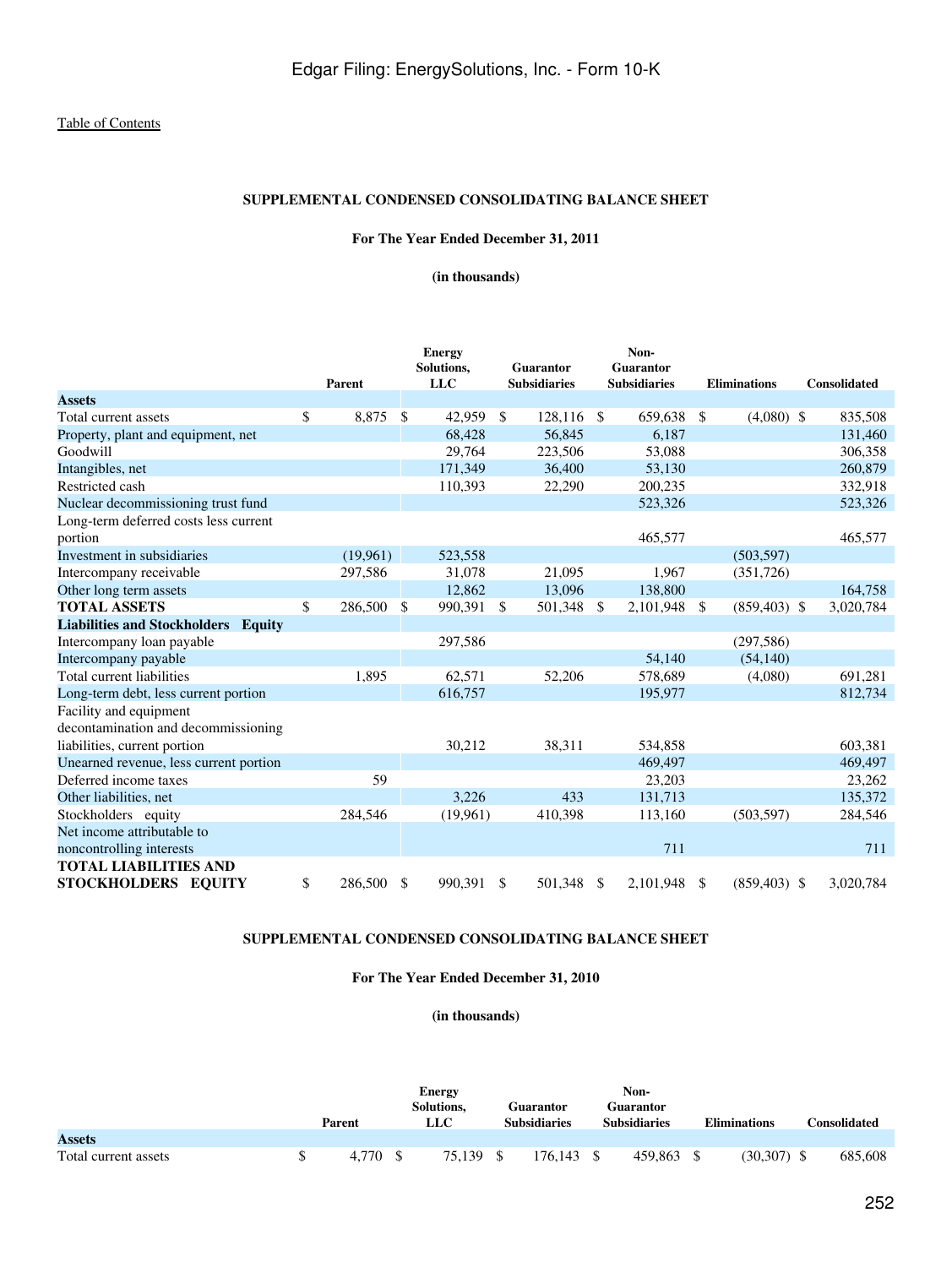| Property, plant and equipment, net     |               |               | 74,343    |               | 47,586  |               | 720       |               |                  | 122,649   |
|----------------------------------------|---------------|---------------|-----------|---------------|---------|---------------|-----------|---------------|------------------|-----------|
| Goodwill                               |               |               | 138,365   |               | 288,906 |               | 53,127    |               |                  | 480,398   |
| Intangibles, net                       |               |               | 182,640   |               | 43.176  |               | 57.684    |               |                  | 283,500   |
| Restricted cash                        |               |               | 115,376   |               | 23,020  |               | 200,012   |               |                  | 338,408   |
| Nuclear decommissioning trust fund     |               |               |           |               |         |               | 694,754   |               |                  | 694,754   |
| Long-term deferred costs less current  |               |               |           |               |         |               |           |               |                  |           |
| portion                                |               |               |           |               |         |               | 650,270   |               |                  | 650,270   |
| Investment in subsidiaries             | 239,622       |               | 596,716   |               |         |               |           |               | (836,338)        |           |
| Intercompany receivable                | 277,902       |               |           |               |         |               |           |               | (277,902)        |           |
| Other long term assets                 |               |               | 15,343    |               | 10.697  |               | 143,872   |               |                  | 169,912   |
| <b>TOTAL ASSETS</b>                    | \$<br>522,294 | -S            | 1,197,922 | - \$          | 589,528 | -S            | 2,260,302 | <sup>\$</sup> | $(1,144,547)$ \$ | 3,425,499 |
| Liabilities and Stockholders Equity    |               |               |           |               |         |               |           |               |                  |           |
| Intercompany loan payable              |               |               | 209,514   |               | 68,388  |               |           |               | (277,902)        |           |
| Intercompany payable                   |               |               |           |               |         |               | 21,706    |               | (21,706)         |           |
| Total current liabilities              |               |               | 78,731    |               | 47,476  |               | 414,387   |               | (8,601)          | 531,993   |
| Long-term debt, less current portion   |               |               | 639,296   |               |         |               | 195,264   |               |                  | 834,560   |
| Facility and equipment                 |               |               |           |               |         |               |           |               |                  |           |
| decontamination and decommissioning    |               |               |           |               |         |               |           |               |                  |           |
| liabilities, current portion           |               |               | 29,303    |               | 36,363  |               | 645,753   |               |                  | 711,419   |
| Unearned revenue, less current portion |               |               |           |               |         |               | 654.643   |               |                  | 654,643   |
| Deferred income taxes                  | 46,658        |               |           |               |         |               | 31,298    |               |                  | 77,956    |
| Other liabilities, net                 |               |               | 1.455     |               | 1.971   |               | 132,964   |               |                  | 136,390   |
| Stockholders equity                    | 475,636       |               | 239,623   |               | 435,330 |               | 161,385   |               | (836,338)        | 475,636   |
| Net income attributable to             |               |               |           |               |         |               |           |               |                  |           |
| noncontrolling interests               |               |               |           |               |         |               | 2,902     |               |                  | 2,902     |
| <b>TOTAL LIABILITIES AND</b>           |               |               |           |               |         |               |           |               |                  |           |
| STOCKHOLDERS EQUITY                    | \$<br>522,294 | <sup>\$</sup> | 1.197.922 | <sup>\$</sup> | 589.528 | $\mathcal{S}$ | 2,260,302 | <sup>\$</sup> | $(1.144.547)$ \$ | 3,425,499 |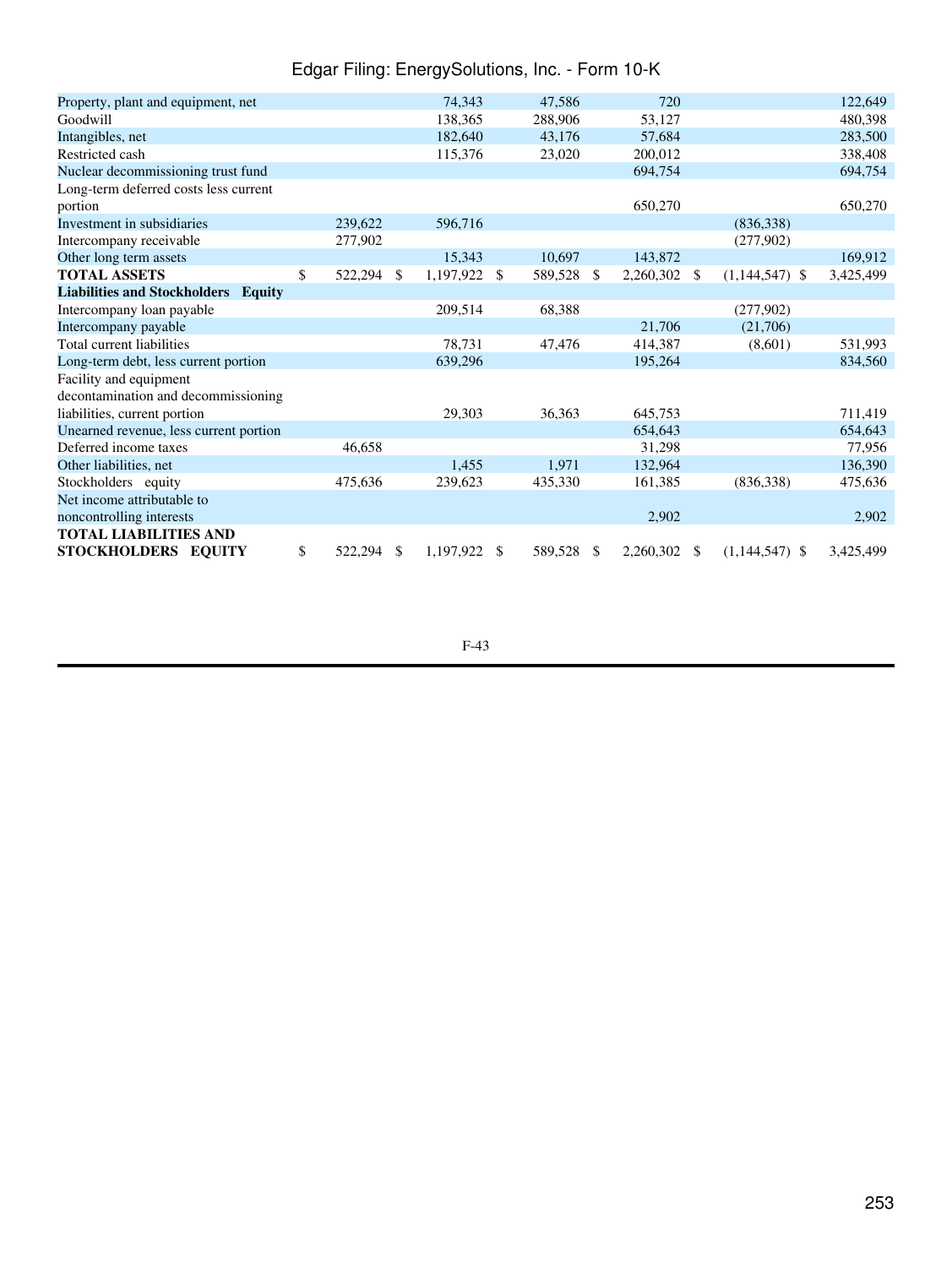## **SUPPLEMENTAL CONDENSED CONSOLIDATING STATEMENT OF CASH FLOW**

## **For The Year Ended December 31, 2011**

## **(in thousands)**

|                                               | Parent               | <b>Energy</b><br>Solutions,<br><b>LLC</b> |               | Guarantor<br><b>Subsidiaries</b> | Non-<br>Guarantor<br><b>Subsidiaries</b> | <b>Eliminations</b> | <b>Consolidated</b> |
|-----------------------------------------------|----------------------|-------------------------------------------|---------------|----------------------------------|------------------------------------------|---------------------|---------------------|
| <b>Cash flow from operating</b><br>activities |                      |                                           |               |                                  |                                          |                     |                     |
| Net cash provided by (used in)                |                      |                                           |               |                                  |                                          |                     |                     |
| operating activities                          | \$<br>$(244,990)$ \$ | $(95,711)$ \$                             |               | 95,135 \$                        | 52,385 \$                                | 273,572 \$          | 80,391              |
| <b>Cash flow from investing</b><br>activities |                      |                                           |               |                                  |                                          |                     |                     |
| Purchase of investments in                    |                      |                                           |               |                                  |                                          |                     |                     |
| nuclear decommissioning trust<br>fund         |                      |                                           |               |                                  | (1,072,139)                              |                     | (1,072,139)         |
| Proceeds from sales of nuclear                |                      |                                           |               |                                  |                                          |                     |                     |
| decommissioning trust fund<br>investments     |                      |                                           |               |                                  | 1,076,635                                |                     | 1,076,635           |
| Purchases of property, plant and              |                      |                                           |               |                                  |                                          |                     |                     |
| equipment                                     |                      | (7,995)                                   |               | (14,970)                         | (5,620)                                  |                     | (28, 585)           |
| Purchases of intangible assets                |                      | (610)                                     |               |                                  |                                          |                     | (610)               |
| Acquisition of noncontrolling                 |                      |                                           |               |                                  |                                          |                     |                     |
| interests in subsidiaries                     |                      | (1,967)                                   |               |                                  | (519)                                    |                     | (2,486)             |
| Proceeds from disposition of                  |                      |                                           |               |                                  |                                          |                     |                     |
| property, plant and equipment                 |                      |                                           |               | 236                              |                                          |                     | 236                 |
| Net cash used in investing                    |                      |                                           |               |                                  |                                          |                     |                     |
| activities                                    |                      | (10,572)                                  |               | (14, 734)                        | (1,643)                                  |                     | (26,949)            |
| <b>Cash flows from financing</b>              |                      |                                           |               |                                  |                                          |                     |                     |
| activities                                    |                      |                                           |               |                                  |                                          |                     |                     |
| Repayments of long-term debt                  |                      | (30,200)                                  |               |                                  |                                          |                     | (30, 200)           |
| Intercompany loan receivable                  | (11,676)             | (39,088)                                  |               | (23,060)                         |                                          | 73,824              |                     |
| Intercompany loan payable                     |                      | 88,071                                    |               | (68, 388)                        |                                          | (19, 683)           |                     |
| Investment in subsidiary                      | 259,583              | 73,158                                    |               |                                  |                                          | (332,741)           |                     |
| Distributions to noncontrolling               |                      |                                           |               |                                  |                                          |                     |                     |
| interests partners                            |                      |                                           |               |                                  | (4,204)                                  |                     | (4,204)             |
| Minimum tax withholding on                    |                      |                                           |               |                                  |                                          |                     |                     |
| restricted stock awards                       | (116)                |                                           |               |                                  |                                          |                     | (116)               |
| Proceeds from exercise of stock               | 57                   |                                           |               |                                  |                                          |                     | 57                  |
| options<br>Repayments of capital lease        |                      |                                           |               |                                  |                                          |                     |                     |
| obligations                                   |                      | (695)                                     |               |                                  |                                          |                     | (695)               |
| Net cash provided by (used in)                |                      |                                           |               |                                  |                                          |                     |                     |
| financing activities                          | 247,848              | 91,246                                    |               | (91, 448)                        | (4,204)                                  | (278,600)           | (35, 158)           |
| Effect of exchange rate on cash               | (2,858)              | (2,858)                                   |               |                                  | (575)                                    | 5,028               | (1,263)             |
| Net increase (decrease) in cash               |                      |                                           |               |                                  |                                          |                     |                     |
| and cash equivalents                          |                      | (17, 894)                                 |               | (11,048)                         | 45,963                                   |                     | 17,021              |
| Cash and cash equivalents,                    |                      |                                           |               |                                  |                                          |                     |                     |
| beginning of period                           |                      | 18,588                                    |               | 11,048                           | 30,556                                   |                     | 60,192              |
| Cash and cash equivalents, end                |                      |                                           |               |                                  |                                          |                     |                     |
| of period                                     | \$                   | \$<br>694                                 | $\mathcal{S}$ |                                  | \$<br>76,519                             | \$                  | \$<br>77.213        |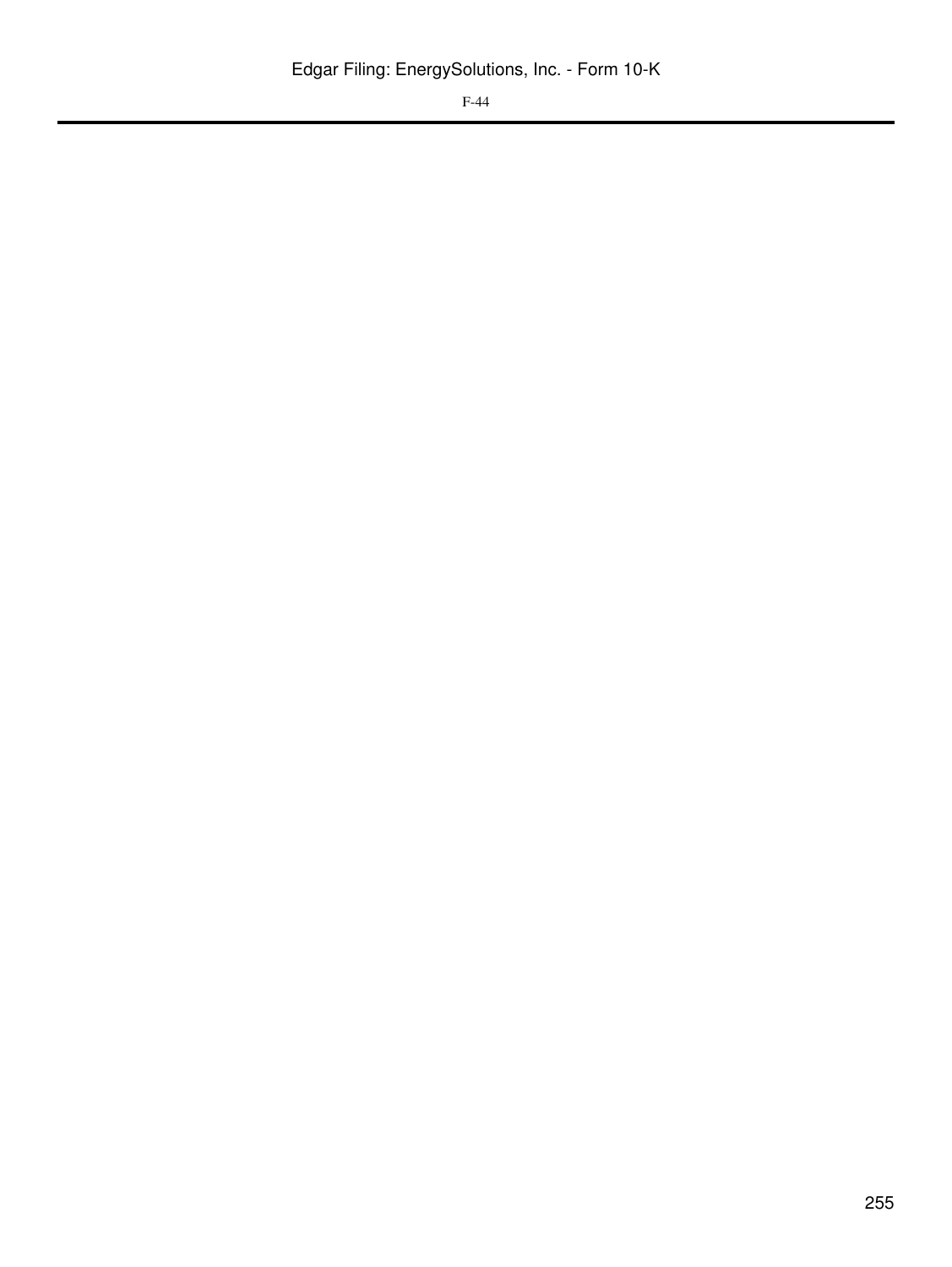### **SUPPLEMENTAL CONDENSED CONSOLIDATING STATEMENT OF CASH FLOW**

## **For The Year Ended December 31, 2010**

### **(in thousands)**

|                                                    |                    | <b>Energy</b><br>Solutions, | <b>Guarantor</b>    | Non-<br>Guarantor   |                     |              |
|----------------------------------------------------|--------------------|-----------------------------|---------------------|---------------------|---------------------|--------------|
|                                                    | Parent             | <b>LLC</b>                  | <b>Subsidiaries</b> | <b>Subsidiaries</b> | <b>Eliminations</b> | Consolidated |
| <b>Cash flow from operating activities</b>         |                    |                             |                     |                     |                     |              |
| Net cash provided by (used in) operating           |                    |                             |                     |                     |                     |              |
| activities                                         | \$<br>$(6,057)$ \$ | 63,932 \$                   | 30,644 \$           | 61,117 \$           | $(54,637)$ \$       | 94,999       |
| <b>Cash flow from investing activities</b>         |                    |                             |                     |                     |                     |              |
| Purchase of investments in nuclear                 |                    |                             |                     |                     |                     |              |
| decommissioning trust fund                         |                    |                             |                     | (722, 489)          |                     | (722, 489)   |
| Proceeds from sales of nuclear                     |                    |                             |                     |                     |                     |              |
| decommissioning trust fund investments             |                    |                             |                     | 722,544             |                     | 722,544      |
| Purchases of property, plant and equipment         |                    | (6,174)                     | (10,637)            | (223)               |                     | (17,034)     |
| Purchases of intangible assets                     |                    | (1, 184)                    |                     |                     |                     | (1, 184)     |
| Proceeds from disposition of property, plant and   |                    |                             |                     |                     |                     |              |
| equipment                                          |                    |                             | 215                 |                     |                     | 215          |
| Net cash used in investing activities              |                    | (7,358)                     | (10, 422)           | (168)               |                     | (17, 948)    |
| <b>Cash flows from financing activities</b>        |                    |                             |                     |                     |                     |              |
| Net proceeds from issuance of senior notes         |                    | 296,070                     |                     |                     |                     | 296,070      |
| Net proceeds from issuance of long-term debt       |                    | 351,000                     |                     | 195,000             |                     | 546,000      |
| Retirement of long-term debt                       |                    | (307, 105)                  | (212,006)           |                     |                     | (519, 111)   |
| Restricted cash held as collateral of letter       |                    |                             |                     |                     |                     |              |
| of credit obligations                              |                    | (115,035)                   |                     | (200,000)           |                     | (315,035)    |
| Repayments of long-term debt                       |                    | (2,800)                     |                     |                     |                     | (2,800)      |
| Net borrowings (repayments) under revolving        |                    |                             |                     |                     |                     |              |
| credit facility                                    |                    | (5,000)                     |                     |                     |                     | (5,000)      |
| Dividends/distributions to stockholders            | (6,638)            |                             |                     |                     |                     | (6,638)      |
| Intercompany loan receivable                       | 15,370             | (10, 307)                   | 131,554             | (6,000)             | (130,617)           |              |
| Intercompany loan payable                          |                    | (172, 987)                  | 68,388              | (26, 018)           | 130,617             |              |
| Investment in subsidiary                           | 2,402              | (46,000)                    |                     |                     | 43,598              |              |
| Distributions to noncontrolling interests partners |                    |                             |                     | (296)               |                     | (296)        |
| Minimum tax withholding on restricted stock        |                    |                             |                     |                     |                     |              |
| awards                                             | (375)              |                             |                     |                     |                     | (375)        |
| Proceeds from exercise of stock options            | 47                 |                             |                     |                     |                     | 47           |
| Settlement of derivative contracts                 |                    | (2,112)                     |                     |                     |                     | (2,112)      |
| Repayments of capital lease obligations            |                    | (600)                       |                     |                     |                     | (600)        |
| Debt financing fees                                |                    | (19,968)                    |                     | (3,240)             |                     | (23,208)     |
| Net cash provided by (used in) financing           |                    |                             |                     |                     |                     |              |
| activities                                         | 10,806             | (34, 844)                   | (12,064)            | (40, 554)           | 43,598              | (33,058)     |
| Effect of exchange rate on cash                    | (4,749)            | (4,749)                     |                     | (1,255)             | 11,039              | 286          |
| Net increase in cash and cash equivalents          |                    | 16,981                      | 8,158               | 19,140              |                     | 44,279       |
| Cash and cash equivalents, beginning of period     |                    | 1,606                       | 2,892               | 11,415              |                     | 15,913       |
| Cash and cash equivalents, end of period           | $\$$               | \$<br>18,587 \$             | $11,050$ \$         | 30,555 \$           |                     | \$<br>60,192 |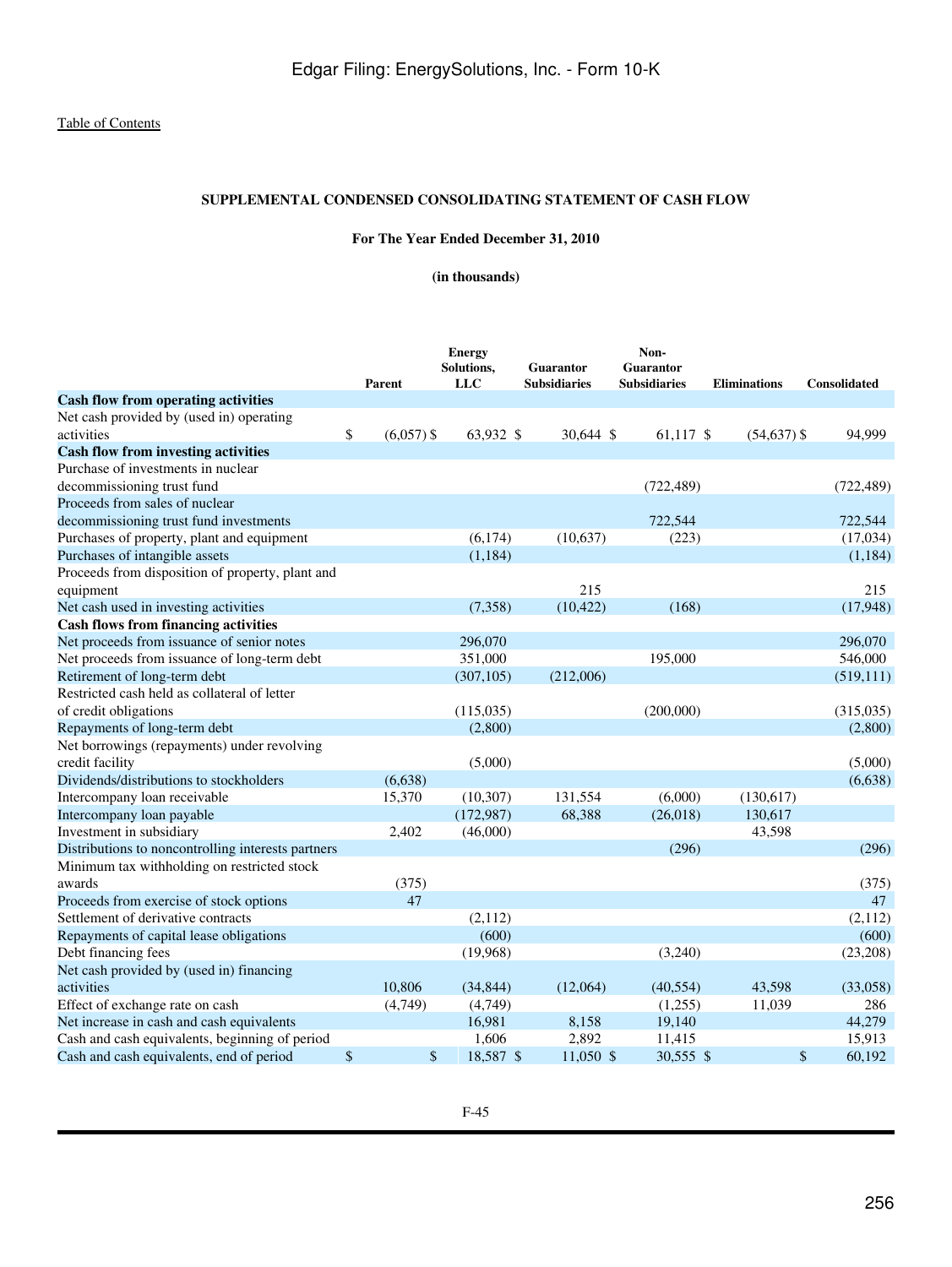## **SUPPLEMENTAL CONDENSED CONSOLIDATING STATEMENT OF CASH FLOW**

## **For The Year Ended December 31, 2009**

## **(in thousands)**

|                                                  |                 | <b>Energy</b>            |                                         | Non-                                    |                     |                     |
|--------------------------------------------------|-----------------|--------------------------|-----------------------------------------|-----------------------------------------|---------------------|---------------------|
|                                                  |                 | Solutions,<br><b>LLC</b> | <b>Guarantor</b><br><b>Subsidiaries</b> | <b>Guarantor</b><br><b>Subsidiaries</b> | <b>Eliminations</b> | <b>Consolidated</b> |
| <b>Cash flow from operating activities</b>       | <b>Parent</b>   |                          |                                         |                                         |                     |                     |
| Net cash provided by (used in) operating         |                 |                          |                                         |                                         |                     |                     |
| activities                                       | \$<br>61,240 \$ | 83,328 \$                | $(26,696)$ \$                           | 23,327 \$                               | $(89,016)$ \$       | 52,183              |
| <b>Cash flow from investing activities</b>       |                 |                          |                                         |                                         |                     |                     |
| Purchases of property, plant and equipment       |                 | (23, 367)                | (868)                                   | (154)                                   |                     | (24, 389)           |
| Purchases of intangible assets                   |                 | (703)                    |                                         |                                         |                     | (703)               |
| Proceeds from disposition of property, plant and |                 |                          |                                         |                                         |                     |                     |
| equipment                                        |                 | 13                       |                                         |                                         |                     | 13                  |
| Net cash used in investing activities            |                 | (24, 057)                | (868)                                   | (154)                                   |                     | (25,079)            |
|                                                  |                 |                          |                                         |                                         |                     |                     |
| <b>Cash flows from financing activities</b>      |                 |                          |                                         |                                         |                     |                     |
| Repayments of long-term debt                     |                 | (76,024)                 | 28,378                                  |                                         |                     | (47, 646)           |
| Net borrowings (repayments) under revolving      |                 |                          |                                         |                                         |                     |                     |
| credit facility                                  |                 | 5,000                    |                                         |                                         |                     | 5,000               |
| Dividends/distributions to stockholders          | (8, 832)        |                          |                                         | 9                                       |                     | (8, 823)            |
| Intercompany loan receivable                     | 8,627           | 58,207                   | (1,561)                                 | 1,145                                   | (66, 417)           |                     |
| Intercompany loan payable                        |                 | (20, 720)                |                                         | (41, 104)                               | 61,824              |                     |
| Investment in subsidiary                         | (35,379)        | (3,235)                  |                                         |                                         | 38,614              |                     |
| Distributions to noncontrolling interests        |                 |                          |                                         |                                         |                     |                     |
| partners                                         |                 |                          |                                         | (1,056)                                 |                     | (1,056)             |
| Settlement of derivative contracts               |                 | (5,321)                  |                                         |                                         |                     | (5,321)             |
| Repayments of capital lease obligations          |                 | (1,451)                  |                                         |                                         |                     | (1,451)             |
| Debt financing fees                              |                 | (4,860)                  |                                         |                                         |                     | (4,860)             |
| Net cash provided by (used in) financing         |                 |                          |                                         |                                         |                     |                     |
| activities                                       | (35,584)        | (48, 404)                | 26,816                                  | (41,006)                                | 34,021              | (64, 157)           |
| Effect of exchange rate on cash                  | (25,656)        | (25,656)                 | (629)                                   | 1,464                                   | 54,995              | 4,518               |
| Net increase in cash and cash equivalents        |                 | (14,789)                 | (1,377)                                 | (16,369)                                |                     | (32, 535)           |
| Cash and cash equivalents, beginning of period   |                 | 16,358                   | 4,271                                   | 27,819                                  |                     | 48,448              |
| \$<br>Cash and cash equivalents, end of period   |                 | \$<br>1,569 \$           | 2,894 \$                                | 11,450 \$                               | \$                  | 15,913              |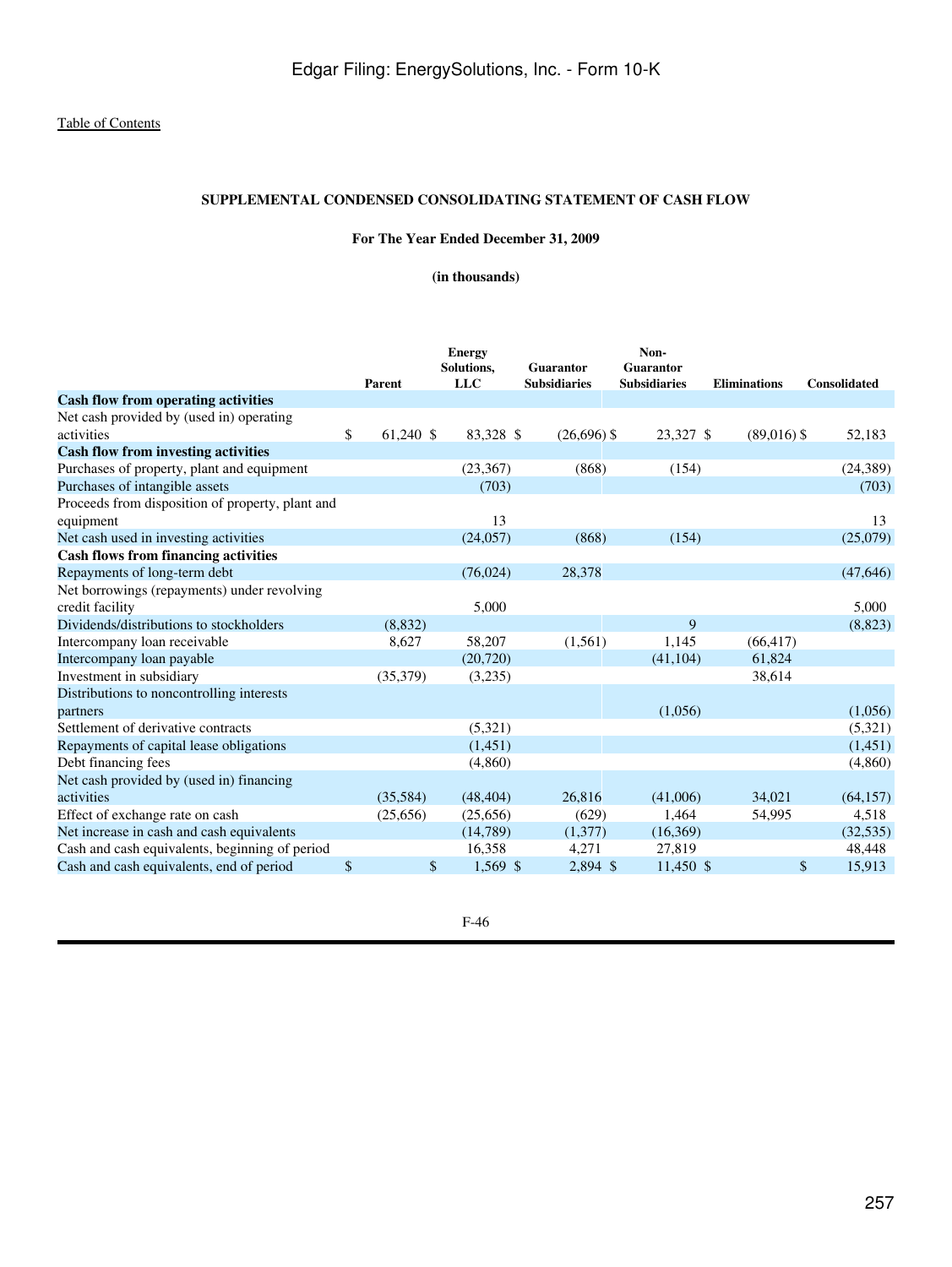[Table of Contents](#page-3-0)

**Washington River Protection Solutions LLC**

**Audited Consolidated Financial Statements**

**For The Years Ended December 31, 2011 and 2010**

**and**

**Unaudited Consolidated Financial Statements For The Year Ended December 31, 2009**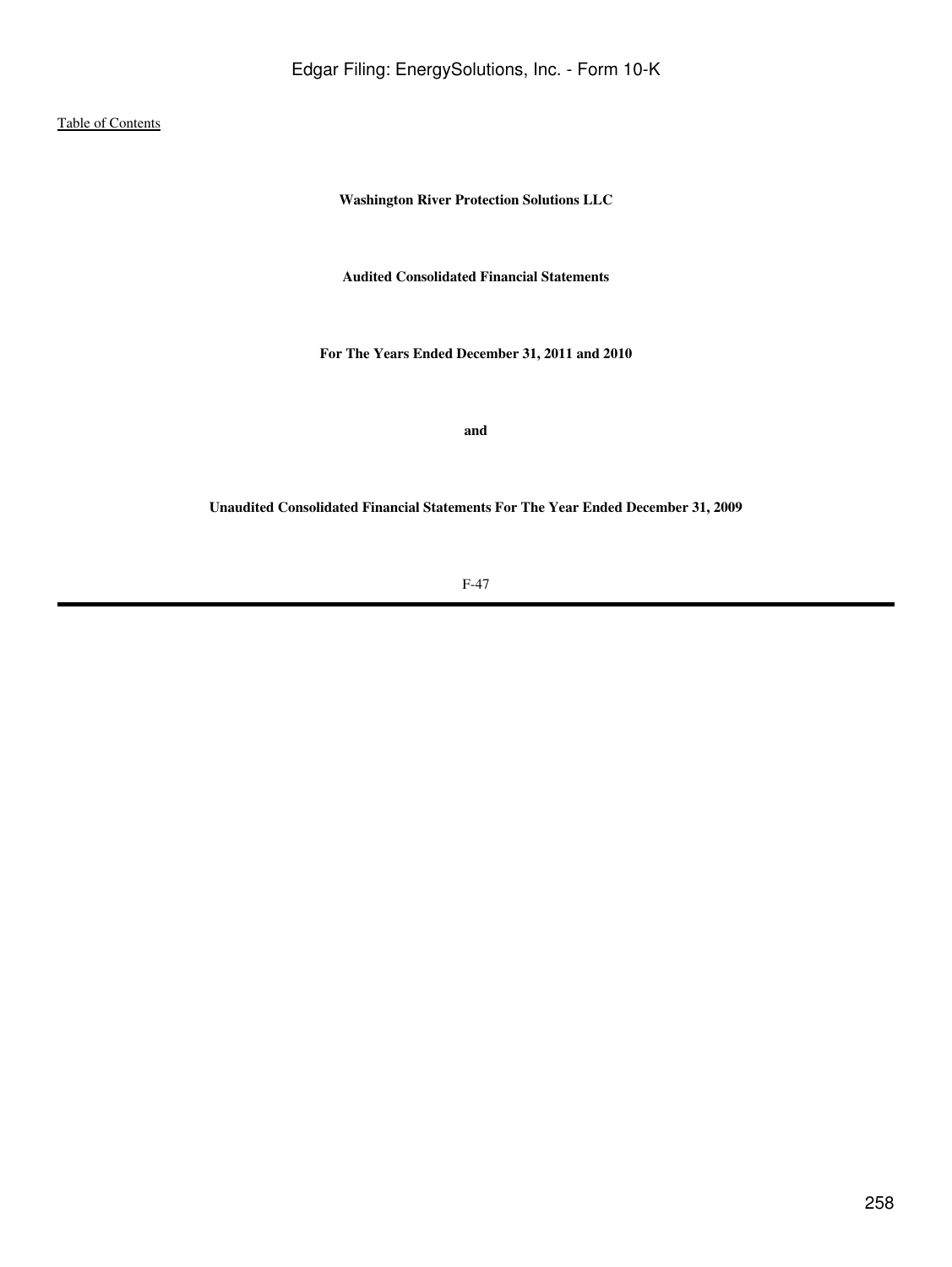### **Index to Consolidated Financial Statements**

### **Contents**

**Year Ended December 31, 2011 and 2010**

### **(Audited)**

| <b>Independent Auditors Report</b>           | $F-49$ |
|----------------------------------------------|--------|
| <b>Financial Statements</b>                  |        |
| <b>Balance Sheets</b>                        | $F-50$ |
| Statements of Operations and Members Capital | $F-51$ |
| <b>Statements of Cash Flows</b>              | $F-52$ |
| Notes to Financial Statements                | $F-53$ |

**Year Ended December 31, 2009**

### **(Unaudited)**

Financial Statements

**[Balance Sheet](#page-266-0)** F-55 [Statement of Operations and Members Capita](#page-267-0)l F-56<br>Statement of Cash Flows F-57 [Statement of Cash Flows](#page-268-0) [Notes to Financial Statements](#page-269-0) F-58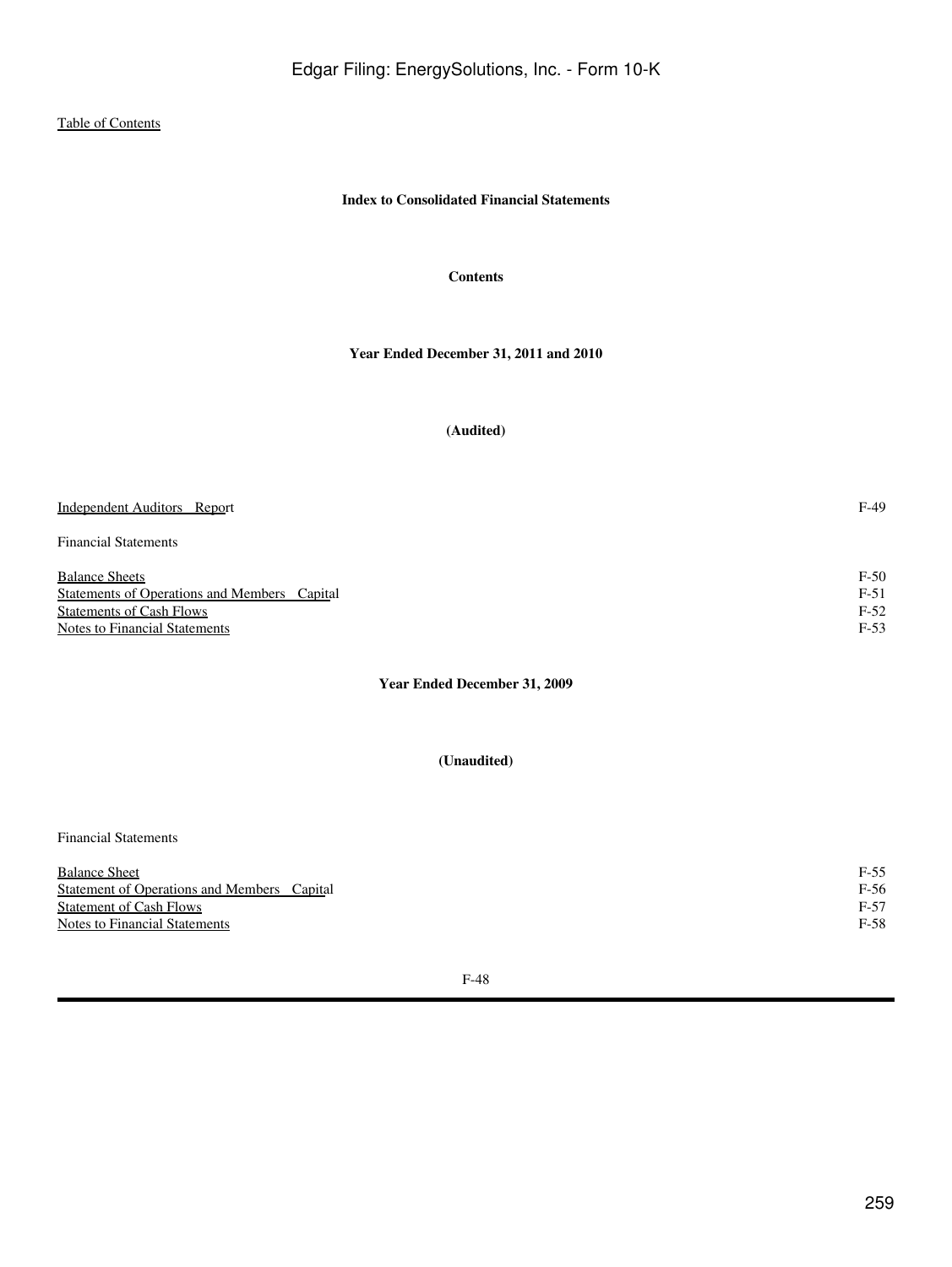### **REPORT OF CLIFTON LARSON ALLEN LPP,**

## **INDEPENDENT AUDITORS REPORT**

<span id="page-259-0"></span>Board of Directors

Washington River Protection Solutions LLC

Richland, Washington

We have audited the accompanying balance sheets of Washington River Protection Solutions LLC (the Company) as of December 31, 2011 and 2010, and the related statements of operations and members capital, and cash flows for the years then ended. These financial statements are the responsibility of the Companys management. Our responsibility is to express an opinion on these financial statements based on our audit.

We conducted our audit in accordance with auditing standards generally accepted in the United States of America. Those standards require that we plan and perform the audits to obtain reasonable assurance about whether the financial statements are free of material misstatement. An audit includes examining, on a test basis, evidence supporting the amounts and disclosures in the financial statements. An audit also includes assessing the accounting principles used and significant estimates made by management, as well as evaluating the overall financial statement presentation. We believe that our audits provide a reasonable basis for our opinion.

In our opinion, the financial statements referred to above present fairly, in all material respects, the financial position of Washington River Protection Solutions LLC as of December 31, 2011 and 2010, and the results of its operations and its cash flows for the years then ended in conformity with accounting principles generally accepted in the United States of America.

**CliftonLarsonAllen LLP**

Minneapolis, Minnesota

February 1, 2012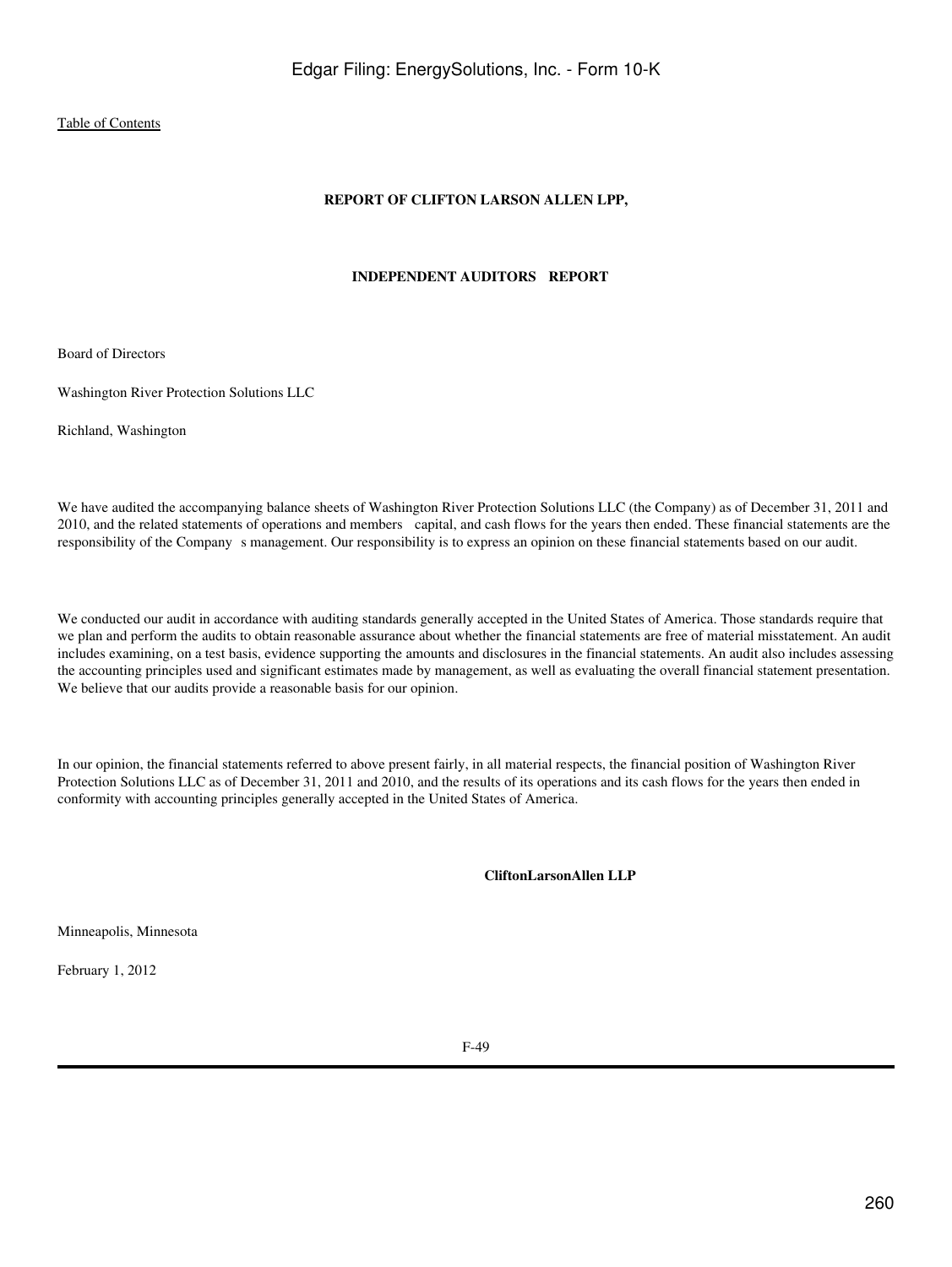## **WASHINGTON RIVER PROTECTION SOLUTIONS LLC**

## **BALANCE SHEET**

## **DECEMBER 31, 2011 AND 2010**

<span id="page-260-0"></span>

|                                                | 2011 |              |      | 2010      |  |
|------------------------------------------------|------|--------------|------|-----------|--|
| <b>ASSETS</b>                                  |      |              |      |           |  |
|                                                |      |              |      |           |  |
| <b>CURRENT ASSETS</b>                          |      |              |      |           |  |
| Cash                                           | \$   | 1,203,550    | - \$ | 1,538,222 |  |
| <b>Accounts Receivable</b>                     |      | 218,885      |      | 296,398   |  |
| <b>Unbilled Revenue</b>                        |      | 1,069,500    |      | 4,936,035 |  |
| Prepaid Expense                                |      | 193,778      |      | 127,126   |  |
| <b>Total Current Assets</b>                    |      | 2,685,713    |      | 6,897,781 |  |
| <b>Total Assets</b>                            | \$   | 2,685,713 \$ |      | 6,897,781 |  |
| LIABILITIES AND MEMBERS CAPITAL                |      |              |      |           |  |
|                                                |      |              |      |           |  |
| <b>CURRENT LIABILITIES</b>                     |      |              |      |           |  |
| <b>Accounts Payable</b>                        | \$   | 5,352 \$     |      | 3,137     |  |
| <b>Accrued Payroll</b>                         |      | 410,131      |      | 1,164,268 |  |
| <b>Accrued Liabilities</b>                     |      | 10.269       |      |           |  |
| <b>Total Current Liabilities</b>               |      | 425,752      |      | 1,167,405 |  |
| <b>Total Liabilities</b>                       |      | 425,752      |      | 1,167,405 |  |
| <b>MEMBERS CAPITAL</b>                         |      | 2,259,961    |      | 5,730,376 |  |
| <b>Total Liabilities and Members</b><br>Equity | \$   | 2,685,713    | - \$ | 6,897,781 |  |
|                                                |      |              |      |           |  |

See accompanying Notes to Financial Statements.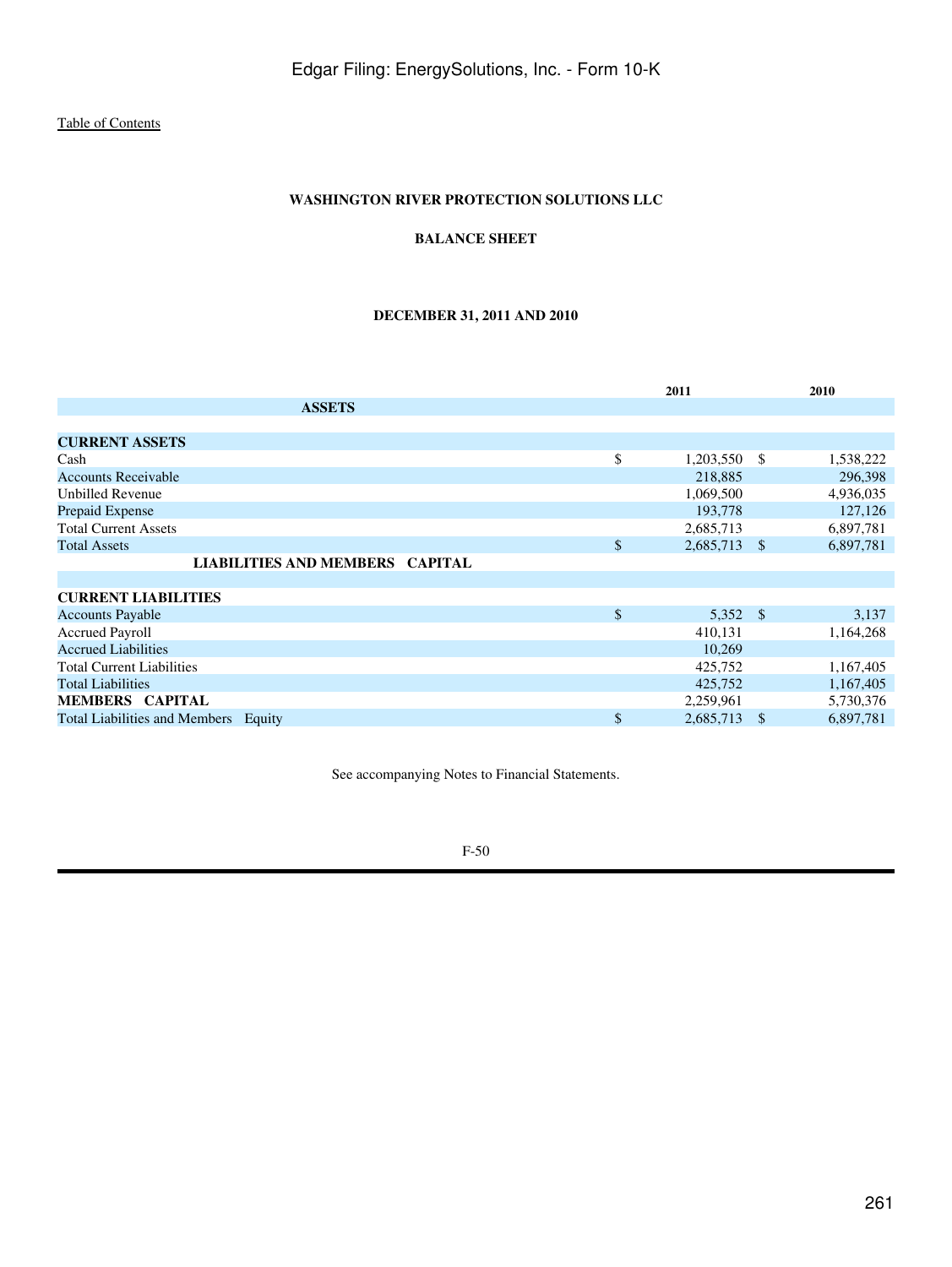### **WASHINGTON RIVER PROTECTION SOLUTIONS LLC**

## **STATEMENTS OF OPERATIONS AND MEMBERS CAPITAL**

## **YEARS ENDED DECEMBER 31, 2011 AND 2010**

<span id="page-261-0"></span>

|                                 | 2011                           | 2010           |
|---------------------------------|--------------------------------|----------------|
|                                 |                                |                |
| <b>FEE REVENUE</b>              | \$<br>28,250,907<br>$^{\circ}$ | 34, 311, 744   |
|                                 |                                |                |
| <b>OPERATING EXPENSES</b>       |                                |                |
| Payroll Expense                 | 2,871,866                      | 3,760,476      |
| <b>Charitable Contributions</b> | 999,598                        | 1,123,775      |
| Other                           | 749.858                        | 754,478        |
| <b>Total Operating Expenses</b> | 4,621,322                      | 5,638,729      |
| <b>NET INCOME</b>               | 23,629,585                     | 28,673,015     |
| Members Capital Beginning       | 5,730,376                      | 1,457,361      |
| Members Capital Distributions   | (27,100,000)                   | (24, 400, 000) |
| MEMBERS CAPITAL ENDING          | \$<br>2.259.961                | 5,730,376      |

See accompanying Notes to Financial Statements.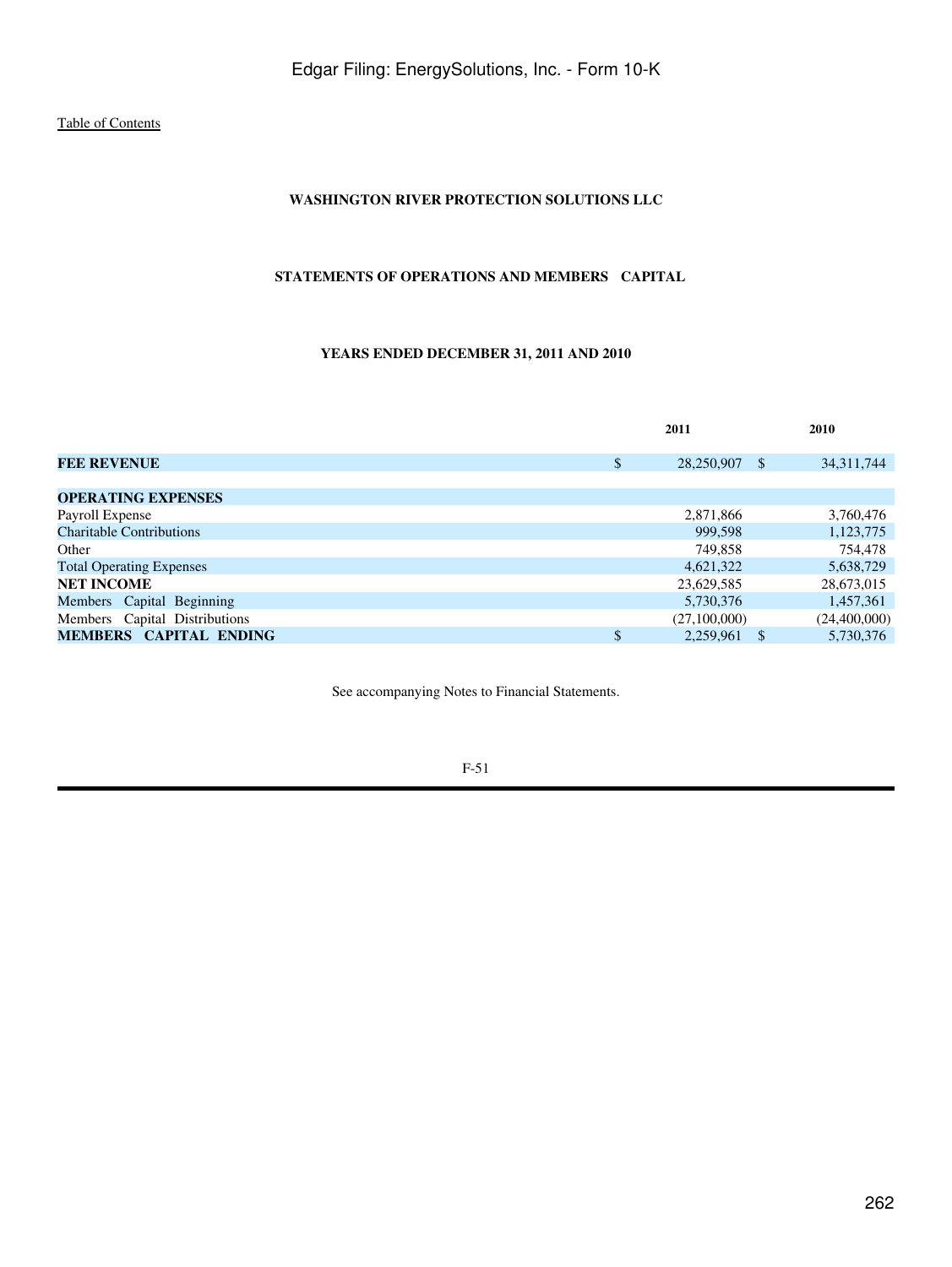## **WASHINGTON RIVER PROTECTION SOLUTIONS LLC**

## **STATEMENTS OF CASH FLOWS**

## **YEARS ENDED DECEMBER 31, 2011 AND 2010**

<span id="page-262-0"></span>

| <b>CASH FLOWS FROM OPERATING ACTIVITIES</b>                                       |                     |              |
|-----------------------------------------------------------------------------------|---------------------|--------------|
| Net Income                                                                        | \$<br>23,629,585 \$ | 28,673,015   |
| Adjustments to Reconcile Net Income to Net Cash Provided by Operating Activities: |                     |              |
| <b>Accounts Receivable</b>                                                        | 77,513              | 26,339       |
| Earnings in Excess of Billings                                                    | 3,866,535           | (4,936,035)  |
| Prepaid Expenses                                                                  | (66, 652)           | 80,558       |
| Increase (Decrease) in Current Liabilities:                                       |                     |              |
| <b>Accounts Payable</b>                                                           | 2,215               | (67, 395)    |
| <b>Accrued Payroll</b>                                                            | (754, 137)          | 1,151,107    |
| <b>Accrued Expenses</b>                                                           | 10,269              |              |
| Net Cash Provided by Operating Activities                                         | 26,765,328          | 24,927,589   |
| <b>CASH FLOWS FROM FINANCING ACTIVITIES</b>                                       |                     |              |
| Distributions Paid to Members                                                     | (27,100,000)        | (24,400,000) |
| <b>NET INCREASE IN CASH</b>                                                       | (334,672)           | 527,589      |
| Cash Beginning of Year                                                            | 1,538,222           | 1,010,633    |
| <b>CASH END OF YEAR</b>                                                           | 1,203,550           | 1,538,222    |
|                                                                                   |                     |              |

See accompanying Notes to Financial Statements.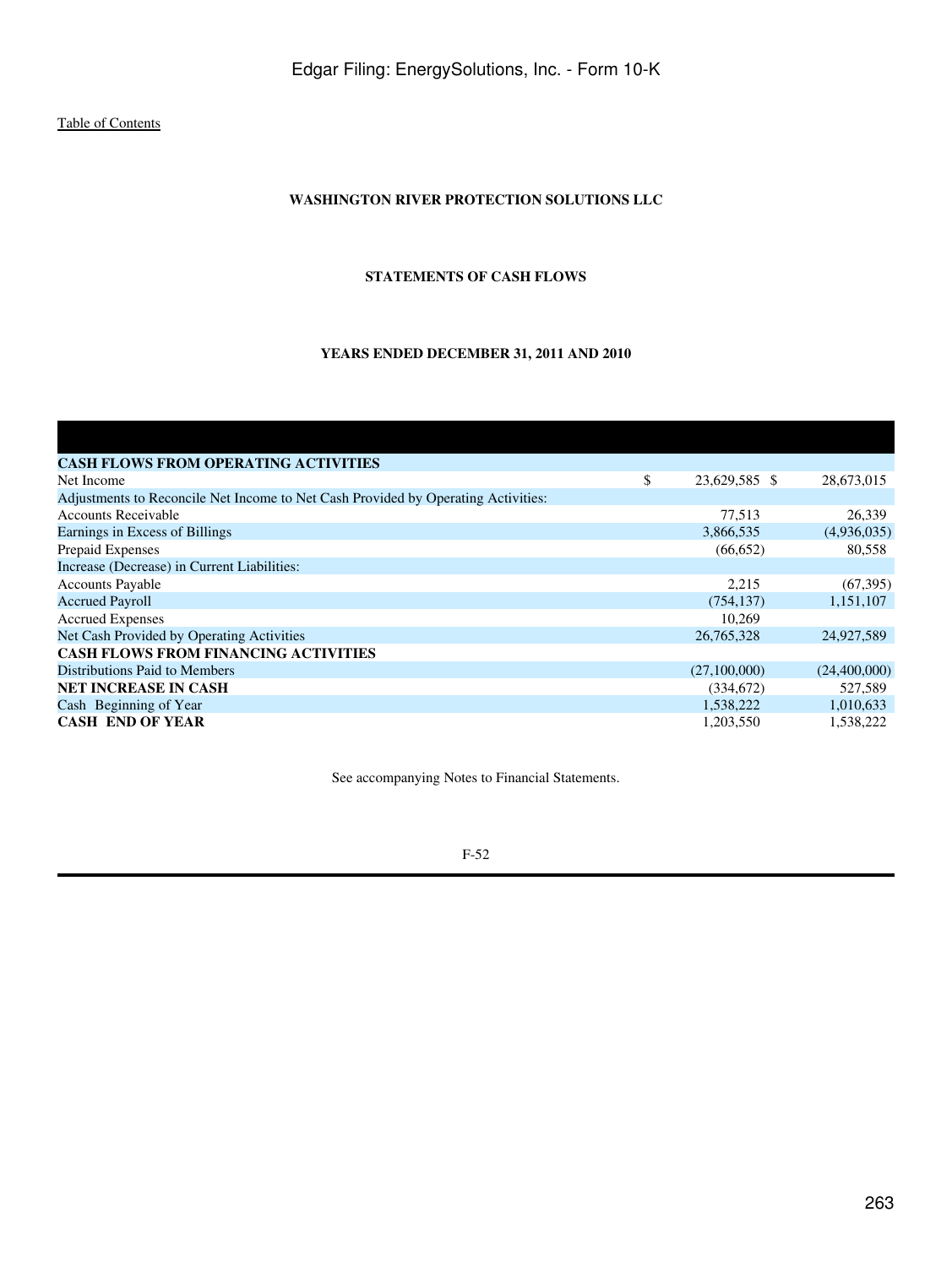### **WASHINGTON RIVER PROTECTION SOLUTIONS LLC**

### **NOTES TO FINANCIAL STATEMENTS**

### **DECEMBER 31, 2011**

### <span id="page-263-0"></span>**NOTE 1 SUMMARY OF SIGNIFICANT ACCOUNTING POLICIES**

*Nature of Operations*

Washington River Protection Solutions LLC (the Company) is a joint venture between two public companies organized for the purpose of eliminating the risk to the environment posed by the Hanford Site by cleaning and disposing of radioactive waste. The Company operates under a contract with Department of Energy (DOE) which is the source of 100% of the Companys revenue for the year ended December 31,2011 and 2010.

*Concentration of Credit Risk*

Substantially all cash is deposited in one financial institution. At times, amounts on deposit may be in excess of the FDIC insurance limit.

### *Cash and Cash Equivalents*

For purposes of the statement of cash flows, the Company considers all highly liquid debt instruments purchased with a maturity of three months or less to be cash equivalents.

*Accounts Receivable Related Party* 

The Company allows certain related parties to utilize their personnel and other resources. The balance in this account relates to the unreimbursed costs for that usage. The Company uses the allowance method to account for uncollectible accounts receivable. The allowance is sufficient to cover both current and anticipated future losses. Uncollectible amounts are charged against the allowance account. Management estimated that no allowance was necessary based upon prior experience and analysis of individual accounts at December 31, 2011 and 2010.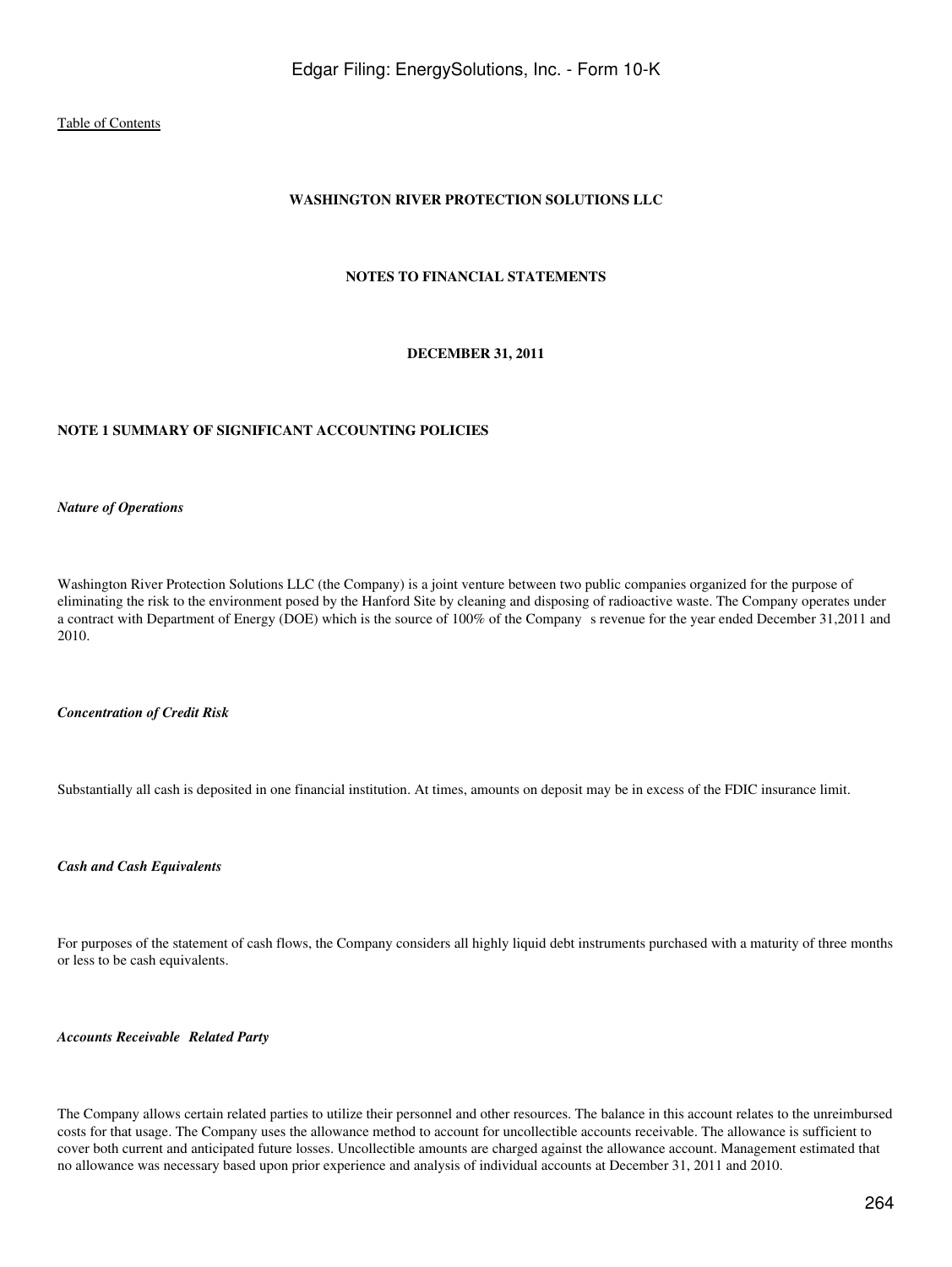### *Revenue Recognition*

The Company recognizes revenue using the milestone method on the performance based incentives related to the projects specified in the contract with the DOE. The amounts of the performance based incentives vary depending on whether the Company achieves above- at, or below target results. The Company recognizes incentive fee revenue as milestones are achieved. The Company receives payment from the DOE when each project is completed and approved by the DOE. The total of all fee based payments that can be realized under the five year term of the contract cannot exceed \$141 million.

The Company does not recognize, as revenue or cost of goods sold, any of the contract costs in these financial statements. Contract costs include all direct material and labor costs and those indirect costs related to contract performance, such as indirect labor, supplies, tools, repairs, and depreciation costs. Contract costs of approximately \$524 million and \$606 million were excluded from revenue and cost of goods sold for the years ended December 31, 2011 and 2010, respectively.

Changes in estimated job profitability resulting from job performance, job conditions, contract penalty provisions, claims, change orders, and settlements are accounted for as changes in estimates in the current period.

The asset, Unbilled Revenue, represents revenues recognized in excess of amounts billed.

### *Income Taxes*

The Company is not a taxpaying entity for federal and state income tax purposes, and therefore does not include a provision for income taxes. Income is reported by the members on their respective income tax returns.

The Company evaluated its tax positions and determined it has no uncertain tax positions that would materially change the financial statements as of December 31, 2011 and 2010.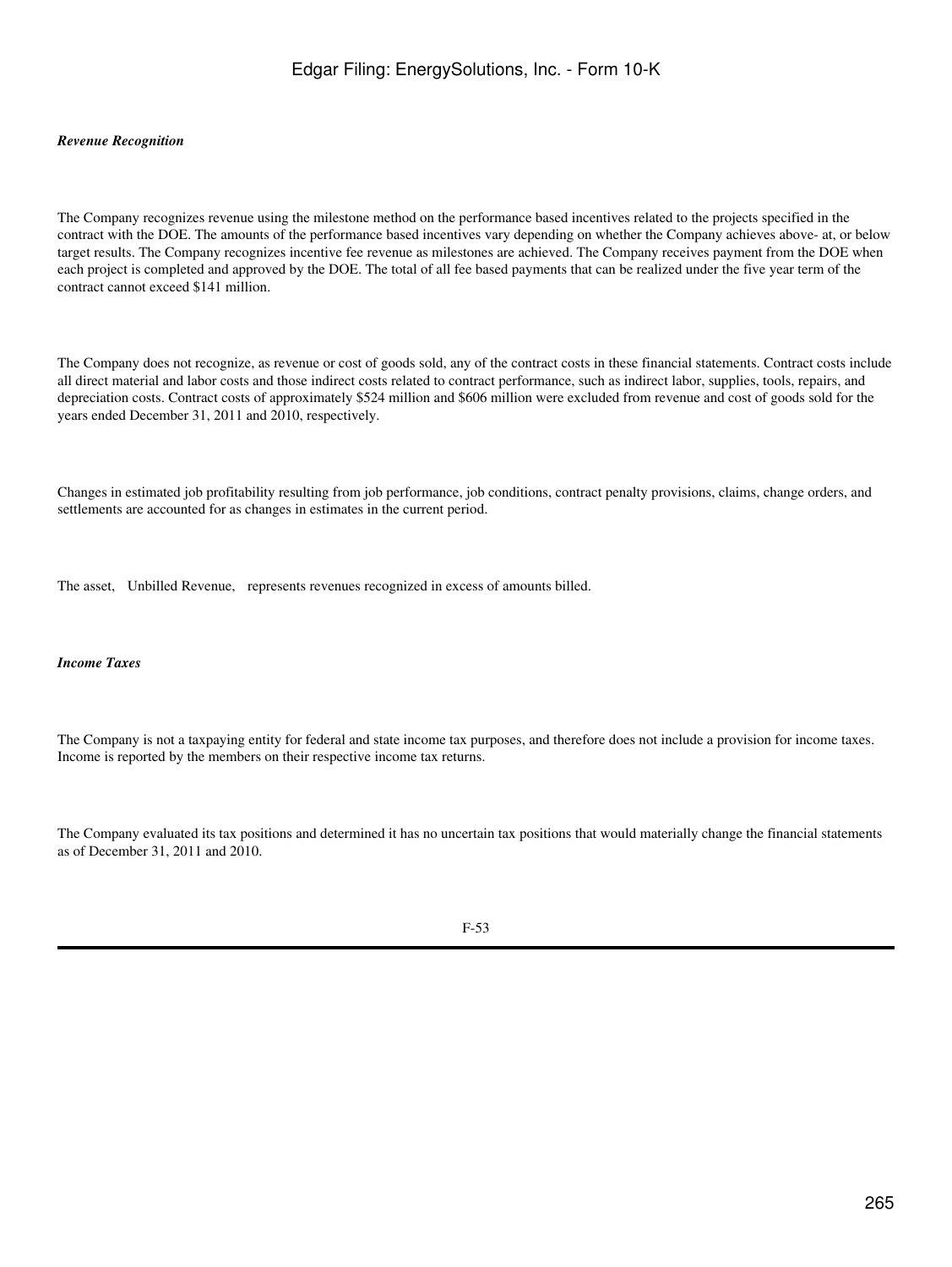The Company s income tax returns are subject to review and examination by federal, state and local authorities. The tax returns for the years 2008 to 2010 are open to examination by federal and state authorities.

### *Use of Estimates*

The preparation of financial statements in conformity with accounting principles generally accepted in the United States of America requires management to make estimates and assumptions that affect the reported amounts of assets and liabilities and disclosure of contingent assets and liabilities at the date of the financial statements and the reported amounts of revenues and expenses during the reporting period. Actual results could differ from those estimates.

### *Subsequent Events*

In preparing these financial statements, the Company has evaluated events and transactions for potential recognition or disclosure through February 1, 2012, the date the financial statements were available to be issued.

### **NOTE 2 COMMITMENTS AND CONTINGENCIES**

The Company is involved in claims arising in the ordinary course of business. Although it is not possible to predict the outcome of these matters, it is management s opinion that the outcome will not have a material effect on the financial condition of the Company.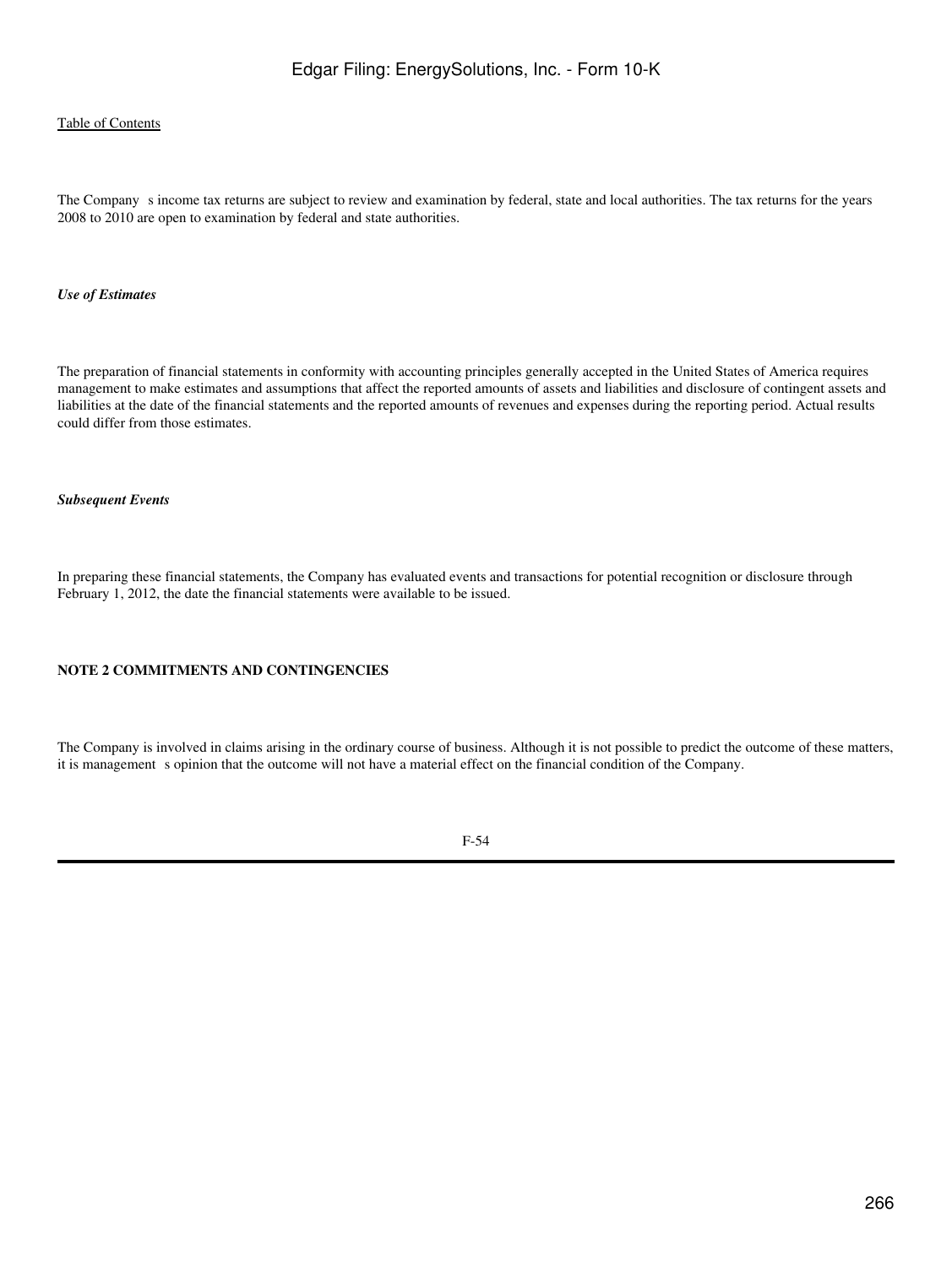## **WASHINGTON RIVER PROTECTION SOLUTIONS LLC**

## **BALANCE SHEET**

**DECEMBER 31, 2009**

### **(UNAUDITED)**

<span id="page-266-0"></span>

|                                        | 2009            |
|----------------------------------------|-----------------|
| <b>ASSETS</b>                          |                 |
| <b>CURRENT ASSETS</b>                  |                 |
| Cash                                   | \$<br>1,010,633 |
| <b>Accounts Receivable</b>             | 252,097         |
| <b>Unbilled Revenue</b>                | 70,639          |
| Prepaid Expense                        | 207,684         |
| <b>Total Current Assets</b>            | 1,541,053       |
| <b>Total Assets</b>                    | \$<br>1,541,053 |
| <b>LIABILITIES AND MEMBERS CAPITAL</b> |                 |
| <b>CURRENT LIABILITIES</b>             |                 |
| <b>Accounts Payable</b>                | \$<br>70,532    |
| <b>Accrued Payroll</b>                 | 13,160          |
| <b>Billings in Excess of Earnings</b>  |                 |
| <b>Total Current Liabilities</b>       | 83,692          |
| <b>Total Liabilities</b>               | 83,692          |
| MEMBERS CAPITAL                        | 1,457,361       |
| Total Liabilities and Members Equity   | \$<br>1,541,053 |

See accompanying Notes to Financial Statements.

F-55

**2009**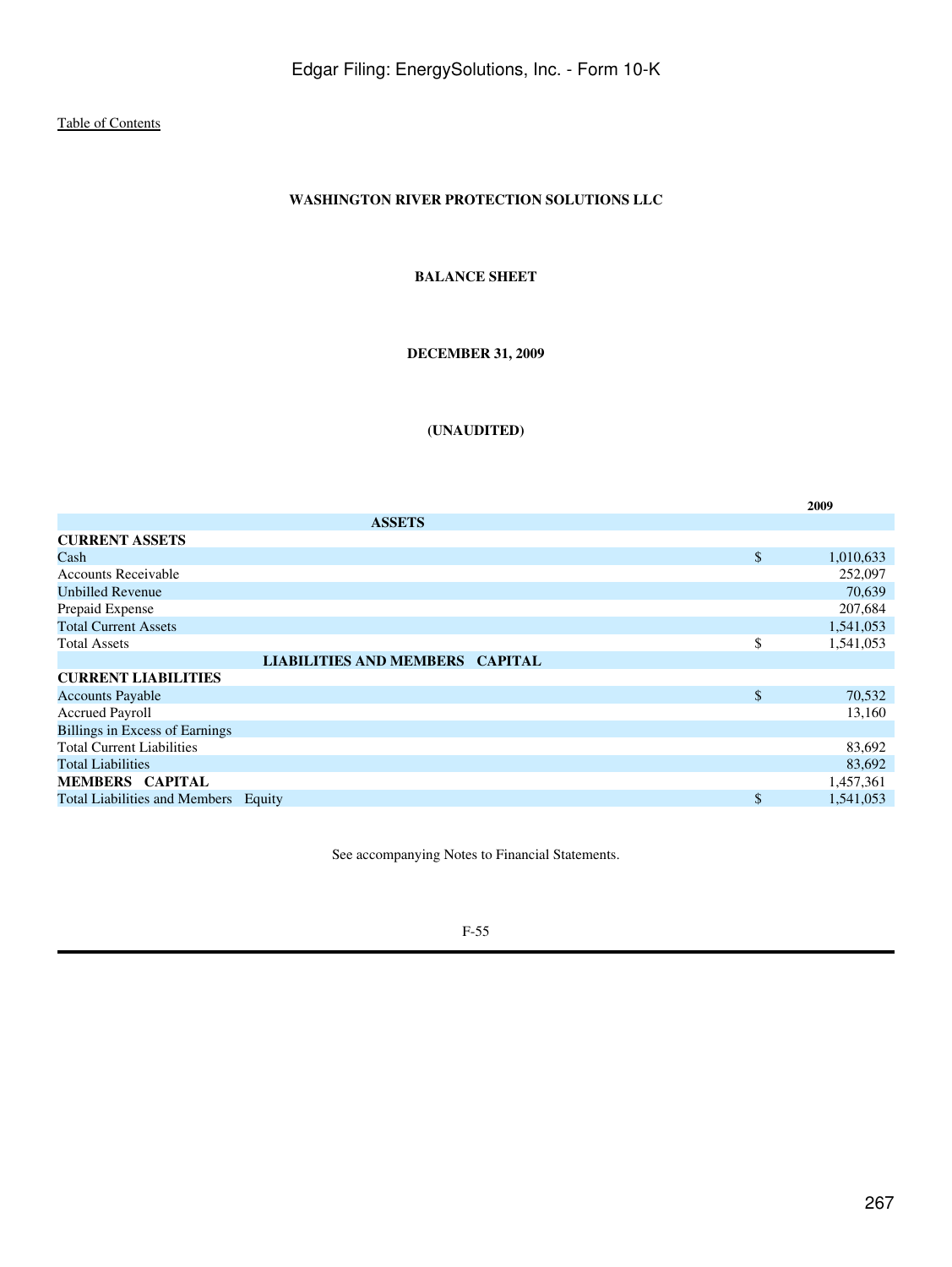### **WASHINGTON RIVER PROTECTION SOLUTIONS LLC**

## **STATEMENT OF OPERATIONS AND MEMBERS CAPITAL**

**YEAR ENDED DECEMBER 31, 2009**

**(UNADITED)**

<span id="page-267-0"></span>

|                                 | 2009         |
|---------------------------------|--------------|
| <b>FEE REVENUE</b><br>\$        | 17,472,000   |
| <b>OPERATING EXPENSES</b>       |              |
| Payroll Expense                 | 2,734,384    |
| <b>Charitable Contributions</b> | 893,956      |
| Other                           | 679,075      |
| <b>Total Operating Expenses</b> | 4,307,415    |
| <b>NET INCOME</b>               | 13, 164, 585 |
| Members Capital Beginning       | (1,407,224)  |
| Members Capital Contributions   |              |
| Members Capital Distributions   | (10,300,300) |
| <b>MEMBERS CAPITAL ENDING</b>   | 1.457.361    |

See accompanying Notes to Financial Statements.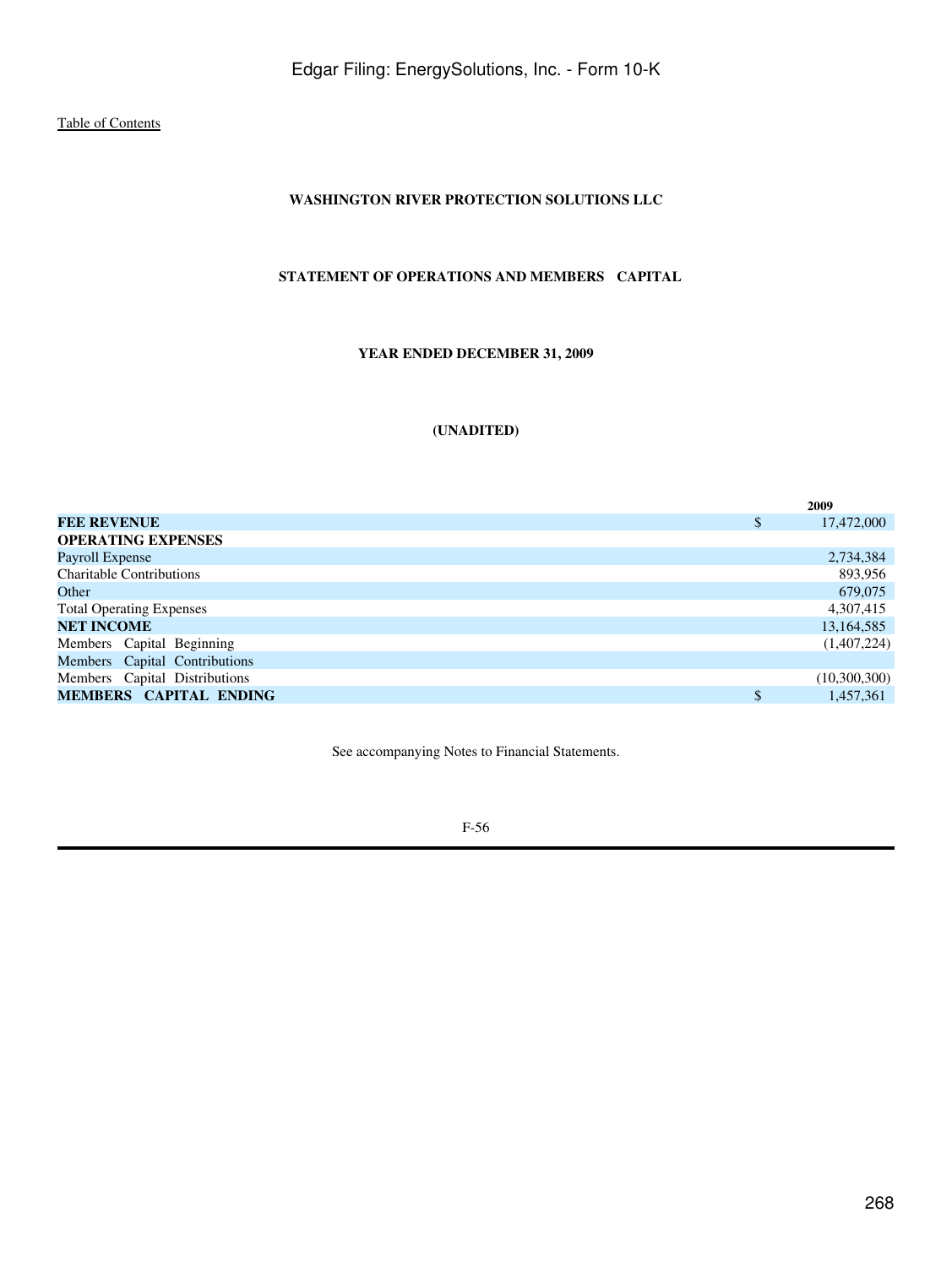## **WASHINGTON RIVER PROTECTION SOLUTIONS LLC**

## **STATEMENT OF CASH FLOWS**

## **YEAR ENDED DECEMBER 31, 2009**

## **(UNAUDITED)**

<span id="page-268-0"></span>

|                                                                                   | 2009             |
|-----------------------------------------------------------------------------------|------------------|
| <b>CASH FLOWS FROM OPERATING ACTIVITIES</b>                                       | \$<br>13,164,585 |
| Net Income                                                                        |                  |
| Adjustments to Reconcile Net Income to Net Cash Provided by Operating Activities: |                  |
| <b>Accounts Receivable</b>                                                        | (252,097)        |
| Earnings in Excess of Billings                                                    | (70,639)         |
| Prepaid Expenses                                                                  | (51,298)         |
| Increase (Decrease) in Current Liabilities:                                       |                  |
| <b>Accounts Payable</b>                                                           | (157, 975)       |
| <b>Billings in Excess of Earnings</b>                                             | (2,285,000)      |
| <b>Accrued Payroll</b>                                                            | (239,610)        |
| Net Cash Provided by Operating Activities                                         | 10.107.966       |
| <b>CASH FLOWS FROM FINANCING ACTIVITIES</b>                                       |                  |
| Distributions Paid to Members                                                     | (10,300,000)     |
| Contributions made by Members                                                     |                  |
| Net Cash Provided by Financing Activities                                         | (10,300,000)     |
| <b>NET INCREASE IN CASH</b>                                                       | (192, 034)       |
| Cash Beginning of Year                                                            | 1,202,667        |
| <b>CASH END OF YEAR</b>                                                           | 1.010.633        |

See accompanying Notes to Financial Statements.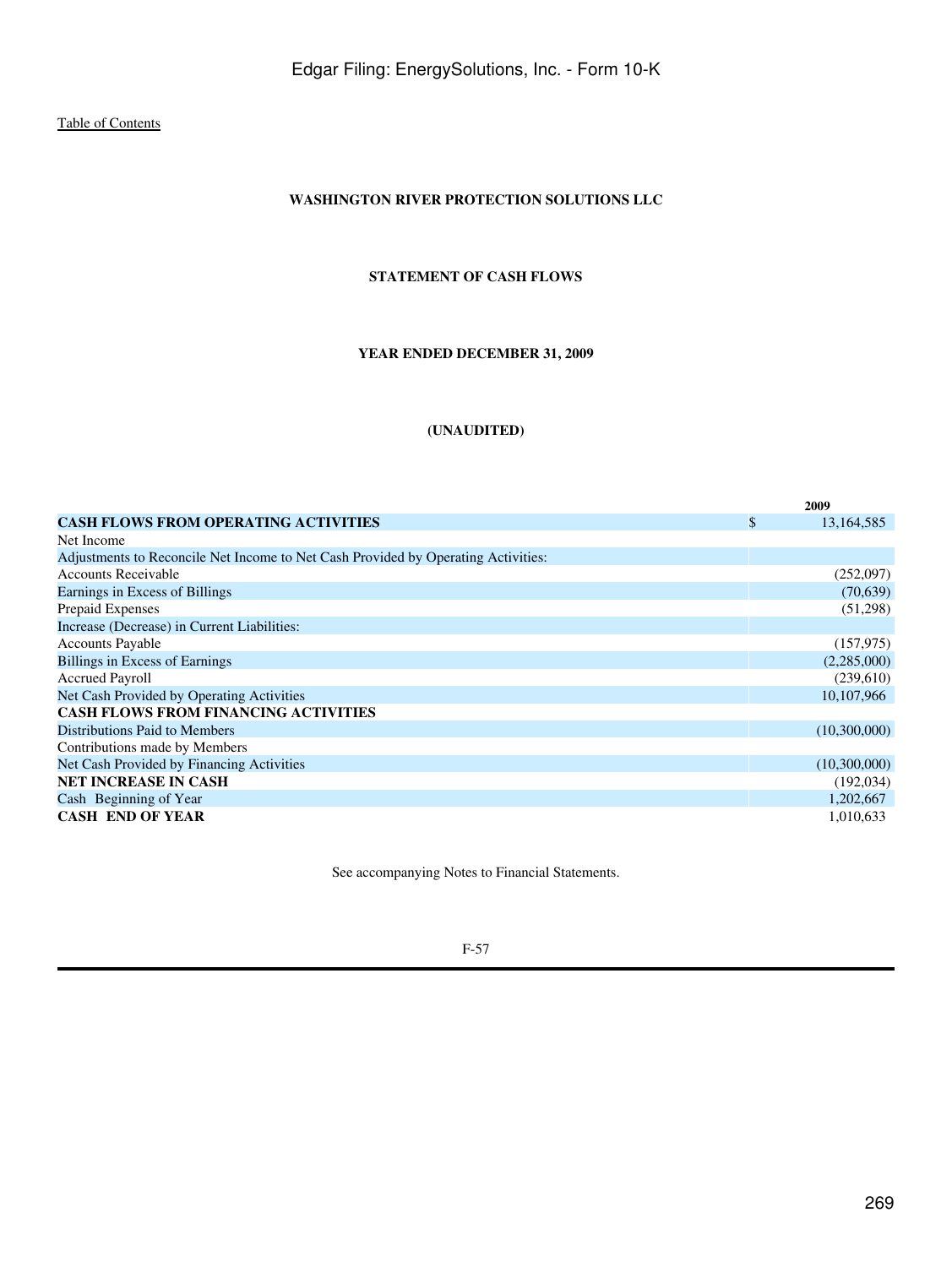### **WASHINGTON RIVER PROTECTION SOLUTIONS LLC**

### **NOTES TO FINANCIAL STATEMENTS**

### **DECEMBER 31, 2009**

### <span id="page-269-0"></span>**NOTE 1 SUMMARY OF SIGNIFICANT ACCOUNTING POLICIES**

*Nature of Operations*

Washington River Protection Solutions LLC (the Company) is a joint venture between two public companies organized for the purpose of eliminating the risk to the environment posed by the Hanford Site by cleaning and disposing of radioactive waste. The Company operates under a contract with Department of Energy (DOE) which is the source of 100% of the Companys revenue for the year ended December 31, 2009.

### *Concentration of Credit Risk*

Substantially all cash is deposited in one financial institution. At times, amounts on deposit may be in excess of the FDIC insurance limit.

*Cash and Cash Equivalents*

For purposes of the statement of cash flows, the Company considers all highly liquid debt instruments purchased with a maturity of three months or less to be cash equivalents.

*Accounts Receivable Related Party* 

The Company allows certain related parties to utilize their personnel and other resources. The balance in this account relates to the unreimbursed costs for that usage. The Company uses the allowance method to account for uncollectible accounts receivable. The allowance is sufficient to cover both current and anticipated future losses. Uncollectible amounts are charged against the allowance account. Management estimated that no allowance was necessary based upon prior experience and analysis of individual accounts at December 31, 2009.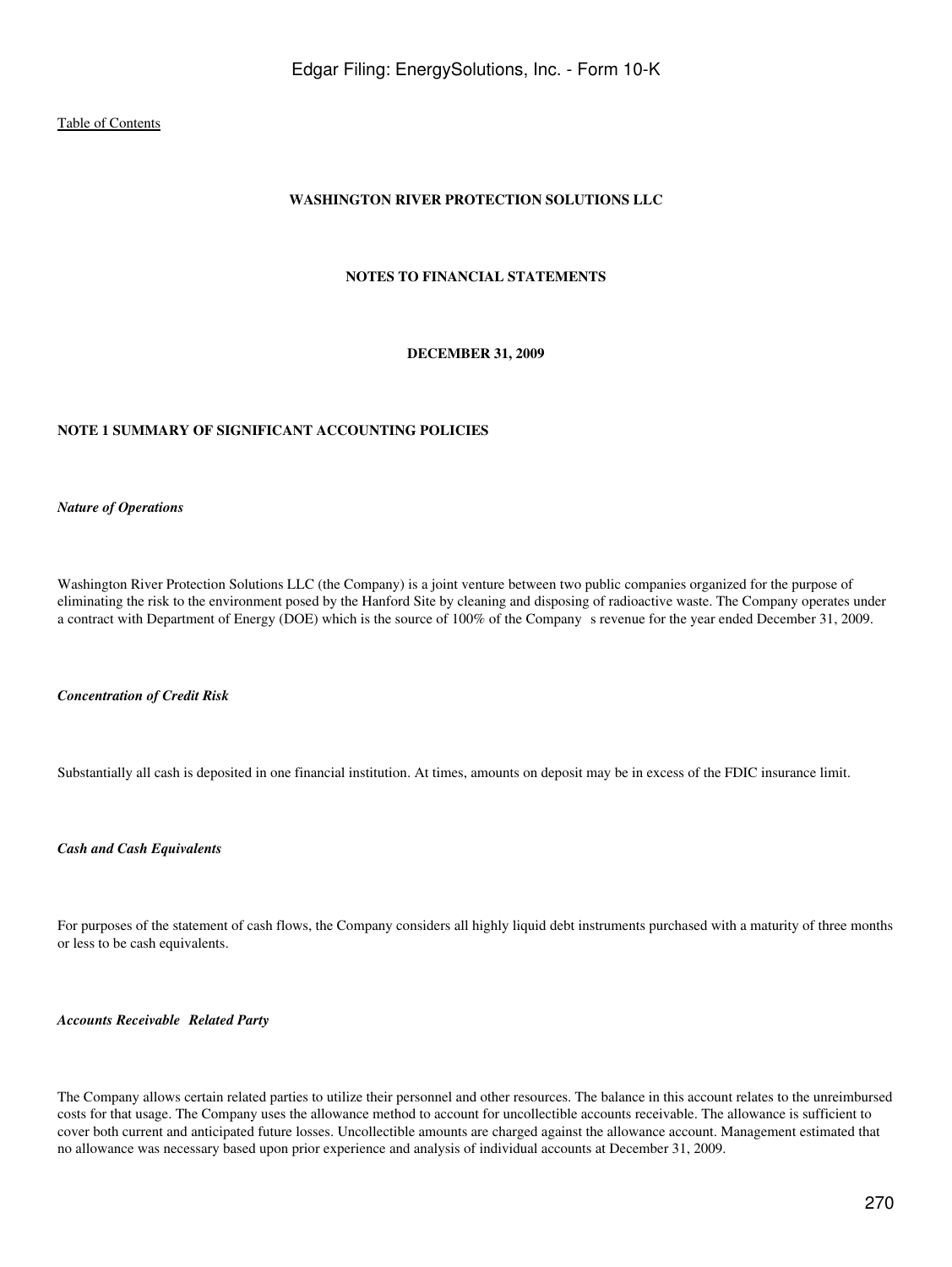### *Revenue Recognition*

The Company recognizes revenue using the milestone method on the performance based incentives related to the projects specified in the contract with the DOE. The amounts of the performance based incentives vary, depending on whether we achieve above-at, or below target results. We recognize incentive fees revenues as milestones are achieved. The total of all fee based payments that can be realized under the five year term of the contract cannot exceed \$133 million.

The Company does not recognize, as revenue or cost of goods sold, any of the contract costs in these financial statements. Contract costs include all direct material and labor costs and those indirect costs related to contract performance, such as indirect labor, supplies, tools, repairs, and depreciation costs. Contract costs of approximately \$391 million were excluded from revenue and cost of goods sold for the year ended December 31, 2009.

Changes in estimated job profitability resulting from job performance, job conditions, contract penalty provisions, claims, change orders, and settlements are accounted for as changes in estimates in the current period.

The asset, Unbilled Revenue, represents revenues recognized in excess of amounts billed.

### *Income Taxes*

The Company is not a taxpaying entity for federal and state income tax purposes, and therefore does not include a provision for income taxes. Income is reported by the members on their respective income tax returns.

The Company evaluated its tax positions and determined it has no uncertain tax positions that would materially change the financial statements as of December 31, 2009.